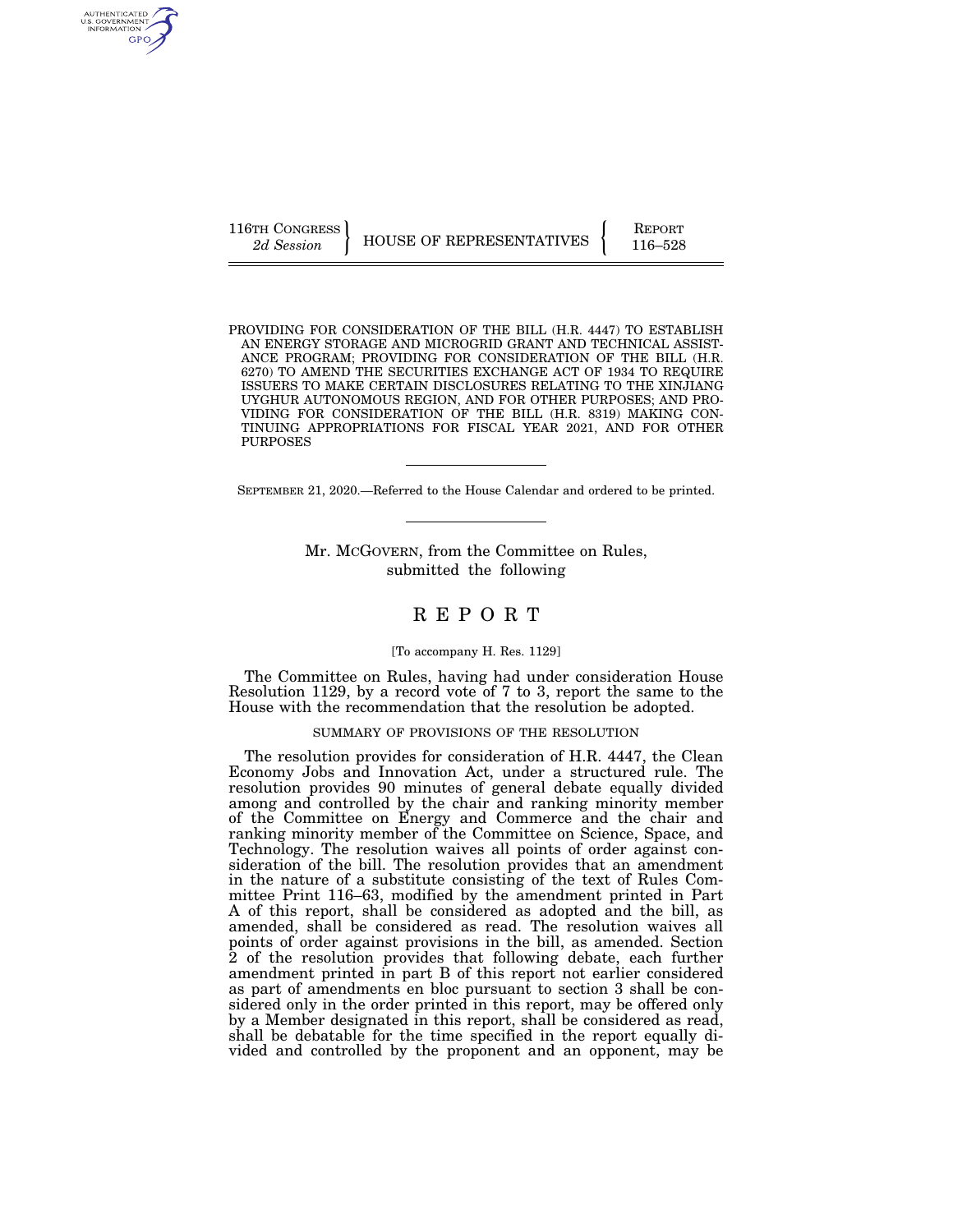withdrawn by the proponent at any time before the question is put thereon, shall not be subject to amendment, and shall not be subject to a demand for division of the question. Section 3 of the resolution provides that at any time after debate the chair of the Committee on Energy and Commerce or his designee may offer amendments en bloc consisting of further amendments printed in part B of this report not earlier disposed of. Amendments en bloc shall be considered as read, shall be debatable for 20 minutes equally divided and controlled by the chair and ranking minority member of the Committee on Energy and Commerce or their designees, shall not be subject to amendment, and shall not be subject to a demand for division of the question. The resolution waives all points of order against the amendments printed in part B of this report and amendments en bloc described in section 3. The resolution provides one motion to recommit with or without instructions. The resolution provides for consideration of H.R. 6270, the Uyghur Forced Labor Disclosure Act of 2020, under a closed rule. The resolution provides one hour of general debate equally divided and controlled by the chair and ranking minority member of the Committee on Financial Services. The resolution waives all points of order against consideration of the bill. The resolution provides that an amendment in the nature of a substitute consisting of the text of Rules Committee Print 116–64 shall be considered as adopted and the bill, as amended, shall be considered as read. The resolution waives all points of order against provisions in the bill, as amended. The resolution provides one motion to recommit with or without instructions. The resolution provides for consideration of H.R. 8319, the Continuing Appropriations Act, 2021 and Other Extensions Act, under a closed rule. The resolution provides one hour of general debate equally divided and controlled by the chair and ranking minority member of the Committee on Appropriations. The resolution waives all points of order against consideration of the bill and provides that the bill shall not be subject to a question of consideration. The resolution provides that the bill shall be considered as read. The resolution waives all points of order against provisions in the bill. The resolution provides that clause 2(e) of rule XXI shall not apply during consideration of the bill. The resolution provides one motion to recommit.

### EXPLANATION OF WAIVERS

The waiver of all points of order against consideration of H.R. 4447 includes waivers of the following:

• Clause  $3(d)(1)$  of rule XIII, which requires the inclusion of committee cost estimate in a committee report. A CBO cost estimate on H.R. 4447 was not available at the time the Committee on Energy and Commerce filed its report.

• Clause  $12(a)(1)$  of rule XXI, which prohibits consideration of a bill unless there is a searchable electronic comparative print that shows how the bill proposes to change current law.

• Clause 12(b) of rule XXI, which prohibits consideration of a bill unless there is a searchable electronic comparative print that shows how the text of the bill as proposed to be considered differs from the text of the bill as reported.

The waiver of all points of order against provisions in H.R. 4447, as amended, includes waivers of the following: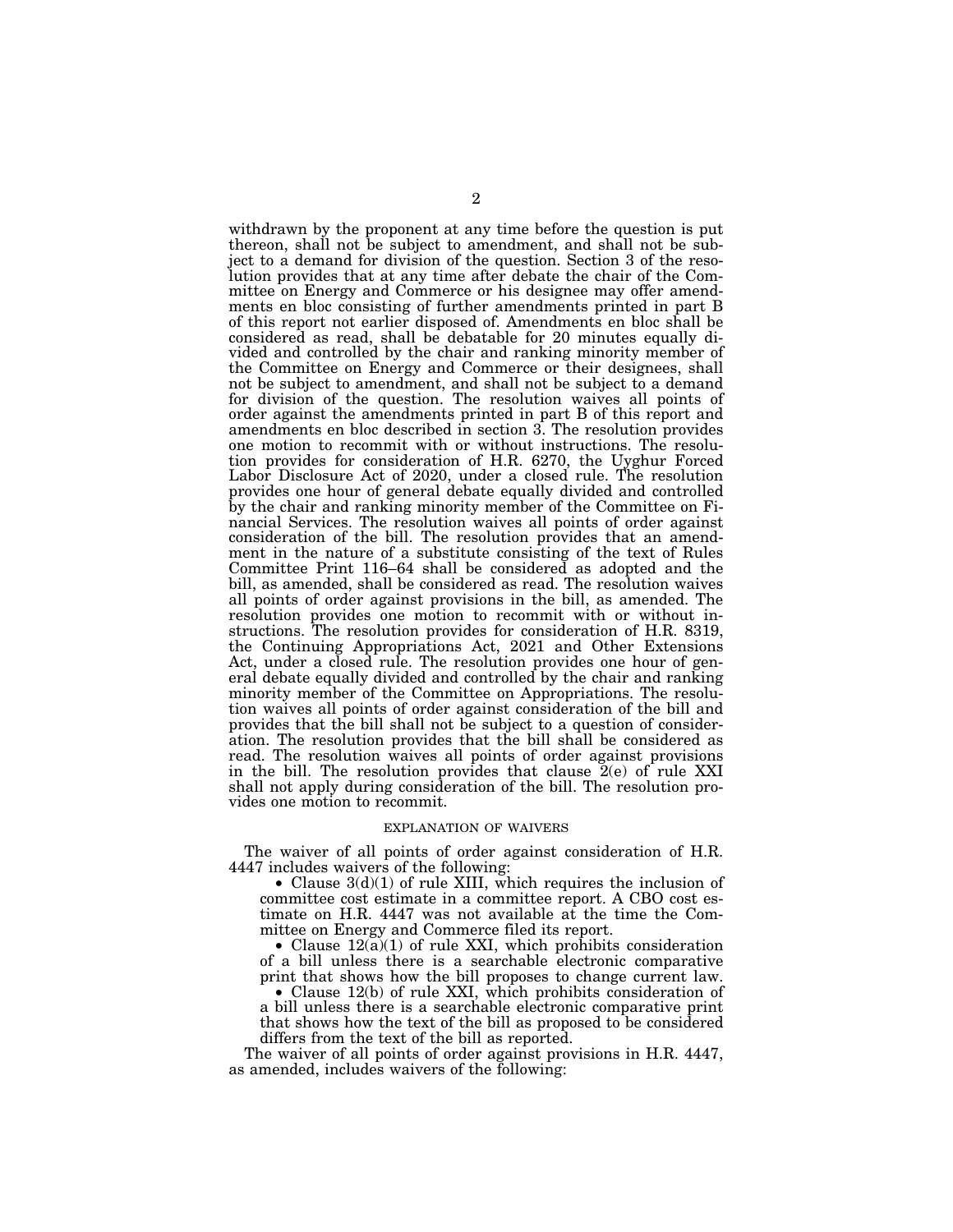• Clause 4 of rule XXI, which prohibits reporting a bill carrying an appropriation from a committee not having jurisdiction to report an appropriation.

• Clause 5(a) of rule XXI, which prohibits a bill or joint resolution carrying a tax or tariff measure from being reported by a committee not having jurisdiction to report tax or tariff measures.

Although the resolution waives all points of order against the amendments printed in part B of this report or against amendments en bloc described in Section 3 of the resolution, the Committee is not aware of any points of order. The waiver is prophylactic in nature.

The waiver of all points of order against consideration of H.R. 6270 includes waivers of the following:

• Section 103(i) of H. Res. 6, which prohibits consideration of a reported bill unless the committee report designates a hearing used to develop or consider the bill.

• Clause 12(a)(1) of rule XXI, which prohibits consideration of a bill unless there is a searchable electronic comparative print that shows how the bill proposes to change current law.

Although the resolution waives all points of order against provisions in H.R. 6270, as amended, the Committee is not aware of any points of order. The waiver is prophylactic in nature.

The waiver of all points of order against consideration of H.R. 8319 includes waivers of the following:

• Clause 10 of rule XXI, which prohibits consideration of a measure that has a net effect of increasing the deficit or reducing the surplus over the five- or 10-year period.

• Clause 11 of rule XXI, which prohibits consideration of a bill or joint resolution which has not been reported by a committee until such measure has been available to Members, Delegates, and the Resident Commissioner for 72 hours.

• Clause  $12(a)(1)$  of rule XXI, which prohibits consideration of a bill unless there is a searchable electronic comparative print that shows how the bill proposes to change current law.

• Section  $302(f)(1)$  of the Congressional Budget Act, which prohibits consideration of legislation providing new budget authority in excess of a 302(a) or 302(b) allocation of such authority.

• Section 311(a) of the Congressional Budget Act, which prohibits consideration of legislation that would cause the level of total new budget authority for the first fiscal year to be exceeded, or would cause revenues to be less than the level of total revenues for the first fiscal year or for the total of that first fiscal year and the ensuing fiscal years for which allocations are provided, except when a declaration of war by the Congress is in effect.

Although the resolution waives all points of order against provisions in H.R. 8319, the Committee is not aware of any points of order. The waiver is prophylactic in nature.

#### COMMITTEE VOTES

The results of each record vote on an amendment or motion to report, together with the names of those voting for and against, are printed below: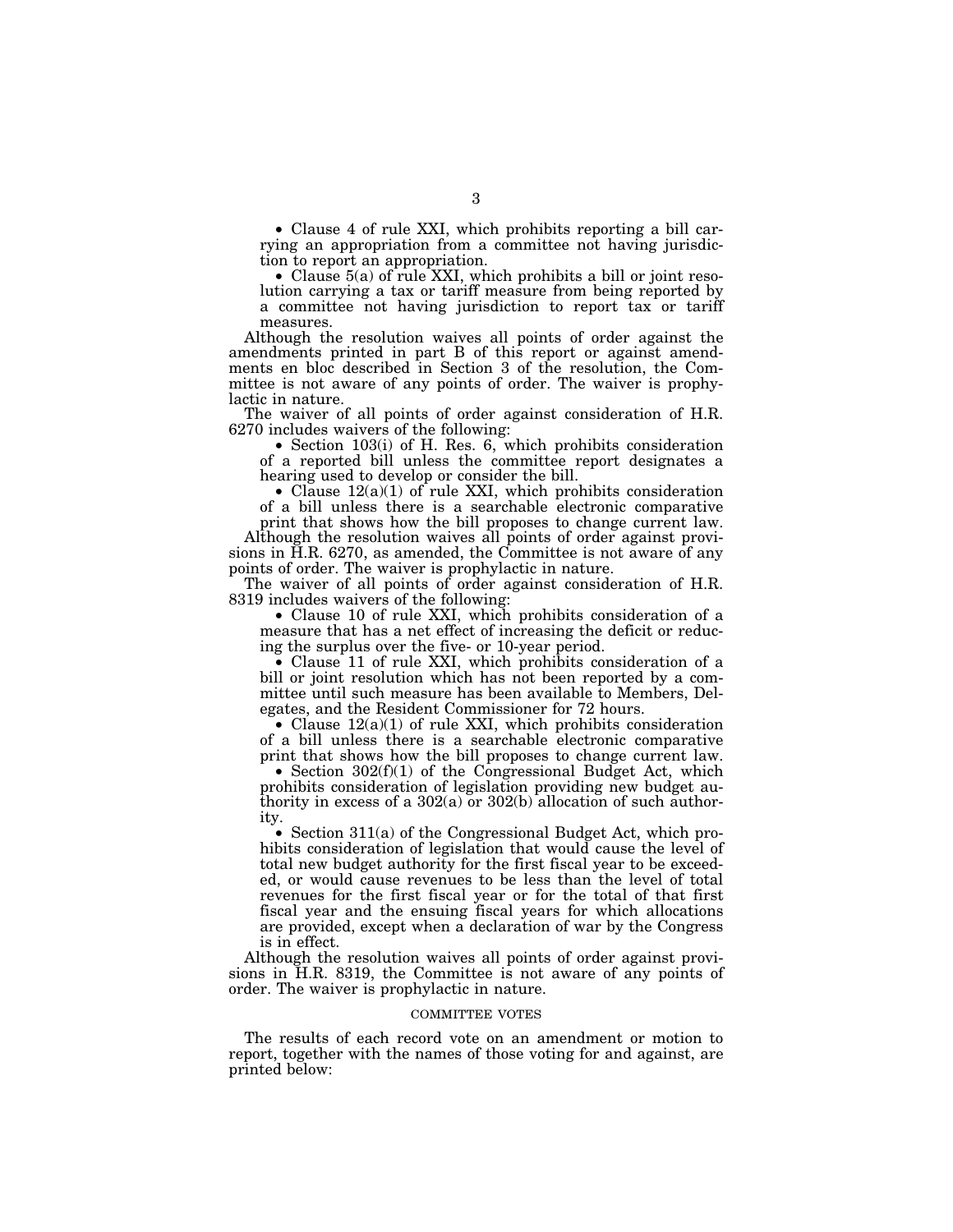## *Rules Committee Record Vote No. 348*

Motion by Mr. Cole to report an open rule for H.R. 4447 and H.R. 6270. Defeated: 3–7

| <b>Maiority Members</b> |     | <b>Minority Members</b> |     |
|-------------------------|-----|-------------------------|-----|
|                         |     |                         | Yea |
|                         | Nav |                         | Yea |
|                         |     |                         |     |
|                         | Nav |                         | Үеа |
|                         | Nav |                         |     |
|                         | Nav |                         |     |
|                         | Nav |                         |     |
|                         | Nav |                         |     |
|                         | Nav |                         |     |

### *Rules Committee Record Vote No. 349*

Motion by Mr. Cole to amend the rule to H.R. 8319 to make in order amendment #5, offered by Rep. Conaway (TX), which extends the authority for the Pandemic EBT program and extends lending authority for the Commodity Credit Corporation. Defeated: 3–7

| <b>Majority Members</b> | Vote       | <b>Minority Members</b> | Vote       |
|-------------------------|------------|-------------------------|------------|
|                         | Nav        |                         | Yea<br>Yea |
|                         | Nav        |                         | Үеа        |
|                         | Nav<br>Nav |                         |            |
|                         | Nav<br>Nav |                         |            |
| Mr. McGovern, Chairman  | Nav        |                         |            |

### *Rules Committee Record Vote No. 350*

Motion by Ms. Scanlon to report the rule. Adopted: 7–3

| <b>Maiority Members</b> | Vote | <b>Minority Members</b> | Vote       |
|-------------------------|------|-------------------------|------------|
|                         | Yea  |                         | Nav<br>Nav |
|                         |      |                         |            |
|                         | Yea  |                         | Nav        |
|                         | Yea  |                         |            |
|                         | Yea  |                         |            |
|                         | Yea  |                         |            |
|                         | Yea  |                         |            |
|                         | Yea  |                         |            |

## SUMMARY OF THE AMENDMENT TO H.R. 4447 IN PART A CONSIDERED AS ADOPTED

1. Pallone (NJ): Makes several technical and conforming changes to the bill; adds findings and a report related to energy and water efficiency measures and energy savings performance contracts; amends prevailing wage and wage rate requirements in several sections of the bill; removes certain spending provisions related to public lands renewable energy development; clarifies that the focus of the methane hydrate research program is on risk assessment and mitigation of environmental impacts; clarifies the timing and application of eminent domain for pipeline projects; codifies a recent Department of Commerce agreement limiting importation of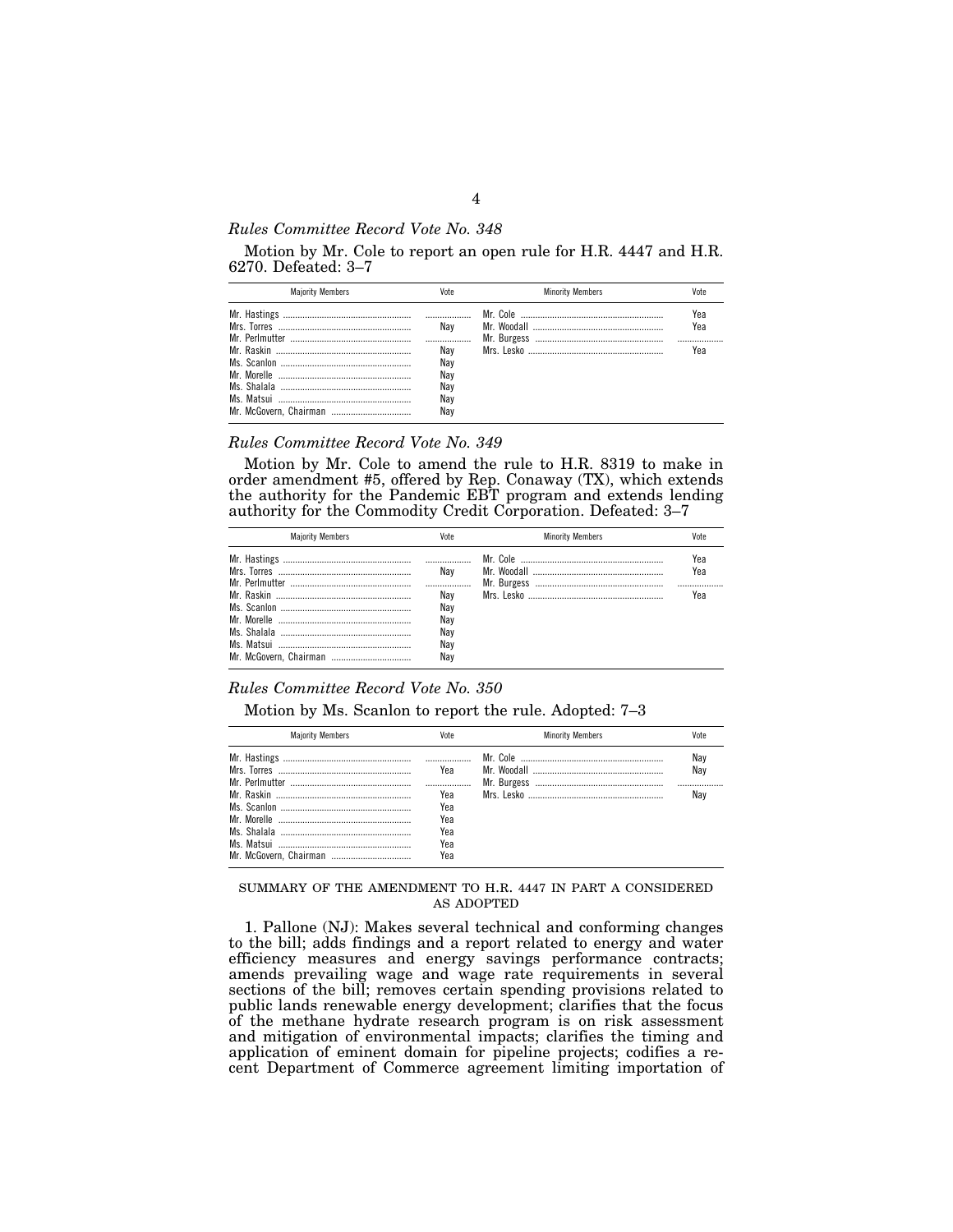uranium from Russia into the United States; defers collection of fees and expands eligibility criteria for the DOE Title XVII Loan Program; adds a new requirement for EPA to establish a protocol for assessing and addressing the cumulative impacts of environmental stressors; and establishes a uniform definition of ''apprenticeship'' and ''pre-apprenticeship'' for the act.

## SUMMARY OF THE AMENDMENTS TO H.R. 4447 IN PART B MADE IN ORDER

1. Axne (IA), Bustos (IL): Adds biofuels facilities as eligible for funding under the Carbon Capture Program. (10 minutes)

2. Barragán (CA), Beyer (VA), Lee, Barbara (CA), Raskin (MD), Velázquez (NY), Bonamici (OR), Huffman (CA), Lowenthal (CA), Clarke, Yvette (NY), Khanna (CA), Hastings (FL), Kennedy (MA): Establishes a \$1 billion dollar a year Climate Smart Ports program at EPA to provide grants for ports and port users to invest in zero emissions technology for cargo handling equipment, drayage trucks, and harbor craft. The program also supports the development of shore power and clean energy microgrids at ports. (10 minutes)

3. Barragán (CA): Increases the authorized appropriation by \$40,000,000 for FY 2021–2030 for the EPA's Environmental Justice Small Grants Program, Environmental Justice Collaborative Problem-Solving Cooperative Agreement Program, and Community Action for a Renewed Environment grant programs I and II. (10 minutes)

4. Barragán (CA): Increases authorized appropriation levels by \$100,000,000 for the Weatherization Assistance Program for Fiscal Year 2021–2025. (10 minutes)

5. Barraga´n (CA): Establishes a climate justice grants program, administered by EPA, to provide local government and community non-profit grants to environmental justice communities for climate mitigation and climate adaptation projects. The authorized appropriation is \$1 billion a year for FY 2021–2025. (10 minutes)

6. Barragán (CA), Cárdenas (CA), McEachin (VA): Increases the authorized appropriation by \$50 million a year for FY 2021–2025 for the low-income solar grant program in Subtitle D. (10 minutes)

7. Blunt Rochester (DE): Funds clean energy and energy efficiency upgrades to critical infrastructure, like schools and hospitals. (10 minutes)

8. Brown (MD): Prohibits the use of certain hazardous substances linked to respiratory sensitization and asthma in thermal insulating materials for low income housing weatherization. (10 minutes)

9. Burgess (TX): Requires the Secretary of Energy to certify that this legislation will not reduce the United States' energy security or energy independence. (10 minutes)

10. Burgess (TX): Requires the Secretary of Energy to certify that this legislation will not increase electric rates or gasoline prices. (10 minutes)

11. Burgess (TX): Requires the Secretary of Interior to report to Congress on the use of forced labor practices to extract critical minerals from foreign sources for export to the United States. (10 minutes)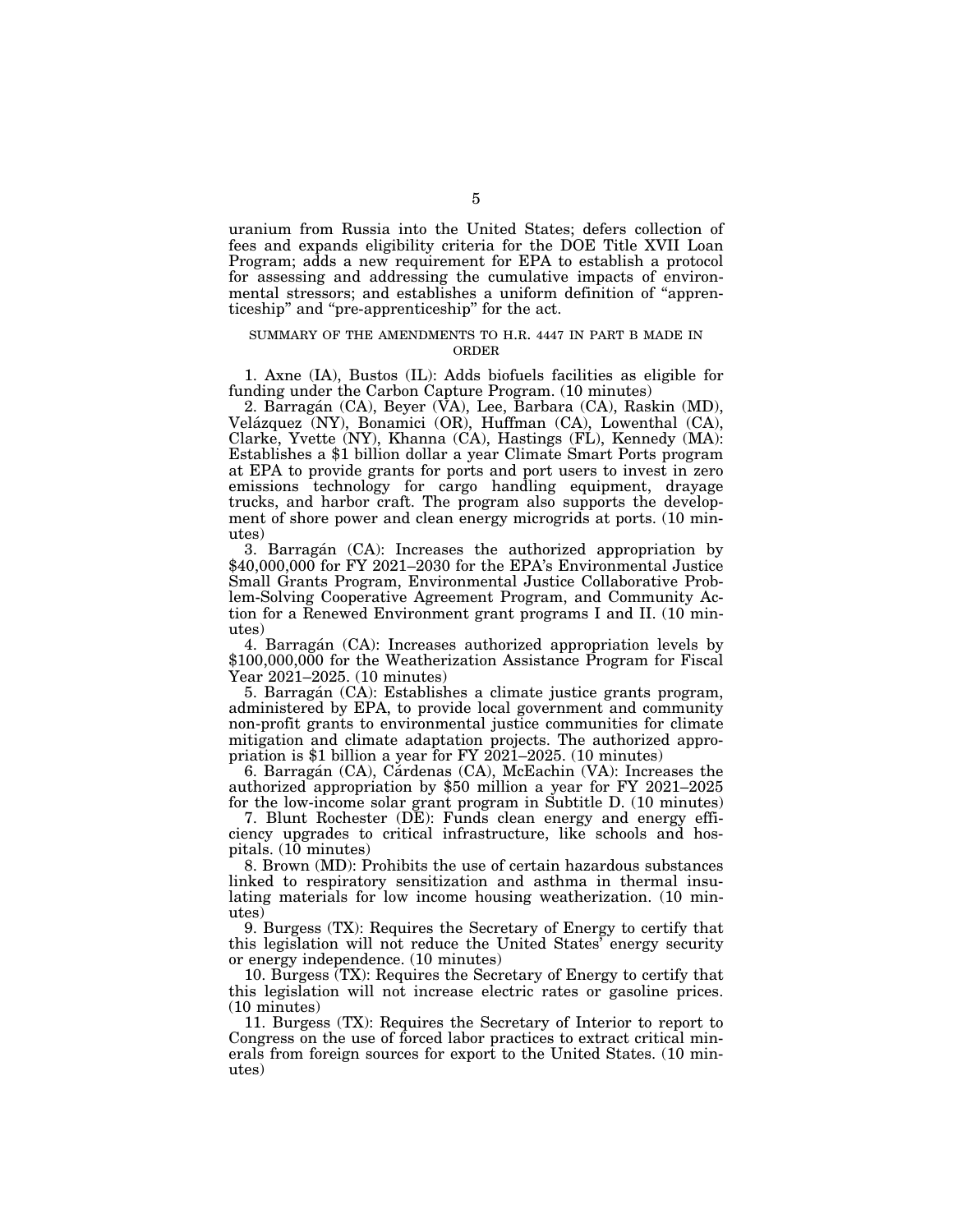12. Burgess (TX): Requires the Secretary of Energy to report to Congress on the effect of variable and distributed energy resources on the reliability of the electric grid, specifically pertaining to natural disasters and physical or cyber attacks on the grid infrastructure. (10 minutes)

13. Burgess (TX): Requires the Secretary of Energy to report to Congress on the potential duplication of research efforts in the Department of Energy's applied energy programs, evaluate the opportunity costs associated with such efforts, and examine the impact of combining duplicated projects. Also requires recommendations on streamlining research grant process. (10 minutes)

14. Castor (FL): Adds emissions reduction and climate change mitigation to DOE's R&D mission. (10 minutes)

15. Castor (FL): Directs the Secretary of Energy to engage the National Academies for a study to identify barriers to equitable distribution of the benefits of clean energy to frontline communities. (10 minutes)

16. Clarke, Yvette (NY): Establishes a pilot program within the Environmental Protection Agency to award funds in the form of grants, rebates and low-cost revolving loans to projects that either (1) replace an existing diesel-powered transport refrigeration unit in a heavy-duty vehicle with an electric unit; or (2) purchase and install shore power infrastructure or related equipment that enables electric transport refrigeration units to operate on grid electricity at places where refrigerated heavy-duty vehicles congregate, such as distribution centers. (10 minutes)

17. Cleaver (MO), McKinley (WV): Directs the Secretary of Energy to establish a grant program for tree planting to reduce residential energy consumption. The Secretary should award sufficient grants each year to plant not less than 300,000 trees a year until 2025. (10 minutes)

18. Cox (CA): Adds agricultural applications, such as solar powered smart agricultural monitoring and irrigation systems, as an eligible solar energy research subject area. (10 minutes)

19. DeGette (CO), Perlmutter (CO): Requires EPA to identify 100 environmental justice communities overburdened by pollution violations and implement strategies for ending the violations. (10 minutes)

20. Delgado (NY): Requires the Department of Labor and the Department of Energy to project the current and future workforce needs and shortages within the clean energy technology industry. (10 minutes)

21. DeSaulnier (CA): Establishes a Department of Energy, in coordination with the Department of Labor, grant program for local communities to develop transition plans for their fossil fuel workforce to more sustainable jobs or sectors. (10 minutes)

22. Dingell (MI), Walberg (MI): Amends the Energy Policy and Conservation Act to modify and make technical changes to the definition of water heater under energy conservation standards. (10 minutes)

23. Doggett (TX), Raskin (MD), Cisneros (CA), Beyer (VA), Huffman (CA), Porter (CA), Pocan (WI), Barragán (CA), Casten (IL): Direct the National Academy of Sciences to conduct a study to evaluate the efficacy of carbon capture technology and to identify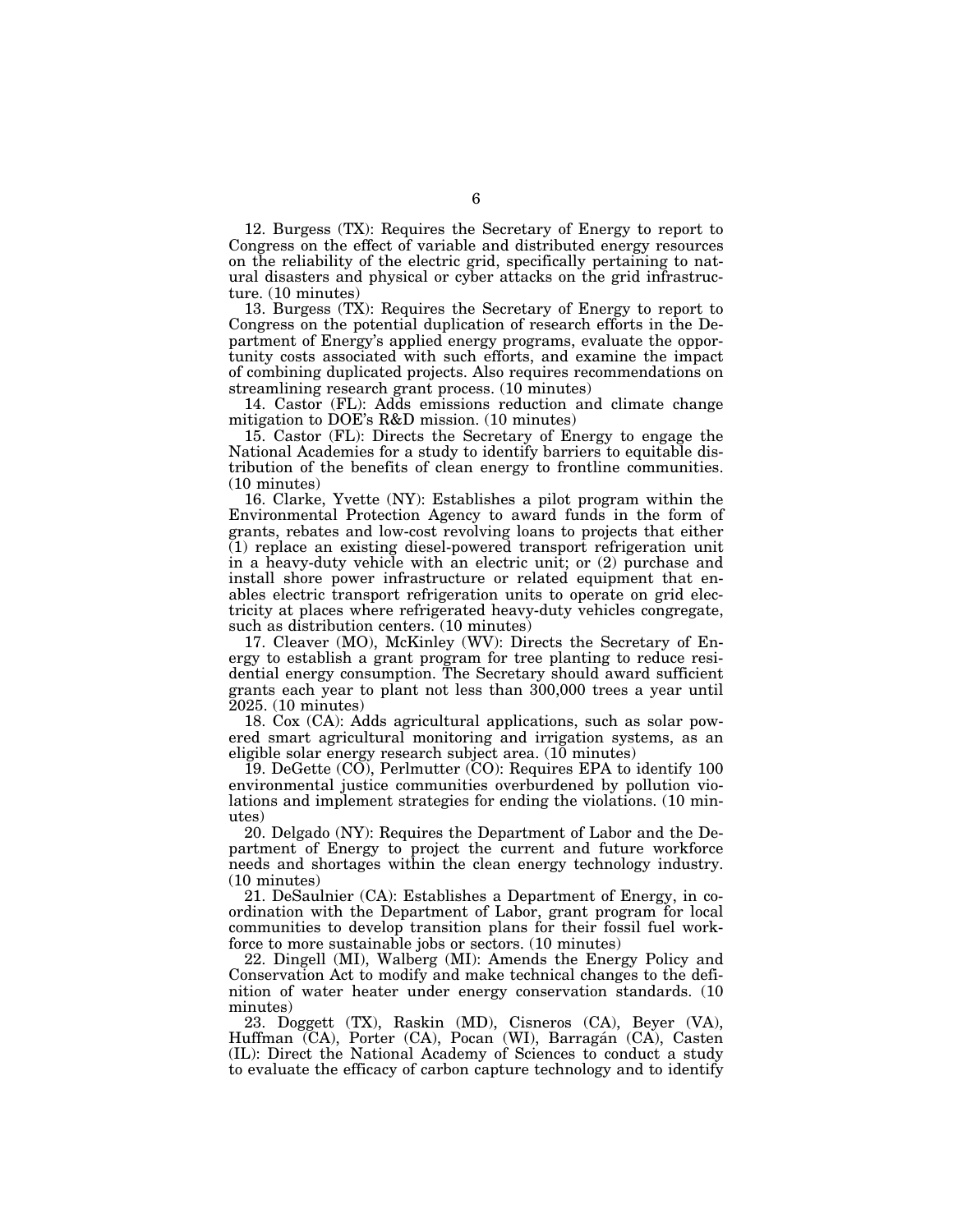industries where energy efficiency is most enhanced by the addition of carbon capture technology. (10 minutes)

24. Escobar (TX): Requires the Department of Energy to give special consideration to minority-serving institutions, or a multi-institutional consortium which includes a minority-serving institution, when awarding grants, contracts, or cooperative agreements for solar energy research and development programs. (10 minutes)

25. Finkenauer (IA): Provides labor standards for clean energy projects being funded in whole or in part by provisions of this bill. (10 minutes)

26. Garamendi (CA), Lowenthal (CA): Clarifies that offshore wind projects on the Outer Continental Shelf are indeed subject to jurisdiction of the U.S. Constitution and applicable federal laws, as offshore oil/gas rigs are currently. House passed this language by voice vote in 112th Congress (see H.R. 2360). (10 minutes)

27. Golden (ME): Incorporates biomass systems into the Distributed Renewable Energy section of the bill, as well as the energy workforce development and grant program sections. (10 minutes)

28. Graves, Garret (LA): Requires the Secretary of Energy to identify the ability to source necessary critical minerals necessary for solar energy production. (10 minutes)

29. Graves, Garret (LA): Requires actions under emissions reduction road map to be cost-competitive in developing countries as well. (10 minutes)

30. Graves, Garret (LA): Requires a report on the increase or decrease in net imports of critical minerals as a result of actions taken in section 5302. (10 minutes)

31. Haaland (NM), Gallego (AZ): Ensures that the HA-LEU program created in the bill will not negatively impact the natural or cultural resources of Tribal communities or Native Nations or degrade ground or surface water quality as a result of uranium mining. (10 minutes)

32. Haaland (NM), Tlaib (MI), Ocasio-Cortez (NY): Increases authorizations for renewable energy R&D accounts by 50% and adds an authorization for total funding for research, development, demonstration and commercialization activities for EERE. (10 minutes)

33. Harder (CA): Directs the Secretary of Energy to generate a map that maps wildfire risk around utilities to allow for better planning for grid hardening, vegetation management, and emergency access points, among other things. (10 minutes)

34. Harder (CA): Requires the Centers of Excellence to consider the public health effects of wildfire smoke on outdoor workers, strengthens research and outreach, requires collaboration between centers and grantees, and sets a standard for determining Centers. (10 minutes)

35. Hayes (CT), Cárdenas (CA): Amends Section 6201, the Reauthorization of the Clean School Bus Program. Reserves \$100 million of \$130 million per fiscal year between 2021–2025 for awards to eligible recipients proposing to replace school buses with zeroemission school buses. (10 minutes)

36. Hayes (CT), Trahan (MA): Ensures nothing in this bill would affect the safety and well being of children in carrying out the projects, programs, and other applicable items in this Act or affect the enforcement of child labor and forced labor laws. (10 minutes)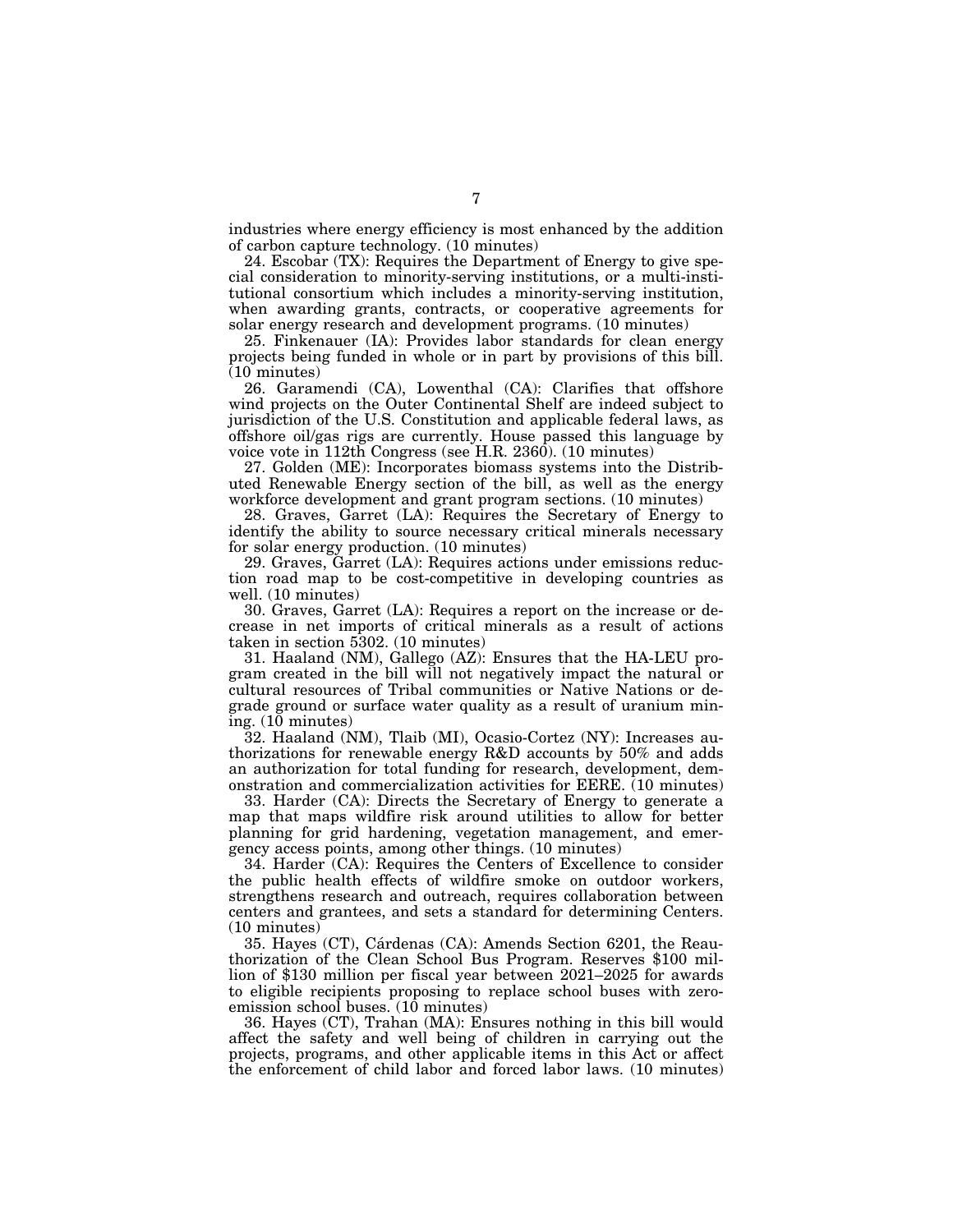37. Huffman (CA): Ensures that harmed Indian Tribes have an opportunity to address the Klamath Hydroelectric Project's historic and ongoing damages to tribal and fishery resources, and that any annual license includes comprehensive studies of the facility's im-

38. Kuster (NH): Doubles funding to  $$40,000,000$  for the Energy Workforce Development program, which will help schools and workforce programs train the next generation of energy workers. (10 minutes)

39. Lamb (PA), Trahan (MA): Authorizes fusion research program. (10 minutes)

40. Lamb (PA): Authorizes milestone-based nuclear demonstration projects. (10 minutes)

41. Lamb (PA): Authorizes produced water research, development, and demonstration program. (10 minutes)

42. Larsen, Rick (WA): Directs the U.S. Department of Transportation to catalog climate change mitigation efforts in U.S. aviation and aerospace, identify barriers to adoption and serve as a roadmap for U.S. aviation to meet emission reduction goals. (10 minutes)

43. Lee, Susie (NV), Tonko (NY): Amends subtitle C of Title II to facilitate a streamlined process for the local permitting of distributed energy systems. (10 minutes)

44. Levin, Andy (MI), Ocasio-Cortez (NY): Amends various programs under subtitle E—EV Infrastructure by expanding on the definition of ''underserved or disadvantaged community'' used under this subtitle; ensuring EV supply equipment listed as eligible for the rebate program is ADA compliant; requiring identification of nearby existing publicly available EV supply equipment in the EV infrastructure rebate program application; requiring the Secretary of Energy in developing standards for an electric vehicle charging network to provide considerations for addressing range anxiety and the need for a nationwide network of EV charging infrastructure; and ensuring State Energy Transportation Plans include considerations for statewide networks of EV charging infrastructure and modernization to electric grids to be powered by renewable energy sources. (10 minutes)

45. Levin, Andy (MI): Directs the Secretary of Labor, in consultation with the Secretary of Energy, and acting through the Bureau of Labor statistics to collect and analyze labor market data to track workforce trends resulting from renewable energy and energy efficiency technology initiatives. Authorizes appropriations of  $$10,000,000$  for each fiscal years 2021 through  $2025$  to carry out this section. (10 minutes)

46. Levin, Mike (CA), Bonamici (OR), Neguse (CO): Establishes a program to improve wildfire smoke emissions modeling and to develop smoke forecasts. Directs the Environmental Protection Agency to collect data and coordinate research on the impacts of acute air pollution exposure from wildfires. (10 minutes)

47. Lipinski (IL): Requires the Secretary of Energy to carry out a research program on effects of exposure to low-dose radiation. (10 minutes)

48. Loebsack (IA), Velázquez (NY): Establishes a grant program within DOE for the purpose of making energy efficiency and renewable energy improvements at public school facilities. (10 minutes)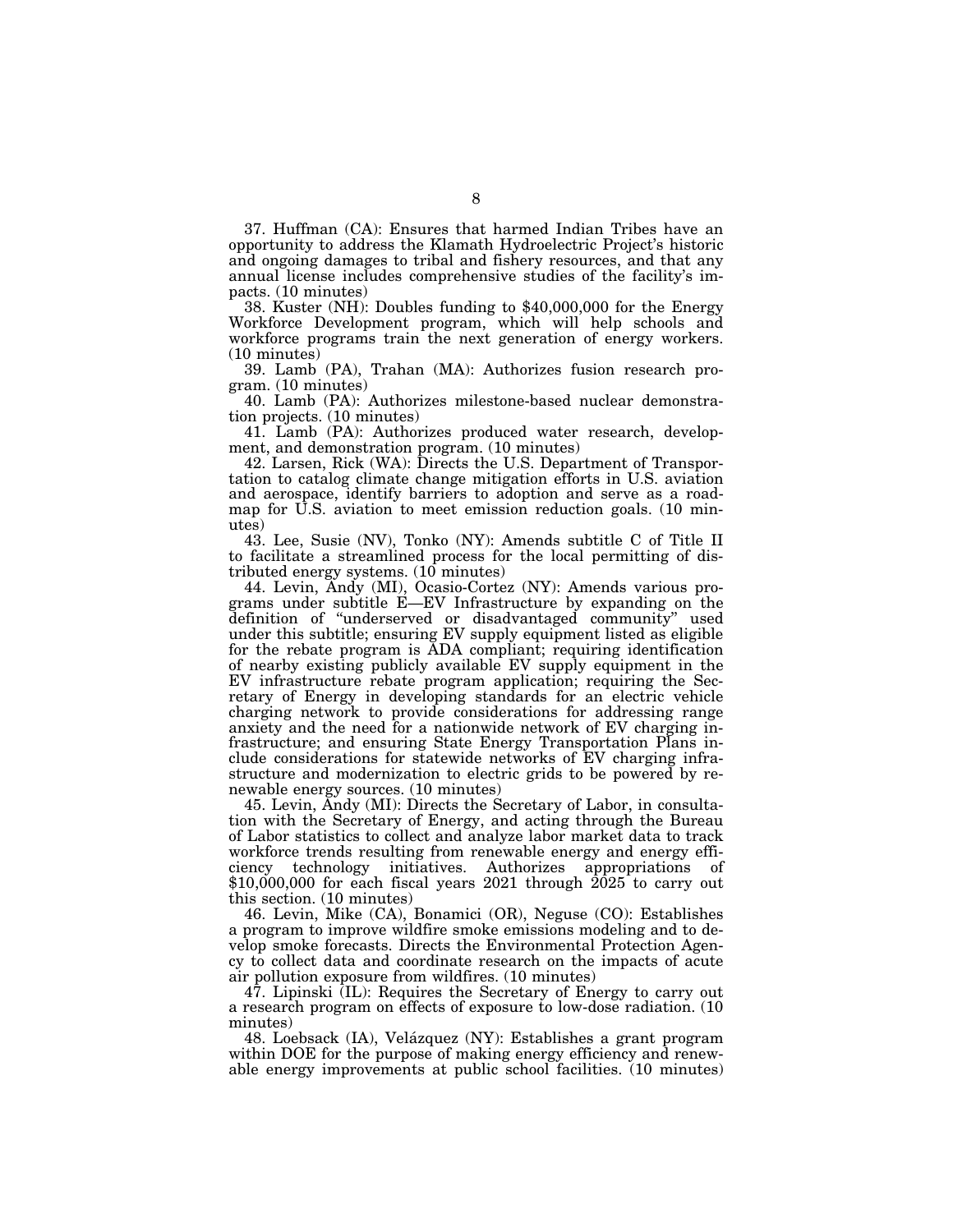49. Lowenthal (CA): Requires the Department of Interior to create an online database to annually report the type of energy and emissions produced on federal public lands. (10 minutes)

50. Lucas (OK): Expresses the sense of Congress that in order to reduce emissions and meet 100 percent of the power demand in the United States through clean, renewable, or zero emission energy sources while maintaining U.S. leadership in science and technology, the Secretary of Energy must prioritize funding for fundamental research, and research and development infrastructure. (10 minutes)

51. Lucas (OK): Expresses the sense of Congress that in order to reduce emissions and meet 100 percent of the power demand in the United States through clean, renewable, or zero emission energy sources while maintaining U.S. competitiveness in science and technology, the U.S. must prioritize investment in domestic energy sources and supply chains, as well as investment in the research and development of exportable next-generation energy technologies. (10 minutes)

52. Luján (NM), Castor (FL): Supports the growth of local solar energy by making community solar more accessible to all consumers and ratepayers, including lower-income consumers, by requiring states to consider enacting policies to allow community solar projects. (10 minutes)

53. McNerney (CA), Bonamici (OR): Directs the National Institute of Standards and Technology (NIST) to collect data following wildfires in the wildland-urban interface related to the influence of building materials on structural fires and how wind, terrain, and moisture affect wildland fires. NIST would also be required to conduct research on and develop metrics for economic outcomes associated with wildland-urban interface fire mitigation. (10 minutes)

54. Mucarsel-Powell (FL): Directs the Secretary to support research and development of underground transmission and distribution lines to lower costs and improve reliability and safety. (10 minutes)

55. Norcross (NJ), McKinley (WV): Creates a rebate program for energy efficient electrotechnologies upgrades. (10 minutes)

56. Norcross (NJ): Allows grant funds for Building efficiency and resiliency to be used to make an addition or alteration to, or to install, replace, or provide maintenance to, an air filtration and purification system of an HVAC system to help prevent the spread of COVID–19. All laborers and mechanics employed in the process of the project must be paid prevailing wages. (10 minutes)

57. Ocasio-Cortez (NY): Strikes section 3109 on methane hydrates. (10 minutes)

58. O'Halleran (AZ): Reauthorizes and increases funding for Section 609 ''Rural and Remote Communities Electrification Grants'' under the Public Utility Regulatory Policies Act (PURPA) to assist the economic transition of rural and distressed communities impacted by the downturn of coal-fired power generation. Grants available under this section may be used to increase energy efficiency, upgrade transmission or distribution lines, or modernize electric generation facilities in rural and distressed communities, with an emphasis on renewable energy. (10 minutes)

59. O'Halleran (AZ): Directs the Department of Energy to establish a ''Coal Community Resource Clearinghouse'' for the purpose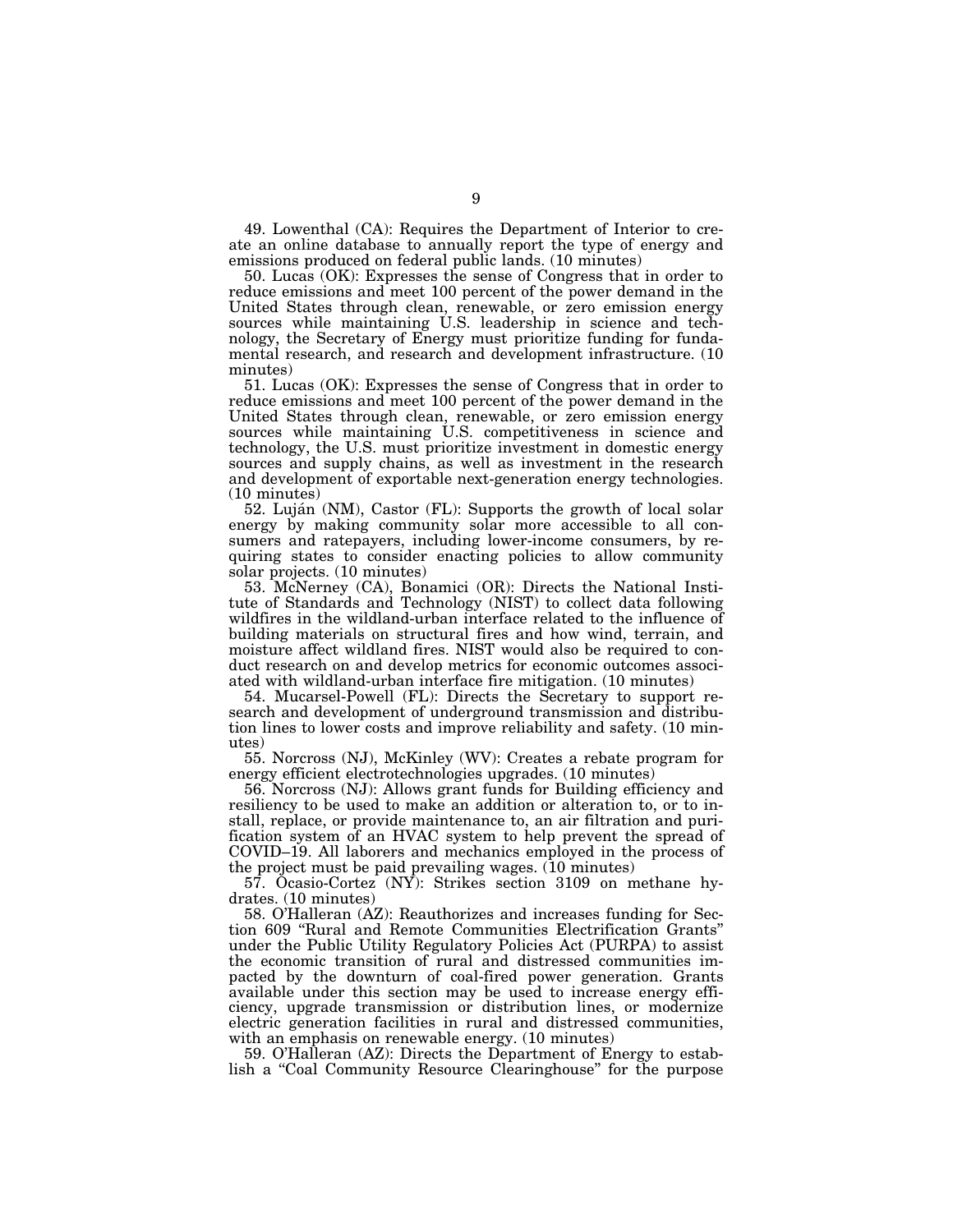of increasing awareness of Federal and State programs, grants, loans, and technical assistance resources DOE determines could assist economic development and transition activities in communities impacted by the downturn of coal-fired power generation. (10 minutes)

60. Omar (MN): Requires the Administrator to establish and carry out a program to award grants, on a competitive basis, to eligible entities for projects that are consistent with zero-waste practices. (10 minutes)

61. Omar (MN): States that the Secretary of the Treasury, shall submit to Congress a report that contains—(1) an identification of any existing fossil fuel production subsidies not eliminated by this Act, or the amendments made by this Act; and (2) a quantification of the economic costs of such subsidies. (10 minutes)

62. Panetta (CA), LaMalfa (CA), Costa (CA), Garamendi (CA), Harder (CA), Carbajal (CA): Directs the Secretary of Energy to establish a critical infrastructure and microgrid research program. (10 minutes)

63. Panetta (CA), LaMalfa (CA), Costa (CA), Garamendi (CA), Carbajal (CA): Expands financial assistance for weatherization enhancement and innovation to cover the use of materials that are resistant to high heat and fire in dwellings occupied by low-income persons in areas at risk from drought and wildfires. (10 minutes)

64. Perlmutter (CO): Modifies the definition of energy storage to broaden its scope. (10 minutes)

65. Peters (CA): Establishes an interagency task force to create an action plan to reduce super pollutants based on policy recommendations provided by the Intergovernmental Panel on Climate Change, U.S. Climate Alliance, and other relevant agencies. (10 minutes)

66. Peters (CA): Directs EPA, DOE and other relevant agencies to develop a comprehensive plan to reduce black carbon emissions from the international shipping industry through its membership in the International Maritime Organization (IMO), including binding limits on black carbon as part of the Polar Code. (10 minutes)

67. Peters (CA): Requires the DOE to release the Interconnections Seams Study, which may support efforts to increase renewable energy transmission, and has reportedly been held and/or altered for political reasons. (10 minutes)

68. Pingree (ME), Spanberger (VA): Includes agricultural and grazing practices and forest management and afforestation as priorities in the Department of Energy's carbon removal program. (10 minutes)

69. Pingree (ME): Includes research and development that reduces impacts on existing ocean uses and increases coordination between offshore wind and existing users, including the commercial fishing industry, as purposes of the Department of Energy's wind energy research and development grant program. (10 minutes)

70. Plaskett (VI), Lieu (CA), San Nicolas (GU): Establishes a Department of Energy grant program for investments in renewable energy systems, energy efficiency activities, energy storage, smart grids, or microgrids in territories of the United States, as well as for training local residents. Grants would be awarded to non-profit organizations and the Department of Energy's National Laboratories may provide technical assistance. (10 minutes)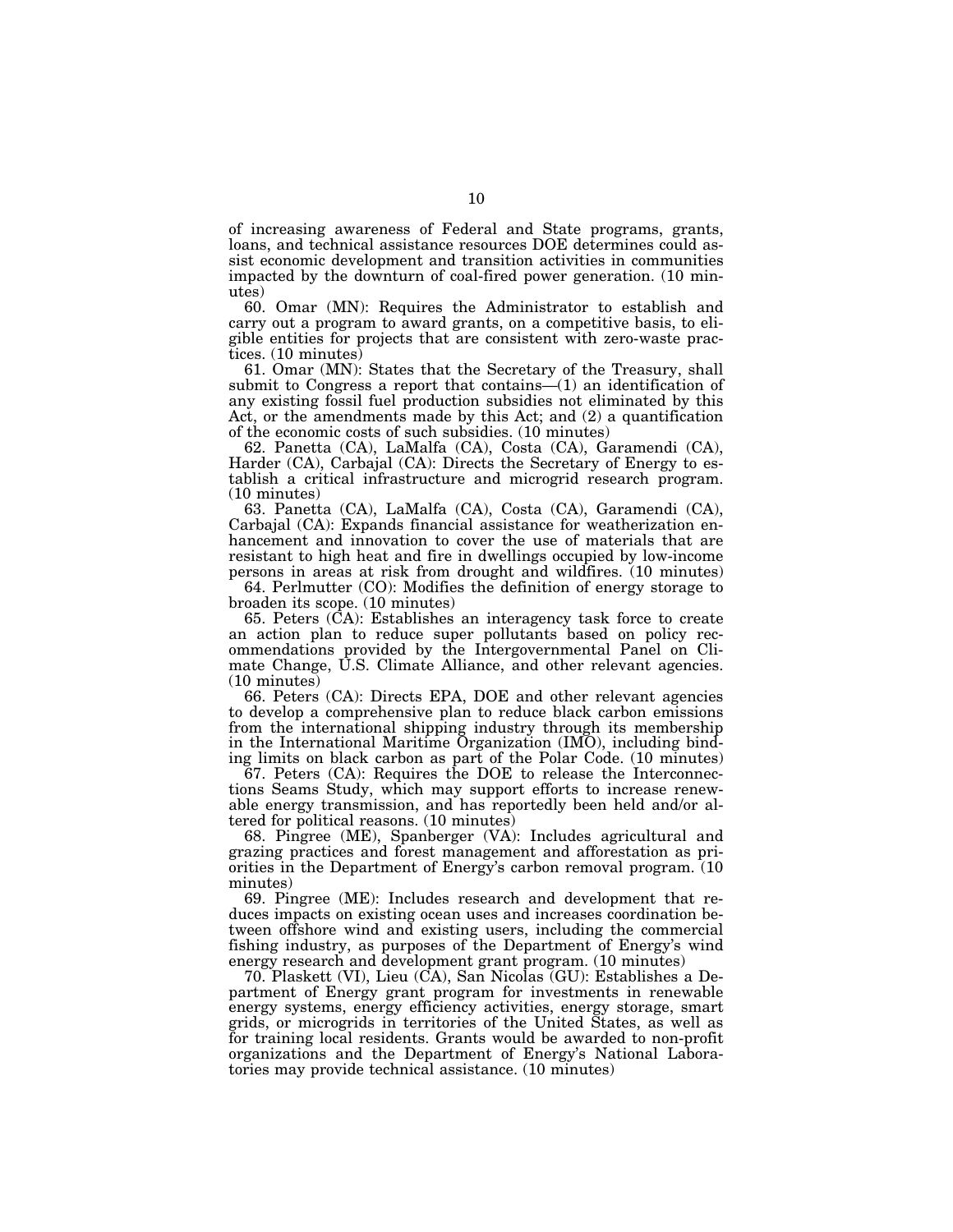71. Pocan (WI): Reauthorizes the EPA State Indoor Radon Grant (SIRG) Program. (10 minutes)

72. Quigley (IL): Directs GSA to incorporate, to the extent practicable, features, practices, and strategies to reduce bird fatality resulting from collisions with public buildings. (10 minutes)

73. Quigley (IL): Establishes an Advanced Energy Technology Research Initiative at FERC to reform power system modeling and update grid services and grid operator software, and authorizes studies on advanced energy and electric grid efficiency. (10 minutes)

74. Rouda (CA): Suspends preemption for federal appliance and equipment efficiency standards when DOE misses deadlines to update such standards. (10 minutes)

75. Rush (IL): Requires the Secretary of Energy to establish an energy jobs council. The council shall conduct a survey of energy employers and produce annually an energy and employment report. (10 minutes)

76. Schrader (OR): Establishes the Home Wildfire Risk Reduction Rebate program, to provide rebates to homeowners to defray the costs of retrofitting an existing home to be wildfire-resistant. (10 minutes)

77. Schweikert (AZ): Requires the Secretary of Energy to conduct a study on the benefits of blue hydrogen technology and how that can further enhance the deployment and adoption of carbon capture and storage. (10 minutes)

78. Scott, Bobby (VA), Murphy, Stephanie (FL): Supports the use of modeling and simulation tools to more efficiently design, site, permit, manufacture, construct, operate, maintain, and decommission wind energy systems. (10 minutes)

79. Scott, Bobby (VA): Supports research on the recovery of critical materials used in wind energy systems. (10 minutes)

80. Sherrill (NJ): Provides explicit direction for DOE to conduct RD&D on ways to reduce siting and permitting issues associated with potential impacts of wind power systems on air traffic control, air defense, and weather radar systems. (10 minutes)

81. Stevens (MI), Dingell (MI): Directs the Secretary to establish a program of research, development, and demonstration activities on more efficient and sustainable materials, technologies, and processes for the manufacture, development, and use of the passenger and commercial vehicles. (10 minutes)

82. Thompson, Mike (CA), Huffman (CA), Garamendi (CA), Panetta (CA): Establishes a reliability standard, within the Federal Power Act, regarding extreme weather events. Directs the Department of Energy (DOE) to create a program and publish a report for states and local utilities on ways to improve the resiliency of their electrical grids. (10 minutes)

83. Thompson, Mike (CA), Horsford (NV), Horn (OK): Clarifies that energy use avoided through the use of geothermal pump technology is considered renewable energy produced for the purposes of this bill. (10 minutes)

84. Tlaib (MI): Requires the EPA to conduct a study to evaluate the disparate health impacts of emissions from fossil fuel facilities on minority and low and moderate income communities. Requires EPA to report to congress a summary of the study conducted. (10 minutes)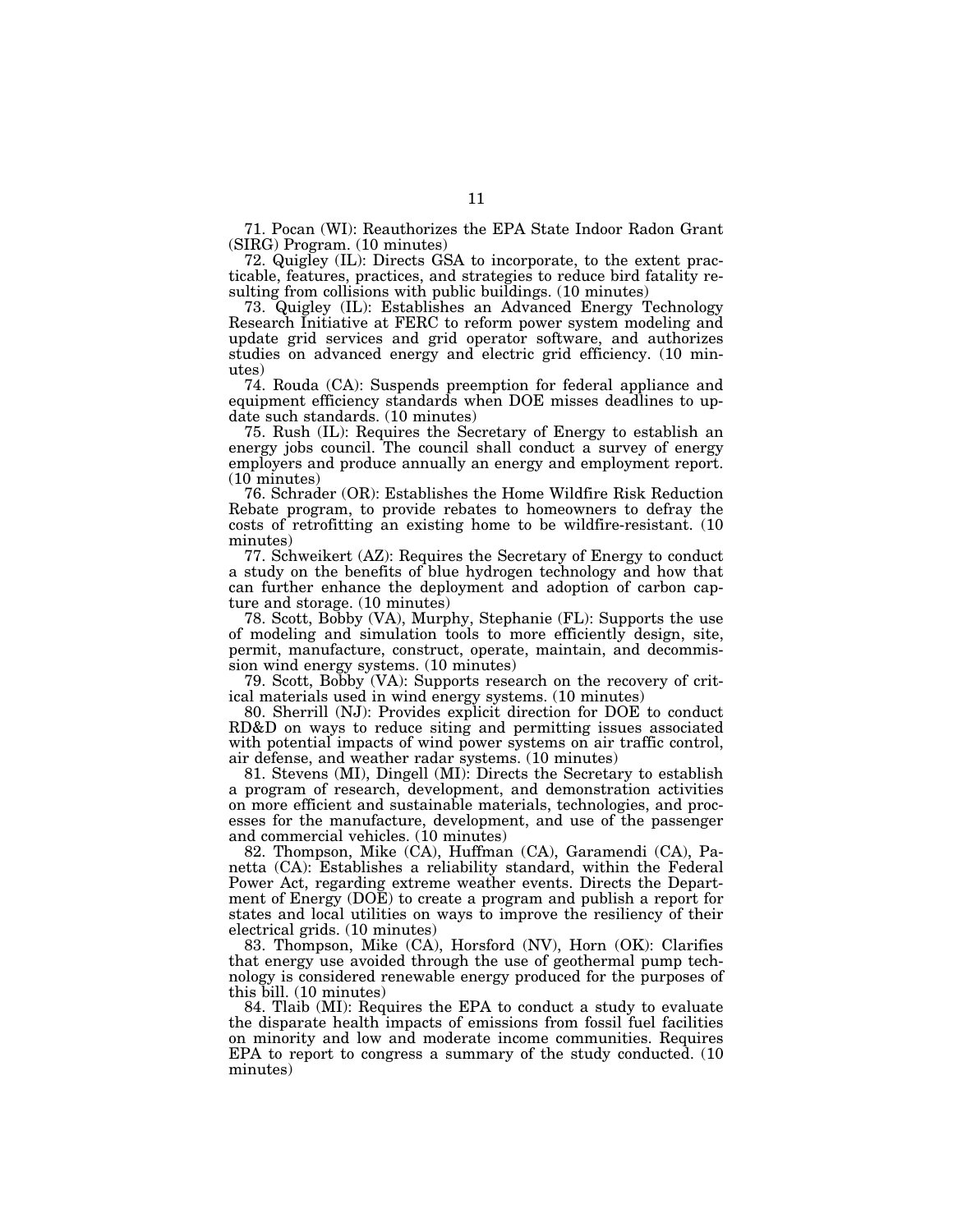85. Tonko (NY): Requires the EPA Administrator to enter into an agreement with the National Academy of Sciences to assess methods for life cycle greenhouse gas emissions analyses for low-carbon transportation fuels. (10 minutes)

86. Waters (CA): Requires the Secretary of Transportation's report on electric vehicle (EV) charging station infrastructure in underserved communities to identify the potential for, and obstacles to, recruiting and entering into contracts with locally-owned small and disadvantaged businesses, including women- and minorityowned businesses, to deploy EV charging infrastructure in these communities. (10 minutes)

87. Waters (CA): Encourages institutions of higher education that receive grants for the construction of training and assessment centers to identify and consider qualified diverse candidates during the procurement process. (10 minutes)

88. Waters (CA): Requires the Secretary of Energy to evaluate, on state applications for ''State Leadership Grants,'' which support the implementation of smart manufacturing technology, whether proposed projects will benefit diverse communities. (10 minutes)

89. Waters (CA): Expands the Home Energy Savings Retrofit Rebate Program to include multifamily housing. (10 minutes)

90. Wild (PA), Jeffries (NY): Requires the Secretary of Energy, in consultation with the Secretary of Labor, to establish a program to provide competitive grants to eligible entities to pay for pre-apprenticeship training for individuals or on-the-job training of a new or existing employee. (10 minutes)

91. Wilson, Joe (SC): Evaluates potential demonstration sites across the Department of Energy complex under Advanced Nuclear Reactor Research, Development, Demonstration, and Commercial Application Program. (10 minutes)

92. Bera (CA): Directs the Secretary of Energy to support R&D on tools and technologies for improving electric grid and energy sector safety and resilience during concurrent or co-located severe weather events. (10 minutes)

93. Blumenauer (OR): Requires the Secretary of Energy to file a report to the committees of jurisdiction documenting funds spent under the Light Water Reactor Sustainability program, and creates an advisory committee to submit an annual report to the relevant committees outlining the progress of the this program. (10 minutes)

94. DeGette (CO): Updates the methane waste prevention rules of the Bureau of Land Management. (10 minutes)

95. Krishnamoorthi (IL): Requires the public awareness campaign to include projected environmental impact, and information on how to find more information on the grant. (10 minutes)

96. Clark, Katherine (MA): Creates a task force led by the Secretary of Energy, which would be tasked with creating a report identifying tools that the Federal Government can use to advance the deployment of carbon dioxide removal projects. (10 minutes)

97. Blunt Rochester (DE): Creates a competitive grant program at EPA to incentivize ports to create and implement climate action plans. (10 minutes)

98. Luján (NM), Wilson, Joe (SC), Casten (IL), Torres Small, Xochitl (NM): Creates a congressionally-authorized Department of Energy foundation to support the Department's energy missions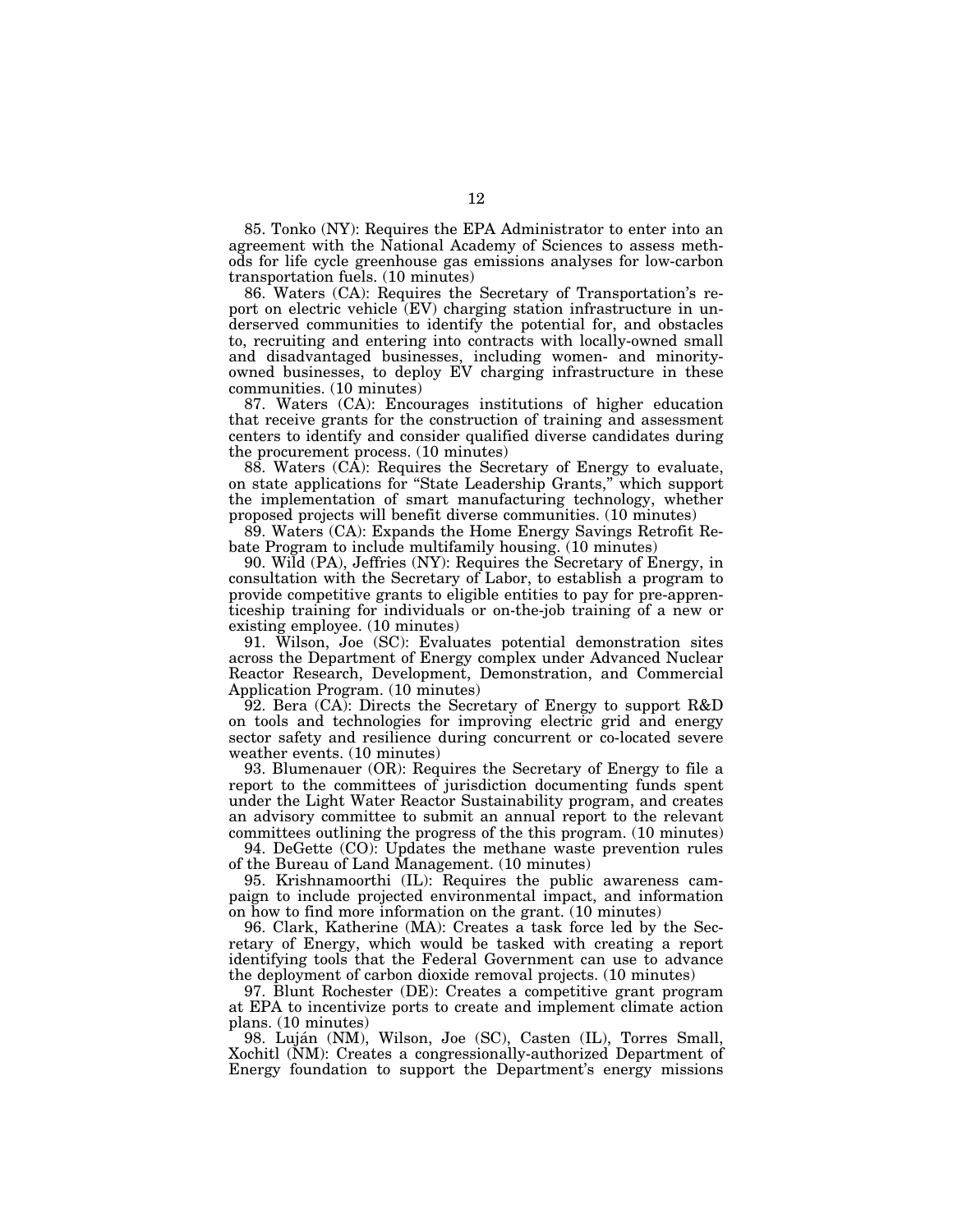and to increase collaboration to accelerate the commercialization of energy technologies. (10 minutes)

### PART A—TEXT OF AMENDMENT TO H.R. 4447 CONSIDERED AS ADOPTED

Page 2, in the table of contents, after the matter relating to section 1602, insert the following:

Sec. 1603. Application of Wage Rate Requirements to the Weatherization Assistance Program

Page 4, amend the item relating to section 2523 to read as follows:

Sec. 2523. Wind energy demonstration and validation projects.

Page 4, in the item relating to part 4, strike "Act".

Page 7, in the item relating to section 6601, strike "registered" and insert "legal for operation on a street or highway"

Page 7, in the item relating to the second section 8104 (Clean energy technology transfer coordination), strike ''8104'' and insert  $"8105"$ .

Page 9, in the table of contents, after the matter related to section 12202, insert the following: Sec. 12203. Apprenticeships.

Page 41, beginning on line 10, strike "Tribal Colleges or Universities, and local offices of the National Institute of Food and Agriculture and" and insert "and Tribal Colleges or Universities and".

Page 56, strike lines 15 through 18 and insert the following:

(c) CLERICAL AMENDMENTS.—The table of contents of the Energy Independence and Security Act of 2007 (42 U.S.C. prec. 17001) is amended—

 $(1)$  in the item relating to section 452, by striking "Energyintensive industries program'' and inserting ''Future of industry program''; and

(2) by adding at the end of the items relating to subtitle D of title IV the following:

Page 78, after line 12, insert the following:

(a) FINDINGS.—Congress finds the following:

(1) The Federal Government is the largest energy user in the United States.

(2) Reducing energy and water use in Federal facilities—

(A) saves taxpayer dollars;

(B) reduces greenhouse gas emissions from the Federal sector; and

(C) increases employee comfort and productivity.

(3) It is important for the Federal Government to—

(A) develop goals for energy and water use reduction in Federal facilities; and

(B) to the maximum extent practicable, take measures that are life cycle cost effective.

(b) SENSE OF CONGRESS.—It is the sense of Congress that Federal agencies should—

(1) for each of fiscal years 2020 through 2030, reduce average building energy intensity (as measured in British thermal units per gross square foot) at facilities of the agency by 2.5 percent each fiscal year, relative to the average building energy intensity of the facilities of the agency in fiscal year 2018; and

(2) for each of fiscal years 2020 through 2030, improve water use efficiency and management, including stormwater manage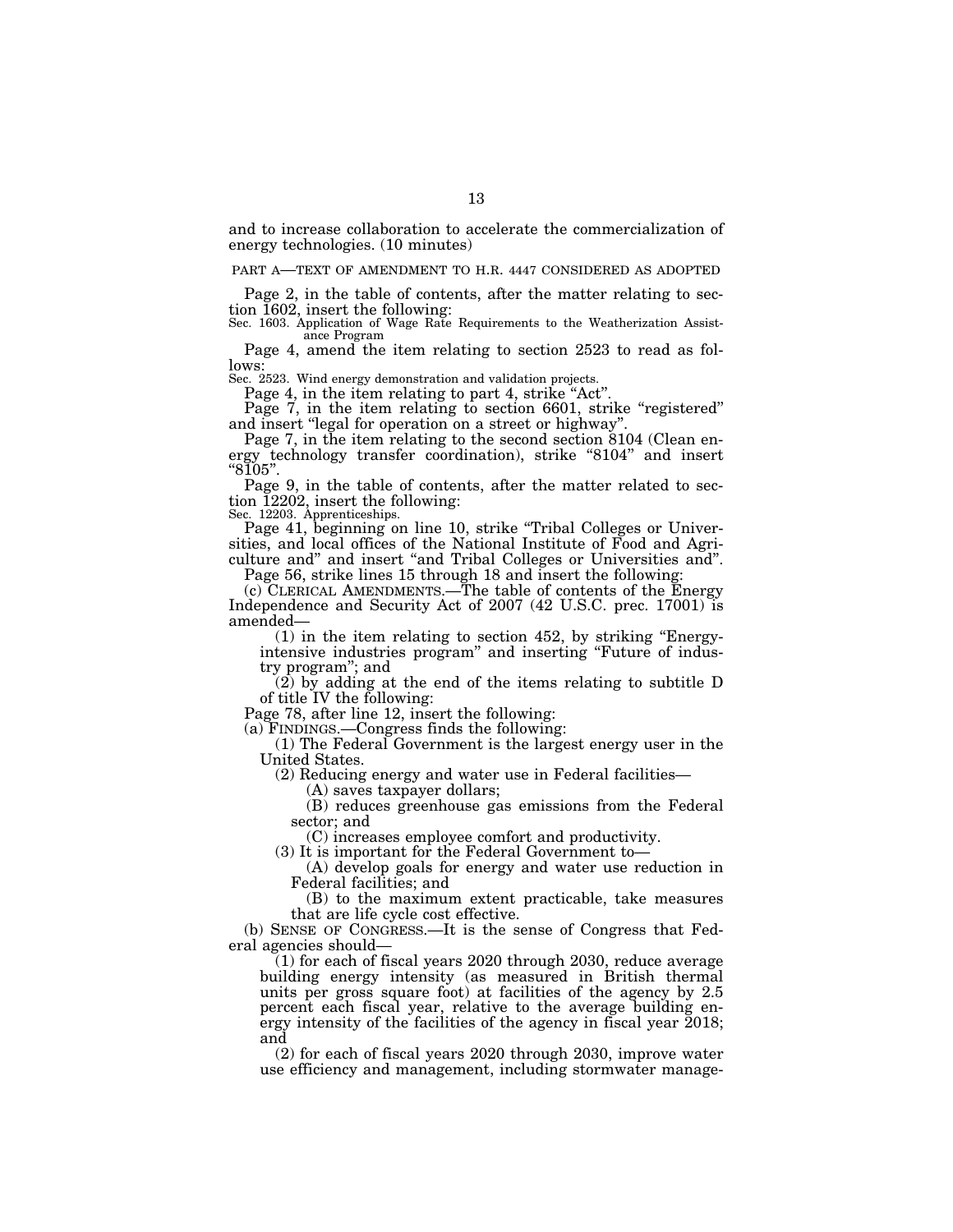ment, at facilities of the agency by reducing agency water consumption intensity—

(A) by reducing the potable water consumption by 54 percent by fiscal year 2030, relative to the potable water consumption of the agency in fiscal year 2007, through reductions of 2 percent each fiscal year (as measured in gallons per gross square foot);

(B) by reducing the industrial, landscaping, and agricultural water consumption of the agency, as compared to a baseline of that consumption by the agency in fiscal year 2010, through reductions of 2 percent each fiscal year (as measured in gallons); and

(C) by installing appropriate infrastructure features on federally owned property to improve stormwater and wastewater management.

Page 78, line 13, strike "Section 543" and insert the following: (c) ENERGY MANAGEMENT REQUIREMENTS.—Section 543

Beginning on page 93, strike line 17 and all that follows through page 94, line 2 and insert the following:

"(dd) the responsible sourcing of grown, harvested, or mined materials, including through certifications of responsible sourcing, such as certifications provided by the Forest Stewardship Council, the Sustainable Forestry Initiative, the American Tree Farm System, or the Programme for the Endorsement of Forest Certification; and''

Page 99, after line 13, insert the following:

### **SEC. 1413. USE OF ENERGY AND WATER EFFICIENCY MEASURES IN FEDERAL BUILDINGS.**

(a) FINDINGS.—Congress finds the following:

(1) Performance contracting is a private financing tool with guaranteed energy savings and has been used by the Federal Government for nearly 30 years.

(2) Energy savings performance contracts and utility energy service contacts allow the Government to invest in infrastructure using private sector financing and expertise, with a guarantee of results.

(3) Use of performance contracting has saved the Government and taxpayers more than \$18,000,000,000.

(4) By law, performance contracts are guaranteed to provide savings to Federal agencies.

(5) On average, performance contracts achieve savings in excess of the contractual and statutory guarantee.

(6) In a fiscally constrained environment, performance contracting helps to address the Federal Government's backlog of maintenance and supplement scarce operations and maintenance dollars.

(7) The House of Representatives, the Senate, and the Office of Management and Budget have all acted to recognize the value of performance contracts by providing distinct budgetary consideration of them; in the 115th Congress, the House of Representatives included section 5109 in H. Con. Res. 71 to enable the greater use of performance contracting and to recognize their full cost savings benefits.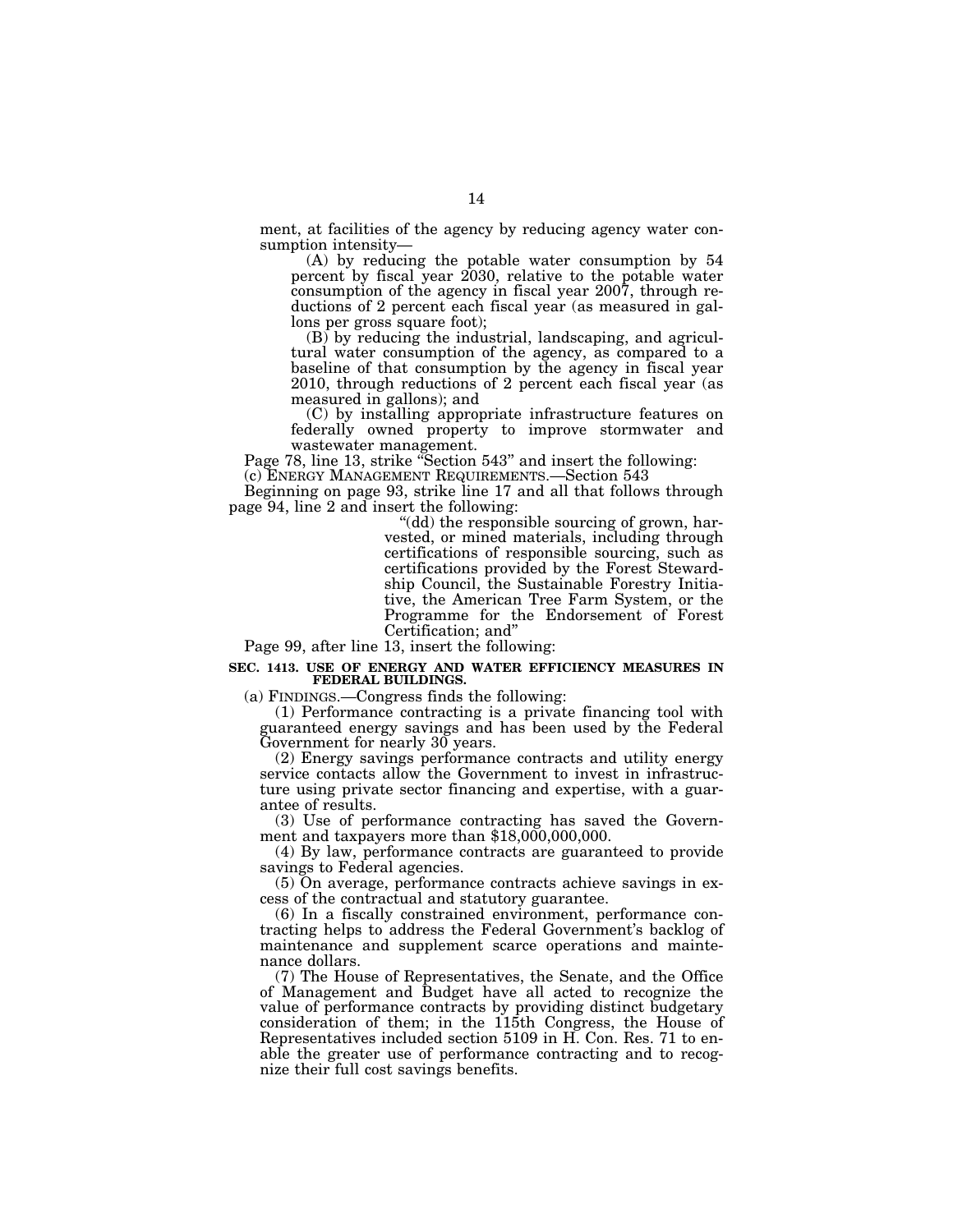(8) Federal agencies are not taking full advantage of the cost-effective energy efficiency measures that are available and documented.

(9) Using performance contracts to carry out such energy efficiency measures would benefit taxpayers, the economy, and the environment.

(b) REPORTS.—Section 548(b) of the National Energy Conservation Policy Act (42 U.S.C. 8258(b)) is amended—

 $(1)$  in paragraph  $(3)$ , by striking "and" at the end;

(2) in paragraph (4), by striking the period at the end and inserting ''; and''; and

(3) by adding at the end the following:

 $\mathbf{H}(5)(\mathbf{A})$  the status of the energy savings performance contracts and utility energy service contracts of each agency, to the extent that the information is not duplicative of information provided to the Secretary under a separate authority;

''(B) the quantity and investment value of the contracts for the previous year;

 $(C)$  the guaranteed energy savings, or for contracts without a guarantee, the estimated energy savings, for the previous year, as compared to the measured energy savings for the previous year;

''(D) a forecast of the estimated quantity and investment value of contracts anticipated in the following year for each agency; and

 $f(E)(i)$  a comparison of the information described in subparagraph  $(B)$  and the forecast described in subparagraph  $(D)$  in the report of the previous year; and

"(ii) if applicable, the reasons for any differences in the data compared under clause (i).''.

Page 130, after line 2, insert the following:

(c) APPLICATION OF WAGE RATE REQUIREMENTS TO PARTIAL SYS-TEM AND STATE ADMINISTERED REBATES.—Section 12202 of this Act shall not apply to rebates under sections 1522 and 1523.

Page 145, after line 22, insert the following:

## **SEC. 1603. APPLICATION OF WAGE RATE REQUIREMENTS TO WEATH-ERIZATION ASSISTANCE PROGRAM.**

With respect to the Weatherization Assistance Program, the requirements of section 12202 shall apply only to work performed on multifamily buildings.

Page 167, line 2, strike "and" and insert "or".

Page 173, line 12, strike the comma.

Page 186, line 3, strike "Section 112(d)" and insert "Section 112". Page 186, beginning on line 4, strike "(16 U.S.C. 2622(d))" and insert ''(16 U.S.C. 2622)''.

Page 186, line 23, strike "is amended by" and insert "by".

Page 229, strike line 4.

Page 229, lines 5 and 8, redesignate paragraphs (21) and (22) as paragraphs (20) and (21), respectively.

Page 231, after line 21, insert the following:

(j) CONFORMING AMENDMENT.—The table of contents in section 1 of the Energy Independence and Security Act of 2007 is amended by striking the items relating to section 606 and 607.

Page 236, line 17, strike "program" and insert "activities".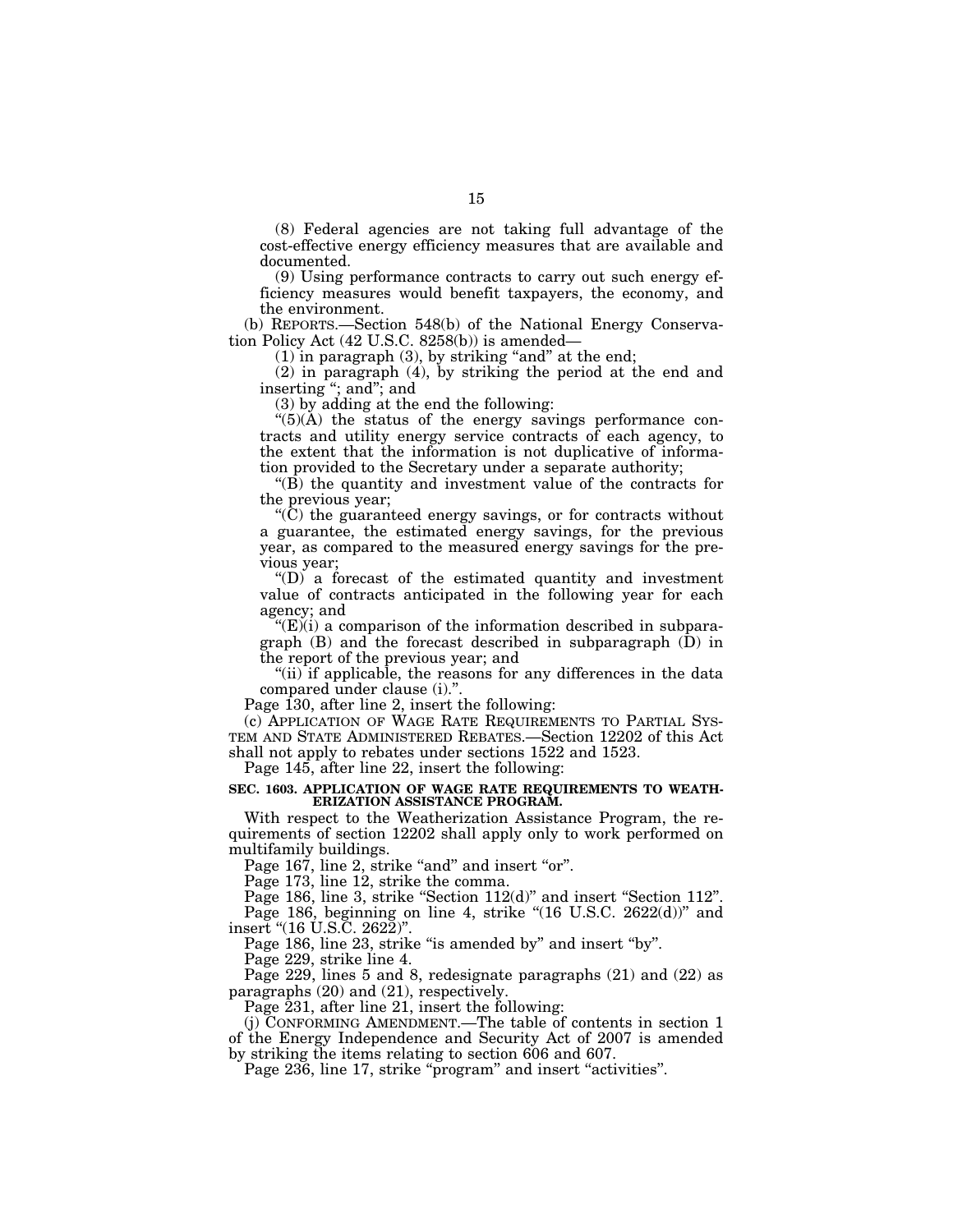Page 237, line 16, after "the program", insert "established under section  $2502(a)$ ".

Page 237, line 19, strike "create" and insert "advance".

Page 238, line 16, insert "and low-cost" before "manner".

Page 239, line 2, insert "and" after the semicolon.

Page 239, line 4, strike "; and" and insert a period.

Page 239, strike lines 5 through 7.

Page 239, line 24, insert "disposal," after "refurbishing,".

Page 249, line 3, before the period, insert "and redesignating subparagraphs  $(C)$  through  $(E)$  as subparagraphs  $(A)$  through  $(C)^{n}$ .

Page 249, lines 8 and 9, strike ''technology validation and market transformation program'' and insert ''demonstration and validation projects''.

Page 249, lines 11 through 14, strike "shall conduct a wind energy technology demonstration, validation, and market transformation program under which the Secretary''.

Page 249, line 23, insert "or validation" after "demonstration".

Page 250, line 15, strike "and demonstration" and insert "demonstration, and commercial application''.

Page 276, line 14, strike "Act".

Page 276, strike lines 21 through 23.

Page 311, strike line 23 through page 312, line 14.

Page 312, strike line 21 through page 318, line 2.

Page 332, line 23, strike "this section" and insert "subsections (a) through (f)''.

Page 342, strike lines 12 through 17 and insert the following:<br>"(f) There are authorized to be appropriated to the Secretary to carry out this section \$50,000,000, to remain available until expended, for each of fiscal years 2021 through 2025.''.

Page 358, after line 22, insert the following:

(a) REPEAL.—Section 2 of the Methane Hydrate Research and Development Act of 2000 (30 U.S.C. 2001) is repealed.

(b) DEVELOPMENT.—Section 4 of the Methane Hydrate Research and Development Act of 2000 (30 U.S.C. 2003) is amended by striking ''and development'' in each place it occurs.

Page 358, line 23, redesignate subsection (a) as subsection (c).

Page 359, line 4, through page 360, line 8, strike ""(1) ASSISTANCE AND COORDINATION.—'' and all that follows through ''from methane hydrate reservoirs'' and insert the following:

''(1) ASSISTANCE AND COORDINATION.—In carrying out the program of methane hydrate research authorized by this section, the Secretary may award grants, or enter into contracts or cooperative agreements to—

''(A) conduct research to assess and mitigate the environmental impact of natural methane hydrate degassing;

''(B) conduct research to identify the environmental and health impacts of methane hydrate development;

''(C) assess and develop technologies to mitigate environmental impacts of natural methane hydrate degassing and to mitigate environmental impacts of the exploration and commercial development of methane hydrates, including through the avoidance of the use of seismic testing; or

 $\mathrm{``(D)}$  expand education and training programs in methane hydrate research through fellowships or other means for graduate education and training.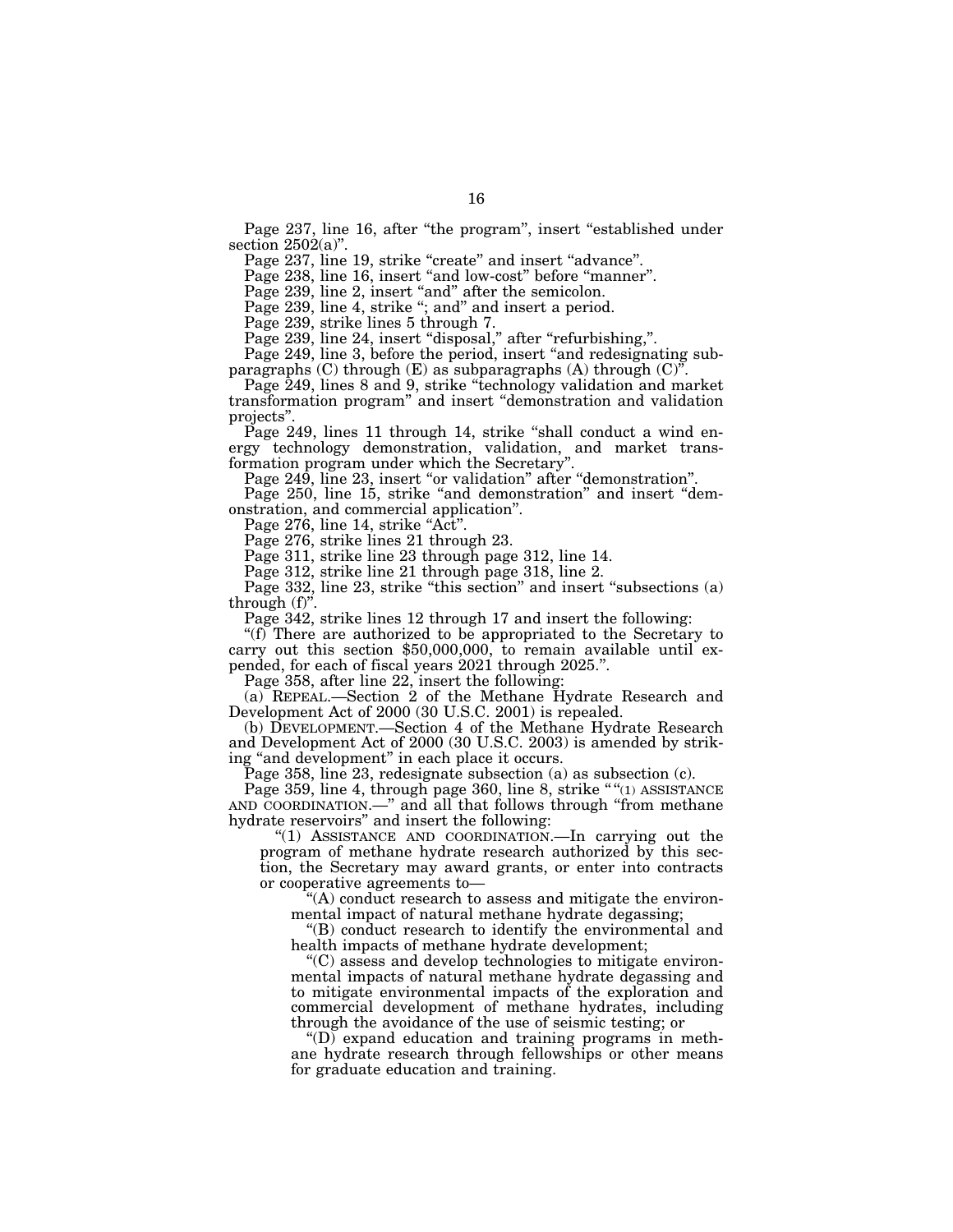''(2) ENVIRONMENTAL MONITORING AND RESEARCH.— ''(A) IN GENERAL.—The Secretary, Secretary of Commerce, and Secretary of the Interior shall conduct a longterm environmental monitoring and research program to study methane hydrates.

''(B) NOTICE AND COMMENT.—In developing a plan for long-term environmental monitoring and research under subparagraph (A), the Secretaries shall publish in the Federal Register a notice providing for an opportunity for the public to comment on such plan prior to conducting monitoring and research under such subparagraph.''.

Page 360, after line 13, insert the following:

(d) RESPONSIBILITIES OF THE SECRETARY.—Section 4(e) of the Methane Hydrate Research and Development Act of 2000 (30 U.S.C. 2003(e)) is amended to read as follows:

''(e) RESPONSIBILITIES OF THE SECRETARY.—In carrying out subsection (b)(1), the Secretary shall—

''(1) facilitate and develop partnerships among government, industrial enterprises, and institutions of higher education to research methane hydrates;

 $(2)$  ensure that the data and information developed through the program are accessible and widely disseminated as needed and appropriate;

''(3) promote cooperation among agencies that are developing technologies that may hold promise for methane hydrate research;

"(4) report annually to Congress on the results of actions taken to carry out this chapter; and

''(5) ensure, to the maximum extent practicable, greater participation by the Department of Energy in international cooperative efforts."

Page 360, lines 14 and 18 redesignate subsections (b) and (c) as subsections (e) and (f), respectively.

Page 383, line 16, strike "State-approved".

Page 383, line 17, insert ''that are approved by the rate-setting entity and" after "programs".

Page 386, line 19, strike "; and" and insert a semicolon.

Page 386, line 21, strike the period at the end and insert "; and". Page 386, after line 21, insert the following:

 $C$ ) is in compliance with subsection (i)(2)."

Page 388, strike lines 4 through 11 and insert the following:

(b) ACCESS FOR SURVEYS.—Section 7 of the Natural Gas Act (15 U.S.C. 717f) is further amended by adding at the end the following:

 $(ii)(1)$  For purposes of subsection (h), the exercise of the right of eminent domain does not include accessing property for purposes of surveying prior to acquiring the property, except in accordance with paragraph (2).

" $(2)$  If a holder of a certificate of public convenience and necessity is unable to agree with the owner of property on access to the property for purposes of surveying, the holder shall enter into the dispute resolution process of the Commission. If dispute resolution fails, or if the property owner refuses to participate in such process, the Commission may, upon a showing by the holder of documented repeated, good faith efforts to work with the property owner to agree on such access, issue an order declaring that, upon a court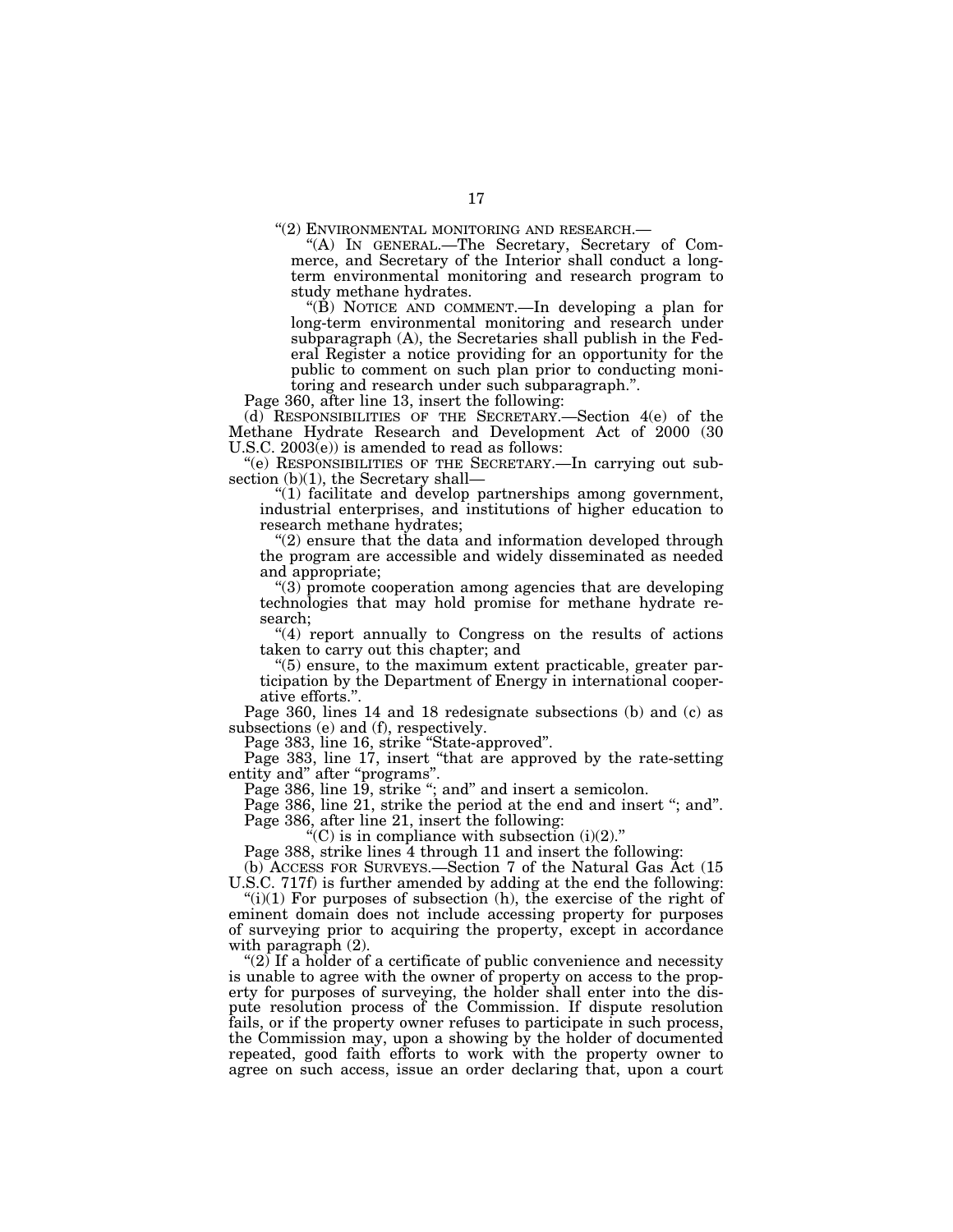order, for purposes of the relevant certificate and with respect to the relevant property, the exercise of the right of eminent domain under subsection (h) includes accessing the property, in a limited, non-land-disturbing manner, for purposes of surveying prior to acquiring the property.''.

At the end of title IV, add the following subtitle:

## **Subtitle C—Defending Against Rosatom Exports**

### **SEC. 4301. EXTENSION AND EXPANSION OF LIMITATIONS ON IMPORTA-TION OF URANIUM FROM RUSSIAN FEDERATION.**

(a) IN GENERAL.—Section 3112A of the USEC Privatization Act (42 U.S.C. 2297h–10a) is amended—

 $(1)$  in subsection  $(a)$ 

(A) by redesignating paragraph (7) as paragraph (8); and (B) by inserting after paragraph (6) the following:

"(7) SUSPENSION AGREEMENT.—The term 'Suspension Agreement' has the meaning given that term in section  $3102(13)$ .";  $(2)$  in subsection  $(b)$ 

(A) by striking ''United States to support'' and inserting the following: ''United States—

" $(1)$  to support"

(B) by striking the period at the end and inserting a semicolon; and

(C) by adding at the end the following:

"(2) to reduce reliance on uranium imports in order to protect essential national security interests of the United States;

''(3) to revive and strengthen the supply chain for nuclear fuel produced and used in the United States; and

" $(4)$  to expand production of nuclear fuel in the United States.''; and

 $(3)$  in subsection  $(c)$ —

 $(A)$  in paragraph  $(2)$ —

 $(i)$  in subparagraph  $(A)$ —

(I) by striking ''After'' and inserting ''Except as provided in subparagraph (B), after'';

(II) in clause (vi), by striking ''; and'' and inserting a semicolon;

(III) in clause (vii), by striking the period at the end and inserting a semicolon; and

(IV) by adding at the end the following:

"(viii) in calendar year 2021, 596,682 kilograms;

"(ix) in calendar year 2022, 489,617 kilograms;

" $(x)$  in calendar year 2023, 578,877 kilograms;

"(xi) in calendar year 2024, 476,536 kilograms;

''(xii) in calendar year 2025, 470,376 kilograms;

"(xiii) in calendar year 2026, 464,183 kilograms;

''(xiv) in calendar year 2027, 459,083 kilograms;

''(xv) in calendar year 2028, 344,312 kilograms; "(xvi) in calendar year 2029, 340,114 kilograms;

"(xvii) in calendar year 2030, 332,141 kilograms; "(xviii) in calendar year 2031, 328,862 kilograms;

" $(xix)$  in calendar year 2032, 322, 255 kilograms;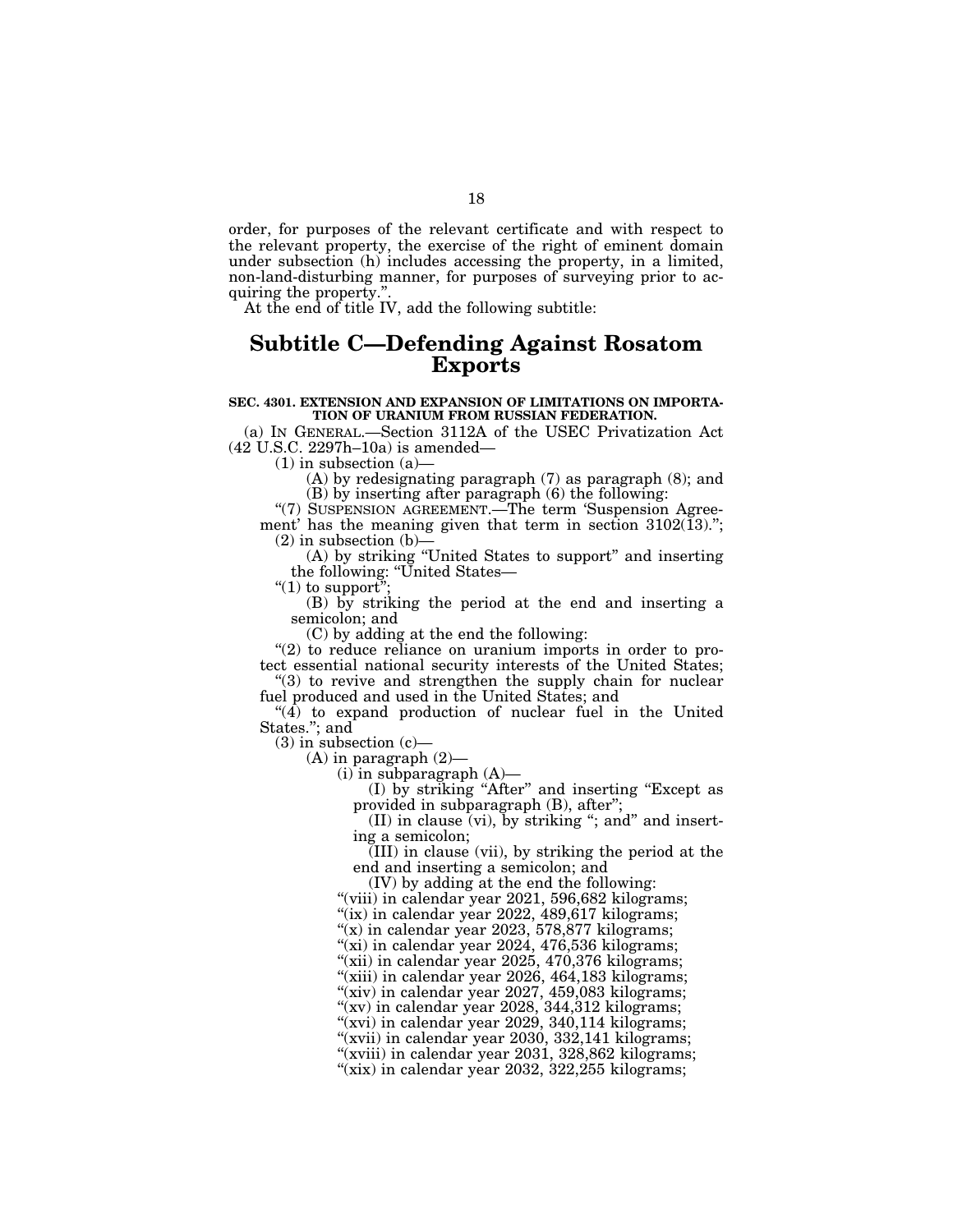" $(xx)$  in calendar year 2033, 317,536 kilograms;

''(xxi) in calendar year 2034, 298,088 kilograms;

"(xxii) in calendar year 2035, 294,511 kilograms;

"(xxiii) in calendar year 2036, 286,066 kilograms;

"(xxiv) in calendar year 2037, 281,272 kilograms;

"(xxv) in calendar year 2038, 277,124 kilograms;

" $(xxvi)$  in calendar year 2039, 277,124 kilograms; and

"(xxvii) in calendar year 2040, 267,685 kilograms."; (ii) by redesignating subparagraph (B) as subparagraph (C); and

(iii) by inserting after subparagraph (A) the following:

''(B) ADMINISTRATION.—

''(i) IN GENERAL.—The Secretary of Commerce shall administer the import limitations described in subparagraph (A) in accordance with the provisions of the Suspension Agreement, including—

''(I) the limitations on sales of enriched uranium product and separative work units plus conversion;

''(II) the requirements for natural uranium returned feed associated with sales of enrichment, or enrichment plus conversion from the Russian Federation; and

''(III) any other provisions of the Suspension Agreement.

"(ii) EFFECT OF TERMINATION OF SUSPENSION AGREE-MENT.—Clause (i) shall remain in effect if the Suspension Agreement is terminated.'';

(B) in paragraph (3)—

(i) in subparagraph (A), by striking the semicolon and inserting "; or";

(ii) in subparagraph (B), by striking "; or" and inserting a period; and

 $(iii)$  by striking subparagraph  $(C)$ ;

(C) in paragraph  $(5)$ –

 $(i)$  in subparagraph  $(A)$ —

(I) by striking ''reference data'' and all that follows through "2019" and inserting the following: ''Lower Scenario data in the 2019 report of the World Nuclear Association entitled 'The Nuclear Fuel Report: Global Scenarios for Demand and Supply Availability 2019–2040'. In each of calendar years 2023, 2029, and 2035''; and

(II) by striking ''report or a subsequent report'' and inserting "report";

(ii) by redesignating subparagraphs (B) and (C) as subparagraphs  $(C)$  and  $(D)$ , respectively;

(iii) by inserting after subparagraph (A) the following:

''(B) REPORT REQUIRED.—Not later than one year after the date of the enactment of the Clean Economy Jobs and Innovation Act, and every 3 years thereafter, the Secretary shall submit to Congress a report that includes—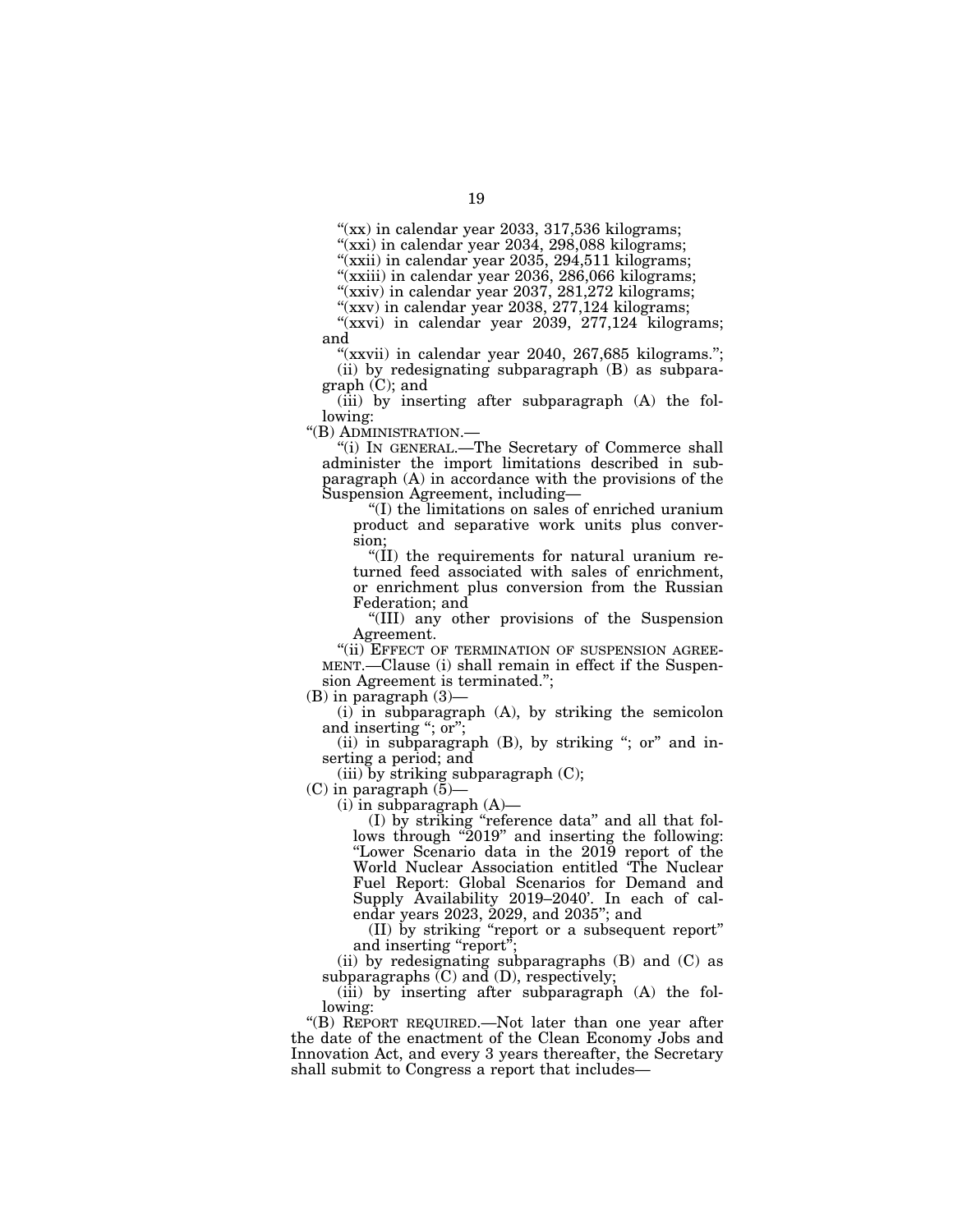''(i) a recommendation on the use of all publicly available data to ensure accurate forecasting by scenario data to comport to actual demand for low-enriched uranium for nuclear reactors in the United States; and

"(ii) an identification of the steps to be taken to adjust the import limitations described in paragraph  $(2)(A)$  based on the most accurate scenario data."; and

 $(2)(A)$  based on the most accurate scenario data." (iv) in subparagraph (D), as redesignated by clause

(ii), by striking ''subparagraph (B)'' and inserting ''subparagraph (C)'';

(D) in paragraph (9), by striking ''2020'' and inserting  $"2040"$ ;

 $(E)$  in paragraph  $(12)(B)$ , by inserting "or the Suspension Agreement'' after ''the Russian HEU Agreement''; and

 $\widetilde{F}(F)$  by striking "(2)(B)" each place it appears and inserting " $(2)(C)$ ".

(b) APPLICABILITY.—The amendments made by subsection (a) apply with respect to uranium imported from the Russian Federation on or after January 1, 2021.

Beginning on page 493, line 18, in the text of the amendment made by section 5341, redesignate sections 1313 through 1320 as sections 1312 through 1319, respectively.

Page 508, line 17, strike "(a) In general.—".

Page 511, line 2, strike " $1314(b)$ " and insert " $1313(b)$ ".

Page 514, strike lines 20 and 21.

Page 514, line 22, through page 517, line 20, redesignate paragraphs (1) through (4) as subsections (a) through (d), respectively.

Page 517, line 22, strike "1313 through 1320" and insert "1312 through 1318''.

Page 521, after line 10, insert the following:

(h) CRITICAL INFRASTRUCTURE DEFINED.—The term ''critical infrastructure'' means infrastructure that the Secretary determines to be vital to socioeconomic activities such that, if destroyed or damaged, such destruction or damage could cause substantial disruption to such socioeconomic activities.

Page 521, line 14, strike "1312" and insert "1311".

Page 521, after line 15, redesignate the items relating to sections 1313 through 1320 in the table of contents so as to relate to sections 1312 through 1319, respectively.

Page 562, line 1, strike "is amended" and insert "is further amended''.

Page 571, strike lines 2 through 8 and insert the following:

(A) in paragraph  $(3)(\overline{A})(ii)$ , by inserting ", components for such vehicles, and charging equipment for such vehicles'' after ''vehicles''; and

Page 589, line 1, strike "(ii)" and insert "(iii)".

Page 593, line 5, strike ''**REGISTERED**'' and insert ''**LEGAL FOR OPERATION ON A STREET OR HIGHWAY**''.

Page 593, line 12, strike "registered to be operated" and insert ''legal for operation''.

Page 593, line 14, strike "2 years" and insert "18 months".

Page 595, line 23, strike " $(i)(1)(A)$ " and insert " $(i)(1)$ ".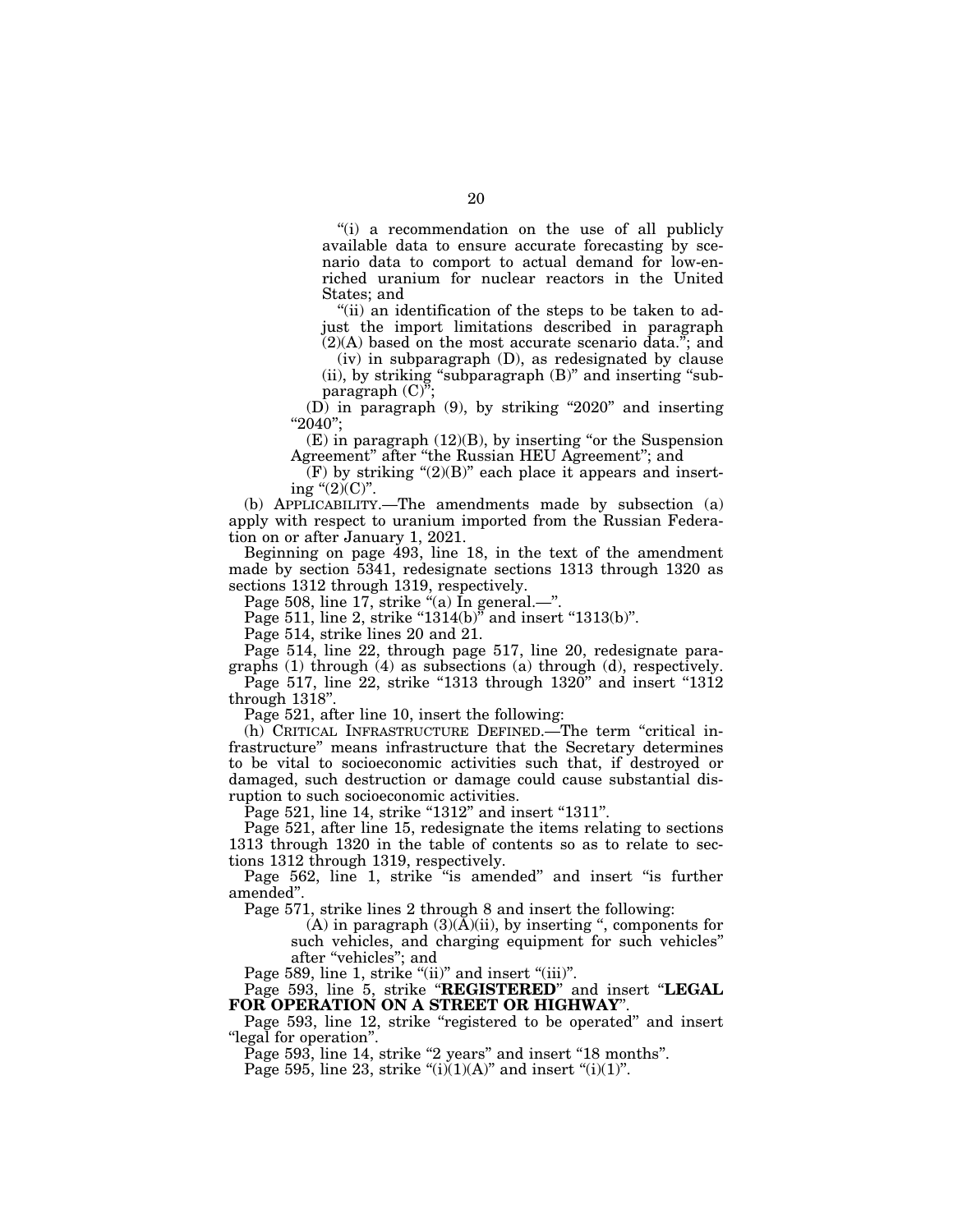Beginning on page 598, line 15, strike "Technology Transfer Coordinator'' each place it appears in title VIII and insert ''Chief Commercialization Officer''.

Page 613, line 6, strike "areas and" and insert "areas;".

Page 613, line 9, strike "; and" and insert a semicolon.

Page 615, line 3, after "Secretary", insert ", acting through the Chief Commercialization Officer established in section 1001(a) of the Energy Policy Act of 2005 (42 U.S.C. 16391(a)),''.

Page 618, line 15, strike "The Secretary" and insert "In accordance with section 8307(b) of this Act, the Secretary''.

Page 619, line 9, strike "8104" and insert "8105".

Page 619, line 16, insert "8104," after "8103,".

Page 634, line 10, strike " $(a)$ " and insert " $(e)$ ".

Page 643, line 14, strike "program" and insert "activities".

Page 643, line 19, strike "program" and insert "Office of Technology Transitions''.

Page 644, line 4, strike "this program" and insert "the Office of Technology Transitions''.

Page  $648$ , lines 11 and 12, strike "redesignating subsections (f) and (g) as subsections (g) and (h)" and insert "redesignating subsections (e) and (f) as subsections (g) and (h)''.

Page 700, line 19, strike "and".

Page 705, line 9, strike "and".

At the end of title IX, add the following:

# **Subtitle E—Title XVII Loan Program Reform**

### **SEC. 9501. LOAN PROGRAM OFFICE TITLE XVII REFORM.**

(a) TERMS AND CONDITIONS.—Section 1702 of the Energy Policy Act of 2005 (42 U.S.C. 16512) is amended—

(1) by amending subsection (b) to read as follows:

''(b) SPECIFIC APPROPRIATION OR CONTRIBUTION.—

''(1) IN GENERAL.—Except as provided in paragraph (2), the cost of a guarantee shall be paid by the Secretary using an appropriation made for the cost of the guarantee, subject to the availability of such an appropriation.

"(2) INSUFFICIENT APPROPRIATIONS.—If sufficient appropriated funds to pay the cost of a guarantee are not available, then the guarantee shall not be made unless—

" $(A)$  the Secretary has received from the borrower a payment in full for the cost of the guarantee and deposited the payment into the Treasury; or

''(B) a combination of one or more appropriations and one or more payments from the borrower under this subsection has been made that is sufficient to cover the cost of the guarantee.'';

 $(2)$  in subsection  $(h)$ —

(A) by amending paragraph (1) to read as follows:

''(1) IN GENERAL.—The Secretary shall charge, and collect on or after the date of the financial close of an obligation, a fee for a guarantee in an amount that the Secretary determines is sufficient to cover applicable administrative expenses (includ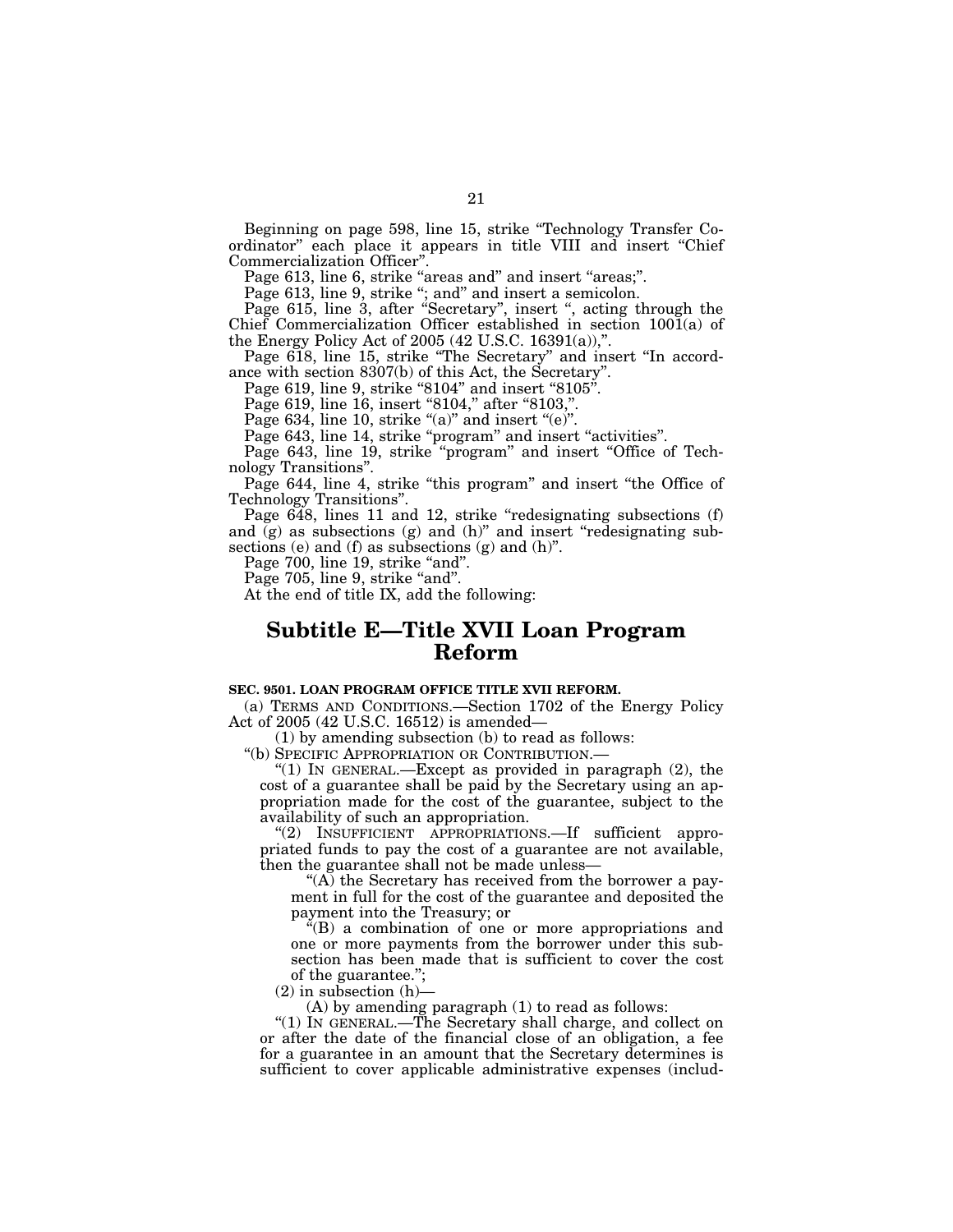ing any costs associated with third-party consultants engaged by the Secretary).''; and

(B) by adding at the following:

"(3) REDUCTION IN FEE AMOUNT.—Notwithstanding paragraph (1) and subject to the availability of appropriations, the Secretary may reduce the amount of a fee for a guarantee under this subsection.''; and

(3) by adding at the end the following:<br>"(1) APPLICATION STATUS.—

"(1) REQUEST.—If the Secretary does not make a final decision on an application for a guarantee under this title by the date that is 180 days after receipt of the application by the Secretary, the applicant may request, on or after that date and not more than once every 60 days thereafter until a final decision is made, that the Secretary provide to the applicant a response described in paragraph (2).

"(2) RESPONSE.—Not later than 10 days after receiving a request from an applicant under paragraph (1), the Secretary shall provide to the applicant a response that includes—

''(A) a description of the current status of review of the application;

 $E(E)$  a summary of any factors that are delaying a final decision on the application, a list of what items are required in order to reach a final decision, citations to authorities stating the reasons why such items are required, and a list of actions the applicant can take to expedite the process; and

 $(C)$  an estimate of when a final decision on the application will be made.

"(m) OUTREACH.—In carrying out this title, the Secretary shall— ''(1) provide assistance with the completion of applications

for a guarantee under this title;

 $\degree$ (2) conduct outreach, including through conferences and online programs, to disseminate information to potential applicants; and

''(3) conduct outreach to encourage participation of supporting finance institutions and private lenders in eligible projects.

"(n) COORDINATION.—In carrying out this title, to the extent consistent with applicable law, the Secretary shall collaborate, coordinate, and share information with relevant offices within the Department.

''(o) REPORT.—Not later than 2 years after the date of the enactment of this subsection and every 3 years thereafter, the Secretary shall submit to Congress a report on the status of projects receiving guarantees under this title, including—

" $(1)$  a list of such projects, including the guarantee amount, construction status, and financing partners of each such project;

 $(2)$  the status of each such project's loan repayment, including interest paid and future repayment projections;

 $\cdot$ (3) estimate of the greenhouse gas emissions avoided from each such project;

 $(4)$  data regarding the number of direct and indirect jobs retained, restored, or created by such projects;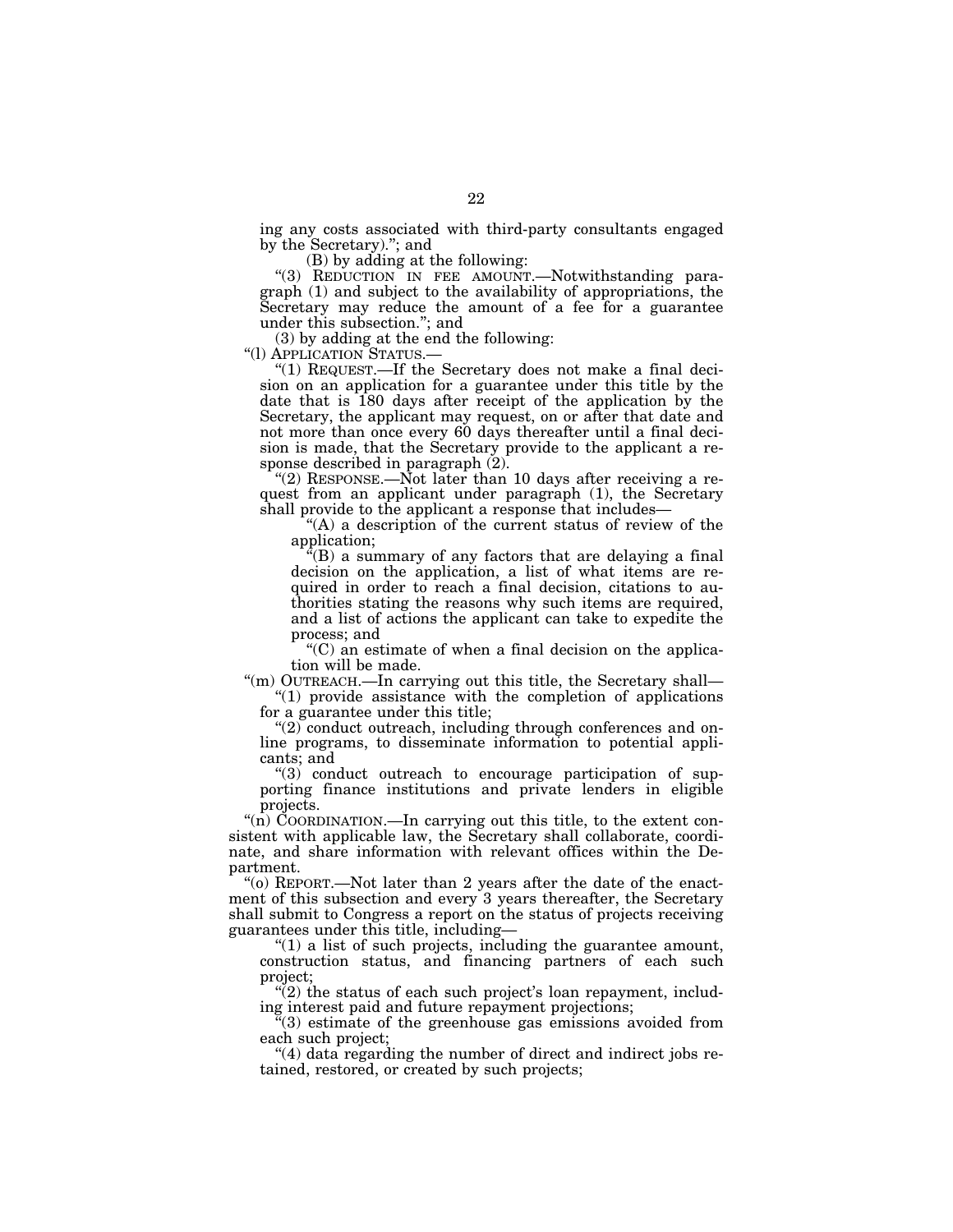$(5)$  the number of new projects projected to receive a guarantee under this title during the next 2 years and the aggregate guarantee amount; and

 $\degree$ (6) any other metrics the Secretary finds appropriate.".

(b) STATE LOAN ELIGIBILITY.—

(1) DEFINITIONS.—Section 1701 of the Energy Policy Act of 2005 (42 U.S.C. 16511) is amended by adding at the end the following:

"(6) INDIAN TRIBE, NATIVE CORPORATION, TRIBAL ENERGY DE-VELOPMENT ORGANIZATION.—The terms 'Indian tribe', 'Native Corporation', and 'tribal energy development organization' have the meaning given such terms in section 2601 of the Energy Policy Act of 1992 (25 U.S.C. 3501).

"(7) STATE.—The term 'State' has the meaning given the term in section 202 of the Energy Conservation and Production Act (42 U.S.C. 6802).

''(8) STATE ENERGY FINANCING INSTITUTION.—

"(A) IN GENERAL.—The term 'State energy financing institution' means a quasi-independent entity or an entity within a State agency or financing authority established by a State that may—

"(i) provide financing support or credit enhancements, including loan guarantees and loan loss reserves, for eligible projects; and

''(ii) create liquid markets for eligible projects, including warehousing and securitization, or take other steps to reduce financial barriers to the deployment of existing and new eligible projects.

"(B) INCLUSION.—The term 'State energy financing institution' includes an entity or organization established to achieve the purposes described in clauses (i) and (ii) of subparagraph  $(A)$  by an Indian tribe, Native Corporation, or tribal energy development organization."

(2) TERMS AND CONDITIONS.—Section 1702 of the Energy Policy Act of 2005 (42 U.S.C. 16512) is further amended—

(A) in subsection (a), by inserting '', including projects receiving financial support or credit enhancements from a State energy financing institution," after "for projects";

(B) in subsection  $(d)(1)$ , by inserting ", including a guarantee for a project receiving financial support or credit enhancements from a State energy financing institution,'' after ''No guarantee''; and

(C) by adding at the end the following:

''(p) STATE ENERGY FINANCING INSTITUTIONS.—

''(1) PARTNERSHIPS AUTHORIZED.—State energy financing institutions providing financial support or credit enhancements for eligible projects may enter into partnerships with private entities, Indian tribes, Native Corporations, and tribal energy development organizations.

"(2) PROHIBITION ON USE OF APPROPRIATED FUNDS.—Amounts appropriated to the Department before the date of enactment of this subsection shall not be available to be used for the cost of guarantees made to State energy financing institutions.''.

(c) PROJECT ELIGIBILITY EXPANSION.—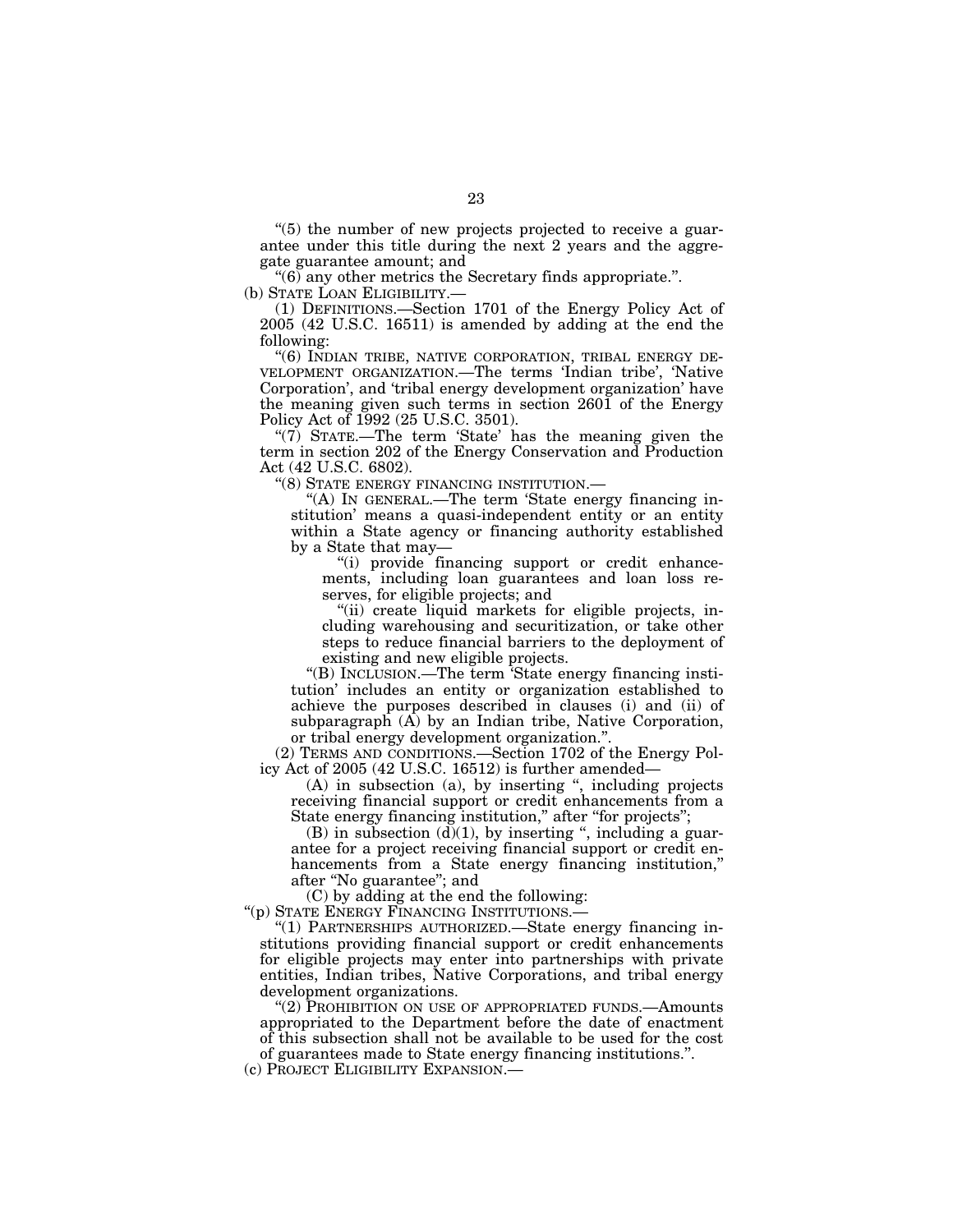(1) IN GENERAL.—The Energy Policy Act of 2005 is amended by adding after section 1703 the following new section:

### **''SEC. 1703A. OTHER ELIGIBLE PROJECTS.**

"(a) IN GENERAL.—The Secretary may make guarantees under this section only for projects that—

"(1) avoid, reduce, utilize, or sequester air pollutants or anthropogenic emissions of greenhouse gases; and

 $\degree$ (2) employ new or significantly improved technologies as compared to commercial technologies in service in the United States at the time the guarantee is issued, including projects that employ—

 $(A)$  a system of technologies that combine existing technologies in an innovative manner;

 $\sqrt{\tilde{B}}$ ) elements of commercial technologies in combination with new or significantly improved technologies; or

''(C) new and innovative technologies developed outside the energy sector that enable modernization of existing energy infrastructure and systems.

''(b) CATEGORIES.—Projects from the following categories shall be eligible for a guarantee under this section:

''(1) Advanced nuclear energy facilities, including manufacturing and deployment of nuclear supply components for advanced nuclear reactors.

 $''(2)$  Carbon capture, utilization, and sequestration practices and technologies, including—

''(A) agricultural and forestry practices that store and sequester carbon; and

''(B) synthetic technologies to remove carbon from the air and oceans.

''(3) Energy storage technologies for residential, industrial, transportation, and power generation applications.

 $''(4)$  Technologies and systems for reducing emissions of greenhouse gases with high global warming potential, including for reducing methane leakage from natural gas transmission and distribution infrastructure.

''(5) Application of technologies, including data analytics, artificial intelligence, and other software to improve the energy efficiency, operations, and management of energy infrastructure, including electric grid operations.

 $(6)$  Energy-water use efficiency in water resources infrastructure and water-using technologies.

''(7) Technologies for improving the resilience or reliability of existing energy infrastructure, including technologies that incorporate energy storage and grid modernization initiatives or improve the cybersecurity of energy technologies.

 $\cdot$ (8) Technologies or processes for reducing greenhouse gas emissions from industrial applications, including iron, steel, cement, and ammonia production, hydrogen production, and generation of high-temperature heat.

''(9) Categories of projects and projects described in section 1703.

"(c) REGIONAL VARIATION.—Notwithstanding subsection (a)(2), the Secretary may, to account for regional variation in deployment of technology, make guarantees under this section for up to 6 projects that employ the same or similar technology as another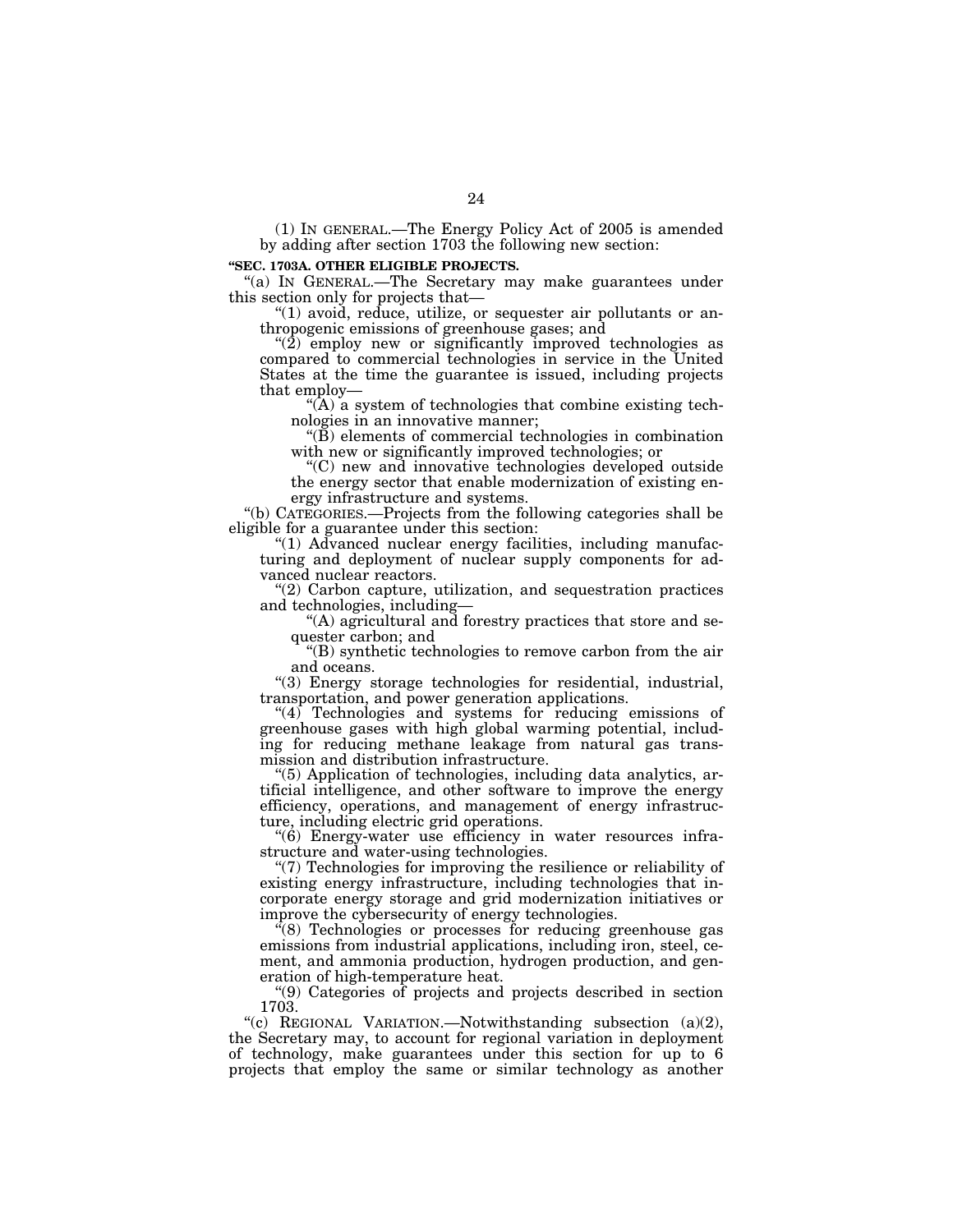project, provided no more than 2 projects that use the same or a similar technology are located in the same region of the United States.

''(d) STATE ENERGY FINANCING INSTITUTIONS.—Notwithstanding subsection (a), the Secretary may use up to 25 percent of authority provided for commitments to guarantee loans under this title for projects—

" $(1)$  that are receiving financial support or credit enhancements from a State energy financing institution; and

" $(2)$  that meet the requirements of paragraph  $(1)$  of subsection (a), but do not meet the requirements of paragraph  $(2)$ of subsection (a).

''(e) EMISSION LEVELS AND TAX CREDITS.—Subsections (d) and (e) of section 1703 shall apply with respect to projects receiving guarantees under this section."

(2) APPLICABILITY.—Section 1702 of the Energy Policy Act of 2005 (42 U.S.C. 16512) is further amended by adding at the end the following:

"(q) APPLICABILITY.—The Secretary shall not, for a period of 10 years after the date of enactment of this subsection, enter into a loan guarantee agreement for an eligible project—

''(1) under section 1703A; or

" $(2)$  that is receiving financial support or credit enhancements from a State energy financing institution.''.

(3) CONFORMING AMENDMENTS.—

(A) DEFINITION OF ELIGIBLE PROJECTS.—Section 1701(3) of the Energy Policy Act of 2005 (42 U.S.C. 16511(3)) is amended by inserting "or section 1703A" after "section 1703''.

(B) TABLE OF CONTENTS.—The table of contents for the Energy Policy Act of 2005 is amended by inserting after the item relating to section 1703 the following:

''Sec. 1703A. Other eligible projects.''.

### **SEC. 9502. AUTHORIZATION OF APPROPRIATIONS.**

Section 1704 of the Energy Policy Act of 2005 (42 U.S.C. 16514) is amended by adding at the end the following:

''(c) ADMINISTRATIVE AND OTHER EXPENSES.—There are authorized to be appropriated—

"(1)  $$32,000,000$  for each of fiscal years 2021 through 2025 to carry out this title; and

" $(2)$  for fiscal year 2021, in addition to amounts authorized under paragraph  $(1)$ , \$25,000,000, to remain available until expended, for administrative expenses described in section  $1702(h)(1)$  that are not covered by fees collected pursuant to section 1702(h).".

Page 737, strike lines 23 through 25.

Page 750, line 3, strike "Education;" and insert "Education.".

Page 750, line 5, strike "Policy;" and insert "Policy.".

Page 750, line 7, strike "Health;" and insert "Health.".

Page 750, line 9, strike "Service;" and insert "Service.".

Page 750, line 11, strike "Affairs;" and insert "Affairs.".

Page 750, line 13, strike "Council; and" and insert "Council.".

Page 766, line 15, strike "Tribal governments." and insert "Tribal Governments.''.

Page 766, line 20, strike "Energy and" and insert "Energy,".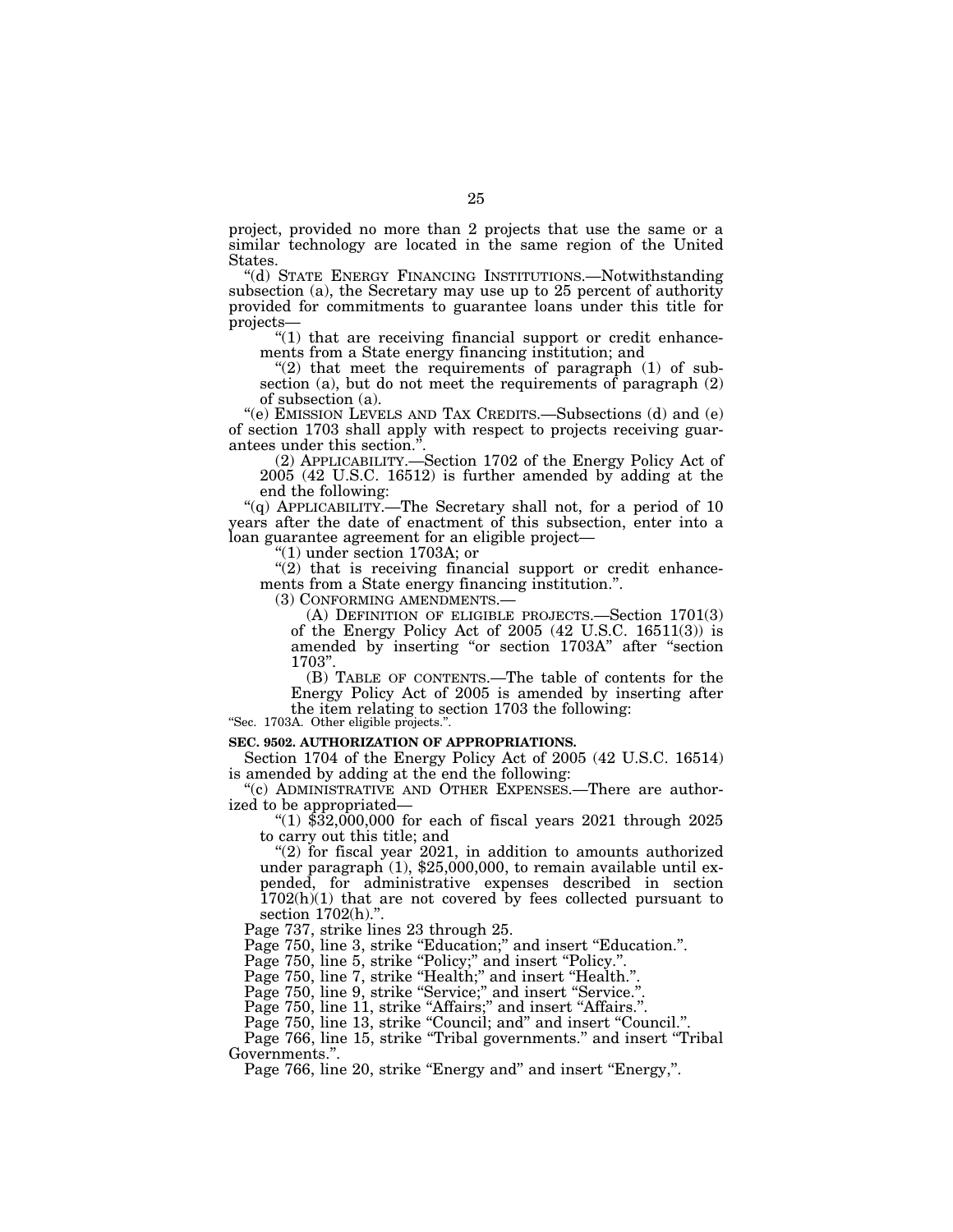Page 766, line 21, strike "Agency" and insert "Agency, the Department of the Interior, and the National Oceanic and Atmospheric Administration''.

Page 767, line 10, strike "Energy" and insert "Energy,".

Page 767, line 11, strike "and the Environmental Protection Agency'' and insert ''the Environmental Protection Agency, the Department of the Interior, and the National Oceanic and Atmospheric Administration''.

Page 768, line 1, strike " $(3)$ " and insert " $(2)$ ".

Page 773, line 12, strike ''**SEC. 11007. JUSTICE CLEARING-HOUSE.**'' and insert ''**SEC. 11007. ENVIRONMENTAL JUS-TICE CLEARINGHOUSE.**''.

Page 775, line 7, strike "clearinghouse" and insert "Clearinghouse''.

Page 779, line 21, strike "recommendations" and insert "recommendation''.

Page 780, line 23, strike "Indigenous" and insert "indigenous".

Page 809, line 7, strike "a covered agency" and insert "an entity subject to this title (referred to in this title as a 'covered entity')''.

Page 809, line 11, strike "agency" and insert "entity".

Page 809, line 20, strike "agency" and insert "entity".

Page 810, line 1, strike "agency" and insert "entity".

Page 810, line 4, strike "agency" and insert "entity".

Page 810, line 5, strike "agency's" and insert "entity's".

Page 811, line 25, strike "agency" and insert "entity".

Page 812, line 12, strike "agency" and insert "entity".

Add at the end of title XI the following:

### **SEC. 11017. PUBLIC HEALTH RISKS ASSOCIATED WITH CUMULATIVE ENVIRONMENTAL STRESSORS.**

(a) PROPOSED PROTOCOL.—Not later than 180 days after the date of enactment of this section, the Administrator, in consultation with the Advisory Council, shall publish a proposal for a protocol for assessing and addressing the cumulative public health risks associated with multiple environmental stressors. The Administrator shall allow 90 days for public comment on such proposal. The environmental stressors addressed under such proposal shall include—

(1) impacts associated with global climate change, including extreme heat, extremes in temperature change, drought, wildfires, sea level rise, flooding, storms, water shortage, food shortage, ecosystem disruption, and the spread of infectious disease;

(2) exposure to pollutants, emissions, discharges, waste, chemicals, or other materials subject to regulation under the Clean Air Act, the Federal Water Pollution Control Act, the Safe Drinking Water Act, the Toxic Substances Control Act, the Solid Waste Disposal Act, the Comprehensive Environmental Response, Compensation, and Liability Act of 1980, the Emergency Planning and Community Right-to-Know Act of 1986, and other laws administered by the Administrator; and

(3) other environmental stressors determined by the Administrator to impact public health.

(b) FINAL PROTOCOL.—Not later than 1 year after the enactment of this section, the Administrator shall publish the final protocol for assessing and addressing the cumulative public health risks associated with multiple environmental stressors.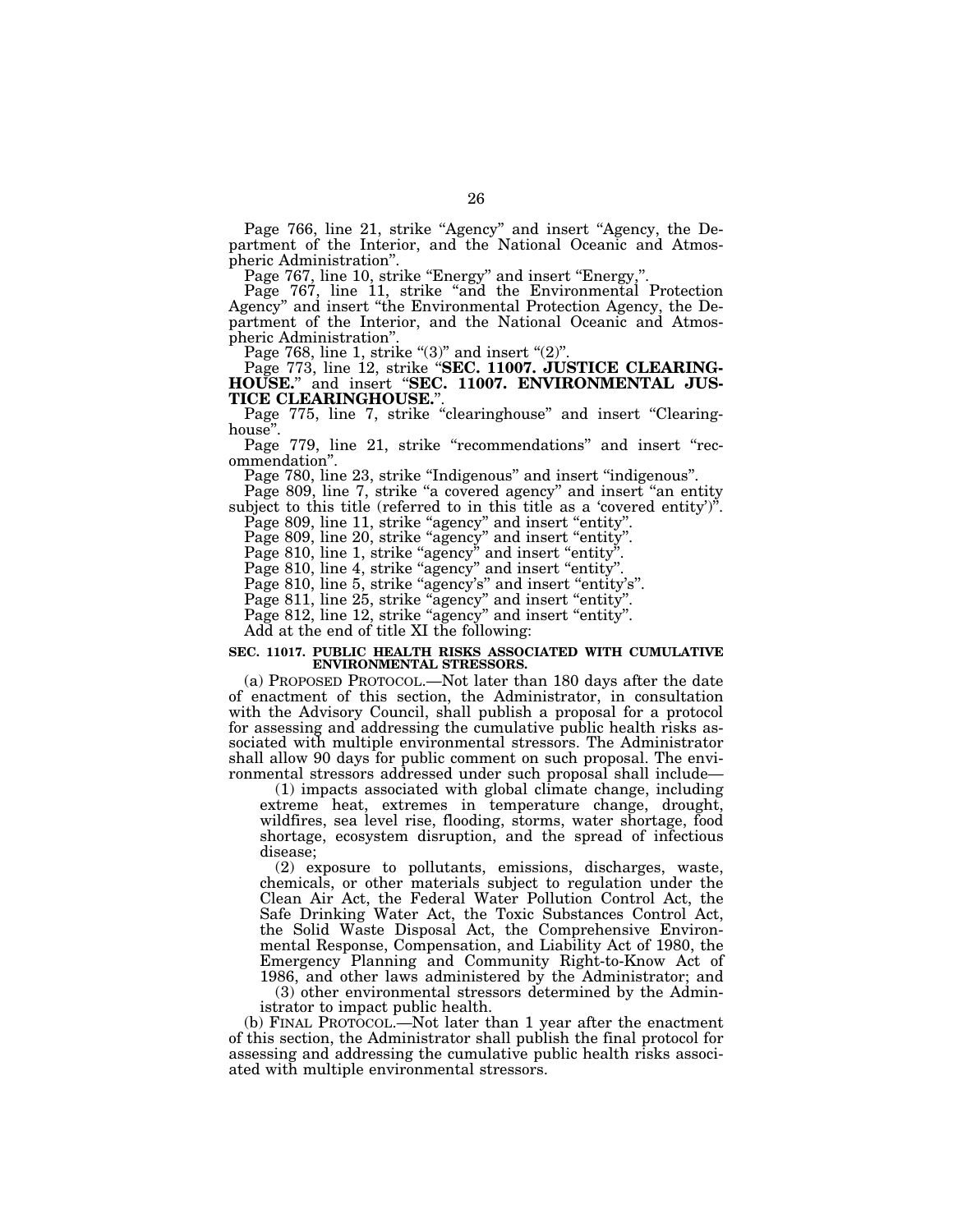(c) IMPLEMENTATION.—Not later than 3 years after the enactment of this section, the Administrator shall implement the protocol described under subsection (b).

Page 813, line 20, strike "establish and carry out" and insert ''support the establishment and execution of''.

Page 814, strike line 10 and all that follows through page 830, line 5, and insert the following:

*Be it enacted by the Senate and House of Representatives of the United States of America in Congress assembled,* 

### **SECTION 12111. ENERGY WORKFORCE DEVELOPMENT.**

(a) IN GENERAL.—Subject to the availability of appropriations for such purpose, the Secretary of Labor and the Secretary of Energy, acting through the Director of the Office of Economic Impact, Diversity, and Employment, shall jointly establish and carry out a comprehensive, nationwide program to improve education and training for jobs in energy-related industries, including manufacturing, engineering, construction, and retrofitting jobs in such energy-related industries in order to the increase number of skilled workers trained to work in such energy-related industries, including by—

(1) encouraging underrepresented groups, including religious and ethnic minorities, women, veterans, individuals with disabilities, unemployed energy workers, and socioeconomically disadvantaged individuals to enter into the science, technology, engineering, and mathematics (in this section referred to as "STEM") fields;

(2) encouraging the Nation's educational institutions to equip students with the skills, mentorships, training, and technical expertise necessary to fill the employment opportunities vital to managing and operating the Nation's energy-related industries;

(3) providing students and other candidates for employment with the necessary skills and certifications for skilled jobs in such energy-related industries; and

(4) strengthening and more fully engaging Department of Energy programs and laboratories in carrying out the Department's Minorities in Energy Initiative.

(b) DIRECT ASSISTANCE.—

(1) IN GENERAL.—In carrying out the program established under subsection (a), the Secretaries may provide financial assistance awards, technical assistance, and other assistance the Secretaries determine appropriate, to educational institutions and training programs and providers, including those serving unemployed and underemployed energy workers.

(2) DISTRIBUTION.—The Secretaries shall distribute assistance described in paragraph (1) in a manner proportional to the needs of energy-related industries and demand for jobs in energy-related industries, consistent with information developed under subsection (e), and to the extent practicable, ensure a geographically diverse distribution, including a geographically diverse distribution among regions of the country and among urban, suburban, and rural areas.

(c) PRIORITY.—In carrying out the program established under subsection (a) the Secretaries shall prioritize the education and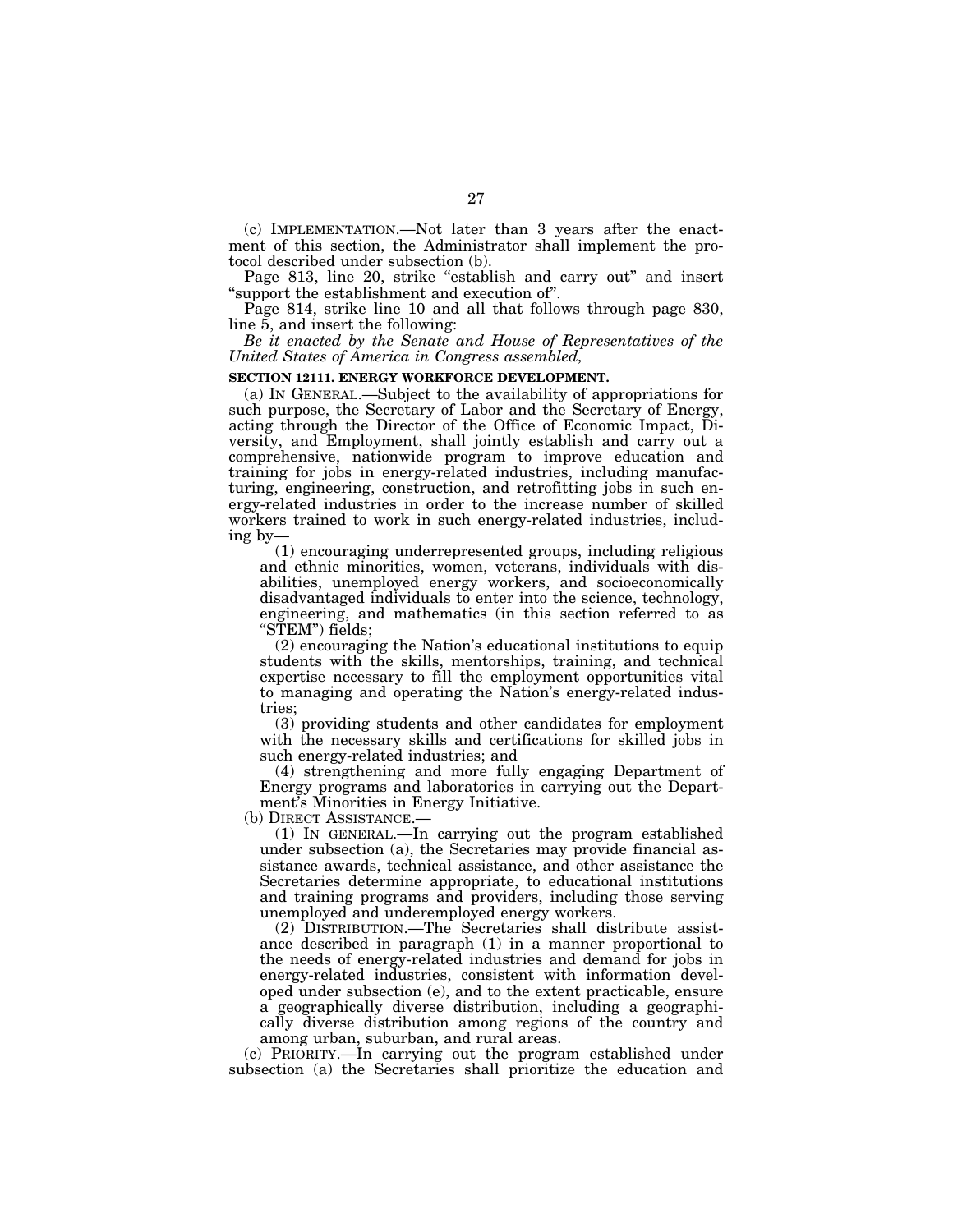training of individuals from underrepresented populations for jobs in energy-related industries.

(d) COLLABORATION AND OUTREACH.—In carrying out the program established under subsection (a), the Secretaries shall—

(1) collaborate with—

(A) to the maximum extent possible, State or local workforce development boards and State workforce agencies, to maximize program efficiency;

(B) educational institutions and training programs and providers; and

(C) employers and labor organizations in energy-related industries providing opportunities to participate in internships, fellowships, traineeships, and apprenticeships to students, including students of minority-serving institutions and unemployed or underemployed energy workers, and other candidates, such as underrepresented populations; and

(2) conduct outreach activities to—

(A) encourage individuals from underrepresented populations and unemployed or underemployed energy workers to enter into the STEM fields; and

(B) encourage and foster collaboration, mentorships, and partnerships among energy-related industries, and training programs and providers, that provide effective training programs for jobs in energy-related industries and educational institutions that seek to establish these types of programs in order to share best practices and approaches that best suit local, State, and national needs.

(e) CLEARINGHOUSE.—

(1) ESTABLISHMENT.—In carrying out the program established under subsection (a), the Secretary of Labor, in collaboration with Secretary of Energy, the Secretary of Education, the Secretary of Commerce, and the Director of the Bureau of the Census, and energy-related industries, shall establish a clearinghouse on a publicly accessible website to—

(A) develop, maintain, and update information and other resources, by State and by region, on—

(i) training programs for jobs in energy-related industries; and

(ii) the current and future workforce needs of energy-related industries, and job opportunities in such energy-related industries, including identification of jobs in energy-related industries for which there is the greatest demand; and

(B) act as a resource for educational institutions and training programs and providers that would like to develop and implement training programs for such jobs.

(2) REPORT.—The Secretaries shall annually publish a report on the information and other resources developed, maintained, and updated on the clearinghouse established under paragraph (1), including—

(A) a report providing comprehensive and detailed description of the workforce needs of such energy-related industries, and job opportunities in such energy-related industries, by State and by region; and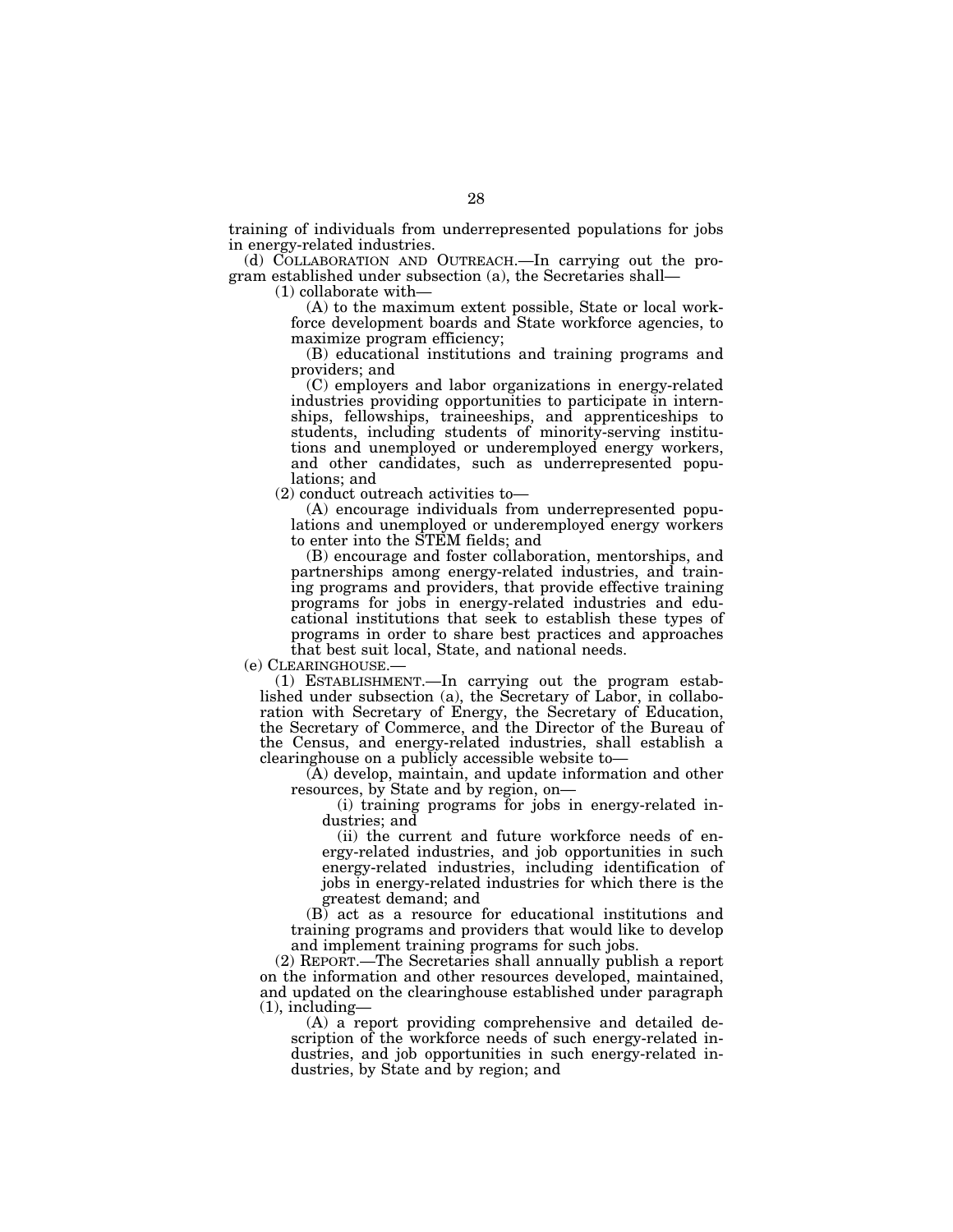(B) publish an annual report on job creation in the energy-related industries described in subsection (f)(1).

(f) GUIDELINES TO DEVELOP SKILLS FOR AN ENERGY INDUSTRY WORKFORCE.—

 $(1)$  In GENERAL.—In carrying out the program established under subsection (a), the Secretaries, in collaboration with the Secretary of Education, the Secretary of Commerce, and the National Science Foundation, shall develop voluntary guidelines or best practices for educational institutions to help provide students with the skills necessary for jobs in energy-related industries, including jobs in—

(A) the energy efficiency industry, including jobs in energy efficiency (including architecture, design, and construction of new energy efficient buildings), conservation, weatherization, retrofitting, inspecting, auditing, and software development;

(B) the renewable energy industry, including jobs in the development, engineering, manufacturing, and production of energy from renewable energy sources (such as solar, hydropower, wind, and geothermal energy);

(C) the community energy resiliency industry, including jobs in the installation of rooftop solar, in battery storage, and in microgrid technologies;

(D) the fuel cell and hydrogen energy industry;

(E) the advanced automotive technology industry, including jobs relating to electric vehicle batteries, connectivity and automation, and advanced combustion engines;

(F) the manufacturing industry, including jobs as operations technicians, in operations and design in additive manufacturing, 3–D printing, and advanced composites and advanced aluminum and other metal alloys, and in industrial energy efficiency management systems, including power electronics, and other innovative technologies;

(G) the chemical manufacturing industry, including jobs in construction (such as welders, pipefitters, and tool and die makers), as instrument and electrical technicians, machinists, chemical process operators, engineers, quality and safety professionals, and reliability engineers;

(H) the utility industry, including jobs in smart grid technology, cybersecurity management, and the generation, transmission, and distribution of electricity and natural gas, such as electricians and utility dispatchers, technicians, operators, lineworkers, engineers, scientists, and information technology specialists;

(I) the alternative fuels industry, including jobs in biofuel and bioproducts development and production;

(J) the pipeline industry, including jobs in pipeline construction and maintenance and jobs as engineers and technical advisors;

(K) the nuclear energy industry, including jobs as scientists, engineers, technicians, mathematicians, and security personnel;

(L) the oil and gas industry, including jobs as scientists, engineers, technicians, mathematicians, petrochemical engineers, and geologists; and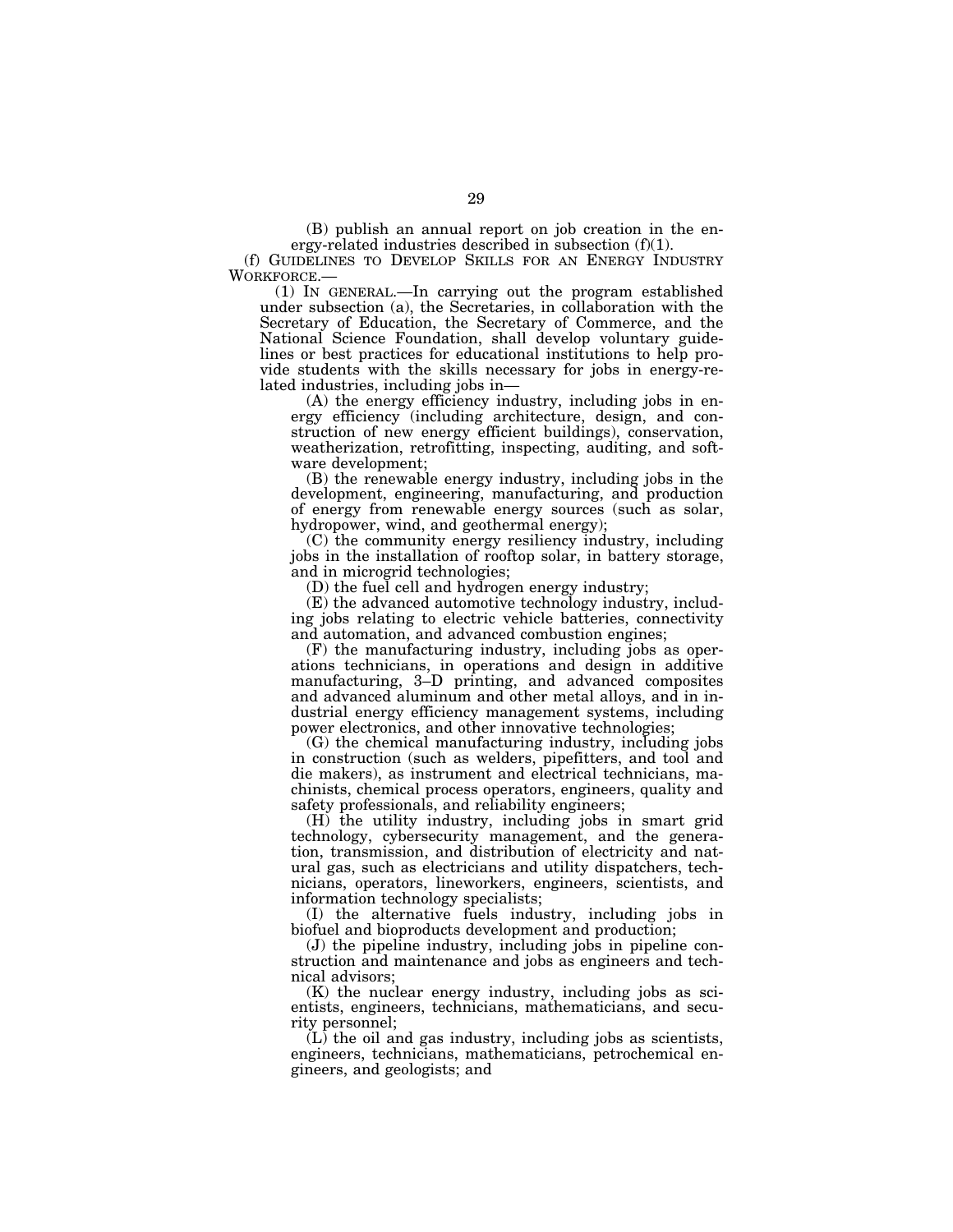(M) the coal industry, including jobs as coal miners, engineers, developers and manufacturers of state-of-the-art coal facilities, technology vendors, coal transportation workers and operators, and mining equipment vendors.

(2) ENERGY EFFICIENCY AND CONSERVATION INITIATIVES.— The guidelines or best practices developed under paragraph (1) shall include grade-specific guidelines for elementary schools and secondary schools for teaching energy efficiency technology, architecture, design, and construction of new energy-efficient buildings and building energy retrofits, manufacturing efficiency technology, community energy resiliency, and conservation initiatives.

(3) STEM EDUCATION.—The guidelines or best practices developed under paragraph (1) shall promote STEM education and energy related programs of study in educational institutions as it relates to job opportunities in energy-related industries listed under such paragraph.

(g) OUTREACH TO MINORITY SERVING INSTITUTIONS.—In carrying out the program established under subsection (a), the Secretaries shall—

(1) give special consideration to increasing outreach to minority-serving institutions;

(2) make resources available to minority-serving institutions with the objective of increasing the number of skilled minorities and women trained for jobs in energy-related industries, including manufacturing, engineering, construction, and retrofitting jobs in such energy-related industries;

(3) encourage energy-related industries to improve the opportunities for students of minority-serving institutions to participate in industry internships, apprenticeships, and cooperative work-study programs; and

(4) partner with the Department of Energy laboratories to increase underrepresented groups' participation in internships, fellowships, traineeships, and employment at all Department of Energy laboratories.

(h) OUTREACH TO DISPLACED, UNEMPLOYED AND UNDEREMPLOYED ENERGYWORKERS.—In carrying out the program established under subsection (a), the Secretaries shall—

(1) give special consideration to increasing outreach to employers and job trainers preparing displaced, unemployed, and underemployed energy workers for emerging jobs in energy-related industries, including manufacturing, engineering, construction, and retrofitting jobs in such energy-related industries;

(2) make resources available to institutions serving displaced and unemployed energy workers with the objective of increasing the number of individuals trained for jobs in energy-related industries, including manufacturing, engineering, construction, and retrofitting jobs in such energy-related industries; and

(3) encourage energy-related industries to improve opportunities for displaced and unemployed energy workers to participate in industry internships, apprenticeships, and work-study programs.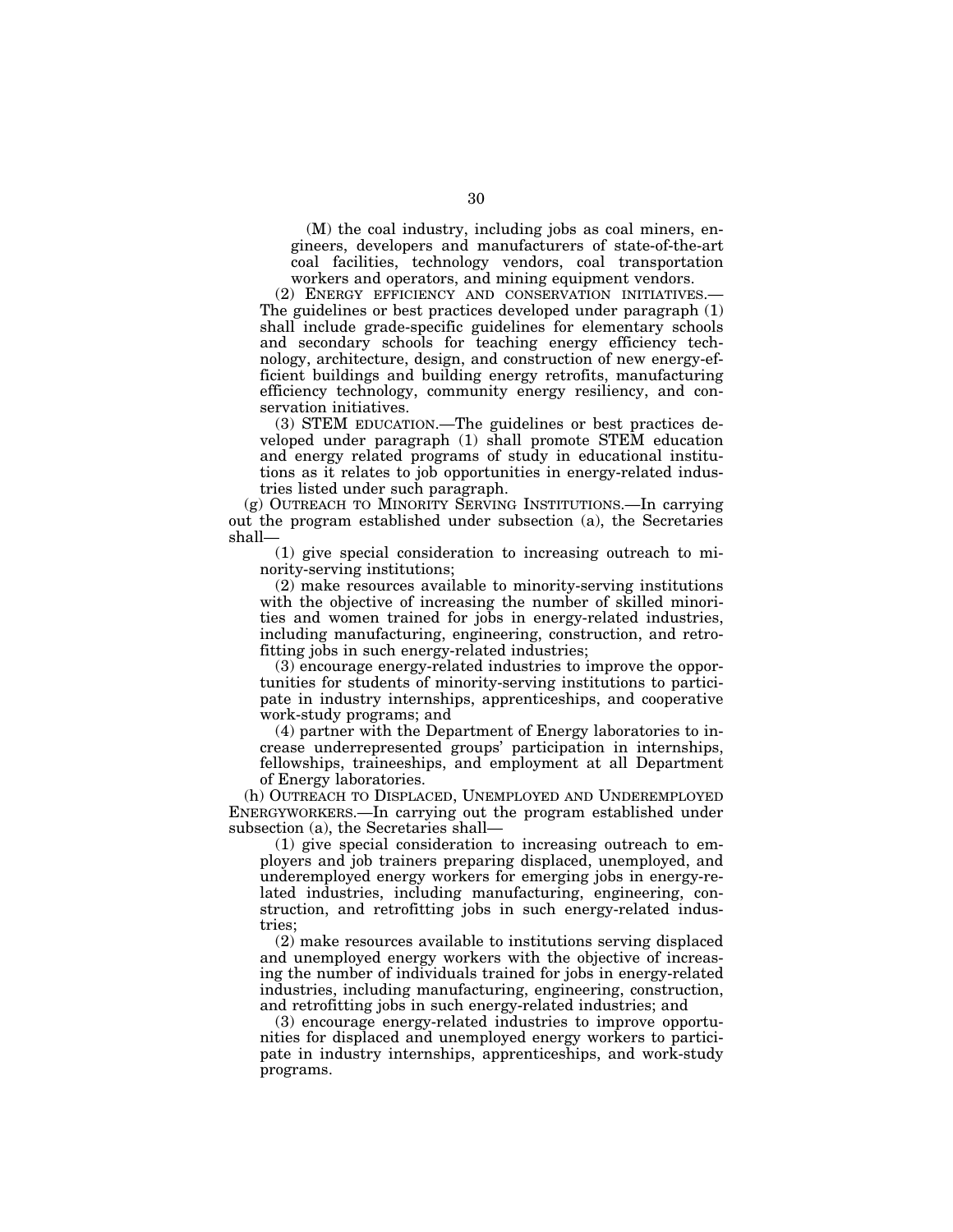(i) AUTHORIZATION OF APPROPRIATIONS.—There is authorized to be appropriated to carry out this section \$15,000,000 for each of fiscal years 2021 through 2025.

## **SEC. 12112. ENERGY WORKFORCE GRANT PROGRAM.**

(a) PROGRAM.—

(1) ESTABLISHMENT.—Subject to the availability of appropriations for such purpose, the Secretary of Labor and the Secretary of Energy, acting through the Director of the Office of Economic Impact, Diversity, and Employment, shall jointly establish and carry out a program to provide grants to eligible entities to pay the eligible wages of, or eligible stipends for, individuals during the time period that such individuals are receiving training to work in the renewable energy sector, energy efficiency sector, or grid modernization sector.

(2) GUIDELINES.—Not later than 60 days after the date of enactment of this Act, the Secretaries, in consultation with stakeholders, contractors, and organizations that work to advance existing residential energy efficiency, shall establish guidelines to identify training that is eligible for purposes of the program established pursuant to paragraph (1).

(b) ELIGIBILITY.—

(1) IN GENERAL.—To be eligible to receive a grant under the program established under subsection (a), an eligible entity shall be directly involved with energy efficiency or renewable energy technology and provide services related to—

(A) renewable electric energy generation, including solar, wind, geothermal, hydropower, and other renewable electric energy generation technologies;

(B) energy efficiency, including energy-efficient lighting, heating, ventilation, and air conditioning, air source heat pumps, advanced building materials, insulation and air sealing, and other high-efficiency products and services, including auditing and inspection, architecture, design, and construction of new energy efficient buildings and building energy retrofits;

(C) grid modernization or energy storage, including smart grid, microgrid and other distributed energy solutions, demand response management, and home energy management technology; or

(D) fuel cell and hybrid fuel cell generation.

(2) DEFINITIONS.—In this subsection, the following terms apply:

(A) ELIGIBLE ENTITY.—The term ''eligible entity'' means—

(i) an employer in an industry described in paragraph (1); or

(ii) a labor organization, a joint-labor management organization, a State or local workforce board, or a training program or provider that provides training to individuals to work for an employer described in clause (i), or works on behalf of any such employers.

(B) ELIGIBLE STIPEND.—The term ''eligible stipend'' means a stipend that meets the criteria identified pursuant to the guidelines established under subsection  $(a)(2)$ .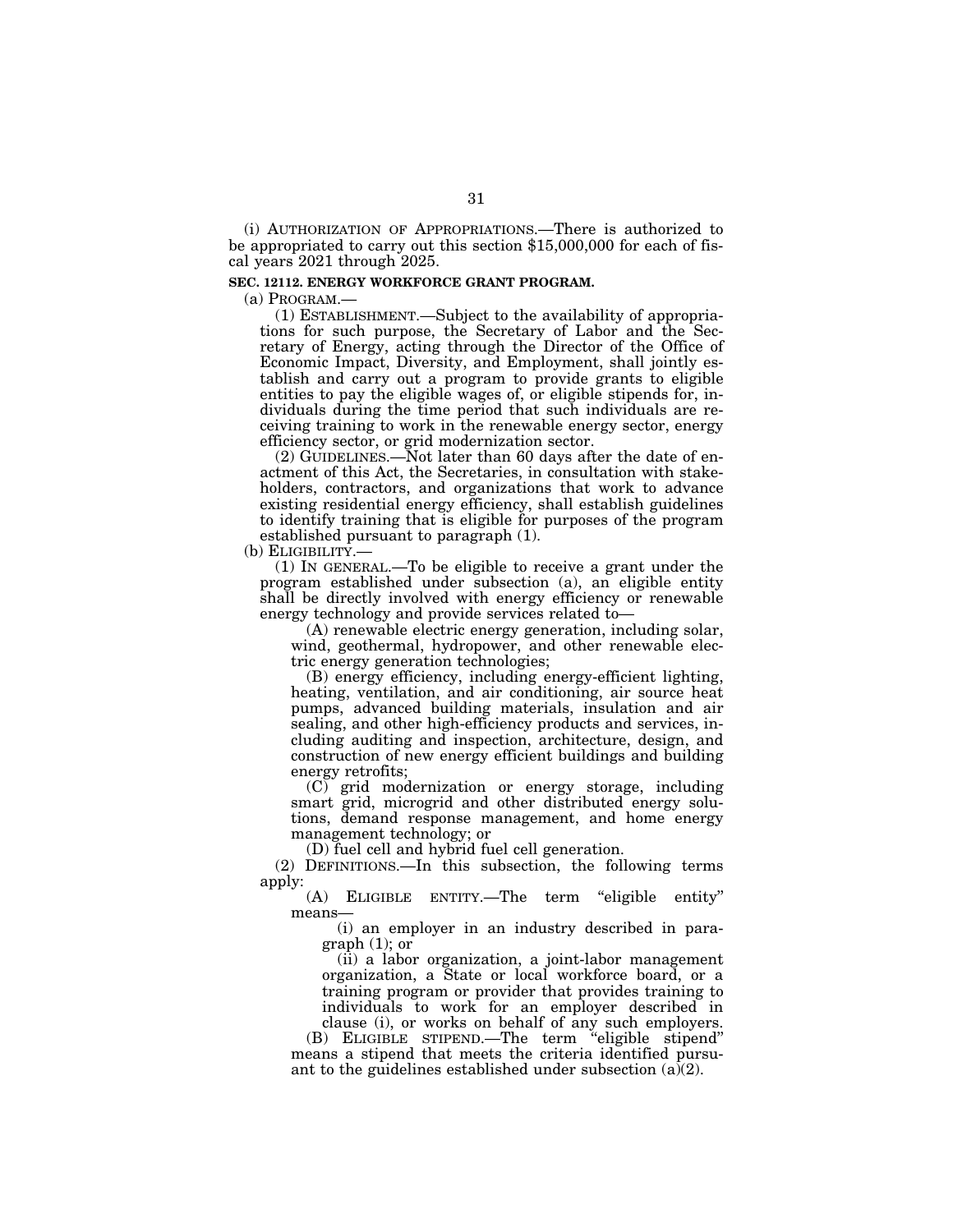(C) ELIGIBLE WAGES.—The term ''eligible wages'' means wages that meet the criteria identified pursuant to the guidelines established under subsection (a)(2).

(c) USE OF GRANTS.—

(1) ELIGIBLE WAGES.—An eligible entity with—

(A) 20 or fewer employees may use a grant provided under the program established under subsection (a) to pay up to—

(i) 45 percent of an employee's eligible wages for the duration of the applicable training for such employee,

if the training is provided by the eligible entity; and (ii) 90 percent of an employee's eligible wages for the

duration of the applicable training for such employee, if the training is provided by an entity other than the eligible entity;

(B) 21 to 99 employees may use a grant provided under the program established under subsection (a) to pay up to—

(i) 37.5 percent of an employee's eligible wages for the duration of the applicable training for such employee, if the training is provided by the eligible entity; and

(ii) 75 percent of an employee's eligible wages for the duration of the applicable training for such employee, if the training is provided by an entity other than the eligible entity; and

(C) 100 employees or more may use a grant provided under the program established under subsection (a) to pay up to—

(i) 25 percent of an employee's eligible wages for the duration of the applicable training for such employee,

if the training is provided by the eligible entity; and (ii) 50 percent of an employee's eligible wages for the

duration of the applicable training for such employee, if the training is provided by an entity other than the eligible entity.

(2) STIPEND.—An eligible entity may use a grant provided under the program established under subsection (a) to pay up to 100 percent of an eligible stipend for an individual for the duration of the applicable training for such individual.

(d) PRIORITY FOR TARGETED COMMUNITIES.—In providing grants under the program established under subsection  $(a)$ , the Secretary shall give priority to an eligible entity that—

(1) recruits or trains individuals who are—

(A) from the community that the eligible entity serves; and

(B)(i) from underrepresented populations; or

(ii) unemployed or underemployed energy workers; and (2) will provide individuals receiving training with the opportunity to obtain or retain employment at an eligible entities.

(e) LIMIT.—An eligible entity may not receive more than \$100,000 under the program established under subsection (a) per fiscal year.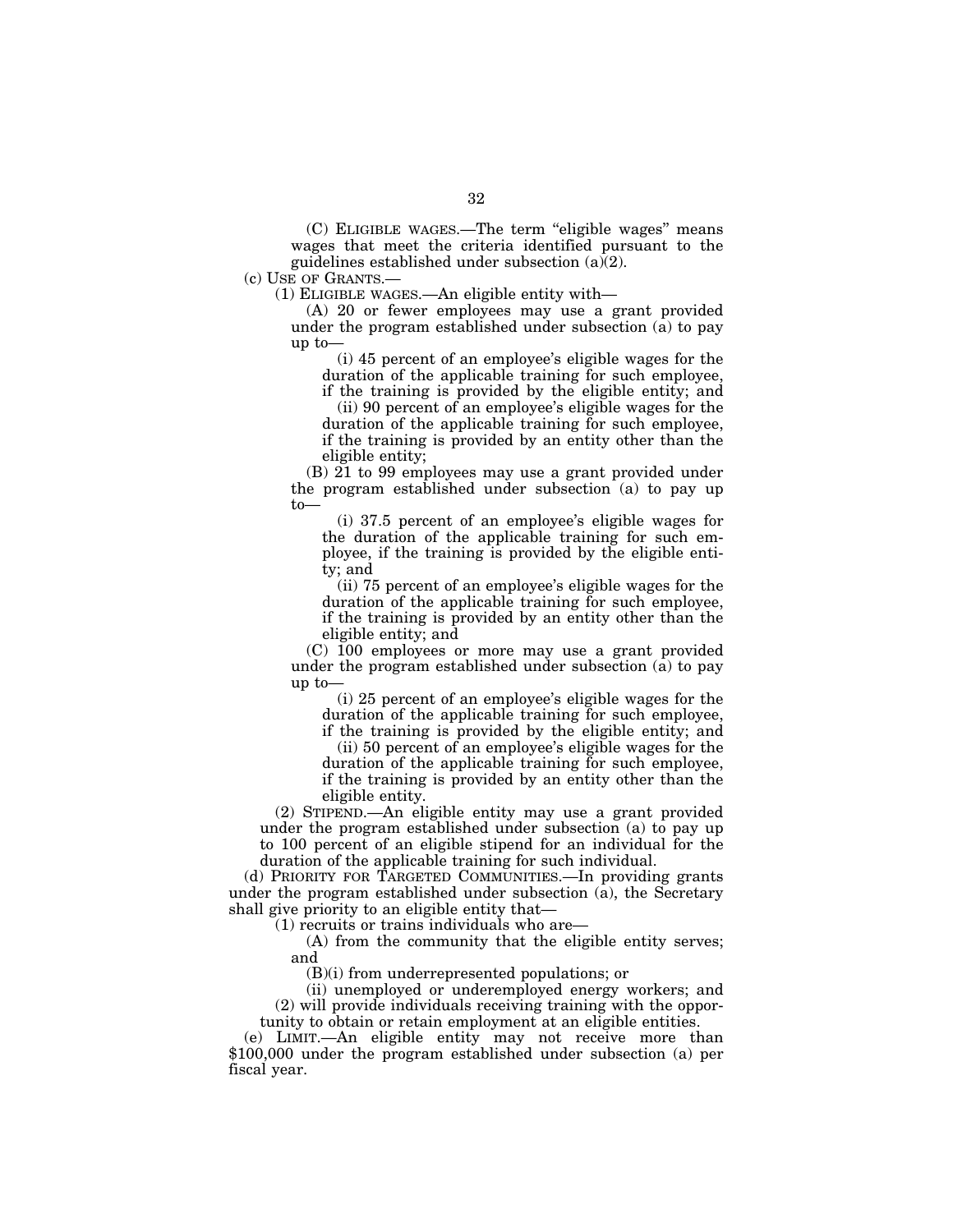(f) REPORT.—The Secretaries shall submit to Congress, annually for each year the program established under subsection (a) is carried out, a report on such program, including—

(1) an assessment of such program for the previous year, including the number of jobs filled by individuals trained pursuant to such program; and

(2) recommendations on how to improve such program.

(g) AUTHORIZATION OF APPROPRIATIONS.—There is authorized to be appropriated to carry out this section \$50,000,000 for each of fiscal years 2021 through 2025.

### **SEC. 12113. DEFINITIONS.**

In this part:

(1) CAREER AND TECHNICAL EDUCATION.—The term ''career and technical education'' has the meaning given such term in section 3 or the Carl D. Perkins Career and Technical Education Act of 2006 (20 U.S.C. 2302).

(2) COMMUNITY-BASED ORGANIZATION.—The term ''community-based organization'' has the meaning given such term in section 3 of the Workforce Innovation and Opportunity Act (29) U.S.C. 3102).

(3) TRAINING PROGRAMS AND PROVIDERS.—The term ''training programs and providers'' means State or local workforce development boards, community-based organizations, qualified youth or conservation corps, Job Corps authorized under subtitle C of title I the Workforce Innovation and Opportunity Act (29 U.S.C. 3101 et seq.), labor organizations, joint-labor management organizations, pre-apprenticeship programs, and apprenticeship programs.

(4) EDUCATIONAL INSTITUTION.—The term ''educational institution'' means an elementary school, secondary school, or institution of higher education, including educational institutions providing career and technical education programs and programs of study.

(5) ELEMENTARY SCHOOL AND SECONDARY SCHOOL.—The terms ''elementary school'' and ''secondary school'' have the meanings given such terms in section 8101 of the Elementary and Secondary Education Act of 1965 (20 U.S.C. 7801).

(6) ENERGY-RELATED INDUSTRY.—The term ''energy-related industry'' includes the energy efficiency industry, renewable energy industry, community energy resiliency industry, fuel cell and hydrogen energy industry, advanced automotive technology industry, chemical manufacturing industry, electric utility industry, gas utility industry, alternative fuels industry, pipeline industry, nuclear energy industry, oil and gas industry, and coal industry.

(7) INSTITUTION OF HIGHER EDUCATION.—The term ''institution of higher education'' has the meaning given such term in section  $102$  of the Higher Education Act of 1965 (20 U.S.C. 1002), except that such term does not include institutions described in subparagraph  $(A)$  or  $(C)$  of subsection  $(a)(1)$  of such section 102.

(8) JOBS IN ENERGY-RELATED INDUSTRIES.—The term ''jobs in energy-related industries'' includes manufacturing, engineering, construction, and retrofitting jobs in energy-related industries.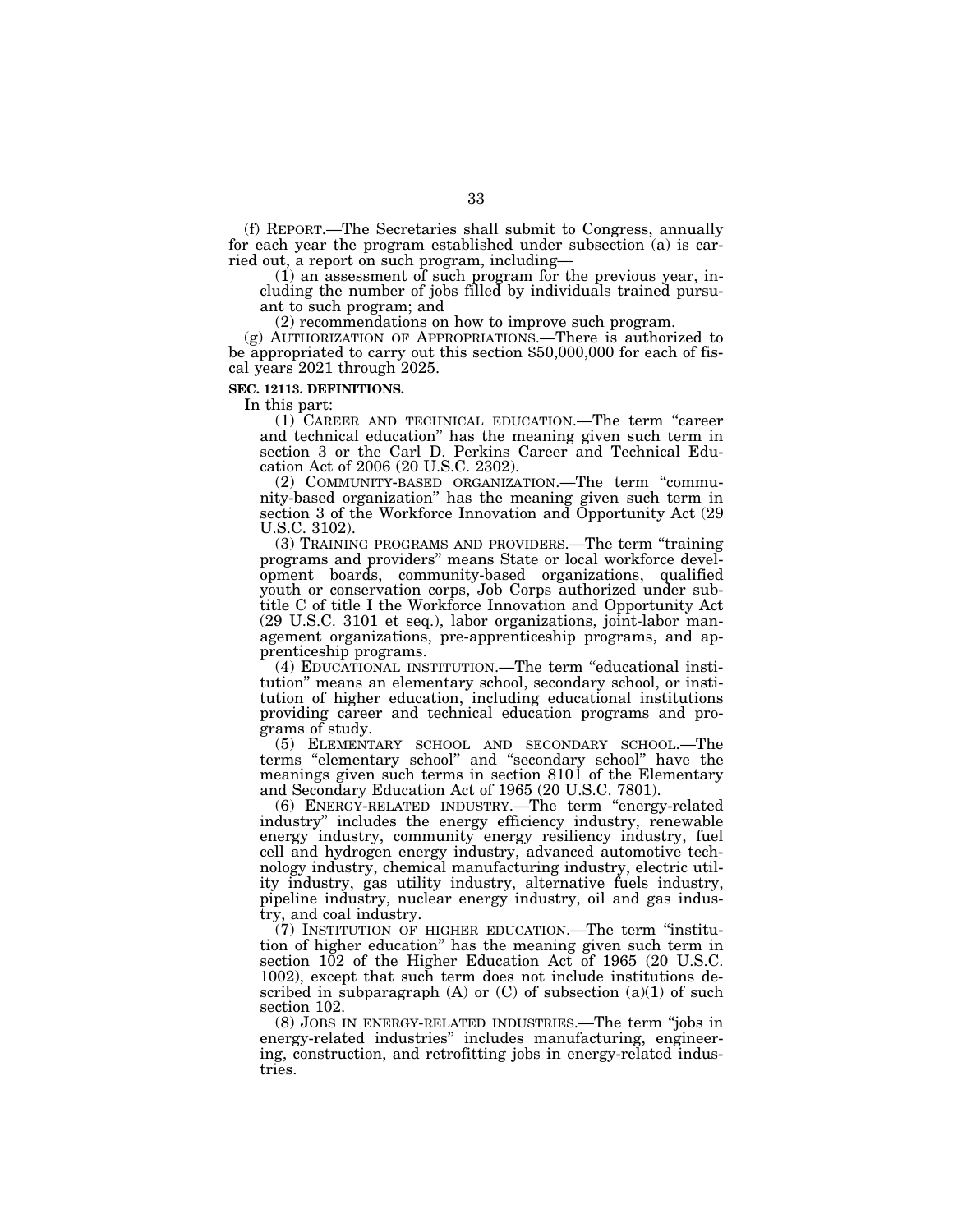(9) LABOR ORGANIZATION.—The term ''labor organization'' has the meaning given such term in section 2 of the National Labor Relations Act (29 U.S.C. 152).

(10) MINORITY-SERVING INSTITUTION.—The term ''minorityserving institution'' means an institution of higher education that is of one of the following:

(A) A Hispanic-serving institution (as defined in section 502(a) of the Higher Education Act of 1965 (20 U.S.C.  $1101a(a))$ ).

(B) A Tribal College or University (as defined in section 316(b) of the Higher Education Act of 1965 (20 U.S.C.  $1059c(b))$ .

(C) An Alaska Native-serving institution (as defined in section 317(b) of the Higher Education Act of 1965 (20 U.S.C. 1059d(b))).

(D) A Native Hawaiian-serving institution (as defined in section 317(b) of the Higher Education Act of 1965 (20 U.S.C. 1059d(b))).

(E) A Predominantly Black Institution (as defined in section 318(b) of the Higher Education Act of 1965 (20 U.S.C.  $1059e(b))$ ).

(F) A Native American-serving nontribal institution (as defined in section 319(b) of the Higher Education Act of 1965 (20 U.S.C. 1059f(b))).

(G) An Asian American and Native American Pacific Islander-serving institution (as defined in section 320(b) of the Higher Education Act of 1965 (20 U.S.C. 1059g(b))).

(H) A historically Black college or university (having the meaning given the term "part  $\bar{B}$  institution" in section 322 of the Higher Education Act of 1965 (20 U.S.C. 1061)).

(11) QUALIFIED YOUTH OR CONSERVATION CORPS.—The term "qualified youth or conservation corps" has the meaning given such term in section 203(11) of the Public Lands Corps Act of 1993 (16 U.S.C. 1722(11)).

(12) SECRETARIES.—The term ''Secretaries'' means the Secretary of Labor and the Secretary of Energy.

(13) STATE OR LOCAL WORKFORCE DEVELOPMENT BOARD.—The term ''State or workforce development board'' or ''local workforce development board'' have the meanings given the terms "State board" and "local board", respectively, in section 3 of the Workforce Innovation and Opportunity Act (29 U.S.C. 3102).

(14) STATE WORKFORCE AGENCY.—The term ''State workforce agency'' means the State agency with responsibility for workforce investment activities under chapters 2 and 3 of subtitle B of title I of the Workforce Innovation and Opportunity Act (29 U.S.C. 3121 et seq., 3131 et seq.).

(15) STEM.—The term ''STEM'' means science, technology, engineering, and mathematics.

(16) UNDERREPRESENTED POPULATIONS.—The term ''underrepresented populations'' means a group of individuals (such as a group of individuals from the same gender or race), the members of which comprise fewer than 25 percent of the individuals

employed in occupations in energy-related industries.

Page 832, after line 4, insert the following: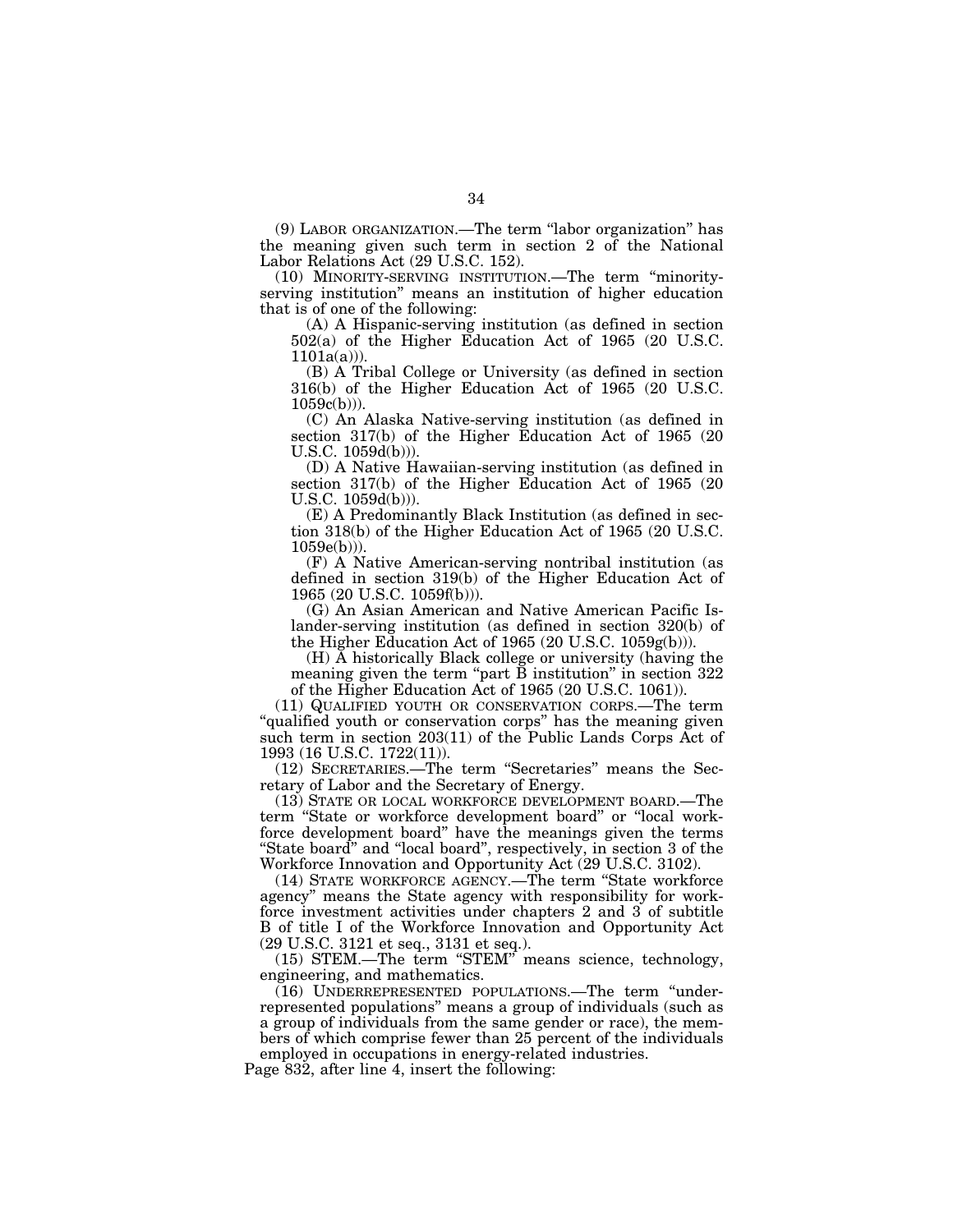### **SEC. 12203. APPRENTICESHIPS.**

(a) IN GENERAL.—Any funds made available under this Act to fund an apprenticeship or pre-apprenticeship program shall only be used for, or provided to, apprenticeship and pre-apprenticeship programs as defined this section, including any funds awarded for the purposes of grants, contracts, or cooperative agreements, or the development, implementation, or administration of a program funded in whole or part by federal funds under this Act.

(b) APPRENTICESHIP DEFINED.—In this Act, the term ''apprenticeship'' means an apprenticeship—

(1) registered under the Act of August 16, 1937 (commonly known as the ''National Apprenticeship Act''; 50 Stat. 664, chapter 663; 29 U.S.C. 50 et seq.); and

(2) that complies with the requirements of subpart A of part 29 of title 29, Code of Federal Regulations, and part 30 of such title (as in effect on September 18, 2020).

(c) PRE-APPRENTICESHIP DEFINED.—In this Act, the term ''pre-apprenticeship'' or ''pre-apprenticeship program'' means a training model or program that—

(1) is designed to prepare participants to enter an apprenticeship program;

(2) is carried out by a sponsor that has a written agreement with 1 or more sponsors of apprenticeship programs; and

(3) includes each of the following:

(A) Training (including a curriculum for the training) aligned with industry standards related to an apprenticeship program and reviewed and approved annually by sponsors of the apprenticeship program that are parties to the written agreement, and that will prepare participants by teaching the skills and competencies needed to enter 1 or more apprenticeship programs.

(B) Hands-on training and theoretical education for participants that does not displace a paid employee.

 $(C)$  A formal agreement with a sponsor of an apprenticeship program that would enable participants who successfully complete the pre-apprenticeship program—

(i) to enter into the apprenticeship program if a place in the program is available and if the participant meets the qualifications of the apprenticeship program; and

(ii) to earn credits towards the apprenticeship program.

Beginning on page 841, line 23, strike paragraph (1), and redesignate subsequent paragraphs accordingly.

Page 894, line 13, strike "Senate" and insert "House".

## PART B—TEXT OF AMENDMENTS TO H.R. 4447 MADE IN ORDER

## 1. AN AMENDMENT TO BE OFFERED BY REPRESENTATIVE AXNE OF IOWA OR HER DESIGNEE, DEBATABLE FOR 10 MINUTES

Page 328, line 2, strike "industrial applications" and insert "industrial applications, including at biofuel facilities''.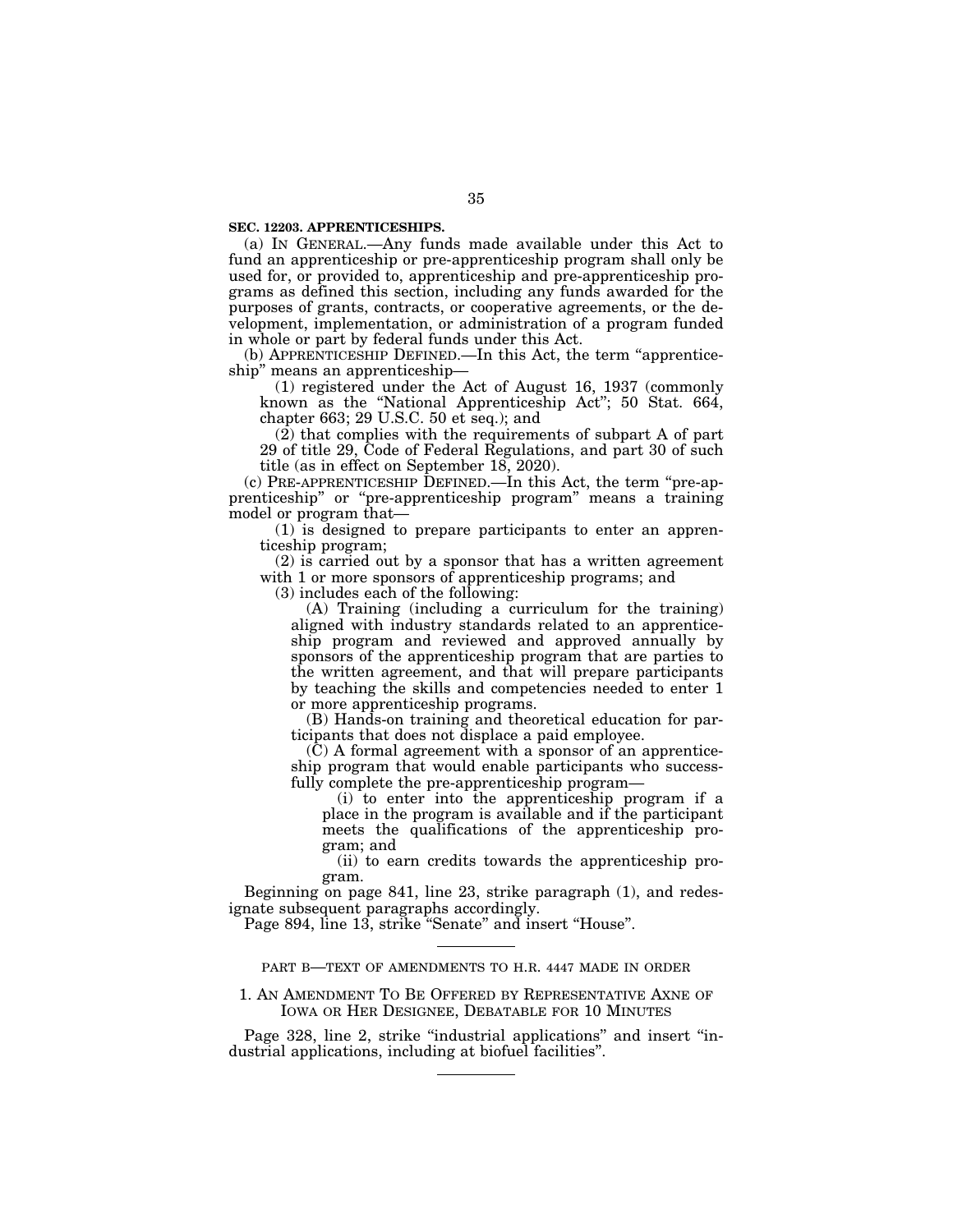## 2. AN AMENDMENT TO BE OFFERED BY REPRESENTATIVE BARRAGÁN OF CALIFORNIA OR HER DESIGNEE, DEBATABLE FOR 10 MINUTES

At the end of title III, add the following:

## **Subtitle D—Climate Smart Ports**

## **SEC. 3401. CLIMATE SMART PORTS GRANT PROGRAM.**

(a) ESTABLISHMENT.—Not later than 6 months after the date of enactment of this section, the Administrator shall establish a program to award grants to eligible entities to purchase, and as applicable install, zero emissions port equipment and technology.

 $(1)$  In GENERAL.—An eligible entity may use a grant awarded under this section to purchase, and as applicable install, zero emissions port equipment and technology.<br>(2) PROHIBITED USE.—

 $(A)$  In GENERAL.—An eligible entity may not use a grant awarded under this section to purchase or install fully automated cargo handling equipment or terminal infrastructure that is designed for fully automated cargo handling equipment.

(B) HUMAN-OPERATED ZERO EMISSIONS PORT EQUIPMENT AND TECHNOLOGY.—Nothing in subparagraph (A) prohibits an eligible entity from using a grant awarded under this section to purchase human-operated zero emissions port equipment and technology or infrastructure that supports such human-operated zero emissions port equipment and technology.<br>(3) COST SHARE.-

 $(A)$  In GENERAL.—Except as provided in subparagraph (B), an eligible entity may not use a grant awarded under this section to cover more than 70 percent of the cost of purchasing, and as applicable installing, zero emissions port equipment and technology.

(B) CERTAIN GRANTS.—With respect to a grant in an amount equal to or greater than \$3,000,000, an eligible entity may use such grant to cover not more than 85 percent of the cost of purchasing and installing zero emissions port equipment and technology if such eligible entity certifies to the Administrator that—

(i) such grant will be used, at least in part, to employ laborers or mechanics to install zero emissions port equipment and technology; and

(ii) such eligible entity is a party to a project labor agreement or requires that each subgrantee of such eligible entity, and any subgrantee thereof at any tier, that performs such installation participate in a project labor agreement.

(4) PROJECT LABOR.—An eligible entity that uses a grant awarded under this section to install zero emissions port equipment and technology shall ensure, to the greatest extent practicable, that any subgrantee of such eligible entity, and any subgrantee thereof at any tier, that carries out such installation employs laborers or mechanics for such installation that—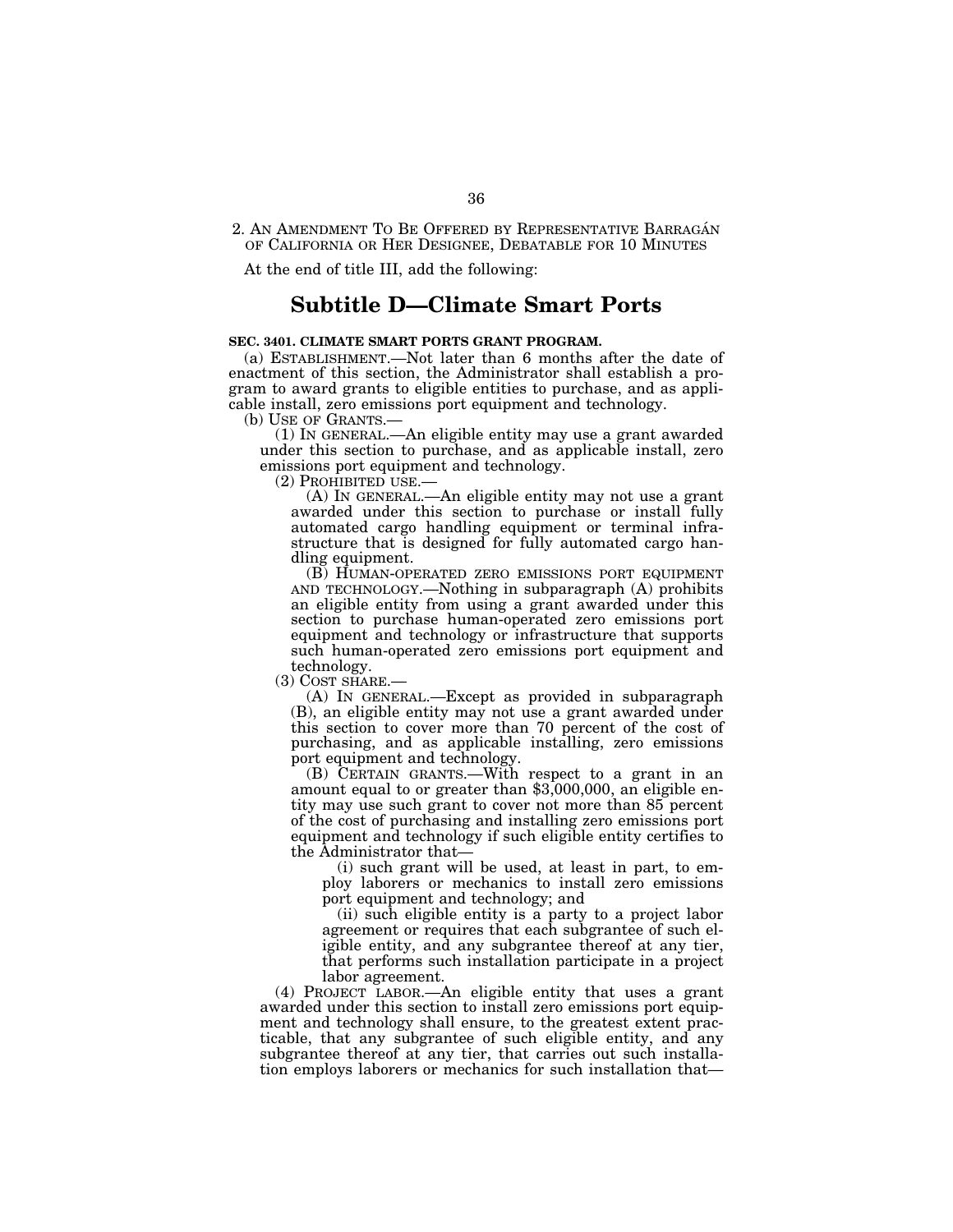(A) are domiciled not further than 50 miles from such installation;

(B) are members of the Armed Forces serving on active duty, separated from active duty, or retired from active duty;

(C) have been incarcerated or served time in a juvenile detention facility; or

(c) WAGES.—

 $(1)$  In GENERAL.—All laborers and mechanics employed by a subgrantee of an eligible entity, and any subgrantee thereof at any tier, to perform construction, alteration, installation, or repair work that is assisted, in whole or in part, by a grant awarded under this section shall be paid wages at rates not less than those prevailing on similar construction, alteration, installation, or repair work in the locality as determined by the Secretary of Labor in accordance with subchapter IV of chapter 31 of title 40, United States Code.

(2) LABOR STANDARDS.—With respect to the labor standards in this subsection, the Secretary of Labor shall have the authority and functions set forth in Reorganization Plan Numbered 14 of 1950 (64 Stat. 1267; 5 U.S.C. App.) and section 3145 of title 40, United States Code.<br>(d) APPLICATION.—

 $(1)$  In GENERAL.—To be eligible to be awarded a grant under this section, an eligible entity shall submit to the Administrator an application at such time, in such manner, and containing such information as the Administrator may require.

(2) PRIORITY.—The Administrator shall prioritize awarding grants under this section to eligible entities based on the following:

(A) The degree to which the proposed use of the grant will—

(i) reduce greenhouse gas emissions;

(ii) reduce emissions of any criteria pollutant and precursor thereof;

(iii) reduce hazardous air pollutant emissions; and

(iv) reduce public health disparities in communities that receive a disproportionate quantity of air pollution from a port.

(B) The amount of matching, non-Federal funds expected to be used by an applicant to purchase, and as applicable install, zero emissions port equipment and technology.

(C) Whether the applicant will use such grant to purchase, and as applicable install, zero emissions port equipment and technology that is produced in the United States.

(D) As applicable, whether the applicant will meet the utilization requirements for registered apprentices established by the Secretary of Labor or a State Apprenticeship Agency.

(E) As applicable, whether the applicant will recruit and retain skilled workers through a State-approved joint labor management apprenticeship program.

(e) OUTREACH.—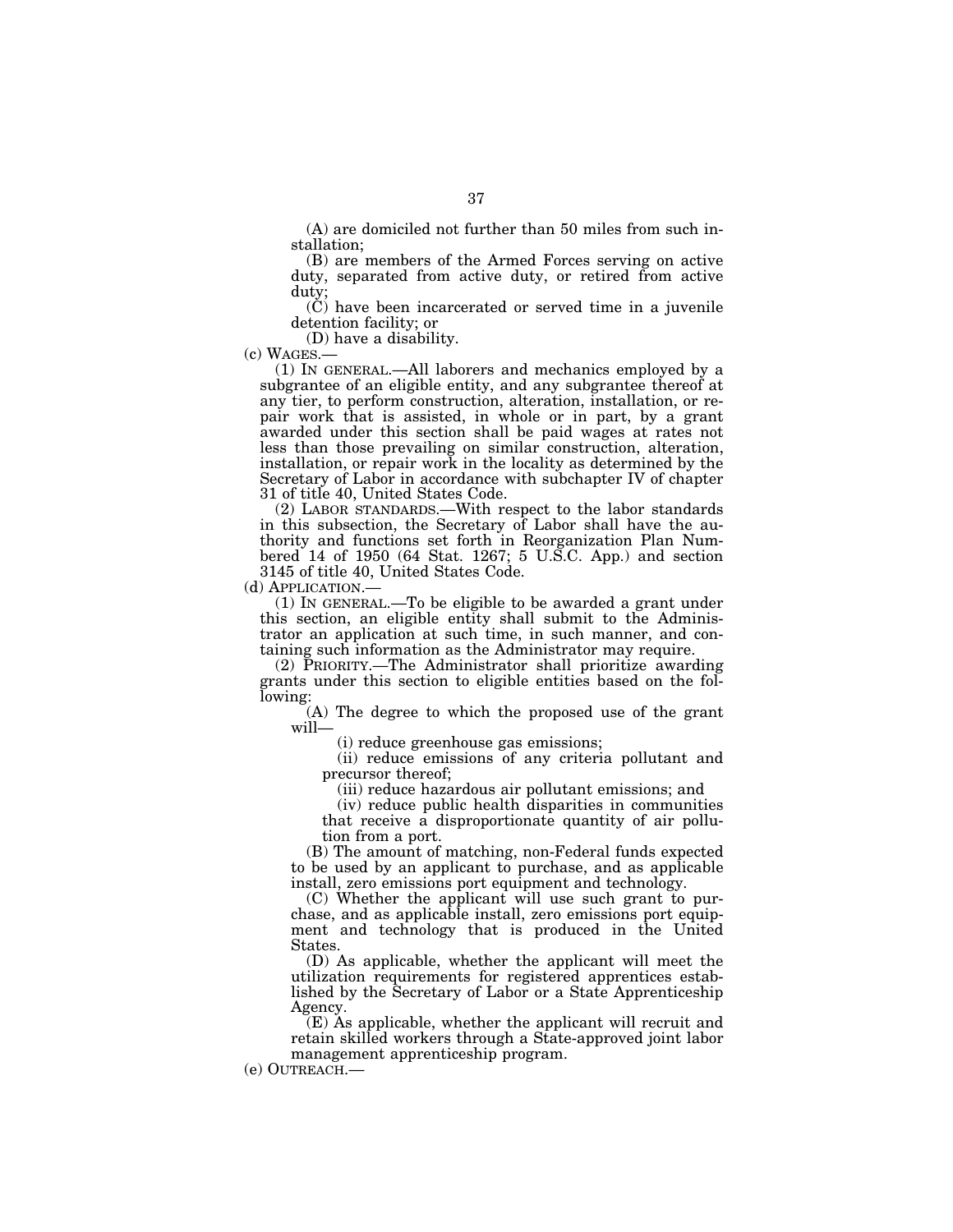(1) IN GENERAL.—Not later than 90 days after funds are made available to carry out this section, the Administrator shall develop and carry out an educational outreach program to promote and explain the grant program established under subsection (a) to prospective grant recipients.

(2) PROGRAM COMPONENTS.—In carrying out the outreach program developed under paragraph (1), the Administrator shall—

(A) inform prospective grant recipients how to apply for a grant awarded under this section;

(B) describe to prospective grant recipients the benefits of available zero emissions port equipment and technology;

(C) explain to prospective grant recipients the benefits of participating in the grant program established under this section; and

(D) facilitate the sharing of best practices and lessons learned between grant recipients and prospective grant recipients with respect to how to apply for and use grants awarded under this section.

(f) REPORTS.—

(1) REPORT TO ADMINISTRATOR.—Not later than 90 days after the date on which an eligible entity uses a grant awarded under this section, such eligible entity shall submit to the Administrator a report containing such information as the Administrator shall require.

(2) ANNUAL REPORT TO CONGRESS.—Not later than January 31, 2021, and annually thereafter, the Administrator shall submit to Congress and make available on the website of the Environmental Protection Agency a report that includes, with respect to each grant awarded under this section during the preceding calendar year—

(A) the name and location of the eligible entity that was awarded such grant;

(B) the amount of such grant that the eligible entity was awarded;

(C) the name and location of the port where the zero emissions port equipment and technology that was purchased, and as applicable installed, with such grant is used;

(D) an estimate of the impact of such zero emissions port equipment and technology on reducing—

(i) greenhouse gas emissions;

(ii) emissions of criteria pollutants and precursors thereof;

(iii) hazardous air pollutant emissions; and

(iv) public health disparities; and

(E) any other information the Administrator determines necessary to understand the impact of grants awarded under this section.

(g) AUTHORIZATION OF APPROPRIATIONS.— (1) IN GENERAL.—There is authorized to be appropriated to carry out this section \$1,000,000,000 for each of fiscal years 2021 through 2030.

(2) NONATTAINMENT AREAS.—To the extent practicable, at least 25 percent of amounts made available to carry out this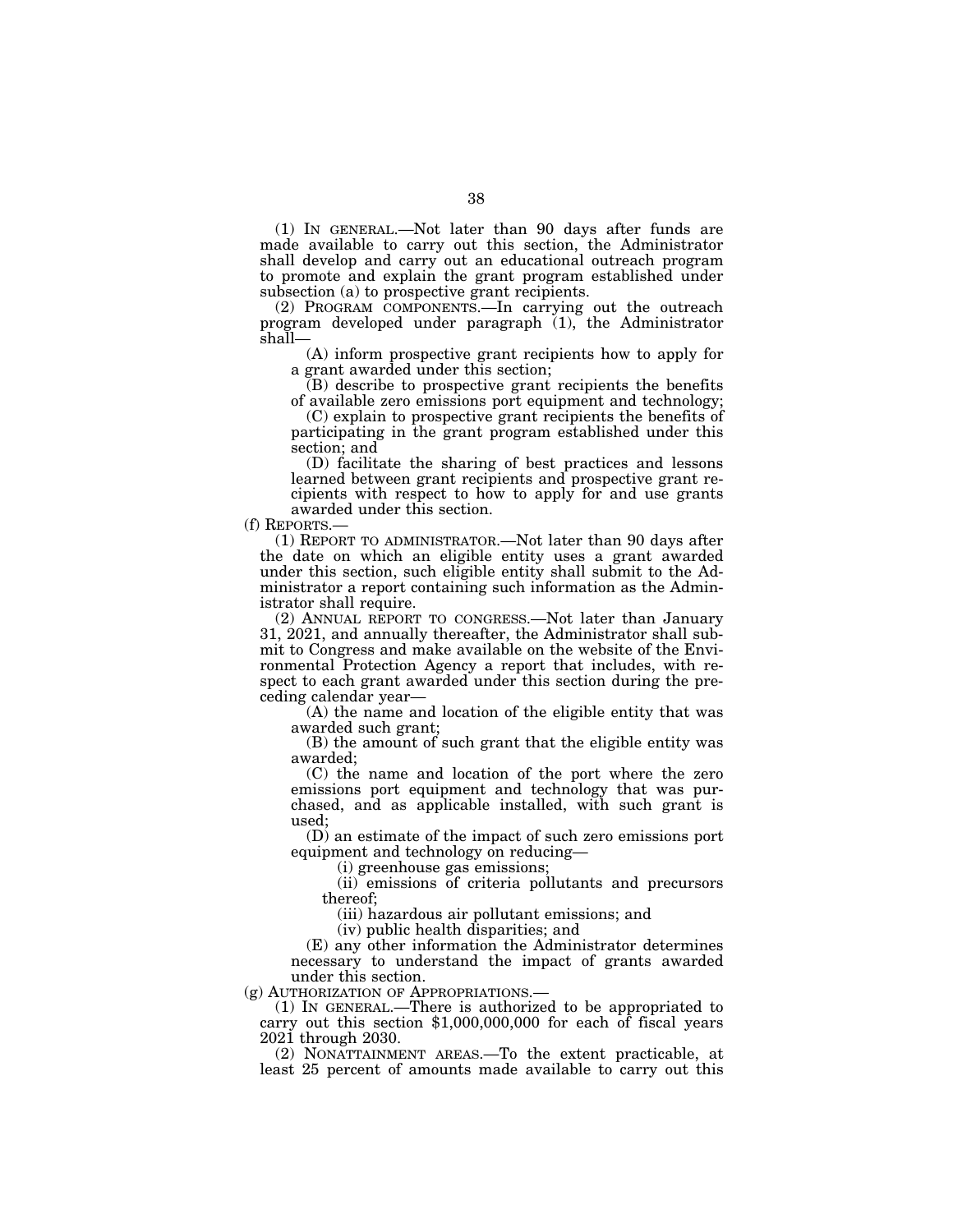section in each fiscal year shall be used to award grants to eligible entities to provide zero emissions port equipment and technology to ports that are in nonattainment areas.

(h) DEFINITIONS.—In this section:

(1) ACTIVE DUTY.— The term ''active duty'' has the meaning given such term in section 101 of title 10, United States Code.

(2) ADMINISTRATOR.—The term ''Administrator'' means the Administrator of the Environmental Protection Agency.

(3) ALTERNATIVE EMISSIONS CONTROL TECHNOLOGY.—The term ''alternative emissions control technology'' means a technology, technique, or measure that—

(A) captures the emissions of nitrogen oxide, particulate matter, reactive organic compounds, and greenhouse gases from the auxiliary engine and auxiliary boiler of an oceangoing vessel at berth;

(B) is verified or approved by a State or Federal air quality regulatory agency;

(C) the use of which achieves at least the equivalent reduction of emissions as the use of shore power for an ocean-going vessel at berth;

(D) the use of which results in reducing emissions of the auxiliary engine of an ocean-going vessel at berth to a rate of less than—

(i) 2.8 g/kW-hr for nitrogen oxide;

(ii) 0.03 g/kW-hr for particulate matter 2.5; and

(iii) 0.1 g/kW-hr for reactive organic compounds; and (E) reduces the emissions of the auxiliary engine and boiler of an ocean-going vessel at berth by at least 80 percent of the default emissions rate, which is 13.8 g.

(4) CRITERIA POLLUTANT.—The term ''criteria pollutant'' means each of the following:

(A) Ground-level ozone.

(B) Particulate matter.

(C) Carbon monoxide.

(D) Lead.

(E) Sulfur dioxide.

(F) Nitrogen dioxide.

(5) DISTRIBUTED ENERGY RESOURCE.—

(A) IN GENERAL.—The term ''distributed energy resource'' means an energy resource that—

(i) is located on or near a customer site;

(ii) is operated on the customer side of the electric meter; and

(iii) is interconnected with the electric grid.

(B) INCLUSIONS.—The term ''distributed energy resource'' includes—

(i) clean electric generation;

(ii) customer electric efficiency measures;

(iii) electric demand flexibility; and

(iv) energy storage.

(6) ELIGIBLE ENTITY.—The term ''eligible entity'' means— (A) a port authority;

(B) a State, regional, local, or Tribal agency that has jurisdiction over a port authority or a port;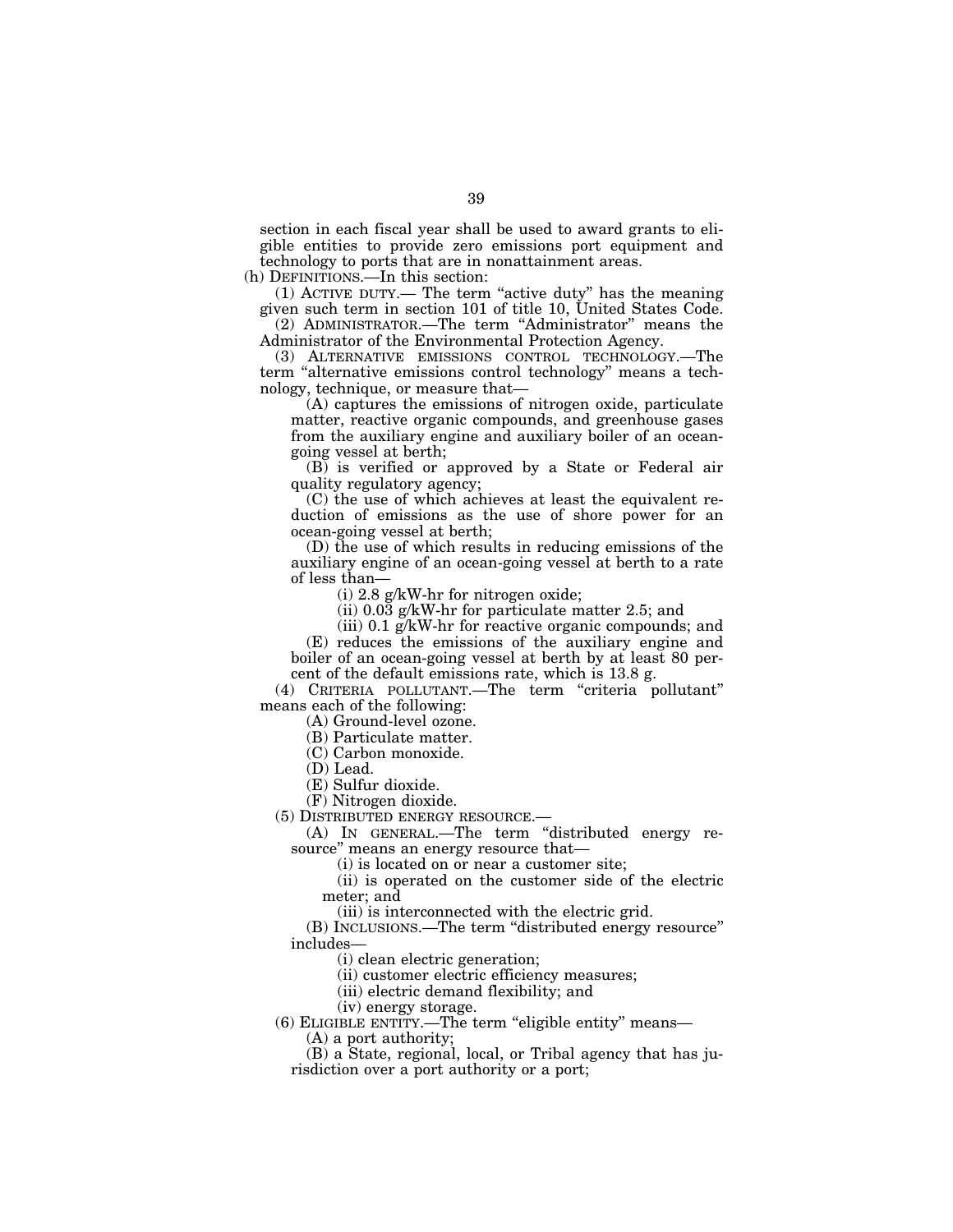(C) an air pollution control district or air quality management district; or

(D) a private or nonprofit entity, applying for a grant awarded under this section in collaboration with another entity described in subparagraphs (A) through (C), that owns or uses cargo or transportation equipment at a port.

(7) ENERGY STORAGE SYSTEM.—The term ''energy storage system'' means a system, equipment, facility, or technology that—

(A) is capable of absorbing energy, storing energy for a period of time, and dispatching the stored energy; and

(B) uses a mechanical, electrical, chemical, electrochemical, or thermal process to store energy that—

(i) was generated at an earlier time for use at a later time; or

(ii) was generated from a mechanical process, and would otherwise be wasted, for delivery at a later time.

(8) FULLY AUTOMATED CARGO HANDLING EQUIPMENT.—The term "fully automated cargo handling equipment" means cargo handling equipment that—

(A) is remotely operated or remotely monitored; and

(B) with respect to the use of such equipment, does not require the exercise of human intervention or control.

(9) NONATTAINMENT AREA.—The term ''nonattainment area'' has the meaning given such term in section 171 of the Clean Air Act (42 U.S.C. 7501).

(10) PORT.—The term ''port'' includes a maritime port and an inland port.

(11) PORT AUTHORITY.—The term ''port authority'' means a governmental or quasi-governmental authority formed by a legislative body to operate a port.

(12) PROJECT LABOR AGREEMENT.—The term ''project labor agreement'' means a pre-hire collective bargaining agreement with one or more labor organization that establishes the terms and conditions of employment for a specific construction project and is described in section 8(f) of the National Labor Relations Act (29 U.S.C. 158(f)).

(13) REGISTERED APPRENTICE.—The term ''registered apprentice'' means a person who is participating in a registered apprenticeship program.

(14) REGISTERED APPRENTICESHIP PROGRAM.—The term ''registered apprenticeship program'' means a program registered pursuant to the Act of August 16, 1937 (commonly known as the ''National Apprenticeship Act''; 50 Stat. 664, chapter 663; 29 U.S.C. 50 et seq.).

(15) SHORE POWER.—The term ''shore power'' means the provision of shoreside electrical power to a ship at berth that has shut down main and auxiliary engines.

(16) STATE APPRENTICESHIP AGENCY.—The term ''State Apprenticeship Agency'' has the meaning given such term in section 29.2 of title 29, Code of Federal Regulations (as in effect on January 1, 2020).

(17) ZERO EMISSIONS PORT EQUIPMENT AND TECHNOLOGY.—

(A) IN GENERAL.—The term ''zero emissions port equipment and technology'' means equipment and technology,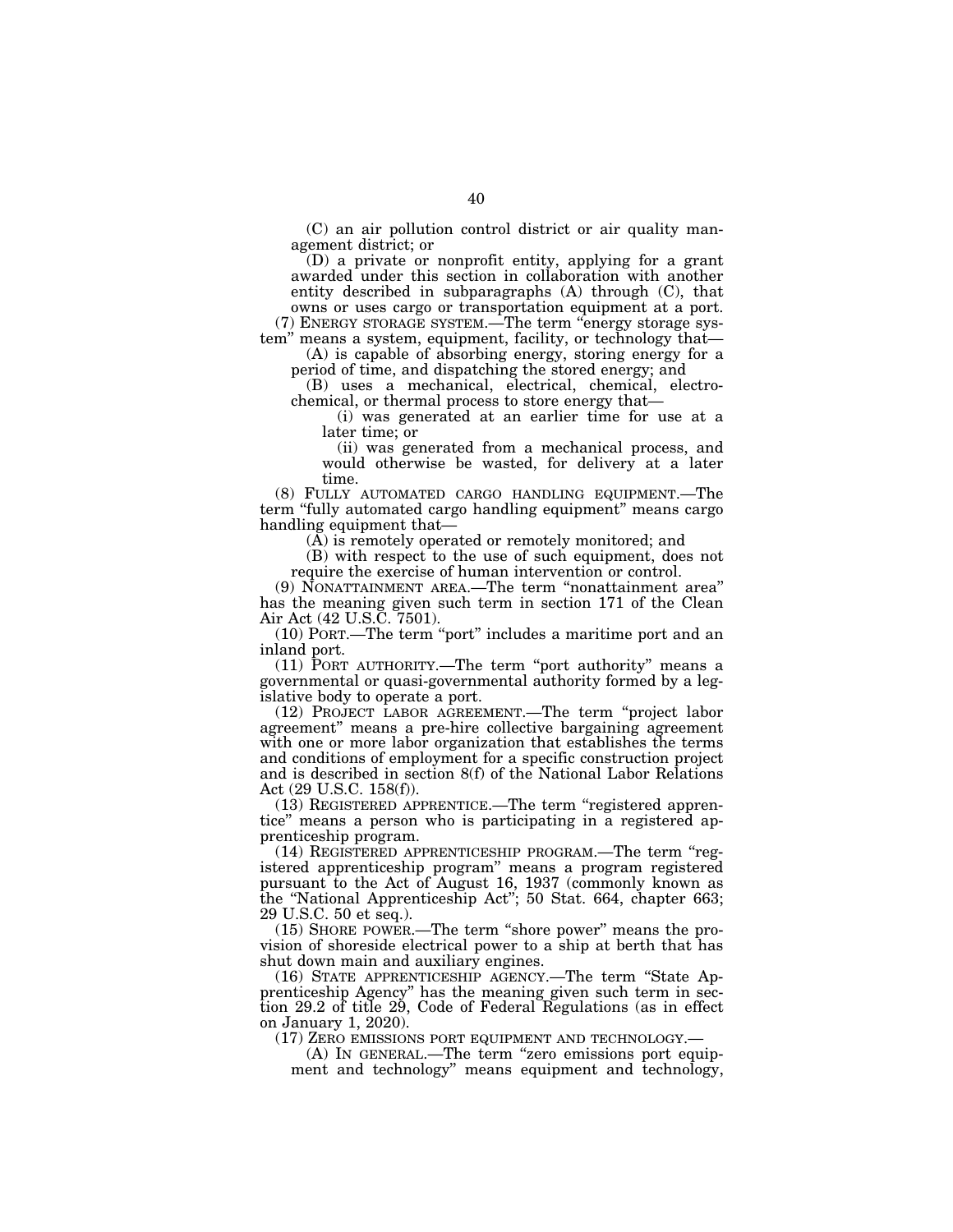including the equipment and technology described in subparagraph (B), that—

(i) is used at a port; and

(ii) (I) produces zero exhaust emissions of—

(aa) any criteria pollutant and precursor thereof; and

(bb) any greenhouse gas, other than water vapor; or

(II) captures 100 percent of the exhaust emissions produced by an ocean-going vessel at berth.

(B) EQUIPMENT AND TECHNOLOGY DESCRIBED.—The equipment and technology described in this subparagraph is the following:

(i) Any equipment that handles cargo.

(ii) A drayage truck that transports cargo.

(iii) A train that transports cargo.

(iv) Port harbor craft.

(v) A distributed energy resource.

(vi) An energy storage system.

(vii) Electrical charging infrastructure.

(viii) Shore power or an alternative emissions control technology.

(ix) An electric transport refrigeration unit.

# 3. AN AMENDMENT TO BE OFFERED BY REPRESENTATIVE BARRAGÁN OF CALIFORNIA OR HER DESIGNEE, DEBATABLE FOR 10 MINUTES

Page 784, line 22, strike "\$10,000,000" and insert "\$50,000,000".

# 4. AN AMENDMENT TO BE OFFERED BY REPRESENTATIVE BARRAGÁN OF CALIFORNIA OR HER DESIGNEE, DEBATABLE FOR 10 MINUTES

|                             |      |  | Page 131, line 12, strike "\$310,000,000" | and | insert |
|-----------------------------|------|--|-------------------------------------------|-----|--------|
| " $$410,000,000$ ".         |      |  |                                           |     |        |
| Page 131,                   |      |  | line 13, strike "\$330,000,000" and       |     | insert |
| "430,000,000".              |      |  |                                           |     |        |
| Page 131,<br>"450,000,000". |      |  | line 14, strike "\$350,000,000" and       |     | insert |
| Page 131,                   | line |  | 15, strike "\$350,000,000" and            |     | insert |
| " $$450,000,000$ ".         |      |  |                                           |     |        |
| Page 131,                   | line |  | 16, strike "\$350,000,000" and            |     | insert |
| " $$450,000,000$ ".         |      |  |                                           |     |        |

5. AN AMENDMENT TO BE OFFERED BY REPRESENTATIVE BARRAGÁN OF CALIFORNIA OR HER DESIGNEE, DEBATABLE FOR 10 MINUTES

Page 745, after line 15, insert the following:

(29) CLIMATE JUSTICE.—The term ''climate justice'' means the fair treatment and meaningful involvement of all individuals, regardless of race, color, culture, national origin, educational level, or income, with respect to the development, implementation, and enforcement of policies and projects that address climate change, a recognition of the historical responsibilities for climate change, and a commitment that the people and communities least responsible for climate change, and most vulner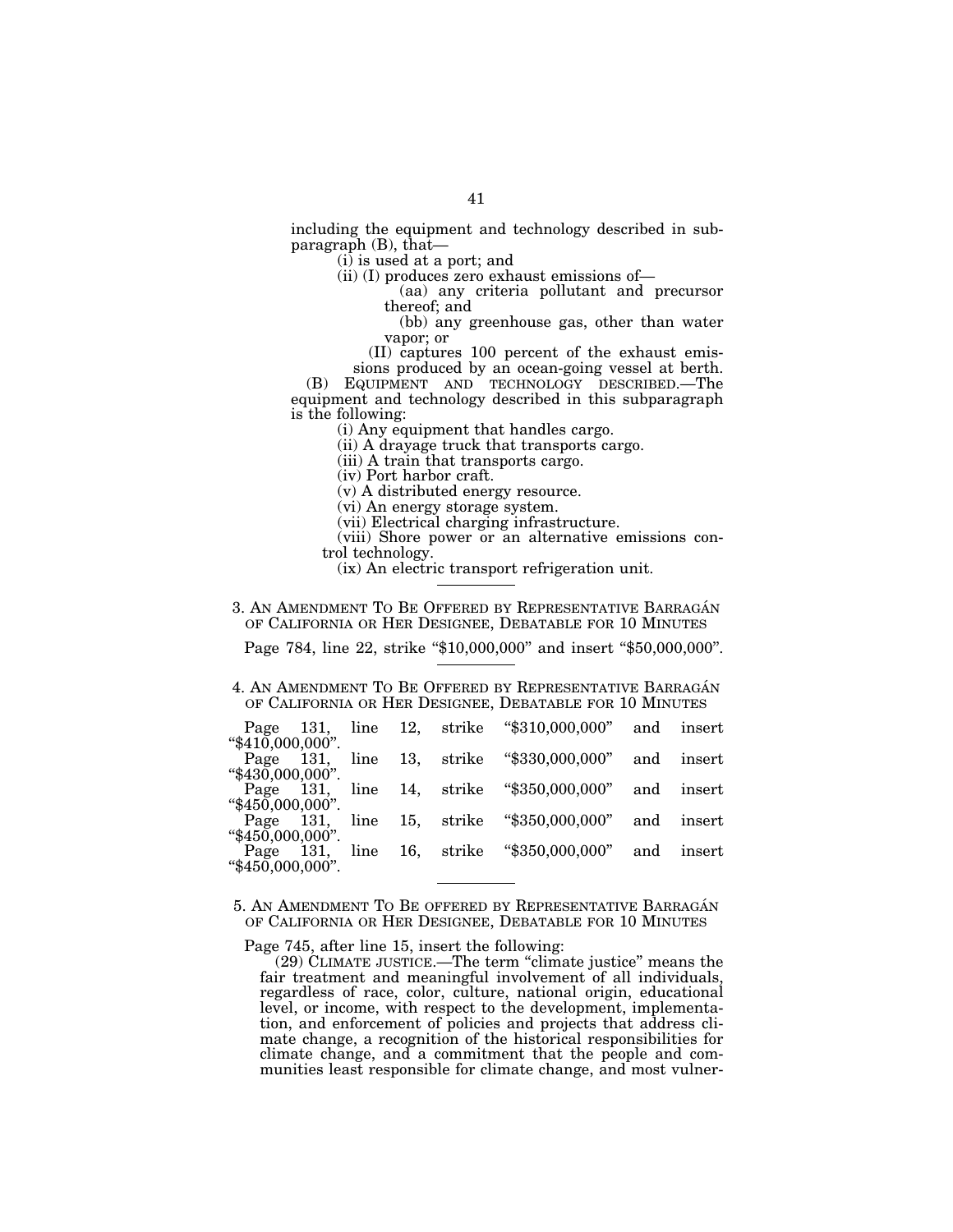able to the impacts of climate change, do not suffer disproportionately as a result of historical injustice and disinvestment.

(30) NATURAL INFRASTRUCTURE.—The term ''natural infrastructure'' means infrastructure that uses, restores, or emulates natural ecological processes and—

(A) is created through the action of natural physical, geological, biological, and chemical processes over time;

(B) is created by human design, engineering, and construction to emulate or act in concert with natural processes; or

(C) involves the use of plants, soils, and other natural features, including through the creation, restoration, or preservation of vegetated areas using materials appropriate to the region to manage stormwater and runoff, to attenuate flooding and storm surges, and for other related purposes.

Page 812, after line 17, insert the following:

#### **SEC. 11017. CLIMATE JUSTICE GRANT PROGRAM.**

(a) ESTABLISHMENT.—The Administrator shall establish a program under which the Administrator shall provide grants to eligible entities to assist the eligible entities in—

(1) building capacity to address issues relating to climate justice; and

(2) carrying out any activity described in subsection (d).

(b) ELIGIBILITY.—To be eligible to receive a grant under subsection (a), an eligible entity shall be a tribal government, local government, or nonprofit, community-based organization.

(c) APPLICATION.—To be eligible to receive a grant under subsection (a), an eligible entity shall submit to the Administrator an application at such time, in such manner, and containing such information as the Administrator may require, including—

(1) an outline describing the means by which the project proposed by the eligible entity will—

(A) with respect to climate justice issues at the local level, increase the understanding of the environmental justice community at which the eligible entity will conduct the project;

(B) improve the ability of the environmental justice community to address each issue described in subparagraph  $(A)$ :

(C) facilitate collaboration and cooperation among various stakeholders (including members of the environmental justice community); and

(D) support the ability of the environmental justice community to proactively plan and implement climate justice initiatives,

(2) a proposed budget for each activity of the project that is the subject of the application;

(3) a list of proposed outcomes with respect to the proposed project;

(4) a description of the ways by which the eligible entity may leverage the funds of the eligible entity, or the funds made available through a grant under this subsection, to develop a project that is capable of being sustained beyond the period of the grant; and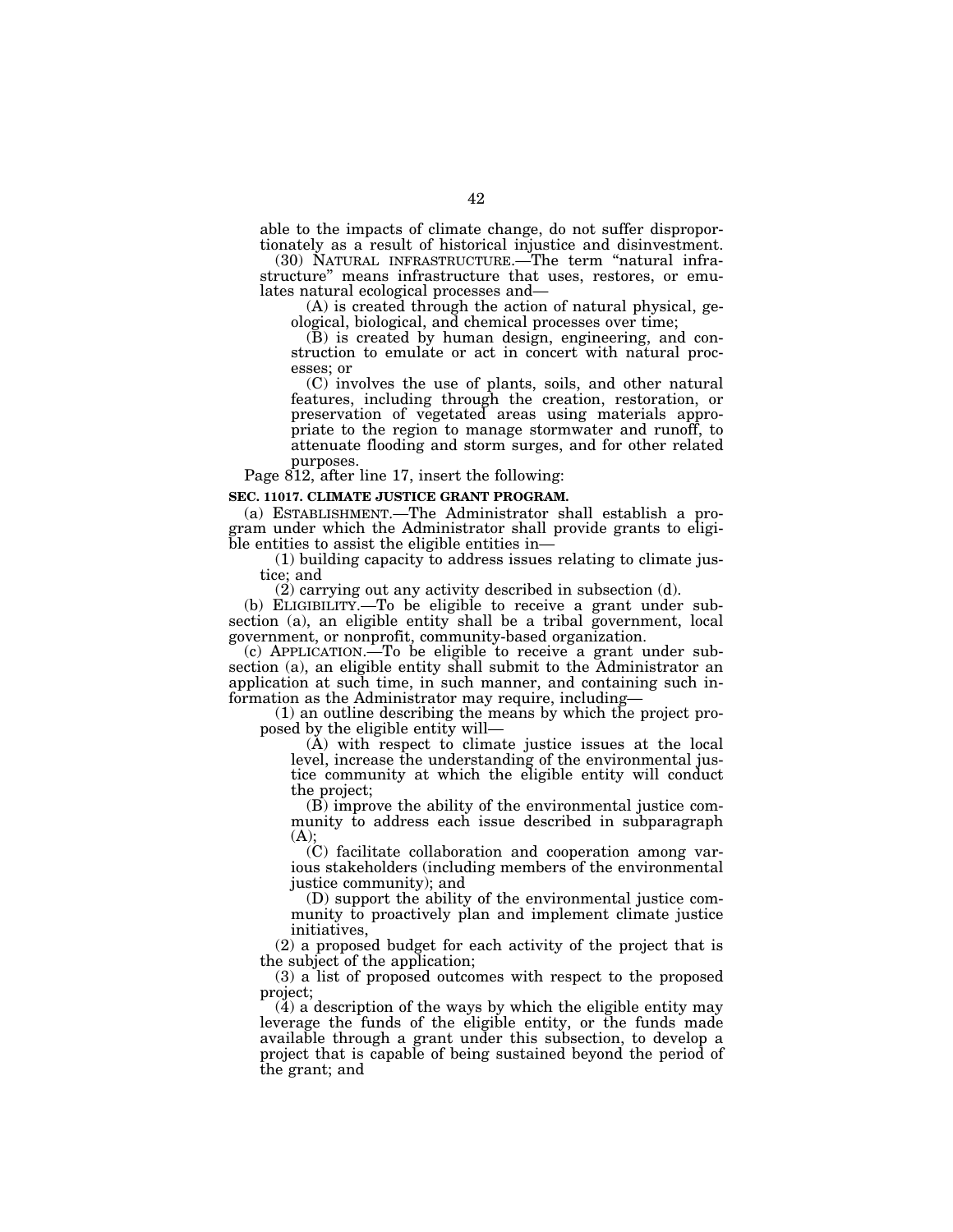(5) a description of the ways by which the eligible entity is linked to, and representative of, the environmental justice community at which the eligible entity will conduct the project.

(d) USE OF FUNDS.—An eligible entity may only use a grant under this subsection to carry out culturally and linguistically appropriate projects and activities that are driven by the needs, opportunities, and priorities of the environmental justice community at which the eligible entity proposes to conduct the project or activity to address climate justice concerns of the environmental justice community, including activities—

(1) to create or develop collaborative partnerships;

(2) to educate and provide outreach services to the environmental justice community on climate justice;

(3) to identify and implement projects to address climate justice concerns, including community solar and wind energy projects, energy efficiency, home and building electrification, home and building weatherization, energy storage, solar and wind energy supported microgrids, battery electric vehicles, electric vehicle charging infrastructure, natural infrastructure, and climate resilient infrastructure.<br>(e) LIMITATIONS ON AMOUNT.—The amount of a grant under this

section may not exceed \$2,000,000 for any grant recipient.<br>  $(f)$  REPORT.—

 $(1)$  In GENERAL.—Not later than 1 year after the date of enactment of this Act, and annually thereafter, the Administrator shall submit to the Committees on Energy and Commerce and Natural Resources of the House of Representatives and the Committees on Environment and Public Works and Energy and Natural Resources of the Senate a report describing the ways by which the grant program under this subsection has helped eligible entities address issues relating to energy and climate justice.

(2) PUBLIC AVAILABILITY.—The Administrator shall make each report required under paragraph (1) available to the public (including by posting a copy of the report on the website of the Environmental Protection Agency).

(g) AUTHORIZATION OF APPROPRIATIONS.—There is authorized to be appropriated to carry out this subsection \$1,000,000,000 for each of fiscal years 2021 through 2025. The Administrator may not use more than 2 percent of the amount appropriated for each fiscal year for administrative expenses, including outreach and technical assistance to eligible entities.

Page 222, line 14, strike "\$200,000,000" and insert ''\$250,000,000''.

7. AN AMENDMENT TO BE OFFERED BY REPRESENTATIVE BLUNT ROCHESTER OF DELAWARE OR HER DESIGNEE, DEBATABLE FOR 10 MINUTES

Add at the end of title XII the following:

<sup>6.</sup> AN AMENDMENT TO BE OFFERED BY REPRESENTATIVE BARRAGÁN OF CALIFORNIA OR HER DESIGNEE, DEBATABLE FOR 10 MINUTES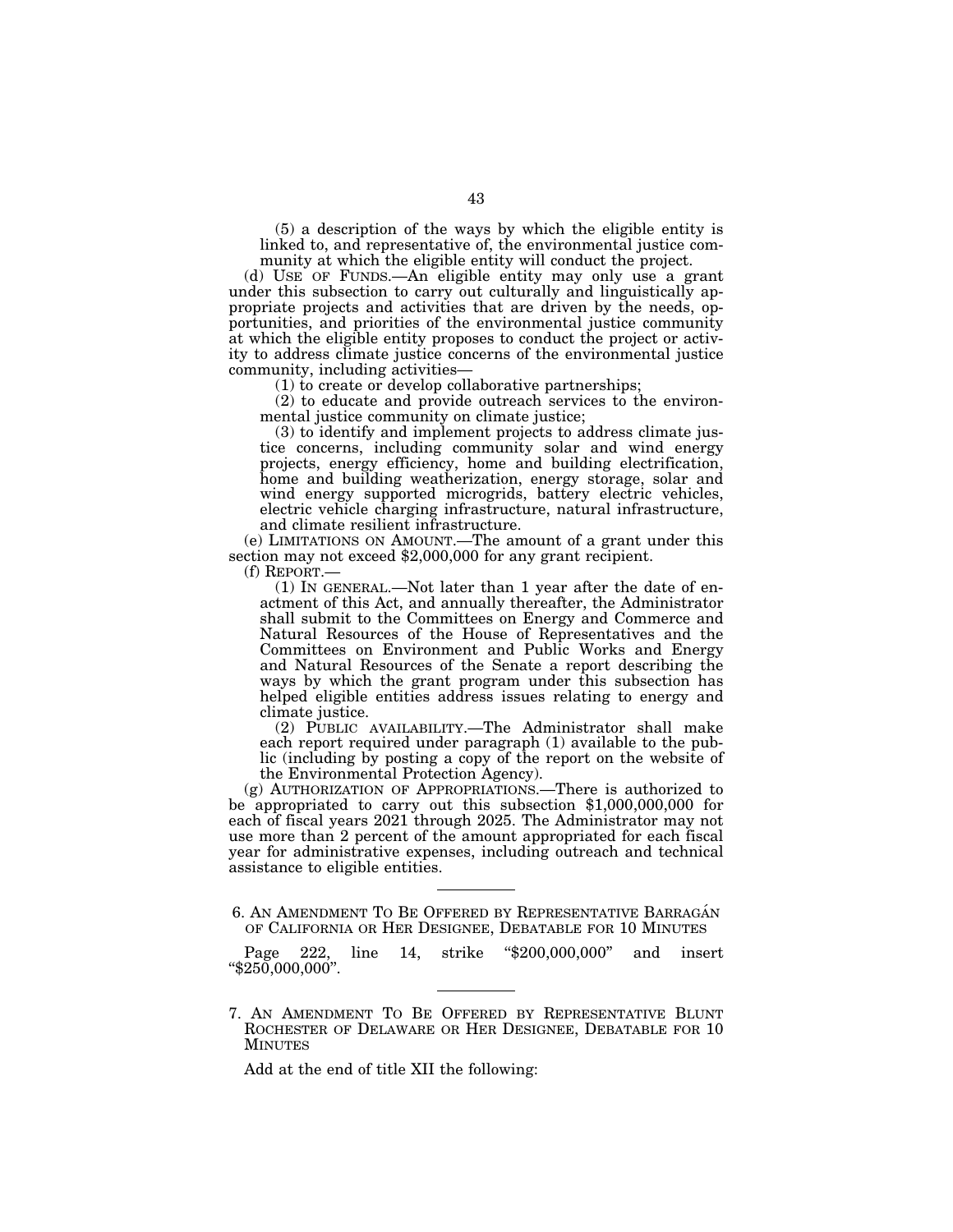# **Subtitle G—Open Back Better**

# **SEC. 12701. FACILITIES ENERGY RESILIENCY.**

(a) DEFINITIONS.—In this section:

(1) COVERED PROJECT.—The term ''covered project'' means a building project at an eligible facility that—

(A) increases—

(i) resiliency, including—

(I) public health and safety;

(II) power outages;

(III) natural disasters;

(IV) indoor air quality; and

(V) any modifications necessitated by the COVID–19 pandemic;

(ii) energy efficiency;

(iii) renewable energy; and

(iv) grid integration; and

(B) may have combined heat and power and energy storage as project components.

(2) EARLY CHILDHOOD EDUCATION PROGRAM.—The term "early childhood education program" has the meaning given the term in section 103 of the Higher Education Act of 1965 (20 U.S.C. 1003).

(3) ELEMENTARY SCHOOL.—The term ''elementary school'' has the meaning given the term in section 8101 of the Elementary and Secondary Education Act of 1965 (20 U.S.C. 7801).

(4) ELIGIBLE FACILITY.—The term ''eligible facility'' means a public facility, as determined by the Secretary, including—

(A) a public school, including an elementary school and a secondary school;

(B) a facility used to operate an early childhood education program;

(C) a local educational agency;

(D) a medical facility;

(E) a local or State government building;

(F) a community facility;

(G) a public safety facility;

(H) a day care center;

(I) an institution of higher education;

(J) a public library; and

(K) a wastewater treatment facility.

(5) ENVIRONMENTAL JUSTICE COMMUNITY.—The term ''environmental justice community'' means a community with significant representation of communities of color, low income communities, or Tribal and indigenous communities, that experiences, or is at risk of experiencing, higher or more adverse human health or environmental effects.

(6) INSTITUTION OF HIGHER EDUCATION.—The term ''institution of higher education'' has the meaning given the term in section 101 of the Higher Education Act of 1965 (20 U.S.C. 1001).

(7) LOCAL EDUCATIONAL AGENCY.—The term ''local educational agency'' has the meaning given the term in section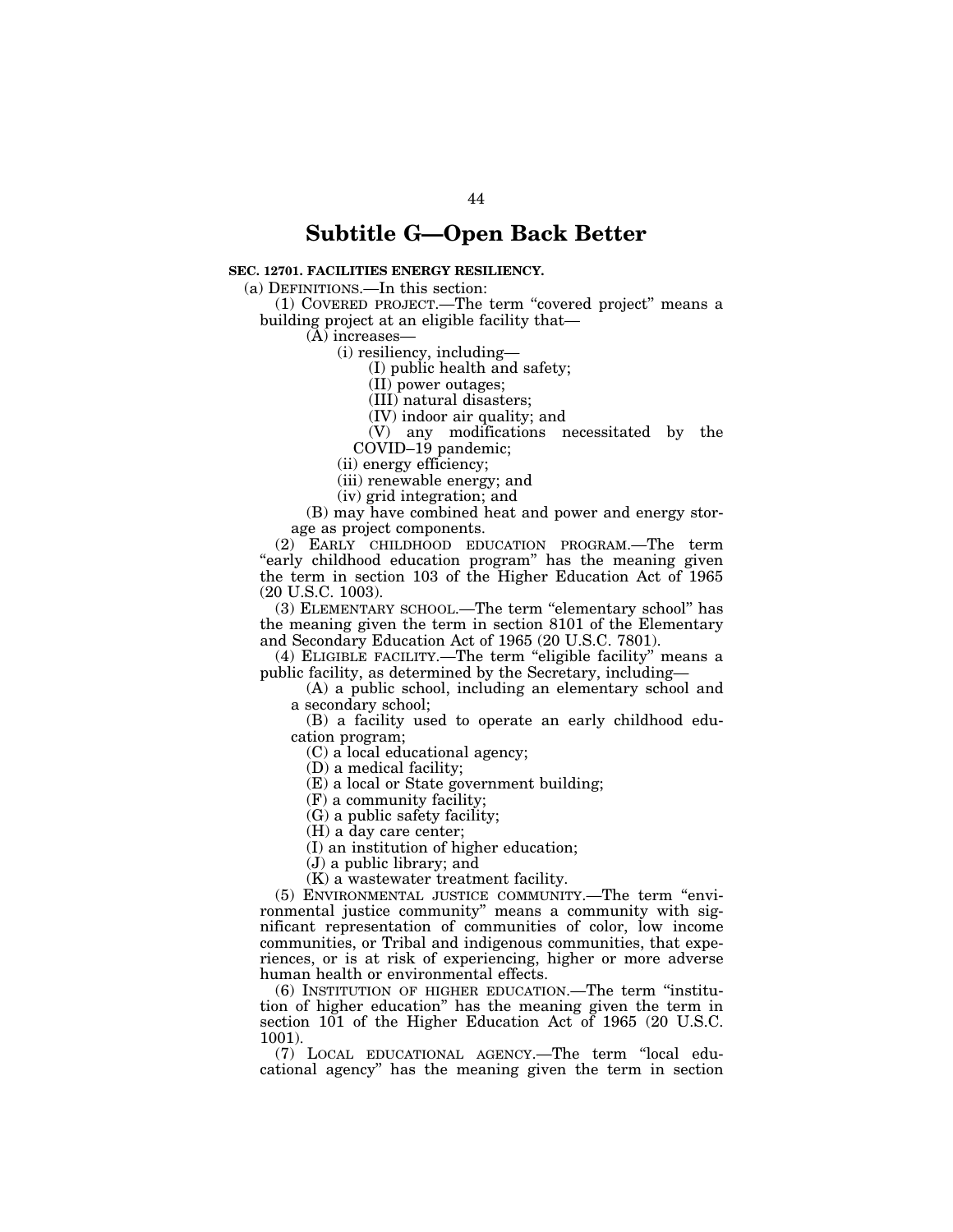8101 of the Elementary and Secondary Education Act of 1965 (20 U.S.C. 7801).

(8) LOW INCOME.—The term ''low income'', with respect to a household, means an annual household income equal to, or less than, the greater of—

(A) 80 percent of the median income of the area in which the household is located, as reported by the Department of Housing and Urban Development; and

(B) 200 percent of the Federal poverty line.

(9) LOW INCOME COMMUNITY.—The term ''low income community'' means a census block group in which not less than 30 percent of households are low income.

(10) SECONDARY SCHOOL.—The term ''secondary school'' has the meaning given the term in section 8101 of the Elementary and Secondary Education Act of 1965 (20 U.S.C. 7801).

(11) SECRETARY.—The term ''Secretary'' means the Secretary of Energy.

(12) STATE.—The term ''State'' has the meaning given the term in section 3 of the Energy Policy and Conservation Act (42 U.S.C. 6202).

(13) STATE ENERGY PROGRAM.—The term ''State Energy Program'' means the State Energy Program established under part D of title III of the Energy Policy and Conservation Act (42 U.S.C. 6321 et seq.).

(14) TRIBAL ORGANIZATION.— (A) IN GENERAL.—The term ''tribal organization'' has the meaning given the term in section 3765 of title 38, United States Code.

(B) TECHNICAL AMENDMENT.—Section 3765(4) of title 38, United States Code, is amended by striking ''section 4(l) of the Indian Self-Determination and Education Assistance Act (25 U.S.C. 450b(l))" and inserting "section 4 of the Indian Self-Determination and Education Assistance Act (25

U.S.C. 5304)".<br>(b) STATE PROGRAMS.-

 $(1)$  ESTABLISHMENT.—Not later than 60 days after the date of enactment of this Act, the Secretary shall distribute grants to States under the State Energy Program, in accordance with the allocation formula established under that Program, to implement covered projects.

 $(2)$  USE OF FUNDS.

(A) IN GENERAL.—Subject to subparagraph (B), grant funds under paragraph (1) may be used for technical assistance, project facilitation, and administration.

(B) TECHNICAL ASSISTANCE.—A State may use not more than 10 percent of grant funds received under paragraph (1) to provide technical assistance for the development, facilitation, management, oversight, and measurement of results of covered projects implemented using those funds.<br>
(C) ENVIRONMENTAL JUSTICE AND OTHER COMMU-

NITIES.—To support communities adversely impacted by the COVID–19 pandemic, a State shall use not less than 40 percent of grant funds received under paragraph (1) to implement covered projects in environmental justice communities or low income communities.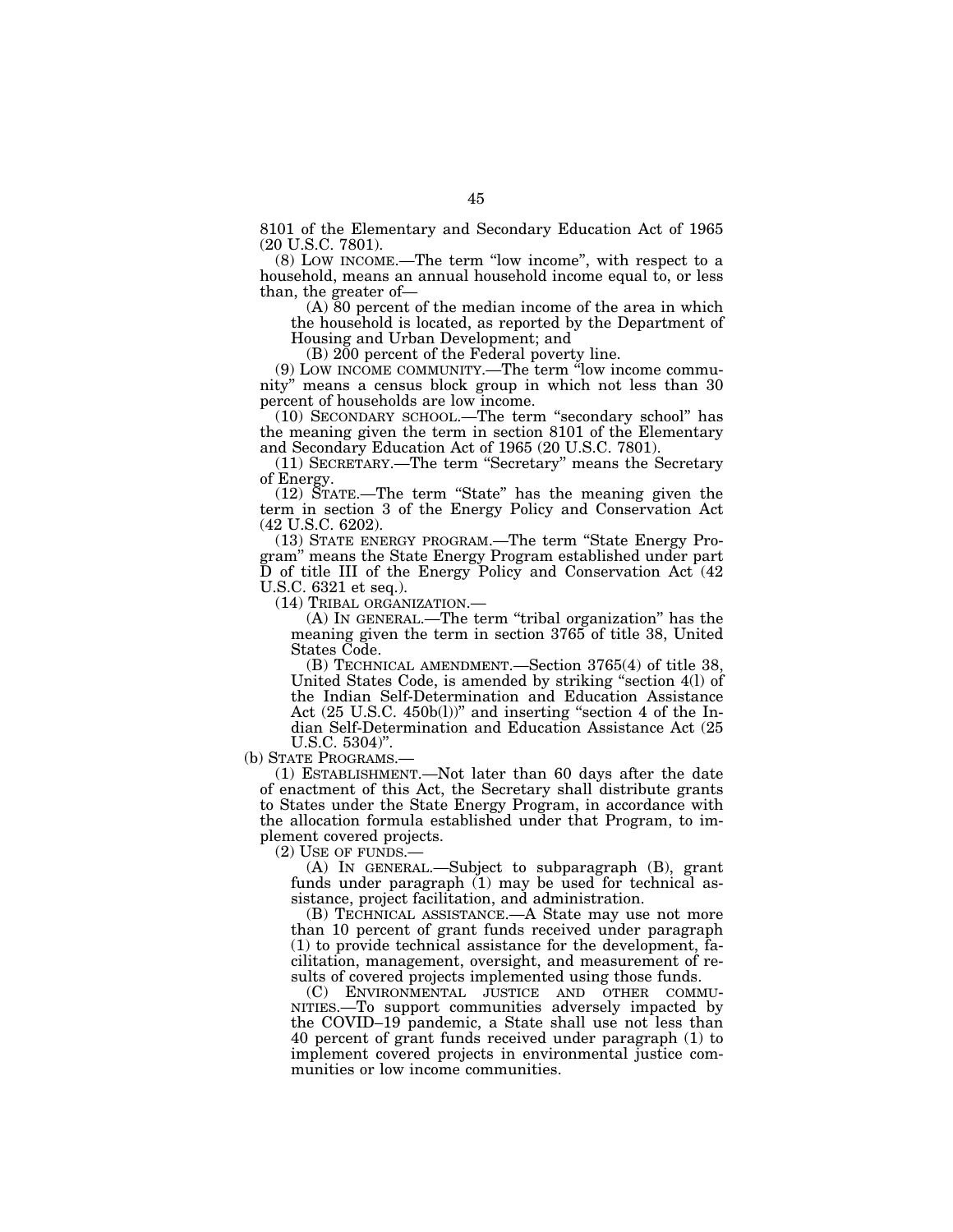(D) PRIVATE FINANCING.—A State receiving a grant under paragraph (1) shall—

(i) to the extent practicable, leverage private financing for cost-effective energy efficiency, renewable energy, resiliency, and other smart-building improvements, such as by entering into an energy service performance contract; but

(ii) maintain the use of grant funds to carry out covered projects with more project resiliency, public health, and capital-intensive efficiency and emission reduction components than are typically available through private energy service performance contracts.

(E) GUIDANCE.—In carrying out a covered project using grant funds received under paragraph (1), a State shall, to the extent practicable, adhere to guidance developed by the Secretary pursuant to the American Recovery and Reinvestment Act of 2009 (Public Law 111–5; 123 Stat. 115) relating to distribution of funds, if that guidance will speed the distribution of funds under this subsection.

(3) NO MATCHING REQUIREMENT.—Notwithstanding any other provision of law, a State receiving a grant under paragraph (1) shall not be required to provide any amount of matching funding.

(4) REPORT.—Not later than 1 year after the date on which grants are distributed under paragraph (1), and each year thereafter until the funds appropriated under paragraph (5) are no longer available, the Secretary shall submit a report on the use of those funds (including in the communities described in paragraph  $(2)(C)$  to-

(A) the Subcommittee on Energy and Water Development of the Committee on Appropriations of the Senate;

(B) the Subcommittee on Energy and Water Development and Related Agencies of the Committee on Appropriations of the House of Representatives;

(C) the Committee on Energy and Natural Resources of the Senate;

(D) the Committee on Energy and Commerce of the House of Representatives; and

(E) the Committee on Education and Labor of the House of Representatives.

(5) FUNDING.—In addition to any amounts made available to the Secretary to carry out the State Energy Program, there is authorized to be appropriated to the Secretary \$18,000,000,000 to carry out this subsection, to remain available until September 30, 2025.

(6) SUPPLEMENT, NOT SUPPLANT.—Funds made available under paragraph (5) shall supplement, not supplant, any other funds made available to States for the State Energy Program or the weatherization assistance program established under part A of title IV of the Energy Conservation and Production Act (42 U.S.C. 6861 et seq.).<br>(c) FEDERAL ENERGY MANAGEMENT PROGRAM.—

(1) IN GENERAL.—Not later than 60 days after the date of enactment of this Act, the Secretary shall use the funds appropriated under paragraph (4) to provide grants under the AF-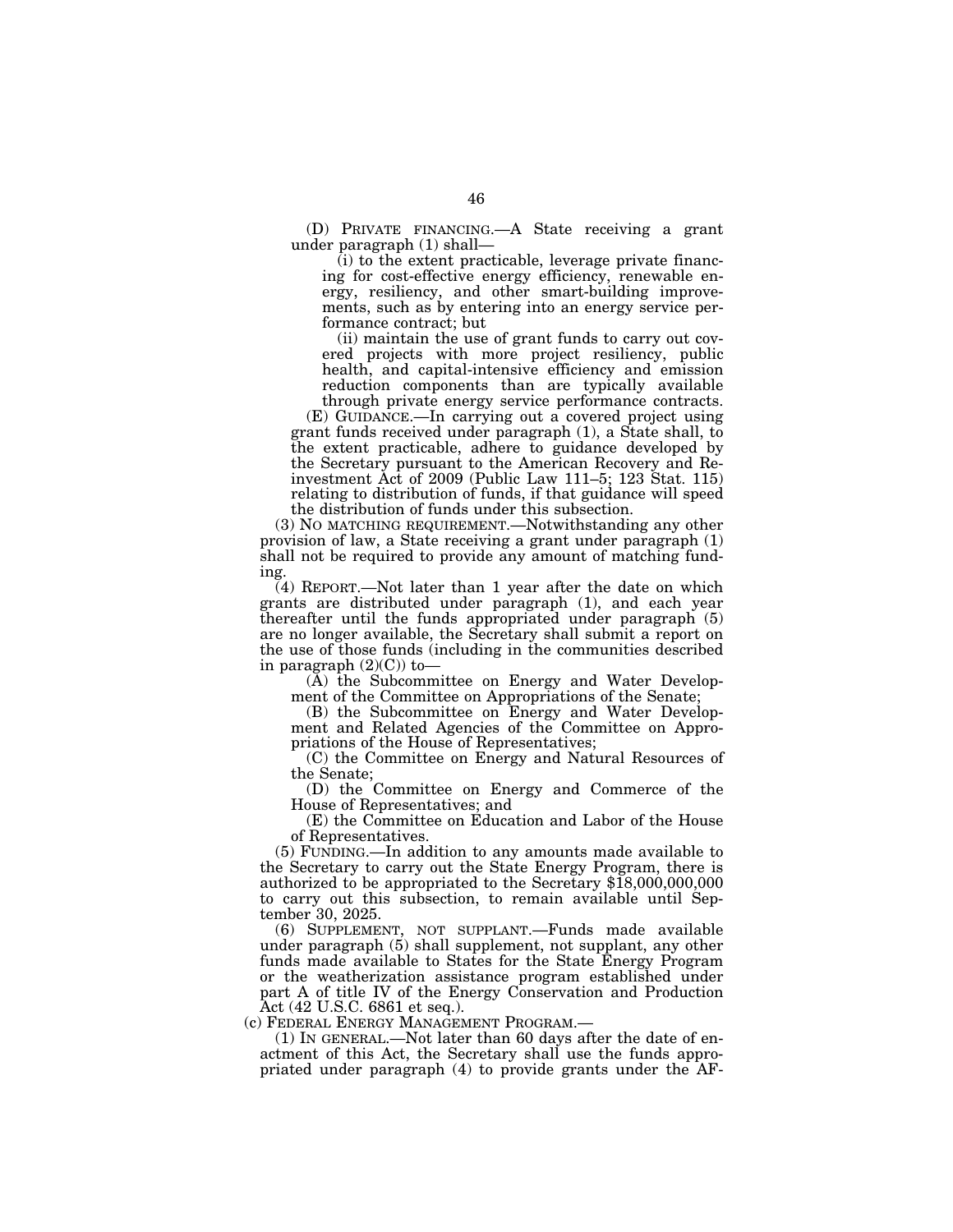FECT program under the Federal Energy Management Program of the Department of Energy to implement covered projects.

 $(2)$  PRIVATE FINANCING.—A recipient of a grant under paragraph (1) shall—

(A) to the extent practicable, leverage private financing for cost-effective energy efficiency, renewable energy, resiliency, and other smart-building improvements, such as by entering into an energy service performance contract; but

(B) maintain the use of grant funds to carry out covered projects with more project resiliency, public health, and capital-intensive efficiency and emission reduction components than are typically available through private energy service performance contracts.

(3) REPORT.—Not later than 1 year after the date on which grants are distributed under paragraph (1), and each year thereafter until the funds appropriated under paragraph (4) are no longer available, the Secretary shall submit a report on the use of those funds to—

(A) the Subcommittee on Energy and Water Development of the Committee on Appropriations of the Senate;

(B) the Subcommittee on Energy and Water Development and Related Agencies of the Committee on Appropriations of the House of Representatives;

(C) the Committee on Energy and Natural Resources of the Senate;

(D) the Committee on Energy and Commerce of the House of Representatives; and

(E) the Committee on Education and Labor of the House of Representatives.

(4) FUNDING.—In addition to any amounts made available to the Secretary to carry out the AFFECT program described in paragraph (1), there is authorized to be appropriated to the Secretary \$500,000,000 to carry out this subsection, to remain available until September 30, 2025.

(d) TRIBAL ORGANIZATIONS.— (1) IN GENERAL.—Not later than 60 days after the date of enactment of this Act, the Secretary, acting through the head of the Office of Indian Energy, shall distribute funds made available under paragraph (3) to tribal organizations to implement covered projects.

(2) REPORT.—Not later than 1 year after the date on which funds are distributed under paragraph (1), and each year thereafter until the funds made available under paragraph (3) are no longer available, the Secretary shall submit a report on the use of those funds to—

(A) the Subcommittee on Energy and Water Development of the Committee on Appropriations of the Senate;

(B) the Subcommittee on Energy and Water Development and Related Agencies of the Committee on Appropriations of the House of Representatives;

(C) the Committee on Energy and Natural Resources of the Senate;

(D) the Committee on Energy and Commerce of the House of Representatives; and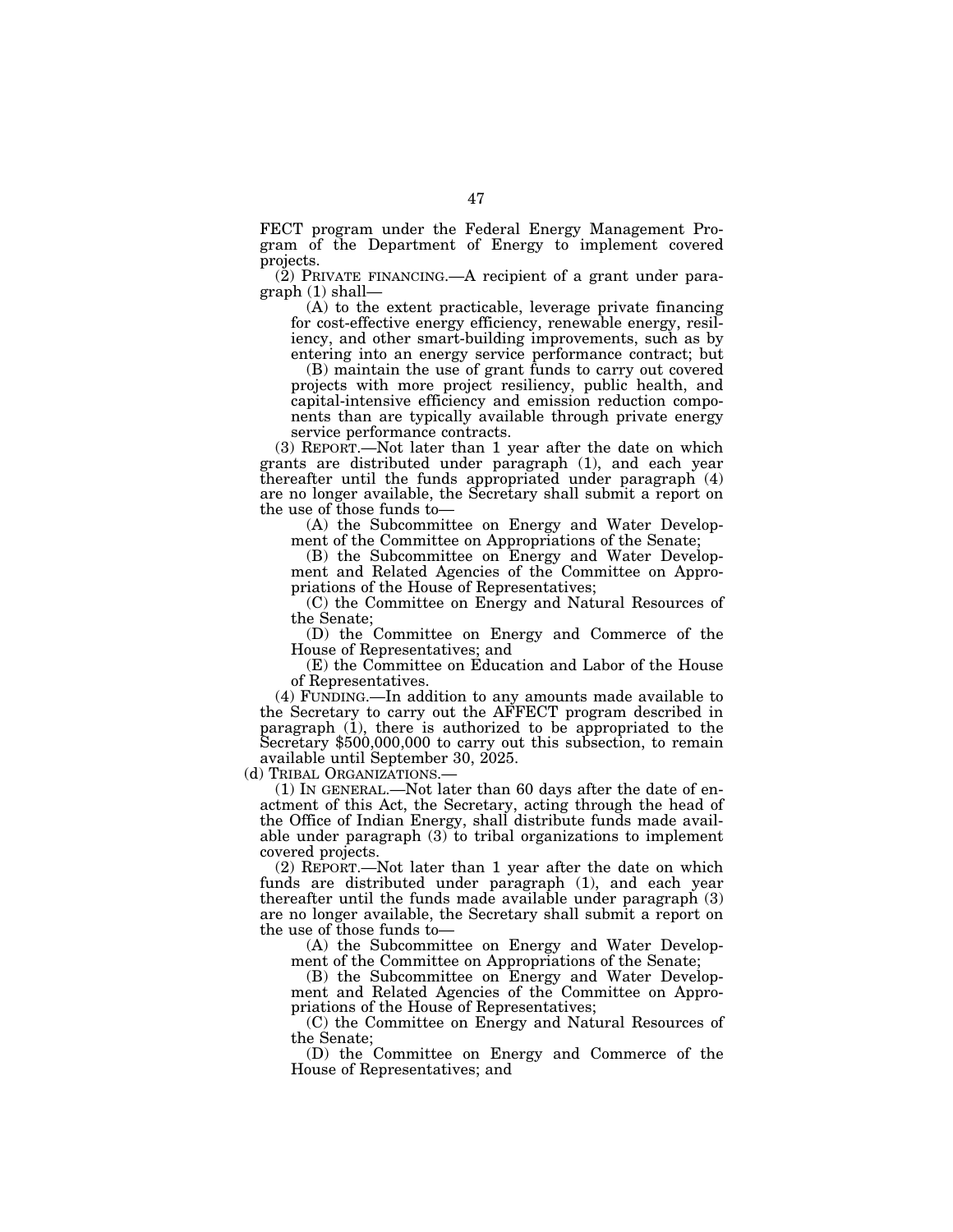(E) the Committee on Education and Labor of the House of Representatives.

(3) FUNDING.—There is authorized to be appropriated to the Secretary \$1,500,000,000 to carry out this subsection, to remain available until September 30, 2025.

(e) USE OF AMERICAN IRON, STEEL, AND MANUFACTURED GOODS.—

(1) IN GENERAL.—Except as provided in paragraph (2), none of the funds made available by or pursuant to this section may be used for a covered project unless all of the iron, steel, and manufactured goods used in the project are produced in the United States.

(2) EXCEPTIONS.—The requirement under paragraph (1) shall be waived by the head of the relevant Federal department or agency in any case or category of cases in which the head of the relevant Federal department or agency determines that—

(A) adhering to that requirement would be inconsistent with the public interest;

(B) the iron, steel, and manufactured goods needed for the project are not produced in the United States—

(i) in sufficient and reasonably available quantities; and

(ii) in a satisfactory quality; or

(C) the inclusion of iron, steel, and relevant manufactured goods produced in the United States would increase the overall cost of the project by more than 25 percent.

(3) WAIVER PUBLICATION.—If the head of a Federal department or agency makes a determination under paragraph (2) to waive the requirement under paragraph (1), the head of the Federal department or agency shall publish in the Federal Register a detailed justification for the waiver.

(4) INTERNATIONAL AGREEMENTS.—This subsection shall be applied in a manner consistent with the obligations of the United States under all applicable international agreements.

(f) WAGE RATE REQUIREMENTS.—

(1) IN GENERAL.—Notwithstanding any other provision of law, all laborers and mechanics employed by contractors and subcontractors on projects funded directly or assisted in whole or in part by the Federal Government pursuant to this section shall be paid wages at rates not less than those prevailing on projects of a similar character in the locality, as determined by the Secretary of Labor in accordance with subchapter IV of chapter 31 of title 40, United States Code (commonly known as the "Davis-Bacon Act").

(2) AUTHORITY.—With respect to the labor standards specified in paragraph (1), the Secretary of Labor shall have the authority and functions set forth in Reorganization Plan Numbered 14 of 1950 (64 Stat. 1267; 5 U.S.C. App.) and section 3145 of title 40, United States Code.

#### **SEC. 12702. PERSONNEL.**

(a) IN GENERAL.—To carry out section 12701, the Secretary of Energy shall hire within the Department of Energy—

(1) not less than 300 full-time employees in the Office of Energy Efficiency and Renewable Energy;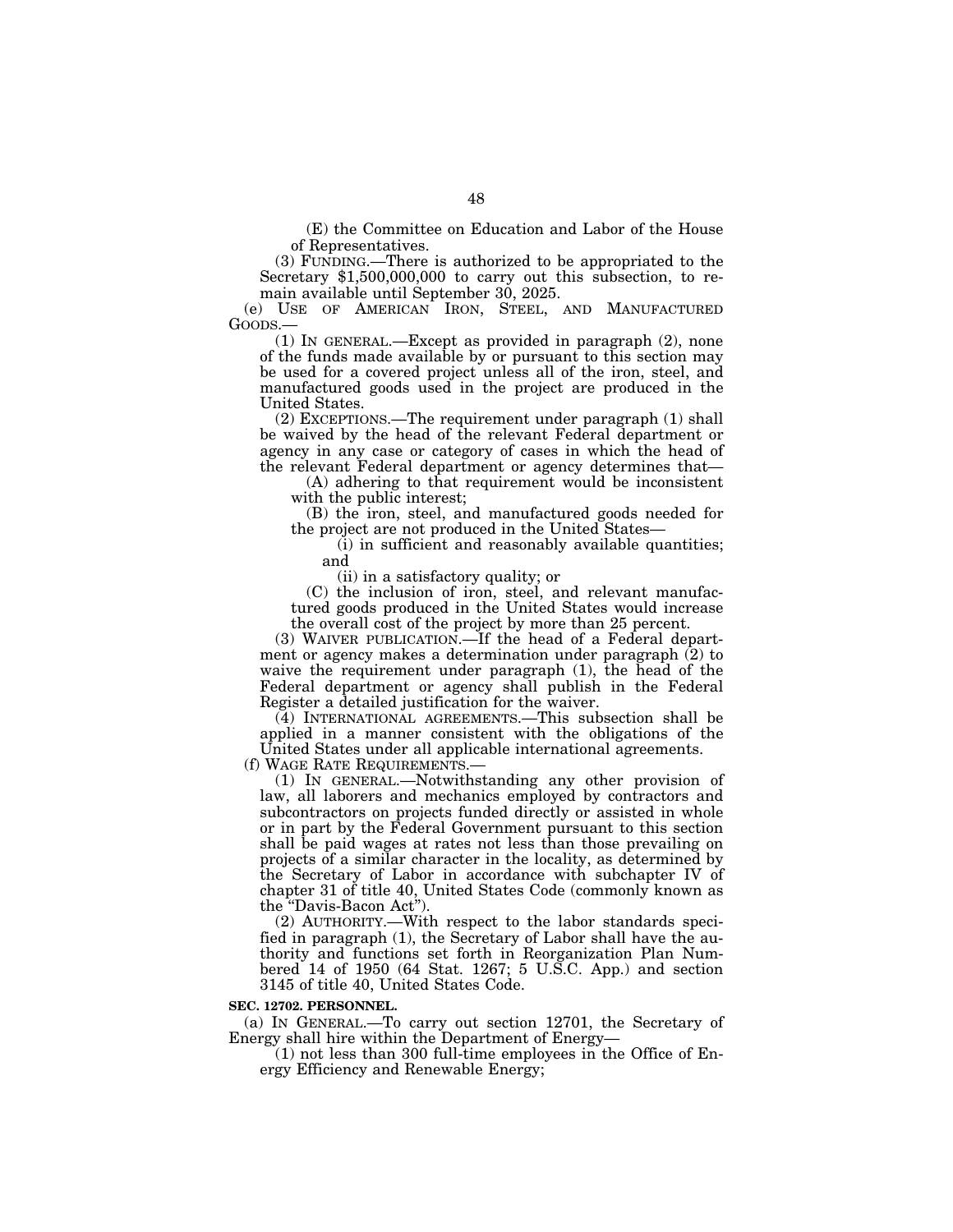(2) not less than 100 full-time employees, to be distributed among—

(A) the Office of General Counsel;

(B) the Office of Procurement Policy;

(C) the Golden Field Office;

(D) the National Energy Technology Laboratory; and

(E) the Office of the Inspector General; and

(3) not less than 20 full-time employees in the Office of Indian Energy.

(b) TIMELINE.—Not later than 60 days after the date of enactment of this Act, the Secretary shall—

(1) hire all personnel under subsection (a); or

(2) certify that the Secretary is unable to hire all personnel by the date required under this subsection.<br>(c) CONTRACT HIRES.—

(1) IN GENERAL.—If the Secretary makes a certification under subsection (b)(2), the Secretary may hire on a contract basis not more than 50 percent of the personnel required to be hired under subsection (a).

(2) DURATION.—An individual hired on a contract basis under paragraph (1) shall have an employment term of not more than 1 year.

(d) AUTHORIZATION OF APPROPRIATIONS.—There is authorized to be appropriated to the Secretary to carry out this section \$84,000,000 for each of fiscal years 2021 through 2031.

(e) REPORT.—Not later than 60 days after the date of enactment of this Act, and annually thereafter for 2 years, the Secretary shall submit a report on progress made in carrying out subsection (a) to—

(1) the Subcommittee on Energy and Water Development of the Committee on Appropriations of the Senate;

(2) the Subcommittee on Energy and Water Development and Related Agencies of the Committee on Appropriations of the House of Representatives;

(3) the Committee on Energy and Natural Resources of the Senate;

(4) the Committee on Energy and Commerce of the House of Representatives; and

(5) the Committee on Education and Labor of the House of Representatives.

8. AN AMENDMENT TO BE OFFERED BY REPRESENTATIVE BROWN OF MARYLAND OR HIS DESIGNEE, DEBATABLE FOR 10 MINUTES

Page 2, after the item relating to section 1602, insert the following:

Sec. 1603. Prohibition on category 1 respiratory sensitizers.

At the end of subtitle F of title I, insert the following:

# **SEC. 1603. PROHIBITION ON CATEGORY 1 RESPIRATORY SENSITIZERS.**

Thermal insulating materials for building elements including walls, floors, ceilings, attics and roofs insulation, used for "Low Income Home Energy Assistance'' and ''Weatherization Assistance Program'' shall not contain any substance that is a Category 1 respiratory sensitizer as defined in Appendix A to section 1910.1200 of title 29, Code of Federal Regulations, (specifically, Appendix A.4,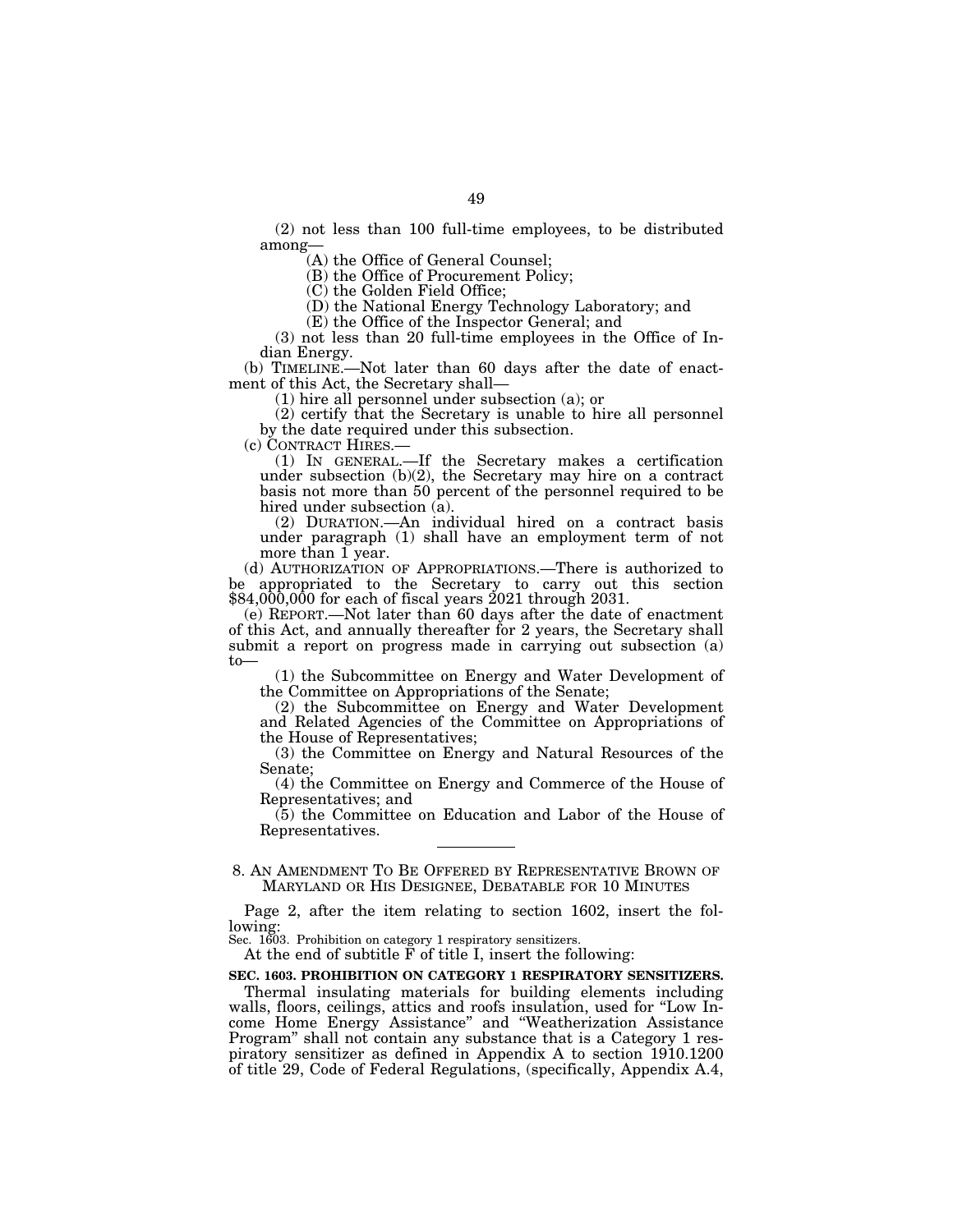"Respiratory or Skin Sensitization"), if such substance was intentionally added or is present at greater than 0.1 percent (1000 ppm) by weight in the product.

# 9. AN AMENDMENT TO BE OFFERED BY REPRESENTATIVE BURGESS OF TEXAS OR HIS DESIGNEE, DEBATABLE FOR 10 MINUTES

Add at the end of subtitle F of title XII the following:

#### **SEC. 12607. EFFECTIVE DATE.**

This Act, and the amendments made by this Act, shall not take effect until the date on which the Secretary of Energy submits to Congress a certification that implementation of this Act, and the amendments made by this Act, will not reduce the energy security or energy independence of the United States.

10. AN AMENDMENT TO BE OFFERED BY REPRESENTATIVE BURGESS OF TEXAS OR HIS DESIGNEE, DEBATABLE FOR 10 MINUTES

Add at the end of subtitle F of title XII the following:

#### **SEC. 12607. EFFECTIVE DATE.**

This Act, and the amendments made by this Act, shall not take effect until the date on which the Secretary of Energy submits to Congress a certification that implementation of this Act, and the amendments made by this Act, will not increase electric rates or gasoline prices outside of normal market factors.

# 11. AN AMENDMENT TO BE OFFERED BY REPRESENTATIVE BURGESS OF TEXAS OR HIS DESIGNEE, DEBATABLE FOR 10 MINUTES

# At the end of subtitle F of title XII, add the following:

# SEC. 12\_\_\_\_\_\_\_\_. REPORT ON MINING OF CRITICAL MINERALS USING **FORCED LABOR IN FOREIGN COUNTRIES.**

Not later than 180 days after the date of the enactment of this Act, the Secretary of the Interior, in consultation with the Commissioner of U.S. Customs and Border Protection and the Secretary of State, shall submit to the Congress a report evaluating the use of child labor, slavery, or human trafficking to mine or otherwise obtain one or more of the minerals listed in the Notice of the Department of the Interior entitled "Final List of Critical Minerals 2018" (83 Fed. Reg. 23295), or in any successor notice updating such Final List, for export to the United States.

# 12. AN AMENDMENT TO BE OFFERED BY REPRESENTATIVE BURGESS OF TEXAS OR HIS DESIGNEE, DEBATABLE FOR 10 MINUTES

# At the end of subtitle F of title XII, insert the following:

#### **SEC. 12607. REPORT TO CONGRESS.**

The Secretary of Energy shall report to Congress on the effect of variable and distributed energy resources on the reliability of the electric grid, specifically pertaining to natural disasters and physical or cyber attacks on the grid infrastructure.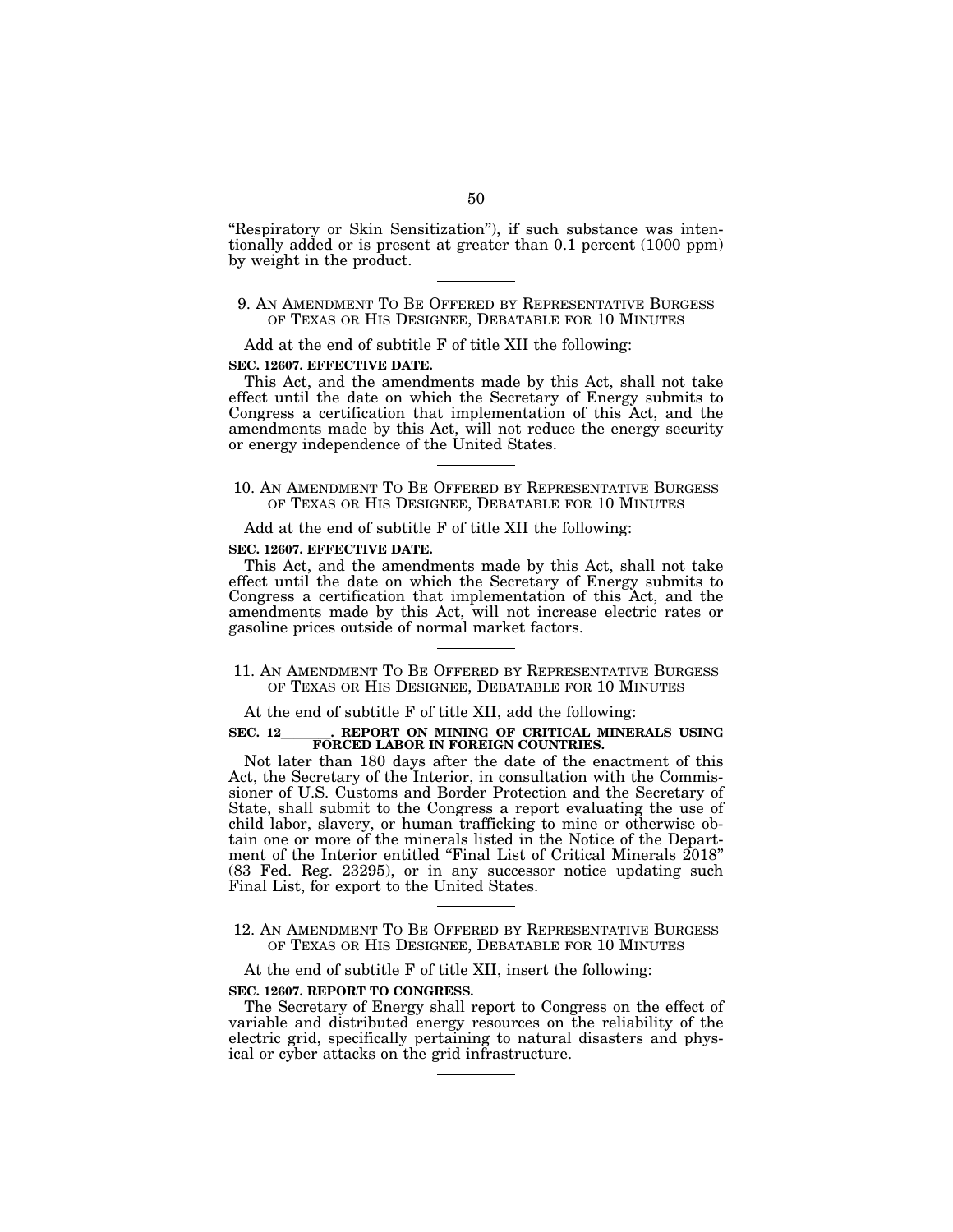# 13. AN AMENDMENT TO BE OFFERED BY REPRESENTATIVE BURGESS OF TEXAS OR HIS DESIGNEE, DEBATABLE FOR 10 MINUTES

Add after section 12606 the following:

#### **SEC. 12607. REPORT ON DUPLICATION OF EFFORTS AMONG APPLIED ENERGY PROGRAMS.**

Not later than 6 months after the date of the enactment of this Act, the Secretary of Energy shall report to Congress that includes the following:

(1) A description of potential duplication of research efforts among the applied energy programs of the Department of Energy.

(2) An evaluation of the opportunity costs associated with such duplication.

(3) Recommendations on how to streamline the research grant process.

 $(4)$  Å description of the effects of combining projects that are duplicative with one another.

Page 9, after the matter relating to Section 12606, insert the following:

Sec. 12607. Report on duplication of efforts among applied energy programs.

# 14. AN AMENDMENT TO BE OFFERED BY REPRESENTATIVE CASTOR OF FLORIDA OR HER DESIGNEE, DEBATABLE FOR 10 MINUTES

Page 9, after the item relating to section 12606, insert the following:

Sec. 12607. Study on equitable distribution of benefits of clean energy.

At the end of subtitle F of Title XII, insert the following:

#### **SEC. 12607. DEPARTMENT OF ENERGY RESEARCH MISSION ON CLI-MATE CHANGE AND EMISSIONS REDUCTION.**

(a) GOALS.—Section 902 of the Energy Policy Act of 2005 (42 U.S.C. 16181) is amended—

 $(1)$  in paragraph  $(4)$ , by striking "and" at the end; and

(2) by striking paragraph (5) and inserting the following:

''(5) decreasing the environmental impact of energy-related activities, including by deeply reducing emissions; and

''(6) improving energy-sector resilience to climate change.''.

(b) EMISSIONS DEFINED FOR GOALS.—Section 902 of the Energy Policy Act of 2005 (42 U.S.C. 16181) is amended by adding at the end the following:

''(e) EMISSIONS DEFINED.—In this section, the term 'emissions' means greenhouse gas emissions or other pollutants.''.

(c) EMISSIONS REDUCTION.—Section 911 of the Energy Policy Act of 2005 (42 U.S.C. 16191) is amended—

(1) in the heading by inserting ''**AND EMISSIONS REDUC-TIONS**'' after ''**ENERGY EFFICIENCY**'';

 $(2)$  in subsection  $(a)$ 

 $(A)$  in paragraph  $(1)$ —

(i) by inserting "and emissions reductions" after "energy efficiency''; and

 $(iii)$  in subparagraph  $(A)$ , by inserting ", and reducing emissions from," after "efficiency of"; and

(B) in paragraph (2)—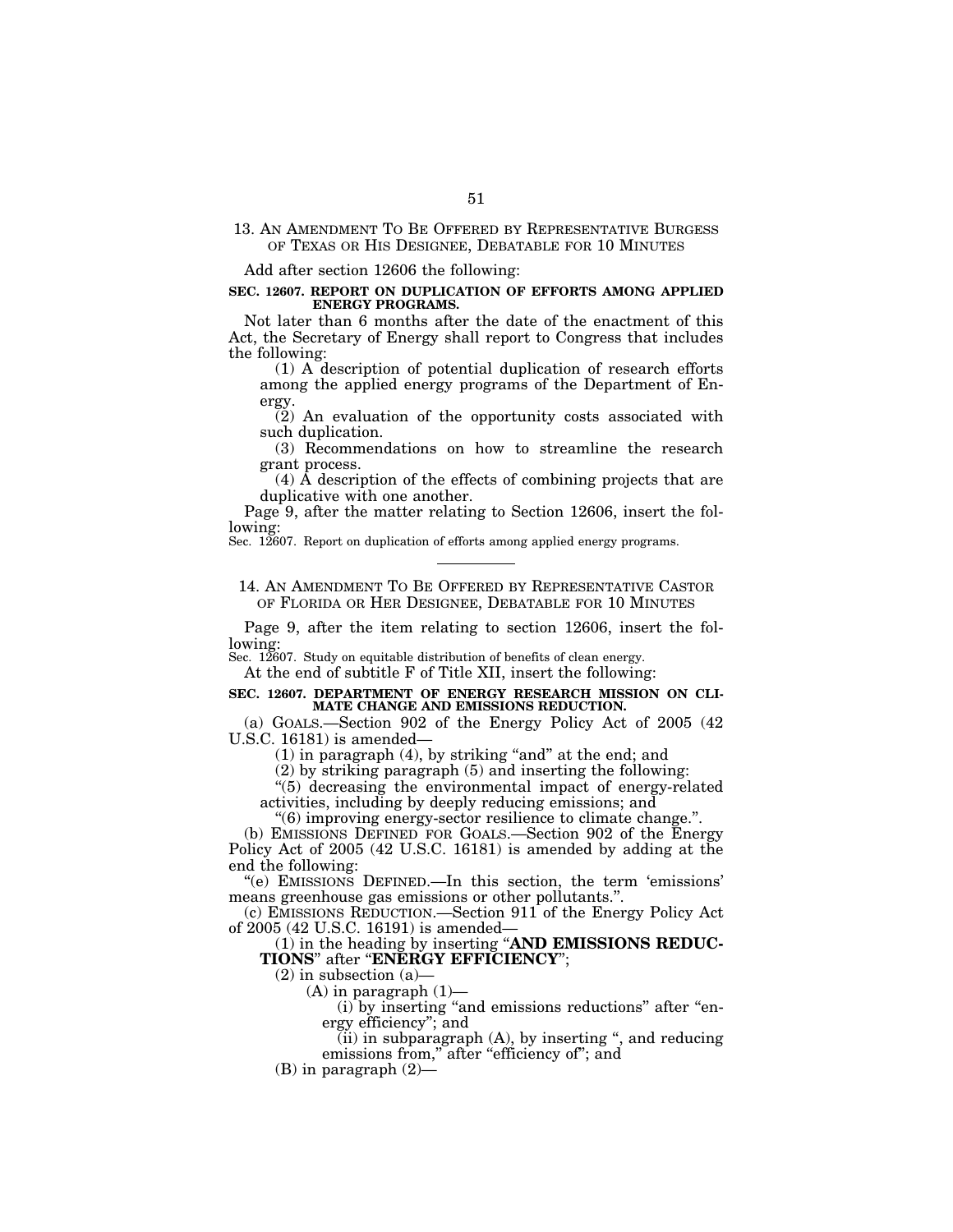(i) by amending the matter preceding subparagraph  $(A)(i)$  to read as follows:

''(A) advanced, cost-effective technologies to improve the energy efficiency and environmental performance of, and reduce emissions from, vehicles, including—'';

(ii) by amending subparagraph (B) to read as follows:

''(B) cost-effective technologies for new construction and retrofit, to improve the energy efficiency and environmental performance of, and reduce emissions from buildings, using a whole-buildings approach, including onsite clean energy generation and beneficial electrification;''; and

(iii) by amending subparagraph  $(C)$  to read as follows:

''(C) advanced technologies to improve the energy efficiency, environmental performance, and process efficiency of, and reduce emissions from industry, especially energyintensive and waste-intensive industries;''; and

(3) by adding at the end the following:

''(f) EMISSIONS DEFINED.—In this section, the term 'emissions' means greenhouse gas emissions or other pollutants.''.

# 15. AN AMENDMENT TO BE OFFERED BY REPRESENTATIVE CASTOR OF FLORIDA OR HER DESIGNEE, DEBATABLE FOR 10 MINUTES

Page 9, after the item relating to section 12606, insert the following:

Sec. 12607. Study on equitable distribution of benefits of clean energy.

At the end of subtitle F of Title XII, insert the following:

#### **SEC. 12607. STUDY ON EQUITABLE DISTRIBUTION OF BENEFITS OF CLEAN ENERGY.**

(a) FRONTLINE COMMUNITY.—In this section, the term ''frontline community'' means a community with significant representation of communities of color, low-income communities, or Tribal and indigenous communities, that experiences, or is at risk of experiencing, higher or more adverse human health or environmental effects.

(b) STUDY.—Not later than 1 year after the date of the enactment of this Act, the Secretary of Energy shall enter into an agreement with the National Academies of Science, Engineering, and Medicine to undertake a study on technical and non-technical barriers to and solutions for ensuring equitable distribution of the benefits associated with clean energy in frontline communities across all sectors of the economy, and in particular the role of the Department of Energy in assessing and mitigating such barriers. The study shall—

(1) assess the state of research on the equitable distribution of the benefits of clean energy including workforce development and job creation;

(2) assess the progress in implementing programs and policies that result in increased adoption of clean energy technologies in frontline communities;

(3) identify barriers as well as potential incentives and mechanisms to achieving the equitable distribution of the benefits associated with clean energy in frontline communities, including through the consideration of social, behavioral, regulatory, policy, market, and technology aspects, and considerations of the characteristics of individual communities, such as geo-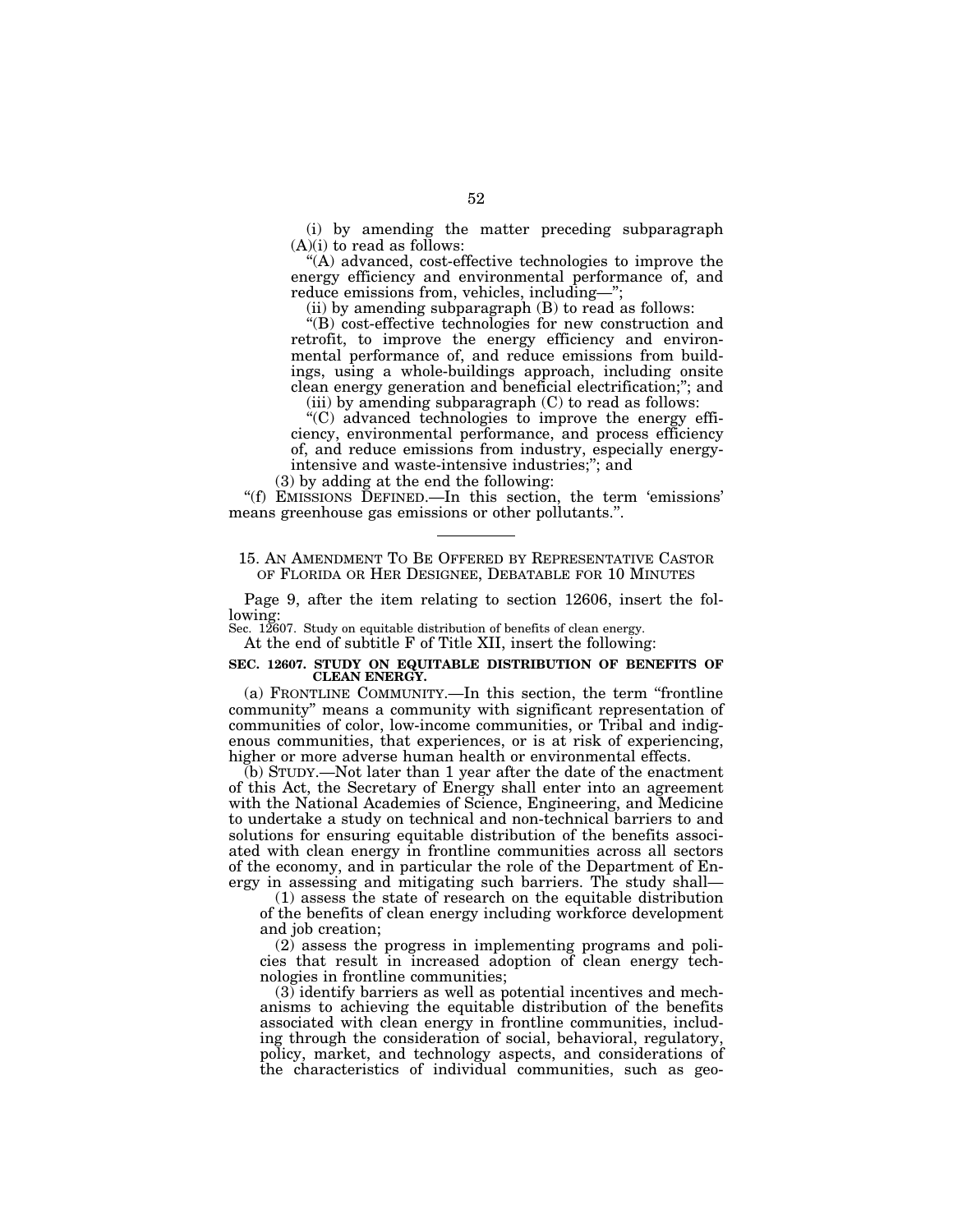graphical location, average income, and racial-ethnic composition; and

(4) recommend research areas for the Department of Energy to make progress towards ensuring equitable distribution of the benefits associated with clean energy in frontline communities.

16. AN AMENDMENT TO BE OFFERED BY REPRESENTATIVE CLARKE OF NEW YORK OR HER DESIGNEE, DEBATABLE FOR 10 MINUTES

At the end of title VI, add the following:

# **Subtitle G—Clean Refrigerated Vehicles Program**

#### **SEC. 6701. PILOT PROGRAM FOR THE ELECTRIFICATION OF CERTAIN REFRIGERATED VEHICLES.**

(a) ESTABLISHMENT OF PILOT PROGRAM.—The Administrator shall establish and carry out a pilot program to award funds, in the form of grants, rebates, and low-cost revolving loans, as determined appropriate by the Administrator, on a competitive basis, to eligible entities to carry out projects described in subsection (b).

(b) PROJECTS.—An eligible entity receiving an award of funds under subsection (a) may use such funds only for one or more of the following projects:<br>(1) TRANSPORT

(1) TRANSPORT REFRIGERATION UNIT REPLACEMENT.—A project to retrofit a heavy-duty vehicle by replacing or retrofitting the existing diesel-powered transport refrigeration unit in such vehicle with an electric transport refrigeration unit and retiring the replaced unit for scrappage.

(2) SHORE POWER INFRASTRUCTURE.—A project to purchase and install shore power infrastructure or other equipment that enables transport refrigeration units to connect to electric power and operate without using diesel fuel.

(c) MAXIMUM AMOUNTS.—The amount of an award of funds under subsection (a) shall not exceed—

(1) for the costs of a project described in subsection  $(b)(1)$ , 75 percent of such costs; and

(2) for the costs of a project described in subsection  $(b)(2)$ , 55 percent of such costs.

(d) APPLICATIONS.—To be eligible to receive an award of funds under subsection (a), an eligible entity shall submit to the Administrator—

(1) a description of the air quality in the area served by the eligible entity, including a description of how the air quality is affected by diesel emissions from heavy-duty vehicles;

(2) a description of the project proposed by the eligible entity, including—

(A) any technology to be used or funded by the eligible entity; and

(B) a description of the heavy-duty vehicle or vehicles of the eligible entity, that will be retrofitted, if any, including—

(i) the number of such vehicles;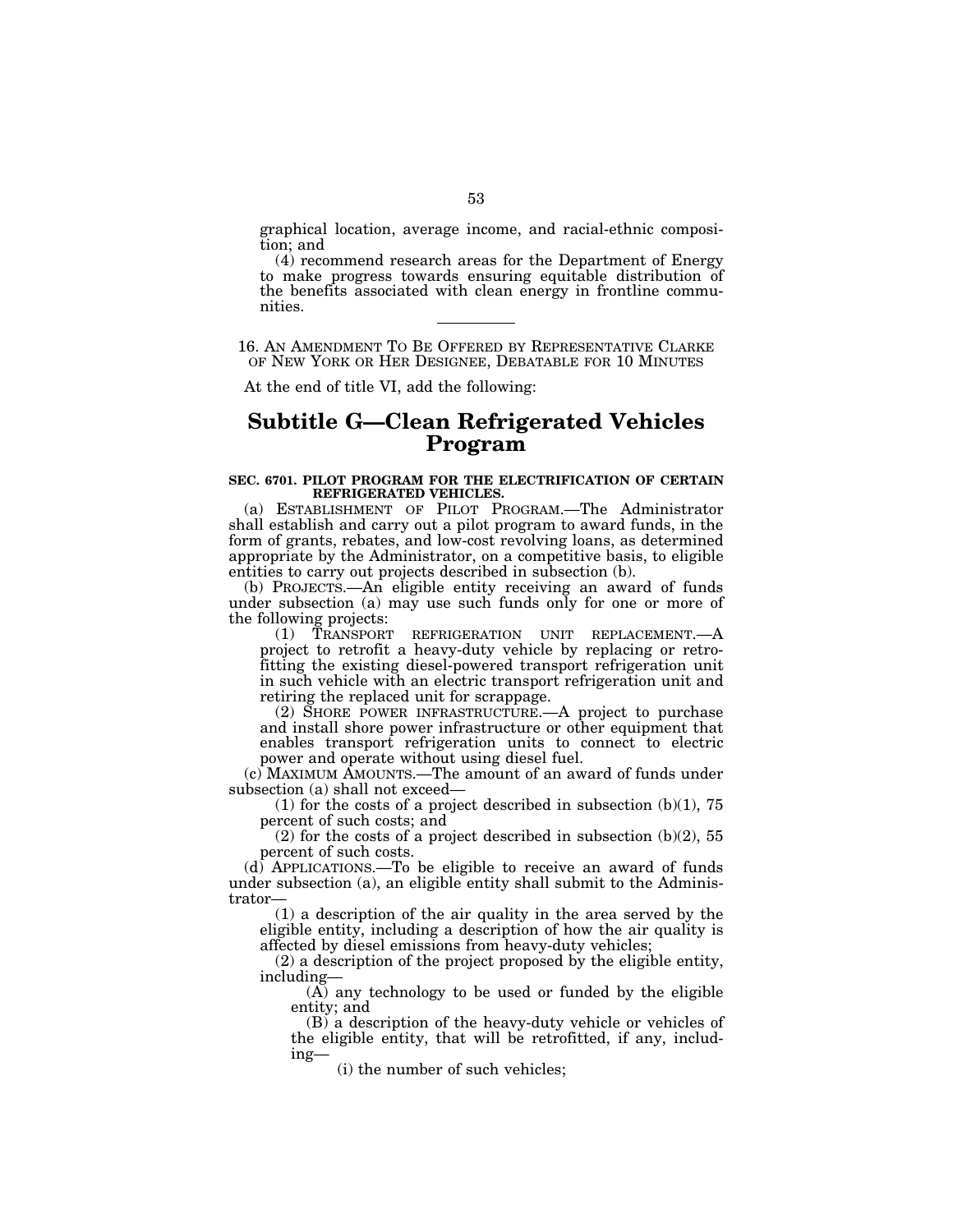(iii) the locations where such vehicles dock for the purpose of loading or unloading; and

(iv) the routes driven by such vehicles, including the times at which such vehicles are driven;

(3) an estimate of the cost of the proposed project;

(4) a description of the age and expected lifetime control of the equipment used or funded by the eligible entity; and

(5) provisions for the monitoring and verification of the project including to verify scrappage of replaced units.

(e) PRIORITY.—In awarding funds under subsection (a), the Administrator shall give priority to proposed projects that, as determined by the Administrator—

(1) maximize public health benefits;

(2) are the most cost-effective; and

(3) will serve the communities that are most polluted by diesel motor emissions, including communities that the Administrator identifies as being in either nonattainment or maintenance of the national ambient air quality standards for a criteria pollutant, particularly for—

(A) ozone; and

(B) particulate matter.

(f) DATA RELEASE.—Not later than 120 days after the date on which an award of funds is made under this section, the Administrator shall publish on the website of the Environmental Protection Agency, on a downloadable electronic database, information with respect to such award of funds, including—

(1) the name and location of the recipient;

(2) the total amount of funds awarded;

(3) the intended use or uses of the awarded funds;

(4) the date on which the award of funds was approved;

(5) where applicable, an estimate of any air pollution or greenhouse gas emissions avoided as a result of the project funded by the award; and

(6) any other data the Administrator determines to be necessary for an evaluation of the use and effect of awarded funds provided under this section.

(g) REPORTS TO CONGRESS.—

(1) ANNUAL REPORT TO CONGRESS.—Not later than 1 year after the date of the establishment of the pilot program under this section, and annually thereafter until amounts made available to carry out this section are expended, the Administrator shall submit to Congress and make available to the public a report that describes, with respect to the applicable year—

(A) the number of applications for awards of funds received under such program;

(B) all awards of funds made under such program, including a summary of the data described in subsection (f);

(C) the estimated reduction of annual emissions of air pollutants regulated under section 109 of the Clean Air Act (42 U.S.C. 7409), and the estimated reduction of greenhouse gas emissions, associated with the awards of funds made under such program;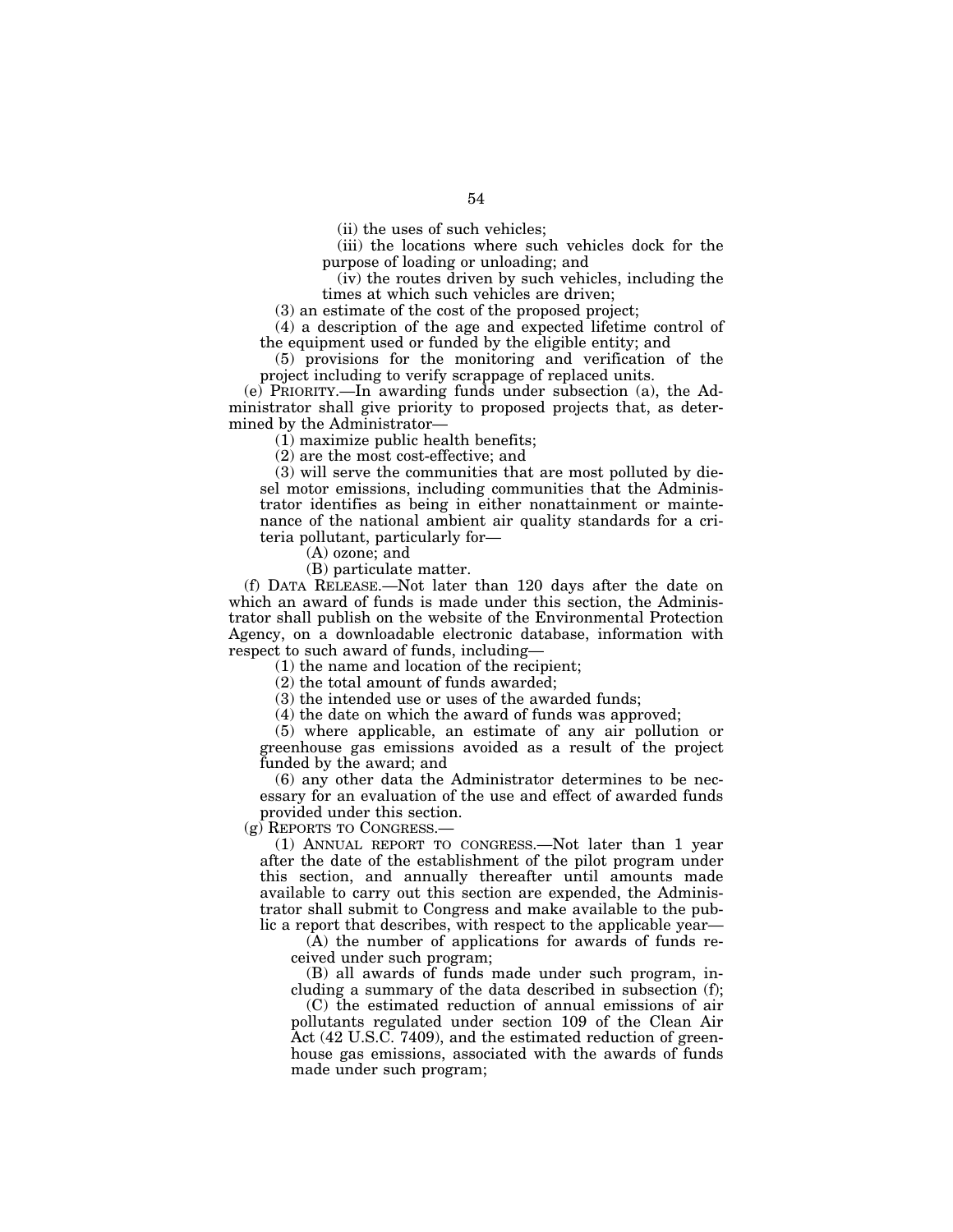(D) the number of awards of funds made under such program for projects in communities described in subsection  $(e)(3)$ ; and

(E) any other data the Administrator determines to be necessary to describe the implementation, outcomes, or effectiveness of such program.

 $(2)$  FINAL REPORT.—Not later than 1 year after amounts made available to carry out this section are expended, or 5 years after the pilot program is established, whichever comes first, the Administrator shall submit to Congress and make available to the public a report that describes—

(A) all of the information collected for the annual reports under paragraph (1);

(B) any benefits to the environment or human health that could result from the widespread application of electric transport refrigeration units for short-haul transportation and delivery of perishable goods or other goods requiring climate-controlled conditions, including in low-income communities and communities of color;

(C) any challenges or benefits that recipients of awards of funds under such program reported with respect to the integration or use of electric transport refrigeration units and associated technologies;

(D) an assessment of the national market potential for electric transport refrigeration units;

(E) an assessment of challenges and opportunities for widespread deployment of electric transport refrigeration units, including in urban areas; and

(F) recommendations for how future Federal, State, and local programs can best support the adoption and wide-

spread deployment of electric transport refrigeration units. (h) DEFINITIONS.—In this section:

(1) ADMINISTRATOR.—The term ''Administrator'' means the Administrator of the Environmental Protection Agency.

(2) DIESEL-POWERED TRANSPORT REFRIGERATION UNIT.—The term ''diesel-powered transport refrigeration unit'' means a transport refrigeration unit that is powered by an independent diesel internal combustion engine.

(3) ELECTRIC TRANSPORT REFRIGERATION UNIT.—The term ''electric transport refrigeration unit'' means a transport refrigeration unit in which the refrigeration or climate-control system is driven by an electric motor when connected to shore power infrastructure or other equipment that enables transport refrigeration units to connect to electric power, including all-electric transport refrigeration units, hybrid electric transport refrigeration units, and standby electric transport refrigeration units.

(4) ELIGIBLE ENTITY.—The term ''eligible entity'' means—

(A) a regional, State, local, or Tribal agency, or port authority, with jurisdiction over transportation or air quality; (B) a nonprofit organization or institution that—

(i) represents or provides pollution reduction or educational services to persons or organizations that own

or operate heavy-duty vehicles or fleets of heavy-duty vehicles; or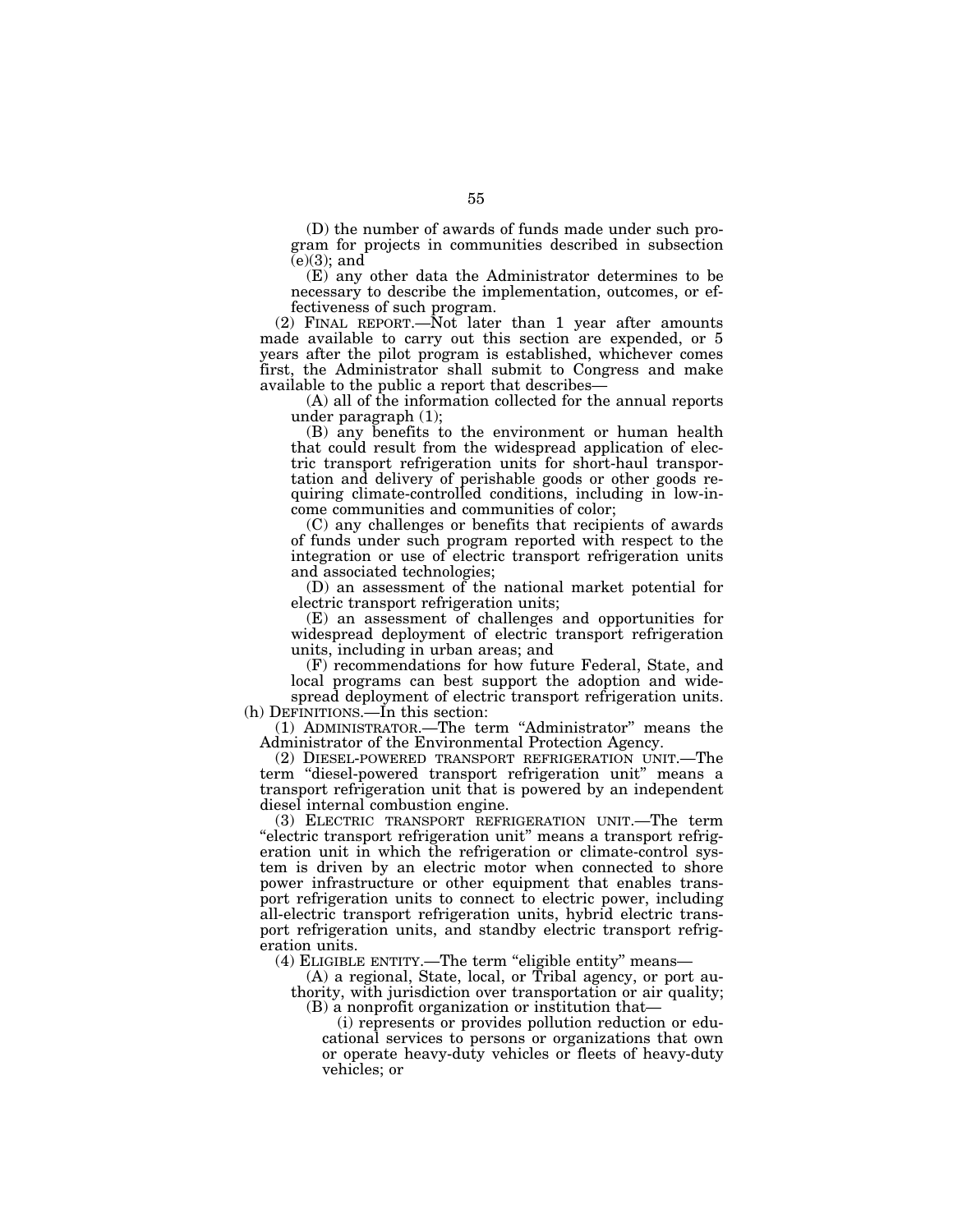(ii) has, as its principal purpose, the promotion of air quality;

(C) an individual or entity that is the owner of record of a heavy-duty vehicle or a fleet of heavy-duty vehicles that operates for the transportation and delivery of perishable goods or other goods requiring climate-controlled conditions;

(D) an individual or entity that is the owner of record of a facility that operates as a warehouse or storage facility for perishable goods or other goods requiring climate-controlled conditions; or

(E) a hospital or public health institution that utilizes refrigeration for storage of perishable goods or other goods requiring climate-controlled conditions.

(5) HEAVY-DUTY VEHICLE.—The term ''heavy-duty vehicle'' means—

(A) a commercial truck or van—

(i) used for the primary purpose of transporting perishable goods or other goods requiring climate-controlled conditions; and

(ii) with a gross vehicle weight rating greater than 6,000 pounds; or

(B) an insulated cargo trailer used in transporting perishable goods or other goods requiring climate-controlled conditions when mounted on a semitrailer.

(6) SHORE POWER INFRASTRUCTURE.—The term ''shore power infrastructure'' means electrical infrastructure that provides power to the electric transport refrigeration unit of a heavyduty vehicle when such vehicle is stationary on a property where such vehicle is parked or loaded, including a food distribution center or other location where heavy-duty vehicles congregate.

(7) TRANSPORT REFRIGERATION UNIT.—The term ''transport refrigeration unit'' means a climate-control system installed on a heavy-duty vehicle for the purpose of maintaining the quality of perishable goods or other goods requiring climate-controlled conditions.<br>(i) AUTHORIZATION OF APPROPRIATIONS.—

(1) IN GENERAL.—There is authorized to be appropriated to carry out this section  $$10,000,000$ , to remain available until expended.

(2) ADMINISTRATIVE EXPENSES.—The Administrator may use not more than 1 percent of amounts made available pursuant to paragraph (1) for administrative expenses to carry out this section.

At the end of subtitle F of title XII, add the following:

**SEC. 12607. TREE PLANTING GRANT PROGRAM.** 

(a) DEFINITIONS.—In this section:

<sup>17.</sup> AN AMENDMENT TO BE OFFERED BY REPRESENTATIVE CLEAVER OF MISSOURI OR HIS DESIGNEE, DEBATABLE FOR 10 MINUTES

<sup>(1)</sup> ELIGIBLE COST.—The term ''eligible cost'' means, with respect to a project—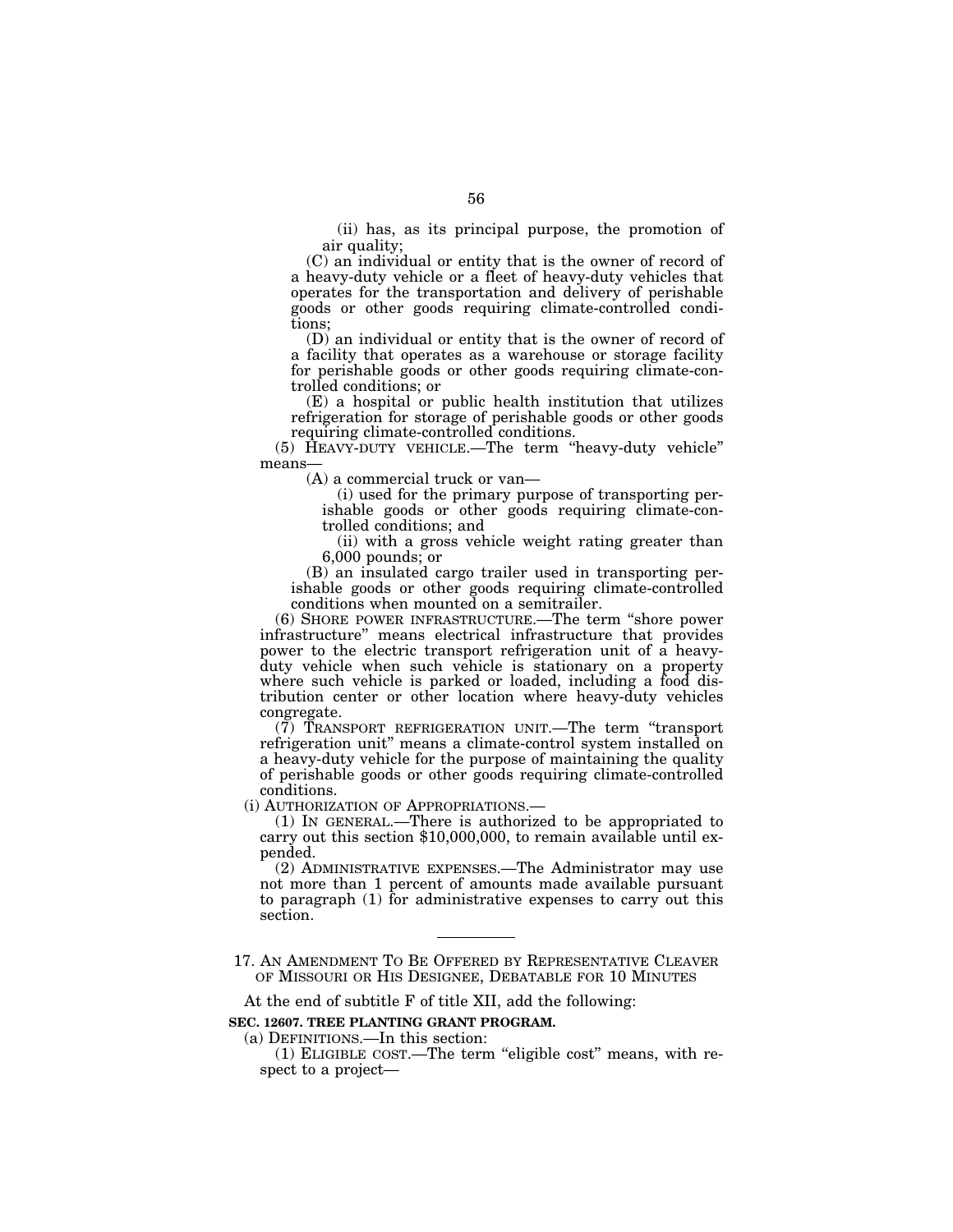(A) the cost of implementing the project, including—

(i) planning and designing the planting activity;

(ii) purchasing trees; and

(iii) preparing the site and conducting planting, including the labor and cost associated with the use of machinery;

(B) the cost of maintaining and monitoring planted trees for a period of up to 3 years to ensure successful establishment of the trees;

(C) the cost of training activities associated with the project; and

(D) any other relevant cost, as determined by the Secretary.

(2) ELIGIBLE ENTITY.—The term ''eligible entity'' means—

(A) a State agency;

(B) a local governmental entity;

(C) an Indian Tribe;

(D) a nonprofit organization; and

(E) a retail power provider.

(3) ENERGY BURDEN.—The term ''energy burden'' means the percentage of household income spent on home energy bills.

(4) INDIAN TRIBE.—The term ''Indian Tribe'' has the meaning given the term ''Indian tribe'' in section 4 of the Indian Self-Determination and Education Assistance Act (25 U.S.C. 5304).

(5) LOCAL GOVERNMENTAL ENTITY.—The term ''local governmental entity'' means any municipal government or county government with jurisdiction over local land use decisions.

(6) NONPROFIT ORGANIZATION.—The term ''nonprofit organization'' means an organization that—

(A) is described in section 170(h)(3) of the Internal Revenue Code of 1986; and

(B) operates in accordance with 1 or more of the purposes described in section 170(h)(4)(A) of that Code.

 $(7)$  PROGRAM.—The term "Program" means the grant program established under subsection (b)(1).

(8) PROJECT.—The term ''project'' means a tree planting project carried out by an eligible entity using grant funds awarded under the Program.

(9) RETAIL POWER PROVIDER.—The term ''retail power provider'' means any entity authorized under applicable State or Federal law to generate, distribute, or provide retail electricity, natural gas, or fuel oil service.

(10) SECRETARY.—The term ''Secretary'' means the Secretary of Energy.

(b) ESTABLISHMENT.—

(1) IN GENERAL.—The Secretary, in coordination with the Secretary of Agriculture, acting through the Chief of the Forest Service, shall establish a program under which the Secretary shall award grants to eligible entities to conduct tree planting projects in accordance with this section.

(2) TREE PLANTING.—Subject to the availability of appropriations, in carrying out the Program, the Secretary shall, to the maximum extent practicable, award sufficient grants each year to plant not less than 300,000 trees each year.

(c) APPLICATIONS.—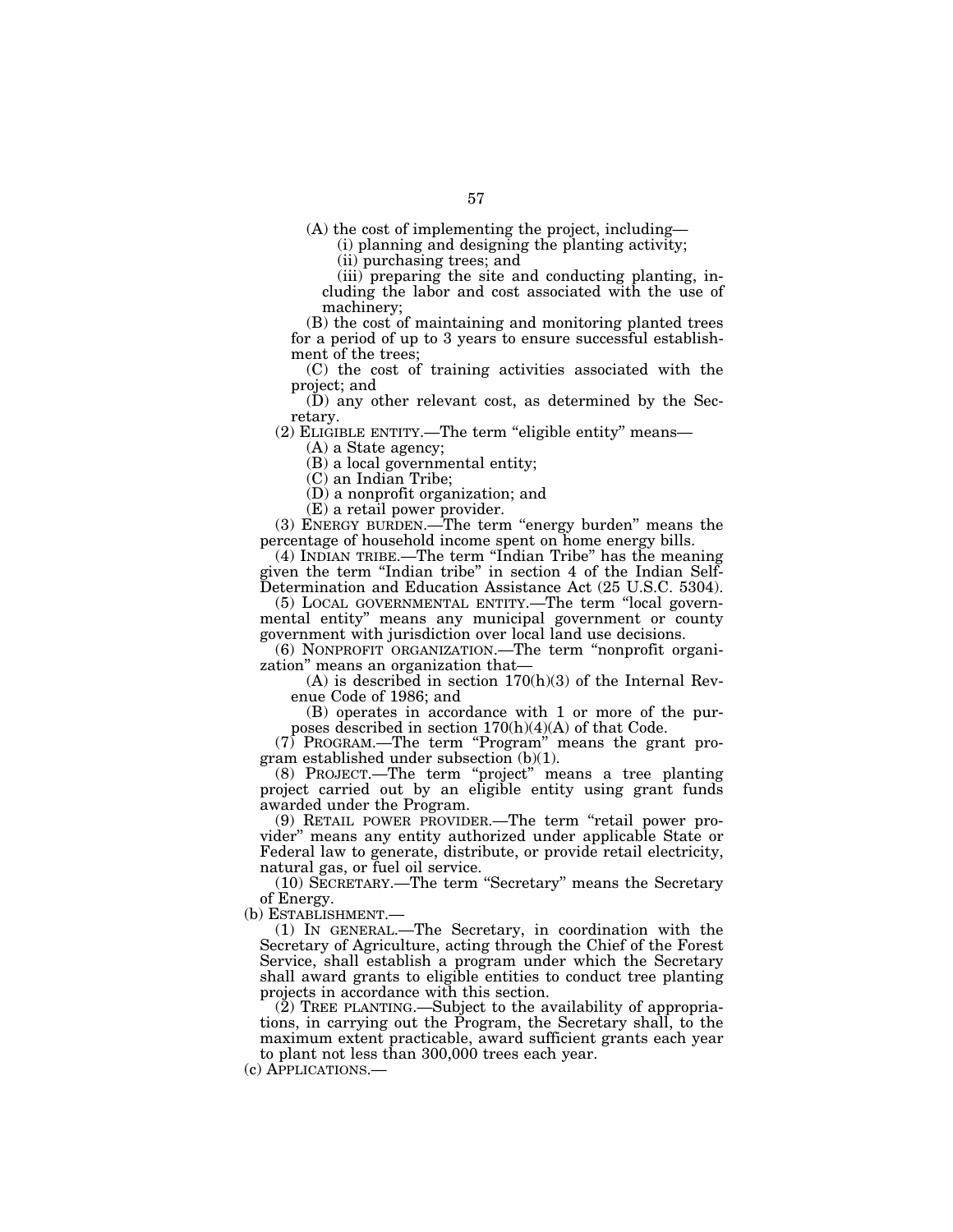(1) IN GENERAL.—An eligible entity that seeks to receive a grant under the Program shall submit an application to the Secretary at such time, in such form, and containing such information as the Secretary may require, including the information described in paragraph (2).

(2) CONTENTS.—An application submitted under paragraph (1) shall include—

(A) a description of how the project will reduce residential energy consumption;

(B) an estimate of the expected reduction in residential energy consumption;

(C) a description of the total eligible costs of the project and sources of funding for the project;

(D) a description of the anticipated community and stakeholder engagement in the project;

(E) a description of the tree species to be planted and how that species is suitable for the local environmental conditions and climate; and

(F) any other relevant information required by the Secretary.

(d) PRIORITY.—In awarding grants under the Program, the Secretary shall give priority to projects that—

(1) provide the largest potential reduction in residential energy consumption for households with a high energy burden;

 $(2)$  are located in a neighborhood with lower tree canopy cover and higher maximum daytime summer temperatures;

(3) are located in a neighborhood with high amounts of senior citizens or children;

(4) will collaboratively engage neighbors and community members that will be closely affected by the tree planting; and

(5) will employ a substantial percentage of the workforce locally, with a focus on engaging unemployed and underemployed persons.

(e) COSTS.—

(1) FEDERAL SHARE.—The Secretary shall award a grant to an eligible entity under the Program in an amount equal to not more than 75 percent of the eligible costs of the project, as determined by the Secretary.

(2) MATCHING REQUIREMENT.—As a condition of receiving a grant under the Program, an eligible entity shall provide, in cash or through in-kind contributions from non-Federal sources, matching funds in an amount equal to not less than 25 percent of the eligible costs of the project, as determined by the Secretary.

(f) AUTHORIZATION OF APPROPRIATIONS.—There are authorized to be appropriated to carry out the Program \$50,000,000 for each of fiscal years 2021 through 2025.

18. AN AMENDMENT TO BE OFFERED BY REPRESENTATIVE COX OF CALIFORNIA OR HIS DESIGNEE, DEBATABLE FOR 10 MINUTES

Page 229, after line 7, insert the following (and redesignate paragraph (22) as paragraph (23)):

(22) Durable, low-cost solar-powered sensors, equipment, and machinery for off-grid use, with special consideration for agri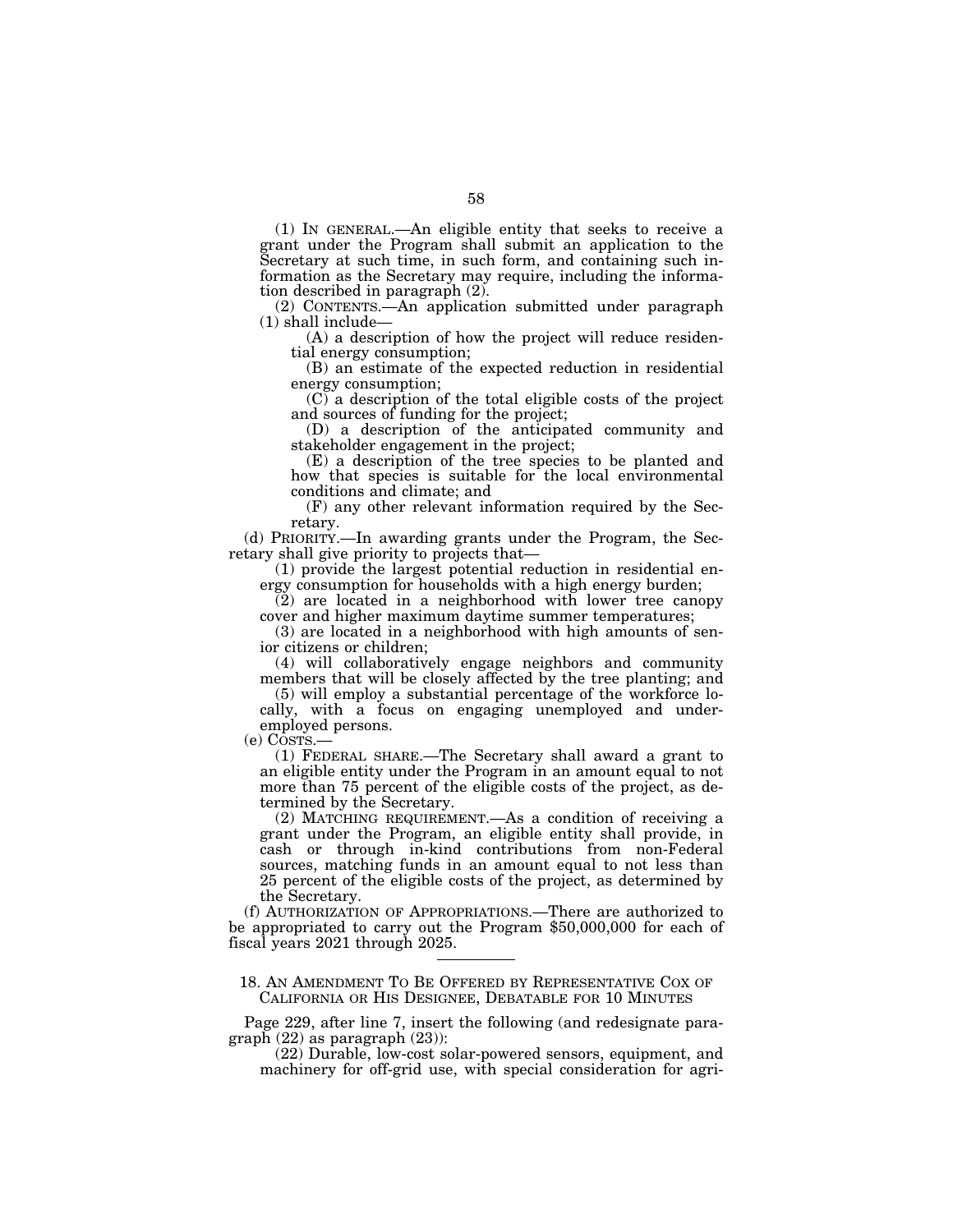cultural applications, such as solar powered smart agricultural monitoring and irrigation systems

# 19. AN AMENDMENT TO BE OFFERED BY REPRESENTATIVE DEGETTE OF COLORADO OR HER DESIGNEE, DEBATABLE FOR 10 MINUTES

Add at the end of title XI the following:

#### **SEC. 11017. ENVIRONMENTAL JUSTICE FOR COMMUNITIES OVERBUR-DENED BY ENVIRONMENTAL VIOLATIONS.**

(a) IDENTIFICATION OF COMMUNITIES.—Not later than 180 days after the date of enactment of this section, the Administrator shall, in consultation with the Advisory Council and co-regulators in State and local agencies, identify at least 100 communities—

(1) that are environmental justice communities; and

(2) in which there have been over the previous 5 years a number of violations of environmental law that the Administrator determines to be greater than the national average of such violations.

(b) ANALYSIS AND RECOMMENDATIONS.—Not later than 1 year after the enactment of this section, with respect to each community identified under subsection (a), and in consultation with the Advisory Council, the Administrator shall—

(1) undertake an analysis of the conditions which have led to the number of violations identified under subsection (a)(1), including through community-based science implemented through engagement with the residents of each such community;

(2) identify the root cause of the number of violations described under subsection (a)(1); and

(3) recommend measures that the Administrator shall take, in coordination with co-regulators in State and local agencies, to reduce the number of violations of environmental law to a number that the Administrator determines to be significantly below the national average.

(c) IMPLEMENTATION.—Not later than 2 years after the date of enactment of this section, the Administrator shall complete the implementation of the measures identified under subsection (b)(3).

# 20. AN AMENDMENT TO BE OFFERED BY REPRESENTATIVE DELGADO OF NEW YORK OR HIS DESIGNEE, DEBATABLE FOR 10 MINUTES

At the end of part 2 of subtitle A of title XII, add the following: (h) MONITORING.—The Secretary of Labor, in consultation with the Secretary of Energy, shall collect data to monitor current and future trends and shortages within the clean energy technology industry, which includes skilled technical personnel, electric power engineers, transmission engineers, and other occupations or fields of work under—

(1) the agriculture and forestry industry;

- (2) the electric utility industry;
- (3) the manufacturing industry;
- (4) the wholesale trade industry;
- (5) the professional and business services industry; and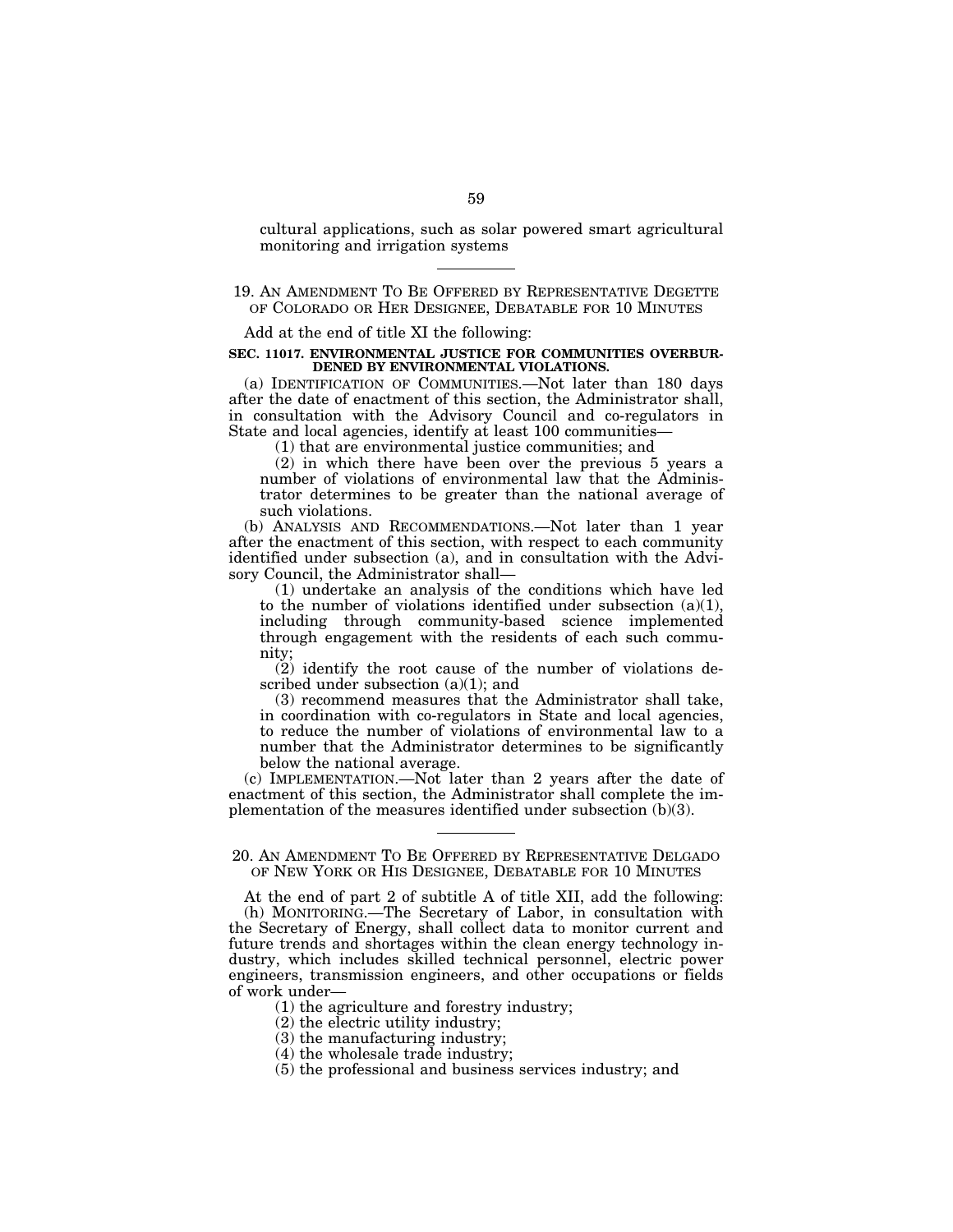(6) the manufacturing and operation and maintenance industries for component parts of clean energy technologies.

(i) REPORT ON CURRENT TRENDS AND SHORTAGES.—Not later than 120 days after the date of enactment of this Act, and on a quarterly basis thereafter, the Secretary shall submit to Congress, based on the data collected under subsection (h), a report on—

(1) trends and shortages as of the date of such report, and recommendations to prepare the workforce to address such trends and shortages to meet the demands of a clean energy economy; and

(2) other recommendations the Secretary determines appropriate.

(j) REPORT ON FUTURE TRENDS AND SHORTAGES.—Not later than 1 year after the date of enactment of this Act, the Secretary shall submit to Congress, based on the data collected under subsection (h), a report on—

(1) trends and shortages projected in the next 10 years, and recommendations to address such trends and shortages to prepare the workforce to meet the demands of a clean energy economy; and

(2) other recommendations the Secretary determines appropriate.

21. AN AMENDMENT TO BE OFFERED BY REPRESENTATIVE DESAULNIER OF CALIFORNIA OR HIS DESIGNEE, DEBATABLE FOR 10 MINUTES

Page 830, after line 5, insert the following:

#### **SEC. 12114. RENEWABLE ENERGY TRANSITION GRANT PROGRAM.**

(a) IN GENERAL.—The Secretary of Energy, in coordination with the Secretary of Labor, shall establish a grant program for local governments for the purpose of developing a plan to transition workers from employment in fossil fuel industries to employment in sustainable industries.

(b) ELIGIBILITY.—The Secretary of Energy may award grants under subsection (a) to local governments—

(1) that establish industry or sector partnerships (as defined in section 3 of the Workforce Innovation and Opportunity Act (29 U.S.C. 3102));

(2) that are in localities that the Secretary of Energy determines to have a percentage of traditional energy sector jobs that is average or above average relative to the United States.

(c) DETERMINATION OF PERCENTAGE OF TRADITIONAL ENERGY SECTOR JOBS.—In making the determination under subsection (b)(2), the Secretary of Energy shall take into consideration information from the report entitled ''U.S. Energy and Employment Report" issued by the Secretary in January,  $2017$ .

(d) USE OF FUNDS.—Funds under subsection (a) may be used for the following purposes:

(1) To develop a transition plan described in subsection (a).

(2) To develop an apprenticeship program to train individuals employed in fossil fuel industries and individuals who are new to the workforce for jobs in sustainable industries.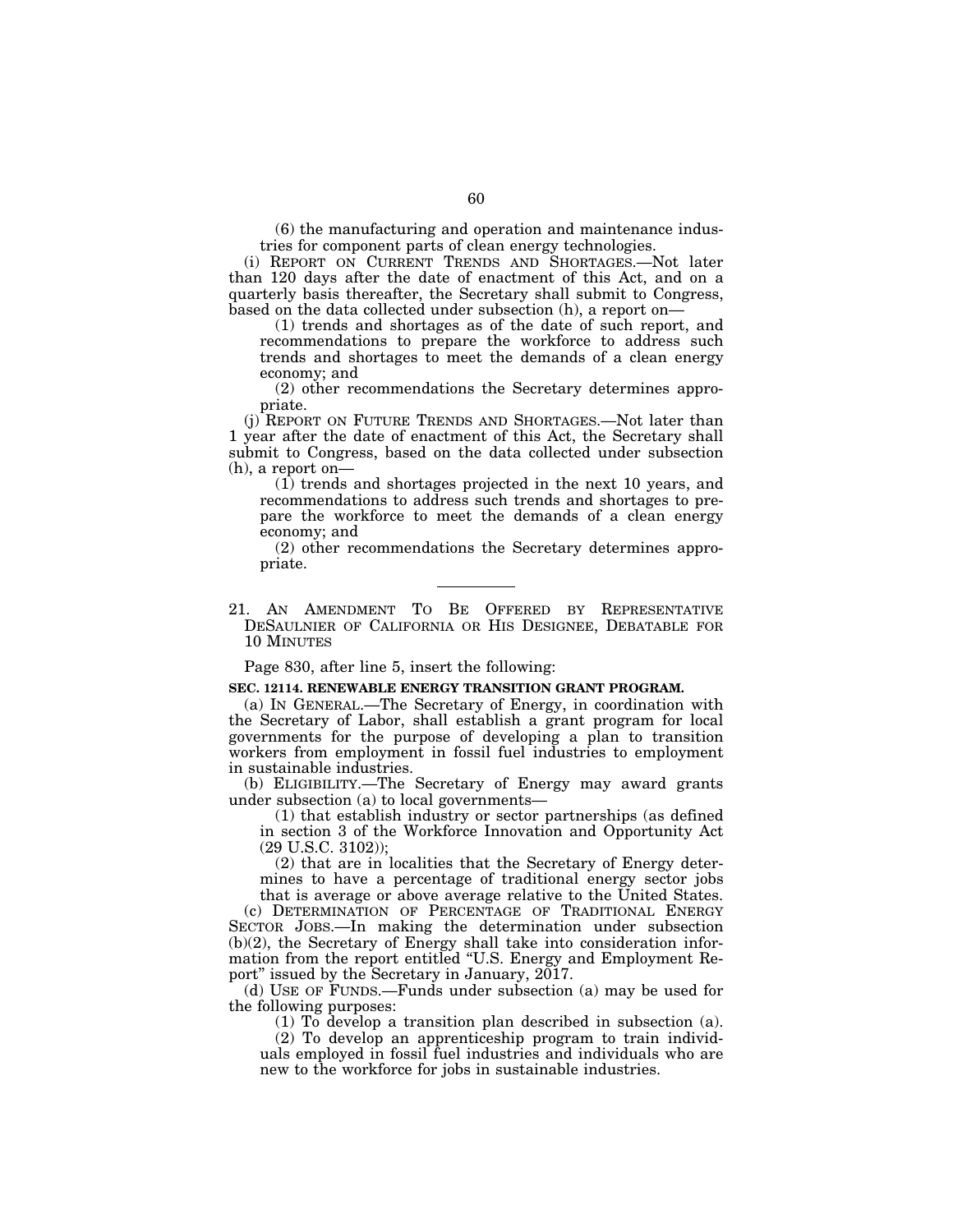(e) TRANSITION PLAN REQUIREMENTS.—A transition plan funded under subsection (a) shall include a plan for unemployment insurance, job transition training, and community services for the communities affected by the transition.

(f) AUTHORIZATION.—There are authorized to be appropriated such sums as necessary to carry out this section.

On page 9, after the matter relating to section 12113, insert the following: Sec. 12114. Renewable energy transition grant program

#### 22. AN AMENDMENT TO BE OFFERED BY REPRESENTATIVE DINGELL OF MICHIGAN OR HER DESIGNEE, DEBATABLE FOR 10 MINUTES

At the end of subtitle H of title I, add the following:

#### **SEC. 1806. WATER HEATERS.**

(a) DEFINITION OF WATER HEATER.—Section 321 of the Energy Policy and Conservation Act (42 U.S.C. 6291) is amended by striking paragraph (27) and inserting the following:

''(27) WATER HEATER.—

"(A) IN GENERAL.—The term 'water heater' means a product that utilizes oil, gas, or electricity to heat potable water for use outside the heater on demand, including—

''(i) storage type units that heat and store water at a thermostatically controlled temperature, including—

''(I) gas storage water heaters with an input of 75,000 Btu per hour or less, including heat pump type units that meet the current and voltage limits under clause (iii);

''(II) oil storage water heaters with an input of 105,000 Btu per hour or less; and

''(III) electric storage water heaters with an input of 12 kilowatts or less, including heat pump type units that meet the current and voltage limits under clause (iii);

"(ii)(I) instantaneous type units that heat water but contain not more than 1 gallon of water per 4,000 Btu per hour of input; and

''(II) in the case of—

''(aa) gas instantaneous water heaters, have an input of 200,000 Btu per hour or less and are designed and marketed to provide outlet hot water at a thermostatically controlled temperature of less than 180 degrees Fahrenheit;

''(bb) oil instantaneous water heaters, have an input of 210,000 Btu per hour or less; and

"(cc) electric instantaneous water heaters, have an input of 12 kilowatts or less;

"(iii) heat pump type units (including add-on heat pumps, integrated heat pumps with storage, split-system heat pumps that consist of a separate heat pump and storage tank that are designed and marketed to operate together, and all ancillary equipment, such as fans, storage tanks, pumps, electric resistance heating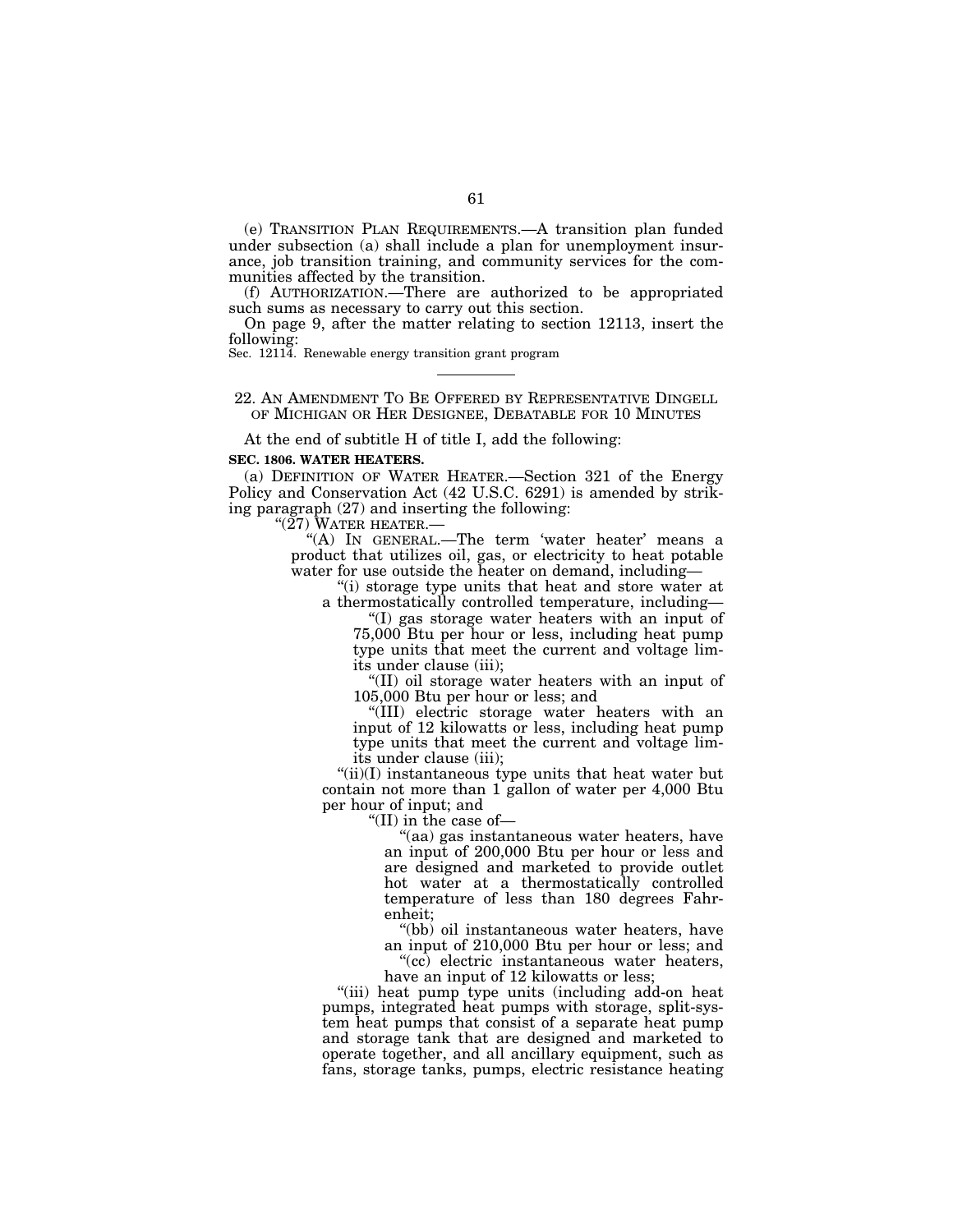elements, or controls necessary for the device to perform its function) that—

"(I) have a maximum current rating of  $24$  amperes at a voltage not greater than 250 volts; and

''(II) are designed to transfer thermal energy from 1 temperature level to a different tempera-

ture level for the purpose of heating water;

"(iv) solar thermal-assisted electric storage units; and

 $\mathcal{L}(v)$  solar thermal-assisted fossil fuel storage units. ''(B) EXCLUSIONS.—Unless otherwise determined by the Secretary under section 325(e)(7)(B), the term 'water heater' does not include—

''(i) electric storage type units described in subparagraph  $(A)(i)(III)$  that-

''(I) are designed and marketed exclusively for commercial building applications; and

''(II)(aa) are designed, constructed, inspected, tested, and stamped in accordance with Section IV, Part HLW, or Section X of the Boiler and Pressure Vessel Code promulgated by the American Society of Mechanical Engineers;

''(bb) exclusively use 3-phase electricity, are designed and marketed to provide outlet hot water at a thermostatically controlled temperature of 180 degrees Fahrenheit or greater, and operate only at rated voltages of not less than 208 volts; or

''(cc) exclusively use single-phase electricity, are designed and marketed to provide outlet hot water at a thermostatically controlled temperature of 180 degrees Fahrenheit or greater, and operate only at a rated voltage of  $\bar{2}77$  volts; or

''(ii) gas storage type units described in subparagraph  $(A)(i)(I)$  that-

''(I) are designed and marketed exclusively for commercial building applications; and

''(II) are designed, constructed, inspected, tested, and stamped in accordance with Section IV, Part HLW, of the Boiler and Pressure Vessel Code promulgated by the American Society of Mechanical Engineers.

''(C) MULTI-INPUT ELECTRIC STORAGE WATER HEATER.— The term 'multi-input electric storage water heater' means a product that—

"(i) is not a heat pump type unit described in subparagraph (A)(iii); and

"(ii) is designed, marketed, or shipped from the manufacturer with a capability of operating or being configured to operate at inputs greater than, equal to, or below 12 kilowatts.<br>"(D) SOLAR THERMAL"

SOLAR THERMAL-ASSISTED ELECTRIC STORAGE UNIT.—The term 'solar thermal-assisted electric storage unit' means a unit that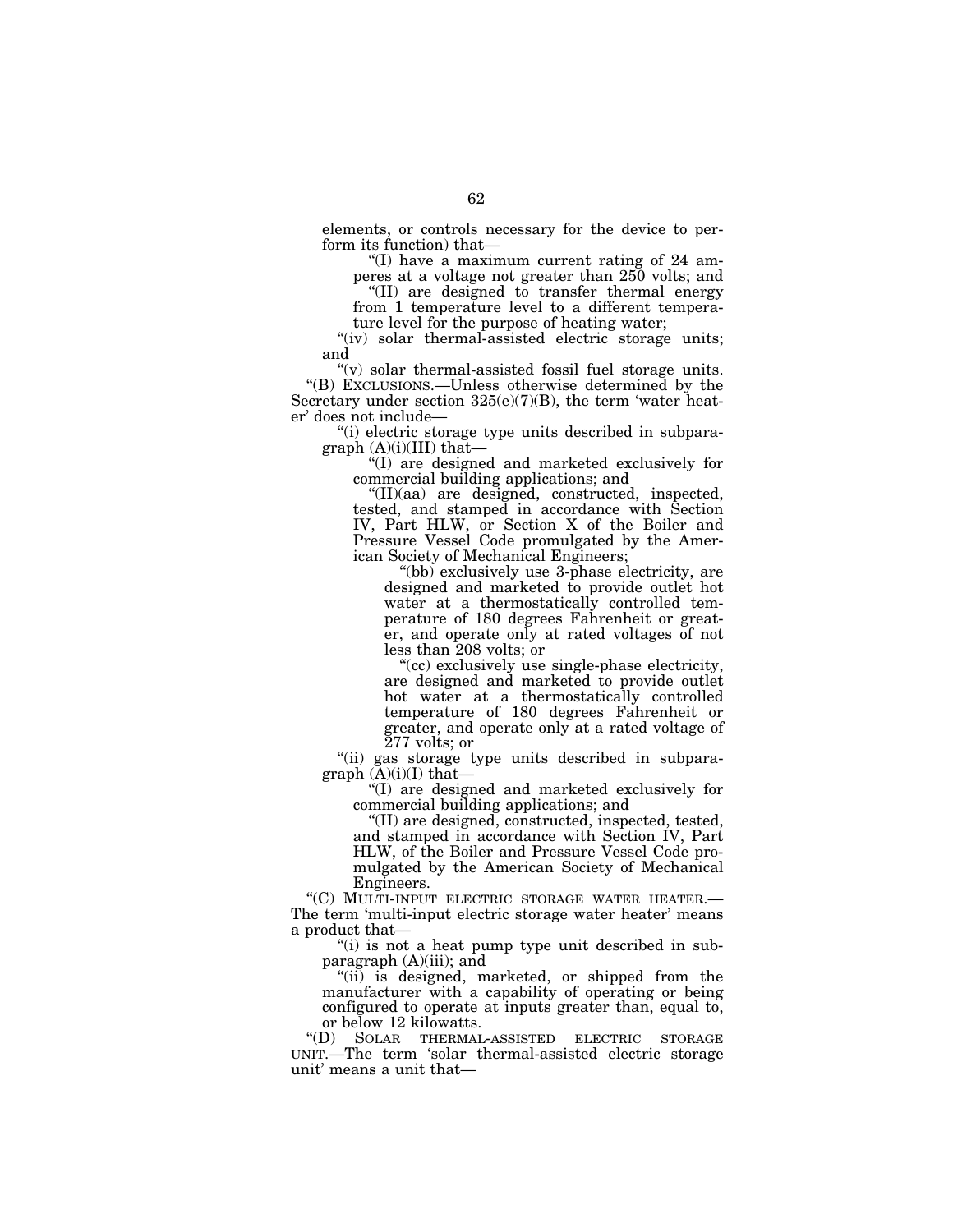''(i) has an input of 12 kilowatts or less;

"(ii) has at least 2 dedicated ports in addition to the ports used for introduction and delivery of potable water for the supply and return of water or a heat transfer fluid heated externally by solar panels;

''(iii) does not have electric resistance heating elements located in the lower half of the storage tank;

"(iv) has the temperature sensing device that controls the auxiliary electric heat source located in the upper half of the storage tank; and

 $\sqrt(r)$  has a ratio of less than 0.70 for the proportion that the certified first hour rating bears to the nominal volume of the storage tank.''.

(b) STANDARDS FOR WATER HEATERS.—Section 325(e) of the Energy Policy and Conservation Act (42 U.S.C. 6295(e)) is amended by adding at the end the following:

"(7) EXEMPTED WATER HEATERS.—

''(A) DEFINITION OF EXEMPTED WATER HEATER.—In this paragraph, the term 'exempted water heater' means a water heater described in section 321(27)(B).

''(B) MONITORING OF SHIPMENTS.— ''(i) SUBMISSION OF DATA.—Not later than 90 days after the date of enactment of this paragraph, and not later than May 1 of each year thereafter, the Secretary shall require each manufacturer of water heaters to report to the Secretary the quantity of exempted water heaters, in each category of exempted water heaters, that the manufacturer shipped in the preceding calendar year.

''(ii) CONFIDENTIALITY REQUIREMENTS.—The Secretary shall treat shipment data reported by manufacturers under clause (i) as confidential business information subject to appropriate confidential data safeguards.<br>"(iii) PUBLICATION.—

"(I) BASELINE SHIPMENT DATA.—Not later than 120 days after the date of enactment of this paragraph, the Secretary shall publish an analysis of the data collected under clause (i) for public comment, subject to applicable confidentiality safeguards, which shall serve as the baseline data for the analysis described in subclause (II)(bb).

''(II) PERCENTAGE GROWTH FROM BASELINE.—Not later than June 1 of each year after the year in which the Secretary publishes data under subclause (I), the Secretary shall publish—

''(aa) an analysis of the data collected under clause (i) for public comment, subject to applicable confidentiality safeguards;

''(bb) the percentage growth in the number of shipments within each category of exempted water heater relative to the baseline data described in subclause (I); and

''(cc) the determination of the Secretary as to whether the number of shipments for any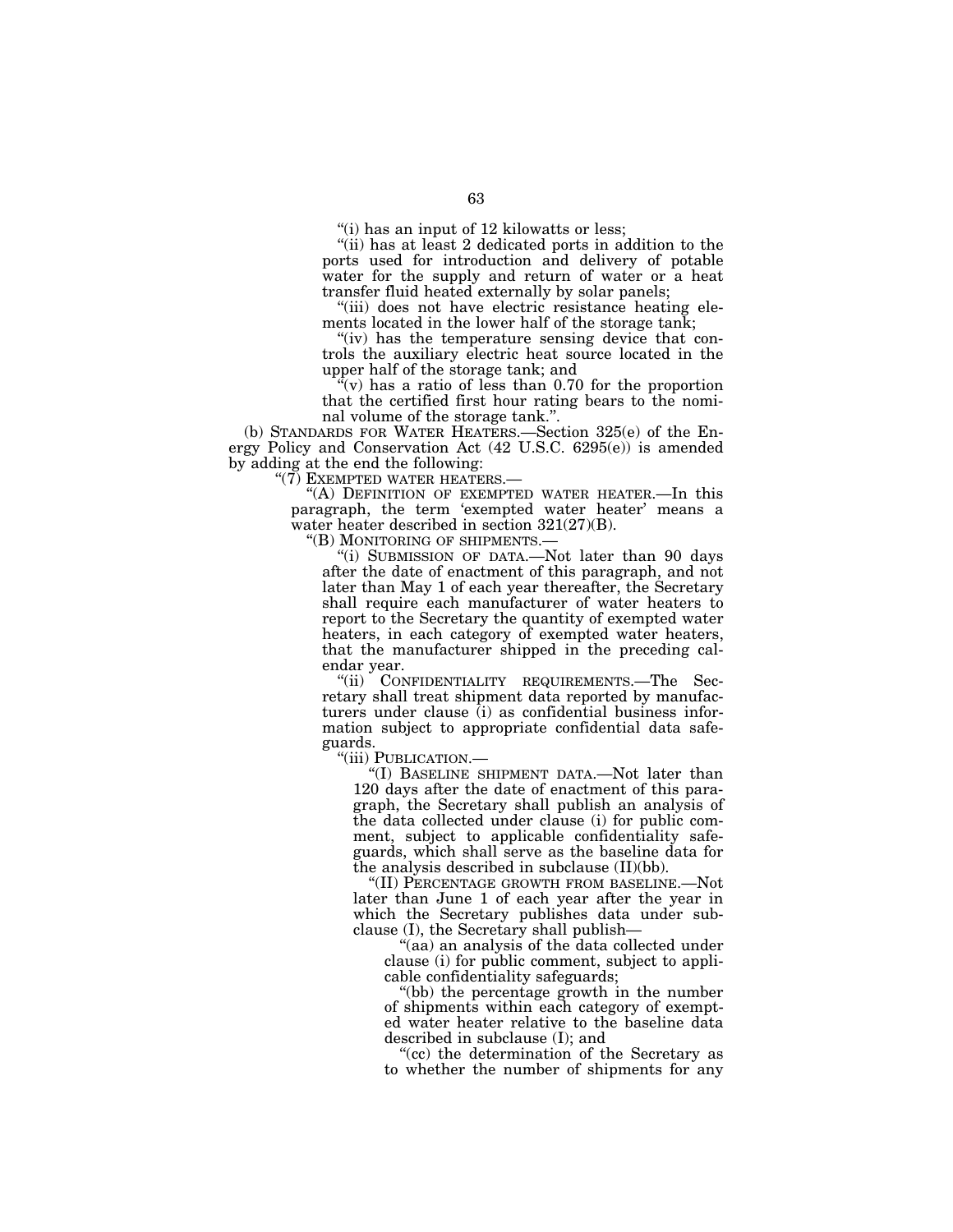category of exempted water heater have increased by more than 25 percent compared to the baseline data for that category.

''(C) INCLUSION OF EXEMPTED WATER HEATERS.—

''(i) IN GENERAL.—The Secretary shall, by regulation, revise the definition of water heater under section 321(27) to include an exempted water heater under subparagraph (A) of that section if the Secretary makes an affirmative determination under subparagraph  $(B)(iii)(II)(cc)$  for that category of exempted water heater.

''(ii) ENERGY CONSERVATION STANDARDS.—Any category of exempted water heater included in the definition of water heater under clause (i) shall be required to meet the energy conservation standards applicable to an electric or gas storage type water heater under this part.

''(iii) EFFECTIVE DATE.—For any category of exempted water heater, the Secretary shall carry out clause (i), and require compliance under clause (ii), not later than 1 year after the date on which the Secretary makes the affirmative determination described in clause (i) for that category.

"(8) STANDARDS FOR MULTI-INPUT ELECTRIC STORAGE WATER HEATERS.—A multi-input electric storage water heater shall be subject to the test procedures, energy conservation standards, labeling (if applicable), and certification requirements—

"(A) for electric storage water heaters under this part; and

"(B) for storage water heaters under part  $C$ .

''(9) TECHNOLOGY-NEUTRAL ELECTRIC STORAGE WATER HEATER STANDARDS.—Notwithstanding any other provision of this Act, the Secretary may not create separate product classes for heat pump water heaters and other electric storage water heaters."

(c) DEFINITION OF COMMERCIAL WATER HEATER.—Section 340 of the Energy Policy and Conservation Act (42 U.S.C. 6311) is amended by striking paragraph (12) and inserting the following:

''(12)(A) STORAGE WATER HEATER.—

''(i) IN GENERAL.—The term 'storage water heater' means a water heater that—

''(I) heats and stores water within an appliance at a thermostatically controlled temperature for delivery on demand; and

''(II) is not a water heater described in section 321(27)(A).

''(ii) EXCLUSION.—The term 'storage water heater' does not include a unit with an input rating of 4,000 Btu per hour or more per gallon of stored water.

''(B) INSTANTANEOUS WATER HEATER.—The term 'instantaneous water heater' means a water heater that—

''(i) has an input rating of at least 4,000 Btu per hour per gallon of stored water; and

''(ii) is not a water heater described in section 321(27)(A).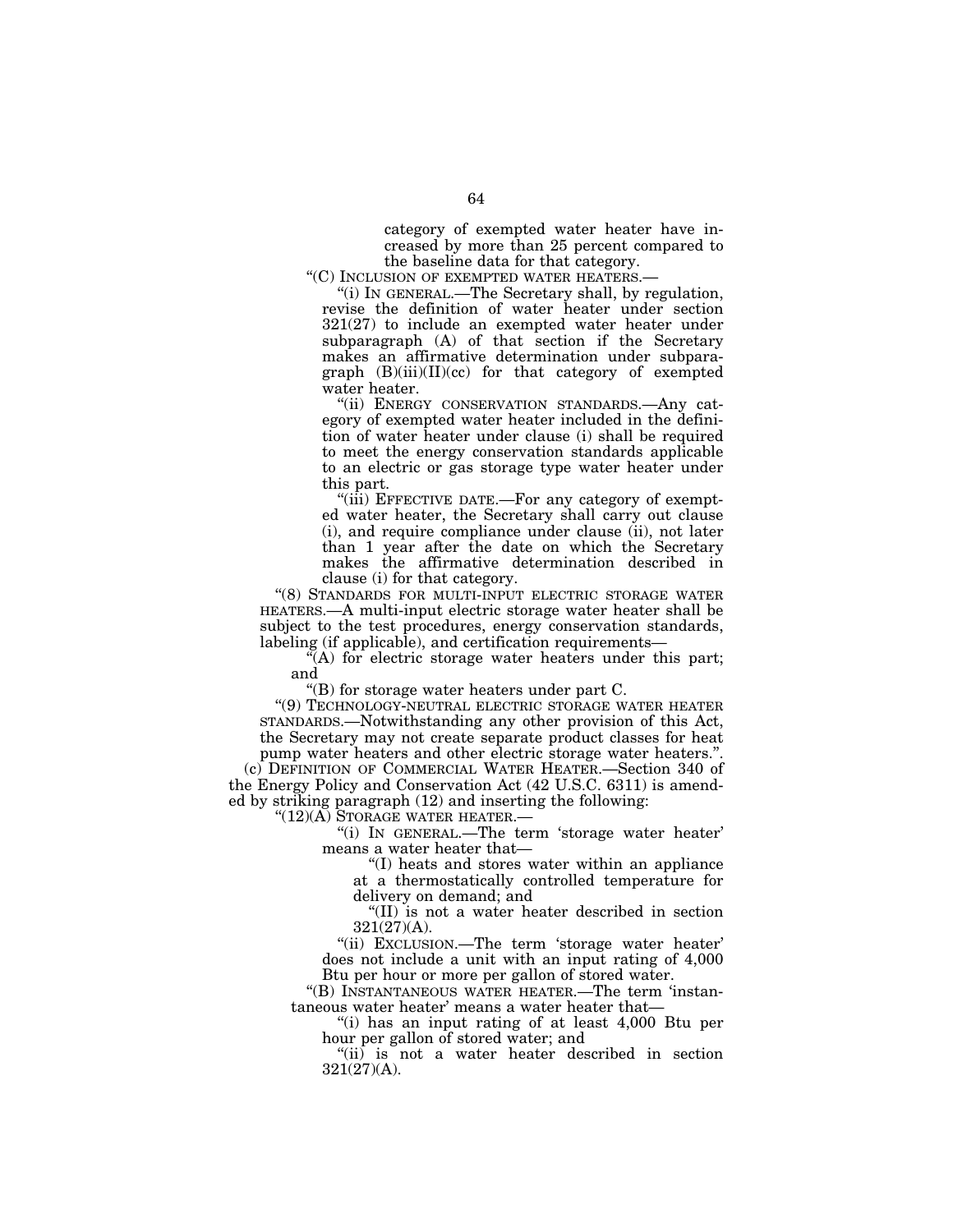''(C) UNFIRED HOT WATER STORAGE TANK.—The term 'unfired hot water storage tank' means a tank used to store water that is heated externally.''.

(d) LABELING REQUIREMENTS.—Section 344 of the Energy Policy and Conservation Act (42 U.S.C. 6315) is amended by adding at the end the following:

''(l) LABELS FOR CERTAIN COMMERCIAL WATER HEATERS.—

''(1) IN GENERAL.—Notwithstanding any other provision of this section, water heaters described in section 321(27)(B) shall be required to bear a permanent label, applied at the point of manufacture, that, subject to paragraph  $(3)$ , satisfies the requirements described in paragraph (2).

"(2) REQUIREMENTS.— $\overline{A}$  label required under paragraph (1) shall—

"(A) be made of material not adversely affected by water; ''(B) be attached by means of nonwater-soluble adhesive; and

 $C$ ) bear the following notice printed in 16.5 point Arial Narrow Bold font: 'IMPORTANT INFORMATION: Exclusively intended for commercial installations. This model is not certified by the U.S. Department of Energy as a residential water heater. This model does not have a certified First Hour or UEF rating.'.

''(3) REVISION UPON PETITION.—On receipt of a petition by an interested party, the Secretary may conduct a rulemaking to revise the scope and requirements of the label required under paragraph (1).''.

(e) EFFECTIVE DATE.—This section and the amendments made by this section shall take effect 180 days after the date of enactment of this Act.

23. AN AMENDMENT TO BE OFFERED BY REPRESENTATIVE DOGGETT OF TEXAS OR HIS DESIGNEE, DEBATABLE FOR 10 MINUTES

Page 383, after line 7, insert the following:

#### **SEC. 3115. NATIONAL ACADEMY OF SCIENCES STUDY ON CARBON CAP-TURE TECHNOLOGY.**

(a) IN GENERAL.—The Secretary of Energy shall enter into an agreement with the National Academy of Sciences, Engineering, and Medicine to conduct a study evaluating the efficacy of carbon capture and storage technology by industry in reducing emissions and the cost-effectiveness of such technologies. Such study shall include a description of the following:

(1) Analysis of the effectiveness of emissions reductions and cost through implementation of carbon capture as compared to transitioning to other low-emissions technologies.

(2) Differences in performance of various carbon capture technologies and storage methods, including the net amount of carbon dioxide that can be permanently sequestered, the cost (in terms of dollar per ton captured/sequestered) of each technology, and the potential to increase the net amount of carbon dioxide captured/sequestered and lower operational costs.

(3) Barriers, in terms of cost, infrastructure, geology, aquifers, and markets, to ensuring permanent carbon storage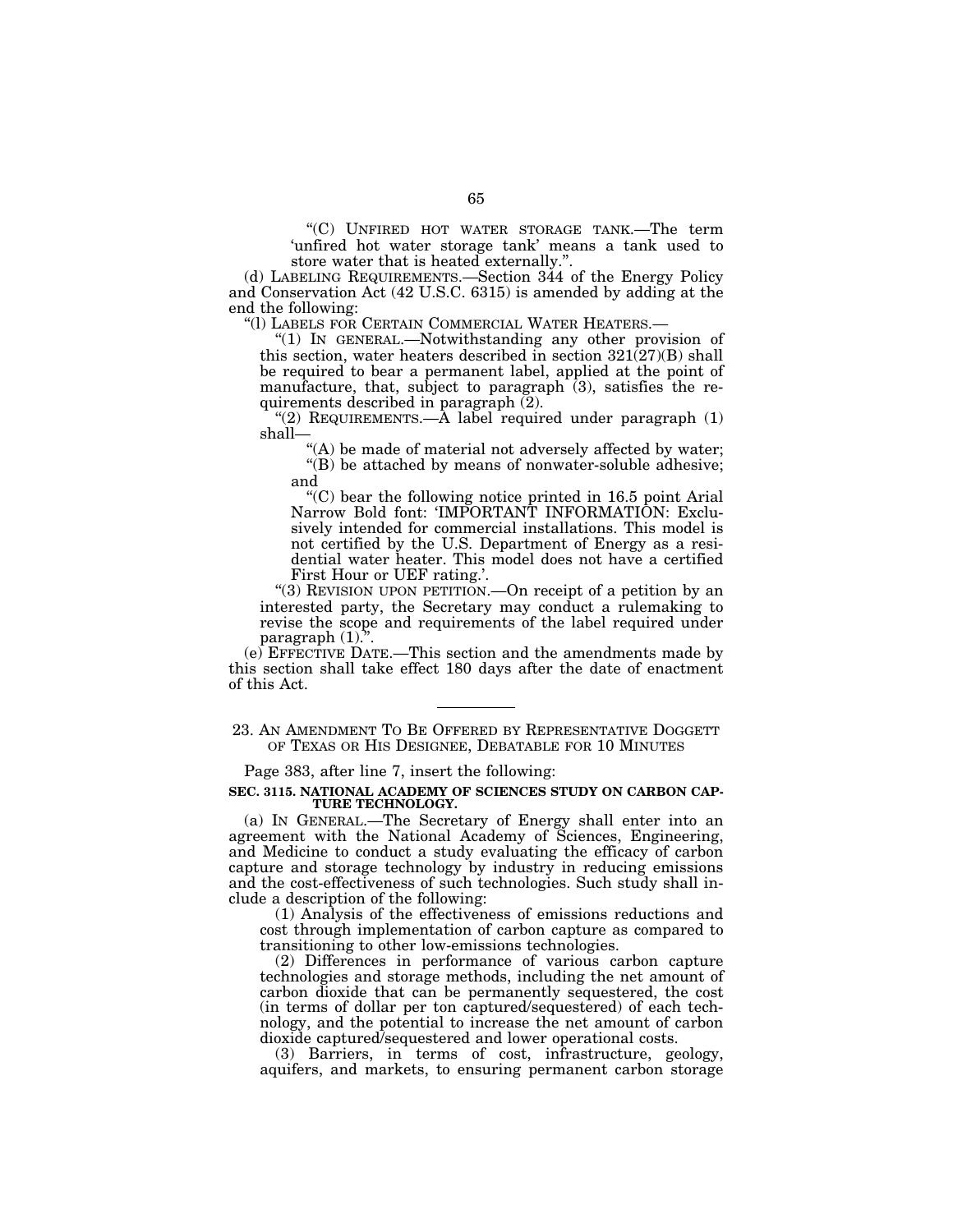including both point of source capture and removal from the atmosphere of captured carbon dioxide.

(4) Analysis of the lifecycle emissions associated with carbon capture technologies, including construction and operation of the carbon capture technology, as well as transport, processing, and injection of carbon dioxide, including the permanence of carbon storage and sequestration, and strategies to reduce those emissions. This should include the amount of carbon dioxide emitted from a facility outfitted with carbon capture technologies that is permanently sequestered compared to the amount of carbon dioxide emitted by the carbon capture process itself.

(5) Evaluation of the impact of carbon capture technologies on air pollution, including particulate emissions and ozone precursors, with specific analysis on the impacts on communities historically overburdened with pollution, including rural communities.

(b) REPORT.—The agreement under subsection (a) shall specify that, not later than 1 year after the date of enactment of this Act, the National Academy of Sciences shall submit to Congress a report containing the results and findings of study authorized under this section.

Page 5, in the table of contents, after the matter related to section 3114, insert the following:

Sec. 3115. National Academy of Sciences study on carbon capture technology.

24. AN AMENDMENT TO BE OFFERED BY REPRESENTATIVE ESCOBAR OF TEXAS OR HER DESIGNEE, DEBATABLE FOR 10 MINUTES

Page 223, lines 18 through 21, strike paragraph (2) and insert the following:

(2) The term ''institution of higher education''—

(A) has the meaning given such term in section 101 of the Higher Education Act of 1965 (20 U.S.C. 1001); and

(B) includes a minority-serving institution.

(3) The term ''minority-serving institution'' has the meaning given the term "eligible institution" in section  $371(a)$  of the Higher Education Act of 1965 (20 U.S.C. 1067 $q(a)$ ).

Page 223, line 22, redesignate paragraph (3) as paragraph (4).

Page 224, lines 1 and 4, redesignate paragraphs  $(4)$  and  $(5)$  as paragraphs (5) and (6).

Page 225, after line 20, insert the following:

(4) SPECIAL CONSIDERATION.—With respect to applications under paragraph (3), the Secretary shall give special consideration to applications from minority-serving institutions or a multi-institutional consortium which includes a minority-serving institution.

25. AN AMENDMENT TO BE OFFERED BY REPRESENTATIVE FINKENAUER OF IOWA OR HER DESIGNEE, DEBATABLE FOR 10 MINUTES

Page 9, after the item relating to section 12606, insert the following:

Sec. 12607. Labor Standards.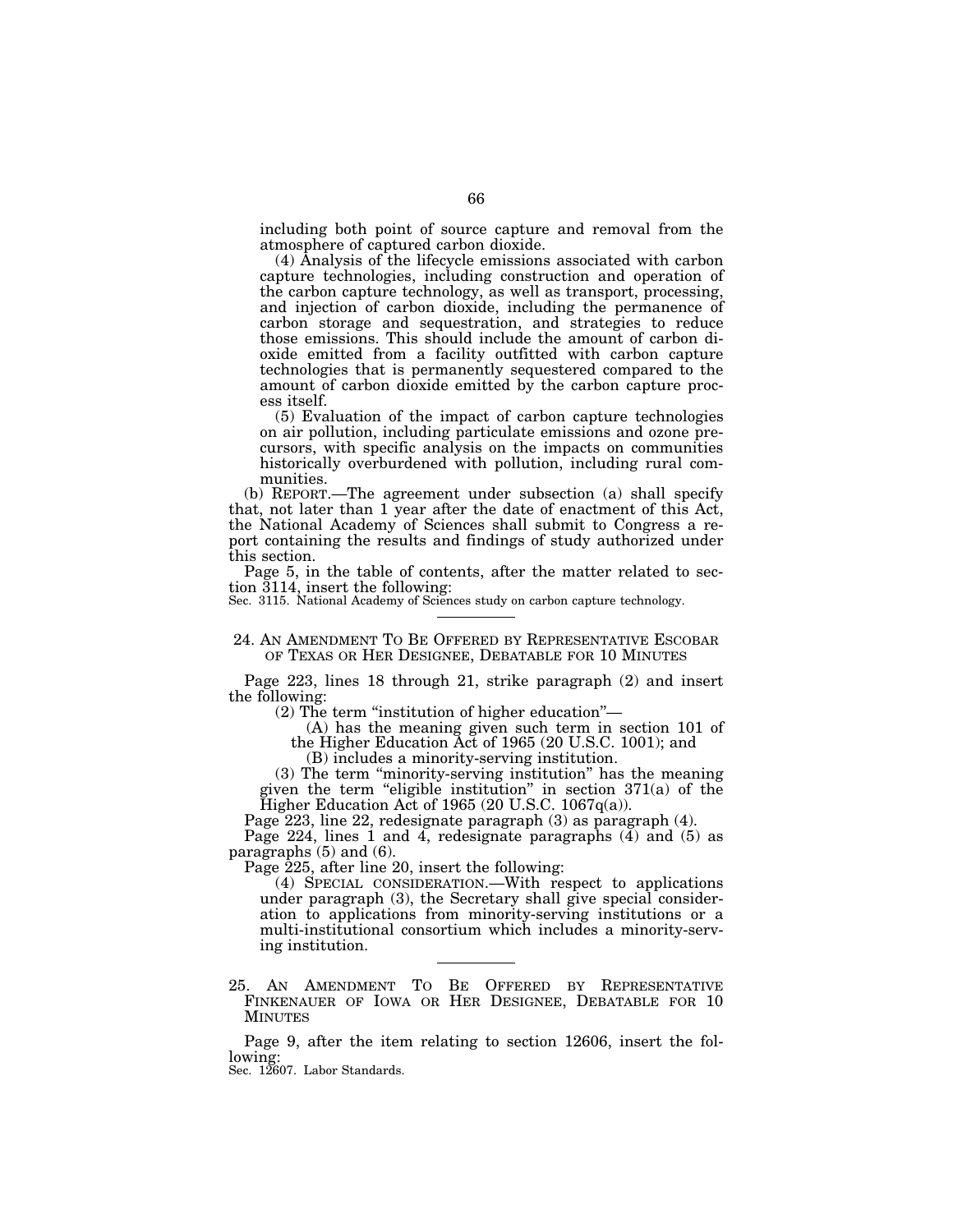At the end of subtitle F, insert the following:

**SEC. 12607 LABOR STANDARDS.** 

(a) IN GENERAL.—Notwithstanding any other provision of law, for fiscal year 2021 and each fiscal year thereafter, any construction or maintenance projects, including installation or removal of applicable infrastructure, assisted in whole or in part by funds appropriated under sections 1203, 1221, 1802, 1803, 1804, 1805, 2122, 2401, 2502, 2503, 2504, 2505, 2522, 2523, 2524, 2525, 2542, 2543, 2544, 2545, 2547, 2552, 2553, 2561, 3102, 3103, 3104, 3105, 3106, 3107, 3109, 3110, 3111, 3112, 3201, 4101, 4202, 5101, 5301, 5302, 5321, 5322, 5323, 5324, 5341, 5342, 6201, 6301, 6502, 6512, 7001, 8101, 8102, 8206, 8304, 9105, 9302, 9304, 10121, and 12401 of this Act and including 42 U.S.C. 17011 and 42 U.S.C. 16061, without regard to the form or type of Federal assistance provided under such section or part, shall comply with labor standards under this section. Compliance with labor standards under this section shall also apply to entities that are awarded permits, leases or enter into agreements with the Federal Government under subtitle F of Title II of this Act.<br>(b) CERTIFICATION OF QUALIFIED ENTITIES.—

 $(1)$  In GENERAL.—The Secretary of Labor shall establish a process for certifying entities that submit an application under paragraph (2) as qualified entities with respect to construction and maintenance projects funded in part or whole under sections 1203, 1221, 1802, 1803, 1804, 1805, 2122, 2401, 2502, 2503, 2504, 2505, 2522, 2523, 2524, 2525, 2542, 2543, 2544, 2545, 2547, 2552, 2553, 2561, 3102, 3103, 3104, 3105, 3106, 3107, 3109, 3110, 3111, 3112, 3201, 4101, 4202, 5101, 5301, 5302, 5321, 5322, 5323, 5324, 5341, 5342, 6201, 6301, 6502, 6512, 7001, 8101, 8102, 8206, 8304, 9105, 9302, 9304, 10121, and 12401 of this Act and including 42 U.S.C. 17011 and 42 U.S.C. 16061.

(2) APPLICATION PROCESS.—An entity seeking certification as a qualified entity under this section shall submit an application to the Secretary of Labor at such time, in such manner, and containing such information as the Secretary may reasonably require, including information to demonstrate compliance with the requirements under subsection (c).

(3) REQUESTS FOR ADDITIONAL INFORMATION.—Not later than 1 year after receiving an application from an entity under paragraph (2)—

 $(A)$  the Secretary of Labor may request additional information from the entity in order to determine whether the entity is in compliance with the requirements under subsection (c); and

(B) the entity shall provide such additional information within 30 days of the Secretary of Labor's request under subparagraph (A).

(4) DETERMINATION DEADLINE.—The Secretary of Labor shall make a determination on whether to certify an entity under this section not later than—

(A) in a case in which the Secretary requests additional information described in paragraph  $(3)$ ,  $\overline{1}$  year after the Secretary receives such additional information from the entity, or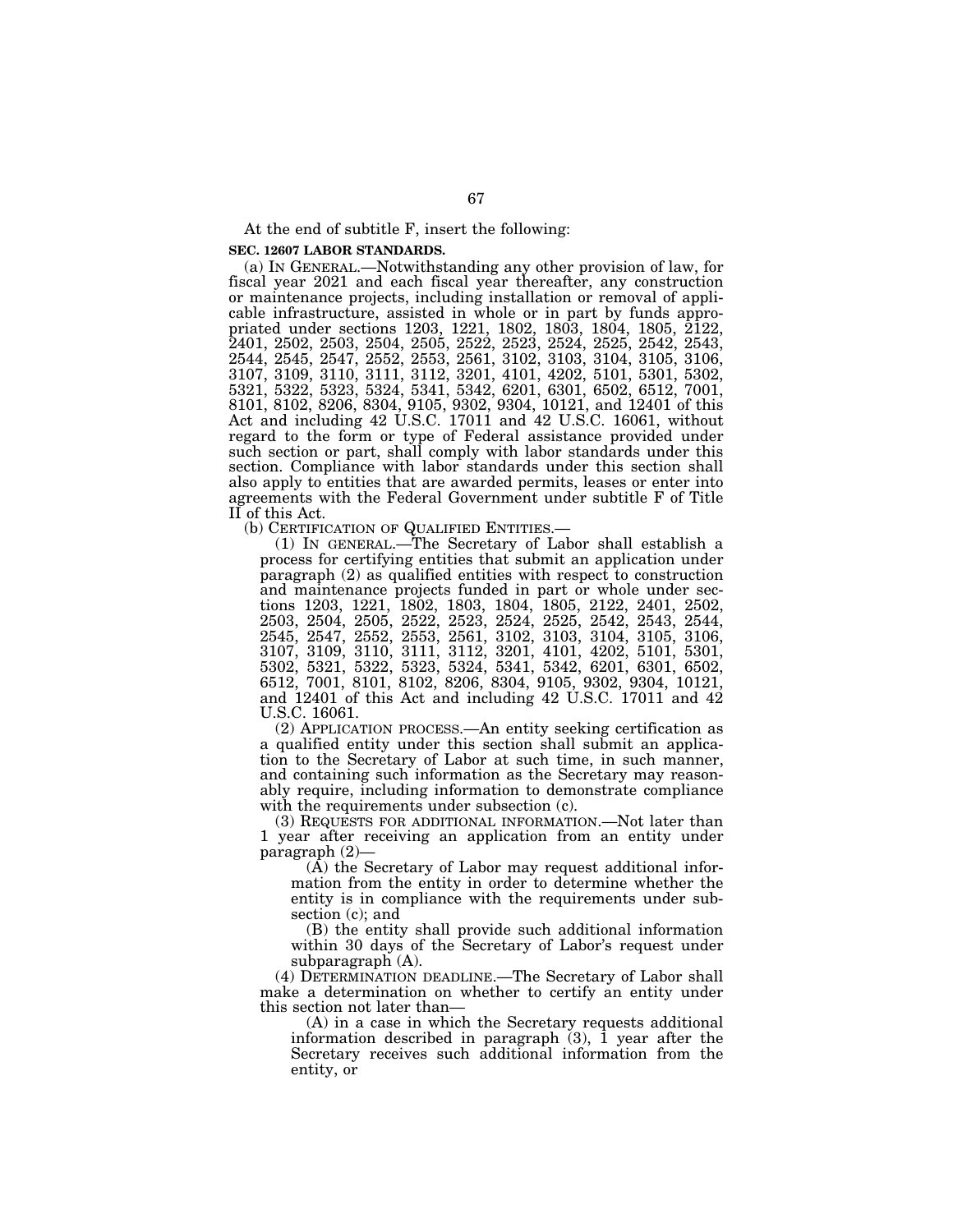(B) in a case that is not described in paragraph (3)(A), 1 year after the date on which the entity submits the application under paragraph (2).

(5) PRECERTIFICATION REMEDIES.—The Secretary shall consider any corrective actions taken by an entity seeking certification under this subsection to remedy an administrative merits determination, arbitral award or decision, or civil judgment identified under subsection  $(c)(3)$  and shall impose as a condition of certification any additional remedies necessary to avoid further or repeated violations.

(c) LABOR STANDARDS REQUIREMENTS.—The Secretary of Labor shall require an entity, as a condition of certification under this section, to satisfy each of the following requirements:

(1) The entity shall ensure that all laborers and mechanics employed by contractors and subcontractors in the performance of any construction or maintenance project shall be paid wages at rates not less than those prevailing on projects of a similar character in the locality as determined by the Secretary of Labor in accordance with subchapter IV of chapter 31 of title 40, United States Code (commonly known as the ''Davis-Bacon Act'').

(2) In the case of any construction or maintenance project, the cost of which exceeds \$25,000,000, the entity shall be a party to, or require contractors and subcontractors in the performance of such construction or maintenance project to consent to, a covered project labor agreement.

(3) The entity, and all contractors and subcontractors in performance of any construction or maintenance project, shall represent in the application submitted under subsection  $(b)(2)$ (and periodically thereafter during the performance of the construction or maintenance project as the Secretary of Labor may require) whether there has been any administrative merits determination, arbitral award or decision, or civil judgment, as defined in guidance issued by the Secretary of Labor, rendered against the entity in the preceding 3 years (or, in the case of disclosures after the initial disclosure, during such period as the Secretary of Labor may provide) for violations of—

(A) the Fair Labor Standards Act of 1938 (29 U.S.C. 201 et seq.);

(B) the Occupational Safety and Health Act of 1970 (29 U.S.C. 651 et seq.);

(C) the Migrant and Seasonal Agricultural Worker Protection Act (29 U.S.C. 1801 et seq.);

(D) the National Labor Relations Act (29 U.S.C. 151 et seq.);

(E) subchapter IV of chapter 31 of title 40, United States Code (commonly known as the "Davis-Bacon Act");

(F) chapter 67 of title 41, United States Code (commonly known as the "Service Contract Act");

(G) Executive Order 11246, as amended (relating to equal employment opportunity);

(H) section 503 of the Rehabilitation Act of 1973 (29 U.S.C. 793);

(I) section 4212 of title 38, United States Code;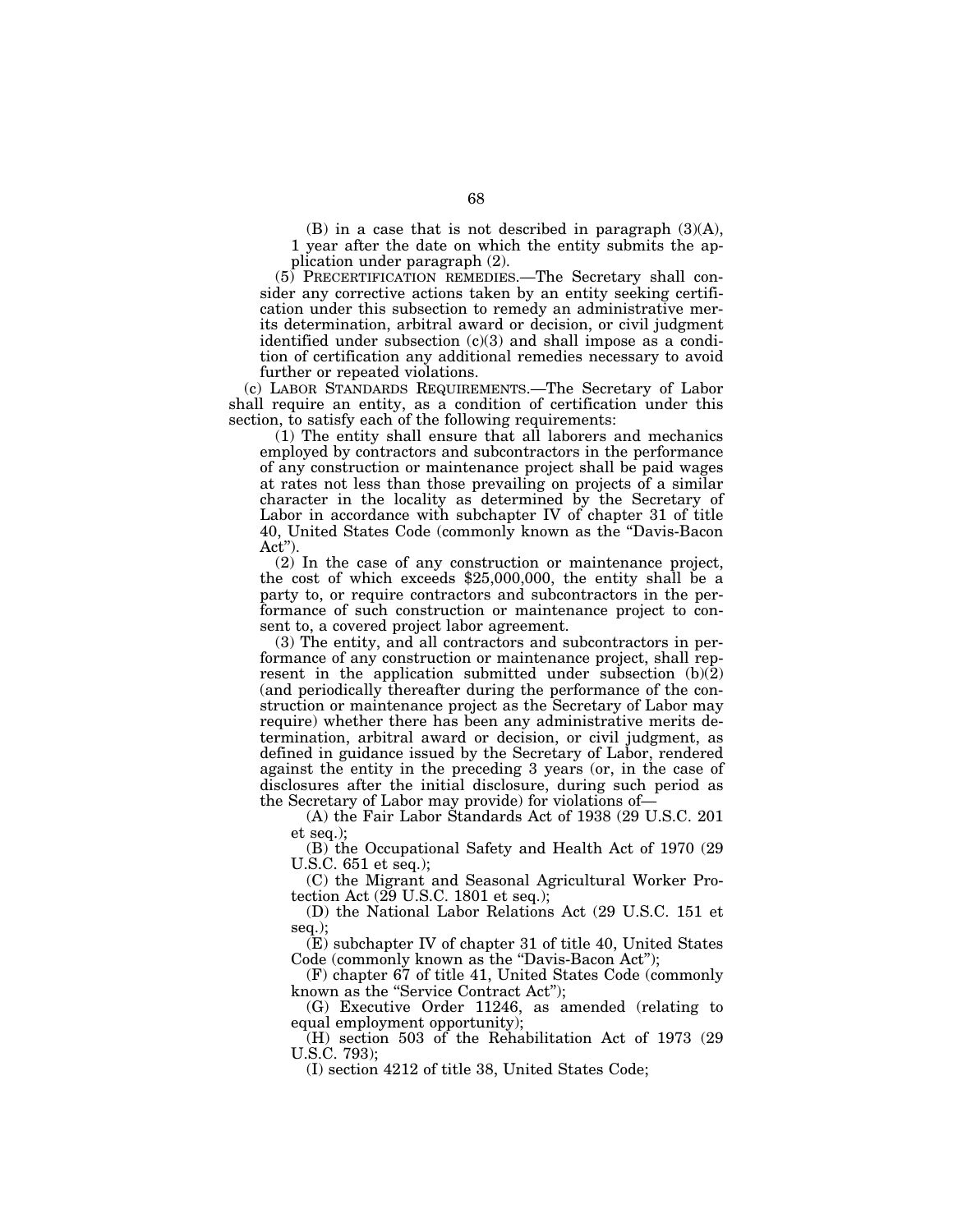(J) the Family and Medical Leave Act of 1993 (29 U.S.C. 2601 et seq.);

(K) title VII of the Civil Rights Act of 1964 (42 U.S.C. 2000e et seq.);

(L) the Americans with Disabilities Act of 1990 (42 U.S.C. 12101 et seq.);

(M) the Age Discrimination in Employment Act of 1967 (29 U.S.C. 621 et seq.);

(N) Executive Order 13658, dated February 2014, (entitled ''Establishing a Minimum Wage for Contractors''); or

(O) equivalent State laws, as defined in guidance issued by the Secretary of Labor.

(4) The entity, and all contractors and subcontractors in the performance of construction or maintenance project, shall not require arbitration for any dispute involving an employee described in paragraph (5) engaged in a service for the entity or any contractor and subcontractor, or enter into any agreement with such employee requiring arbitration of any such dispute, unless such employee is covered by a collective bargaining agreement that provides otherwise.

(5) For purposes of compliance with the National Labor Relations Act (29 U.S.C. 151 et seq.), the Fair Labor Standards Act of 1938 (29 U.S.C. 201 et seq.), and the requirements under this section, the entity, and all contractors and subcontractors in the performance of any construction or maintenance project, shall consider an individual performing any service in such performance as an employee (and not an independent contractor) of the entity, contractor, or subcontractor, respectively, unless—

(A) the individual is free from control and direction in connection with the performance of the service, both under the contract for the performance of the service and in fact;

(B) the service is performed outside the usual course of the business of the entity, contractor, or subcontractor, respectively; and

(C) the individual is customarily engaged in an independently established trade, occupation, profession, or business of the same nature as that involved in such service.

(6) The entity shall prohibit all contractors and subcontractors in the performance of any construction or maintenance project from hiring employees through a temporary staffing agency unless the relevant State workforce agency certifies that temporary employees are necessary to address an acute, short-term labor demand.

(7) The entity shall require all contractors, subcontractors, successors in interest of the entity, and other entities that may acquire the entity, in the performance or acquisition of any construction or maintenance project, to have and abide by an explicit neutrality policy on any issue involving the exercise by employees of the entity as described in paragraph (5), and of all contractors and subcontractors in the performance of any construction or maintenance project, of the right to organize and bargain collectively through representatives of their own choosing.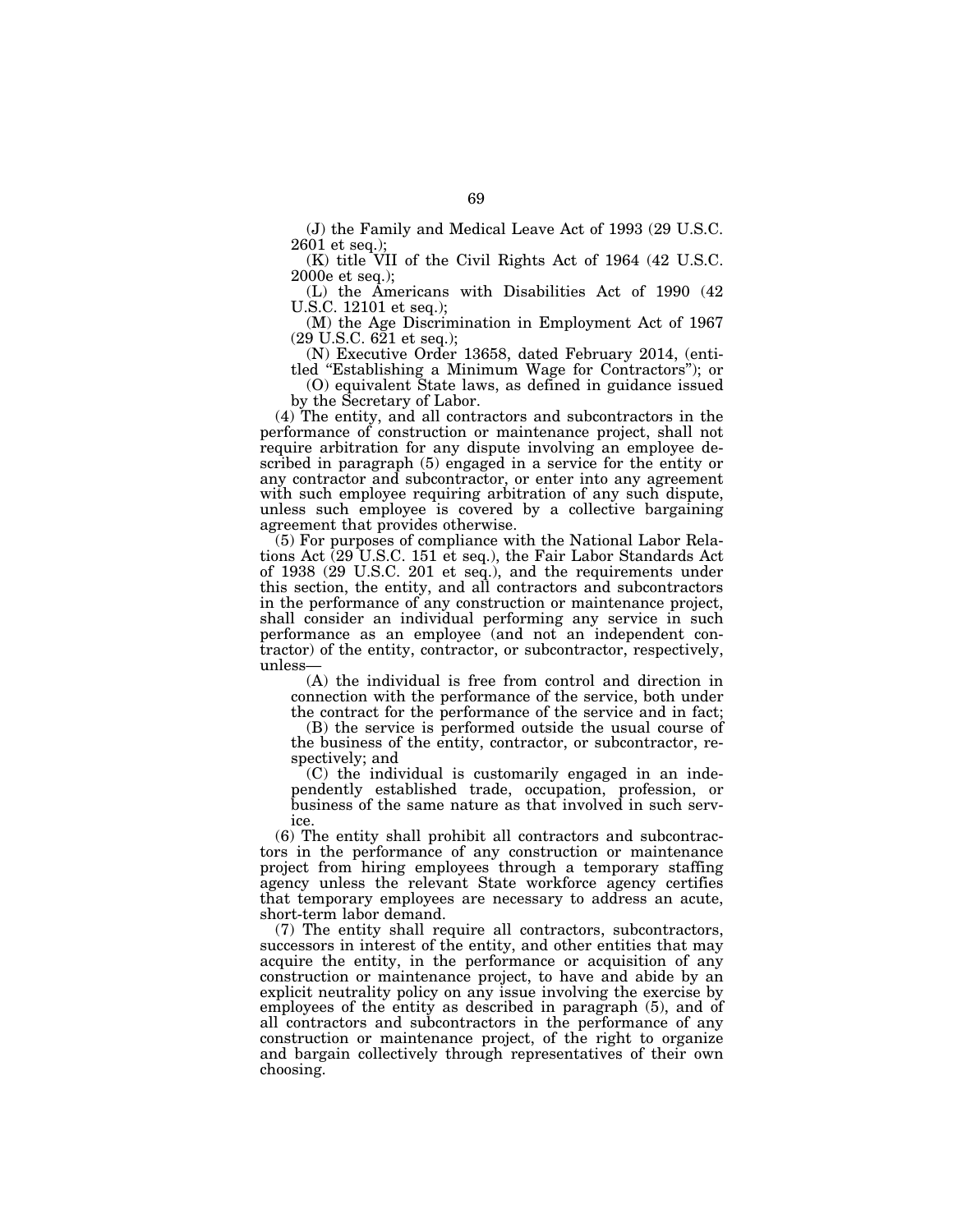(8) The entity shall require all contractors and subcontractors to participate in a registered apprenticeship program for each skilled craft employed on any construction or maintenance project.

(9) The entity, and all contractors and subcontractors in the performance of any construction or maintenance project, shall not request or otherwise consider the criminal history of an applicant for employment before extending a conditional offer to the applicant, unless—

 $(A)$  a background check is otherwise required by law;

(B) the position is for a Federal law enforcement officer (as defined in section  $115(c)(1)$  of title 18, United States Code) position; or

(C) the Secretary of Labor, after consultation with the Secretary of Energy, certifies that precluding criminal history prior to the conditional offer would pose a threat to national security.

(d) DAVIS-BACON ACT.—The Secretary of Labor shall have, with respect to the labor standards described in subsection  $(d)(1)$ , the authority and functions set forth in Reorganization Plan Numbered 14 of 1950 (64 Stat. 1267; 5 U.S.C. App.) and section 3145 of title 40, United States Code.

(e) PERIOD OF VALIDITY FOR CERTIFICATIONS.—A certification made under this section shall be in effect for a period of 5 years. An entity may reapply to the Secretary of Labor for an additional certification under this section in accordance with the application process under subsection (b)(2).

(f) REVOCATION OF QUALIFIED ENTITY STATUS.—The Secretary of Labor may revoke the certification of an entity under this section as a qualified entity at any time in which the Secretary reasonably determines the entity is no longer in compliance with the requirements of subsection (c).

(g) CERTIFICATION MAY COVER MORE THAN 1 SUBSTANTIALLY SIMILAR PROJECT.—The Secretary of Labor may make certifications under this section which apply with respect to more than 1 project if the projects to which such certification apply are substantially similar projects which meet the requirements of this section. Such projects shall be treated as a specific construction or maintenance project for purposes of subsection (h)(2).

(h) DEFINITIONS.—In this section:

(1) COVERED PROJECT LABOR AGREEMENT.—The term ''covered project labor agreement'' means a project labor agreement that—

(A) binds all contractors and subcontractors on the construction project through the inclusion of appropriate specifications in all relevant solicitation provisions and contract documents;

(B) allows all contractors and subcontractors to compete for contracts and subcontracts without regard to whether they are otherwise a party to a collective bargaining agreement;

(C) contains guarantees against strikes, lockouts, and other similar job disruptions;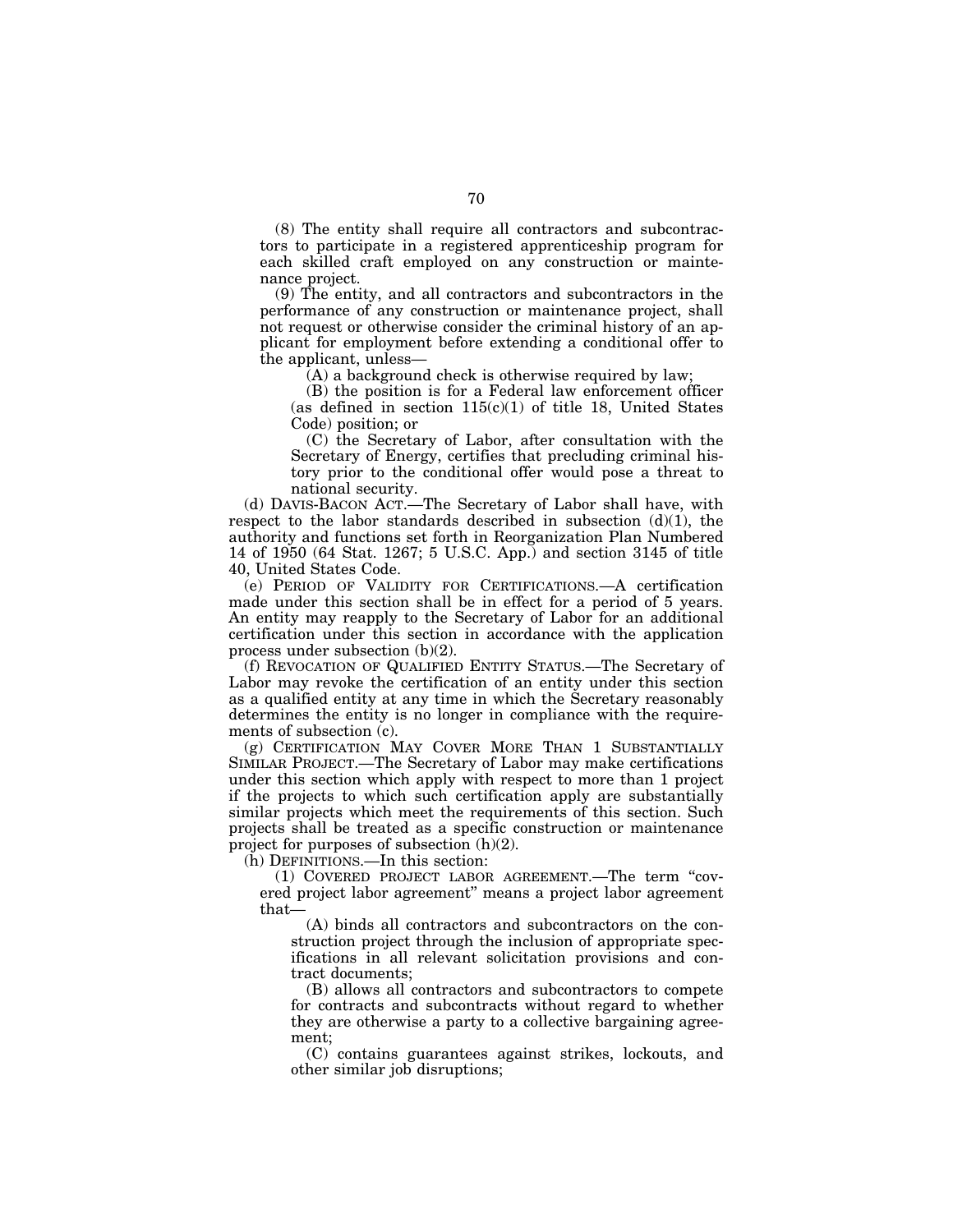(D) sets forth effective, prompt, and mutually binding procedures for resolving labor disputes arising during the covered project labor agreement; and

(E) provides other mechanisms for labor-management cooperation on matters of mutual interest and concern, including productivity, quality of work, safety, and health.

(2) PROJECT LABOR AGREEMENT.—The term ''project labor agreement'' means a pre-hire collective bargaining agreement with one or more labor organizations that establishes the terms and conditions of employment for a specific construction project and is described in section 8(f) of the National Labor Relations Act (29 U.S.C. 158(f)).

(3) QUALIFIED ENTITY.—The term ''qualified entity'' means an applicant for certification under subsection (b) that the Secretary of Labor certifies as a qualified entity in accordance with subsection (b).

(i) AUTHORIZATION OF APPROPRIATIONS.—There is authorized to be appropriated to carry out this such sums as necessary for fiscal year 2020 and each fiscal year thereafter.

26. AN AMENDMENT TO BE OFFERED BY REPRESENTATIVE GARAMENDI OF CALIFORNIA OR HIS DESIGNEE, DEBATABLE FOR 10 MINUTES

At the end of subtitle C of title XII, add the following:

# SEC. **ILLCCCON SEXTENSION OF AUTHORITY FOR NON-OIL AND GAS OPER-ATIONS ON THE OUTER CONTINENTAL SHELF.**

Section 4(a)(1) of the Outer Continental Shelf Lands Act (43 U.S.C.  $1333(a)(1)$  is amended to read as follows:

"(1) JURISDICTION OF THE UNITED STATES ON THE OUTER CON-TINENTAL SHELF.-

''(A) IN GENERAL.—The Constitution and laws and civil and political jurisdiction of the United States are extended, to the same extent as if the outer Continental Shelf were an area of exclusive Federal jurisdiction located within a State, to—

"(i) the subsoil and seabed of the outer Continental Shelf;

"(ii) all artificial islands on the outer Continental Shelf;

''(iii) all installations and other devices permanently or temporarily attached to the seabed, which may be erected thereon for the purpose of exploring for, developing, or producing resources therefrom or producing or supporting the production of energy from sources other than oil and gas; and

"(iv) any such installation or other device (other than a ship or vessel) for the purpose of transporting such resources or transmitting energy.

''(B) LEASES ISSUED EXCLUSIVELY UNDER THIS ACT.—Mineral or energy leases on the outer Continental Shelf shall be maintained or issued only under the provisions of this Act.''.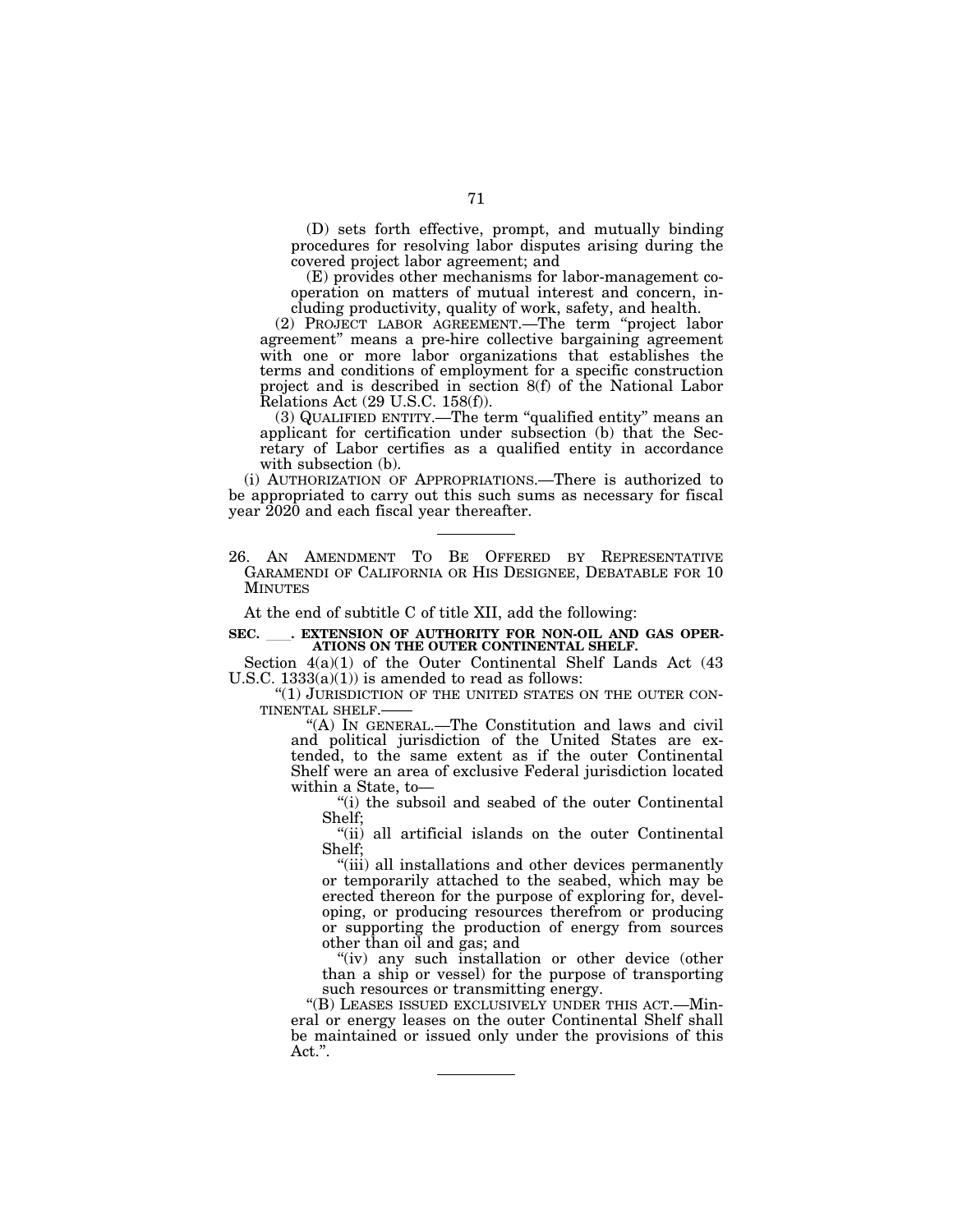27. AN AMENDMENT TO BE OFFERED BY REPRESENTATIVE GOLDEN OF MAINE OR HIS DESIGNEE, DEBATABLE FOR 10 MINUTES

Page 202, line 24, strike "; and" and insert a semicolon.

Page 203, line 2, strike the semicolon and insert "; and".

Page 203, after line 2, insert the following:

(iv) biomass systems with an efficiency of 60 percent or greater;

Page 203, line 8, strike "; or" and insert a semicolon.

Page 203, line 11, strike the period at the end and insert "; or". Page 203, after line 11, insert the following:

(F) to provide thermal energy to meet heating and cooling loads and for industrial processes.

Page 716, line 21, insert ", including the potential use of biomass CHP systems'' before the semicolon.

Page 717, line 1, insert "biomass CHP," after "technologies,".

Page 717, line 6, insert "and communities" after "organizations".

Page 717, line 10, insert ", communities," after "companies".

Page 821, line 15, insert "biomass," after "wind,".

Page 824, line 23, insert ''biomass,'' after ''hydropower,''.

28. AN AMENDMENT TO BE OFFERED BY REPRESENTATIVE GRAVES OF LOUISIANA OR HIS DESIGNEE, DEBATABLE FOR 10 MINUTES

Page 236, line 4, strike "and".

Page 236, after line 4, insert the following:

(ii) the ability to domestically source necessary critical mineral necessary for solar production; and

Page 236, line 5, strike " $(ii)$ " and insert " $(iii)$ ".

29. AN AMENDMENT TO BE OFFERED BY REPRESENTATIVE GRAVES OF LOUISIANA OR HIS DESIGNEE, DEBATABLE FOR 10 MINUTES

Page 707, line 3, after "cost-competitive" insert ", including in developing economies''.

# 30. AN AMENDMENT TO BE OFFERED BY REPRESENTATIVE GRAVES OF LOUISIANA OR HIS DESIGNEE, DEBATABLE FOR 10 MINUTES

Page 466, line 23, after "program" insert "including increases or decreases in net imports of critical minerals as a result of activities carried out under this section''.

<sup>31.</sup> AN AMENDMENT TO BE OFFERED BY REPRESENTATIVE HAALAND OF NEW MEXICO OR HER DESIGNEE, DEBATABLE FOR 10 MINUTES

Page 391, line 10, strike "or".

Page 391, line 12, strike "entities;" and insert "entities; or". Page 391, after line 12 insert:

<sup>(</sup>E) that does not require extraction of uranium or development of uranium from lands managed by the Federal Government, cause harm to the natural or cultural resources of Tribal communities or sovereign Native Nations,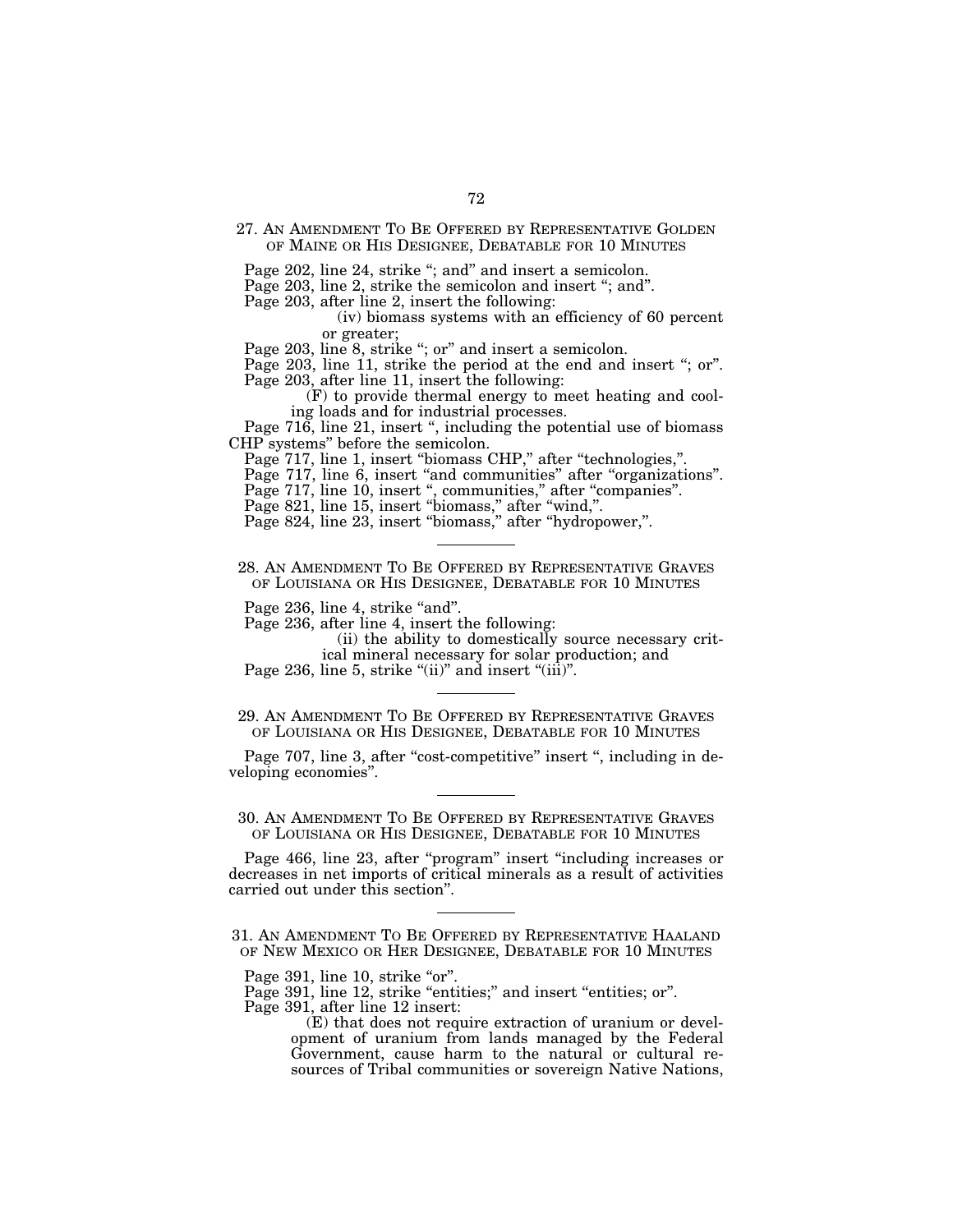or result in degraded ground or surface water quality on publicly managed or privately owned lands;

32. AN AMENDMENT TO BE OFFERED BY REPRESENTATIVE HAALAND OF NEW MEXICO OR HER DESIGNEE, DEBATABLE FOR 10 MINUTES

Page 4, in the table of contents, after the matter relating to section 2562, insert the following:

PART 5—ENERGY EFFICIENCY AND RENEWABLE ENERGY RESEARCH AND DEVELOPMENT

Sec. 2571. Authorization of appropriations.

Page 241, strike lines 21 through 25 and insert the following:

(1) \$441,000,000 for fiscal year 2021;

(2) \$463,050,000 for fiscal year 2022;

(3) \$486,202,500 for fiscal year 2023;

(4) \$510,512,625 for fiscal year 2024; and

(5) \$536,038,257 for fiscal year 2025.

Page 254, strike lines 4 through 8 and insert the following:

(1) \$163,800,000 for fiscal year 2021;

(2) \$171,990,000 for fiscal year 2022;

(3) \$180,589,500 for fiscal year 2023;

(4) \$189,618,975 for fiscal year 2024; and

(5) \$199,099,923 for fiscal year 2025.

Page 275, strike lines 4 through 8 and insert the following:

''(1) \$182,062,500 for fiscal year 2021;

"(2) \$199,125,000 for fiscal year 2022;

''(3) \$216,187,500 for fiscal year 2023;

"(4) \$225,750,000 for fiscal year 2024; and

''(5) \$227,812,500 for fiscal year 2025.''.

Strike page 295, line 23, through page 296, line 18, and insert the following:

"(1)  $$229,125,000$  for fiscal year 2021, including  $$168,870,000$ for marine energy and \$60,255,000 for hydropower research, development, and demonstration activities;

"(2)  $$236,517,450$  for fiscal year 2022, including \$174,454,800 for marine energy and \$62,062,650 for hydropower research, development, and demonstration activities;

''(3) \$244,187,873 for fiscal year 2023, including \$180,263,343 for marine energy and \$63,924,530 for hydropower research, development, and demonstration activities;

''(4) \$252,147,209 for fiscal year 2024, including \$186,304,944 for marine energy and \$65,842,265 for hydropower research, development, and demonstration activities; and

''(5) \$260,406,837 for fiscal year 2025, including \$192,589,304 for marine energy and \$67,817,533 for hydropower research, development, and demonstration activities.''.

Page 299, after line 8, insert the following: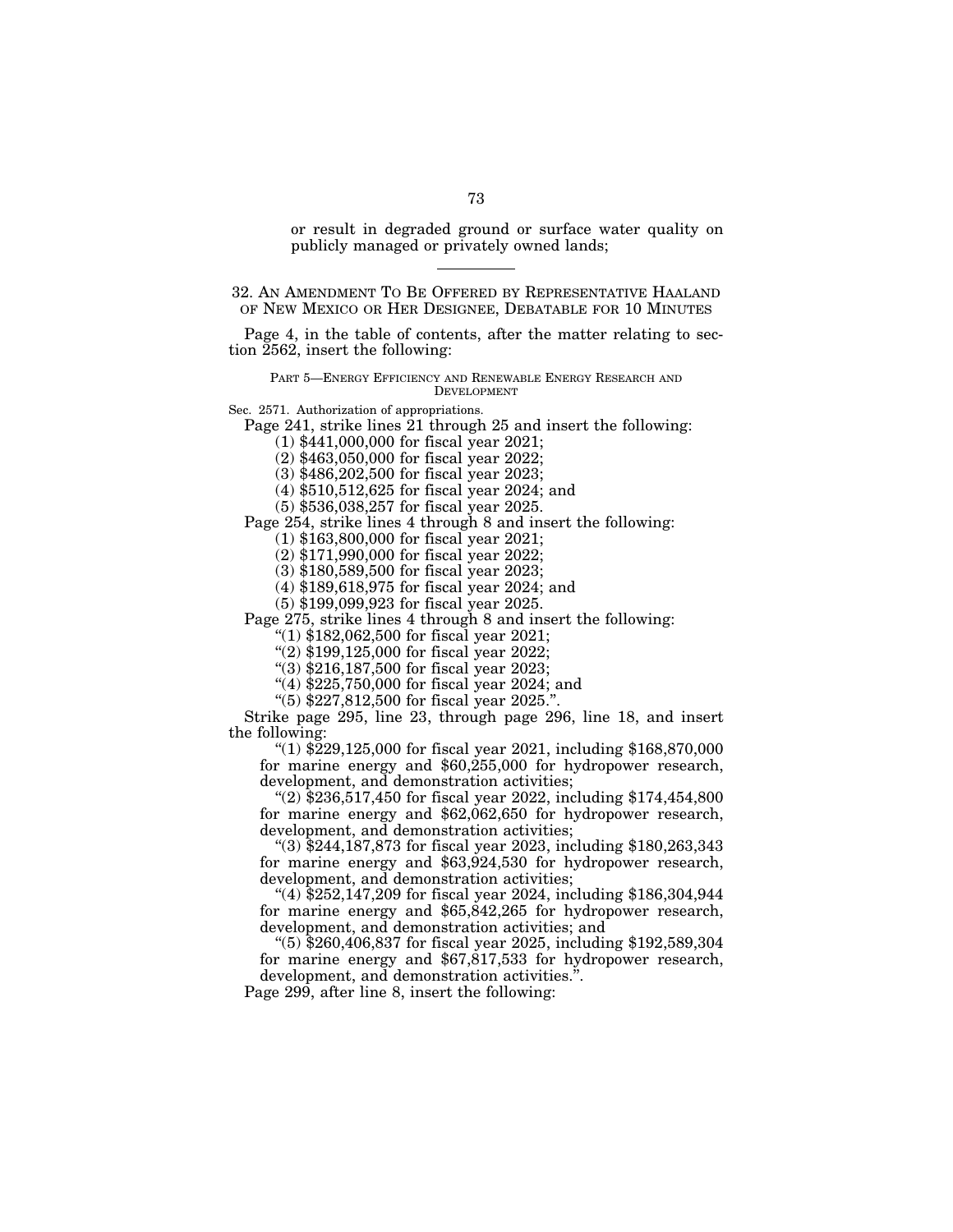# **PART 5—ENERGY EFFICIENCY AND RENEW-ABLE ENERGY RESEARCH AND DEVELOP-MENT**

## **SEC. 2571. AUTHORIZATION OF APPROPRIATIONS.**

There are authorized to be appropriated to the Secretary of Energy or their designee to carry out research, development, demonstration, and commercial application activities under the Office of Energy Efficiency and Renewable Energy—

 $(1)$  \$3,228,500,000 for fiscal year 2021;

(2) \$3,250,775,500 for fiscal year 2022;

(3) \$3,291,488,750 for fiscal year 2023;

(4) \$3,334,238,188 for fiscal year 2024; and

(5) \$3,379,125,097 for fiscal year 2025.

33. AN AMENDMENT TO BE OFFERED BY REPRESENTATIVE HARDER

OF CALIFORNIA OR HIS DESIGNEE, DEBATABLE FOR 10 MINUTES

Redesignate section 12606 as section 12607.

Insert after section 12605 the following new section:

#### **SEC. 12606. WILDFIRE HAZARD SEVERITY MAPPING FOR ELECTRIC TRANSMISSION AND DISTRIBUTION INFRASTRUCTURE.**

(a) MAP REQUIRED.—Not later than 2 years after the date of the enactment of this section, the Secretary of Energy shall—

(1) use the most recent LANDFIRE data to generate a geospatial map for the conterminous United States that depicts wildfire risk to electric utilities that—

(A) manage electric transmission infrastructure or rights-of-ways on public lands; and

(B) maintain equipment that is at risk of igniting or being impacted by wildland fire; and

(2) disseminate the information generated under paragraph (1) in an appropriate format for use by electric utilities in order to—

(A) improve understanding of wildfire risk;

(B) identify areas and assets at the highest risk;

(C) prioritize infrastructure maintenance and vegetation management;

(D) identify opportunities for energy storage and microgrid projects; and

(E) develop plans for regular and emergency access to manage and mitigate wildfire risk.

(b) CONSULTATION.—In carrying out subsection (a), the Secretary of Energy shall consult with—

 $(1)$  the Secretary of Agriculture, acting through the Chief of the Forest Service;

(2) the Secretary of the Interior;

(3) the Administrator of the Federal Emergency Management Agency;

(4) other appropriate Federal agencies;

(5) States;

(6) relevant colleges, universities, and institutions of higher education with relevant expertise; and

(7) other entities, as appropriate.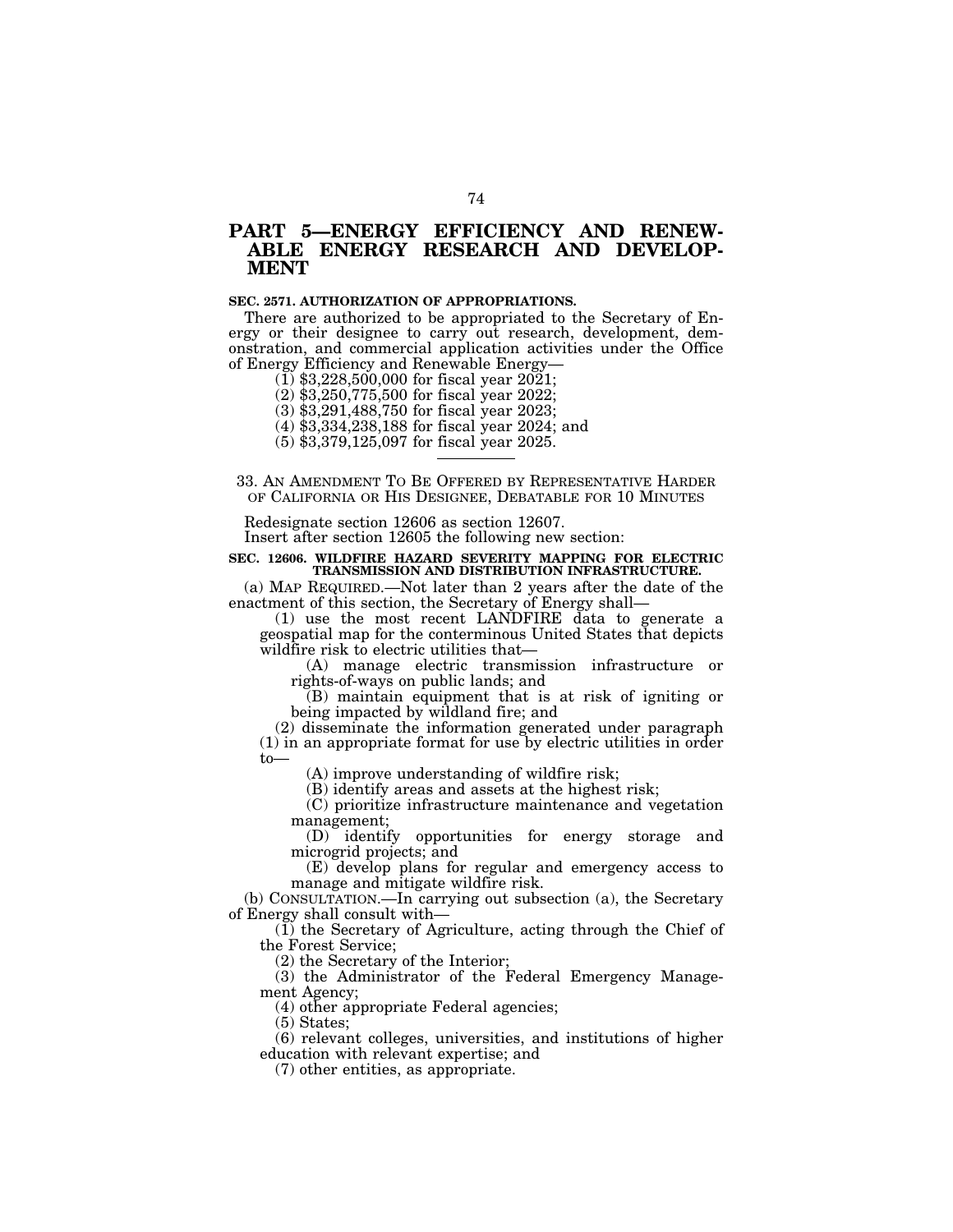(c) ELECTRIC UTILITY DEFINED.—In this section, the term ''electric utility'' means—

(1) a rural electric cooperative;

(2) a political subdivision of a State, such as a municipally owned electric utility, or any agency, authority, corporation, or instrumentality of one or more State political subdivisions; and (3) an investor-owned utility.

#### 34. AN AMENDMENT TO BE OFFERED BY REPRESENTATIVE HARDER OF CALIFORNIA OR HIS DESIGNEE, DEBATABLE FOR 10 MINUTES

Page 891, line 12, insert "(as defined in section  $101(a)$  of the Higher Education Act of 1965 (20 U.S.C. 1001(a)))" after "education''.

Page 891, line 15, insert ", outreach, and community engagement," after "research".

Page 891, line 16, insert ", including the health of outdoor workers,'' after ''public health''.

Page 891, after line 20, insert the following (and redesignate the subsequent subparagraph accordingly):

(B) PRIORITY.—In selecting institutions of higher education at which to establish a center under subparagraph (A), the Administrator shall give priority to institutions that—

(i) have established expertise or dedicated centers for air quality research;

(ii) have experience with relevant outreach and extension work;

(iii) have established relationships with relevant Federal, State, and local agencies, community organizations, and Indian Tribes; and

(iv) are located in an area that is economically or environmentally impacted by wildfire smoke.

Page 893, line 18, strike "require." and insert "require, which shall include plans to collaborate with a public institution of higher education or other research institution that—''.

Page 893, after line 18, insert the following:

(A) has established expertise or dedicated centers for air quality research;

(B) has experience with relevant outreach and extension work;

(C) has established relationships with relevant Federal, State, and local agencies, community organizations, and Indian Tribes; and

(D) is located in an area that is economically or environmentally impacted by wildfire smoke.

35. AN AMENDMENT TO BE OFFERED BY REPRESENTATIVE HAYES OF CONNECTICUT OR HER DESIGNEE, DEBATABLE FOR 10 MINUTES

Page 536, lines 1 through 15, amend subsection (e) to read as follows:

(e) AUTHORIZATION OF APPROPRIATIONS.—Subsection (f), as redesignated, of section 741 of the Energy Policy Act of 2005 (42 U.S.C. 16091) is amended to read as follows: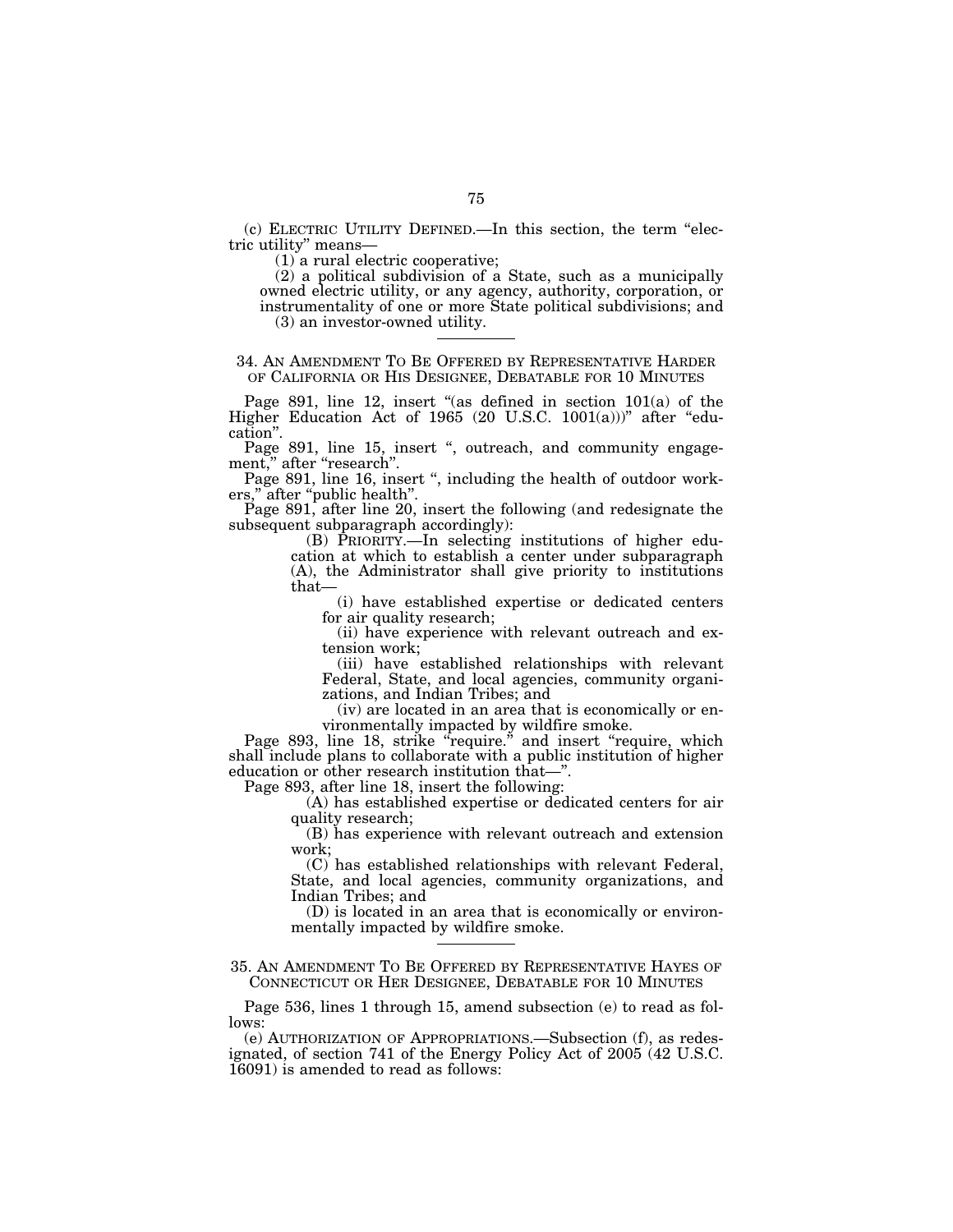''(f) AUTHORIZATION OF APPROPRIATIONS.—There is authorized to be appropriated to the Administrator to carry out this section, to remain available until expended, \$130,000,000 for each of fiscal years 2021 through 2025, of which—

" $(1)$  not less than \$100,000,000 for each such fiscal year shall be used for awards under this section to eligible recipients proposing to replace school buses with zero-emission school buses; and

" $(2)$  not less than \$52,000,000 for each such fiscal year shall be used for awards under this section to eligible recipients proposing to replace or retrofit school buses to serve a community of color, indigenous community, low-income community, or any community located in an air quality area designated pursuant to section 107 of the Clean Air Act (42 U.S.C. 7407) as nonattainment.''.

36. AN AMENDMENT TO BE OFFERED BY REPRESENTATIVE HAYES OF CONNECTICUT OR HER DESIGNEE, DEBATABLE FOR 10 MINUTES

Page 9, after the item relating to section 12606, insert the following:

Sec. 12607. Affirming Protections for Children and Workers.

At the end of subtitle F of Title XII, add the following:

#### **SEC. 12607. AFFIRMING PROTECTIONS FOR CHILDREN AND WORKERS.**

Nothing in this Act shall be construed to affect the safety and wellbeing of children in the carrying out of projects, programs, and other applicable items in this Act nor to undermine or affect the enforcement of laws relating to protections against child labor and forced labor, including—

(1) the Fair Labor Standards Act of 1938 (29 U.S.C. 201 et seq.);

(2) title 29, subtitle B, chapter V, Subchapter A, Part 570, the Child Labor Regulations, Orders, and Statements of Interpretation;

(3) article 3 of the International Labor Organization Convention concerning the prohibition and immediate action for the elimination of the worst forms of child labor (December 2, 2000), or in violation of human rights;

(4) number 182 of the International Labor Organization Convention, entitled ''Worst Forms of Child Labour Convention'' (1999);

(5) number 105 of the International Labor Organization Convention, entitled ''Abolition of Forced Labour Convention'' (1957);

(6) applicable trade laws, including trade preference programs, trade agreements and Section 307 of the Tariff Act of 1930; and

(7) Executive Order 13126, dated June 12, 1999, (entitled ''Prohibition of Acquisition of Products Produced by Forced or Indentured Child Labor'').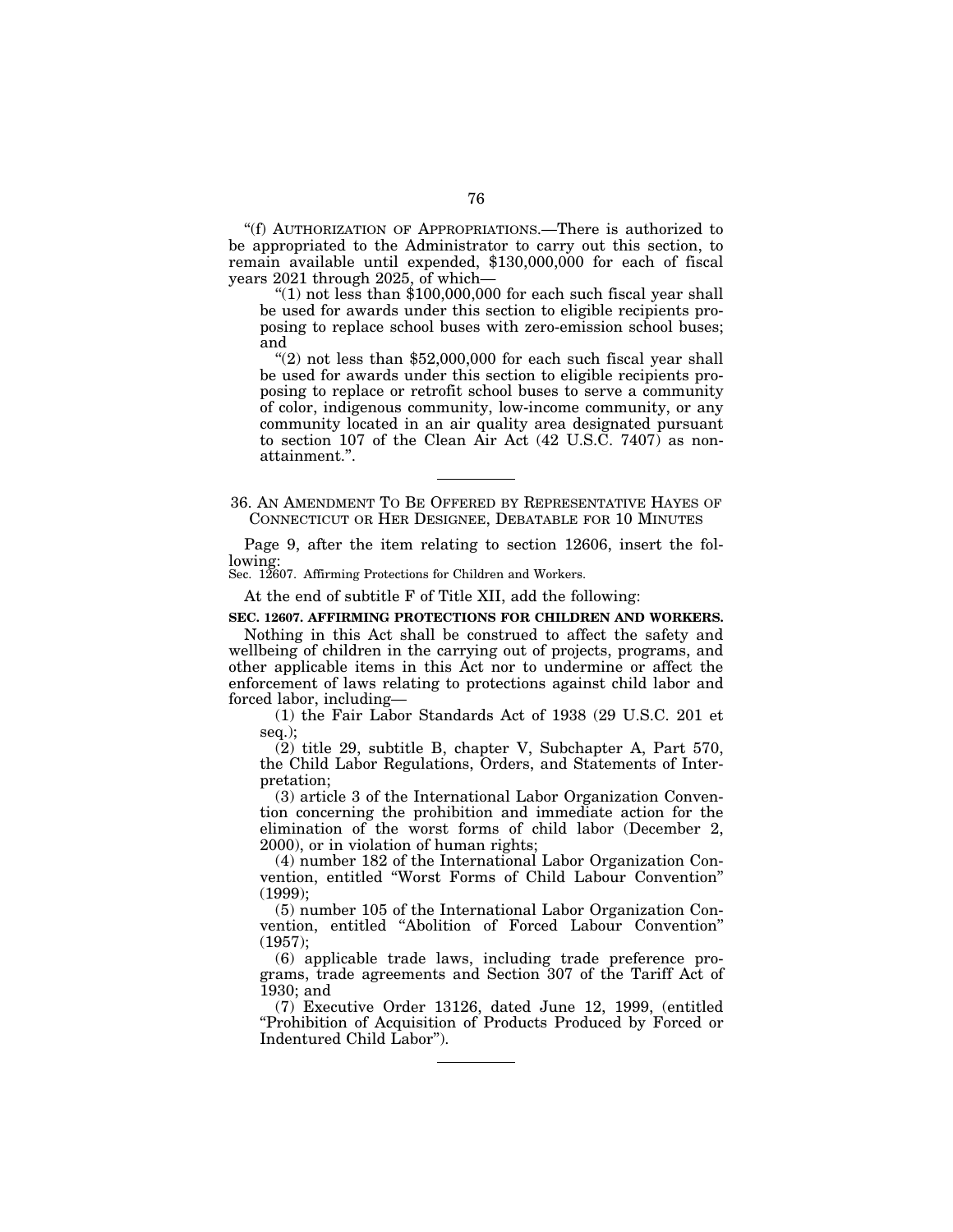#### 37. AN AMENDMENT TO BE OFFERED BY REPRESENTATIVE HUFFMAN OF CALIFORNIA OR HIS DESIGNEE, DEBATABLE FOR 10 MINUTES

At the end of subtitle B of title II, add the following:

#### **SEC. 2208. KLAMATH HYDROELECTRIC SETTLEMENT AGREEMENT TRIBAL FAIRNESS.**

(a) DEFINITIONS.—In this section:

(1) FACILITY.—The term ''facility'' means 1 or more of the following hydropower facilities (including appurtenant works licensed to PacifiCorp) within the jurisdictional boundary of the Klamath Hydroelectric Project, FERC Project No. 2082 (as applicable):

(A) Iron Gate Dam.

(B) Copco No. 1 Dam.

(C) Copco No. 2 Dam.

(D) J.C. Boyle Dam.

(2) COMMISSION.—The term ''Commission'' means the Federal Energy Regulatory Commission.

(3) HARMED INDIAN TRIBES.—The term ''harmed Indian Tribes'' means—

(A) the Klamath Tribes; and

(B) such other Indian Tribes that are located downstream of the Klamath Hydroelectric Project.

(4) INDIAN TRIBE.—The term ''Indian Tribe'' has the meaning given the term ''Indian tribe'' in section 4 of the Indian Self-Determination and Education Assistance Act (25 U.S.C. 5304).

(5) LICENSEE.—The term ''licensee'' means the owner and licensee of the facility (as of the date of enactment of this Act).

(b) IN GENERAL.—In light of the specific facts and circumstances of the Klamath Hydroelectric Settlement Agreement that anticipated dam removal to commence in 2020, and to mitigate the historic and ongoing damages caused by the facility to aquatic and Tribal trust resources, the Commission shall not issue any annual license for the facility under section  $15(a)(1)$  of the Federal Power Act  $(16 \text{ U.S.C. } 808(a)(1))$  unless the Commission has provided harmed Indian Tribes and the States of California and Oregon the opportunity to recommend terms and conditions under section  $4(e)$ , section 10, and section 18 of the Federal Power Act (16 U.S.C. 797(e), 803, and 811), including any conditions providing for fishways or fish recovery.

(c) STUDIES.—Upon approval of an annual license pursuant to subsection (b), the Commission shall require the licensee to provide to the Commission the following:

(1) A study describing the impacts of the facility during the previous year on instream flows, water use, water temperature, and water quality.

(2) A study describing the impacts of the facility during the previous year on fish and wildlife resources, including river fisheries, reservoir fisheries, anadromous fish, and any marine species listed as a threatened species or endangered species under the Endangered Species Act of 1973 (16 U.S.C. 1531 et seq.) including Southern Resident killer whales (Orcinus orca).

(3) A study describing the impacts of the facility during the previous year on sediment transport.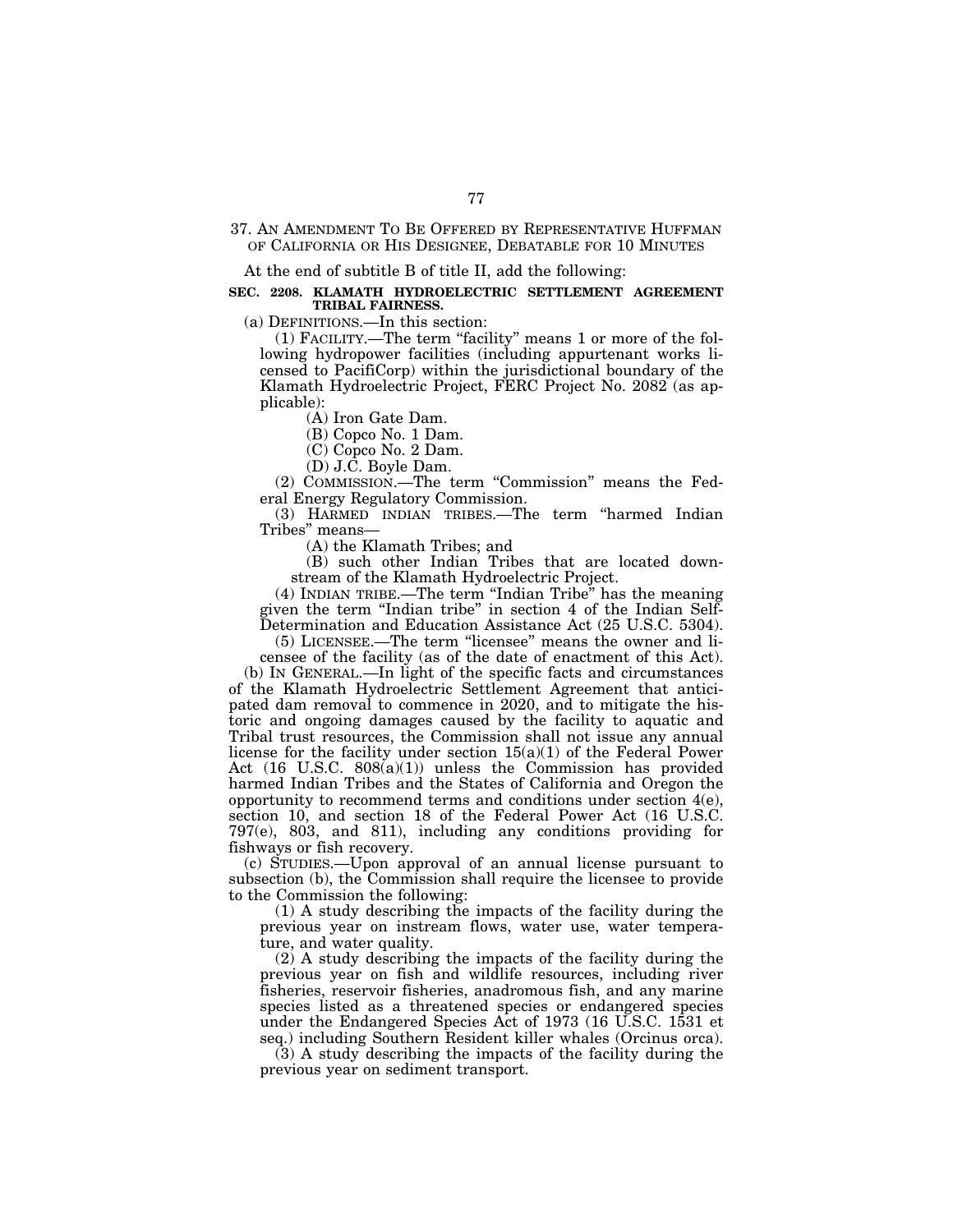(4) A study forecasting the impacts of climate change to power generation at the facility.

(5) A certification from the California Department of Water Resources, Division of Safety of Dams, following one or more comprehensive studies of the stability and safety of the facility that are funded by the licensee, that each element of the facility meets all current Federal and State seismic, stability, and safety standards and that there will be no significant risk of dam failure during the term of the license.

(6) A report, to be made publicly available by the Commission, on the financial status of the facility, including—

(A) an analysis comparing the cost of power generated at the facility to revenue attributable to the facility during the preceding year;

(B) a projection of the cost of power generated at the facility and the revenue attributable to the facility during the 5-year period beginning on the date of the license;

(C) an explanation of whether the financial terms of the Klamath Hydroelectric Settlement Agreement, as amended, have been met; and

(D) a detailed description of the annual costs associated with the facility that are passed through to the ratepayers of the licensee.

(d) EXCEPTION.—The requirements of this section shall not apply to any entity filing a surrender application as specified in the Commission's order relating to the facility dated July 16, 2020 (172 FERC 61,062).

(e) LEGAL CLAIMS.—Nothing in this section shall be construed to adversely affect any legal claims of harmed Indian Tribes, including claims for violations of any Executive Order pertaining to one or more Indian Tribes, any treaty between the United States and one or more Indian Tribes, or for damages caused by the facility under the Endangered Species Act of 1973 (16 U.S.C. 1531 et seq.) or the Marine Mammal Protection Act of 1972 (16 U.S.C. 1361 et seq.). Such claims shall not be limited by any statute of limitations.

38. AN AMENDMENT TO BE OFFERED BY REPRESENTATIVE KUSTER OF NEW HAMPSHIRE OR HER DESIGNEE, DEBATABLE FOR 10 MIN- UTES

Page 823, line 21, strike "\$20,000,000" and insert "\$40,000,000".

39. AN AMENDMENT TO BE OFFERED BY REPRESENTATIVE LAMB OF PENNSYLVANIA OR HIS DESIGNEE, DEBATABLE FOR 10 MINUTES

Page 432, after line 15, insert the following:

# **Subtitle C—FUSION ENERGY RESEARCH**

#### **SEC. 4301. FUSION ENERGY RESEARCH.**

(a) PROGRAM.—Section 307 of the Department of Energy Research and Innovation Act (42 U.S.C. 18645) is amended—

(1) by redesignating subsections (a) through (g) as subsections (b) through (h), respectively;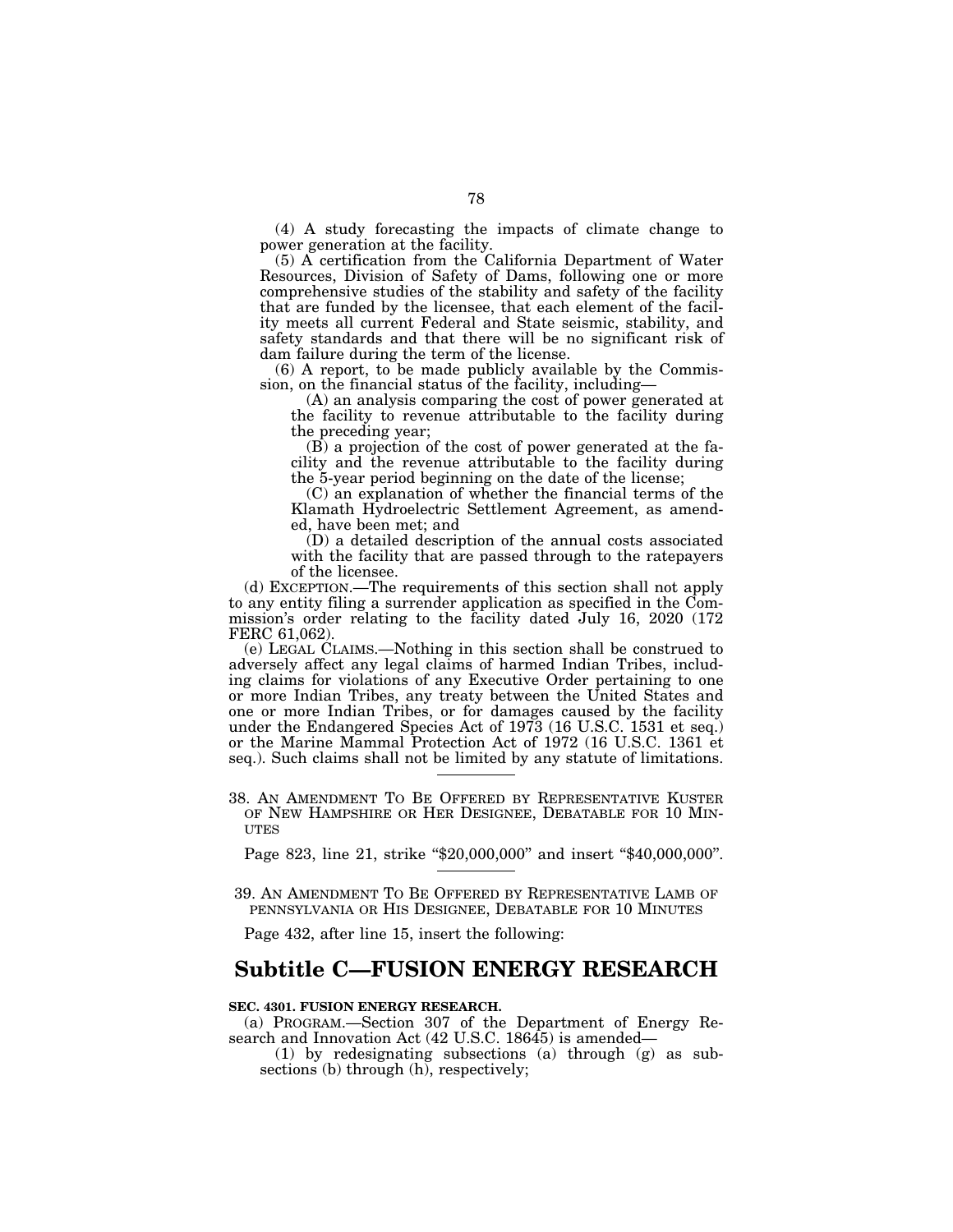(2) by inserting before subsection (b), as so redesignated, the following:

''(a) PROGRAM.—As part of the activities authorized under section 209 of the Department of Energy Organization Act (42 U.S.C. 7139) and section 972 of the Energy Policy Act of 2005 (42 U.S.C. 16312), the Director shall carry out a fusion energy sciences research and enabling technology development program to effectively address the scientific and engineering challenges to building a cost competitive fusion power plant and to establish a competitive fusion power industry in the United States. As part of this program, the Director shall carry out research activities to expand the fundamental understandings of plasmas and matter at very high temperatures and densities for fusion applications and for other plasma science applications.'';

(3) by amending subsection (d) to read as follows:

''(d) INERTIAL FUSION RESEARCH AND DEVELOPMENT.—

"(1) IN GENERAL.—The Director shall carry out a program of research and technology development in inertial fusion for energy applications, including ion beam, laser, and pulsed power fusion systems.

" $(2)$  ACTIVITIES.—As part of the program described in paragraph (1), the Director shall support activities at and partnerships with universities and the National Laboratories to—

''(A) develop novel target designs;

''(B) support modeling of various inertial fusion energy concepts and systems;

" $(C)$  develop diagnostic tools; and

''(D) improve inertial fusion energy driver technologies.

''(3) AUTHORIZATION OF APPROPRIATIONS.—Out of funds authorized to be appropriated under subsection (o), there are authorized to be appropriated to the Secretary to carry out the activities described in subsection (d)—

''(A) \$25,000,000 for fiscal year 2021;

''(B) \$26,250,000 for fiscal year 2022;

"(C)  $$27,563,000$  for fiscal year 2023;

''(D) \$28,941,000 for fiscal year 2024; and

"(E)  $$30,377,000$  for fiscal year 2025."

(4) by amending subsection (e) to read as follows: "(e)  $\text{ALTERNATIVE AND ENABILITY GONCEPTS.}$ 

"(1) IN GENERAL.—The Director shall support research and development activities and facility operations at institutions of higher education, National Laboratories, and private facilities in the United States for a portfolio of alternative and enabling fusion energy concepts that may provide solutions to significant challenges to the establishment of a commercial magnetic fusion power plant, prioritized based on the ability of the United States to play a leadership role in the international fusion research community.

"(2) ACTIVITIES.—Fusion energy concepts and activities explored under paragraph (1) may include—

''(A) alternative fusion energy concepts, including—

''(i) advanced stellarator concepts;

''(ii) non-tokamak confinement configurations operating at low magnetic fields;

''(iii) magnetized target fusion energy concepts; or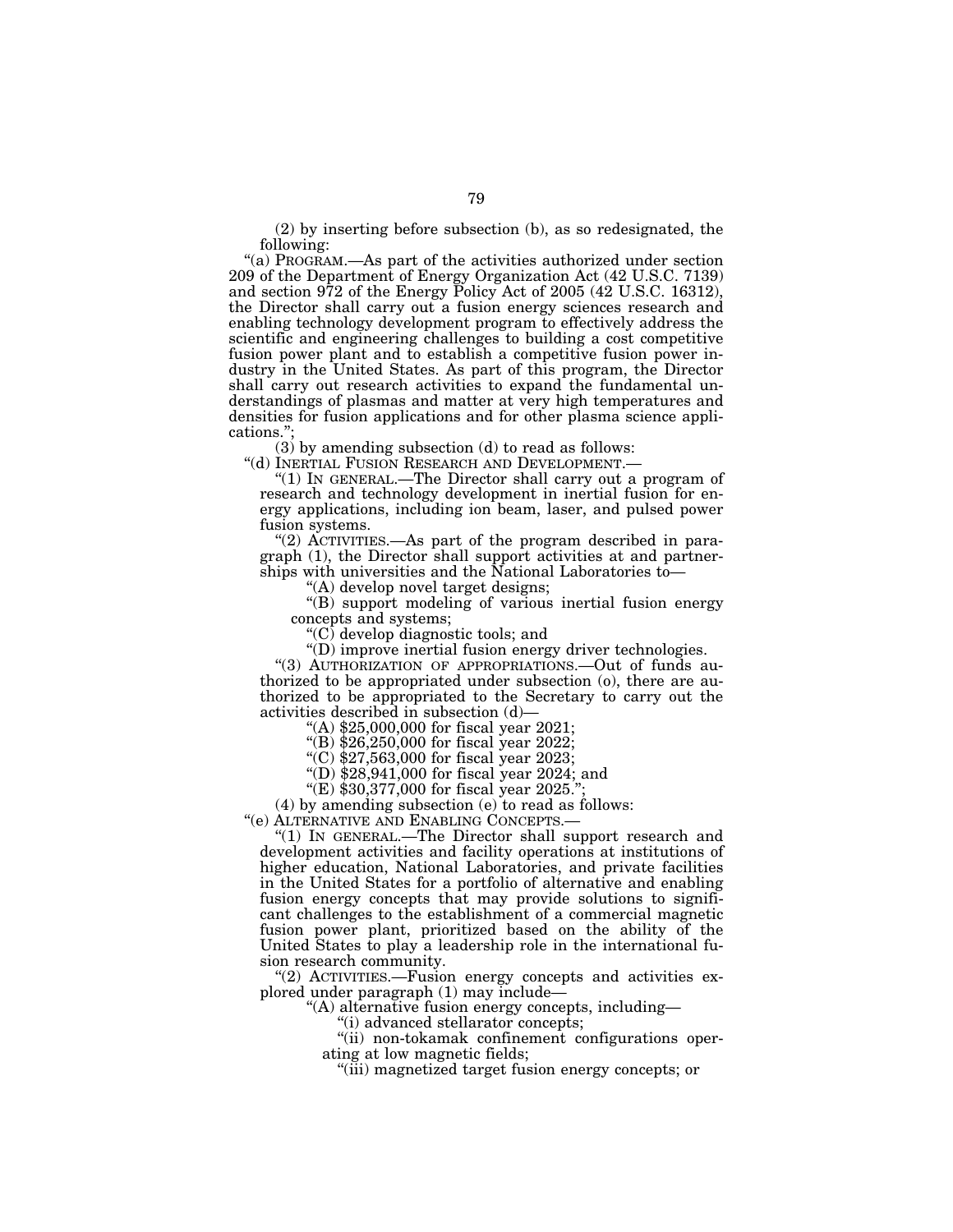"(iv) other promising fusion energy concepts identified by the Director;

''(B) enabling fusion technology development activities, including—

''(i) high magnetic field approaches facilitated by high temperature superconductors;

 $\tilde{f}$ (ii) liquid metals to address issues associated with fusion plasma interactions with the inner wall of the encasing device; and

''(iii) advanced blankets for heat management and fuel breeding; and

''(C) advanced scientific computing activities.

"(3) INNOVATION NETWORK FOR FUSION ENERGY.-

''(A) IN GENERAL.—The Secretary, acting through the Office of Science, shall support a program to provide fusion energy researchers with access to scientific and technical resources and expertise at facilities supported by the Department, including such facilities at National Laboratories and universities, to advance innovative fusion energy technologies toward commercial application.

''(B) AWARDS.—Financial assistance under the program established in subsection (a) may be in the form of grants,

vouchers, equipment loans, or contracts to private entities. ''(3) AUTHORIZATION OF APPROPRIATIONS.—Out of funds authorized to be appropriated under subsection (o), there are authorized to be appropriated to the Secretary to carry out the activities described in subsection (e)—

''(A) \$100,000,000 for fiscal year 2021;

"(B) \$105,000,000 for fiscal year 2022;

''(C) \$110,250,000 for fiscal year 2023;

''(D) \$115,763,000 for fiscal year 2024; and

"(E)  $$121,551,000$  for fiscal year 2025."; and

(5) by adding at the end the following:

''(i) MILESTONE-BASED DEVELOPMENT PROGRAM.—

''(1) IN GENERAL.—Using the authority of the Secretary under section  $646(g)$  of the Department of Energy Organization Act (42 U.S.C. 7256(g)), notwithstanding paragraph (10) of such section, the Secretary shall establish, within 3 months of enactment of this Act, a milestone-based fusion energy development program that requires projects to meet particular technical milestones before a participant is awarded funds by the Department.

 $\sqrt{2}$ ) PURPOSE.—The purpose of the program established by paragraph (1) shall be to support the development of a U.S. based fusion power industry through the research and development of technologies that will enable the construction of new full-scale fusion systems capable of demonstrating significant improvements in the performance of such systems, as defined by the Secretary, within 10 years of the enactment of this Act.

"(3) ELIGIBILITY.—Any entity is eligible to participate in the program provided that the Under Secretary has deemed it as having the necessary resources and expertise.

"(4) REQUIREMENTS.—In carrying out the milestone-based program under paragraph (1), the Secretary shall, for each relevant project—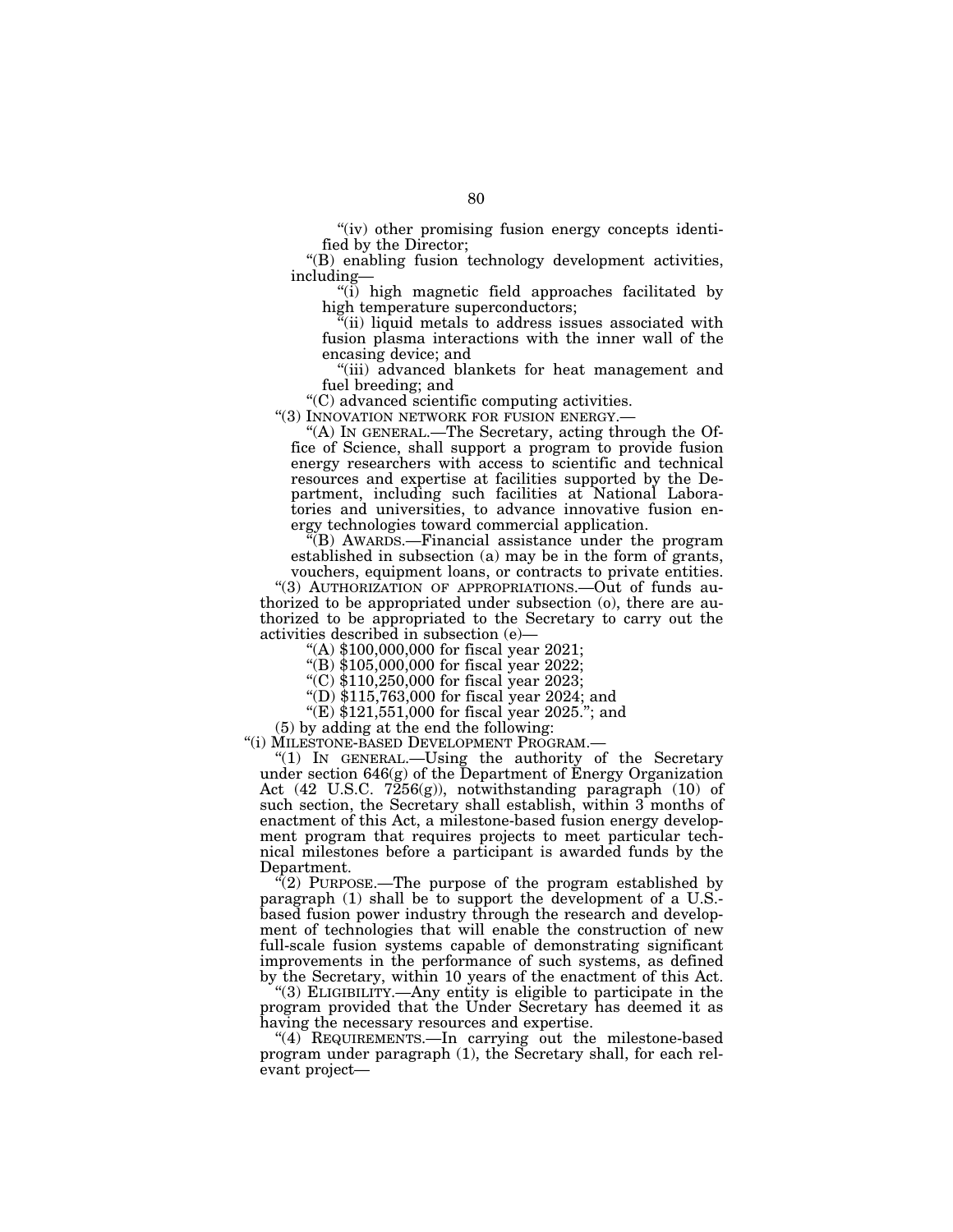''(A) request proposals from eligible entities, as determined by the Secretary, that include proposed technical milestones, including estimated project timelines and total costs;

''(B) set milestones based on a rigorous technical review process;

''(C) award funding of a predetermined amount to projects that successfully meet proposed milestones under paragraph (1), or for expenses deemed reimbursable by the Secretary, in accordance with terms negotiated for an individual award; and

''(D) communicate regularly with selected eligible entities and, if the Secretary deems appropriate, exercise small amounts of flexibility for technical milestones as projects mature.

''(5) AWARDS.—For the program established under paragraph  $(1)$ —

"(A) an award recipient shall be responsible for all costs until milestones are achieved, or reimbursable expenses are reviewed and verified by the Department; and

''(B) should an awardee not meet the milestones described in paragraph (4), the Secretary may end the partnership with an award recipient and use the remaining funds in the ended agreement for new or existing projects carried out under this section.

''(6) APPLICATIONS.—Any project proposal submitted to the program under paragraph $(1)$  shall be evaluated based upon its scientific, technical, and business merits through a peer-review process, which shall include reviewers with appropriate expertise from the private sector, the investment community, and experts in the science and engineering of fusion and plasma physics.

"(7) PROJECT MANAGEMENT.—In carrying out projects under this program and assessing the completion of their milestones in accordance with paragraph (4), the Secretary shall consult with experts that represent diverse perspectives and professional experiences, including those from the private sector, to ensure a complete and thorough review.

''(8) PROGRAMMATIC REVIEW.—Not later than 4 years after the Secretary has established 3 milestones under this program, the Secretary shall enter into a contractual arrangement with the National Academy of Sciences to review and provide a report describing the findings of this review to the House Committee on Science, Space, and Technology and the Senate Committee on Energy and Natural Resources on the program established under this paragraph (1) that assesses—

''(A) the benefits and drawbacks of a milestone-based fusion program as compared to traditional program structure funding models at the Department;

''(B) lessons-learned from program operations; and

''(C) any other matters the Secretary determines regarding the program.

''(9) ANNUAL REPORT.—As part of the annual budget request submitted for each fiscal year, the Secretary shall provide the House Committee on Science, Space, and Technology and the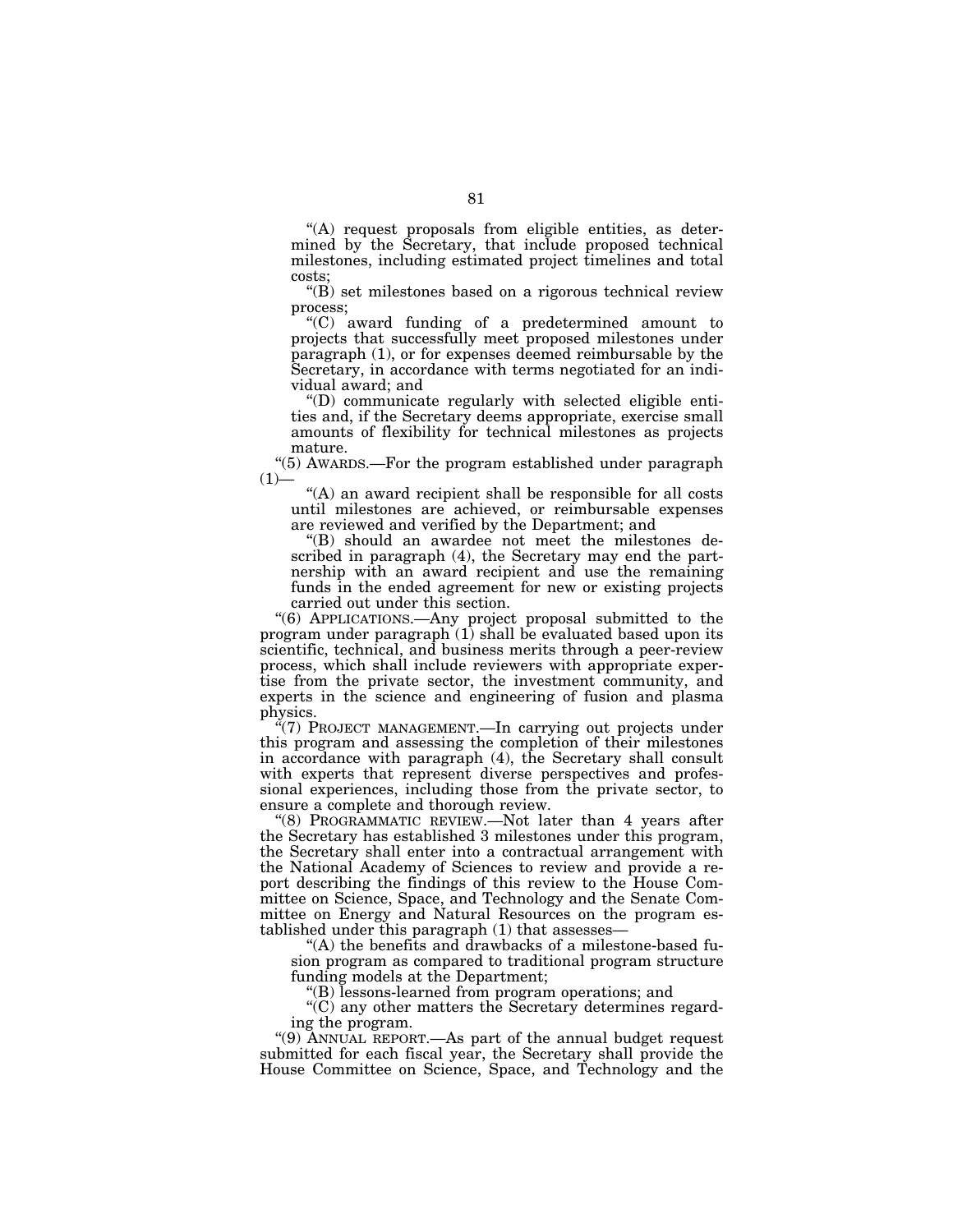Senate Committee on Energy and Natural Resources a report describing partnerships supported by the program established under paragraph (1) during the previous fiscal year.

"(10) AUTHORIZATIONS FOR APPROPRIATIONS.—Out of funds authorized to be appropriated under subsection (o), there are authorized to be appropriated to the Secretary to carry out the activities described in subsection (i), to remain available until expended—

''(A) \$45,000,000 for fiscal year 2021;

''(B) \$110,000,000 for fiscal year 2022;

''(C) \$140,000,000 for fiscal year 2023;

''(D) \$110,000,000 for fiscal year 2024; and

''(E) \$45,000,000 for fiscal year 2025.

''(j) FUSION REACTOR SYSTEM DESIGN.—The Director shall support research and development activities to design future fusion reactor systems and examine and address the technical drivers for the cost of these systems.

''(k) GENERAL PLASMA SCIENCE AND APPLICATIONS.—The Director shall support research in general plasma science and high energy density physics that advance the understanding of the scientific community of fundamental properties and complex behavior of matter to control and manipulate plasmas for a broad range of applications, including support for research relevant to advancements in chip manufacturing and microelectronics.

''(l) SENSE OF CONGRESS.—It is the sense of Congress that the United States should support a robust, diverse program in addition to providing sufficient support to, at a minimum, meet its commitments to ITER and maintain the schedule of the project as determined by the Secretary in coordination with the ITER Organization at the time of the enactment of this Act. It is further the sense of Congress that developing the scientific basis for fusion, providing research results key to the success of ITER, and training the next generation of fusion scientists are of critical importance to the United States and should in no way be diminished by participation of the United States in the ITER project.

''(m) INTERNATIONAL COLLABORATION.—The Director shall—

 $(1)$  as practicable and in coordination with other appropriate Federal agencies as necessary, ensure the access of United States researchers to the most advanced fusion research facilities and research capabilities in the world, including ITER;

" $(2)$  to the maximum extent practicable, continue to leverage United States participation ITER, and prioritize expanding international partnerships and investments in current and future fusion research facilities within the United States; and

''(3) to the maximum extent practicable, prioritize engagement in collaborative efforts in support of future international facilities that would provide access to the most advanced fusion research facilities in the world to United States researchers.

"(n) FISSION AND FUSION RESEARCH COORDINATION REPORT.-''(1) IN GENERAL.—Not later than 6 months after the date of enactment of this Act, the Secretary shall transmit to Congress a report addressing opportunities for coordinating fusion energy research and development activities between the Office of Nuclear Energy and the Office of Science.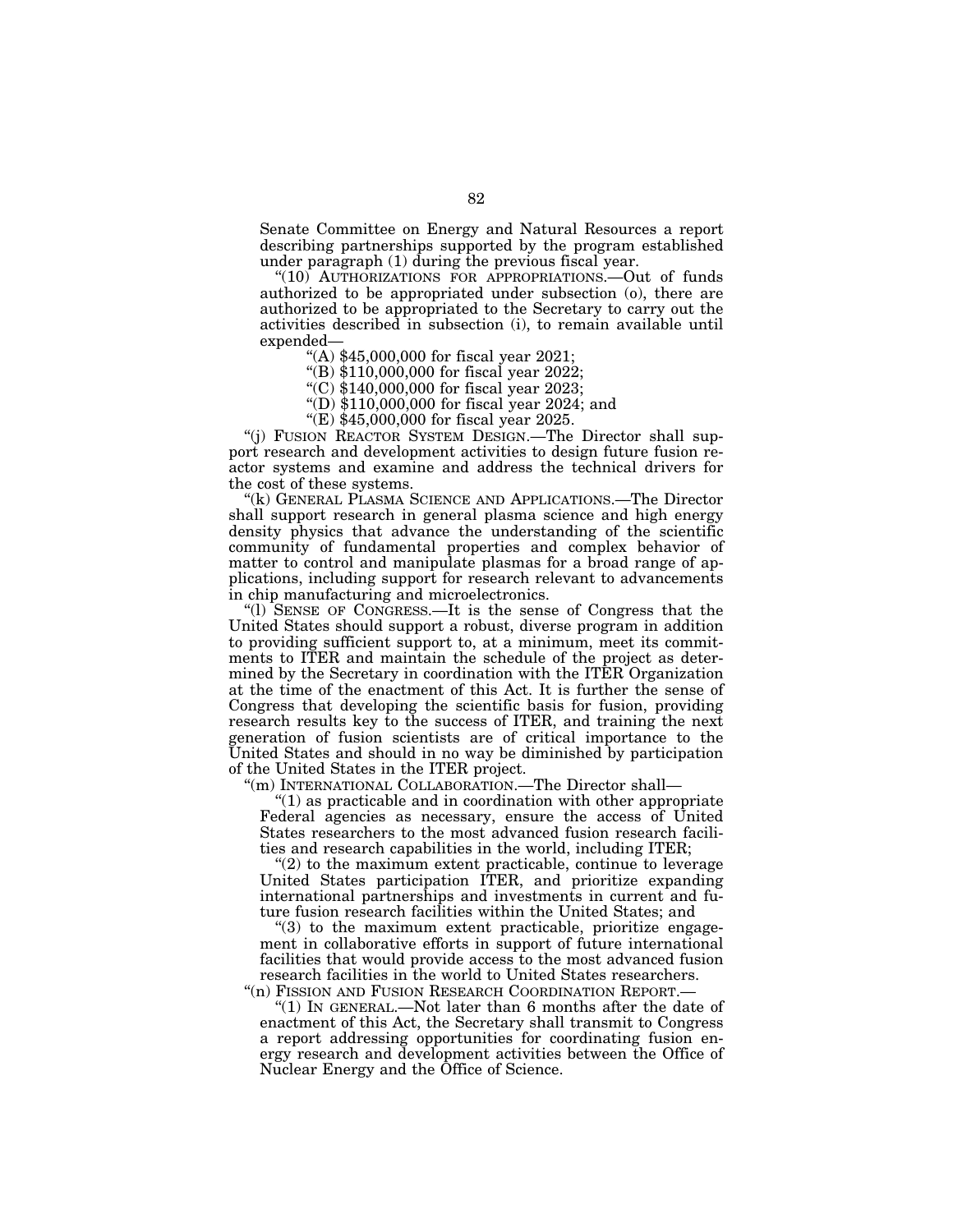''(2) COMPONENTS.—The report shall assess opportunities for collaboration on research and development of—

''(A) liquid metals to address issues associated with fusion plasma interactions with the inner wall of the encasing device and other components within the reactor;

''(B) immersion blankets for heat management and fuel breeding;

''(C) technologies and methods for instrumentation and control;

''(D) computational methods and codes for system operation and maintenance;

''(E) codes and standard development;

"(F) radioactive waste handling;

''(G) radiological safety;

''(H) potential for non-electricity generation applications; and

''(I) any other overlapping priority as identified by the Director of the Office of Science or the Assistant Secretary of Energy for Nuclear Energy.

''(3) IMPLEMENTATION.—The Secretary shall implement the recommendations made by the report directed in this section upon transmission of the report to Congress.

''(o) AUTHORIZATION OF APPROPRIATIONS.—There are authorized to be appropriated to the Secretary to carry out the activities described in this section—

''(1) \$976,000,000 for fiscal year 2021;

" $(2)$  \$1,033,000,000 for fiscal year 2022;

''(3) \$1,104,000,000 for fiscal year 2023;

"(4)  $\frac{1}{2}$ ,181,000,000 for fiscal year 2024; and

''(5) \$1,264,000,000 for fiscal year 2025.''.

(b) ITER.—Section 972(c) of the Energy Policy Act of 2005 (42 U.S.C. 16312) is amended to read as follows:

''(c) UNITED STATES PARTICIPATION IN ITER.—

''(1) IN GENERAL.—There is authorized United States participation in the construction and operations of the ITER project, as agreed to under the April 25, 2007 'Agreement on the Establishment of the ITER International Fusion Energy Organization for the Joint Implementation of the ITER Project'. The Director shall coordinate and carry out the responsibilities of the United States with respect to this Agreement.

''(2) REPORT.—Not later than 1 year after the date of enactment of this Act, the Secretary shall submit to Congress a report providing an assessment of the most recent schedule for ITER that has been approved by the ITER Council.

''(3) AUTHORIZATION OF APPROPRIATIONS.—Out of funds authorized to be appropriated under section 307(o) of the Department of Energy Research and Innovation Act (42 U.S.C. 18645), there shall be made available to the Secretary to carry out the construction of ITER—

''(A) \$374,000,000 for fiscal year 2021; and

 $\degree$ (B) \$300,000,000 for each of fiscal years 2022 through  $2025."$ 

Page 5, in the table of contents, after the matter related to subtitle  $\overline{B}$  of title IV, insert the following: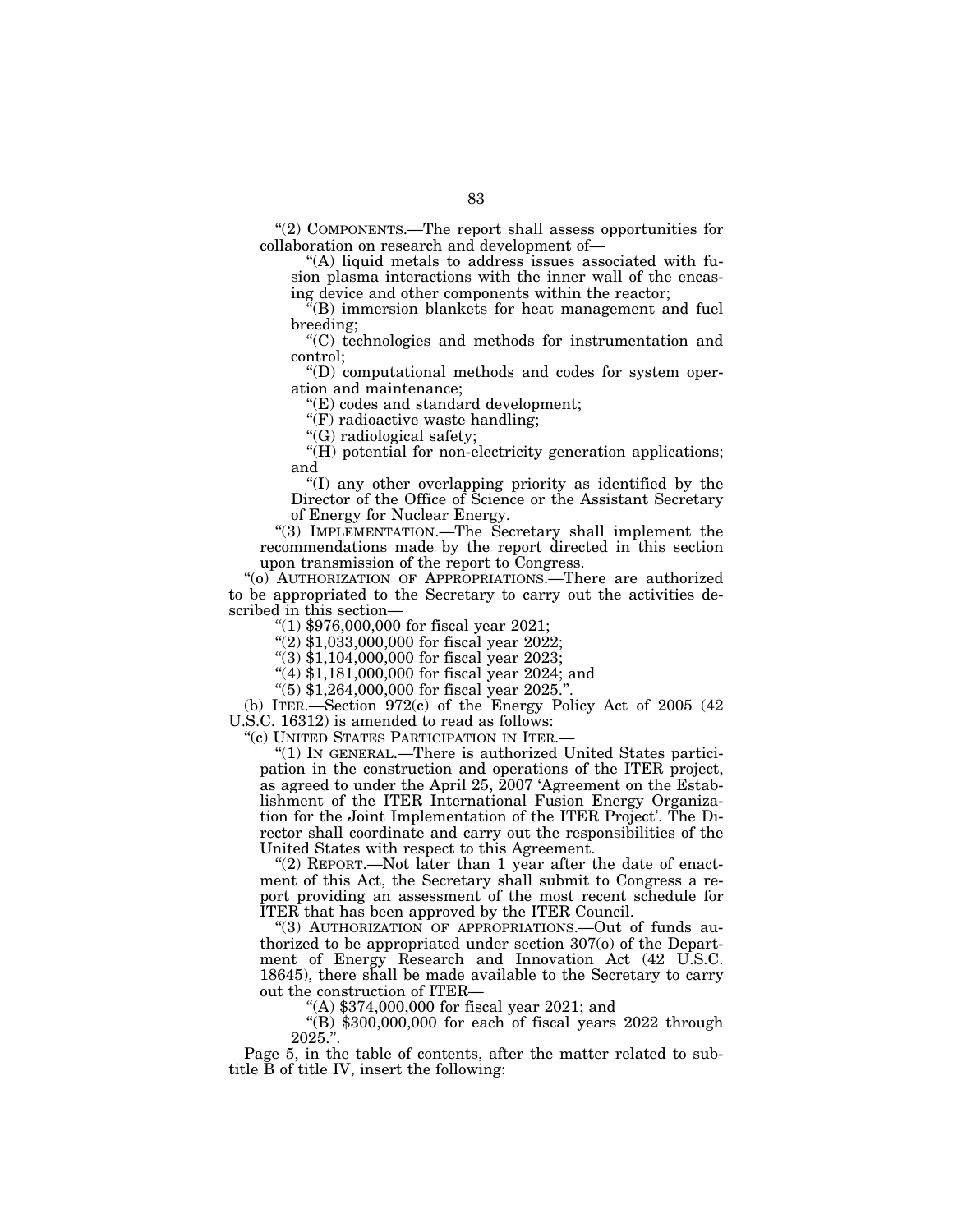#### Subtitle C—Fusion Energy Research

Sec. 4301. Fusion energy research

## 40. AN AMENDMENT TO BE OFFERED BY REPRESENTATIVE LAMB OF PENNSYLVANIA OR HIS DESIGNEE, DEBATABLE FOR 10 MINUTES

Page 426, add after line 14 the following (and redesignate subsequent subsections accordingly):

''(d) MILESTONE-BASED DEMONSTRATION PROJECTS.—The Secretary may carry out demonstration projects under subsection (c) as a milestone-based demonstration project under section 8304 of the Clean Economy Jobs and Innovation Act.''.

#### 41. AN AMENDMENT TO BE OFFERED BY REPRESENTATIVE LAMB OF PENNSYLVANIA OR HIS DESIGNEE, DEBATABLE FOR 10 MINUTES

Page 4, after the item relating to section 2562, insert the following:

Sec. 2563. Produced water research and development program.

Sec. 2564. Produced water demonstration program.

Page 299, after line 8, insert the following:

#### **SEC. 2563. PRODUCED WATER RESEARCH AND DEVELOPMENT PRO-GRAM.**

(a) ESTABLISHMENT.—As soon as possible after the date of enactment of this Act, the Secretary of Energy shall establish a research and development program on produced water to develop—

(1) new technologies and practices to reduce the environmental impact; and

(2) opportunities for reprocessing of produced water at natural gas or oil development sites.

(b) PRIORITIZATION.—The Secretary shall give priority to projects that develop and bring to market—

(1) effective systems for on-site management or repurposing of produced water; and

(2) new technologies or approaches to reduce the environmental impact of produced water on local water sources and the environment.

(c) CONDUCT OF PROGRAM.—In carrying out the program described in subsection (a), the Secretary shall carry out sciencebased research and development activities to pursue—

(1) improved efficiency, technologies, and techniques for produced water recycling stations; and

(2) B. alternative approaches to treating, reusing, storing, or decontaminating produced water.

(d) AUTHORIZATION OF APPROPRIATIONS.—There are authorized to be appropriated for purposes of this section \$10,000,000 for each of fiscal years 2020 through 2025.

#### **SEC. 2564. PRODUCED WATER DEMONSTRATION PROGRAM.**

(a) ESTABLISHMENT.—The Secretary of Energy shall establish a demonstration program for on-site treatment of produced water.

(b) REQUIREMENTS.—In developing the demonstration program under this section, the Secretary shall consult with the heads of other relevant Federal departments and agencies, including the Department of the Interior and the Environmental Protection Agency.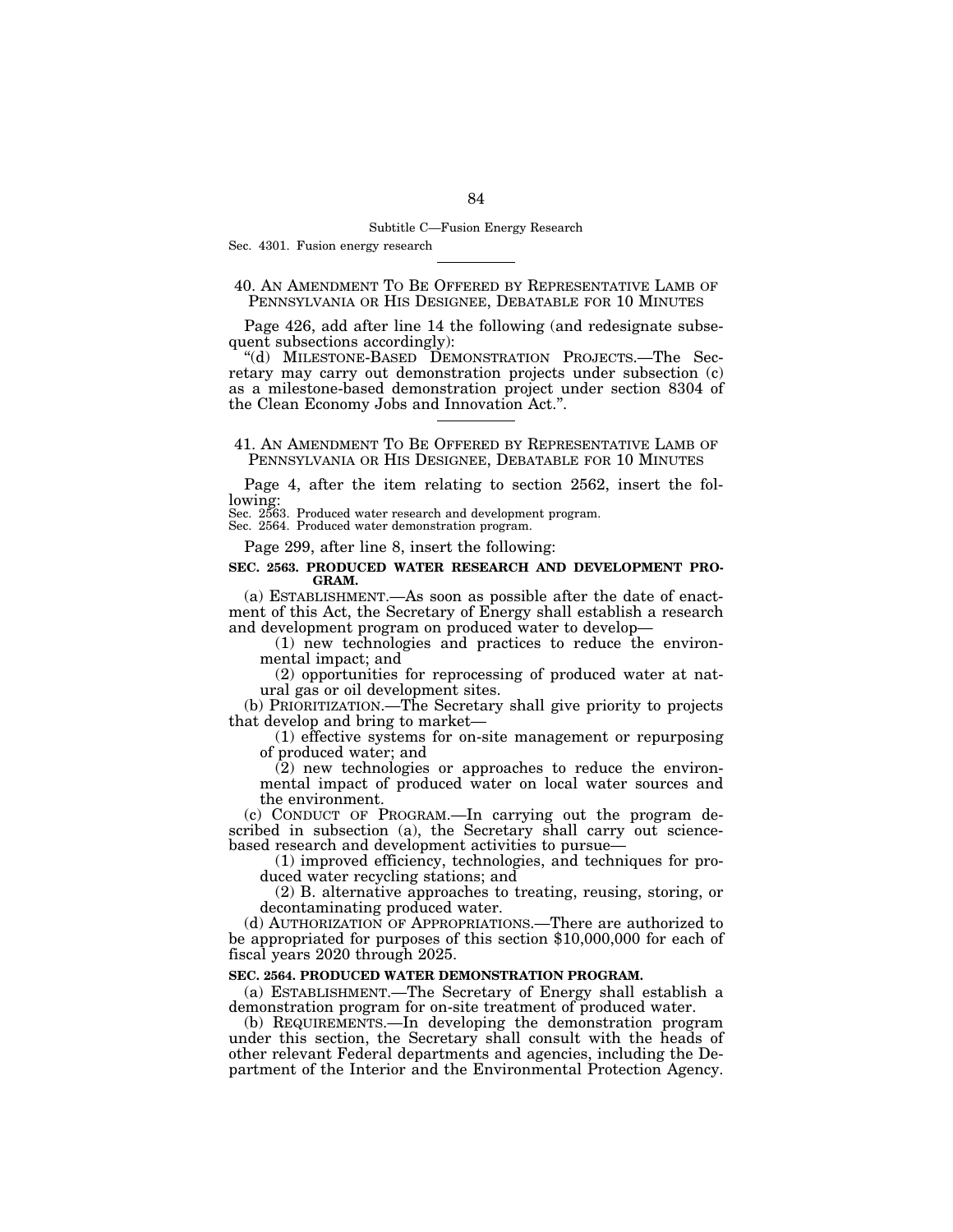(c) PRIORITIZATION.—In carrying out this section, the Secretary should prioritize—

(1) first-of-a-kind or new approaches to treating produced water stationed on site; and

(2) technologies that can be used at natural gas or oil development sites to reduce other environmental harm either through emissions or other environmental impact.

(d) AUTHORIZATION OF APPROPRIATIONS.—There are authorized to be appropriated for purposes of this section \$10,000,000 for each of fiscal years 2020 through 2025.

42. AN AMENDMENT TO BE OFFERED BY REPRESENTATIVE LARSEN OF WASHINGTON OR HIS DESIGNEE, DEBATABLE FOR 10 MINUTES

#### At the end of subtitle F of title XII, add the following:

#### **SEC. 2. STUDY ON CERTAIN CLIMATE CHANGE MITIGATION EFFORTS.**

(a) IN GENERAL.—Not later than 90 days after the date of enactment of this Act, the Secretary of Transportation shall seek to enter into an agreement with the National Academies of Sciences, Engineering, and Medicine (referred to in this section as the ''National Academies'') to conduct a study on climate change mitigation efforts with respect to the civil aviation and aerospace industries.

(b) STUDY CONTENTS.—In conducting the study under subsection (a), the National Academies shall—

(1) identify climate change mitigation efforts, including efforts relating to emerging technologies, in the civil aviation and aerospace industries;

(2) develop and apply an appropriate indicator for assessing the effectiveness of such efforts;

(3) identify gaps in such efforts;

(4) identify barriers preventing expansion of such efforts; and

(5) develop recommendations with respect to such efforts.

(c) REPORTS.—

(1) FINDINGS OF STUDY.—Not later than 1 year after the date on which the Secretary enters into an agreement for a study pursuant to subsection (a), the Secretary shall submit to the appropriate congressional committees the findings of the study.

(2) ASSESSMENT.—Not later than 180 days after the date on which the Secretary submits the findings pursuant to paragraph (1), the Secretary, acting through the Administrator of the Federal Aviation Administration, shall submit to the appropriate congressional committees a report that contains an assessment of the findings.

(d) AUTHORIZATION OF APPROPRIATIONS.—There is authorized to be appropriated to the Secretary to carry out this section  $$1,500,000.$ 

(e) DEFINITIONS.—In this section:

(1) APPROPRIATE CONGRESSIONAL COMMITTEES.—The term "appropriate congressional committees" means the Committee on Transportation and Infrastructure of the House of Representatives, the Committee on Commerce, Science, and Transportation of the Senate, and other congressional committees determined appropriate by the Secretary.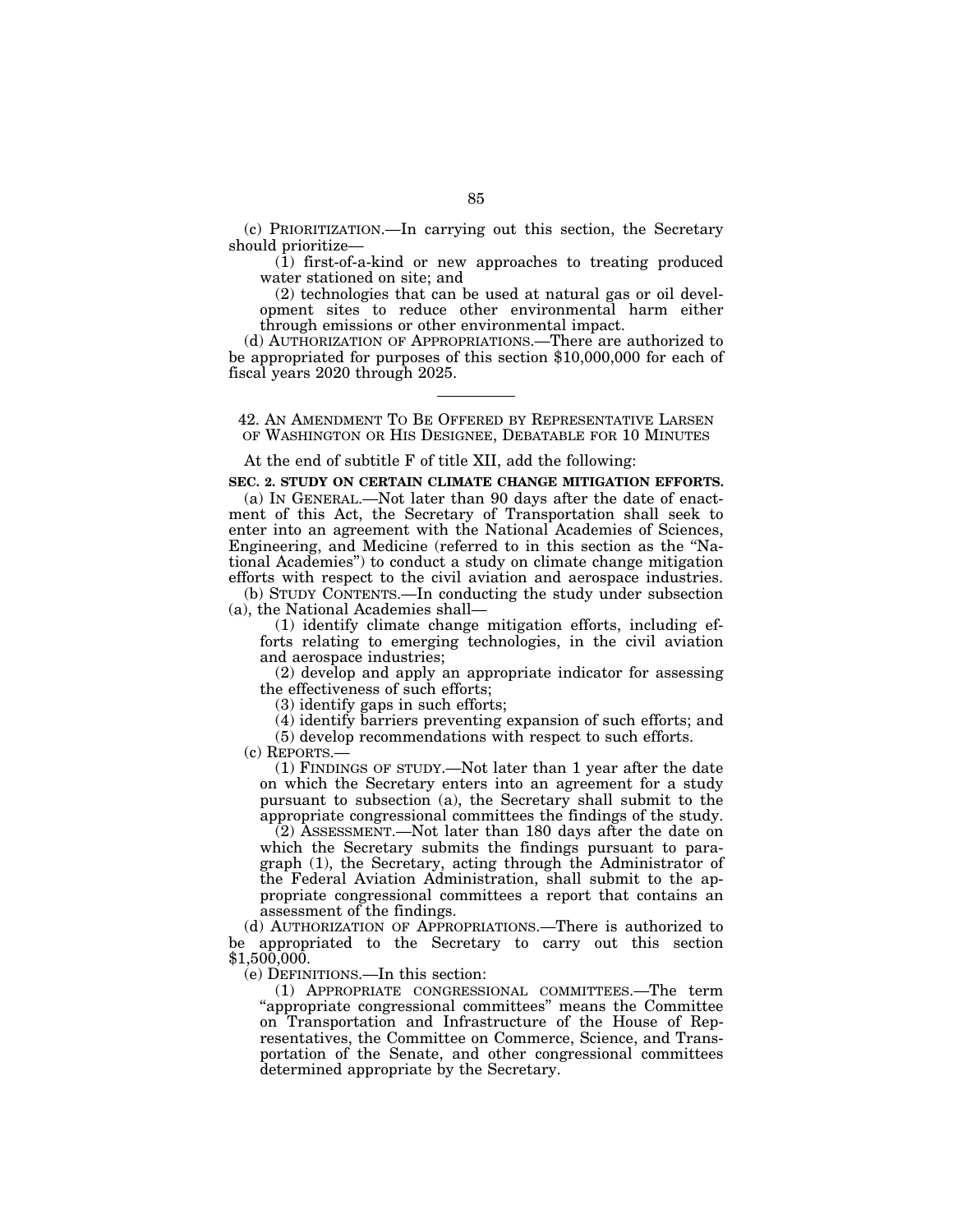(2) CLIMATE CHANGE MITIGATION EFFORTS.—The term ''climate change mitigation efforts'' means efforts, including the use of technologies, materials, processes, or practices, that contribute to the reduction of greenhouse gas emissions.

43. AN AMENDMENT TO BE OFFERED BY REPRESENTATIVE LEE OF NEVADA OR HER DESIGNEE, DEBATABLE FOR 10 MINUTES

Amend subtitle C of title II to read as follows:

# **Subtitle C—Distributed Renewable Energy**

#### **SEC. 2301. DEFINITIONS.**

In this subtitle:

(1) AUTHORITY HAVING JURISDICTION.—The term ''authority having jurisdiction'' means any State, county, local, or Tribal office or official with jurisdiction—

(A) to issue permits;

(B) to conduct inspections to enforce the requirements of a relevant code or standard; or

(C) to approve the installation of, or the equipment and materials used in the installation of, qualifying distributed energy systems.

(2) DISTRIBUTED ENERGY SYSTEM INSTALLER.—The term ''distributed energy system installer'' means an entity or individual—

(A) with knowledge and skills relating to—

(i) the construction and operation of the equipment used in qualifying distributed energy systems; and

(ii) the installation of qualifying distributed energy systems; and

(B) that has employed safety training to recognize and avoid the hazards involved in constructing, operating, and installing qualifying distributed energy systems.

(3) QUALIFYING DISTRIBUTED ENERGY SYSTEM.—The term ''qualifying distributed energy system'' means any equipment or materials installed in, on, or near a residential, commercial, or industrial building to support onsite or local energy use, including—

(A) to generate electricity from distributed renewable energy sources, including from—

(i) solar photovoltaic modules or similar solar energy technologies;

(ii) wind power systems; and

(iii) hydrogen electrolysis and fuel cell systems;

(B) to store and discharge electricity from batteries with a capacity of at least 2 kilowatt hours;

(C) to charge a plug-in electric drive vehicle at a power rate of at least 2 kilowatts;

(D) to refuel a fuel cell electric vehicle; or

(E) to generate electricity from fuel cell systems with a capacity of at least 2 kilowatt hours.

(4) SECRETARY.—The term ''Secretary'' means the Secretary of Energy.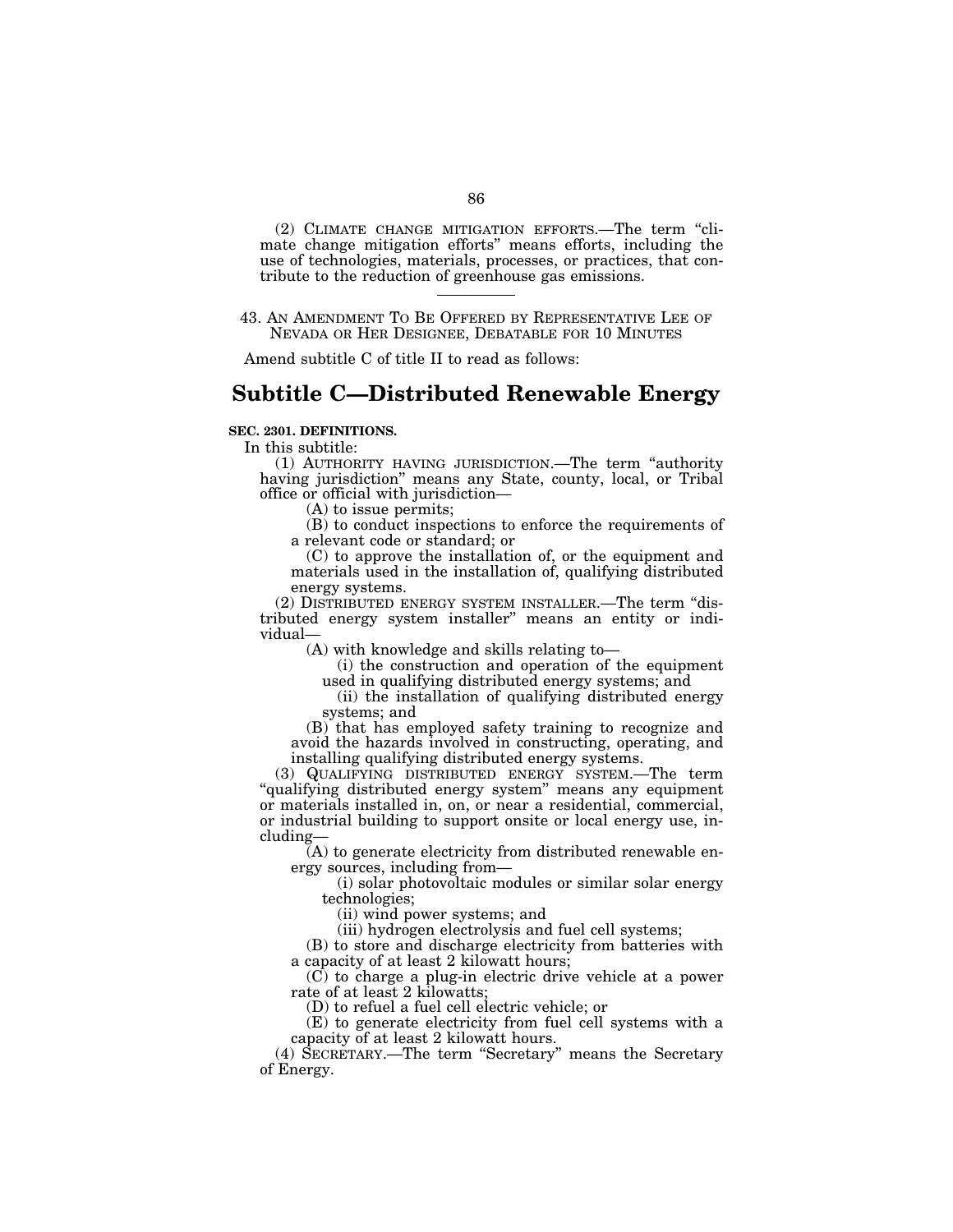**SEC. 2302. ESTABLISHMENT OF PROGRAM TO FACILITATE VOL-UNTARY STREAMLINED PROCESS FOR LOCAL PERMIT-TING OF QUALIFYING DISTRIBUTED ENERGY SYSTEMS.** 

(a) IN GENERAL.—Not later than 180 days after the date of enactment of this Act, the Secretary, in consultation with trade associations and other entities representing distributed energy system installers and organizations representing State, local, and Tribal governments engaged in permitting, shall establish and carry out a program to establish a voluntary streamlined permitting process for local permitting and inspection of qualifying distributed energy systems, in concert with relevant national consensus-based codes and specifications and standards referenced therein.

(b) ACTIVITIES OF THE PROGRAM.—In carrying out the program established under subsection (a), the Secretary shall—

(1) facilitate the development and maintenance of a streamlined permitting process that includes a national online permitting platform for expediting, standardizing, and streamlining permitting, that authorities having jurisdiction may use to receive, review, and approve permit applications relating to qualifying distributed energy systems;

(2) establish a model expedited permit-to-build protocol for qualifying distributed energy systems;

(3) provide technical assistance to authorities having jurisdiction on using and adopting—

(A) the streamlined permitting process described in paragraph (1); and

(B) the model expedited permit-to-build protocol described in paragraph (2);

(4) develop and maintain a voluntary national inspection protocol integrated with the national online permitting system described in paragraphs (1) and (2) and related tools to expedite, standardize, and streamline the inspection of qualifying distributed energy systems, including—

(A) by investigating the potential for using remote inspections; and

(B) by investigating the potential for sample-based inspection for distributed energy system installers with a demonstrated track record of high-quality work; and

(5) take any other action to expedite, standardize, streamline, or improve the process for permitting, inspecting, or interconnecting qualifying distributed energy systems.

(c) SUPPORT SERVICES.—The Secretary shall—

(1) provide technical assistance to authorities having jurisdiction, any administrator of a national online permitting platform, government software providers, and any other entity determined appropriate by the Secretary in carrying out the activities described in subsection (b); and

(2) provide such financial assistance as the Secretary determines appropriate from any funds appropriated to carry out this subtitle.

#### **SEC. 2303. DISTRIBUTED ENERGY OPPORTUNITY COMMUNITIES.**

(a) IN GENERAL.—The Secretary shall recognize and certify certain communities as ''Distributed Energy Opportunity Communities''.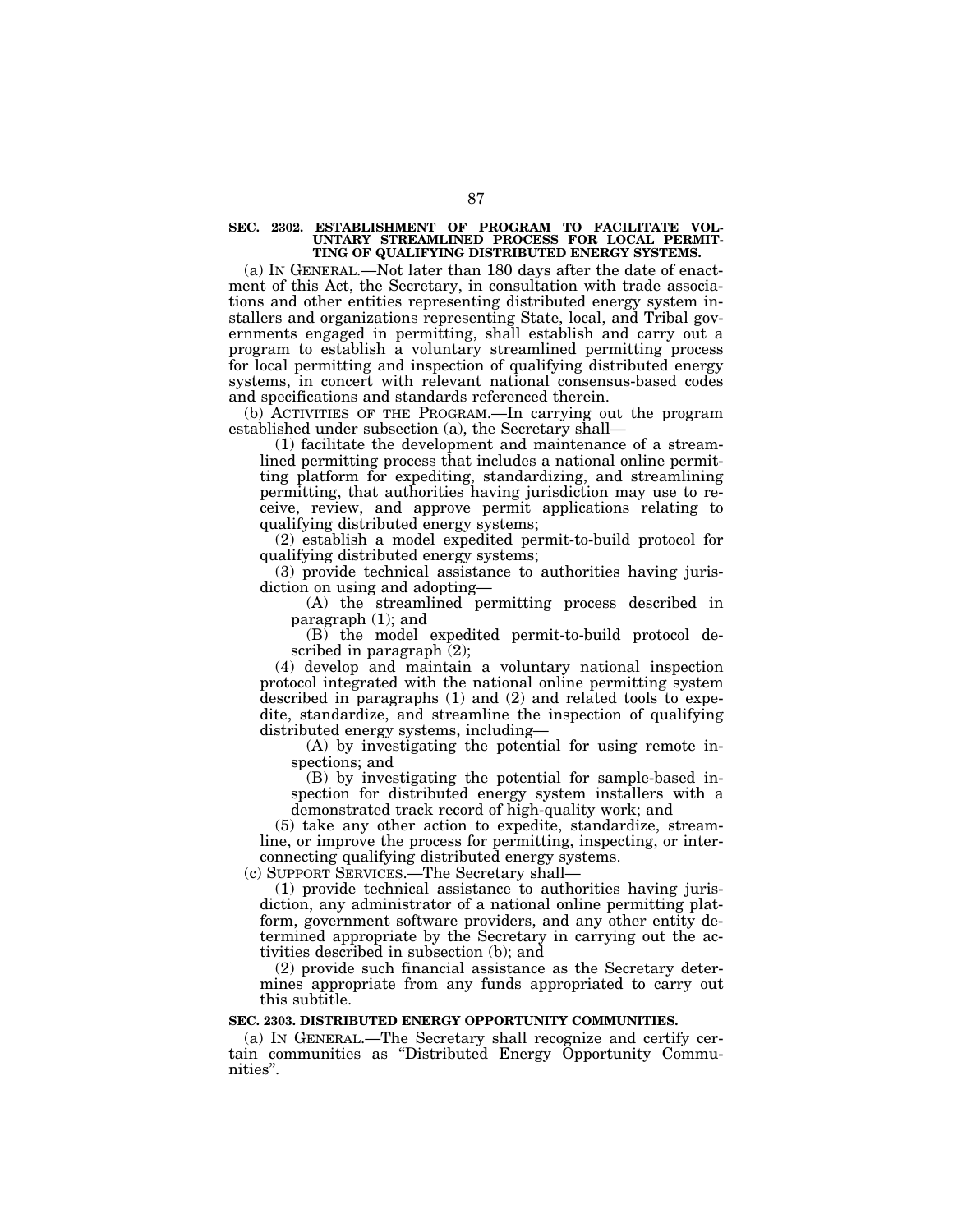(b) QUALIFICATIONS.—The Secretary may certify a State, local community, or Tribe as a ''Distributed Energy Opportunity Community'' if that State, local community, or Tribe has adopted and implemented the model expedited permit-to-build protocol established under the program established under section 2302.

(c) PROCESS.—The Secretary may confer a certification under subsection (a) through existing programs of the Department of Energy.

(d) GRANTS.—The Secretary may award competitive grants, using funds appropriated to the Secretary to carry out this subtitle, to encourage communities to adopt the model expedited permit-to-build protocol and the standardized inspection process established under the program established under section 2302.

#### **SEC. 2304. AUTHORIZATION OF APPROPRIATIONS.**

There is authorized to be appropriated to the Secretary to carry out this subtitle \$20,000,000 for each of fiscal years 2021 through 2025.

44. AN AMENDMENT TO BE OFFERED BY REPRESENTATIVE LEVIN OF MICHIGAN OR HIS DESIGNEE, DEBATABLE FOR 10 MINUTES

Page 543, line 5, strike "or" at the end.

Page 543, after line 5, insert the following:

(B) a community in which climate change, pollution, or environmental destruction have exacerbated systemic racial, regional, social, environmental, and economic injustices by disproportionately affecting indigenous peoples, communities of color, migrant communities, communities, deindustrialized communities, depopulated rural communities, the poor, low-income workers, women, the elderly, the unhoused, people with disabilities, or youth; or

Page 543, line 6, strike " $(B)$ " and insert " $(C)$ ".

Page 544, line 17, strike "equipment." and insert "equipment, including accessibility in compliance with the Americans with Disabilities Act of  $1990 (42 \text{ U.S}.\overline{\text{C}}. 12101 \text{ et seq.})$ .".

Page 546, line 14, strike "and" at the end.

Page 546, after line 14, insert the following:

(v) an identification of any existing electric vehicle supply equipment that—

(I) is available to the public for a minimum of 12 hours per day; and

(II) is not further than 50 miles from the global positioning system location identified under clause (iii); and

Page 546, line 15, strike " $(v)$ " and insert " $(vi)$ ".

Page 561, beginning on line 6, strike "electric vehicles nationwide;" and insert "electric vehicles nationwide, taking into consideration range anxiety and the location of charging infrastructure to ensure an electric vehicle can travel throughout the United States without losing a charge;''.

Page 567, line 23, strike "including commercial vehicles; and" and insert ''including commercial vehicles, to an extent that such electric vehicles can travel throughout the State without running out of a charge; and''.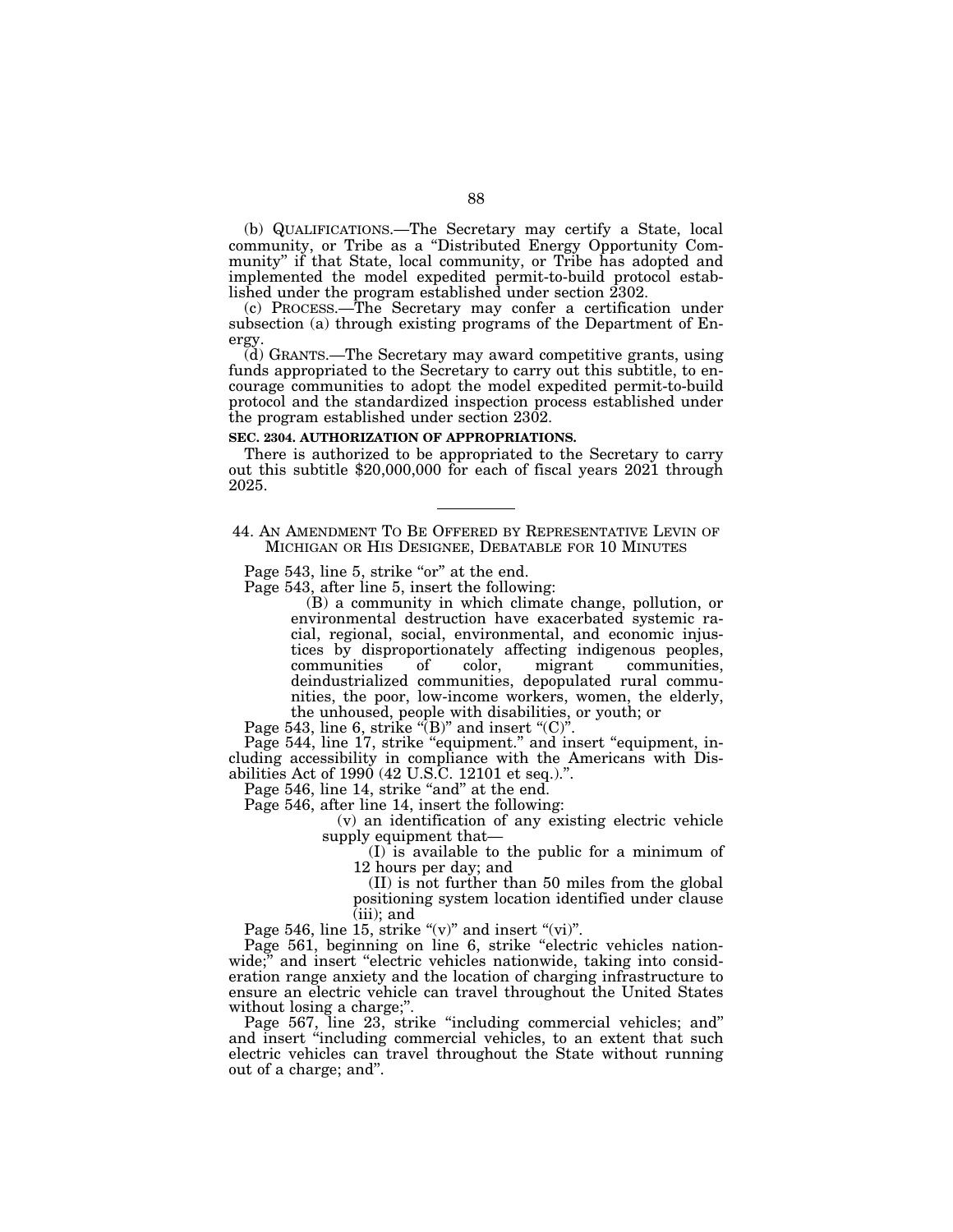Page 567, line 24, strike "electric grid" and insert "electric grid, including through the use of renewable energy sources to power the electric grid,''.

## 45. AN AMENDMENT TO BE OFFERED BY REPRESENTATIVE LEVIN OF MICHIGAN OR HIS DESIGNEE, DEBATABLE FOR 10 MINUTES

Page 830, after line 5, insert the following:

## **PART 3—MEASURING GREEN COLLAR JOB DEVELOPMENT**

#### **SEC. 12121. MEASURING GREEN JOBS.**

(a) IN GENERAL.—The Secretary of Labor, in consultation with the Secretary of Energy, and acting through the Bureau of Labor Statistics, where appropriate, shall collect and analyze labor market data to track workforce trends resulting from renewable energy and energy efficiency technology initiatives carried out under this section. Activities carried out under this section shall include the following:

(1) Tracking and documentation of academic and occupational competencies as well as future skill needs with respect to renewable energy and energy efficiency technology.

(2) Tracking and documentation of occupational information and workforce training data with respect to renewable energy and energy efficiency technology.

(3) Collaborating with State agencies, workforce investments boards, industry, organized labor, and community and nonprofit organizations to disseminate information on successful innovations for labor market services and worker training with respect to renewable energy and energy efficiency technology.

(4) Serving as a clearinghouse for best practices in workforce development, job placement and collaborative training partnerships.

(5) Encouraging the establishment of workforce training initiatives with respect to renewable energy and energy efficiency technologies.

(6) Linking research and development in renewable energy and energy efficiency technology with the development of standards and curricula for current and future jobs.

(7) Assessing new employment and work practices including career ladder and upgrade training as well as high performance work systems.

(8) Providing technical assistance and capacity building to national and State energy partnerships, including industry and labor representatives.

(b) AUTHORIZATION OF APPROPRIATIONS.—There are authorized to be appropriated to carry out this section \$10,000,000 for each fiscal years 2021 through 2025.

Page 9, after the matter relating to section 12113, insert the following:

PART 3—MEASURING GREEN COLLAR JOB DEVELOPMENT

Sec. 12121. Measuring green jobs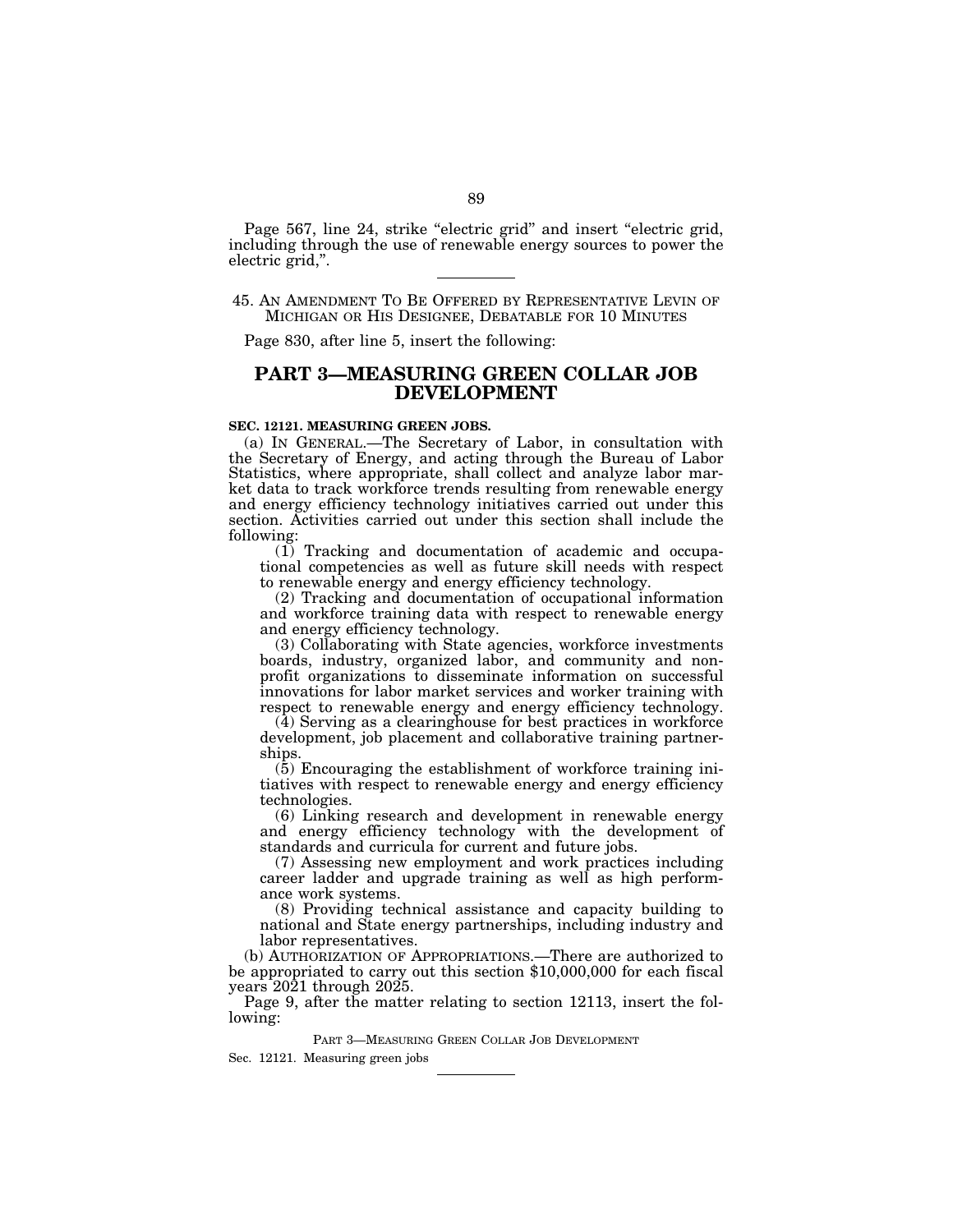#### 46. AN AMENDMENT TO BE OFFERED BY REPRESENTATIVE LEVIN OF CALIFORNIA OR HIS DESIGNEE, DEBATABLE FOR 10 MINUTES

Redesignate section 12606 as section 12608.

Page 894, after line 6, insert the following new sections:

#### **SEC. 12606. WILDFIRE SMOKE EMISSIONS MODELING AND FORE-CASTING IMPROVEMENT PROGRAM.**

(a) IN GENERAL.—The Administrator of the National Oceanic and Atmospheric Administration, in collaboration with other Federal agencies and such academic entities as the Administrator considers appropriate, shall maintain a program to improve wildfire smoke emissions modeling and develop smoke forecasts.

(b) GOAL.—The goal of the program under subsection (a) shall be to develop and extend accurate wildfire smoke forecasts and impact-based decision support services in order to reduce loss of life, injury, and damage to the economy with a focus on—

(1) improving modeling of wildfire smoke emissions, transport, mixing, and chemical transformations through advanced modeling approaches;

(2) developing and disseminating smoke forecasts; and

(3) incorporating risk communication research in developing smoke forecasts and fire weather warning products.

(c) AUTHORIZATION OF APPROPRIATIONS.—There is authorized to be appropriated to the Administrator of the National Oceanic and Atmospheric Administration to carry out this section \$20,000,000 for each of fiscal years 2021 through 2025.

#### **SEC. 12607. EXPOSURE TO WILDFIRE SMOKE AND AIR POLLUTION.**

(a) IMPACTS OF ACUTE EXPOSURE TO WILDIFRE SMOKE AND COVID–19.—The Administrator of the Environmental Protection Agency, in coordination with the Director of the Centers for Disease Control and Prevention, and other Federal agencies as appropriate, shall coordinate data collection and epidemiological analysis of the impacts of acute air pollution exposure from wildfires in the context of the COVID–19 pandemic.

(b) CHRONIC AIR POLLUTION EXPOSURE.—The Administrator of the Environmental Protection Agency, acting through the Assistant Administrator for Research and Development, shall coordinate with academic institutions and other research organizations to conduct research to estimate the impacts of chronic exposure to air pollutants, and other pertinent variables, in the context of responding to the COVID–19 pandemic.

Page 9, after the item relating to item section 12606, add the following:

Sec. 12607. Low-Dose-Radiation Research

At the end of subtitle F of title XII, add the following:

#### **SEC. 12607. LOW-DOSE-RADIATION RESEARCH.**

Section 306(c) of the Department of Energy Research and Innovation Act  $(42 \text{ U.S.C. } 18644(c))$  is amended to read as follows:

''(c) LOW-DOSE-RADIATION RESEARCH PROGRAM.—

<sup>47.</sup> AN AMENDMENT TO BE OFFERED BY REPRESENTATIVE LIPINSKI OF ILLINOIS OR HIS DESIGNEE, DEBATABLE FOR 10 MINUTES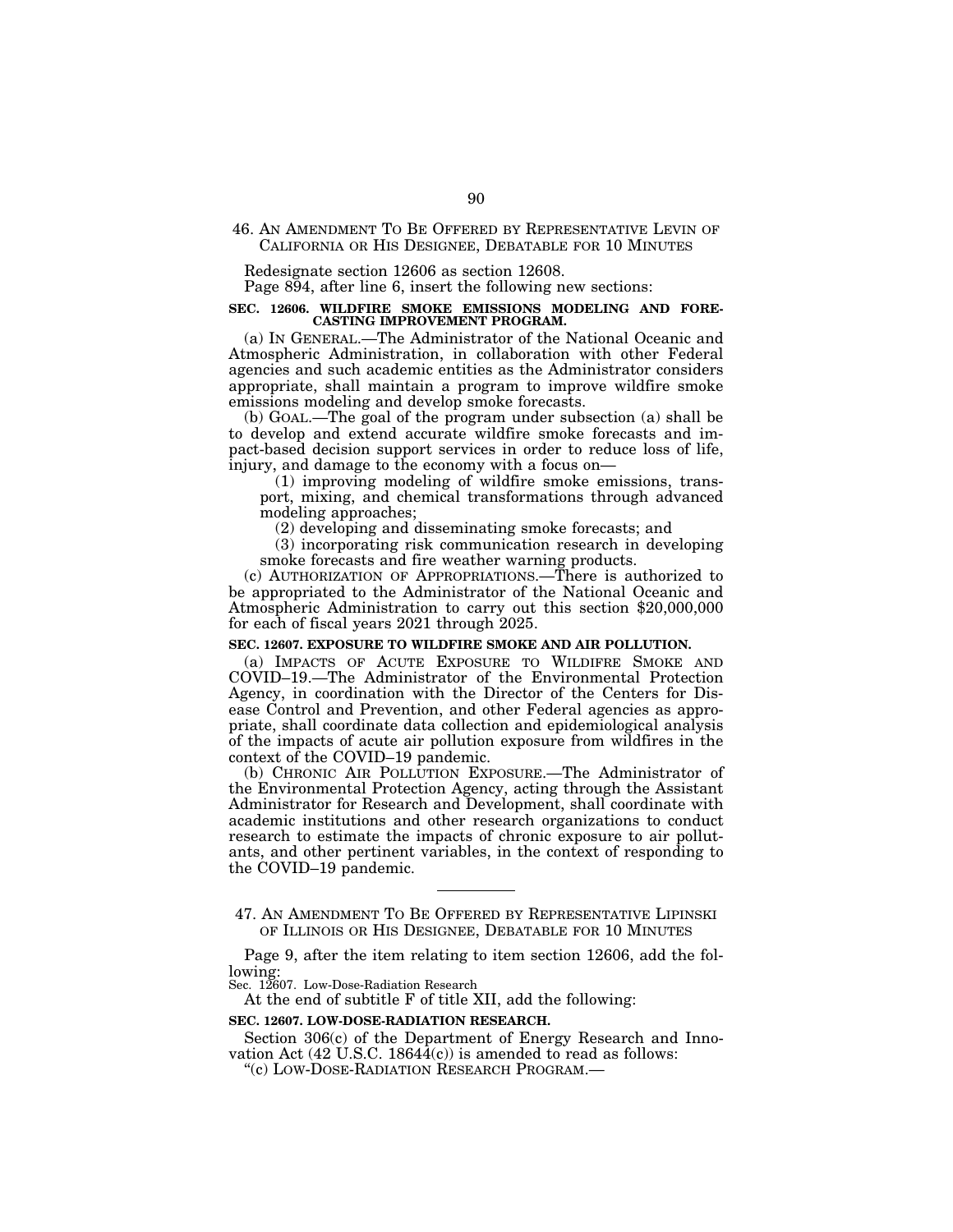''(1) IN GENERAL.—The Secretary shall carry out a research program on low-dose and low dose-rate radiation to—

''(A) enhance the scientific understanding of, and reduce uncertainties associated with, the effects of exposure to low-dose and low dose-rate radiation; and

''(B) inform improved risk-assessment and risk-management methods with respect to such radiation.

"(2) PROGRAM COMPONENTS.—In carrying out the program required under paragraph (1), the Secretary shall—

''(A) support and carry out the directives under section 106 of the American Innovation and Competitiveness Act (42 U.S.C. 6601 note), with respect to low dose and lowdose rate radiation research, in coordination with the Physical Science Subcommittee of the National Science and Technology Council;

''(B) identify and, to the extent possible, quantify, potential monetary and health-related impacts to Federal agencies, the general public, industry, research communities, and other users of information produced by such research program;

 $\widetilde{C}$ ) leverage the collective body of knowledge from prior and existing low-dose and low dose-rate radiation research;

''(D) engage with other Federal agencies, research communities, and potential users of information produced under this section, including institutions performing or utilizing radiation research, medical physics, radiology, health physics, and emergency response measures; and

"(E) support education and outreach activities to disseminate information and promote public understanding of low-dose radiation, with a focus on non-emergency situations such as medical physics, space exploration, and naturally occurring radiation.

''(3) RESEARCH PLAN.—

"(A) NATIONAL ACADEMY OF SCIENCES.—Not later than 90 days after the date of enactment of this Act, the Secretary shall enter into an agreement with the National Academy of Sciences to develop a long-term strategic and prioritized research agenda for the program described in paragraph (2);

''(B) CONGRESS.—Not later than 18 months after the date of enactment of this Act, the Secretary shall submit the research plan developed under subparagraph (A) to the Committee on Science, Space, and Technology of the House of Representatives and the Committee on Energy and Natural Resources of the Senate.

"(4) PROGRAM EVALUATION.-

"(A) INDEPENDENT EXTERNAL ENTITY.-Not later than 3 years after the date of enactment of this Act, and every 2 years thereafter, the Secretary shall enter into agreements with an independent external entity to perform a program evaluation.

''(B) CONGRESS.—The Secretary shall submit the program evaluations performed under subparagraph (A) to the Committee on Science, Space, and Technology of the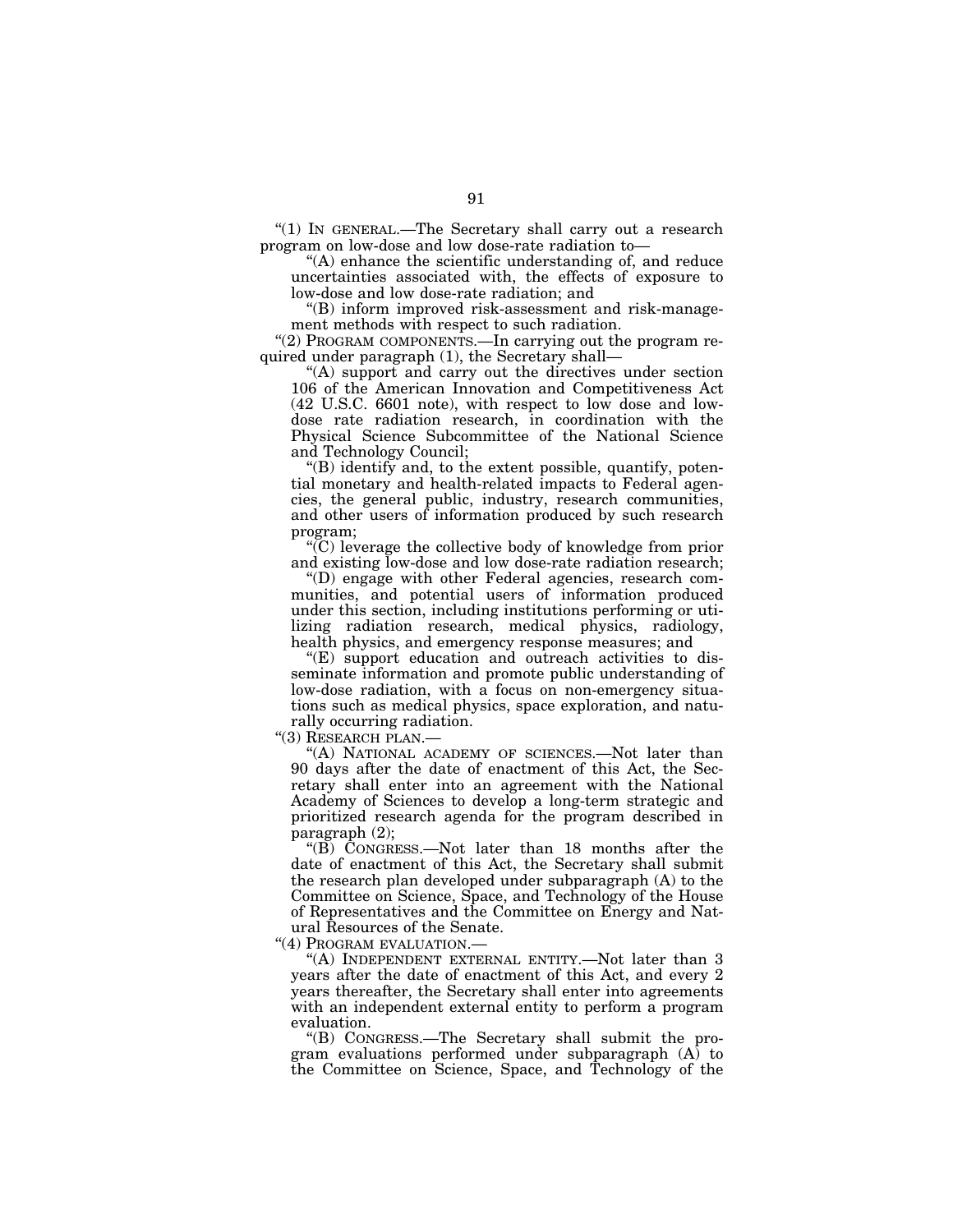House of Representatives and the Committee on Energy and Natural Resources of the Senate.

''(5) DEFINITIONS.—In this subsection:

''(A) LOW-DOSE RADIATION.—The term 'low-dose radiation' means a radiation dose of less than 100 millisieverts.

''(B) LOW DOSE-RATE RADIATION.—The term 'low doserate radiation' means a radiation dose rate of less than 5 millisieverts per hour.

''(6) RULE OF CONSTRUCTION.—Nothing in this subsection shall be construed to subject any research carried out by the Secretary for the program under this subsection to any limitations described in section 977(e) of the Energy Policy Act of 2005 (42 U.S.C. 16317(e)).

" $(7)$  FUNDING.—There are authorized to be appropriated to the Secretary to carry out the program under this subsection—<br>
"(A)  $$20,000,000$  for fiscal year 2021;

''(B) \$30,000,000 for fiscal year 2022;

''(C) \$40,000,000 for fiscal year 2023; and ''(D) \$50,000,000 for fiscal year 2024.''.

48. AN AMENDMENT TO BE OFFERED BY REPRESENTATIVE LOEBSACK OF IOWA OR HIS DESIGNEE, DEBATABLE FOR 10 MINUTES

Add at the end of part 3 of subtitle A of title I the following:

#### **SEC. 1122. GRANTS FOR ENERGY EFFICIENCY IMPROVEMENTS AND RENEWABLE ENERGY IMPROVEMENTS AT PUBLIC SCHOOL FACILITIES.**

(a) DEFINITIONS.—In this section:

(1) ELIGIBLE ENTITY.—The term ''eligible entity'' means a consortium of—

(A) one local educational agency; and

(B) one or more—

(i) schools;

(ii) nonprofit organizations;

(iii) for-profit organizations; or

(iv) community partners that have the knowledge and capacity to partner and assist with energy improvements.

(2) ENERGY IMPROVEMENTS.—The term ''energy improvements'' means—

(A) any improvement, repair, or renovation, to a school that will result in a direct reduction in school energy costs including but not limited to improvements to building envelope, air conditioning, ventilation, heating system, domestic hot water heating, compressed air systems, distribution systems, lighting, power systems and controls;

(B) any improvement, repair, renovation, or installation that leads to an improvement in teacher and student health including but not limited to indoor air quality, daylighting, ventilation, electrical lighting, and acoustics; and

(C) the installation of renewable energy technologies (such as wind power, photovoltaics, solar thermal systems, geothermal energy, hydrogen-fueled systems, biomass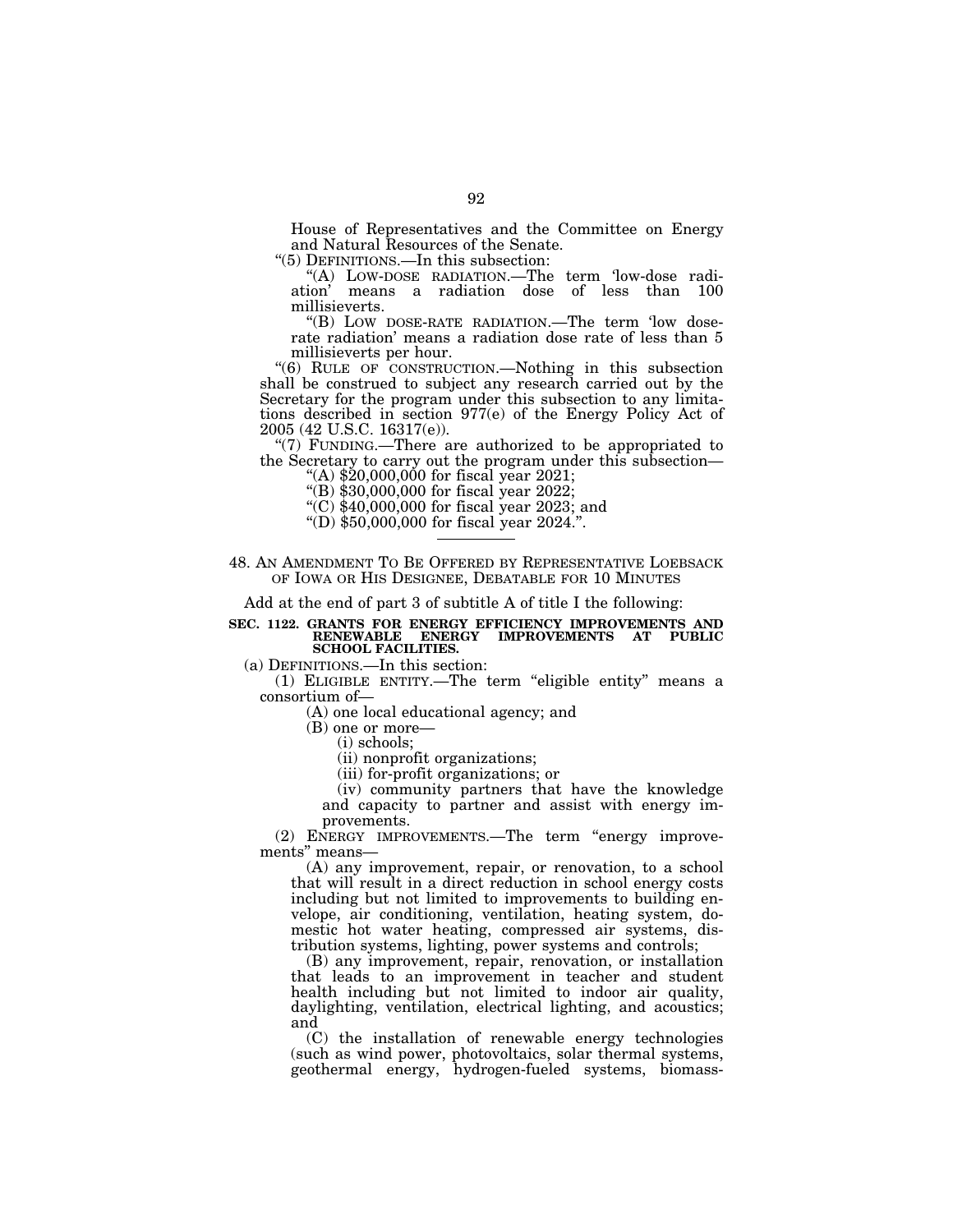based systems, biofuels, anaerobic digesters, and hydropower) involved in the improvement, repair, or renovation to a school.

(b) AUTHORITY.—From amounts made available for grants under this section, the Secretary of Energy shall provide competitive grants to eligible entities to make energy improvements authorized by this section.

(c) PRIORITY.—In making grants under this section, the Secretary shall give priority to eligible entities that have renovation, repair, and improvement funding needs and are—

(1) a high-need local educational agency, as defined in section 2102 of the Elementary and Secondary Education Act of 1965 (20 U.S.C. 6602); or

(2) a local educational agency designated with a metrocentric locale code of 41, 42, or 43, as determined by the National Center for Education Statistics (NCES), in conjunction with the Bureau of the Census, using the NCES system for classifying local educational agencies.

(d) COMPETITIVE CRITERIA.—The competitive criteria used by the Secretary shall include the following:

(1) The fiscal capacity of the eligible entity to meet the needs for improvements of school facilities without assistance under this section, including the ability of the eligible entity to raise funds through the use of local bonding capacity and otherwise.

(2) The likelihood that the local educational agency or eligible entity will maintain, in good condition, any facility whose improvement is assisted.

(3) The potential energy efficiency and safety benefits from the proposed energy improvements.

(e) APPLICATIONS.—To be eligible to receive a grant under this section, an applicant must submit to the Secretary an application that includes each of the following:

(1) A needs assessment of the current condition of the school and facilities that are to receive the energy improvements.

(2) A draft work plan of what the applicant hopes to achieve at the school and a description of the energy improvements to be carried out.

(3) A description of the applicant's capacity to provide services and comprehensive support to make the energy improvements.

(4) An assessment of the applicant's expected needs for operation and maintenance training funds, and a plan for use of those funds, if any.

(5) An assessment of the expected energy efficiency and safety benefits of the energy improvements.

(6) A cost estimate of the proposed energy improvements.

(7) An identification of other resources that are available to carry out the activities for which funds are requested under this section, including the availability of utility programs and public benefit funds.<br>(f) USE OF GRANT AMOUNTS.-

 $(1)$  IN GENERAL.—The recipient of a grant under this section shall use the grant amounts only to make the energy improvements contemplated in the application, subject to the other provisions of this subsection.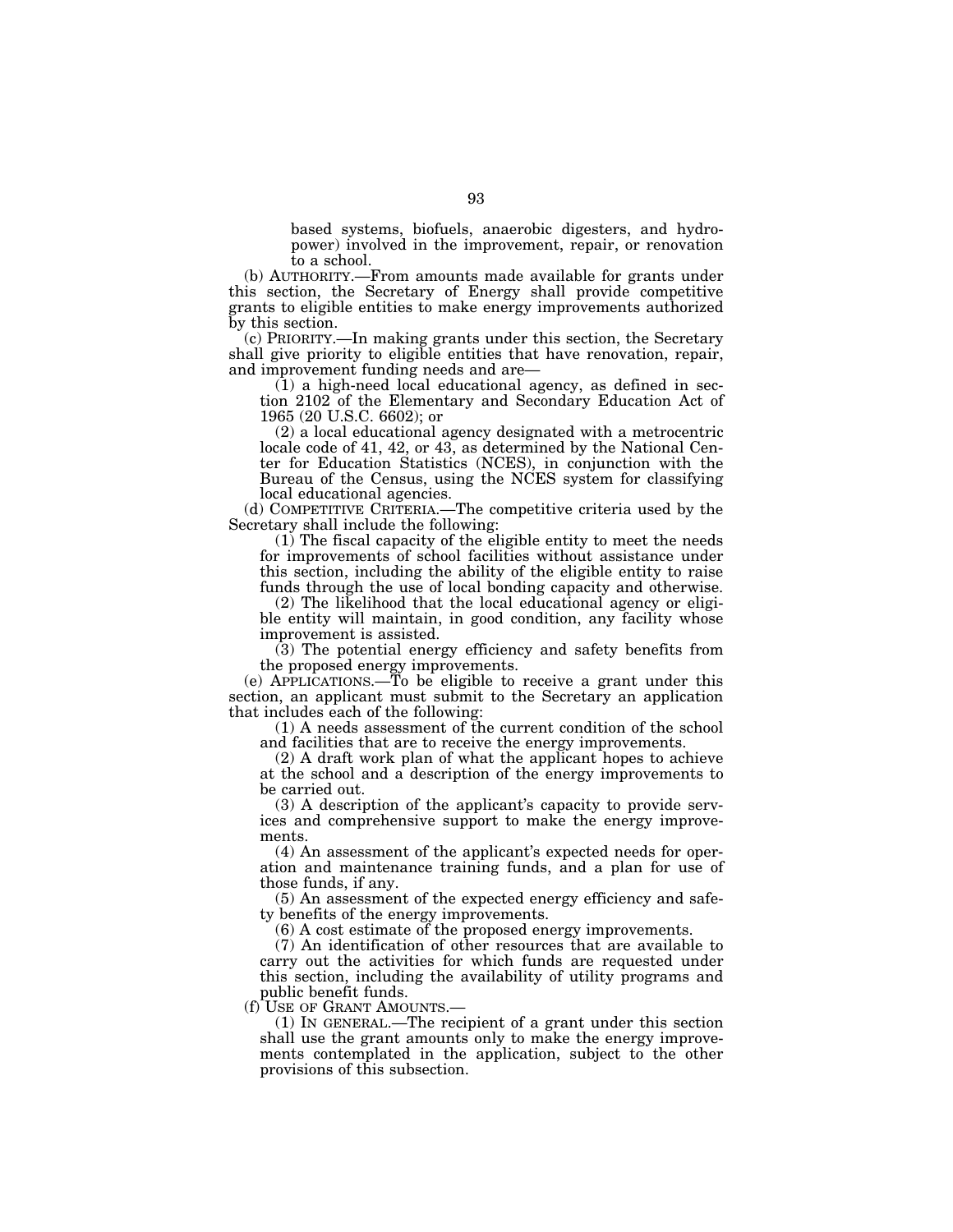(2) OPERATION AND MAINTENANCE TRAINING.—The recipient may use up to 5 percent for operation and maintenance training for energy efficiency and renewable energy improvements (such as maintenance staff and teacher training, education, and preventative maintenance training).

(3) AUDIT.—The recipient may use funds for a third-party investigation and analysis for energy improvements (such as energy audits and existing building commissioning).

(4) CONTINUING EDUCATION.—The recipient may use up to 1 percent of the grant amounts to develop a continuing education curriculum relating to energy improvements.

(g) CONTRACTING REQUIREMENTS.—

(1) DAVIS-BACON.—Any laborer or mechanic employed by any contractor or subcontractor in the performance of work on any energy improvements funded by a grant under this section shall be paid wages at rates not less than those prevailing on similar construction in the locality as determined by the Secretary of Labor under subchapter IV of chapter 31 of title 40, United States Code (commonly referred to as the Davis-Bacon Act).

(2) COMPETITION.—Each applicant that receives funds shall ensure that, if the applicant carries out repair or renovation through a contract, any such contract process—

(A) ensures the maximum number of qualified bidders, including small, minority, and women-owned businesses, through full and open competition; and

(B) gives priority to businesses located in, or resources common to, the State or the geographical area in which the project is carried out.

(h) REPORTING.—Each recipient of a grant under this section shall submit to the Secretary, at such time as the Secretary may require, a report describing the use of such funds for energy improvements, the estimated cost savings realized by those energy improvements, the results of any audit, the use of any utility programs and public benefit funds and the use of performance tracking for energy improvements (such as the Department of Energy: Energy Star program or LEED for Existing Buildings).

(i) BEST PRACTICES.—The Secretary shall develop and publish guidelines and best practices for activities carried out under this section.

(j) AUTHORIZATION OF APPROPRIATIONS.—There is authorized to be appropriated to carry out this section \$100,000,000 for each of fiscal years 2021 through 2025.

49. AN AMENDMENT TO BE OFFERED BY REPRESENTATIVE LOWENTHAL OF CALIFORNIA OR HIS DESIGNEE, DEBATABLE FOR 10 MINUTES

Page 894, after line 15, add the following:

**SEC. 12607. ONLINE PUBLICATION OF GREENHOUSE GAS EMISSIONS.**  (a) IN GENERAL.—The Secretary of the Interior shall make freely

available on a public website, with respect to the previous year— (1) information that describes for each fossil fuel operation

that is subject to the mineral leasing laws or title III or V of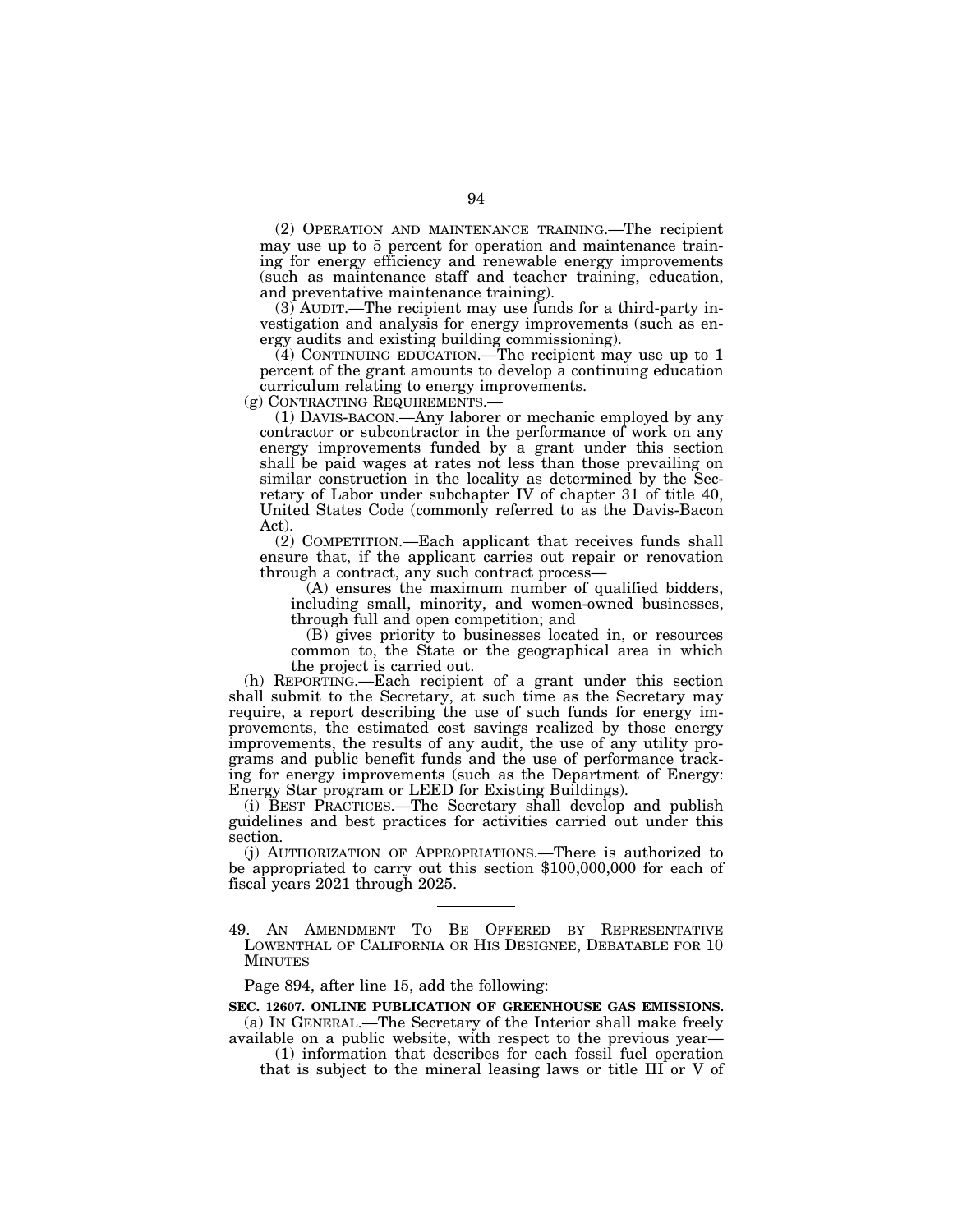the Federal Land Policy and Management Act of 1976 (30 U.S.C. 1761 et seq.), regardless of size, including production, storage, gathering, processing, transportation, and handling operations—

(A) the aggregate amount of each fossil fuel, by type and by State, produced on Federal leases; and

(B) for gas reported, the portion and source of such amount that was released or disposed of by each of venting, flaring, and fugitive release; and

(2) information that describes the amount and sources of energy, in delivered megawatt hours, produced from operating solar, wind, and geothermal projects on public lands under lease for the production of renewable energy.

(b) FORMAT.—Information made available under this section shall be presented in a format that—

(1) translates such amounts and portions into emissions of metric tons of greenhouse gases expressed in carbon dioxide equivalent using both the 20-year and 100-year Global Warming Potential-weighted emission values;

(2) for energy produced from solar, wind, and geothermal projects, includes an estimate of the net emissions that would result from production of the same amount of energy from new fossil fuel-fired facilities; and

(3) can be downloaded in a machine readable format.

(c) DATA PUBLICATION FREQUENCY.—The data made available under this section shall be updated at least annually.

#### 50. AN AMENDMENT TO BE OFFERED BY REPRESENTATIVE LUCAS OF OKLAHOMA OR HIS DESIGNEE, DEBATABLE FOR 10 MINUTES

At the end of subtitle F of title XII, add the following:

#### **SEC. 126 . SENSE OF CONGRESS.**

It is the sense of Congress that in order to reduce emissions and meet 100 percent of the power demand in the United States through clean, renewable, or zero emission energy sources while maintaining United States leadership in science and technology, the Secretary of Energy must prioritize funding for critical fundamental research infrastructure and for basic research and development activities carried out through the Office of Science.

51. AN AMENDMENT TO BE OFFERED BY REPRESENTATIVE LUCAS OF OKLAHOMA OR HIS DESIGNEE, DEBATABLE FOR 10 MINUTES

At the end of subtitle F of title XII, add the following:

## **SEC. 126**ll**. SENSE OF CONGRESS.**

It is the sense of Congress that in order to reduce global emissions and meet 100 percent of the power demand in the United States through clean, renewable, or zero emission energy sources while maintaining U.S. competitiveness in science and technology, the United States must prioritize investment in domestic energy sources and supply chains, as well as investment in the research and development of exportable next-generation energy technologies.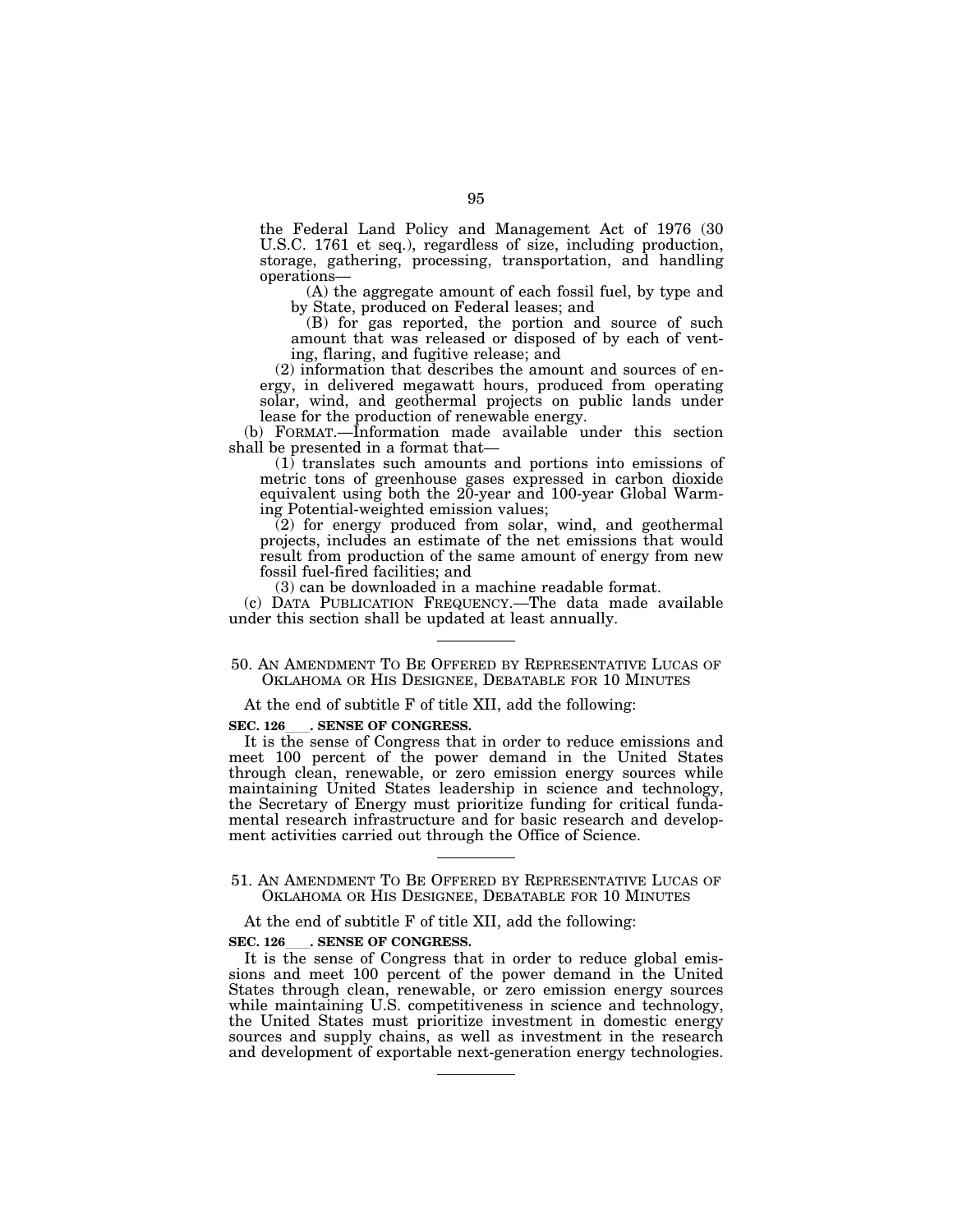#### 52. AN AMENDMENT TO BE OFFERED BY REPRESENTATIVE LUJÁN OF NEW MEXICO OR HIS DESIGNEE, DEBATABLE FOR 10 MINUTES

After section 2401 insert the following:

#### **SEC. 2402. ESTABLISHMENT OF COMMUNITY SOLAR PROGRAMS.**

(a) IN GENERAL.—Section 111(d) of the Public Utility Regulatory Policies Act of 1978 (16 U.S.C. 2621(d)) is amended by adding at the end the following:

"(21) COMMUNITY SOLAR PROGRAMS.—Each electric utility shall offer a community solar program that provides all ratepayers, including low-income ratepayers, equitable and demonstrable access to such community solar program. For the purposes of this paragraph, the term 'community solar program' means a service provided to any electric consumer that the electric utility serves through which the value of electricity generated by a community solar facility may be used to offset charges billed to the electric consumer by the electric utility. A 'community solar facility' is—

''(A) a solar photovoltaic system that allocates electricity to multiple electric consumers of an electric utility;

''(B) connected to a local distribution of the electric utility;

''(C) located either on or off the property of the electric consumers; and

''(D) may be owned by an electric utility, an electric consumer, or a third party.".

(b) COMPLIANCE.—

(1) TIME LIMITATIONS.—Section 112(b) of the Public Utility Regulatory Policies Act of 1978 (16 U.S.C. 2622(b)) is amended by adding at the end the following:

" $(8)(A)$  Not later than 1 year after the date of enactment of this paragraph, each State regulatory authority (with respect to each electric utility for which the State has ratemaking authority) and each nonregulated electric utility shall commence consideration under section 111, or set a hearing date for consideration, with respect to the standard established by para $graph (21)$  of section  $111(d)$ .

 $\sqrt{\text{B}}$ ) Not later than 2 years after the date of enactment of this paragraph, each State regulatory authority (with respect to each electric utility for which the State has ratemaking authority), and each nonregulated electric utility shall complete the consideration and make the determination under section 111 with respect to the standard established by paragraph (21) of section  $11\overline{1}$ (d).".

(2) FAILURE TO COMPLY.—

(A) IN GENERAL.—Section 112(c) of the Public Utility Regulatory Policies Act of 1978 (16 U.S.C. 2622(c)) is amended—

(i) by striking ''such paragraph (14)'' and all that follows through  $\epsilon$  paragraphs  $(16)$ " and inserting "such paragraph (14). In the case of the standard established by paragraph (15) of section 111(d), the reference contained in this subsection to the date of enactment of this Act shall be deemed to be a reference to the date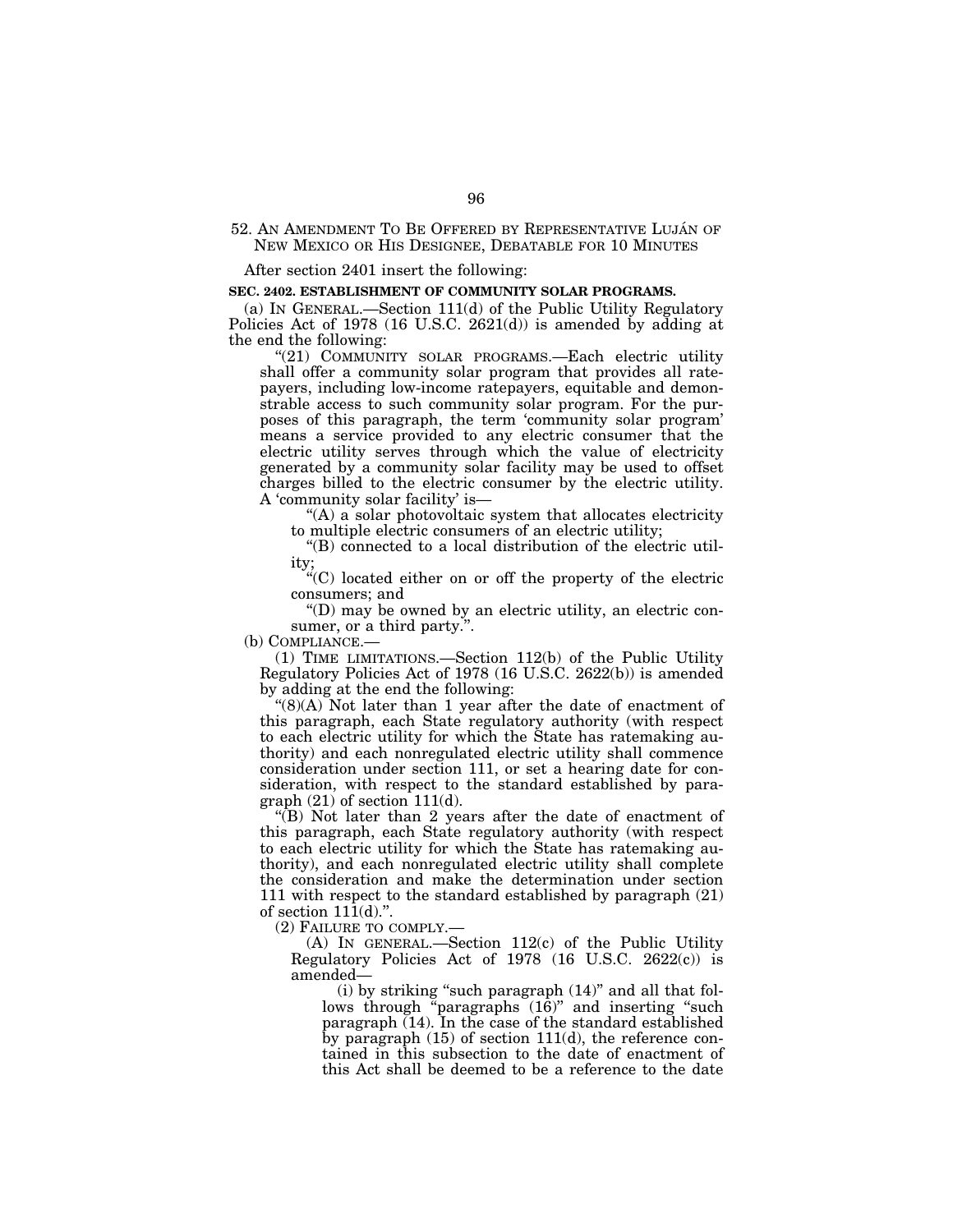of enactment of that paragraph (15). In the case of the standards established by paragraphs (16)''; and

(ii) by adding at the end the following: ''In the case of the standard established by paragraph (21) of section 111(d), the reference contained in this subsection to the date of enactment of this Act shall be deemed to be a reference to the date of enactment of that para-

graph (21).".<br>(B) TECHNICAL CORRECTION.—

(i) IN GENERAL.—Section  $1254(b)$  of the Energy Policy Act of 2005 (Public Law 109–58; 119 Stat. 971) is amended—

(I) by striking paragraph (2); and

(II) by redesignating paragraph (3) as paragraph (2).

(ii) TREATMENT.—The amendment made by paragraph (2) of section 1254(b) of the Energy Policy Act of 2005 (Public Law 109–58; 119 Stat. 971) (as in effect on the day before the date of enactment of this Act) is void, and section 112(d) of the Public Utility Regulatory Policies Act of 1978 (16 U.S.C. 2622(d)) shall be in effect as if those amendments had not been

enacted.<br>(3) PRIOR STATE ACTIONS.—

 $(A)$  In GENERAL.—Section 112 of the Public Utility Regulatory Policies Act of 1978 (16 U.S.C. 2622) is amended by adding at the end the following:

''(h) PRIOR STATE ACTIONS.—Subsections (b) and (c) shall not apply to the standard established by paragraph (21) of section 111(d) in the case of any electric utility in a State if, before the date of enactment of this subsection—

" $(1)$  the State has implemented for the electric utility the standard (or a comparable standard);

 $''(2)$  the State regulatory authority for the State or the relevant nonregulated electric utility has conducted a proceeding to consider implementation of the standard (or a comparable standard) for the electric utility; or

''(3) the State legislature has voted on the implementation of the standard (or a comparable standard) for the electric utility.''.

(B) CROSS-REFERENCE.—Section 124 of the Public Utility Regulatory Policies Act of 1978 (16 U.S.C. 2634) is amended by adding at the end the following: ''In the case of the standard established by paragraph  $(21)$  of section 111 $(d)$ , the reference contained in this subsection to the date of enactment of this Act shall be deemed to be a reference to the date of enactment of that paragraph (21).''.

Page 562, line 3, strike " $(21)$ " and insert " $(22)$ ".

Page 563, line 18, strike " $(8)$ " and insert " $(9)$ ".

Page 563, line 25, strike " $(21)$ " and insert " $(22)$ ".

Page 564, line 8, strike " $(21)$ " and insert " $(22)$ ".

Page 564, line 14, strike " $(21)$ " and insert " $(22)$ ".

Page 564, line 22, strike " $(h)$ " and insert " $(i)$ ".

Page 564, line 24, strike " $(21)$ " and insert " $(22)$ "

Page 565, line 20, strike " $(21)$ " and insert " $(22)$ ".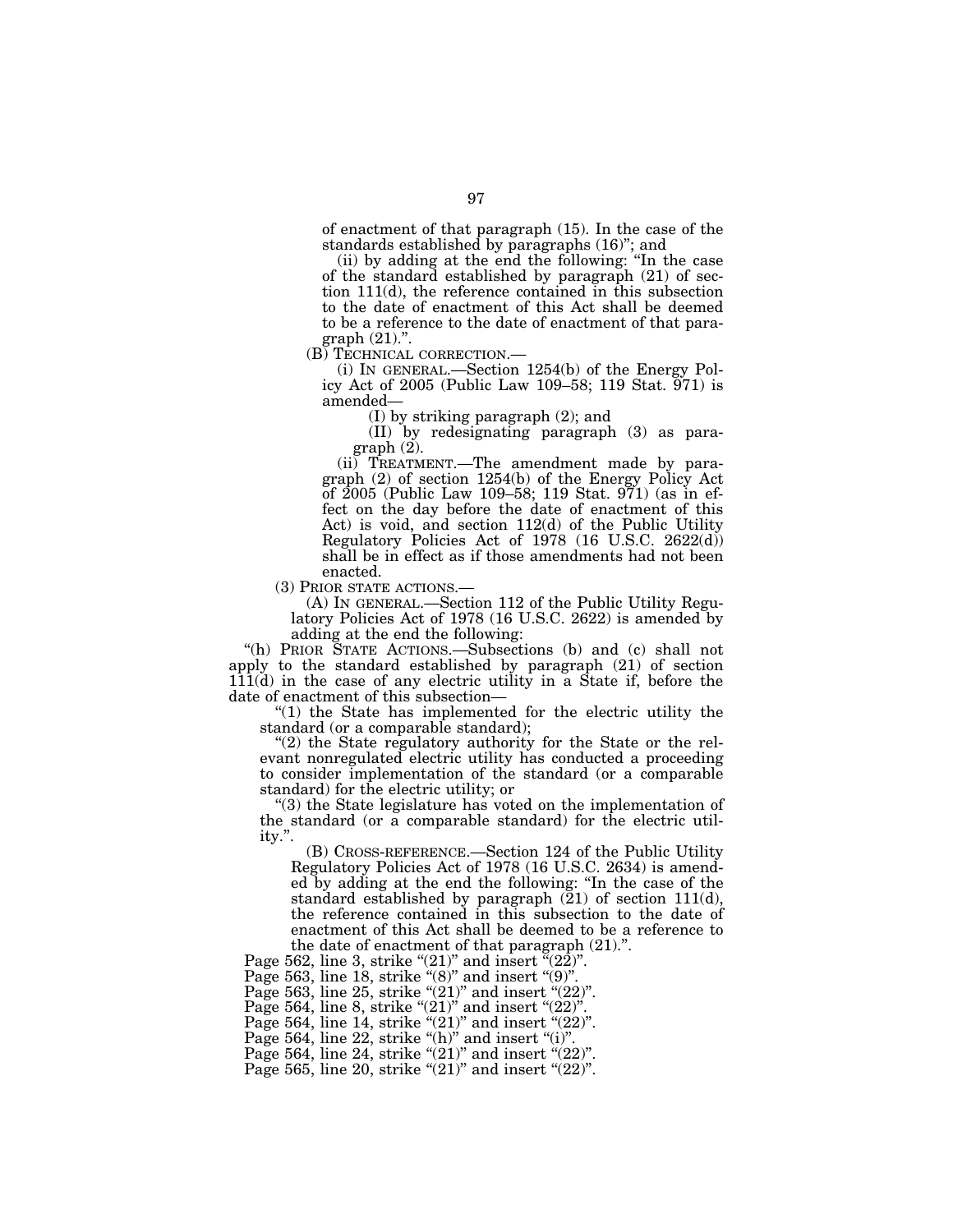Page 565, line 24, strike " $(21)$ " and insert " $(22)$ ".

53. AN AMENDMENT TO BE OFFERED BY REPRESENTATIVE MCNER-NEY OF CALIFORNIA OR HIS DESIGNEE, DEBATABLE FOR 10 MIN-**ITTES** 

Page 46, after line 3, insert the following:

# **PART 4—NATIONAL INSTITUTE OF STANDARDS AND TECHNOLOGY**

#### **SEC. 1122. RESEARCH FOR EFFECTIVENESS AND STANDARDS.**

The Director of the National Institute of Standards and Technology shall—

(1) collect data following wildfires in the wildland-urban interface related to the influence of building materials on structural fires and how wind, terrain, and moisture affect wildland fires; and

(2) contribute to the scientific basis for analyzing economic outcomes of wildland-urban interface fire mitigation by conducting research on and developing metrics for the—

 $\bar{A}$ ) relative contribution of moisture, weather, terrain, and infrastructure;

(B) losses and erosion of the forest floor resulting from wildfires in the wildland urban interface; and

(C) the performance of current designs, materials, and technologies used for—

(i) residential structures;

(ii) public and Federal government buildings;

(iii) electric grid infrastructure; and

(iv) other critical infrastructure.

54. AN AMENDMENT TO BE OFFERED BY REPRESENTATIVE MUCARSEL-POWELL OF FLORIDA OR HER DESIGNEE, DEBATABLE FOR 10 MINUTES

Page 475, after line 13, insert the following:

''(g) UNDERGROUND TRANSMISSION AND DISTRIBUTION LINES.—In carrying out the program under subsection (a), the Secretary shall support research and development on underground transmission and distribution lines. This shall include research on—

 $\degree$ (1) methods for lowering the costs of underground transmission and distribution lines, including through novel installation techniques and materials considerations;

"(2) techniques to improve the lifespan of underground transmission and distribution lines;

''(3) wireless sensors to improve safety of underground transmission and distribution lines and to predict, identify, detect, and transmit information about degradation and faults; and

"(4) methods for improving the resilience and reliability of underground transmission and distribution lines, including by mitigating the impact of flooding, storm surge, and seasonal climate cycles on degradation of and damage to underground transmission and distribution lines.''.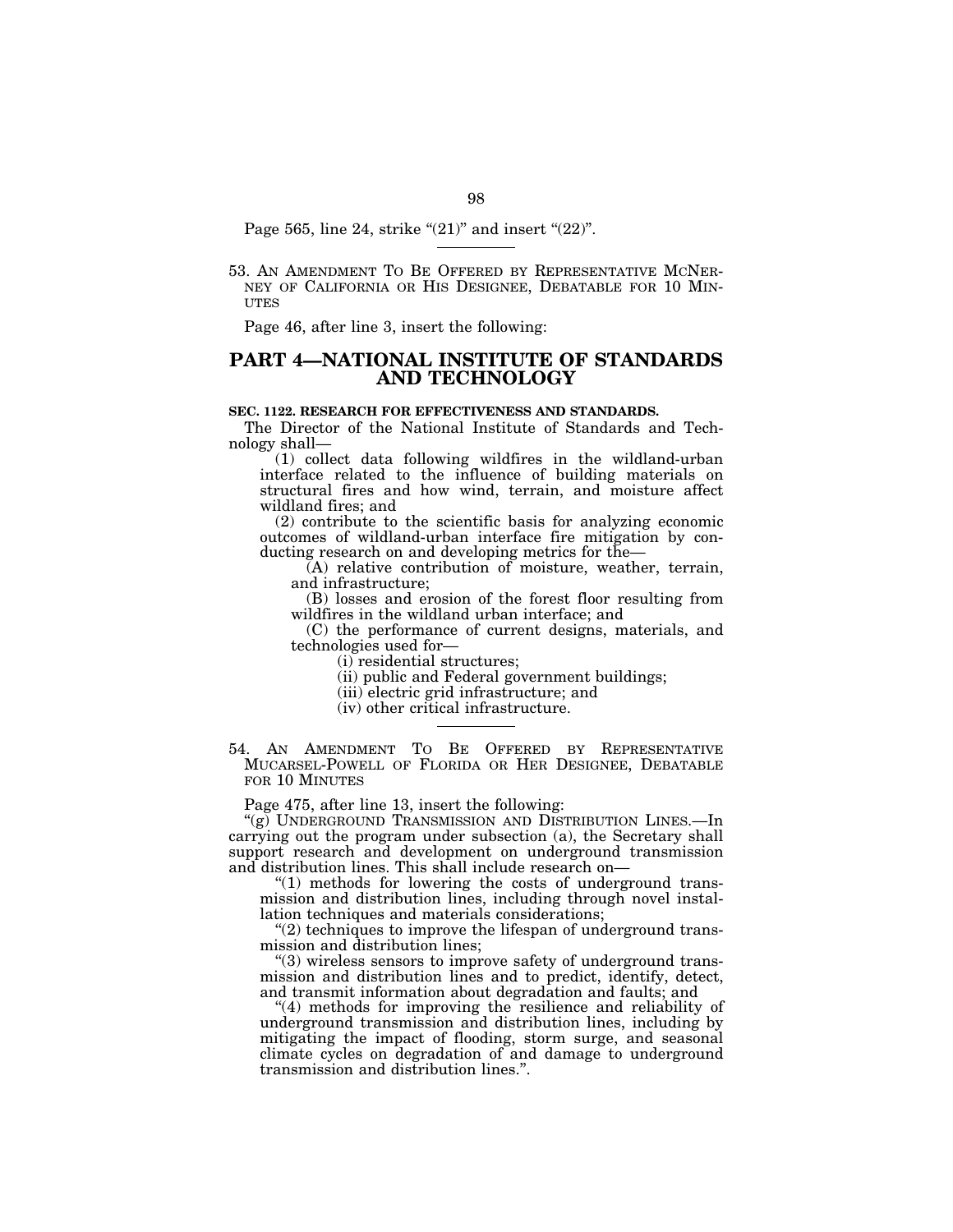Page 475, line 14, strike " $(g)$ " and insert " $(h)$ ". Page 476, line 1, strike " $(h)$ " and insert " $(i)$ ". Page 476, line 4, strike "(i)" and insert "(j)".

55. AN AMENDMENT TO BE OFFERED BY REPRESENTATIVE NOR- CROSS OF NEW JERSEY OR HIS DESIGNEE, DEBATABLE FOR 10 **MINUTES** 

At the end of subtitle H of title I, add the following:

# **SEC. 1806. REBATE PROGRAM FOR ENERGY EFFICIENT ELECTROTECHNOLOGIES.**

(a) DEFINITIONS.—In this section:

(1) ENERGY EFFICIENT ELECTROTECHNOLOGY.—The term ''energy efficient electrotechnology'' means—

(A) any electric technology that, when used instead of a fossil fuel-fired technology in an industrial process results in—

(i) energy efficiency, or production efficiency, gains; or

(ii) environmental benefits; or

(B) any electric technology that, when used instead of a fossil fuel-fired technology in an industrial application results in—

(i) improvements in on-site logistics or material handling; and

(ii) energy efficiency gains and environmental benefits.

(2) QUALIFIED ENTITY.—The term ''qualified entity'' means an industrial or manufacturing facility, commercial building, or a utility or energy service company.

(3) SECRETARY.—The term ''Secretary'' means the Secretary of Energy.

(b) ESTABLISHMENT.—Not later than 90 days after the date of enactment of this Act, the Secretary shall establish a program to provide rebates in accordance with this section.

(c) REBATES.—The Secretary may provide a rebate under the program established under subsection (b) to the owner or operator of a qualified entity for expenditures made by the owner or operator of the qualified entity for an energy efficient electrotechnology that is used to replace a fossil fuel-fired technology.

(d) REQUIREMENTS.—To be eligible to receive a rebate under this section, the owner or operator of a qualified entity shall submit to the Secretary an application demonstrating—

(1) that the owner or operator of the qualified entity purchased an energy efficient electrotechnology;

(2) the energy efficiency gains, production efficiency gains, and environmental benefits, as applicable, resulting from use of the energy efficient electrotechnology—

(A) as measured by a qualified professional or verified by the energy efficient electrotechnology manufacturer, as applicable; or

(B) as determined by the Secretary;

(3) that the fossil fuel-fired technology replaced by the energy efficient electrotechnology has been permanently decommissioned and scrapped; and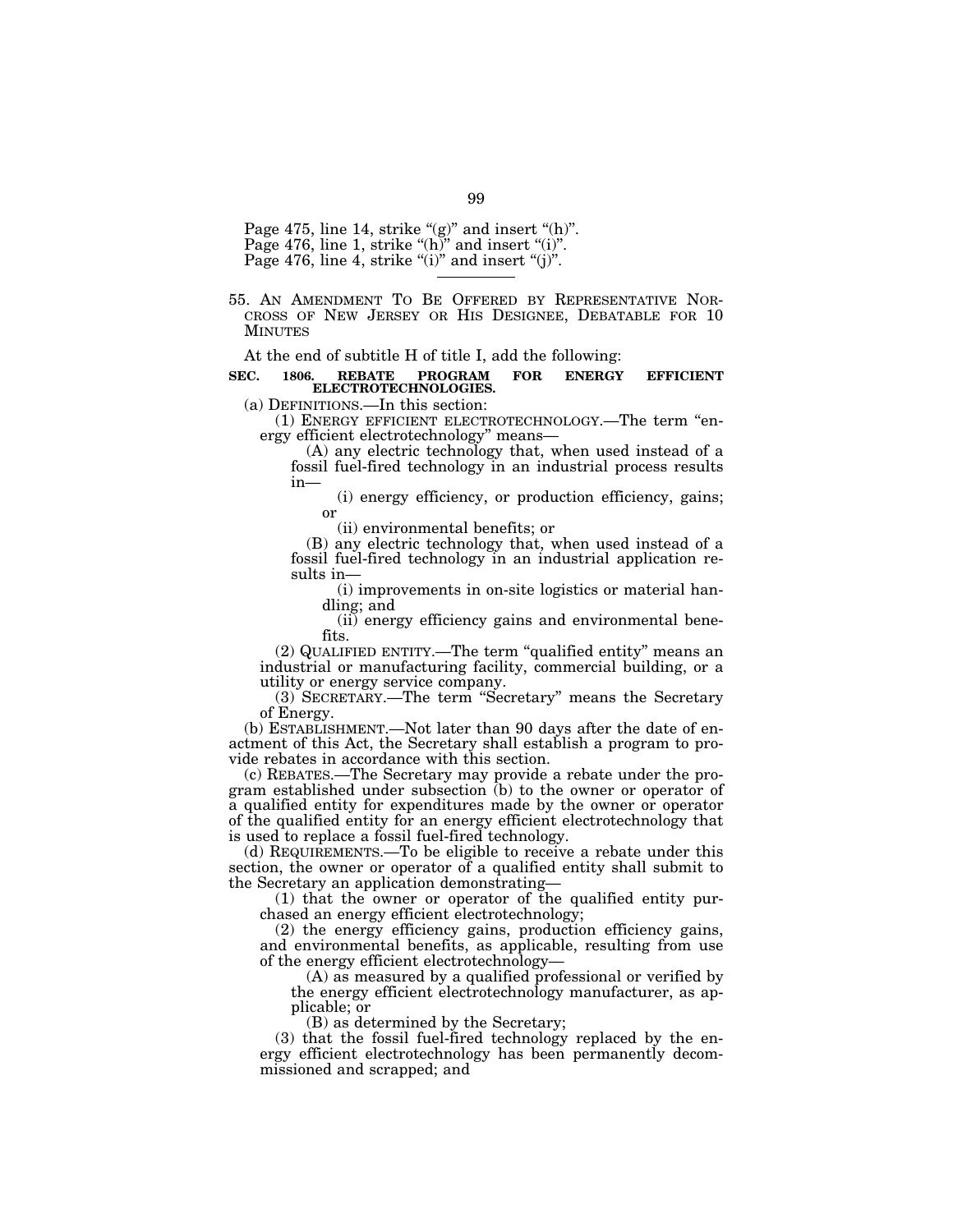(4) that all laborers and mechanics who were involved in the installation or maintenance, or construction or renovation to support such installation or maintenance, of the energy efficient electrotechnology, or the decommissioning and scrapping of the fossil fuel-fired technology replaced by the energy efficient electrotechnology, and who were employed by the owner or operator of the qualified entity, or contractors or subcontractors at any tier thereof, were paid wages at rates not less than those prevailing on projects of a character similar in the locality as determined by the Secretary of Labor in accordance with subchapter IV of chapter 31 of title 40, United States Code (commonly referred to as the "Davis-Bacon Act").

(e) LIMITATION.—The Secretary may not provide a rebate under the program established under subsection  $(b)$  to an owner or operator of a qualified entity for expenditures made by the owner or op-<br>erator of the qualified entity for an energy efficient erator of the qualified entity for an energy efficient electrotechnology that is used to replace a fossil fuel-fired technology if the Secretary determines that such expenditures were necessary for the owner or operator to comply with Federal or State law.

(f) AUTHORIZED AMOUNT OF REBATE.—The amount of a rebate provided under this section shall be not less than 30 percent, and not more than 50 percent, of the overall cost of the energy efficient electrotechnology, including installation costs.

(g) AUTHORIZATION OF APPROPRIATIONS.—There is authorized to be appropriated to carry out this section \$100,000,000 for each of fiscal years 2021 through 2025.

56. AN AMENDMENT TO BE OFFERED BY REPRESENTATIVE NOR-CROSS OF NEW JERSEY OR HIS DESIGNEE, DEBATABLE FOR 10 MINUTES

Page 36, line 5, strike "and" at the end.

Page 36, strike line 13, and insert "(including multifamily buildings); and''.

Page 36, after line 13, insert the following:

 $f(F)$  to make an addition or alteration to, or to install, replace, or provide maintenance to, an air filtration and purification system of an HVAC system to meet exigencies related to the airborne epidemic transmissions of SARS– 4CoV–2 or coronavirus disease 2019 (COVID–19).''.

Page 37, line 1, strike " $(e)$ " and insert " $(f)$ ".

Page 36, after line 25, insert the following:

''(e) PREVAILING WAGES.—All laborers and mechanics employed by contractors or subcontractors in the performance of construction, alteration, or repair work assisted, in whole or in part, by a grant under this section shall be paid wages at rates not less than those prevailing on similar construction in the locality as determined by the Secretary of Labor in accordance with subchapter IV of chapter 31 of title 40. With respect to the labor standards in this subsection, the Secretary of Labor shall have the authority and functions set forth in Reorganization Plan Numbered 14 of 1950 (64 Stat. 1267; 5 U.S.C. App.) and section 3145 of title 40.''.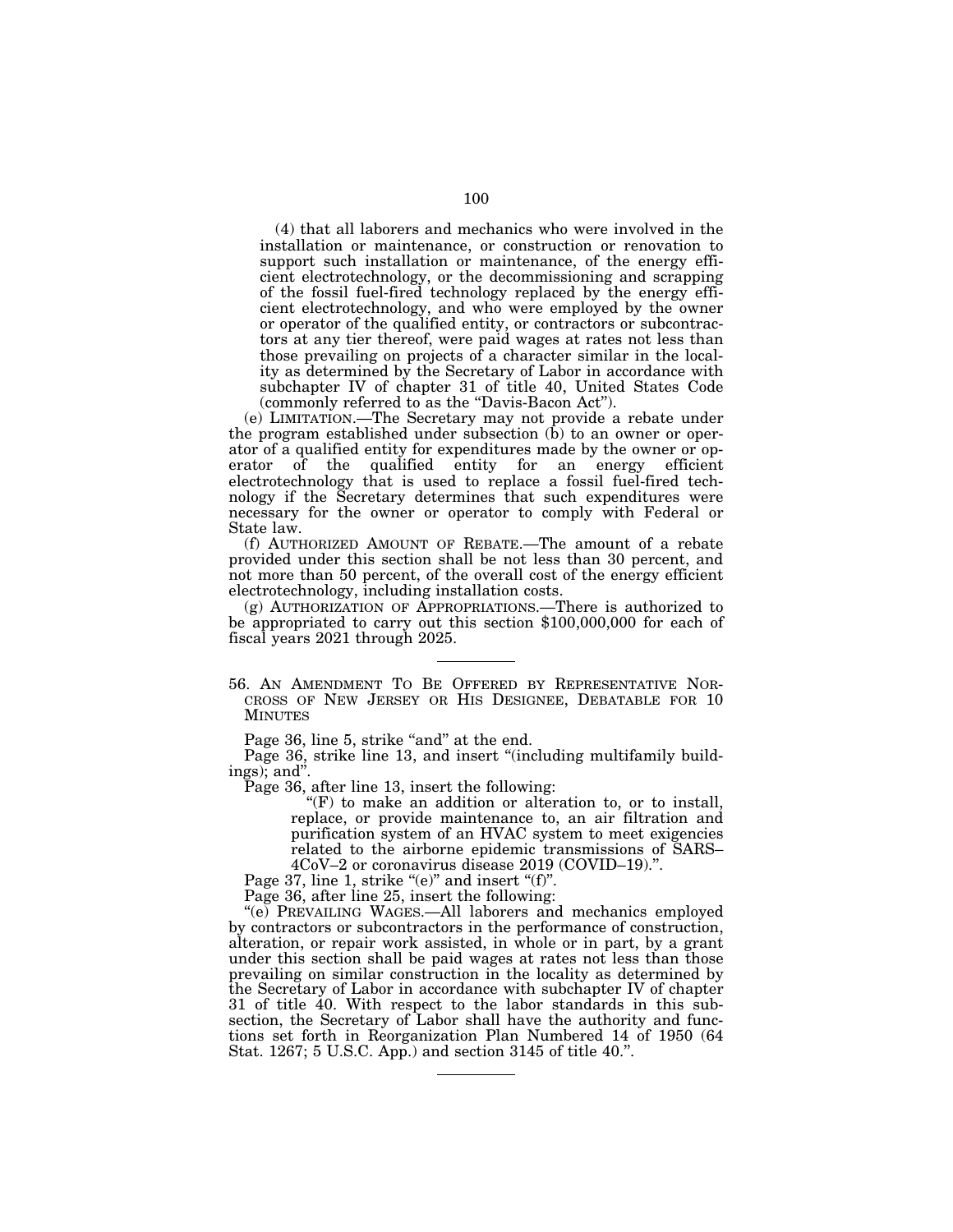57. AN AMENDMENT TO BE OFFERED BY REPRESENTATIVE OCASIO-CORTEZ OF NEW YORK OR HER DESIGNEE, DEBATABLE FOR 10 MINUTES

Strike section 3109.

58. AN AMENDMENT TO BE OFFERED BY REPRESENTATIVE O'HALLERAN OF ARIZONA OR HIS DESIGNEE, DEBATABLE FOR 10 MINUTES

Add at the end of subtitle F of title XII the following:

#### **SEC. 12607. RURAL AND REMOTE COMMUNITIES ELECTRIFICATION GRANTS.**

(a) IN GENERAL.—Section 609 of the Public Utility Regulatory Policies Act (7 U.S.C. 918c) is amended—

 $(1)$  in subsection  $(a)$ 

(A) in paragraph (1), by striking "or municipality" and inserting ", municipality, or Indian Tribe";

(B) in paragraph (5), by striking "10,000" and inserting ''20,000''; and

(C) by adding at the end the following:

"(6) The term 'economically distressed community' means a unit of local government, an Indian Tribe, or a political subdivision thereof, that is significantly impacted by the closure occurring on or after January 1, 2010, of an electric generating station that primarily consumes coal as a fuel source, including by the loss of—

''(A) employment directly from or associated with the electric generating station, including an associated mine;

''(B) tax revenue, lease payments, or royalties directly from or associated with the electric generating station; or ''(C) access to affordable energy.'';

(2) in subsection (b), by inserting ''or economically distressed communities" after "rural areas" each place it appears; and

(3) in subsection (d)—<br>(A) by striking  $(A)$  by striking "\$20,000,000" and inserting

''\$50,000,000''; and

(B) by striking ''2006 through 2012'' and inserting ''2021 through 2025''.

59. AN AMENDMENT TO BE OFFERED BY REPRESENTATIVE O'HALLERAN OF ARIZONA OR HIS DESIGNEE, DEBATABLE FOR 10 MINUTES

Add at the end of subtitle F of title XII the following:

## **SEC. 12607. COAL COMMUNITY RESOURCE CLEARINGHOUSE.**

(a) ESTABLISHMENT.—Not later than 180 days after the date of enactment of this Act, the Secretary of Energy shall publish, maintain, and make publicly available a clearinghouse, to be known as the ''Coal Community Resource Clearinghouse'', on the website of the Department of Energy for the purpose of increasing awareness of Federal and State programs, grants, loans, loan guarantees, and other assistance resources the Secretary determines will assist eco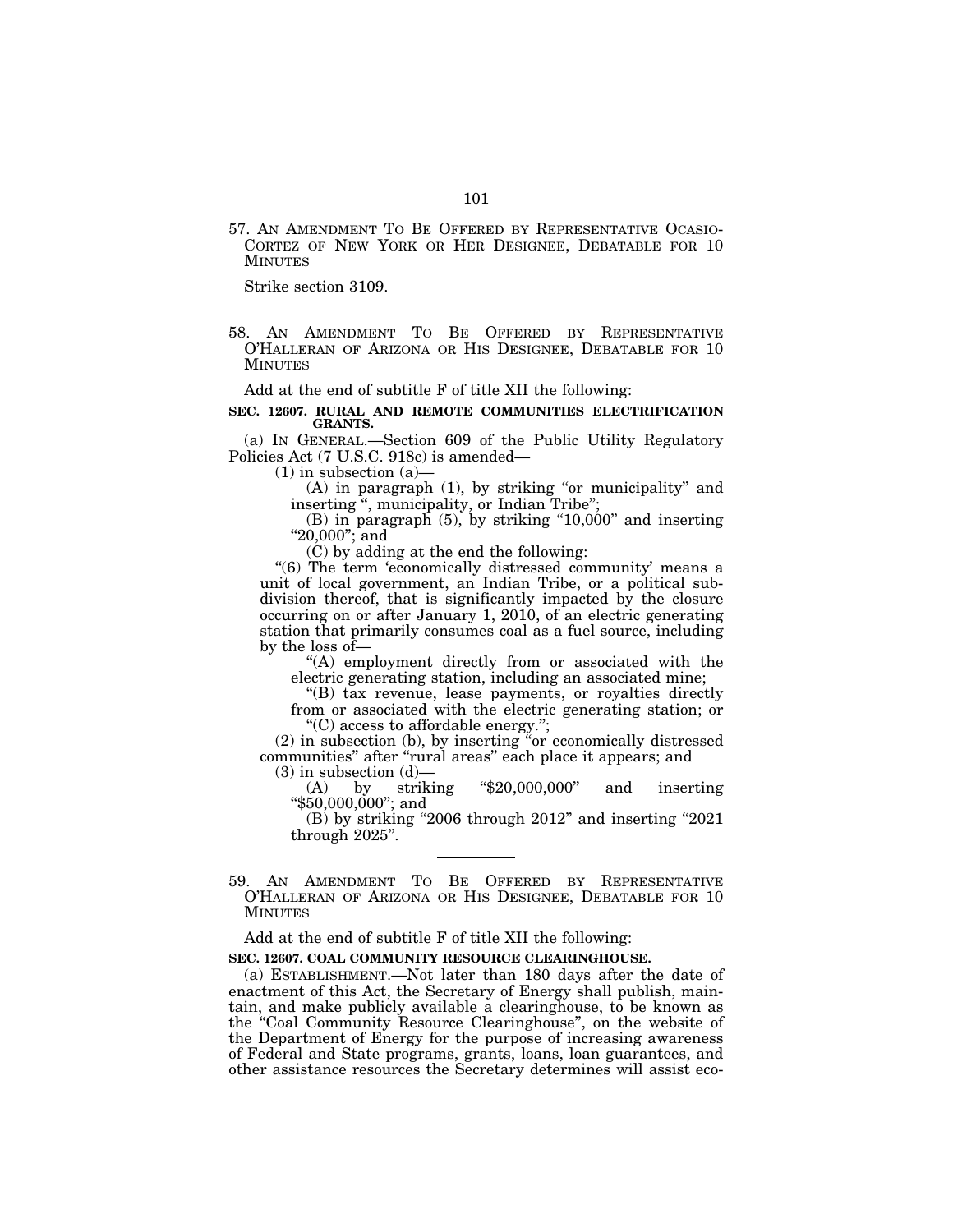nomic development activities in economically distressed communities.

(b) PERIODIC UPDATES.—In carrying out subsection (a), the Secretary shall, not less frequently than once per calendar year, update the Coal Community Resource Clearinghouse to address changes to the needs of economically distressed communities.

(c) ECONOMICALLY DISTRESSED COMMUNITY DEFINED.—The term "economically distressed community" means a unit of local government, an Indian Tribe, or a political subdivision thereof, that is significantly impacted by the closure occurring on or after January  $\overline{1}$ , 2010, of an electric generating station that primarily consumes coal as a fuel source, including by the loss of—

(1) employment directly from or associated with the electric generating station, including an associated mine;

(2) tax revenue, lease payments, or royalties directly from or associated with the electric generating station; or

(3) access to affordable energy.

60. AN AMENDMENT TO BE OFFERED BY REPRESENTATIVE OMAR OF MINNESOTA OR HER DESIGNEE, DEBATABLE FOR 10 MINUTES

Add at the end of title XII the following:

# **Subtitle G—Zeroing Excess, Reducing Organic Waste, and Sustaining Technical Expertise**

#### **SEC. 12701. GRANT PROGRAM.**

(a) IN GENERAL.—The Administrator shall establish and carry out a program to award grants, on a competitive basis, to eligible entities for projects that are consistent with zero-waste practices. (b) GRANT USE.—

(1) ORGANICS RECYCLING INFRASTRUCTURE.—An eligible entity receiving a grant under this subtitle may use grant funds to carry out a project relating to organics recycling infrastructure, including facilities, machinery, equipment, and other physical necessities required for organics collection or processing on a city-wide or county-wide scale, provided that—

(A) implementation of such project—

(i) results in increased capacity for residential and commercial source separated organics streams; and

(ii) generates a usable product that has demonstrable environmental benefits when compared to the input materials, such as compost with added nutritional content; and

(B) such project does not include mixed-waste composting.

(2) ELECTRONIC WASTE REUSE AND RECYCLING.—An eligible entity receiving a grant under this subtitle may use grant funds to carry out a project relating to electronic waste reuse or recycling, including infrastructure and technology, research and development, and product refurbishment, provided that such project—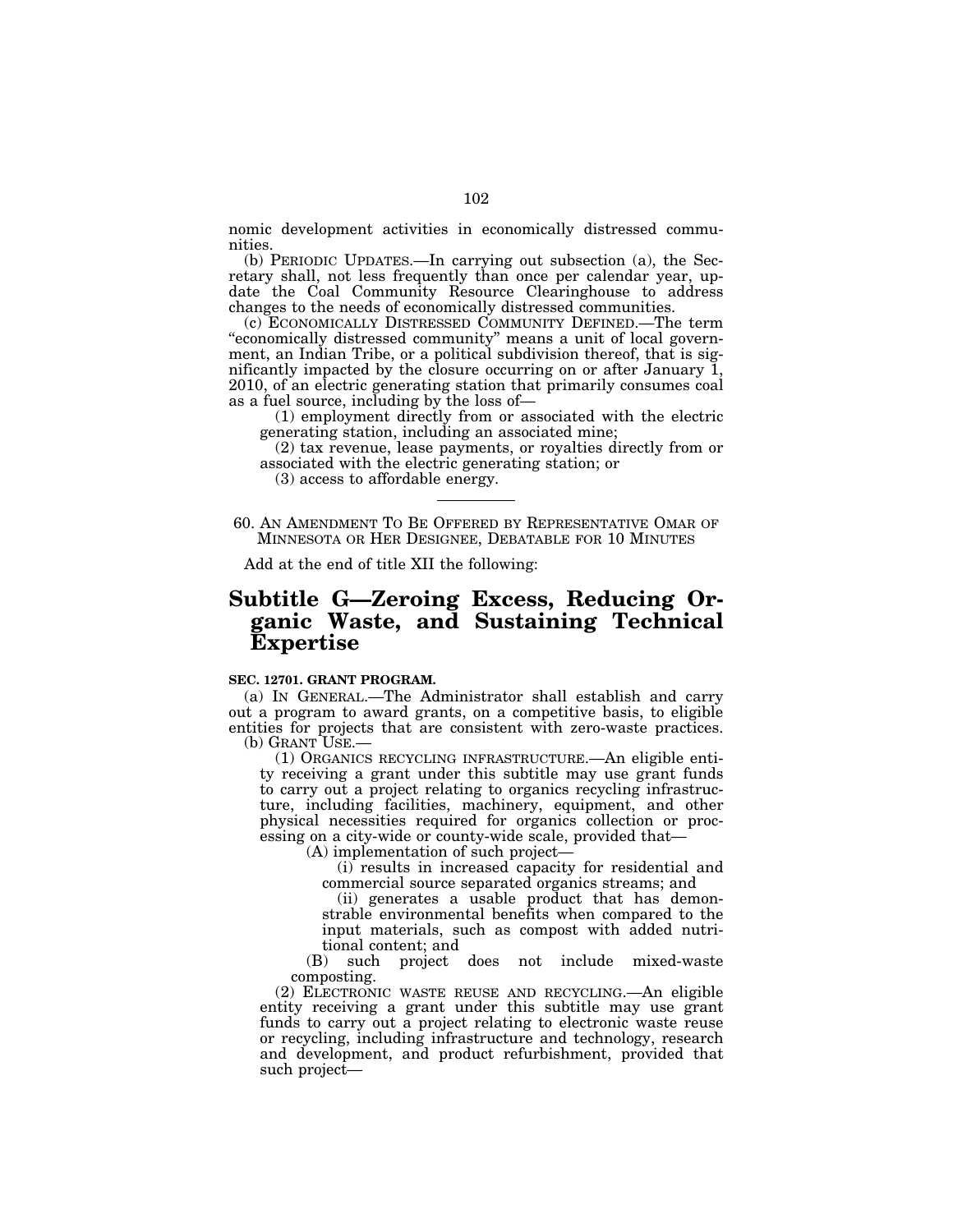(A) does not include an electronic waste ''buy-back'' program that provides compensation for used electronics where such compensation is applied as a credit toward the purchase of additional electronics; and

(B) is carried out by an organization certified in sustainable electronic waste standards by an organization accredited by the National Accreditation Board of the American National Standards Institute & The American Society of Quality, or another accrediting body as determined appropriate by the Administrator.

(3) SOURCE REDUCTION.—An eligible entity receiving a grant under this subtitle may use grant funds to carry out a project relating to source reduction, and such project may include—

(A) educational programming and outreach activities to encourage behavioral changes in consumers that result in source reduction; and

(B) product or manufacturing redesign or redevelopment to reduce byproducts, packaging, and other outputs if—

(i) the applicable manufacturer—

(I) is domestically-owned and operated; and

(II) pays a living wage; and

(ii) the redevelopment or redesign does not result in higher toxicity of the product or byproducts, more complicated recyclability of the product or byproducts, or increased volume of byproducts compared with the original practice.

(4) MARKET DEVELOPMENT.—An eligible entity receiving a grant under this subtitle may use grant funds to carry out a project relating to market development with respect to source reduction and waste prevention, including by creating demand for sorted recyclable commodities and refurbished goods and promoting domestically-owned and operated manufacturing for projects relating to source reduction or waste prevention, provided that such project—

(A) targets easily or commonly recycled materials which are disproportionately disposed of in landfills or incinerated;

(B) addresses the reduction of the volume, weight, or toxicity of waste and waste byproducts; and

(C) does not conflict with—

(i) minimum-content laws, such as post-consumer recycled content requirements;

(ii) beverage container deposits;

(iii) programs funded through retail fees for specific products or classes of products that use such fees to collect, treat, or recycle such products; or

(iv) any applicable recycled product procurement laws and expanded sustainable government purchasing requirements, as identified by the Administrator.

#### **SEC. 12702. GRANT AWARDS.**

(a) APPLICATION.—

(1) CRITERIA FOR ALL APPLICANTS.—To be eligible to receive a grant under this subtitle, an eligible entity shall submit to the Administrator an application at such time and in such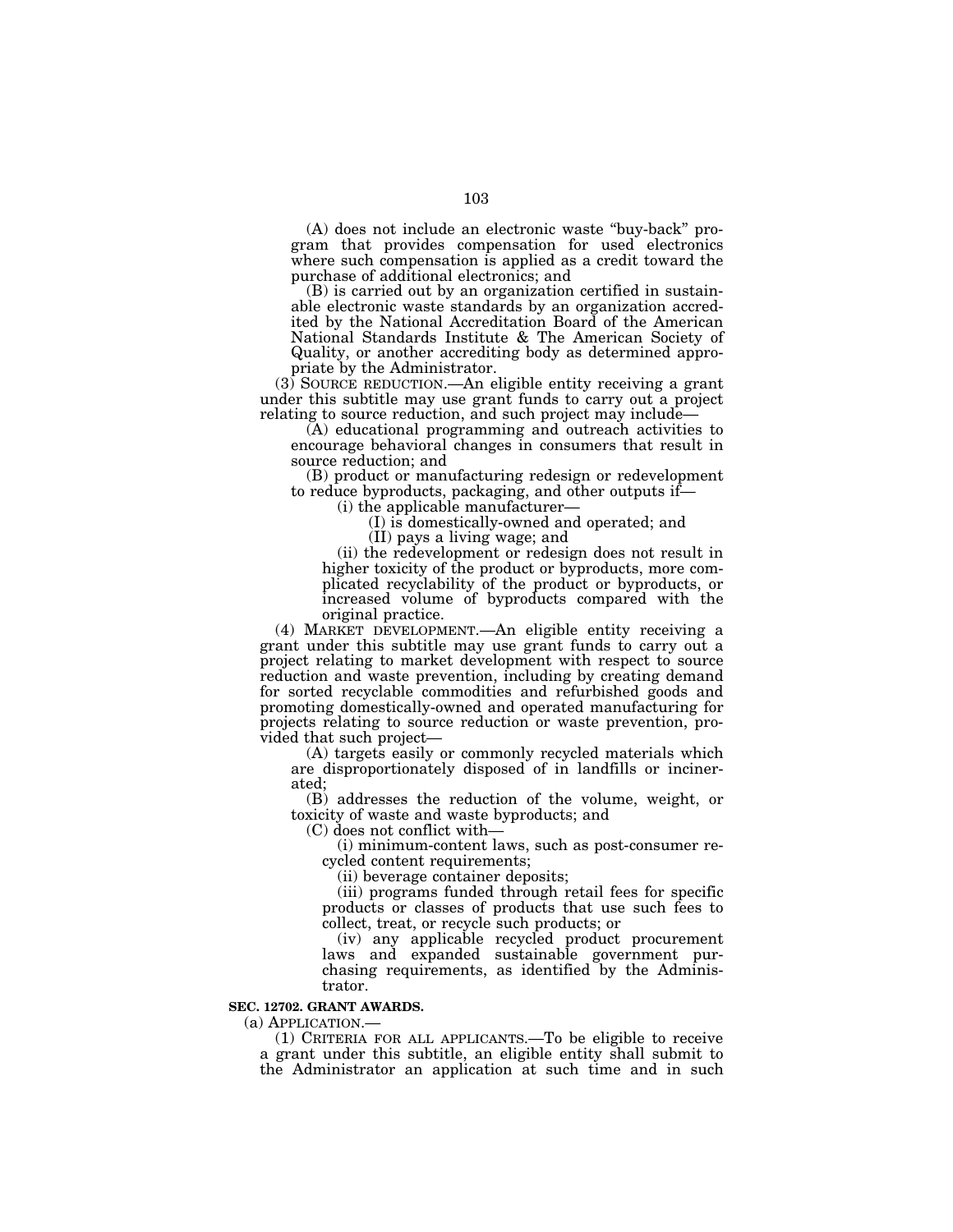form as the Administrator requires, demonstrating that the eligible entity—

(A) has set specific source reduction or waste prevention targets;

(B) will carry out such project in communities that are in the 80th percentile or higher for one or more pollutants as noted in the EJSCREEN tool, or any successor system, of the Environmental Protection Agency; and

(C) will carry out a project that meets the applicable project requirements under section 12701(b).

(2) ADDITIONAL APPLICATION CRITERIA FOR NONPROFIT ORGA-NIZATION.—In the case of an application from an eligible entity that is a nonprofit organization, the application shall include a letter of support for the proposed project—

(A) from—

(i) a local unit of government; or—

(ii) a nonprofit organization that—

(I) has a demonstrated history of undertaking work in the geographic region where the proposed project is to take place; and

(II) is not involved in the project being proposed; and

(B) containing such information as the Administrator

may require.<br>(b) PRIORITY FACTORS.-

 $(1)$  In GENERAL.—In awarding grants under this subtitle, the Administrator shall give priority to eligible entities that—

(A) have statutorily committed to implementing zerowaste practices;

(B) demonstrate how the project to be carried out with grant funds could lead to the creation of new jobs that pay a living wage, with preference for projects that create jobs for individuals with barriers to employment, as determined by the Administrator;

(C) will use grant funds for source reduction or waste prevention in schools;

(D) will use grant funds to employ adaptive management practices to identify, prevent, or address any negative environmental consequences of the proposed project;

(E) have a demonstrated need for additional investment in infrastructure and projects to achieve source reduction and waste prevention targets set by the local unit of government that is responsible for waste and recycling projects in the geographic area;

(F) will use grant funds to develop innovative or new technologies and strategies for source reduction and waste prevention;

(G) demonstrate how receiving the grant will encourage further investment in source reduction and waste prevention projects; or

(H) will incorporate multi-stakeholder involvement, including nonprofit, commercial, and public sector partners, in carrying out a project using grant funds.

(2) ZERO-WASTE HIERARCHY.—In determining priority between multiple eligible entities who qualify for priority under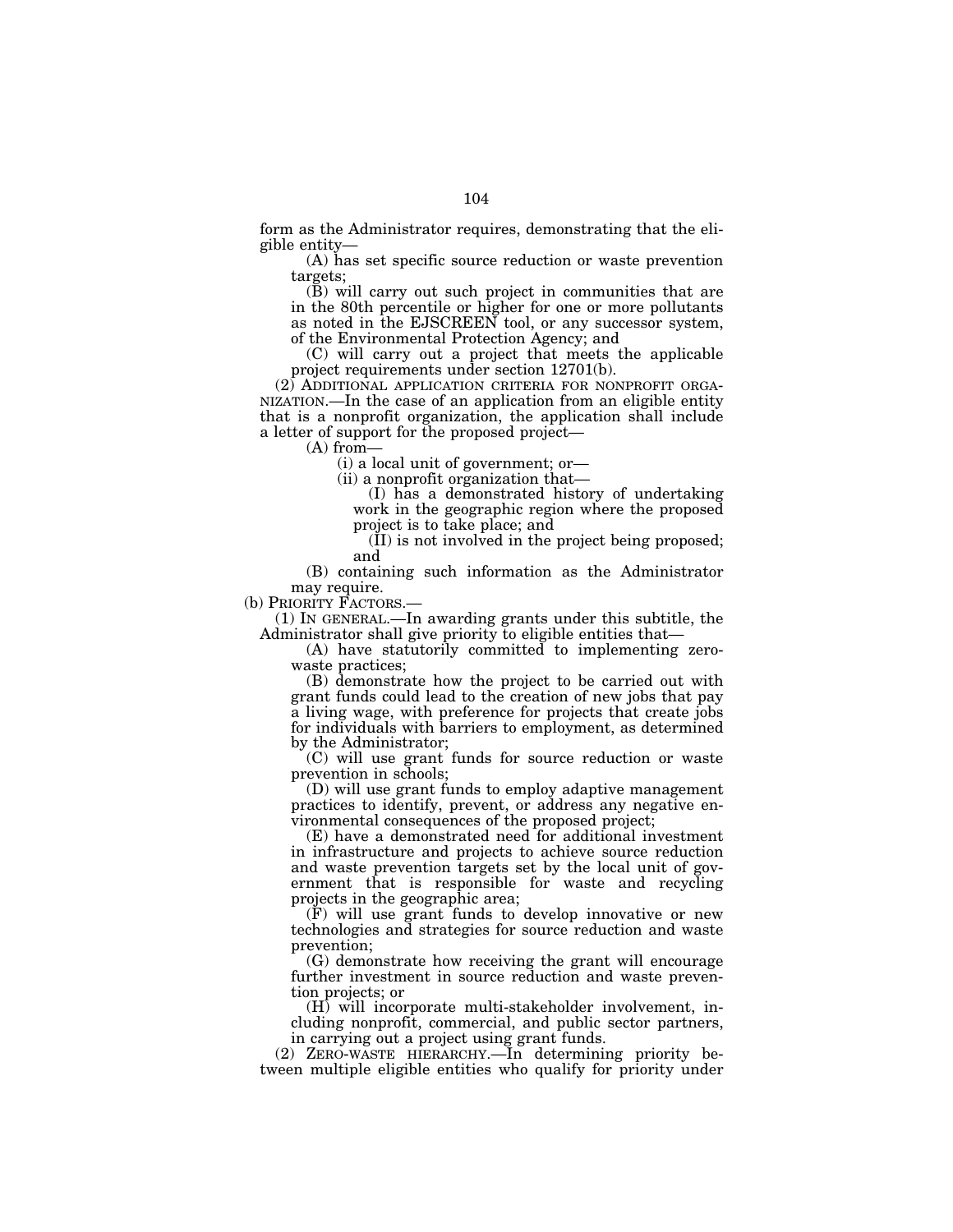paragraph (1), the Administrator shall grant first priority to an eligible entity that can demonstrate how the zero-waste hierarchy was considered with respect to the project to be carried out with grant funds.

#### **SEC. 12703. REPORTING.**

An eligible entity receiving a grant under this subtitle shall report to the Administrator, at such time and in such form as the Administrator may require, on the results of the project carried out with grant funds and any relevant data requested by the Administrator to track the effectiveness of the program established under section 12701(a).

#### **SEC. 12704. ANNUAL CONFERENCE.**

In each of calendar years 2022 through 2027, the Administrator shall convene an annual conference for eligible entities, including eligible entities that have received a grant under this subtitle, and other stakeholders as identified by the Administrator, to provide an opportunity for such eligible entities and stakeholders to share experience and expertise in implementing zero-waste practices.

#### **SEC. 12705. DEFINITIONS.**

In this subtitle:

(1) ADAPTIVE MANAGEMENT PRACTICES.—The term ''adaptive management practices'' means, with respect to a project, the integration of project design, management, and monitoring to identify project impacts and outcomes as they arise and adjust behaviors to improve outcomes.

(2) ADMINISTRATOR.—The term ''Administrator'' means the Administrator of the Environmental Protection Agency.

(3) DOMESTICALLY-OWNED AND OPERATED.—The term ''domestically-owned and operated'' means, with respect to a business, a business with—

(A) headquarters located within the United States; and (B) primary operations carried out in the United States.

(4) ELIGIBLE ENTITY.—The term ''eligible entity'' means—

(A) a single unit of State, local, or Tribal government;

(B) a consortium of multiple units of State, local, or Tribal government;

(C) one or more units of State, local, or Tribal government in coordination with for-profit or nonprofit organizations; or

(D) one or more incorporated nonprofit organizations.

(5) EMBODIED ENERGY.—The term ''embodied energy'' means energy that was used to create a product or material.

(6) LIVING WAGE.—The term ''living wage'' means the minimum income necessary to allow a person working 40 hours per week to afford the cost of housing, food, and other material necessities.

(7) ORGANICS RECYCLING.—The term ''organics recycling'' means the biological processes by which organics streams are converted to compost which is not harmful to humans, plants, or animals.

(8) RECYCLING.—The term ''recycling''—

(A) means the mechanical processing of material that has reached the end of its current use into material to be used in the production of new products;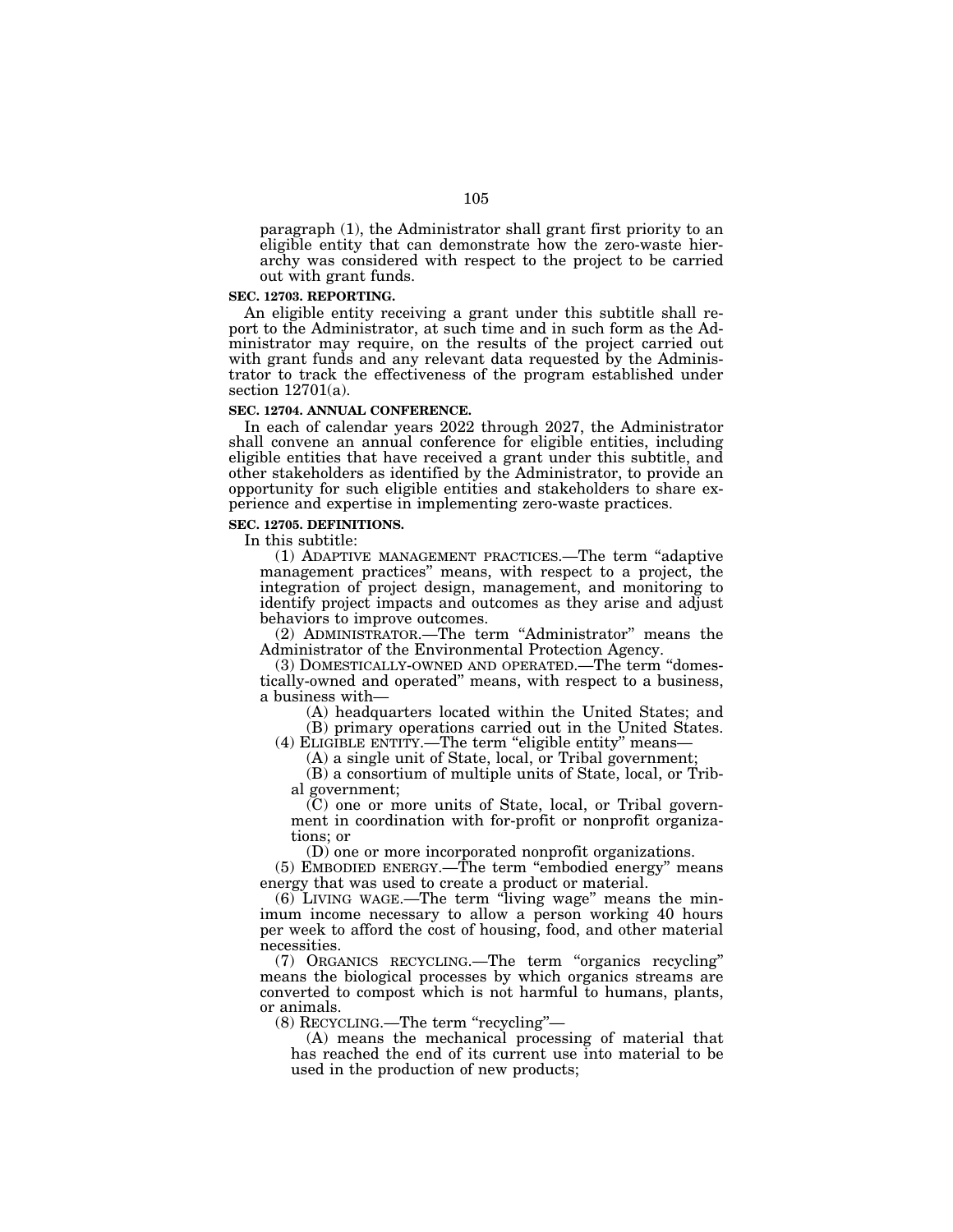(B) does not include incineration or any other energy recovery process; and

(C) does not include depolymerization or a similar process.

(9) REUSE.—The term ''reuse''—

(A) means—

(i) using a product, packaging, or resource more than once for the same or a new function with little to no processing; or

(ii) repairing a product so it can be used longer, sharing or renting it, or selling or donating it to another party; and

(B) does not include incineration.

(10) SOURCE REDUCTION.—The term ''source reduction''—

(A) includes—

(i) activities that reduce consumption of products or services that create physical outputs, such as packaging, that is secondary to the intended use of the item being consumed;

(ii) measures or techniques that reduce the amount of waste generated during production processes; and

(iii) the reduction or elimination of the use of materials which are not able to be recycled without degrading the quality of the material; and

(B) does not include incineration.

(11) SOURCE SEPARATED.—The term ''source separated''—

(A) means the separation of a stream of recyclable materials at the point of waste creation before the materials are collected and centralized; and

(B) does not include technologies that sort mixed municipal solid waste into recyclable and non-recyclable materials.

(12) WASTE PREVENTION.—The term ''waste prevention'' includes reuse, recycling, and other methods to reduce the amount of materials disposed of in landfills or incinerated.

(13) ZERO-WASTE.—The term ''zero-waste'' means the conservation of all resources by means of responsible production, consumption, reuse, and recovery of products, packaging, and materials without burning or otherwise destroying embodied energy, with no discharges to land, water, or air that threaten the environment or human health.

(14) ZERO-WASTE PRACTICE.—The term ''zero-waste practice'' means a practice used to help achieve zero-waste, including source reduction and waste prevention.

#### **SEC. 12706. AUTHORIZATION OF APPROPRIATIONS.**

There is authorized to be appropriated to the Administrator to carry out this subtitle  $$250,000,000$  for the period of fiscal years 2021 through 2028.

61. AN AMENDMENT TO BE OFFERED BY REPRESENTATIVE OMAR OF MINNESOTA OR HER DESIGNEE, DEBATABLE FOR 10 MINUTES

Add at the end of subtitle F of title XII the following: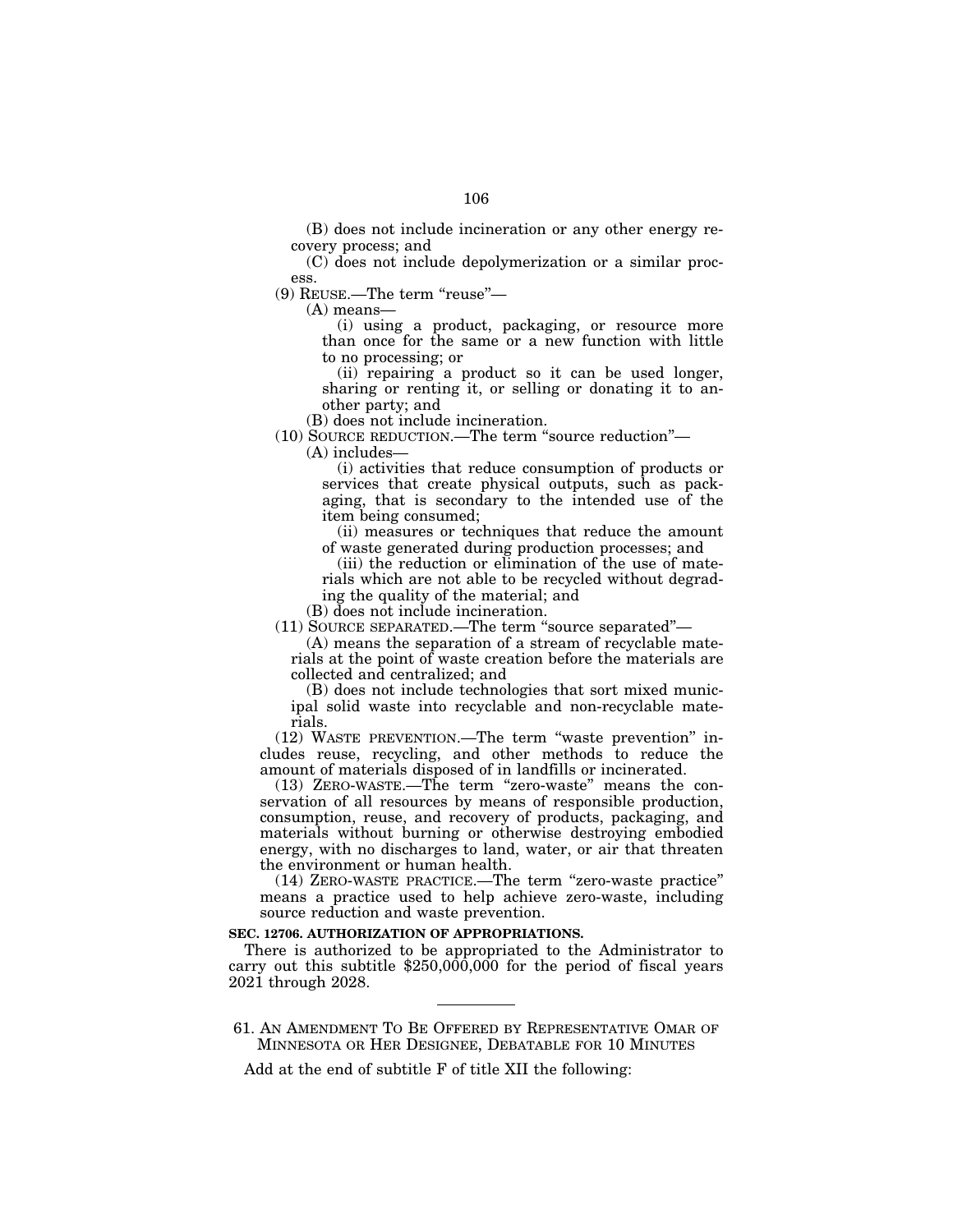#### **SEC. 12607. REPORT ON FOSSIL FUEL SUBSIDIES.**

The Secretary of the Treasury, in consultation with other relevant departments and agencies, shall submit to Congress a report that contains—

(1) an identification of any existing fossil fuel production subsidies not eliminated by this Act, or the amendments made by this Act; and

(2) a quantification of the economic costs of such subsidies.

#### 62. AN AMENDMENT TO BE OFFERED BY REPRESENTATIVE PANETTA OF CALIFORNIA OR HIS DESIGNEE, DEBATABLE FOR 10 MINUTES

Page 521, after line 10, insert the following:

''(h) CRITICAL INFRASTRUCTURE AND MICROGRID RESEARCH PRO-GRAM.—The Secretary shall establish a research, development, and demonstration program to improve the energy resilience of critical infrastructure, including through the use of microgrids, during extreme weather events including extreme heat and wildfires. This program shall focus on developing technologies that—

''(1) improve the energy resilience and meet the power needs of critical infrastructure, including through the use of microgrids, renewable energy, energy efficiency, and on-site storage;

 $\mathcal{L}(2)$  improve the energy efficiency of critical infrastructure;

 $\cdot$ (3) decrease the size and cost of on-site backup generators for critical infrastructure;

"(4) provide on-site back-up power with renewable and lowcarbon liquid fuels; and

''(5) ensure the safe power up and power down of critical infrastructure when necessary, as well as the transfer to backup sources of power for uninterrupted electricity supply, including the use of microgrids.''.

Page 499, line 20, strike "and".

Page 499, line 21, insert ", and wildfires" after "disasters".

63. AN AMENDMENT TO BE OFFERED BY REPRESENTATIVE PANETTA OF CALIFORNIA OR HIS DESIGNEE, DEBATABLE FOR 10 MINUTES

Page 135, line 3, strike "and".

Page 135, line 14, strike the period and insert "; and".

Page 135, after line 14 insert the following new paragraph:

 $(6)$  to enhance or expand the use of materials that are resistant to high heat and fire in dwellings occupied by low-income persons in areas at risk from drought and wildfires.

Page 136, line 12, strike "and".

Page 136, line 17, insert "and" after the semicolon.

Page 136, after line 17 insert the following new subparagraph:  $E$ ) implement measures to enhance health and safety through use of materials that are resistant to high heat and fire in areas at risk from drought and wildfires;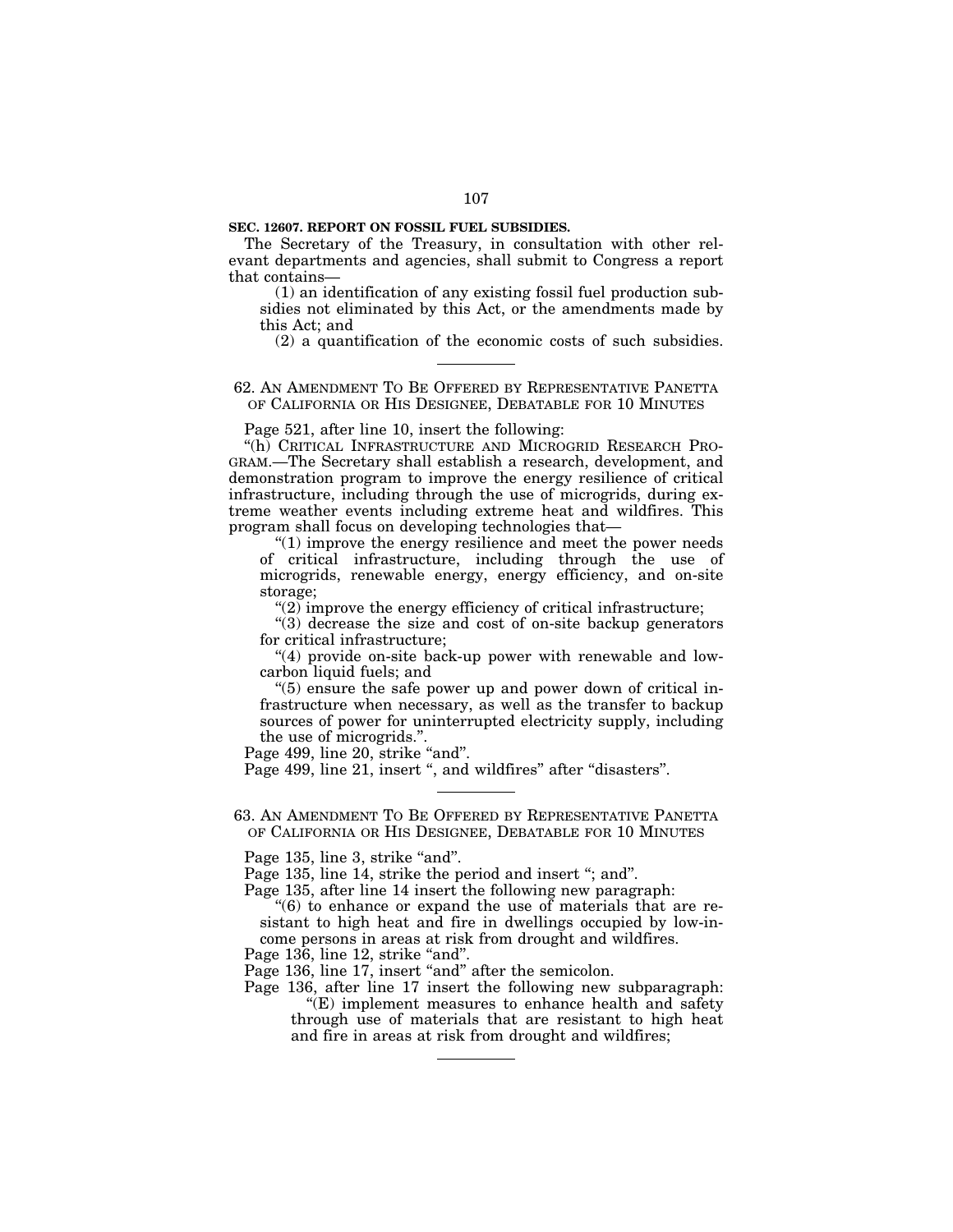64. AN AMENDMENT TO BE OFFERED BY REPRESENTATIVE PERL- MUTTER OF COLORADO OR HIS DESIGNEE, DEBATABLE FOR 10 **MINUTES** 

Page 188, beginning on line 11, strike "direct use for heating or cooling'' and insert ''consumption''.

Page 188, beginning on line 15, strike "grid-enabled water heaters'' and insert ''grid-enabled water heaters, building heaters or coolers, electric vehicles, mini-pumped hydroelectric facilities, electrolysis processes that make hydrogen for transportation or industrial needs, or any other load shaping mechanism that includes energy storage''.

Page 467, beginning on line 17, strike "direct use for heating or cooling'' and insert ''consumption''.

Page 467, beginning on line 21, strike "grid-enabled water heaters'' and insert ''grid-enabled water heaters, building heaters or coolers, electric vehicles, mini-pumped hydroelectric facilities, electrolysis processes that make hydrogen for transportation or industrial needs, or any other load shaping mechanism that includes energy storage''.

65. AN AMENDMENT TO BE OFFERED BY REPRESENTATIVE PETERS OF CALIFORNIA OR HIS DESIGNEE, DEBATABLE FOR 10 MINUTES

At the end of title III, add the following:

# **Subtitle D—Interagency Task Force on Short-Lived Climate Pollutant Mitigation**

#### **SEC. 3401. INTERAGENCY TASK FORCE ON SHORT-LIVED CLIMATE POLLUTANT MITIGATION.**

(a) ESTABLISHMENT.—Not later than 90 days after the date of enactment of this Act, the President shall establish a task force, to be known as the Interagency Task Force on Short-Lived Climate Pollutant Mitigation.

(b) MEMBERSHIP.—The members of the Task Force shall include the head (or a designee thereof) of each of—

(1) the Department of Agriculture;

(2) the Department of Commerce;

(3) the Department of Defense;

(4) the Department of Energy;

(5) the Department of Health and Human Services;

(6) the Department of the Interior;

(7) the Department of State;

(8) the Department of Transportation;

(9) the Environmental Protection Agency;

(10) the National Oceanic and Atmospheric Administration;

(11) the Council on Environmental Quality;

(12) the United States Agency for International Development; and

(13) any other Federal agency the President determines appropriate.

(c) DUTIES.—The Task Force shall—

(1) review the policy recommendations made by—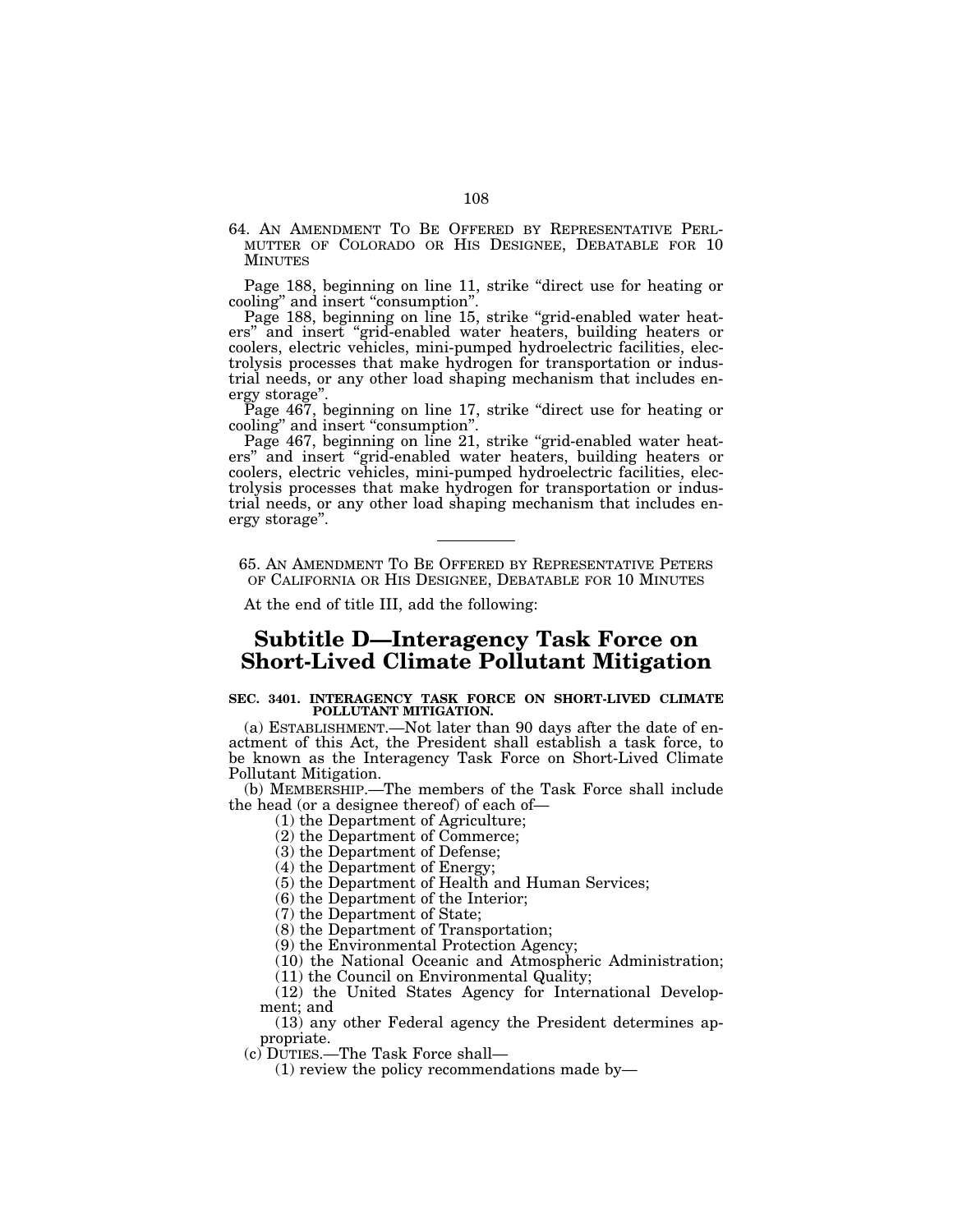(A) the Intergovernmental Panel on Climate Change;

(B) the United States Climate Alliance;

(C) the Interagency Strategy to Reduce Methane Emissions;

(D) the Council on Climate Preparedness and Resilience; and

(E) the Clean Cooking Alliance;

(2) develop an action plan to reduce short-lived climate pollutants that incorporates any appropriate proposals or recommendations made by the entities referred to in paragraph (1) that are relevant to short-lived climate pollutants;

(3) identify any Federal program that is, or could be, relevant to reducing short-lived climate pollutants—

(A) in the United States; or

(B) worldwide;

(4) identify overlapping and duplicative Federal programs addressing short-lived climate pollutants that would benefit from consolidation and streamlining;

(5) identify gaps and serious deficiencies in Federal programs targeted at short-lived climate pollutants, including gaps and deficiencies that can be addressed through a combination of assessment, scientific research, monitoring, and technological development activities, with an emphasis on—

(A) industry standards; and

(B) public-private partnerships;

(6) in developing recommendations, consult with affected stakeholders in private industry; and

(7) not later than 18 months after the date of enactment of this Act, submit to the Committee on Energy and Commerce of the House of Representatives and the Committee on Environment and Public Works of the Senate a report describing the findings and recommendations resulting from the activities described in paragraphs (1) through (6).

66. AN AMENDMENT TO BE OFFERED BY REPRESENTATIVE PETERS OF CALIFORNIA OR HIS DESIGNEE, DEBATABLE FOR 10 MINUTES

At the end of title III, add the following:

# **Subtitle D—Black Carbon**

## **SEC. 3401. REDUCTION OF BLACK CARBON EMISSIONS.**

(a) COMPREHENSIVE PLAN.—

(1) IN GENERAL.—The Administrator of the Environmental Protection Agency (in this section referred to as the "Administrator''), in consultation with the Secretary of Energy, the Secretary of State, the Secretary of Transportation, the Secretary of Commerce, and the Commandant of the Coast Guard, shall develop a comprehensive plan to reduce black carbon emissions from ships based on appropriate emissions data from oceangoing vessels. The plan shall provide for such reduction through—

(A) a clean freight partnership;

(B) limits on black carbon emissions; and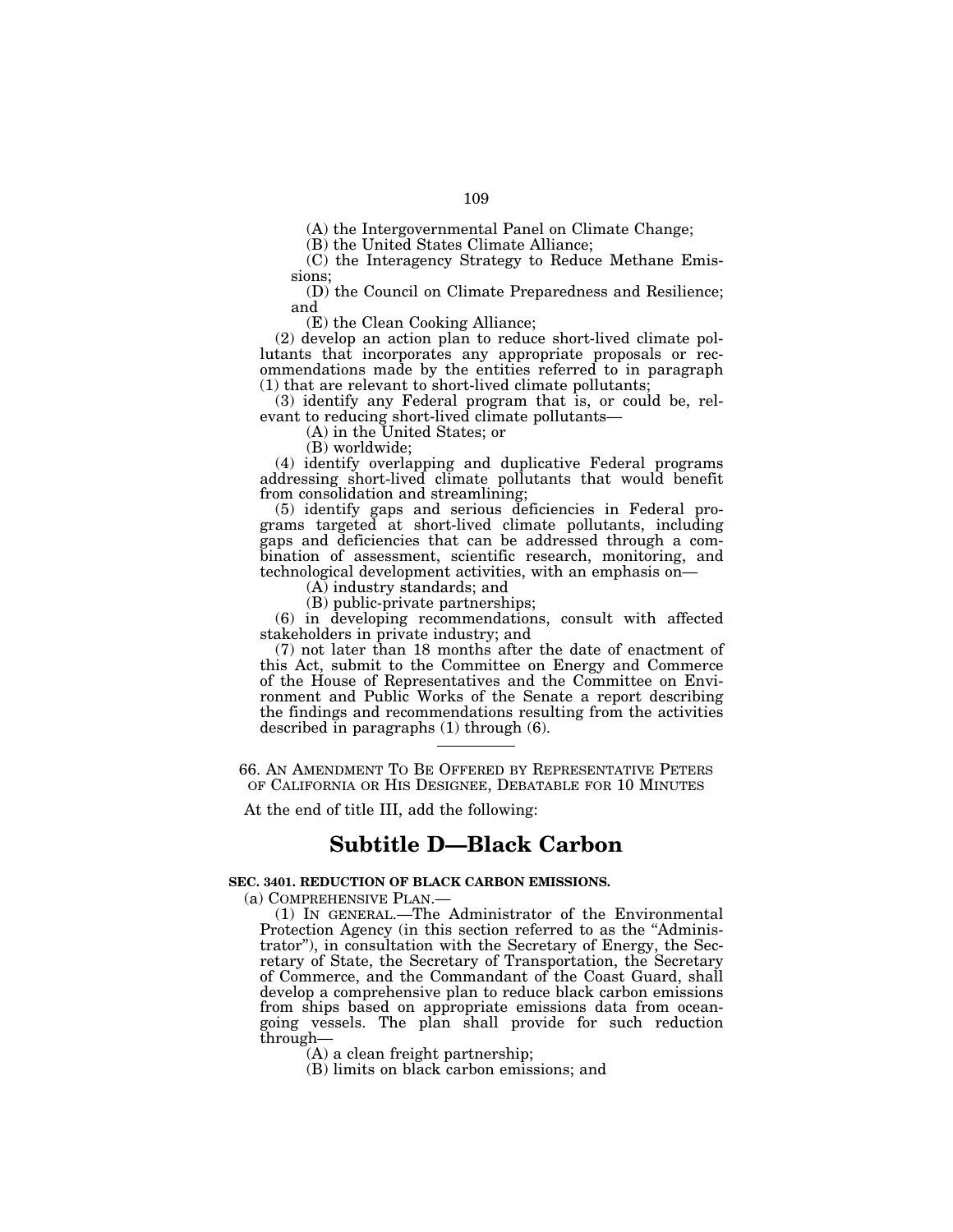(C) efforts that include protection of access to critical fuel shipments and emergency needs of coastal communities.

(2) ROADMAP.—A principal objective of the plan developed pursuant to paragraph  $(1)$  shall be the establishment, in coordination with the Secretary of State, of a roadmap for helping countries to reduce fine-particle (PM2.5) and black carbon emissions in the shipping sector through—

(A) the installation of advanced emissions controls;

(B) the reduction of sulfur content in fuels; and

(C) the adoption of black carbon control policies.

(b) BLACK CARBON EMISSIONS REDUCTION GOALS.—The Administrator, in coordination with the Secretary of State, and other relevant Federal agencies, shall—

(1) lead an effort to reduce black carbon through an Arcticwide aspirational black carbon goal; and

(2) encourage observers of the Arctic Council (including India and China) to adopt mitigation plans consistent with the findings and recommendations of the Arctic Council's Framework for Action on Black Carbon and Methane.

(c) CLIMATE AND CLEAN AIR COALITION.—The Administrator, in coordination with the Secretary of State, is encouraged to work with the Climate and Clean Air Coalition to Reduce Short-Lived Climate Pollutants to craft specific financing mechanisms for the incremental cost of international black carbon mitigation activities.

(d) BLACK CARBON MITIGATION ACTIVITIES.— (1) PRIORITIZATION.—The Administrator of the United States Agency for International Development, in cooperation with the Administrator, shall—

(A) encourage black carbon mitigation activities as part of official development assistance and programmatic activities

(B) give special emphasis to projects that produce substantial environmental, gender, livelihood, and public health benefits, including support for clean-burning cookstoves and fuels; and

(C) work with the Global Alliance for Clean Cookstoves to help developing nations establish thriving markets for clean and efficient cooking solutions.

(2) EMISSIONS REDUCTIONS.—The Secretary of State, in collaboration with the Administrator, the Secretary of Energy, and the Secretary of Transportation, shall provide aid to international efforts to reduce black carbon emissions from diesel trucks and ships, 2-stroke engines, diesel generators, and industrial processes by providing technical assistance—

(A) to help developing nations lower the sulfur content of diesel fuels;

(B) to expand access to diesel particulate filters;

(C) to provide vehicle manufacturers with low- and zeroemission engine designs;

(D) to deploy on-road, off-road, and shore-side infrastructure to support zero-emission engine technologies;

(E) to develop other mitigation activities, including energy efficiency alternatives for generators and industrial processes; and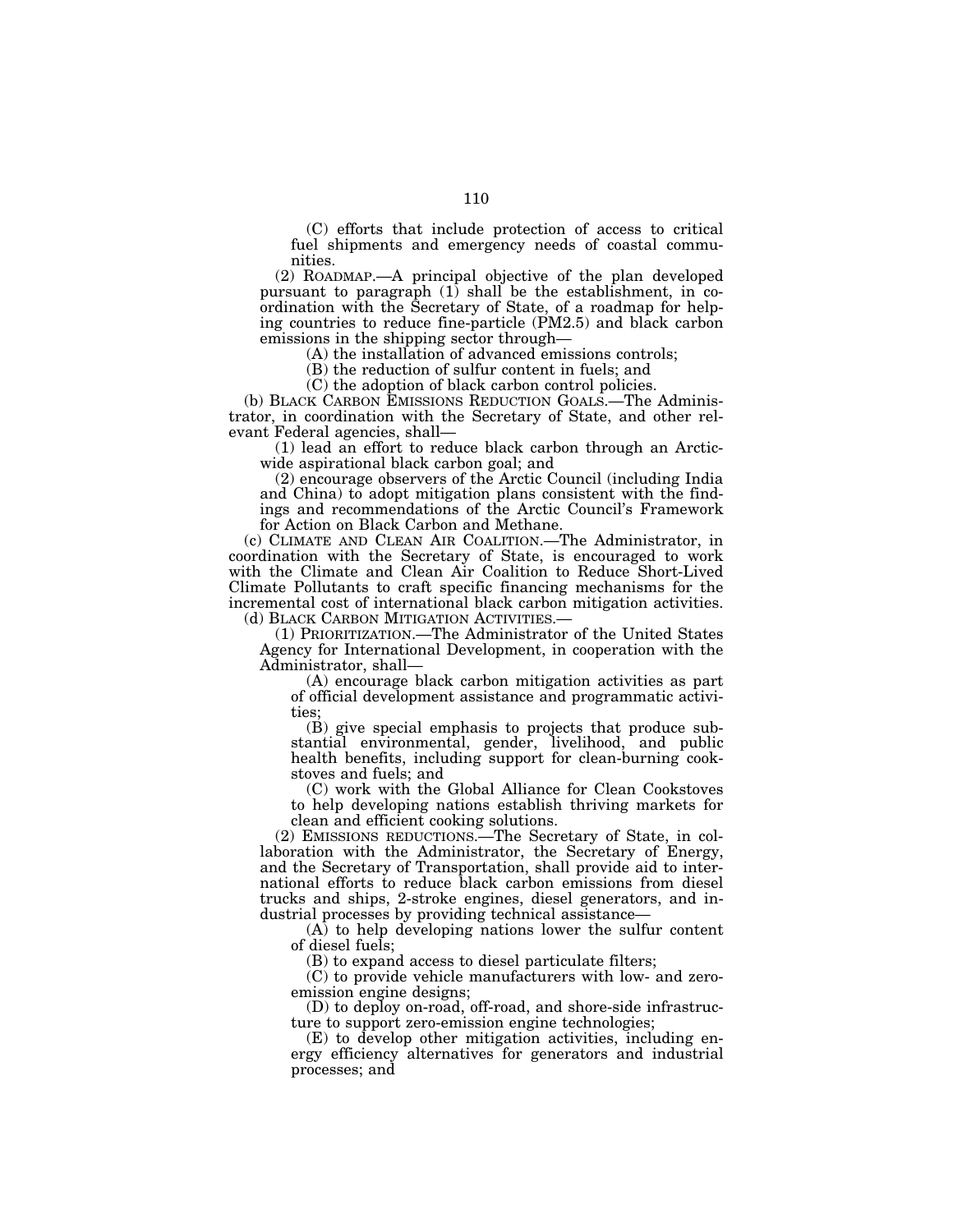(F) to reduce ammonia emissions from agriculture.

# 67. AN AMENDMENT TO BE OFFERED BY REPRESENTATIVE PETERS OF CALIFORNIA OR HIS DESIGNEE, DEBATABLE FOR 10 MINUTES

Add after section 12606 the following:

#### **SEC. 12607. PUBLICATION OF INTERCONNECTIONS SEAMS STUDY.**

Not later than 30 days after the date of the enactment of this Act, the Secretary of Energy shall submit to Congress and make publicly available on the website of the Department a report on the results of the Interconnections Seam Study conducted by the Department.

Page 9, after the matter relating to section 12606, insert the following:

Sec. 12607. Publication of Interconnections Seams Study.

## 68. AN AMENDMENT TO BE OFFERED BY REPRESENTATIVE PINGREE OF MAINE OR HER DESIGNEE, DEBATABLE FOR 10 MINUTES

Page 361, line 24, strike "and".

Page 362, line 2, strike the period and insert a semicolon.

Page 362, after line 2, insert the following:

"(3) the activities described in subsection  $(a)(4)$ , acting through the Assistant Secretary for Fossil Energy in consultation with the Secretary of Agriculture; and

 $(4)$  the activities described in subsection (a)(5), acting through the Assistant Secretary for Fossil Energy in consultation with the Secretary of Agriculture.''.

69. AN AMENDMENT TO BE OFFERED BY REPRESENTATIVE PINGREE OF MAINE OR HER DESIGNEE, DEBATABLE FOR 10 MINUTES

Page 243, lines 17 through 22, amend paragraph (3) to read as follows:

(3) To reduce the cost and risk of siting, permitting, construction, operation, maintenance, and decommissioning of wind energy systems, including strategies and technologies to reduce environmental and community impacts, including research and development that reduces impacts on existing ocean uses and increases coordination between offshore wind and existing users, including the commercial fishing industry, improve grid integration, and reduce regulatory barriers.

70. AN AMENDMENT TO BE OFFERED BY REPRESENTATIVE PLASKETT OF VIRGIN ISLANDS OR HER DESIGNEE, DEBATABLE FOR 10 MINUTES

At the end of title II, add the following subtitle: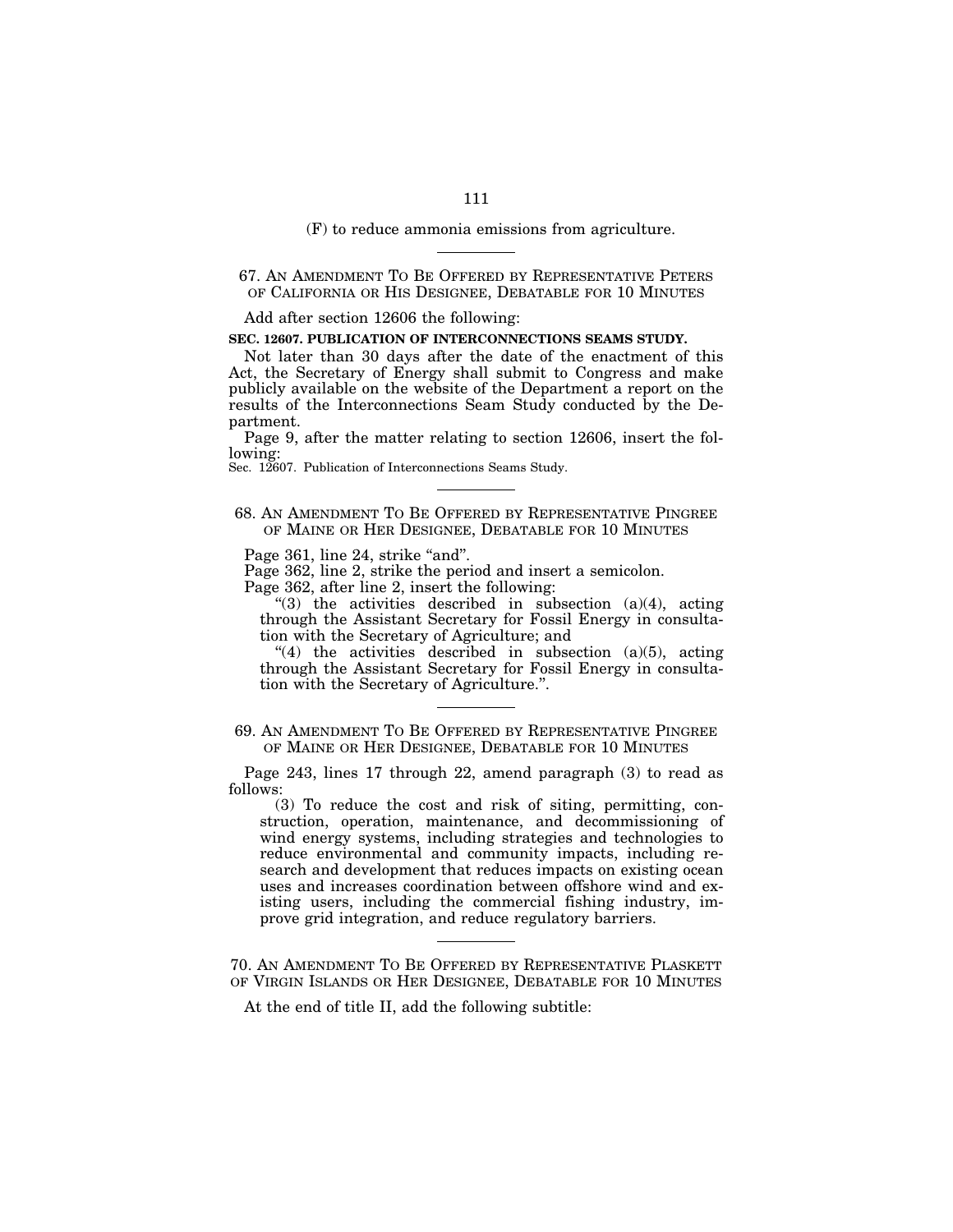# **Subtitle G—Renewable Energy Grant Program**

## **SEC. 2701. RENEWABLE ENERGY GRANT PROGRAM.**

(a) ESTABLISHMENT.—Not later than 180 days after the date of enactment of this Act, the Secretary shall establish a renewable energy program (in this section referred to as the ''program'') under which the Secretary may award grants to covered entities to facilitate projects, in territories of the United States, described in subsection (c).

(b) APPLICATIONS.—To be eligible for a grant under the program, a covered entity shall submit to the Secretary an application at such time, in such form, and containing such information as the Secretary may require.

(c) GRANT USES.—

(1) IN GENERAL.—A covered entity receiving a grant under the program may use grant funds for a project, in territories of the United States—

(A) to develop or construct a renewable energy system;

(B) to carry out an activity to increase energy efficiency; (C) to develop or construct an energy storage system or device for—

(i) a system developed or constructed under subparagraph (A); or

(ii) an activity carried out under subparagraph (B); (D) to develop or construct—

(i) a smart grid; or

(ii) a microgrid; or

(E) to train residents of territories of the United States to develop, construct, maintain, or operate a renewable energy system.

(2) LIMITATION.—A covered entity receiving a grant under the program may not use grant funds to develop or construct a facility that generates electricity using energy derived from—

(A) fossil fuels; or

(B) nuclear power.

(d) TECHNICAL ASSISTANCE.—The Secretary shall ensure that Department of Energy national laboratories offer to provide technical assistance to each covered entity carrying out a project assisted with a grant under the program.

(e) REPORT.—Not later than two years after the establishment of the program, and on an annual basis thereafter, the Secretary shall submit to Congress a report containing—

(1) an estimate of the amount of funds disbursed under the program;

 $(2)$  an estimate of the energy conservation achieved as a result of the program;

(3) a description of challenges encountered in implementing projects described in subsection  $(c)(1)$ ; and

(4) recommendations as to additional legislative measures to increase the use of renewable energy in territories of the United States, as appropriate.

(f) GAO STUDY AND REPORT.—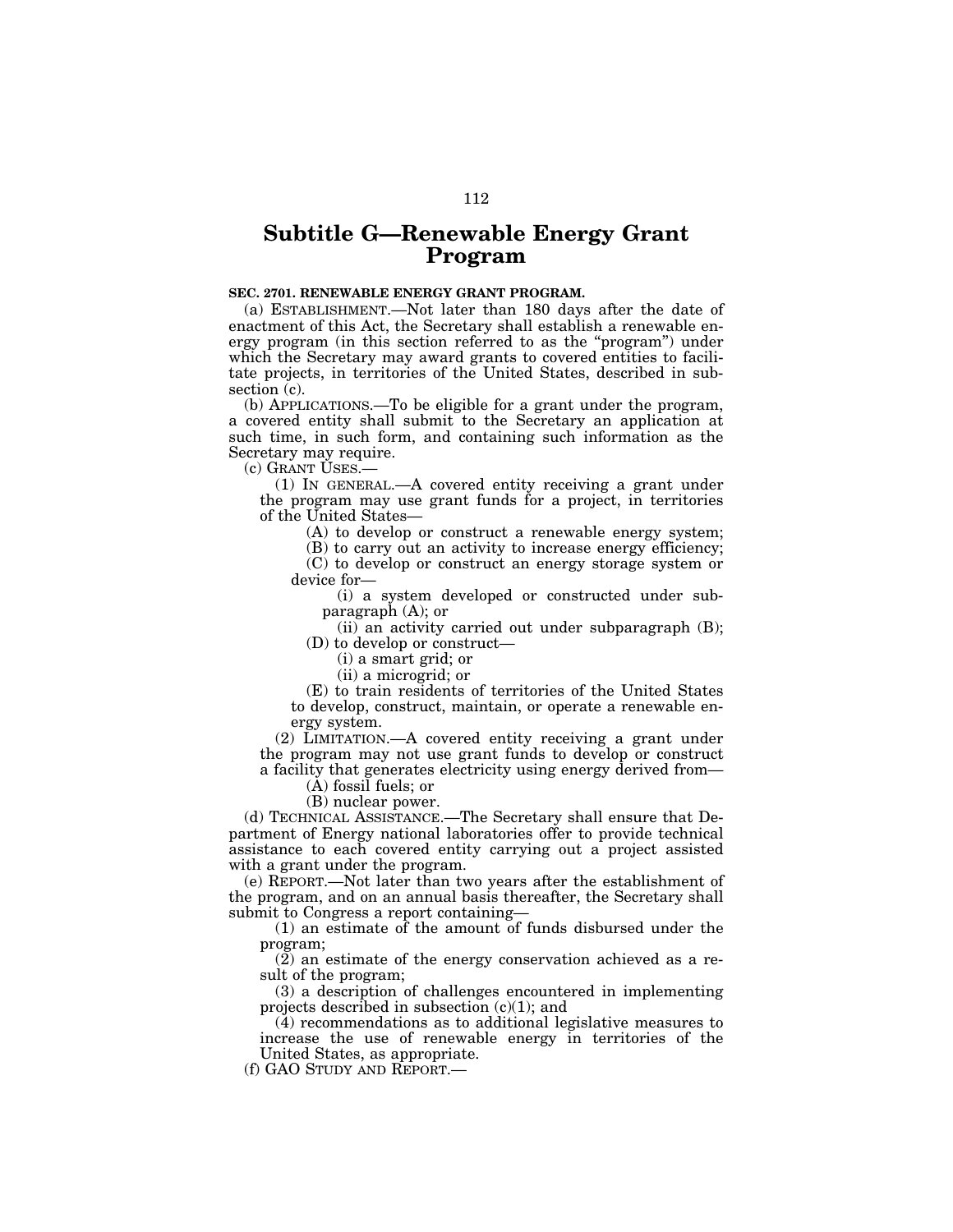113

(1) STUDY AND REPORT.—Not later than 180 days after the date of enactment of this section, the Comptroller General of the United States shall—

(A) conduct a study regarding renewable energy and energy efficiency in territories of the United States; and

(B) submit to Congress a report containing—

(i) the findings of the study; and

(ii) related recommendations.

(2) COMPONENTS.—The study conducted under paragraph (1) shall consider, in relation to territories of the United States, the potential—

(A) to modify existing electric power systems to use renewable energy sources;

(B) to expand the use of microgrids; and

(C) to improve energy resiliency.

(g) DEFINITIONS.—In this section, the following definitions apply: (1) COVERED ENTITY.—The term ''covered entity'' means a not-for-profit organization determined eligible by the Secretary

for purposes of this section.

(2) DEPARTMENT OF ENERGY NATIONAL LABORATORIES.—The term ''Department of Energy national laboratories'' has the same meaning as the term "National Laboratory" under section 2 of the Energy Policy Act of 2005 (42 U.S.C. 15801).

(3) MICROGRID.—The term ''microgrid'' means an electric system—

(A) that serves the local community with a power generation and distribution system; and

(B) that has the ability—

(i) to disconnect from a traditional electric grid; and (ii) to operate autonomously when disconnected.

(4) RENEWABLE ENERGY; RENEWABLE ENERGY SYSTEM.—The terms ''renewable energy'' and ''renewable energy system'' have the meanings given those terms in section 415(c) of the Energy Conservation and Production Act (42 U.S.C. 6865(c)).

(5) SECRETARY.—The term ''Secretary'' means the Secretary of Energy.

(6) SMART GRID.—The term ''smart grid'' means an intelligent electric grid that uses digital communications technology, information systems, and automation to, while maintaining high system reliability—

(A) detect and react to local changes in usage;

(B) improve system operating efficiency; and

(C) reduce spending costs.

(7) TERRITORY.—The term ''territory'' means the Commonwealth of Puerto Rico, Guam, the United States Virgin Islands, American Samoa, and the Commonwealth of the Northern Mariana Islands.

(h) AUTHORIZATION OF APPROPRIATIONS.—There are authorized to be appropriated such sums as may be necessary to carry out this section.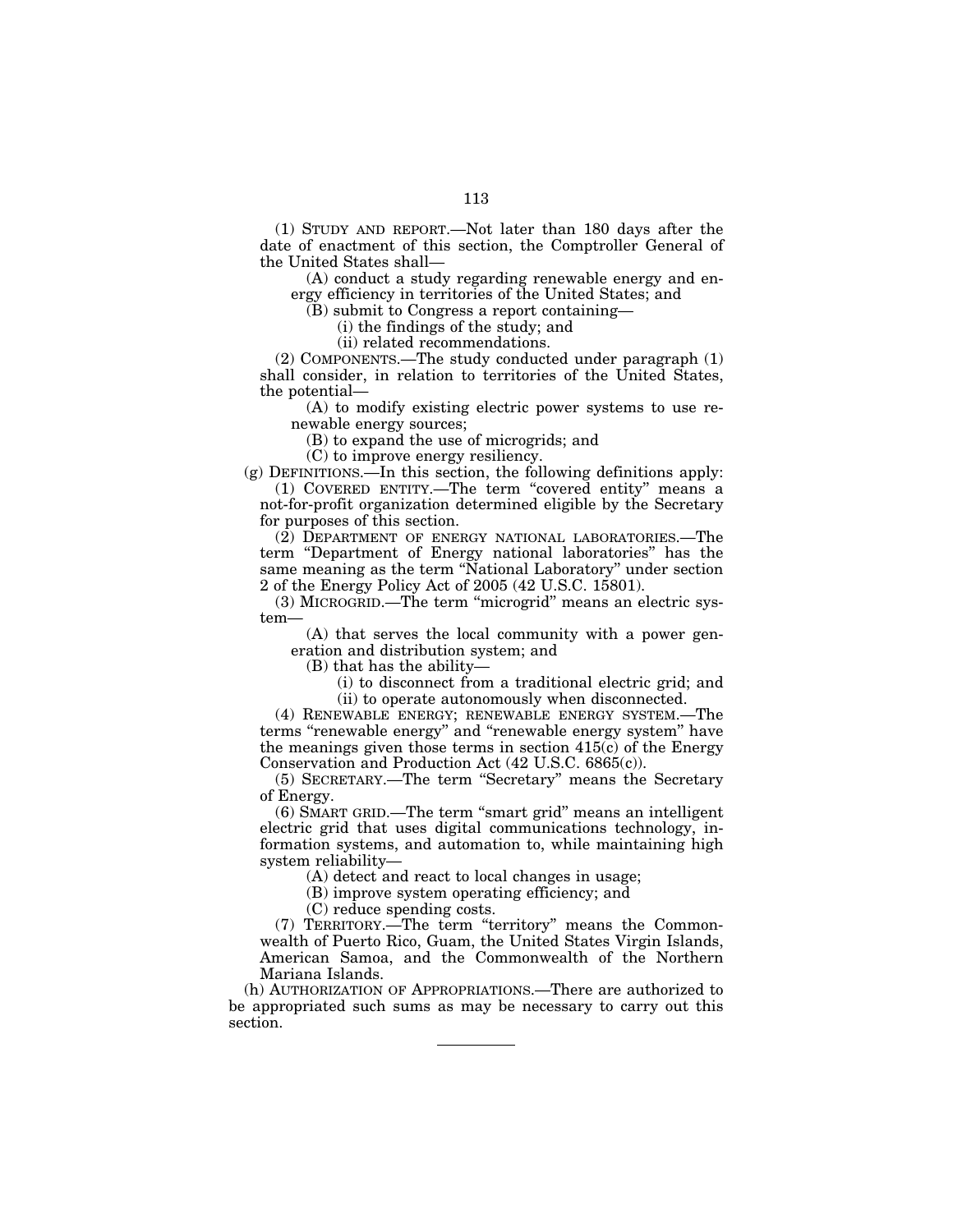71. AN AMENDMENT TO BE OFFERED BY REPRESENTATIVE POCAN OF WISCONSIN OR HIS DESIGNEE, DEBATABLE FOR 10 MINUTES

At the end of title XII of the committee print, add the following new subtitle:

# **Subtitle G—Radon Abatement Reauthorization**

#### **SEC. 12701. TECHNICAL ASSISTANCE TO STATES FOR RADON PRO-GRAMS REAUTHORIZED.**

Section 305(e) of the Toxic Substances Control Act (15 U.S.C.  $2665(e)$ ) is amended by striking "1989, 1990, and 1991" and inserting ''2021, 2022, and 2023''.

### **SEC. 12702. GRANT ASSISTANCE TO STATES FOR RADON PROGRAMS REAUTHORIZED.**

Section 306(j) of the Toxic Substances Control Act (15 U.S.C.  $2666(j)$ ) is amended by striking "1989, 1990, and 1991" and inserting ''2021, 2022, and 2023''.

### **SEC. 12703. REGIONAL RADON TRAINING CENTERS REAUTHORIZED.**

Section 308(f) of the Toxic Substances Control Act (15 U.S.C.  $2668(f)$ ) is amended by striking "1989, 1990, and 1991" and inserting ''2021, 2022, and 2023''.

72. AN AMENDMENT TO BE OFFERED BY REPRESENTATIVE QUIGLEY OF ILLINOIS OR HIS DESIGNEE, DEBATABLE FOR 10 MINUTES

Page 894, after line 15, insert the following:

#### **SEC. 12607. USE OF BIRD-SAFE FEATURES, PRACTICES, AND STRATE-GIES IN PUBLIC BUILDINGS.**

(a) IN GENERAL.—Chapter 33 of title 40, United States Code, is amended by adding at the end the following:

## **''§ 3319. Use of bird-safe features, practices, and strategies in public buildings**

''(a) CONSTRUCTION, ALTERATION, AND ACQUISITION OF PUBLIC BUILDINGS.—The Administrator of General Services shall incorporate, to the extent practicable, features, practices, and strategies to reduce bird fatality resulting from collisions with public buildings for each public building—

''(1) constructed;

" $(2)$  acquired; or

 $\hat{f}(3)$  of which more than 50 percent of the facade is substantially altered (in the opinion of the Commissioner of Public Buildings).

''(b) DESIGN GUIDE.—The Administrator shall develop a design guide to carry out subsection (a) that includes the following:

"(1) Features for reducing bird fatality resulting from collisions with public buildings throughout all construction phases, taking into account the number of each such bird fatality that occurs at different types of public buildings.

''(2) Methods and strategies for reducing bird fatality resulting from collisions with public buildings during the operation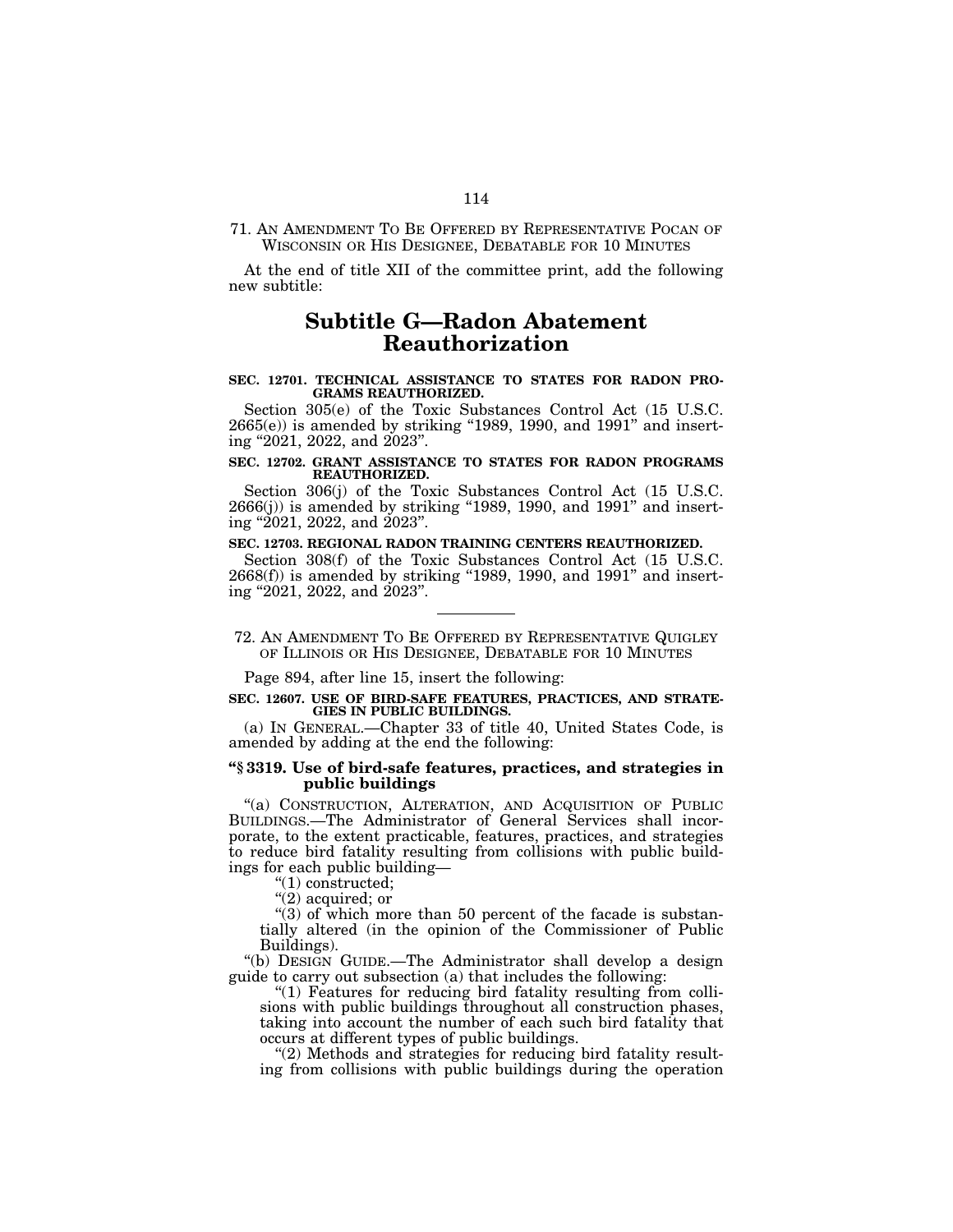and maintenance of such buildings, including installing interior, exterior, and site lighting.

''(3) Best practices for reducing bird fatality resulting from collisions with public buildings, including—

 $(A)$  a description of the reasons for adopting such practices; and

''(B) an explanation for the omission of a best practice identified pursuant to subsection (c).

''(c) IDENTIFYING BEST PRACTICES.—To carry out subsection (b)(3), the Administrator may identify best practices for reducing bird fatality resulting from collisions with public buildings, including best practices recommended by—

" $(1)$  Federal agencies with expertise in bird conservation;

"(2) nongovernmental organizations with expertise in bird conservation; and

''(3) representatives of green building certification systems.

''(d) DISSEMINATION OF DESIGN GUIDE.—The Administrator shall disseminate the design guide developed pursuant to subsection (b) to all Federal agencies, subagencies, and departments with independent leasing authority from the Administrator.

''(e) UPDATE TO DESIGN GUIDE.—The Administrator shall, on a regular basis, update the design guide developed pursuant to subsection (b) with respect to the priorities of the Administrator for reducing bird fatality resulting from collisions with public buildings. ''(f) EXEMPT BUILDINGS.—This section shall not apply to—

" $(1)$  any building or site listed, or eligible for listing, on the National Register of Historic Places;

" $(2)$  the White House and the grounds of the White House;

''(3) the Supreme Court building and the grounds of the Supreme Court; or

"(4) the United States Capitol and any building on the grounds of the Capitol.

"(g) CERTIFICATION.—Not later than October 1 of each fiscal year, the Administrator, acting through the Commissioner, shall certify to Congress that the Administrator uses the design guide developed pursuant to subsection (b) for each public building described in subsection (a).

''(h) REPORT.—Not later than October 1 of each fiscal year, the Administrator shall submit to Congress a report that includes—

" $(1)$  the certification under subsection  $(g)$ ; and

 $(2)$  to the extent practicable, the number of each such bird fatality that occurred as a result of a collision with the public buildings occupied by the respective head of each Federal agency.''.

(b) CLERICAL AMENDMENT.—The table of sections at the beginning of chapter 33 of title 40, United States Code, is amended by adding at the end the following new item: ''3319. Use of bird-safe features, practices, and strategies in public buildings.''.

73. AN AMENDMENT TO BE OFFERED BY REPRESENTATIVE QUIGLEY OF ILLINOIS OR HIS DESIGNEE, DEBATABLE FOR 10 MINUTES

After the item in the table of contents relating to section 5101, insert the following:

Sec. 5102. Definitions.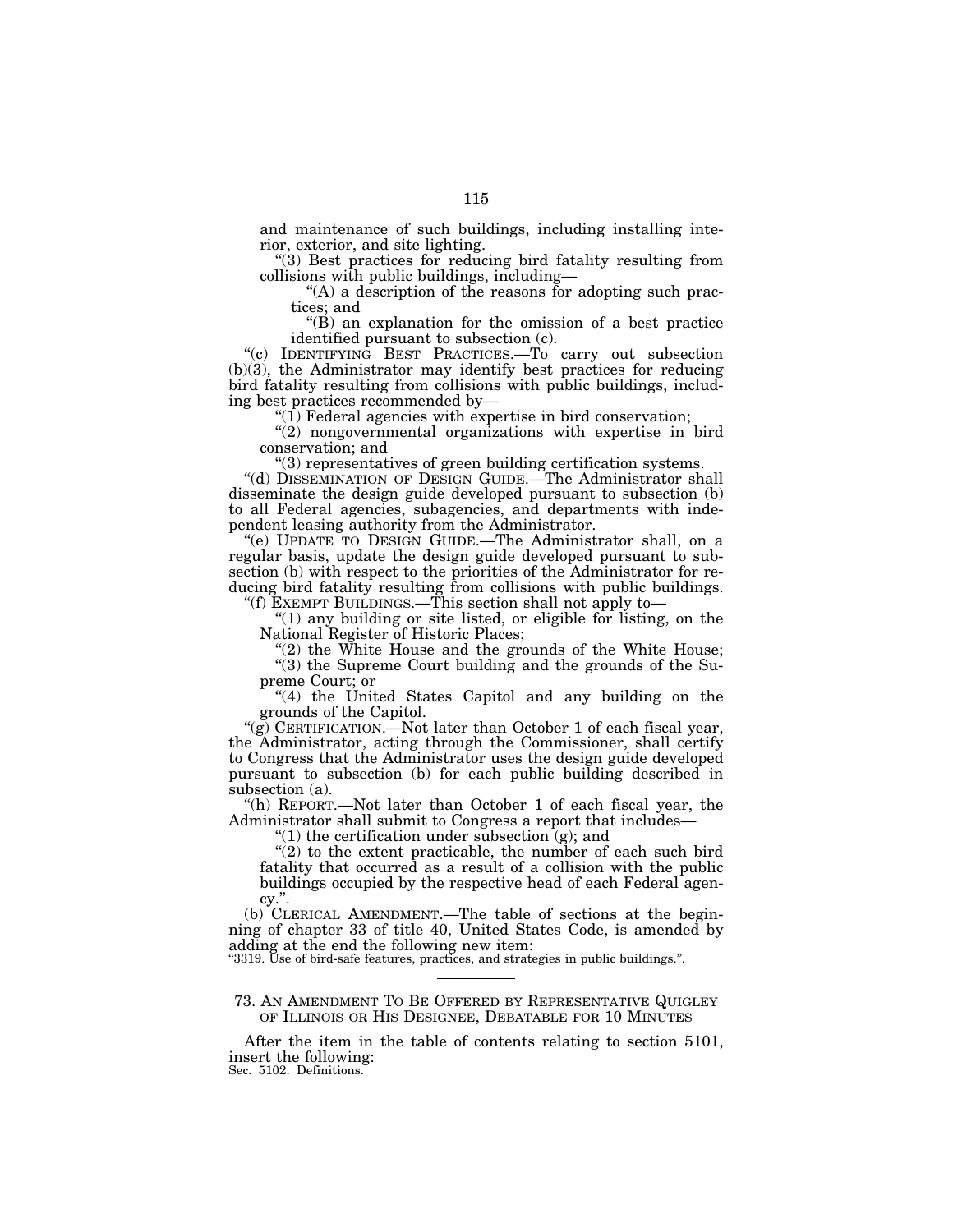Sec. 5103. Power system modeling reform and updates to grid services and grid operator software.

Sec. 5104. Advanced energy and grid efficiency studies and report.

Page 436, after line 15, insert the following:

**SEC. 5102. DEFINITIONS.** 

In sections 5103 and 5104:

(1) ADVANCED ENERGY TECHNOLOGY.—The term ''advanced energy technology'' means any energy generation, load-modifying transmission, or storage technology with zero or minimal greenhouse gas emissions that is connected—

(A) to the distribution system;

(B) to the transmission system; or

(C) behind the meter.

(2) ADVISORY COMMITTEE.—The term ''Advisory Committee'' means the advisory committee established under section 5103(a)(2)(A).

(3) COMMISSION.—The term ''Commission'' means the Federal Energy Regulatory Commission.

(4) ELECTRIC UTILITY.—The term ''electric utility'' has the meaning given the term in section 3 of the Federal Power Act (16 U.S.C. 796).

(5) GRID OPERATOR.—The term ''grid operator'' means—

(A) a Transmission Organization, including—

(i) an Independent System Operator; and

(ii) a Regional Transmission Organization;

(B) a public utility; and

(C) an electric utility.

(6) INDEPENDENT SYSTEM OPERATOR.—The term ''Independent System Operator'' has the meaning given the term in section 3 of the Federal Power Act (16 U.S.C. 796).

(7) INITIATIVE.—The term ''Initiative'' means the Advanced Energy Technology Research Initiative established under section  $5103(a)(1)$ .

(8) PUBLIC UTILITY.—The term ''public utility'' has the meaning given the term in section 201(e) of the Federal Power Act  $(16 \text{ U.S.C. } 824(e)).$ 

(9) REGIONAL TRANSMISSION ORGANIZATION.—The term ''Regional Transmission Organization'' has the meaning given the term in section 3 of the Federal Power Act (16 U.S.C. 796).

(10) SECRETARY.—The term ''Secretary'' means the Secretary of Energy.

(11) TRANSMISSION ORGANIZATION.—The term ''Transmission Organization'' has the meaning given the term in section 3 of the Federal Power Act (16 U.S.C. 796).

# **SEC. 5103. POWER SYSTEM MODELING REFORM AND UPDATES TO GRID SERVICES AND GRID OPERATOR SOFTWARE.**

(a) ADVANCED ENERGY TECHNOLOGY RESEARCH INITIATIVE.—

(1) IN GENERAL.—Not later than 90 days after the date of enactment of this Act, the Commission, in coordination with the Secretary, shall establish an initiative, to be known as the "Advanced Energy Technology Research Initiative'', to research and provide recommendations on how to improve the modeling, operational, and planning practices used for the bulk electric system.

(2) ADVISORY COMMITTEE.—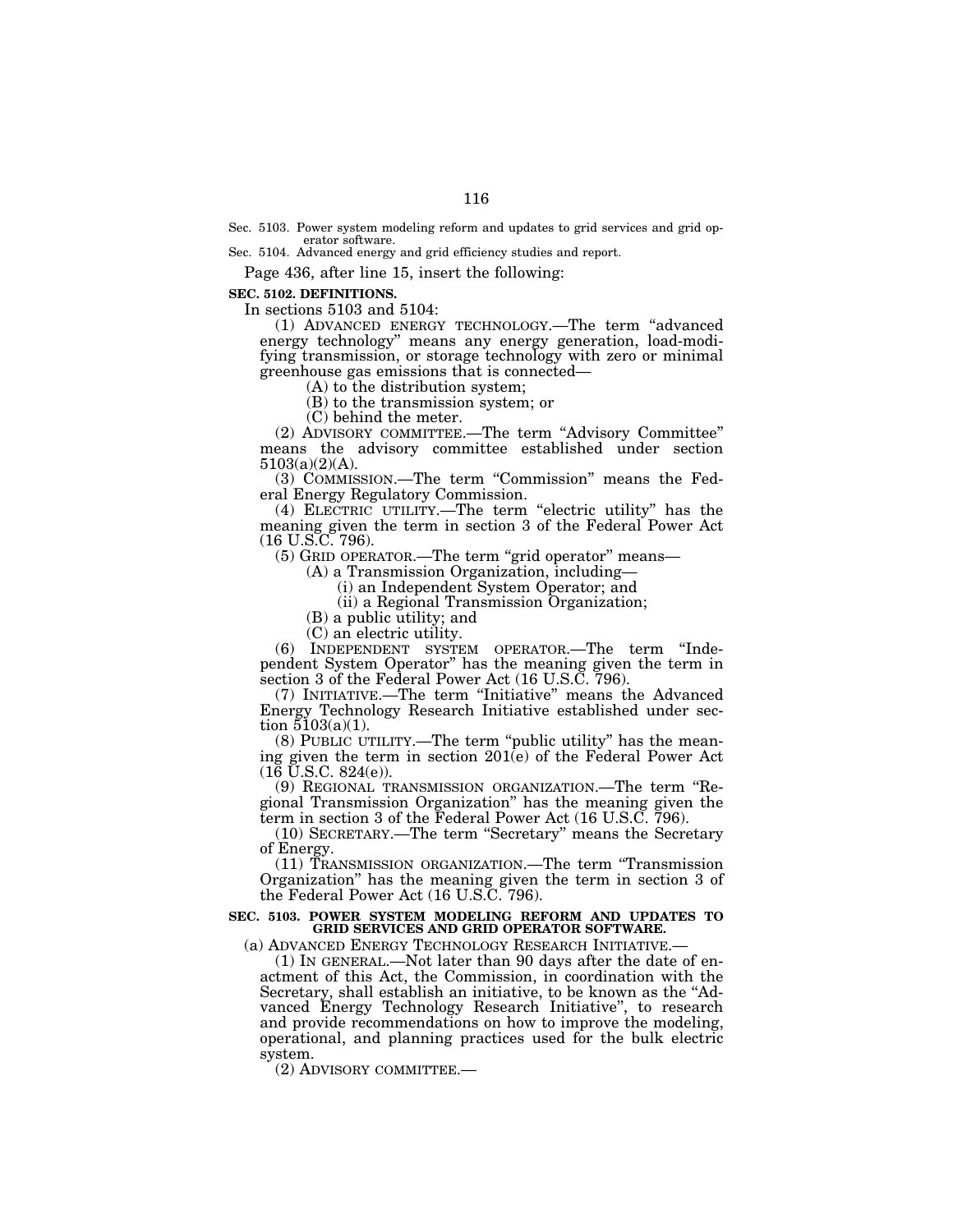(A) IN GENERAL.—Not later than 180 days after the date of enactment of this Act, the Commission, in coordination with the Secretary, shall establish an advisory committee to research, report on, and provide recommendations on matters relating to the Initiative, including—

(i) whether the existing modeling and long-term and short-term planning practices used by grid operators for power systems, including power markets, adequately incorporate expected integration with respect to advanced energy technologies;

(ii) whether the methods used to determine future transmission and capacity needs and make reliabilityrelated determinations use the right data to adequately forecast and model the integration of advanced energy technology into electric power systems;

(iii) whether the modeling and planning practices described in clause (i) and the methods described in clause (ii) need to be updated to better account for the integration of advanced energy technology into electric power systems;

(iv) any undue barriers to the adoption of advanced energy technology presented by—

(I) existing modeling, operational, and planning practices; and

(II) State estimation tools for planning and reliability;

(v) any need to develop emerging technologies or software for use in improving modeling, planning, and operations in wholesale electricity markets to resolve computational or technical barriers to the adoption of advanced energy technology, including software relating to—

(I) the use of big data, artificial intelligence, and probabilistic methods to predict, in near-realtime—

(aa) energy generation from variable and distributed resources;

(bb) load profiles; and

(cc) consumption and congestion; and

(II) the use of artificial intelligence to improve the responsiveness of energy system operations;

(vi) whether existing and future grid reliability service definitions and the modeling techniques, operational processes, and planning processes used to procure grid reliability services—

(I) appropriately account for the technical and operational characteristics of advanced energy technologies;

(II) allow for the use of those advanced energy technologies to provide grid reliability services; and

(III) include appropriate cybersecurity safeguards; and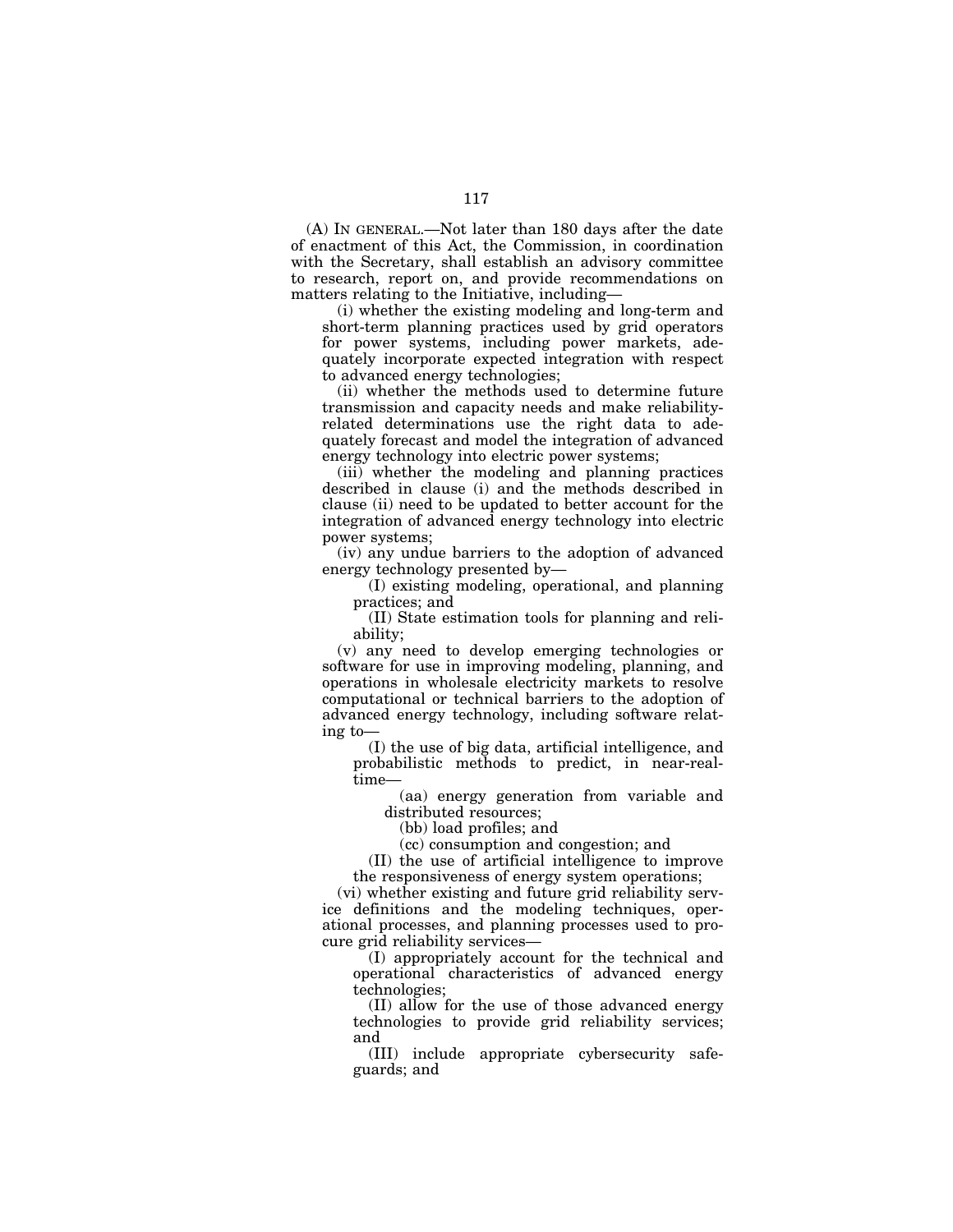(vii) any rulemaking, technical conference, or policy statement that, in the determination of the Advisory Committee, the Commission should consider.

(B) COMPOSITION.—The Advisory Committee shall consist of—

(i) not fewer than 1 representative from each of—

(I) the Commission;

(II) the Department of Energy;

(III) the Electric Reliability Organization (as defined in section 215(a) of the Federal Power Act  $(16 \text{ U.S.C. } 824o(a))$ ;

(IV) an Independent System Operator or a Regional Transmission Organization;

(V) an entity generating electric power that is not affiliated with a transmission-owning public or nonpublic utility;

(VI) an environmental organization with expertise on the bulk electric system; and

(VII) an institution of higher education with expertise on the bulk electric system;

(ii) not fewer than 2 designees of the National Association of Regulatory Utility Commissioners;

(iii) not fewer than 3 representatives from public utilities or electric utilities in areas not serviced by an Independent System Operator or a Regional Transmission Organization; and

(iv) not fewer than 2 representatives from private and nonprofit associations with expertise in the development, deployment, and use of advanced energy technologies.

(C) REPORTS.—Not later than 18 months after the date of enactment of this Act, and every 2 years thereafter for 10 years, the Advisory Committee shall submit to the Committee on Energy and Natural Resources of the Senate and the Committee on Energy and Commerce of the House of Representatives a report on the Initiative, including the findings or recommendations of the Advisory Committee with respect to the matters described in clauses (i) through (vii) of subparagraph (A).

(b) ADVANCED ENERGY TECHNOLOGY AND GRID SERVICES PRO-GRAM.—

(1) IN GENERAL.—Not later than 180 days after the date of enactment of this Act, the Secretary shall establish a competitive financial assistance program, to be known as the ''Advanced Energy Technology and Grid Services Program'', under which the Secretary shall enter into Federal financial assistance agreements with eligible entities described in paragraph (2) for the purpose of increasing the market penetration of advanced energy technology through advanced research and development and pilot demonstrations of—

(A) software upgrades, including upgrades to the software platforms used to operate wholesale energy markets;

(B) updated power system planning;

(C) new power system (including power market) modeling platforms;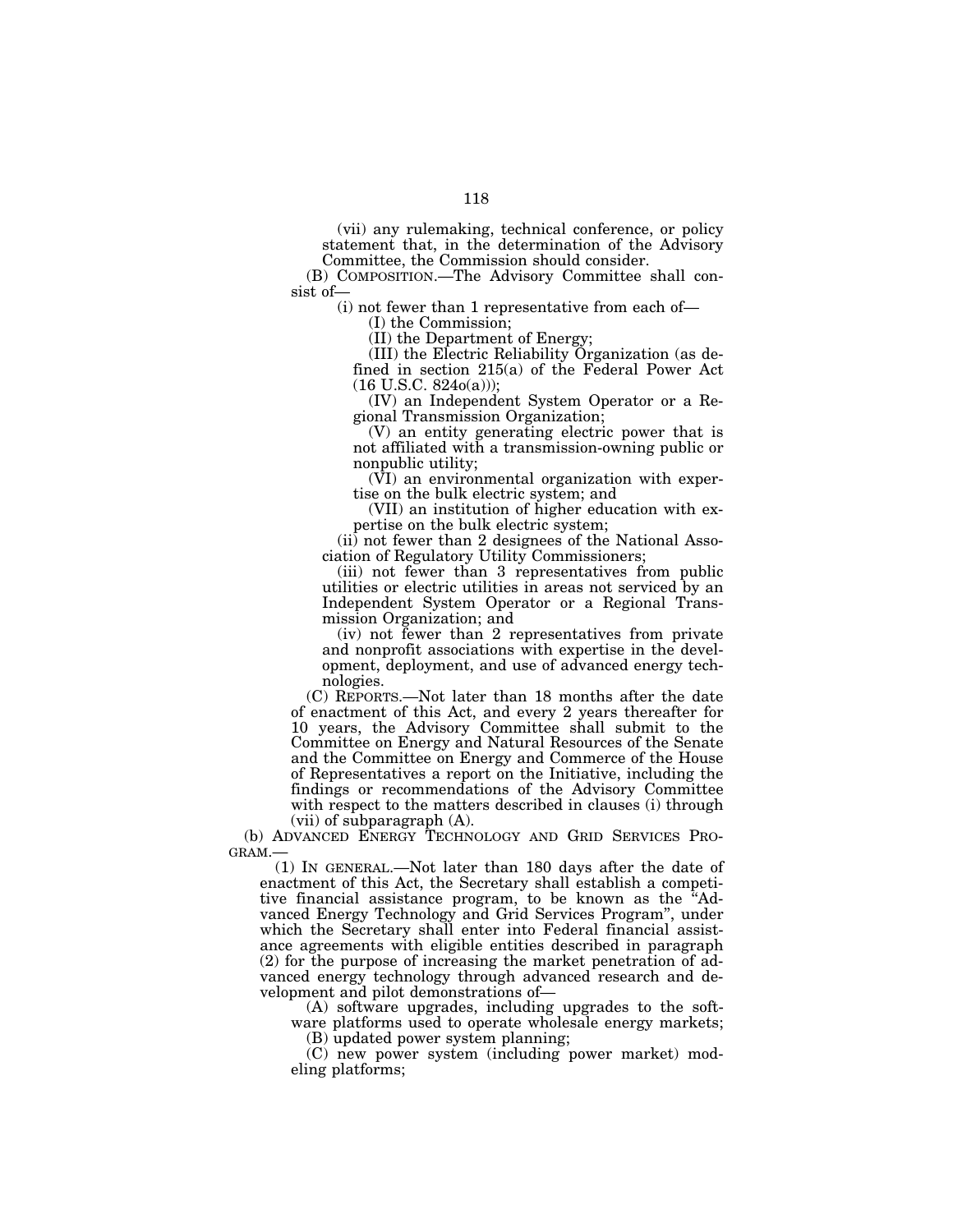(D) cybersecurity and physical security upgrades; and

(E) resilience upgrades.

(2) ELIGIBLE ENTITIES DESCRIBED.—An eligible entity referred to in paragraph (1) is—

(A) a grid operator;

(B) a State public utility commission;

(C) an energy cooperative;

(D) a municipality;

(E) an electric utility;

(F) a gas utility; or

(G) a State energy office.

(3) ELIGIBLE ACTIVITIES.—The Secretary may enter into a financial assistance agreement under this subsection for—

(A) software upgrades by grid operators;

(B) new power system (including power market) modeling platforms;

(C) enhancements to cybersecurity safeguards; or

(D) updated power system (including power market) planning, updated power system (including power market) modeling, or updated reliability planning and modeling by grid operators.

(4) COST SHARING.—In awarding Federal financial assistance (including grants, loans, and any other form of financial assistance) to fund eligible activities under this subsection, the Secretary shall require cost sharing in accordance with section 988 of the Energy Policy Act of 2005 (42 U.S.C. 16352).

(5) COORDINATION.—In carrying out the Advanced Energy Technology and Grid Services Program established under this subsection, the Secretary, to the maximum extent practicable, shall coordinate with existing programs of the Department of Energy that focus on grid modernization efforts.

#### **SEC. 5104. ADVANCED ENERGY AND GRID EFFICIENCY STUDIES AND REPORT.**

(a) STUDIES.—

(1) ADVANCED ENERGY STUDY.—The Secretary, in coordination with the Commission, shall carry out a study of the costs and benefits to consumers of updating power system planning, modeling, and operational practices, including reliability-related planning, and energy market participation rules on advanced energy technologies and resources, including distributed energy technologies and resources, such as—

(A) energy storage technologies;

(B) energy efficiency and transmission efficiency technologies;

(C) distributed solar and wind energy generation;

(D) fuel cells;

(E) smart thermostats and smart building technologies; (F) demand response technologies, including natural gas demand response technologies;

(G) advanced metering technologies;

(H) electric vehicles and electric vehicle charging infrastructure;

(I) any aggregation of the distributed energy technologies and resources described in subparagraph (A) or (C); and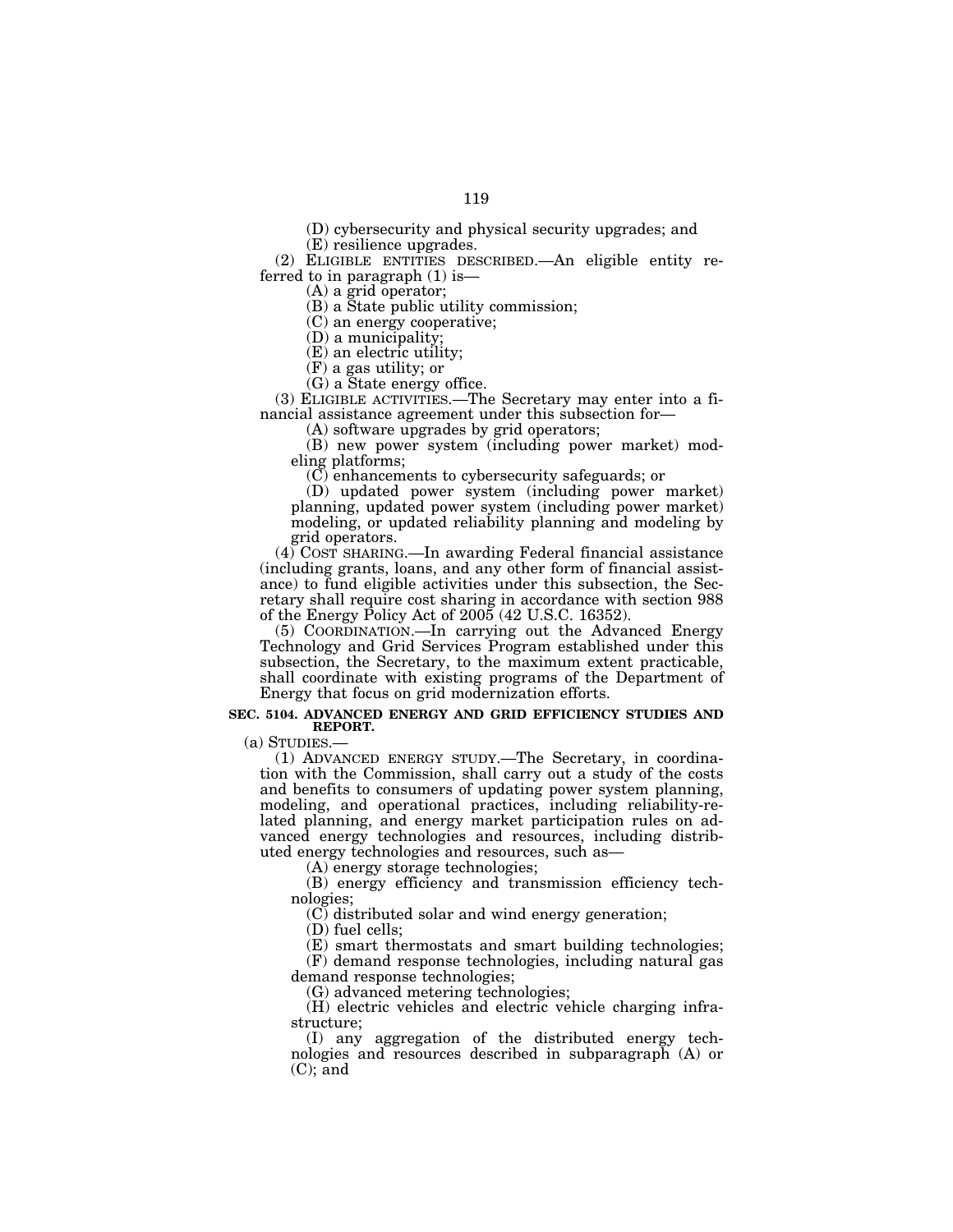(J) any other advanced energy technologies, as determined by the Secretary.

(2) GRID EFFICIENCY STUDY.—

(A) IN GENERAL.—The Secretary, in coordination with the Commission, shall carry out a study of the barriers and opportunities for advanced energy technologies that provide increased, more efficient, or more effective delivery over the existing transmission network.

(B) REQUIREMENTS.—The study under subparagraph (A) shall include—

(i) an examination of—

(I) the reliability, resilience, and economic benefits of technologies such as power flow control, topology optimization, and dynamic line ratings;

(II) the costs, benefits, and challenges associated with deployment of the advanced energy technologies described in subparagraph (A); and

(III) the impact of grid efficiency improvements on wholesale and retail electricity rates; and

(ii) an analysis of the role of financial and regulatory incentives in the deployment of advanced energy technologies, as determined by the Secretary.

(b) REPORT.—Not later than 18 months after the date of enactment of this Act, the Secretary shall submit to the Committee on Energy and Natural Resources of the Senate and the Committee on Energy and Commerce of the House of Representatives a report describing the results of the studies under paragraphs (1) and (2) of subsection (a).

Add at the end of subtitle H of title I the following:

**SEC. 1806. REMOVING BARRIERS TO EFFICIENCY.** 

(a) IN GENERAL.—Section 327 of the Energy Policy and Conservation Act (42 U.S.C. 6297) is amended by adding at the end the following:

''(h) SUSPENSION OF PREEMPTION.—This section shall not apply to a covered product during any period that—

" $(1)$  begins on the date that is 8 years after the date on which the energy conservation standard was established under section 325 for the covered product; and

 $(2)$  ends on the effective date of an energy conservation standard established after the date described in paragraph (1) under section 325 for the covered product, that is equivalent to, or more stringent than, the standard described in such paragraph.

"(i) NO PREEMPTION ABSENT A FEDERAL STANDARD.—

''(1) APPLICATION.—Notwithstanding any other provision of this part, this section does not apply to any State regulation insofar as the State regulation applies to any product not subject to an energy conservation standard established under section 325.

<sup>74.</sup> AN AMENDMENT TO BE OFFERED BY REPRESENTATIVE ROUDA OF CALIFORNIA OR HIS DESIGNEE, DEBATABLE FOR 10 MINUTES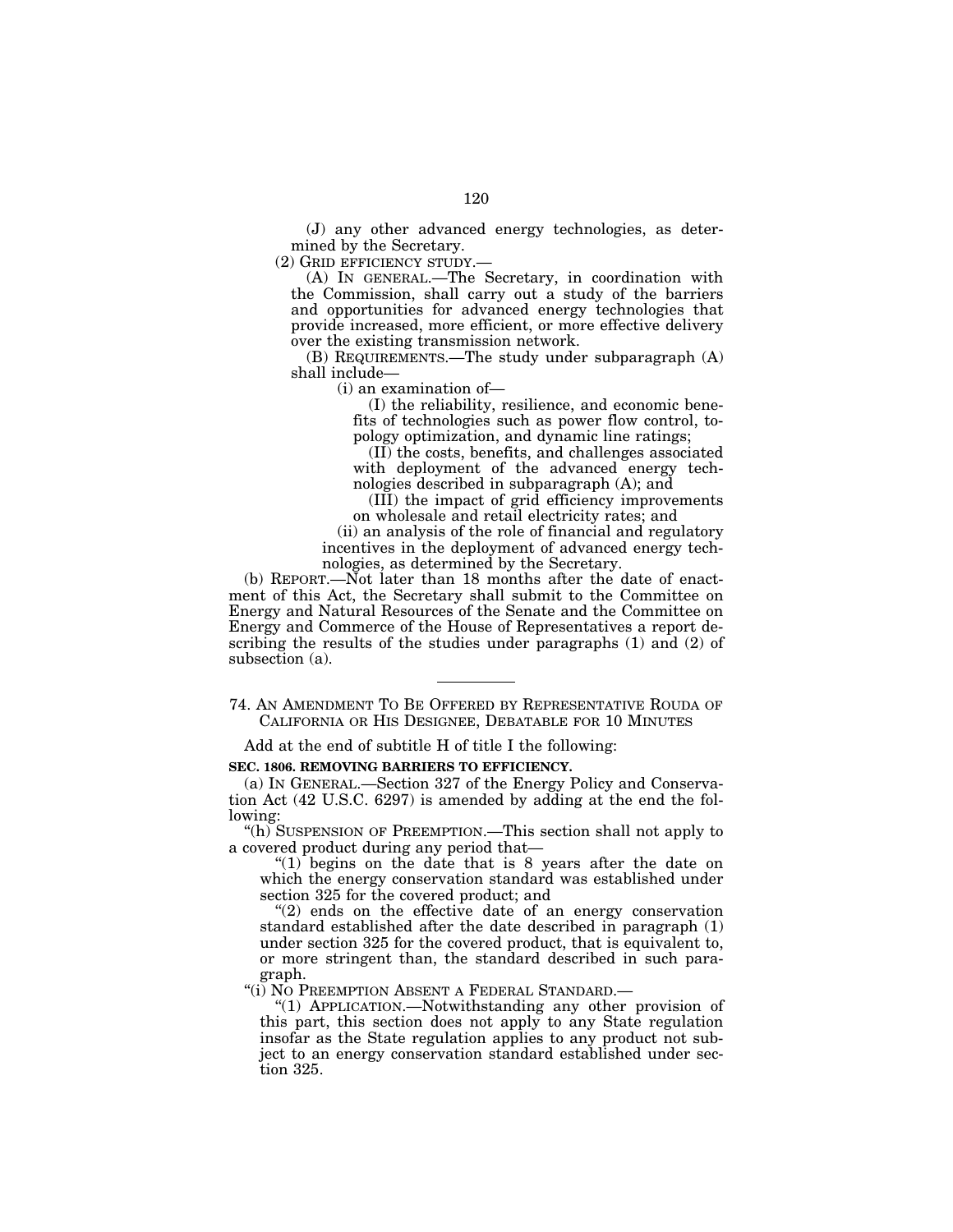"(2) COMPLIANCE PERIOD.—Any State regulation prescribed or enacted for a covered product before the date on which an energy conservation standard is established under section 325 for the covered product shall not be preempted until the effective date of an equivalent or more stringent energy conservation standard under section 325 for the covered product.''.

(b) ASHRAE PRODUCTS.—Section 345(b)(2) of the Energy Policy and Conservation Act (42 U.S.C. 6316(b)(2)) is amended by adding at the end the following:

''(E) Notwithstanding subparagraph (A), a standard prescribed or established under section 342(a) shall not supersede any State or local regulation concerning the energy efficiency or energy use of a product for which a standard is prescribed or established pursuant to such section during any period that—

"(i) begins on the date that is 8 years after the date on which such standard was prescribed or established; and

"(ii) ends on the effective date of a standard prescribed or established after the date described in clause (i) under section 342(a) for the product, that is equivalent to, or more stringent than, the standard described in such clause."

75. AN AMENDMENT TO BE OFFERED BY REPRESENTATIVE RUSH OF ILLINOIS OR HIS DESIGNEE, DEBATABLE FOR 10 MINUTES

At the end of part 2 of subtitle A of title XII, add the following new section:

# **SEC. 12114. ENERGY JOBS COUNCIL AND ANNUAL ENERGY EMPLOY-MENT REPORT.**

(a) ENERGY JOBS COUNCIL.— (1) ESTABLISHMENT.—Not later than 90 days after the date of enactment of this Act, the Secretary of Energy (referred to in this section as the ''Secretary'') shall establish a council, to be known as the ''Energy Jobs Council'' (referred to in this section as the "Council").

(2) MEMBERSHIP.—The Council shall be comprised of—

(A) to be appointed by the Secretary—

(i) one or more representatives of the Energy Information Administration; and

(ii) one or more representatives of a State energy office that are serving as members of the State Energy Advisory Board established by section 365(g) of the Energy Policy and Conservation Act (42 U.S.C.  $6325(g)$ ;

(B) to be appointed by the Secretary of Commerce—

(i) one or more representatives of the Department of Commerce; and

(ii) one or more representatives of the Bureau of the Census;

(C) one or more representatives of the Bureau of Labor Statistics, to be appointed by the Secretary of Labor; and

(D) one or more representatives of any other Federal agency the assistance of which is required to carry out this Act, as determined by the Secretary, to be appointed by the head of the applicable agency.

(b) SURVEY AND ANALYSIS.—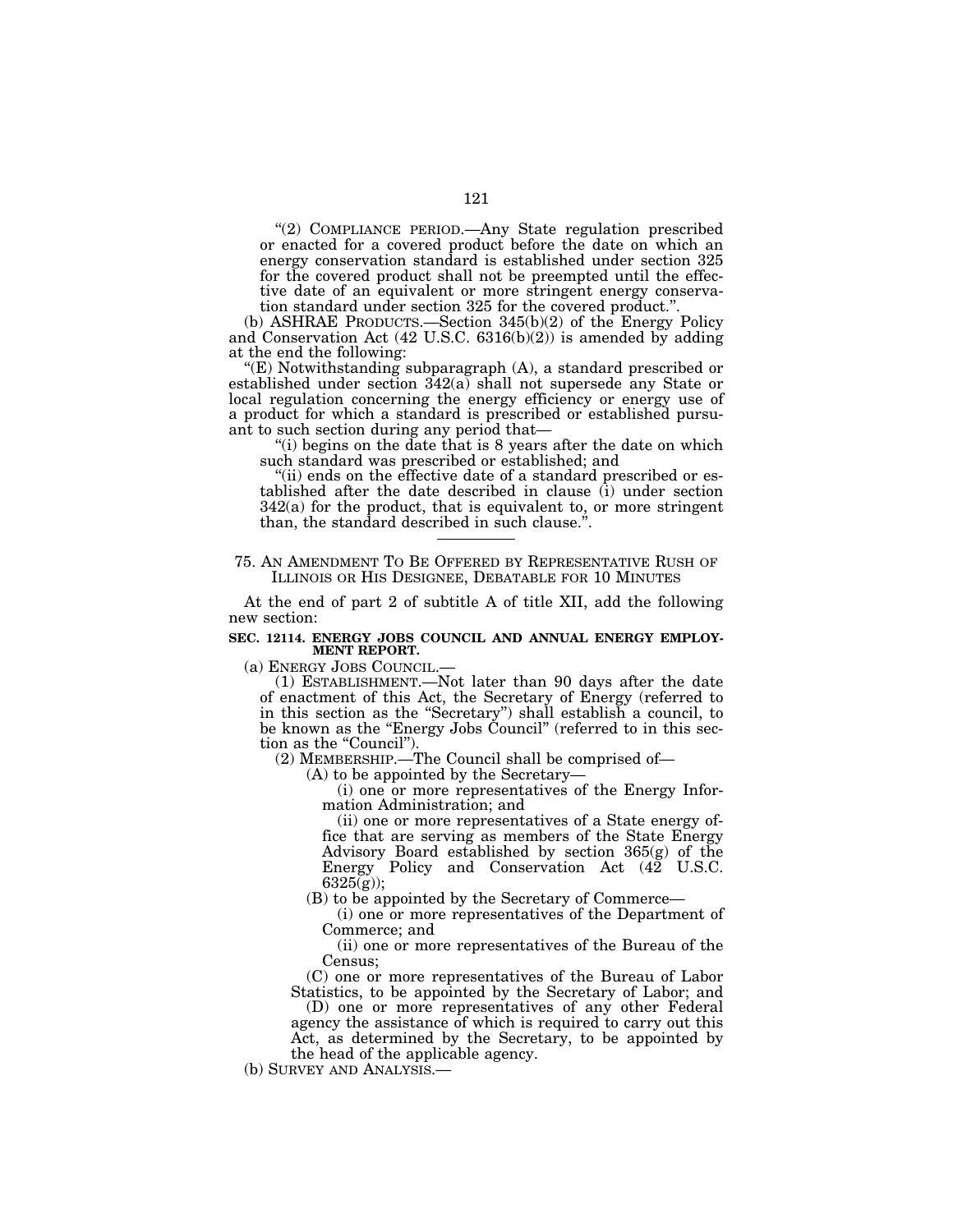(1) IN GENERAL.—The Council shall—

(A) conduct a survey of employers in the energy, energy efficiency, renewable energy, and motor vehicle sectors of the economy of the United States; and

(B) perform an analysis of the employment figures and demographics in those sectors, including the number of personnel in each sector who devote a substantial portion of working hours, as determined by the Secretary, to compliance matters.

 $(2)$  METHODOLOGY.—In conducting the survey and analysis under paragraph (1), the Council shall employ a methodology that—

(A) was approved in 2016 by the Office of Management and Budget for use in the document entitled ''OMB Control Number 1910–5179'';

(B) uses a representative, stratified sampling of businesses in the United States; and

(C) is designed to elicit a comparable number of responses from businesses in each State and with the same North American Industry Classification System codes as were received for the 2016 and 2017 reports entitled ''U.S. Energy and Employment Report''.

(3) CONSULTATION.—In conducting the survey and analysis under paragraph (1), the Council shall consult with key stakeholders, including—

(A) as the Council determines to be appropriate, the heads of relevant Federal agencies and offices, including—

(i) the Secretary of Commerce;

(ii) the Secretary of Transportation;

(iii) the Director of the Bureau of the Census;

(iv) the Commissioner of the Bureau of Labor Statistics; and

(v) the Administrator of the Environmental Protection Agency;

(B) States;

(C) the State Energy Advisory Board established by section 365(g) of the Energy Policy and Conservation Act (42 U.S.C. 6325(g)); and

(D) energy industry trade associations.

(c) REPORT.—

(1) IN GENERAL.—Not later than 1 year after the date of enactment of this Act, and annually thereafter, the Secretary shall—

(A) make publicly available on the website of the Department of Energy a report, to be entitled the ''U.S. Energy and Employment Report'', describing the employment figures and demographics in the energy, energy efficiency, and motor vehicle sectors of the United States based on the survey and analysis conducted under subsection (b); and

(B) subject to the requirements of the Confidential Information Protection and Statistical Efficiency Act of 2002 (44 U.S.C. 3501 note; Public Law 107–347), make the data collected by the Council publicly available on the website of the Department of Energy.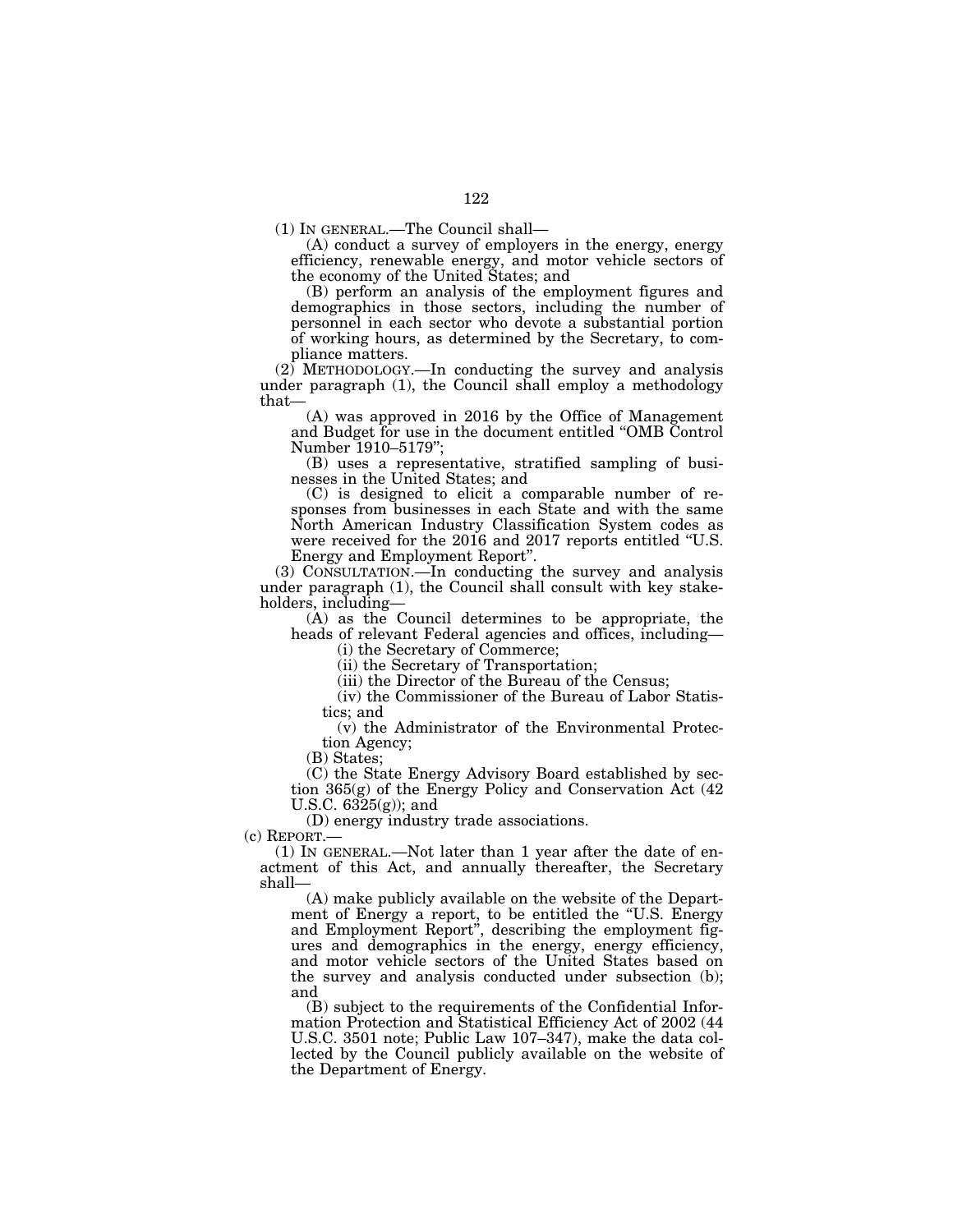(2) CONTENTS.—

(A) IN GENERAL.—The report under paragraph (1) shall include employment figures and demographic data for—

(i) the energy sector of the economy of the United States, including—

(I) the electric power generation and fuels sector; and

(II) the transmission, storage, and distribution sector;

(ii) the energy efficiency sector of the economy of the United States; and

(iii) the motor vehicle sector of the economy of the United States.

(B) INCLUSION.—With respect to each sector described in subparagraph (A), the report under paragraph (1) shall include employment figures and demographic data sorted  $by-$ 

(i) each technology, subtechnology, and fuel type of those sectors; and

(ii) subject to the requirements of the Confidential Information Protection and Statistical Efficiency Act of 2002 (44 U.S.C. 3501 note; Public Law 107–347)—

(I) each State;

(II) each territory of the United States;

(III) the District of Columbia; and

(IV) each county (or equivalent jurisdiction) in the United States.

76. AN AMENDMENT TO BE OFFERED BY REPRESENTATIVE SCHRA- DER OF OREGON OR HIS DESIGNEE, DEBATABLE FOR 10 MINUTES

At the end of subtitle H of title I, add the following:

**SEC. 1806. HOME WILDFIRE RISK REDUCTION REBATE PROGRAM.** 

(a) IN GENERAL.—The Secretary of Energy shall establish a program, to be known as the ''Home Wildfire Risk Reduction Rebate Program'', to provide rebates to homeowners to defray the costs of retrofitting an existing home to be wildfire-resistant.

(b) AMOUNT OF REBATE.—In carrying out the Home Wildfire Risk Reduction Rebate Program, the Secretary shall provide a homeowner a rebate of up to—

(1) \$10,000 for the retrofitting of roof features, including the roof covering, vents, soffit and fascia, and gutters, to be wildfire-resistant;

(2) \$20,000 for the retrofitting of exterior wall features, including sheathing and siding, doors, and windows, to be wildfire-resistant;

(3) \$5,000 for the retrofitting of a deck, including the decking, framing, and fascia, to be wildfire-resistant; and

 $(4)$  \$1,500 for the retrofitting of near-home landscaping, including mulch and landscape fabric in a 5-foot zone immediately around the home and under all attached decks, to be wildfire-resistant.

(c) INCLUSION.—For purposes of this section, the cost of a retrofit shall include all costs associated with the retrofit, including the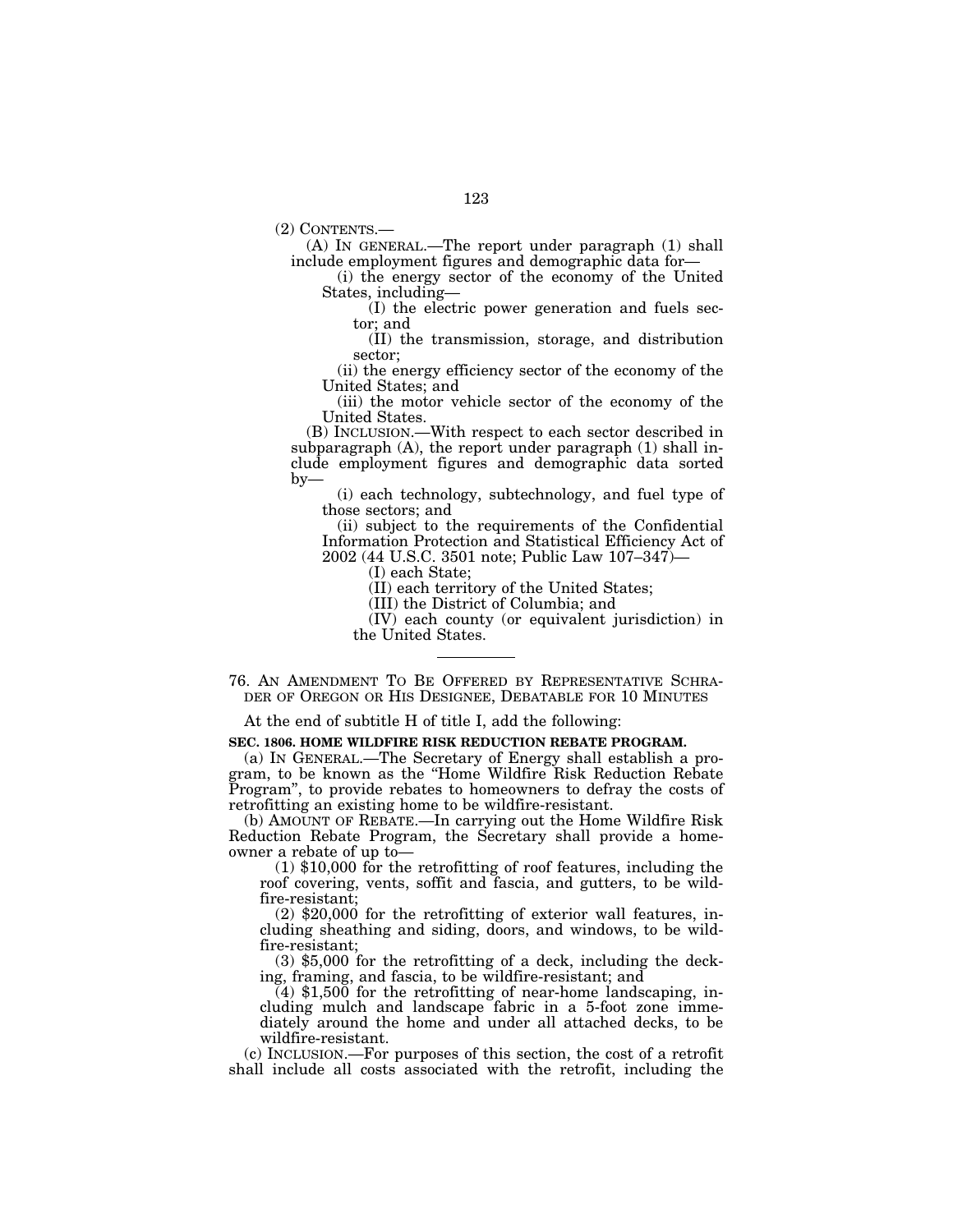purchase and installation of wildfire-resistant products and components.

(d) LIMITATION.—The amount of the rebate under this section shall not exceed 50 percent of the cost of the retrofit.

(e) PROCESS.—

(1) FORMS; REBATE PROCESSING SYSTEM.—Not later than 90 days after the date of enactment of this Act, the Secretary, in consultation with the Secretary of the Treasury, shall—

(A) develop and make available rebate forms required to receive a rebate under this section;

(B) establish a Federal rebate processing system which shall serve as a database and information technology system that will allow homeowners to submit required rebate forms; and

(C) establish a website that provides information on rebates provided under this section, including how to determine whether particular measures qualify for a rebate under this section and how to receive such a rebate.

(2) SUBMISSION OF FORMS.—In order to receive a rebate under this section, a homeowner shall submit the required rebate forms, and any other information the Secretary determines appropriate, to the Federal rebate processing system established under paragraph (1).

(f) MODERATE-INCOME HOUSEHOLDS.—

(1) CERTIFICATIONS.—The Secretary shall establish procedures for certifying that the household of a homeowner is moderate-income for purposes of this section.

(2) LIMITATION FOR MODERATE INCOME HOUSEHOLDS.—Notwithstanding subsection (d), for households of homeowners that are certified pursuant to the procedures established under paragraph (1) as moderate-income, the amount of the rebate under this section shall not exceed 80 percent of the cost of the retrofit.

(3) OUTREACH.—The Secretary shall establish procedures to—

(A) provide information to households of homeowners that are certified pursuant to the procedures established under paragraph (1) as moderate-income regarding other programs and resources relating to assistance for upgrades of homes, including the weatherization assistance program implemented under part A of title IV of the Energy Conservation and Production Act (42 U.S.C. 6861 et seq.); and

(B) refer such households, as applicable, to such other programs and resources.

(g) DEFINITION.—In this section, the term ''wildfire-resistant'' means meeting or exceeding the specifications of the International Code Council's 2018 International Wildland-Urban Interface Code (IWUIC).

(h) AUTHORIZATION OF APPROPRIATIONS.—There is authorized to be appropriated to carry out this section \$500,000,000 for each of fiscal years 2021 through 2025.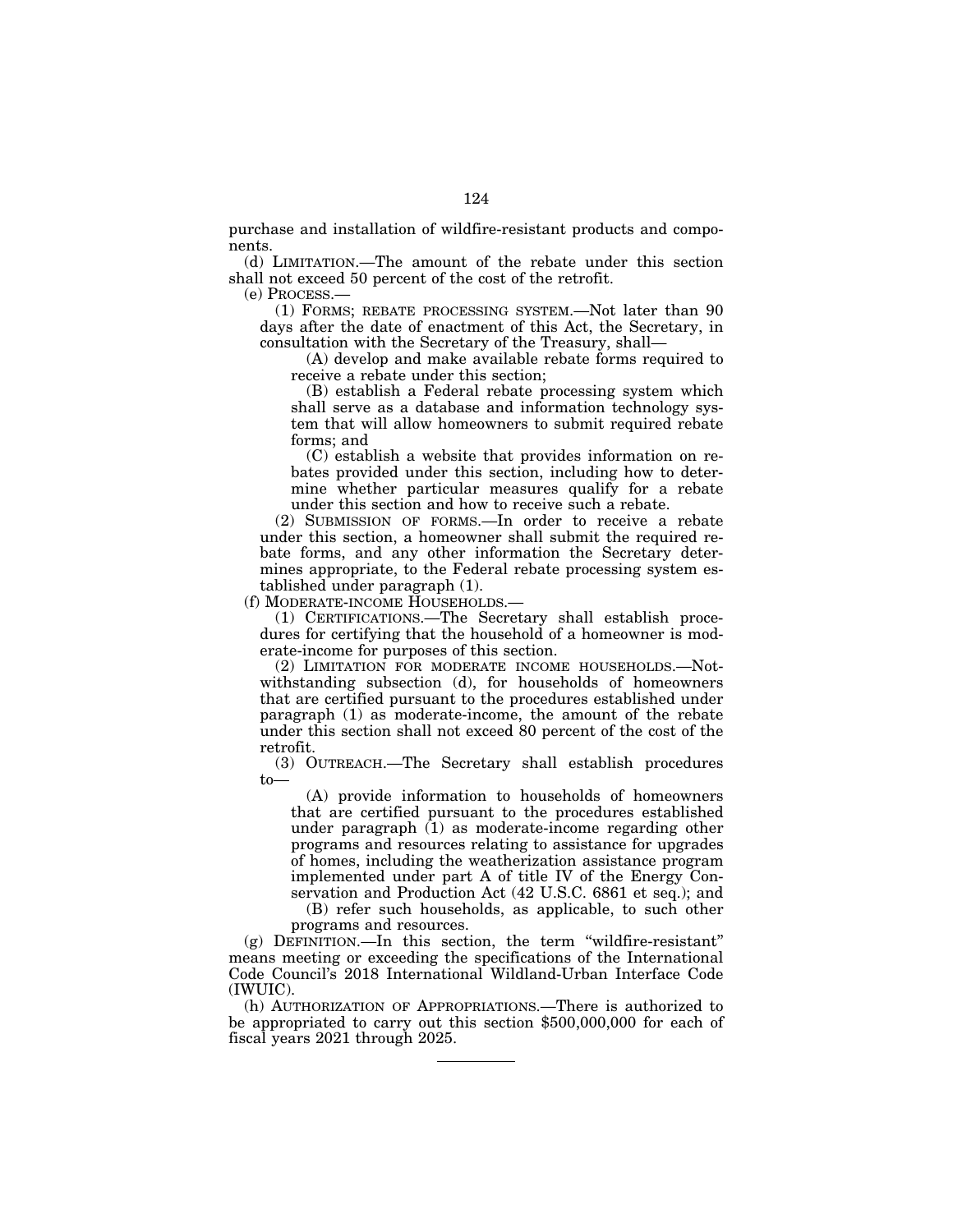77. AN AMENDMENT TO BE OFFERED BY REPRESENTATIVE SCHWEIKERT OF ARIZONA OR HIS DESIGNEE, DEBATABLE FOR 10 MINUTES

At the end of subtitle A of title III, add the following:

#### **SEC. 3115. STUDY ON BLUE HYDROGEN TECHNOLOGY.**

(a) STUDY.—The Secretary of Energy shall conduct a study to examine opportunities for research and development in integrating blue hydrogen technology in the industrial power sector and how that could enhance the deployment and adoption of carbon capture and storage.

(b) REPORT.—Not later than 1 year after the date of enactment of this Act, the Secretary of Energy shall submit to the Committee on Energy and Natural Resources of the Senate and the Committee on Science, Space, and Technology of the House of Representatives a report that describes the results of the study under subsection (a).

78. AN AMENDMENT TO BE OFFERED BY REPRESENTATIVE SCOTT OF VIRGINIA OR HIS DESIGNEE, DEBATABLE FOR 10 MINUTES

Page 247, line 23, redesignate paragraph (11) as paragraph (12). Page 247, line 23, insert the following:

(11) Modeling and simulation tools to more efficiently design, site, permit, manufacture, construct, operate, maintain, and decommission wind energy systems.

79. AN AMENDMENT TO BE OFFERED BY REPRESENTATIVE SCOTT OF VIRGINIA OR HIS DESIGNEE, DEBATABLE FOR 10 MINUTES

Page 242, after line 13, insert the following:

(2) The term ''energy critical material'' means any of a class of non-fuel materials that have a high risk of a supply disruption and are critical to one or more existing or new, energy-related technologies such that a substantial supply disruption of such material would significantly inhibit large-scale deployment of technologies that produce, transmit, store, or conserve energy.

Page 242, lines 14, 18, and 21, redesignate paragraphs (2), (3), and  $(4)$ , as paragraphs  $(3)$ ,  $(4)$ , and  $(5)$ , respectively.

Page 246, line 7, strike the semicolon at the end

Page 246, line 8, strike the period at the end and insert "; and". Page 246, after line 8, insert the following:

(H) materials and designs that reduce the need for and use of energy critical materials.

Page 247, line 4, subparagraph (4) is amended to read as follows: (4) Recycling and reuse of wind energy components, with special consideration for the recovery and reuse of energy critical materials, in coordination with the program under Title X of the Clean Economy Jobs and Innovation Act.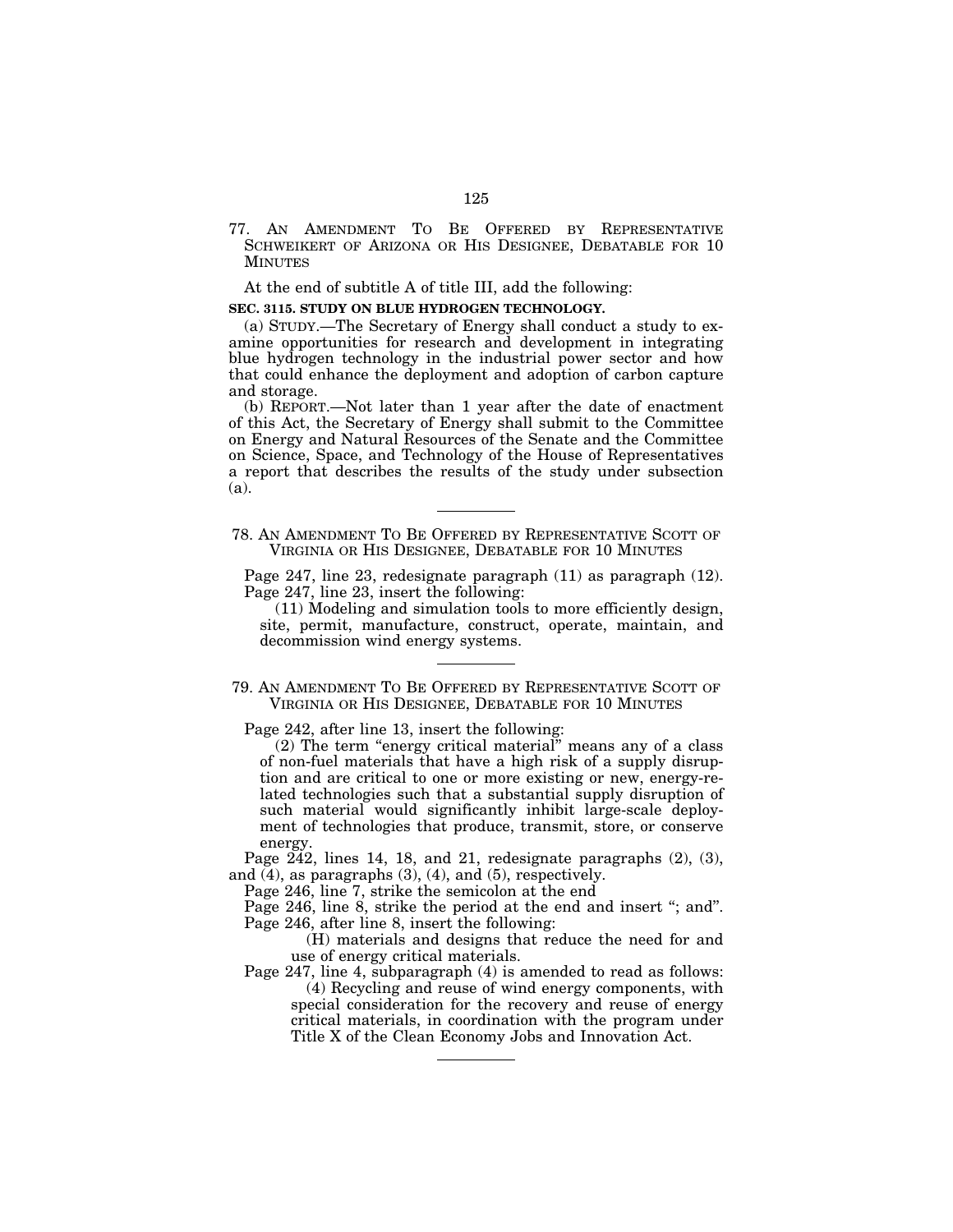80. AN AMENDMENT TO BE OFFERED BY REPRESENTATIVE SHERRILL OF NEW JERSEY OR HER DESIGNEE, DEBATABLE FOR 10 MINUTES

Page 252, line 3, insert "(including for air traffic control, air defense, and weather detection)'' after ''radar systems''.

# 81. AN AMENDMENT TO BE OFFERED BY REPRESENTATIVE STEVENS OF MICHIGAN OR HER DESIGNEE, DEBATABLE FOR 10 MINUTES

Page 593, after line 17, insert the following:

# **Subtitle G—Research and Development**

### **SEC. 6701. DEFINITIONS.**

In this subtitle:

(1) ALTERNATIVE FUEL.—The term ''alternative fuel'' means a fuel that is sustainably produced and, or, that results in a significant reduction in carbon dioxide (CO2) emissions, or other particulate or toxic emissions, over the lifecycle of such fuel.

(2) DEPARTMENT.—The term "Department" means the Department of Energy.

(3) SECRETARY.—The term ''Secretary'' means the Secretary of Energy.

### **SEC. 6702. VEHICLE RESEARCH AND DEVELOPMENT.**

(a) IN GENERAL.—The Secretary shall conduct a program of research, development, and demonstration activities on more efficient and sustainable materials, technologies, and processes with the potential to substantially reduce or eliminate petroleum from the manufacture, use, and the emissions of the passenger and commercial vehicles with lower cost of vehicle manufacturing and ownership, including activities in the areas of—

(1) electrification of vehicle systems; including compact and efficient electric drivetrain systems;

(2) power electronics, electric machines, and electric machine drive systems, including—

(A) electronic motors, including advanced inverters and motors that can be used for passenger vehicles and commercial vehicles;

(B) magnetic materials, including permanent magnets with reduced or no critical materials;

(C) improving partial load efficiency;

(D) design of power electronics and electric motor technologies that enable efficient recycling of critical materials; and

(E) other technically feasible areas for power electronics and electric machine advances.

(3) vehicle batteries and relevant systems, including—

(A) advanced batteries systems, ultracapacitors, and other competitive energy storage devices;

(B) the development of common interconnection protocols, specifications, and architecture for both transportation and stationary battery applications;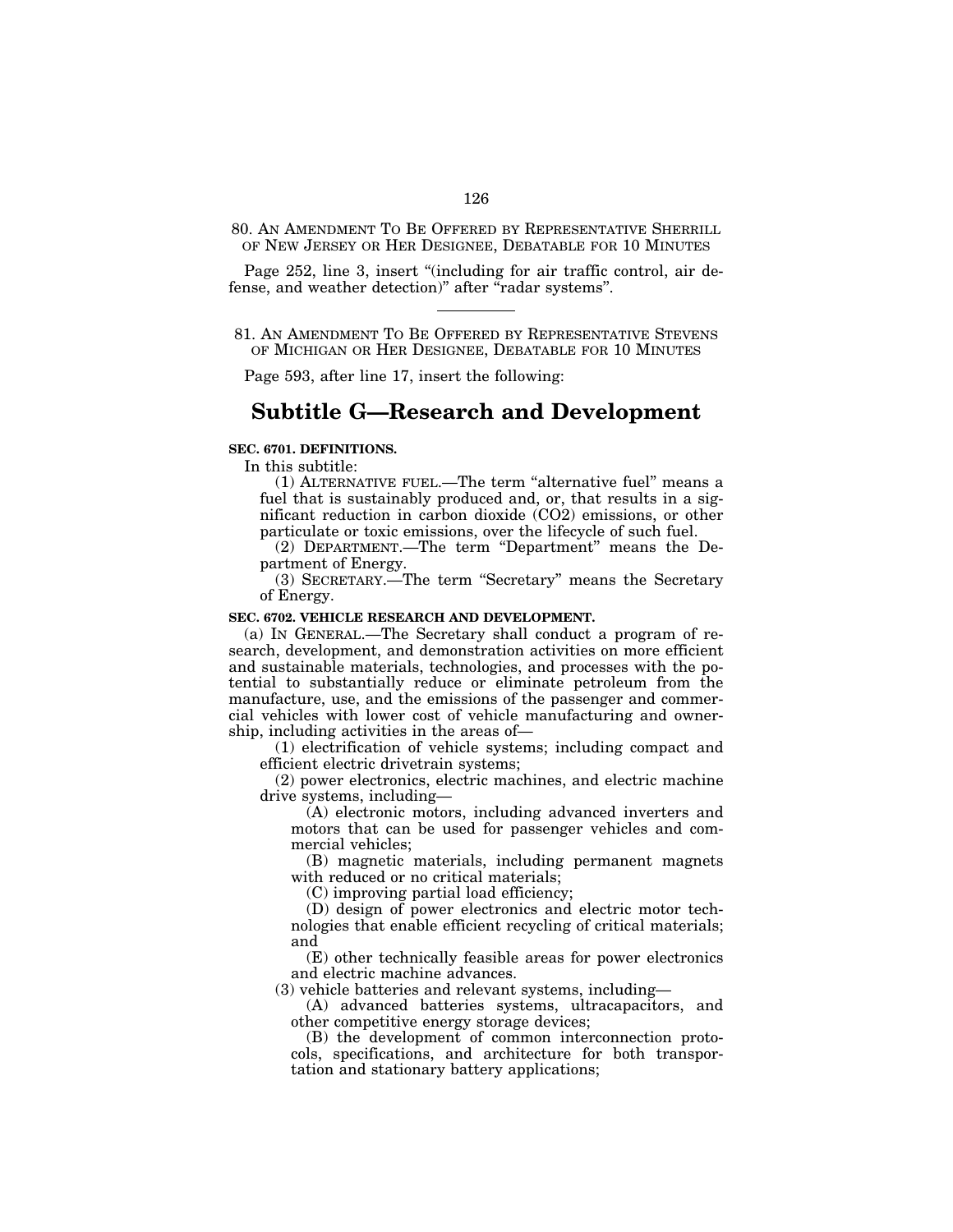(C) improving energy density and capacity, recharging robustness, extreme fast charging and wireless charging capabilities, and efficiencies to lower cost;

(D) thermal management of battery systems;

(E) improving efficient use, substitution, and recycling of potentially critical materials in vehicles, including rare earth elements and precious metals, at risk of supply disruption; and

 $(F)$  advanced battery protection systems for safe handling of high voltage power;

(4) vehicle, component, and subsystem manufacturing technologies and processes;

(5) vehicle systems and components, including—

(A) engine efficiency and combustion optimization;

(B) waste heat recovery;

(C) transmission and drivetrains;

(D) advanced boosting systems;

(E) idle reduction systems and components;

(F) innovative propulsion systems; and

(G) vehicle fuel cells and relevant systems;

(6) hybrid and alternative fuel vehicles, including—

(A) vehicle fuel cells and relevant systems, including power electronics systems to regulate the fuel cell voltages;

(B) synthetic fuels from recycled CO2 and net-zero carbon liquid fuels; and

(C) advanced biofuel technologies;

(7) aftertreatment technologies, aerodynamics, rolling resistance (including tires and wheel assemblies), accessory power loads of vehicles and associated equipment, friction and wear reduction, and lubricants for hybrid and electric vehicles;

(8) vehicle weight reduction, including—

(A) more sustainable and cost-effective lightweighting materials; and

(B) the development of higher efficiency manufacturing processes to make sustainable lightweight materials and fabricate, assemble, and use dissimilar materials, including—

(i) lightweighted systems which combine several existing vehicle components; and

(ii) voluntary, consensus-based standards for strategic lightweight materials;

(9) improved vehicle recycling methods to increase the recycled material content of feedstocks used in raw material manufacturing;

(10) vehicle propulsion systems, including—

(A) engine and component durability;

(B) engine down speeding;

(C) engine compatibility with and optimization for a variety of transportation fuels, including biofuels, synthetic fuels, and other liquid and gaseous fuels;

(D) advanced internal combustion engines;

(E) transmission gear and engine operation matching; and

(F) advanced transmission technologies;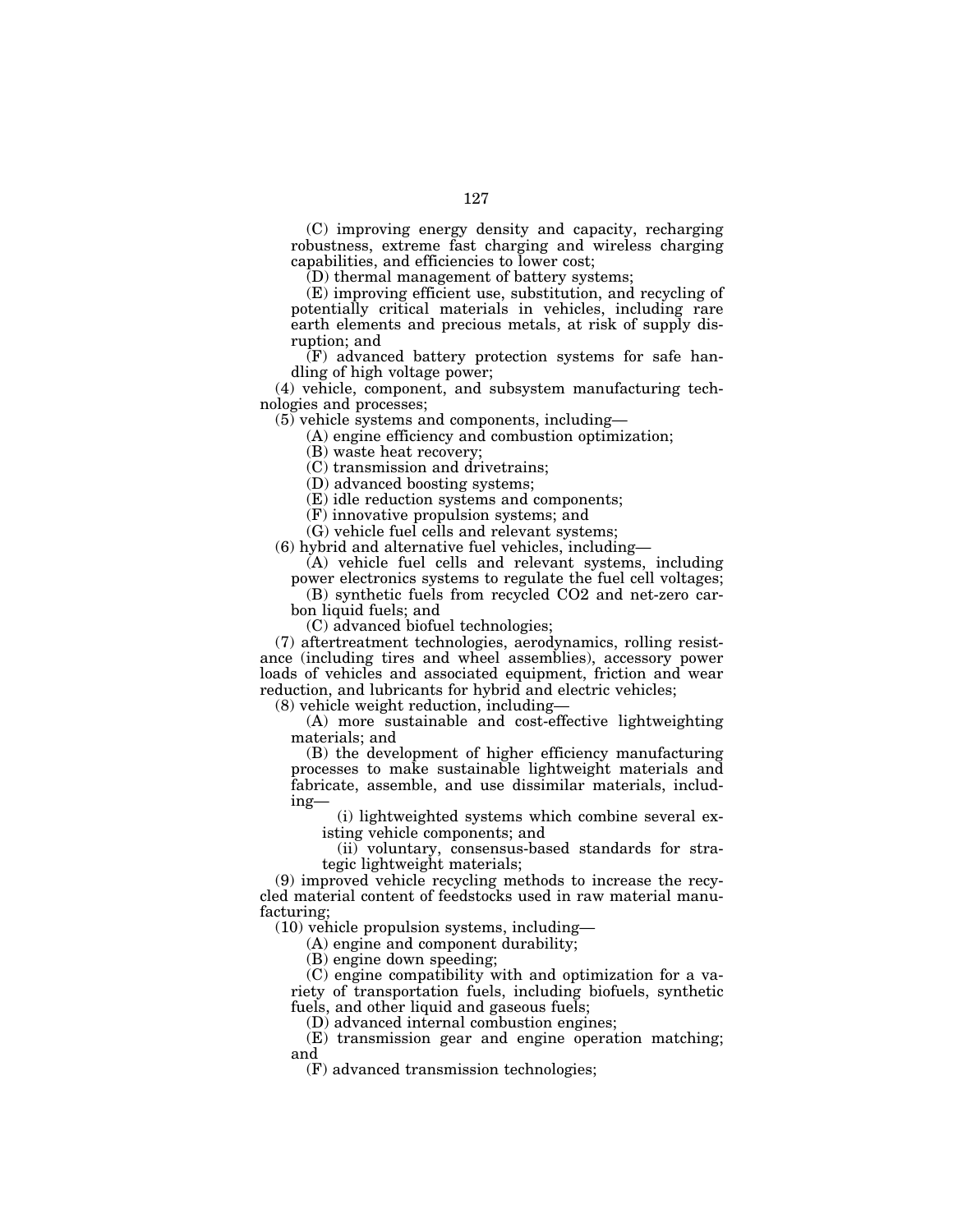(11) predictive engineering, modeling, and simulation of components, vehicle and transportation systems;

(12) leveraging automation in both vehicle and infrastructure systems;

(13) infrastructure, including—

(A) refueling and charging infrastructure for alternative fueled and electric drive or plug-in electric hybrid vehicles, including the unique challenges facing rural areas;

(B) extreme fast wired and wireless charging systems;

(C) integration, bidirectional capability, and operational optimization of vehicle electrification for light, medium, and heavy duty with the charging infrastructure and the grid; and

(D) sensing, communications, and actuation technologies for vehicle, electric grid, and infrastructure, including—

(i) communication and connectivity among vehicles, infrastructure, and the electrical grid; and

(ii) vehicle-to-vehicle, vehicle-to-pedestrian, vehicleto-cloud, and vehicle-to-infrastructure technologies;

(14) retrofitting advanced vehicle technologies to existing vehicles;

(15) transportation system analysis to further understand the energy implications and opportunities of advanced mobility solutions, including—

(A) advanced vehicle technologies, including automation;

(B) new mobility business models, real time information, transit, and micro mobility choices;

(C) consumer travel decisions and e-commerce engagement, including travel behavior and potential strategies for reducing vehicle miles traveled to reduce emissions;

(D) goods movement and delivery interactions, including with car transport;

(E) infrastructure advancements and linkage with vehicle-to-everything,

(F) quantification of technology, policy, and investment decisions on mobility, access, equity, and the environment; and

(G) overall system optimization;

(16) aligned industry standards for strategic lightweight materials;

(17) energy efficient advanced computing systems, technology, and networking for vehicular on-board, off-board, and edge computing applications;

(18) identifying strategies to mitigate the long-term ramification of vehicle and mobility technology research, development, and demonstration stemming from events such as economic downturns; and

(19) other innovative technologies research and development as determined by the Secretary.<br>(b) SECURITY OF ON-ROAD TRANSPORTATION.—

(1) IN GENERAL.—The Secretary, in coordination with other relevant Federal agencies, shall establish a research and development program focused on the cyber and physical security of interconnections between vehicles, charging equipment, buildings, and the grid for plug-in electric vehicles, connected vehi-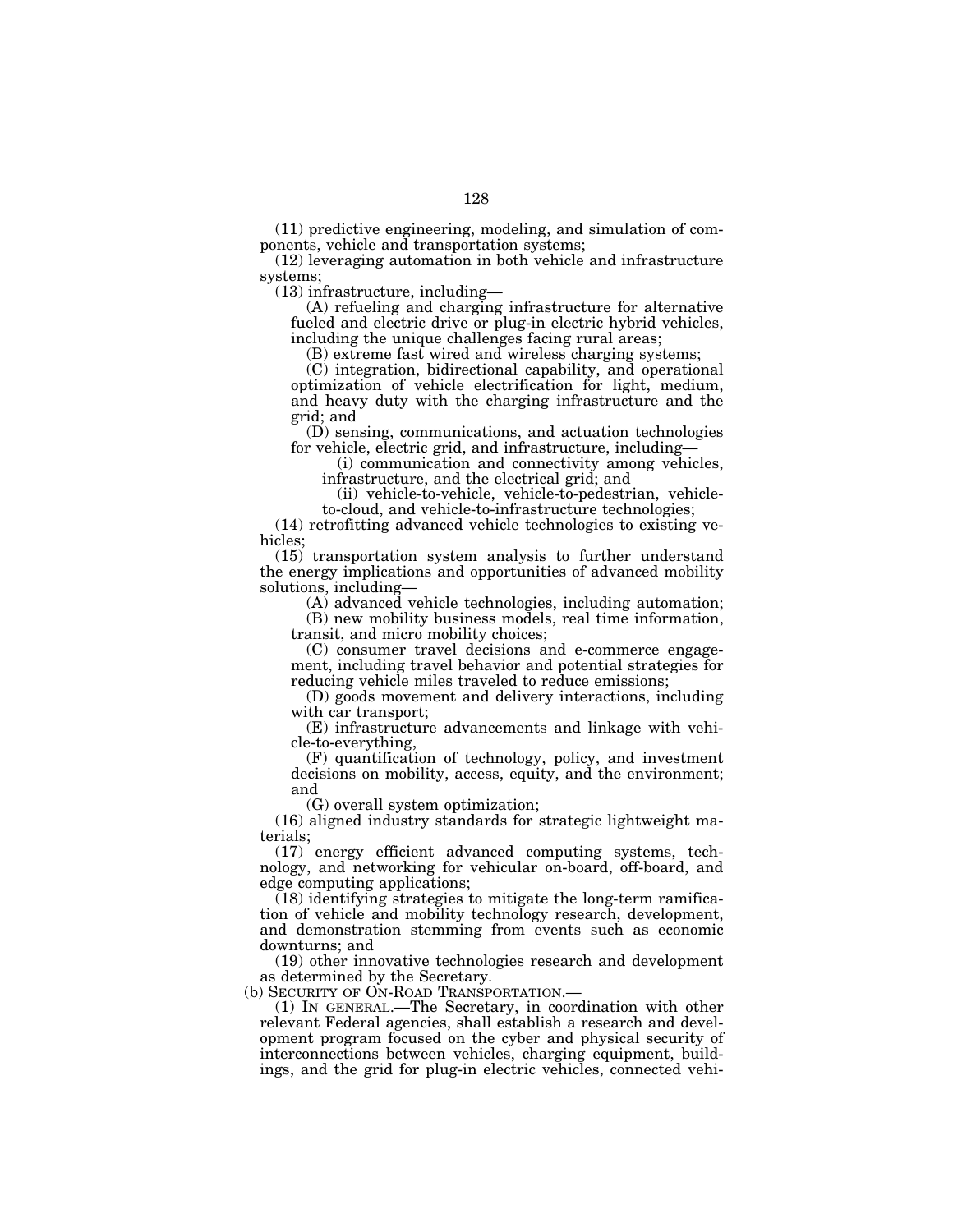cles, and autonomous vehicles, including the security impacts, efficiency, and safety of plug-in electric vehicles using alternating current charging, high-power direct current fast charging, and extreme fast charging, defined as charge rates of 350kW and above.

(2) ASSESSMENT.—The Secretary shall develop an assessment of emergent cybersecurity threats and vulnerabilities to the United States on-road transportation system and connected infrastructure with 5- to 10-year impact by identifying areas of research where Federal cross-agency research coordination and cooperation will help address such threats and vulnerabilities.

(3) REPORT.—Not later than 180 days after the date of enactment of this Act, the Secretary shall submit to the Committee on Science, Space, and Technology of the House of Representatives, and the Committee on Energy and Natural Resources of the Senate a report summarizing the current research and challenges associated with cyber-physical protection and resiliency of electric and connected and automated vehicle technologies.

(c) VEHICLE ENERGY STORAGE SYSTEM SAFETY.—

(1) IN GENERAL.—The Secretary shall support a program of research, development, and demonstration of vehicle energy storage safety and reliability.

(2) ACTIVITIES.—In carrying out this section, the Secretary shall support activities to—

(A) research the mechanisms that lead to vehicle energy storage system safety and reliability incidents;

(B) develop new materials to improve overall vehicle energy storage system safety and abuse tolerance;

(C) perform abuse testing;

(D) advance testing techniques;

(E) demonstrate detailed failure analyses;

(F) develop strategies to mitigate vehicle energy storage cell and system failures; and

(G) development of crush-induced battery safety protocols and standards to improve robustness.

(d) VEHICLE TECHNOLOGIES ADVISORY COMMITTEE.—

(1) IN GENERAL.—Not later than 180 days after the date of enactment of this Act, the Secretary shall establish the Advanced Vehicle Technologies Advisory Committee (in this section referred to as the ''advisory committee'') to advise the Secretary on vehicle technology and mobility system research advancements. The advisory committee shall be composed of not fewer than 15 members, including representatives of research and academic institutions, environmental organizations, industry, and nongovernmental entities, who are qualified to provide advice on the research, development, and demonstration activities under this Act (in this section referred to as the DOE Vehicle Program).

(2) ASSESSMENT.—The advisory committee shall assess—

(A) the current state of United States competitiveness in advancing vehicle technologies and mobility systems, including—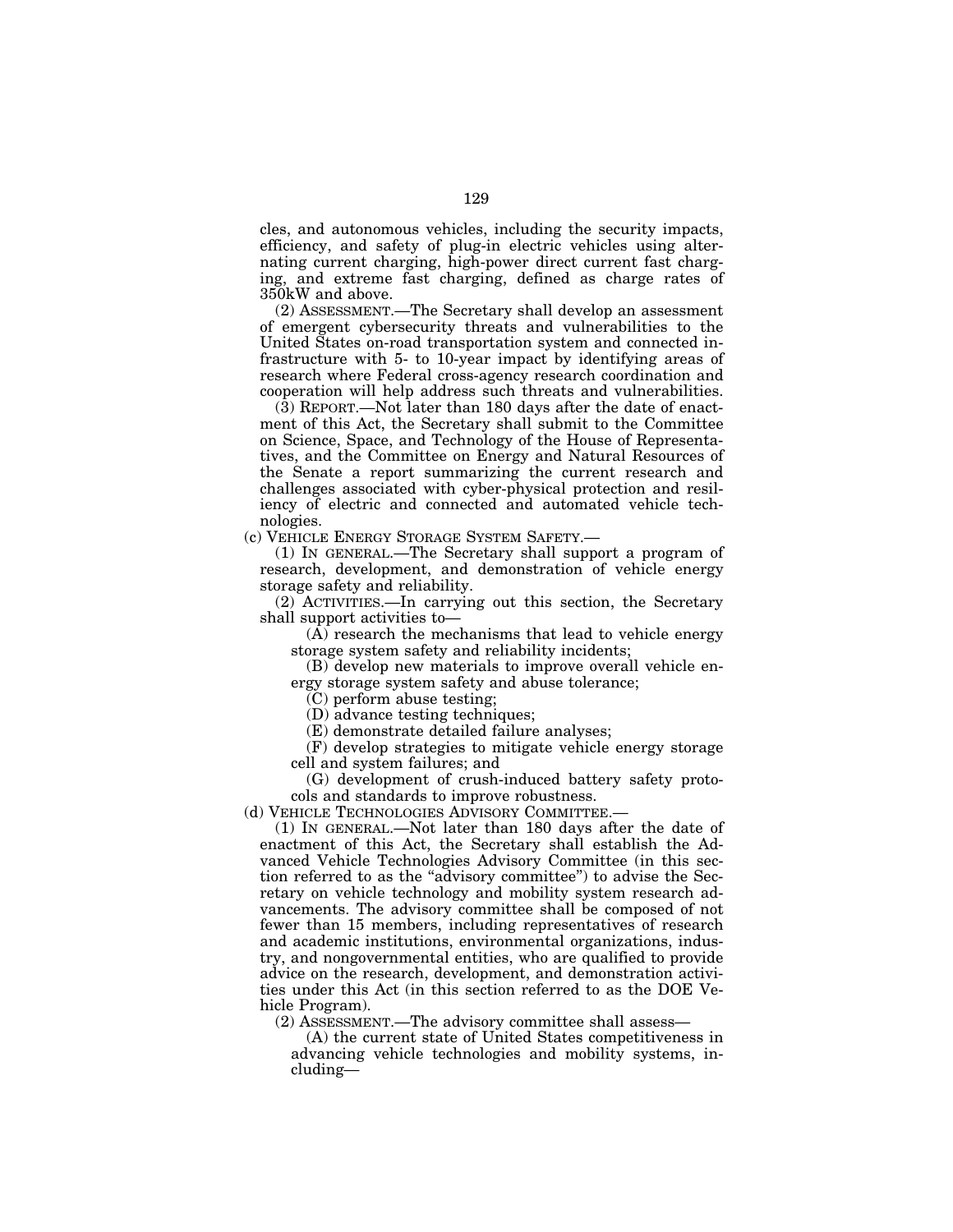(i) the scope and scale of United States investments in sustainable transportation research, development, demonstration, and

(ii) research, development, and demonstration activities to lower vehicle and fuel lifecycle emissions;

(B) progress made in implementing the DOE Vehicle Program, including progress of research activities to lower vehicle emissions, considering emissions at each stage of the vehicle and fuel lifecycle;

(C) the need to revise the DOE Vehicle Program;

(D) the balance of activities and funding across the DOE Vehicle Program;

(E) the management, coordination, implementation, and activities of the DOE Vehicle Program;

(F) whether environmental, safety, security, and other appropriate societal issues are adequately addressed by the DOE Vehicle Technologies Program; and

(G) other relevant topics as decided by the Secretary.

(3) REPORTS.—Not later than 2 years after the date of enactment of this Act, and not less frequently than once every 3 years thereafter, the advisory committee shall submit to the Secretary, the Committee on Science, Space, and Technology of the House of Representatives a report on—

(A) the findings of the advisory committee's assessment under paragraph (1); and

(B) the advisory committee's recommendations for ways

to improve the DOE Vehicle Program.<br>(4) APPLICATION OF FEDERAL ADVISORY COMMITTEE ACT.— (4) APPLICATION OF FEDERAL ADVISORY COMMITTEE ACT.— Section 14 of the Federal Advisory Committee Act (5 U.S.C. App.) shall not apply to the Advisory Committee.

(e) INTERAGENCY AND INTRAAGENCY COORDINATION.—To the maximum extent practicable, the Secretary shall coordinate research, development, and demonstration activities among—

 $(1)$  relevant programs within the Department, including-

(A) the Office of Energy Efficiency and Renewable Energy;

 $(B)$  the Office of Science;

(C) the Office of Electricity;

(D) the Office of Fossil Energy;

(E) the Office of Cybersecurity, Energy Security, and Emergency Response;

(F) the Advanced Research Projects Agency—Energy; and

(G) other offices as determined by the Secretary; and

(2) relevant technology research and development programs within other Federal agencies, including—

(A) the Department of Transportation;

(B) National Institute of Standards & Technology;

(C) National Science Foundation; and

(D) other Federal agencies as determined by the Secretary.

(f) INTERGOVERNMENTAL COORDINATION.—The Secretary shall seek opportunities to leverage resources and support initiatives of Federal, State, and local governments in developing and promoting advanced vehicle technologies, manufacturing, and infrastructure.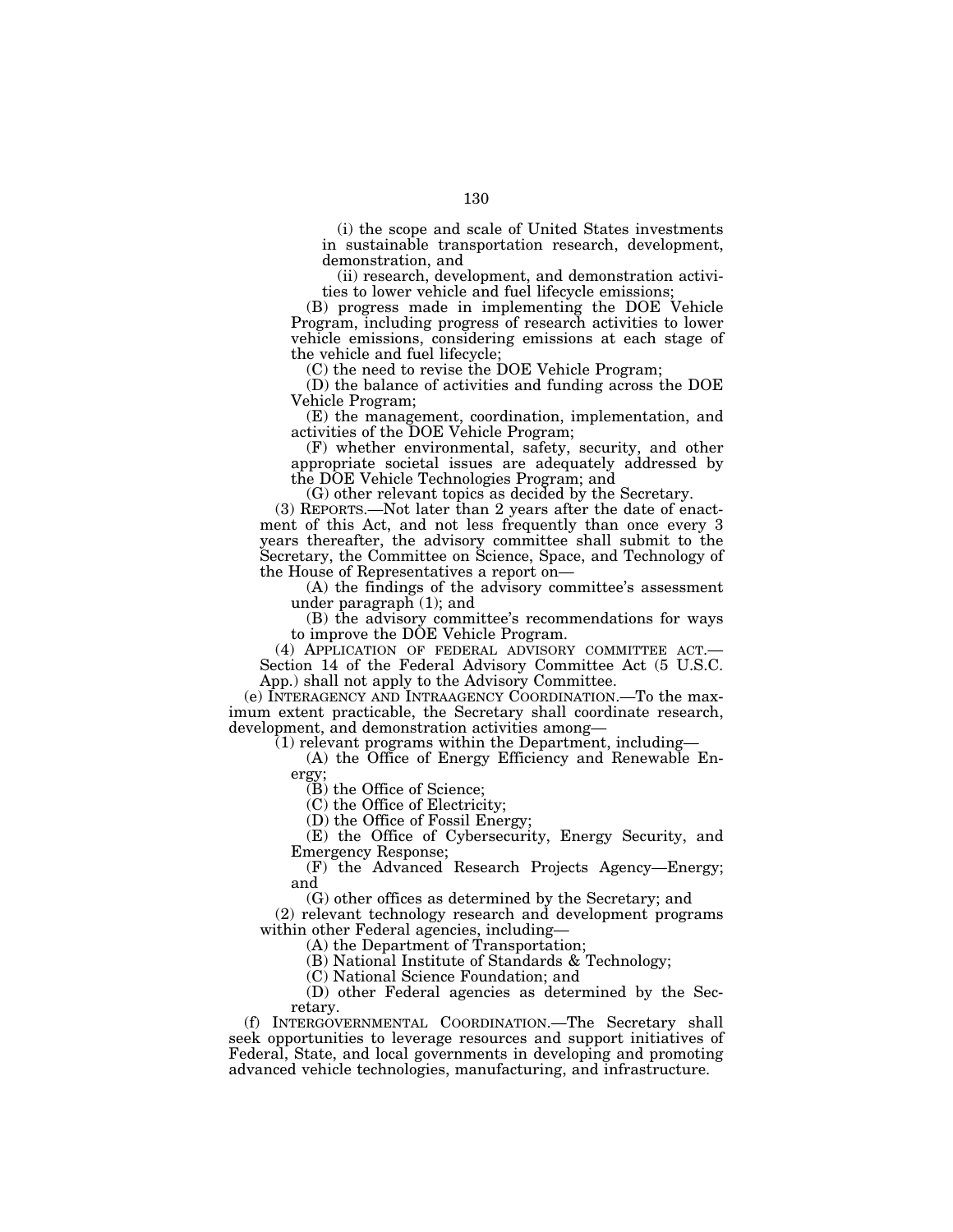(g) SECONDARY USE APPLICATIONS OF VEHICLE BATTERIES.— (1) IN GENERAL.—The Secretary shall carry out a research, development, and demonstration program that—

(A) builds on any work carried out under section 915 of the Energy Policy Act of 2005 (42 U.S.C. 16195);

(B) identifies possible uses of a vehicle battery after the useful life of the battery in a vehicle has been exhausted;

(C) conducts long-term testing to verify performance and degradation predictions and lifetime valuations for secondary uses;

(D) evaluates innovative approaches to recycling materials from plug-in electric drive vehicles and the batteries used in plug-in electric drive vehicles;

(E) assesses the potential for markets for uses described in subparagraph  $(\overline{B})$  to develop; and

(F) identifies any barriers to the development of those markets;

(G) identifies the potential uses of a vehicle battery—

(i) with the most promise for market development; and

(ii) for which market development would be aided by a demonstration project.

(2) REPORT.—Not later than 18 months after the date of enactment of this Act, the Secretary shall submit to the appropriate committees of Congress an initial report on the findings of the program described in paragraph (1), including recommendations for stationary energy storage and other potential applications for batteries used in plug-in electric drive vehicles.

(3) SECONDARY USE DEMONSTRATION.—

(A) IN GENERAL.—Based on the results of the program described in paragraph (1), the Secretary shall develop guidelines for projects that demonstrate the secondary uses and innovative recycling of vehicle batteries.

(B) PUBLICATION OF GUIDELINES.—Not later than 18 months after the date of enactment of this Act, the Secretary shall—

(i) publish the guidelines described in subparagraph  $(A)$ ; and

(ii) solicit applications for funding for demonstration projects.

(5) PILOT DEMONSTRATION PROGRAM.—Not later than 2 years after the date of enactment of this Act, the Secretary shall select proposals for Federal financial assistance under this subsection, based on an assessment of which proposals are mostly likely to contribute to the development of a secondary market for vehicle batteries.

(h) STUDY TO EXAMINE BATTERY SCIENCE AND TECHNOLOGY PATHWAYS.—<br>
(1) IN GENERAL.—The Secretary shall enter into an agree-

ment with the National Academies of Sciences, Engineering, and Medicine under which the National Academies agree to conduct a study on battery technologies to advance research toward a resilient and low-carbon transportation system and electric grid. Such study shall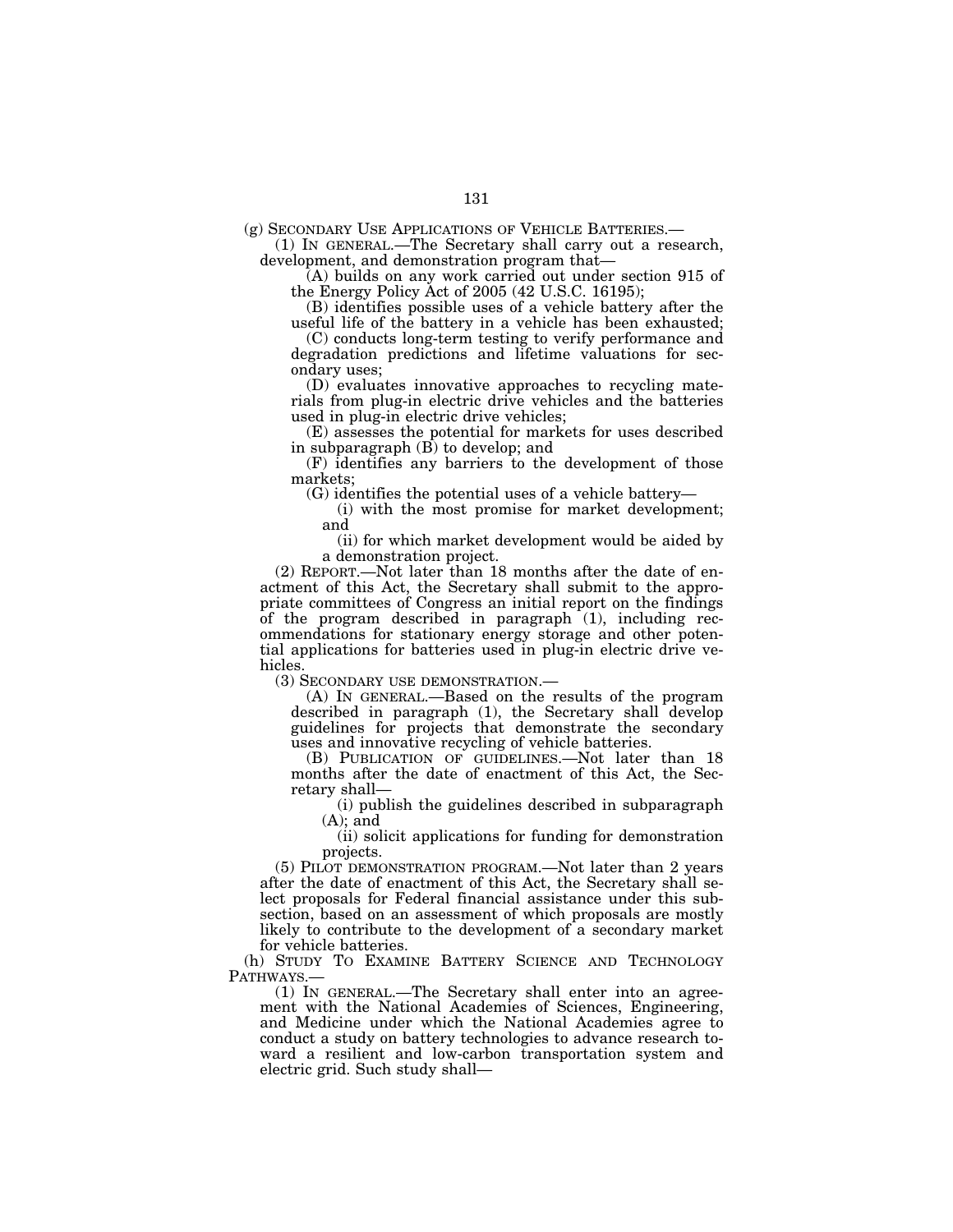(A) identify promising battery technologies;

(B) recommend research priorities to support the development of sustainable battery value chains, including analyzing human rights, environmental impacts, and recycling and reuse infrastructure;

(C) examine market, policy, and technology barriers to their development; and

(D) recommend strategic research priorities on technology pathways to develop affordable, sustainable, safe, efficient, and long-lasting batteries to meet future transportation and energy storage demands.

(2) REPORT.—The agreement entered into under subsection (a) shall include a requirement that the National Academies, not later than 24 months after the date of enactment of this Act, submit to the House Committee on Science, Space and Technology, and the Senate Committee on Energy and Natural Resources a report on the results of the study conducted pursuant to such subsection.

#### **SEC. 6703. RESEARCH AND DEVELOPMENT PROGRAM FOR ADVANCED VEHICLE MANUFACTURING TECHNOLOGIES.**

The Secretary shall carry out a research, development, and demonstration program of advanced vehicle manufacturing technologies and practices, including innovative, efficient, and sustainable processes—

(1) to increase the production rate and decrease the cost of advanced battery and fuel cell manufacturing, including synthesis of precursor materials for electrodes;

(2) to develop technologies enabling flexible manufacturing facilities that can accommodate different battery chemistries and configurations;

(3) to reduce or repurpose waste streams, reduce emissions, and energy intensity of vehicle, engine, advanced battery, and component manufacturing processes;

 $(4)$  to recycle and remanufacture used batteries and other vehicle components for reuse in vehicles or other applications;

(5) to develop manufacturing and additive manufacturing processes to fabricate, assemble, and produce cost-effective lightweight materials with enhanced functionality such as advanced aluminum, steel, and other metal alloys, advanced polymers, polymeric composites, and carbon fiber for use in vehicles and related tooling;

(6) to leverage the use of machine learning toward manufacturing and additive manufacturing optimization;

(7) to design and manufacture purpose-built hydrogen fuel cell vehicles, hydrogen fueling infrastructure, and components;

(8) to improve the lifetime and reduce the lifecycle impacts of advanced batteries; and

(9) to reuse valuable components and materials such as permanent magnets and other electric drive components for advanced vehicles.

#### **SEC. 6704. AUTHORIZATION OF APPROPRIATIONS.**

There are authorized to be appropriated to the Secretary for research, development, and demonstration, of alternative fuels, vehicle propulsion systems, vehicle components, and other related tech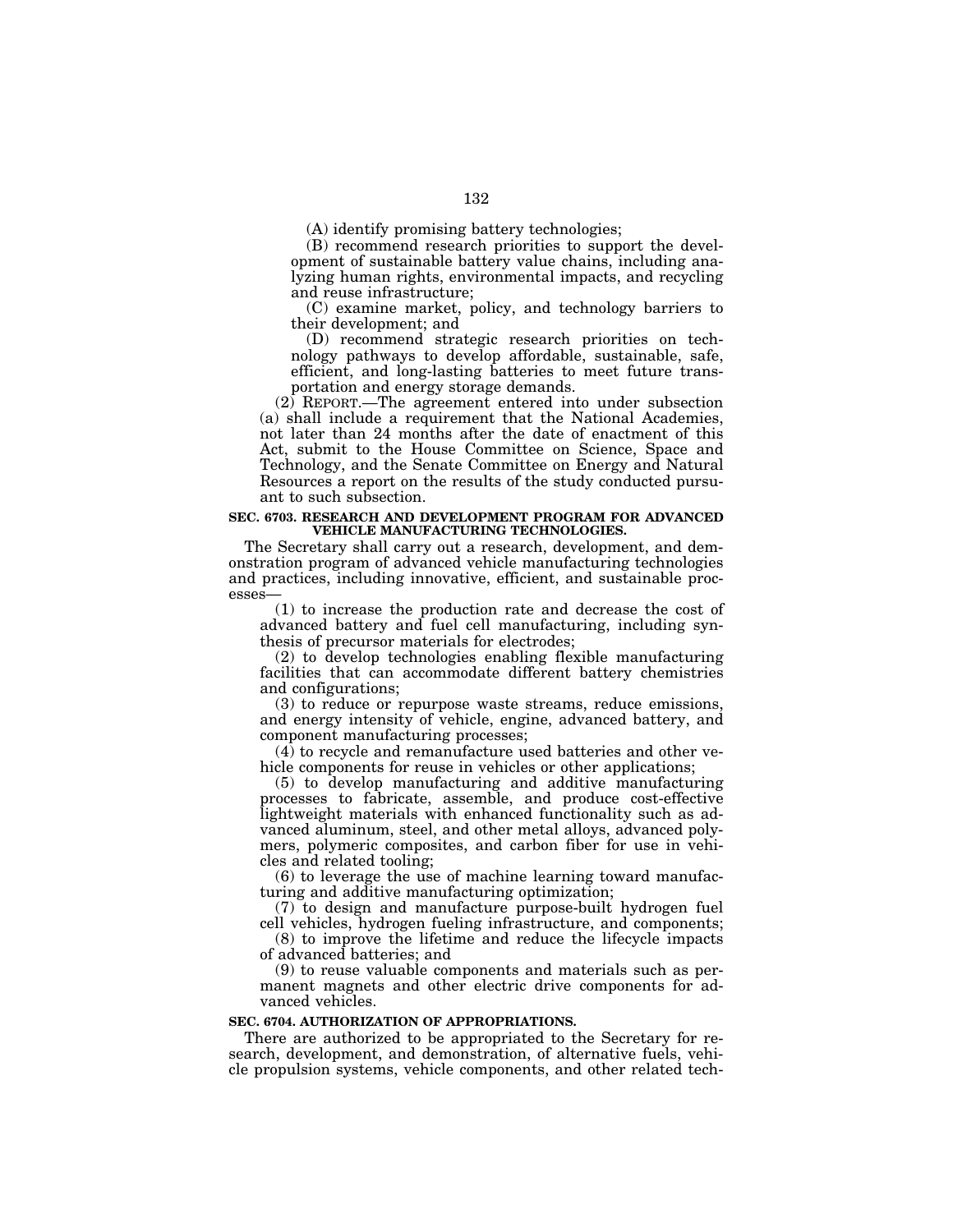nologies in the United States, including activities authorized under this subtitle—

- (1) for fiscal year 2021, \$396,000,000;
- (2) for fiscal year 2022, \$415,800,000;
- (3) for fiscal year 2023, \$436,590,000;
- (4) for fiscal year 2024, \$458,419,500; and
- (5) for fiscal year 2025, \$481,340,475.
- 82. AN AMENDMENT TO BE OFFERED BY REPRESENTATIVE THOMP- SON OF CALIFORNIA OR HIS DESIGNEE, DEBATABLE FOR 10 MIN- UTES

Add at the end of title V the following:

# **Subtitle E—Utility Resilience and Reliability**

# **SEC. 5501. RELIABILITY OF BULK-POWER SYSTEM IN CHANGING CON-DITIONS.**

(a) IN GENERAL.—Not later than 1 year after the date of enactment of this paragraph, the Electric Reliability Organization shall file with the Federal Energy Regulatory Commission a proposed reliability standard, under section 215(d) of the Federal Power Act (16 U.S.C. 824o(d)), that addresses the reliability of the bulk-power system and suggestions for how to—

(1) prepare for and adapt to changing conditions; and

(2) withstand and rapidly recover from disruptions, including disruptions caused by extreme weather conditions.

(b) REGIONAL DIFFERENCES.—The proposed reliability standard filed under subsection (a) shall take into account regional differences.

(c) DEFINITIONS.—In this section, the terms ''bulk-power system'', "Electric Reliability Organization", and "reliability standard" have the meanings given those terms in section 215 of the Federal Power Act (16 U.S.C. 824o).

#### **SEC. 5502. ELECTRIC GRID RESILIENCE EDUCATION PROGRAM.**

(a) IN GENERAL.—Not later than 1 year after the date of enactment of this section, the Secretary of Energy shall establish a program to provide information and recommendations to States and electric utilities on how to improve the resilience of electric grids in regards to climate change and extreme weather events.

(b) ELECTRIC UTILITY DEFINED.—In this section, the term ''electric utility'' has the meaning given such term in section 3 of the Federal Power Act (16 U.S.C. 796).

#### **SEC. 5503. REPORT ON PLANNED ELECTRIC POWER OUTAGES DUE TO EXTREME WEATHER CONDITIONS.**

Not later than 1 year after the date of enactment of this section, the Secretary of Energy shall submit to Congress a report, and publish such report on the website of the Department of Energy, that provides recommendations on how to minimize the need for, effects of, and duration of, planned electric power outages that are due to extreme weather conditions, including such conditions under which the National Weather Service issues a red flag warning.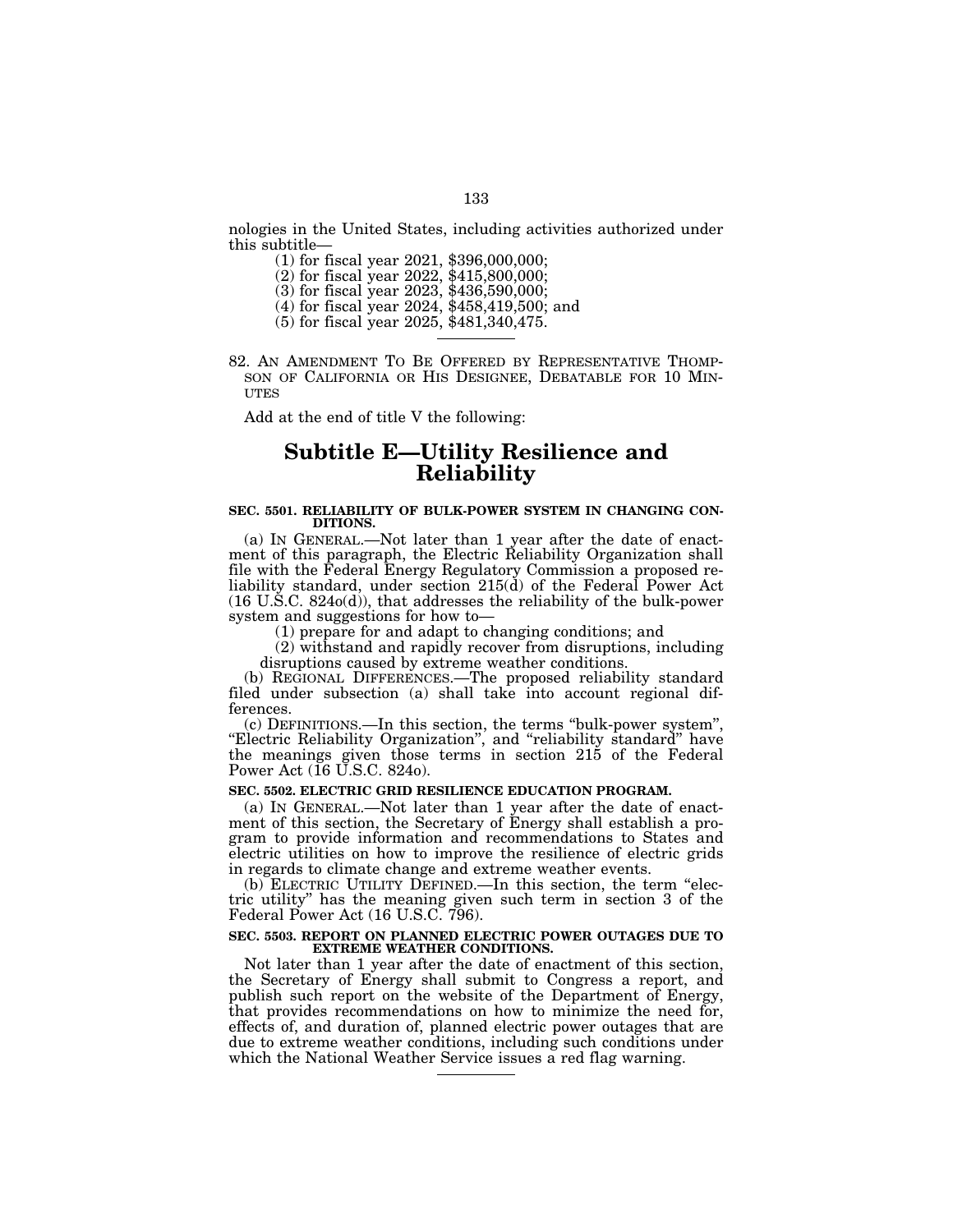83. AN AMENDMENT TO BE OFFERED BY REPRESENTATIVE THOMP- SON OF CALIFORNIA OR HIS DESIGNEE, DEBATABLE FOR 10 MIN- **UTES** 

Add at the end of title II the following:

# **Subtitle G—Other**

#### **SEC. 2701. AMENDMENT TO ENERGY POLICY ACT OF 2005 DEFINITION OF RENEWABLE ENERGY.**

(a) IN GENERAL.—Section 203 of the Energy Policy Act of 2005 (42 U.S.C. 15852) is amended—

 $(1)$  in subsection  $(b)(2)$ , by striking "generated" and inserting ''produced''; and

 $(2)$  in subsection  $(c)$ —

(A) by redesignating paragraphs (1) through (3) as subparagraphs  $(A)$  through  $(C)$ , respectively, and indenting appropriately;

(B) in the matter preceding subparagraph (A) (as so redesignated), by striking "For purposes" and inserting the following:

" $(1)$  In GENERAL.—For purposes"; and

(C) by adding at the end the following: " $(2)$  SEPARATE CALCULATION.—

"(A) IN GENERAL.—For purposes of determining compliance with the requirement of this section, any energy consumption that is avoided through the use of geothermal energy shall be considered to be renewable energy produced.

''(B) EFFICIENCY ACCOUNTING.—Energy consumption that is avoided through the use of geothermal energy that is considered to be renewable energy under this section shall not be considered energy efficiency for the purpose of compliance with Federal energy efficiency goals, targets, and incentives.''.

(b) CONFORMING AMENDMENT.—Section 2410q(a) of title 10, United States Code, is amended by striking ''section 203(b)(2) of the Energy Policy Act of 2005 (42 U.S.C. 15852(b)(2))" and inserting ''section 203(b) of the Energy Policy Act of 2005 (42 U.S.C.  $15852(b)$ ".

Page 894, after line 6, insert the following:

#### **SEC. 12606. REPORT ON EFFECTS OF EMISSIONS FROM FOSSIL FUEL FACILITIES.**

(a) STUDY.— (1) IN GENERAL.—The Administrator shall conduct a study to evaluate the effect of emissions from fossil fuel facilities on the health of environmental justice communities, including such effects on the environment or that result in adverse human health for such communities.

(2) INCLUSION.—In evaluating effects under paragraph (1), the Administrator of the Environmental Protection Agency

<sup>84.</sup> AN AMENDMENT TO BE OFFERED BY REPRESENTATIVE TLAIB OF MICHIGAN OR HER DESIGNEE, DEBATABLE FOR 10 MINUTES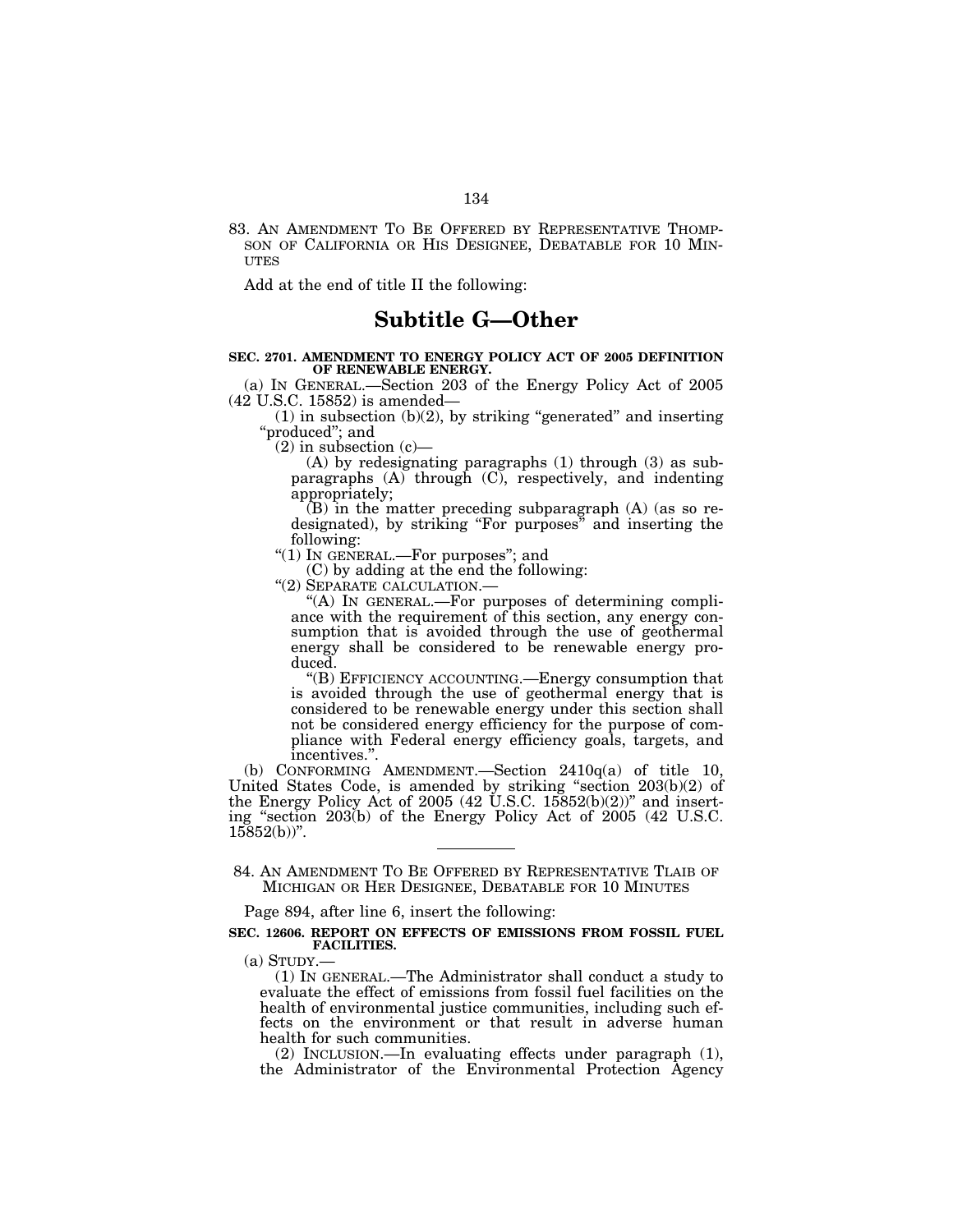shall consider the distance between fossil fuel facilities and environmental justice communities.

(b) REPORT.—Not later than 180 days after the date of enactment of this Act, the Administrator shall submit to Congress a report that summarizes the study conducted under subsection (a).

(c) DEFINITIONS.—In this section:

(1) ADMINISTRATOR.—The term ''Administrator'' means the Administrator of the Environmental Protection Agency.

(2) ENVIRONMENTAL JUSTICE COMMUNITY.—The term ''environmental justice community'' has the meaning given such term in section 11001.

(3) FOSSIL FUEL FACILITY.—The term ''fossil fuel facility'' has the meaning given such term by the Administrator for purposes of the National Emissions Inventory.

Page 894, line 7, strike "12606" and insert "12607".

85. AN AMENDMENT TO BE OFFERED BY REPRESENTATIVE TONKO OF NEW YORK OR HIS DESIGNEE, DEBATABLE FOR 10 MINUTES

Page 593, after line 17, insert the following new subtitle:

# **Subtitle G—Low-carbon Fuels**

# **SEC. 6701. STUDY BY NATIONAL ACADEMY OF SCIENCES.**

(a) IN GENERAL.—The Administrator of the Environmental Protection Agency, after consultation with the Secretary of Energy and the Secretary of Agriculture, shall seek to enter into an agreement with the National Academy of Sciences (or, if the Academy declines, another appropriate entity) under which the Academy (or other appropriate entity) agrees to—

 $(1)$  assess current methods for life cycle greenhouse gas emissions analyses for low-carbon transportation fuels in the United States; and

(2) develop a framework for assessing broader environmental implications of low-carbon transportation fuels in addition to greenhouse gas emissions.

(b) TIMING OF AGREEMENT.—The Administrator shall seek to enter into the agreement described in subsection (a) not later than 60 days after the date of enactment of this Act.

(c) ASSESSMENT.—The assessment pursuant to subsection  $(a)(1)$ shall examine methods for calculating life cycle greenhouse gas emissions associated with transportation fuels (liquid and nonliquid), including—

(1) direct greenhouse gas emissions, including all stages of fuel and feedstock production, distribution, and use; and

(2) potentially significant indirect greenhouse gas emissions. (d) FRAMEWORK.—The framework pursuant to subsection (a)(2) shall include a recommended framework and approaches for detailed quantitative assessments of the comparative environmental implications of low-carbon transportation fuels (liquid and nonliquid), including—

(1) life cycle implications for air, water, land, and ecosystems in different regions of the United States and over time; and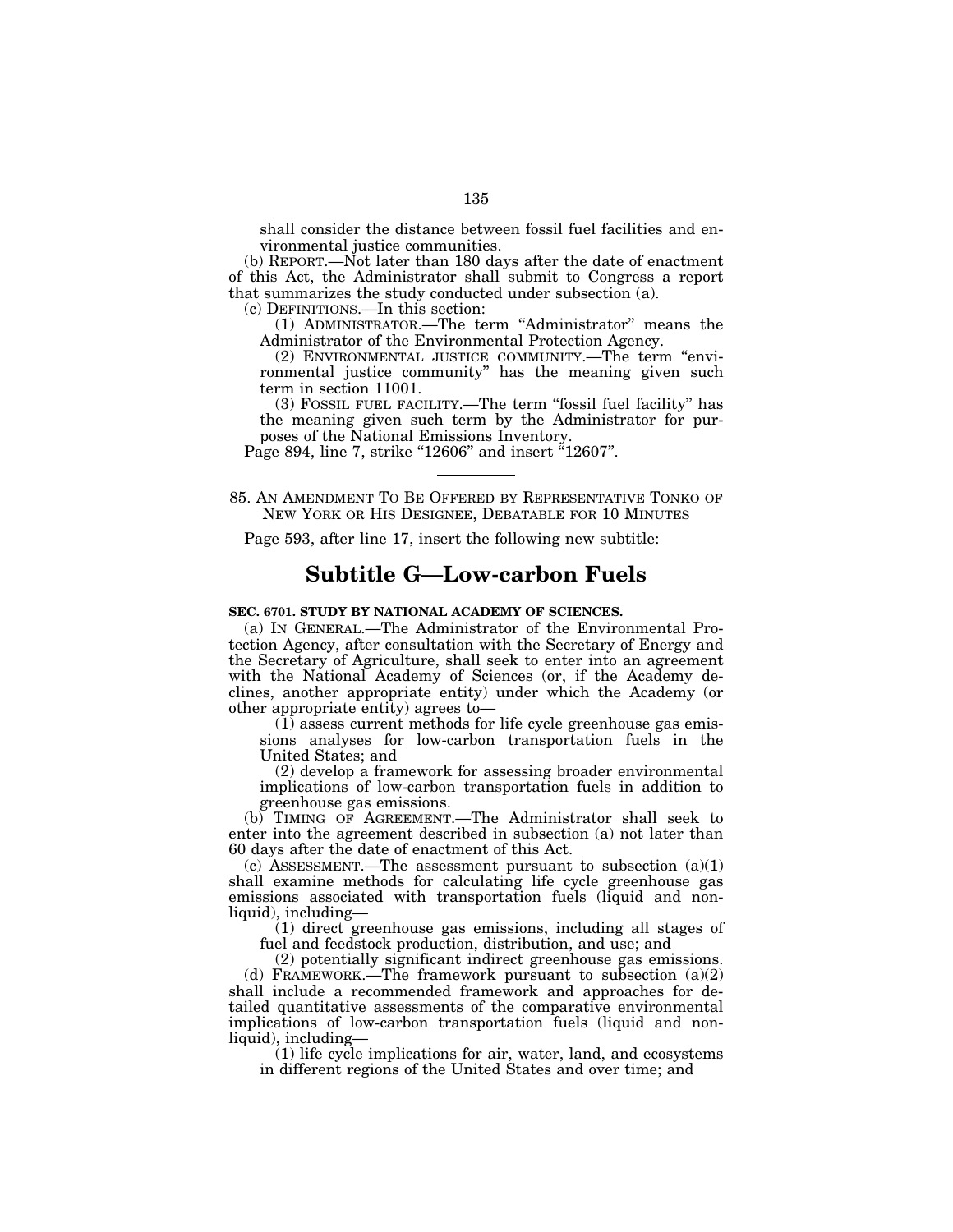(2) potential environmental implications over the life cycle of transportation fuels for low-income and disadvantaged communities and communities of color.

(e) REPORTS.—The agreement under subsection (a) shall provide for the publication by the Academy (or other appropriate entity) of—

(1) not later than 12 months after the date of enactment of this Act, a report—

(A) describing the results of the assessment under subsection  $(a)(1)$ ; and

(B) recommending a standardized approach to calculating life cycle greenhouse gas emissions from low-carbon transportation fuels (liquid and nonliquid); and

(2) not later than 18 months after the date of enactment of this Act, a report providing recommendations for a framework to assess environmental implications, in addition to greenhouse gas emissions, of low-carbon transportation fuels (liquid and nonliquid).

(f) DEFINITIONS.—In this section:

(1) ACADEMY.—The term ''Academy'' means the National Academy of Sciences.

(2) ADMINISTRATOR.—The term ''Administrator'' means the Administrator of the Environmental Protection Agency.

(3) LIFE CYCLE GREENHOUSE GAS EMISSIONS.—The term ''life cycle greenhouse gas emissions'' means the aggregate quantity of greenhouse gas emissions (including direct emissions and significant indirect emissions such as significant emissions from land use changes), as determined by the Academy (or other appropriate entity) over the full life cycle of the respective greenhouse gases, across all stages of a given fuel's supply chain, where the mass values for all greenhouse gases are adjusted to account for their relative global warming potential and residence time.

(4) OTHER APPROPRIATE ENTITY.—The term ''other appropriate entity'' means the other appropriate entity with which the agreement under subsection  $(a)$  is entered into if the Academy declines to enter into the agreement.

86. AN AMENDMENT TO BE OFFERED BY REPRESENTATIVE WATERS OF CALIFORNIA OR HER DESIGNEE, DEBATABLE FOR 10 MINUTES

Page 557, line 24, strike "and".

Page 558, line 6, strike "census tracts." and insert "census tracts; and''.

Page 558, after line 6, insert the following:

(vi) identify the potential for, and obstacles to, recruiting and entering into contracts with locally-owned small and disadvantaged businesses, including women- and minority-owned businesses, to deploy electric vehicle charging infrastructure in underserved or disadvantaged communities in major urban areas and rural areas.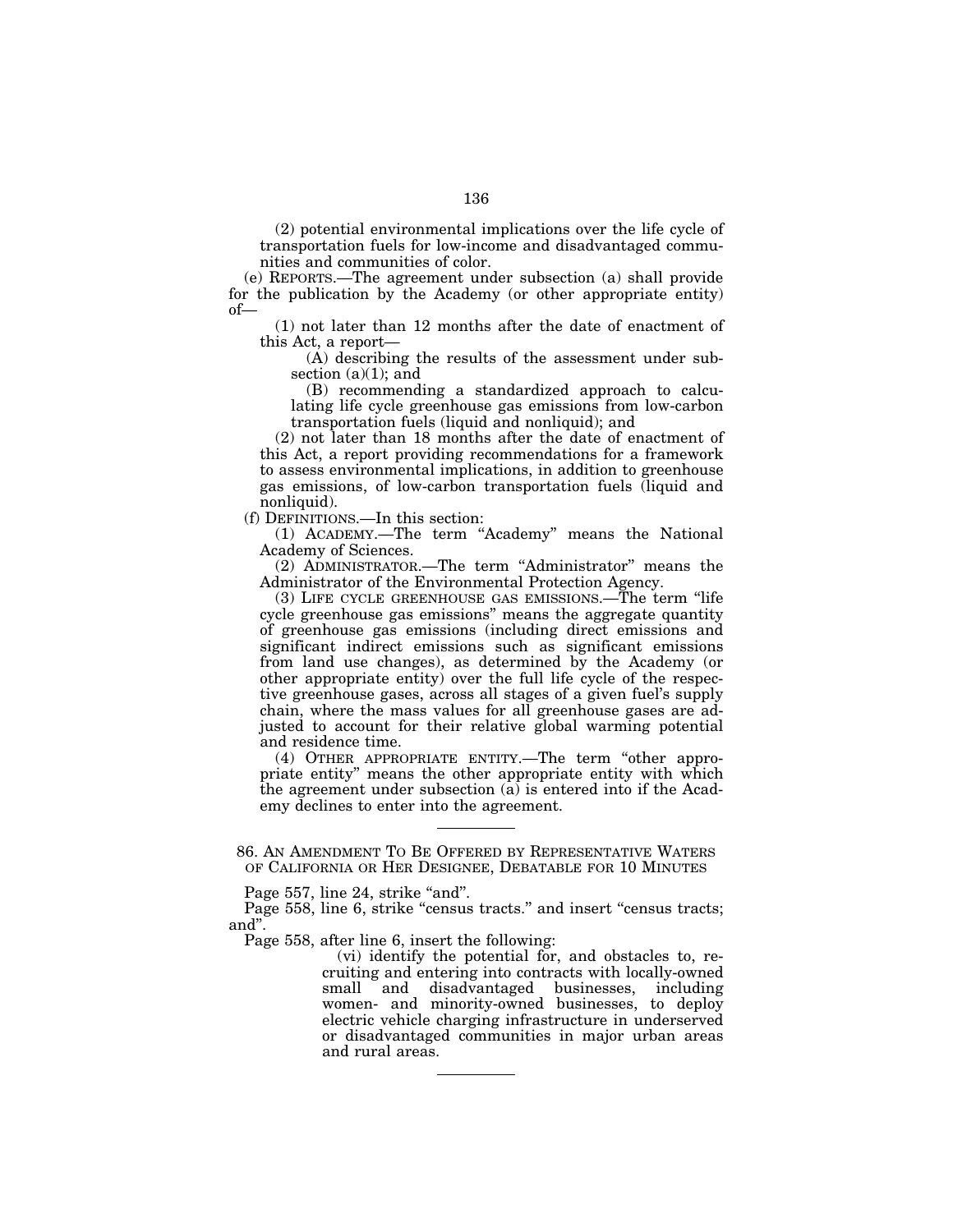87. AN AMENDMENT TO BE OFFERED BY REPRESENTATIVE WATERS OF CALIFORNIA OR HER DESIGNEE, DEBATABLE FOR 10 MINUTES

Page 41, line 7, strike "and".

Page 41, line 13, strike the period and insert ''; and''.

Page 41, after line 13, insert the following:

(7) to identify diverse candidates and firms when procuring for the design and construction of training and assessment centers.

88. AN AMENDMENT TO BE OFFERED BY REPRESENTATIVE WATERS OF CALIFORNIA OR HER DESIGNEE, DEBATABLE FOR 10 MINUTES

Page 664, line 21, strike "; and" and insert a semicolon.

Page 664, line 23, strike the period at the end and insert "; and". Page 664, after line 23, insert the following:

(E) whether the project will be of benefit or use to diverse and underserved communities.

89. AN AMENDMENT TO BE OFFERED BY REPRESENTATIVE WATERS OF CALIFORNIA OR HER DESIGNEE, DEBATABLE FOR 10 MINUTES

Page 101, line 10, after "means" insert "a manufactured home (as such term is defined in section 603 of the National Manufactured Housing Construction and Safety Standards Act of 1974 (42 U.S.C. 5402)), or''.

Page 103, after line 20, insert the following:

(16) MULTIFAMILY BUILDING.—The term ''multifamily building'' means a structure with 5 or more tenant-occupied residential dwelling units that—

(A) is located in the United States;

(B) was constructed before the date of enactment of this Act; and

(C) is occupied at least 6 months out of the year.

(17) MULTIFAMILY BUILDING OWNER.—The term ''multifamily building owner'' means the owner of a tenant-occupied multifamily building.

Page 106, line 12, before the semicolon insert '', including energy audits and assessments relevant to multifamily buildings''.

Page 106, line 13, after ''home'' insert ''and multifamily building''. Page 112, line 5: after "homeowner" insert "or multifamily building owner''.

Page 112, line 10, before the semicolon insert "or the household living in a multifamily building''.

Page 112, line 13, after "homeowner" insert "or the household living in a multifamily building''.

Page 114, line 11, after "home" insert "of a homeowner or household living in a multifamily building''.

Page 114, line 22, before the semicolon insert "or the applicable multifamily building owner has signed and submitted an agreement with the contractor to provide whole-building aggregate information about the building's energy use''.

Page 115, line 1, after ''home'' insert ''of a homeowner or for the household living in a multifamily building''.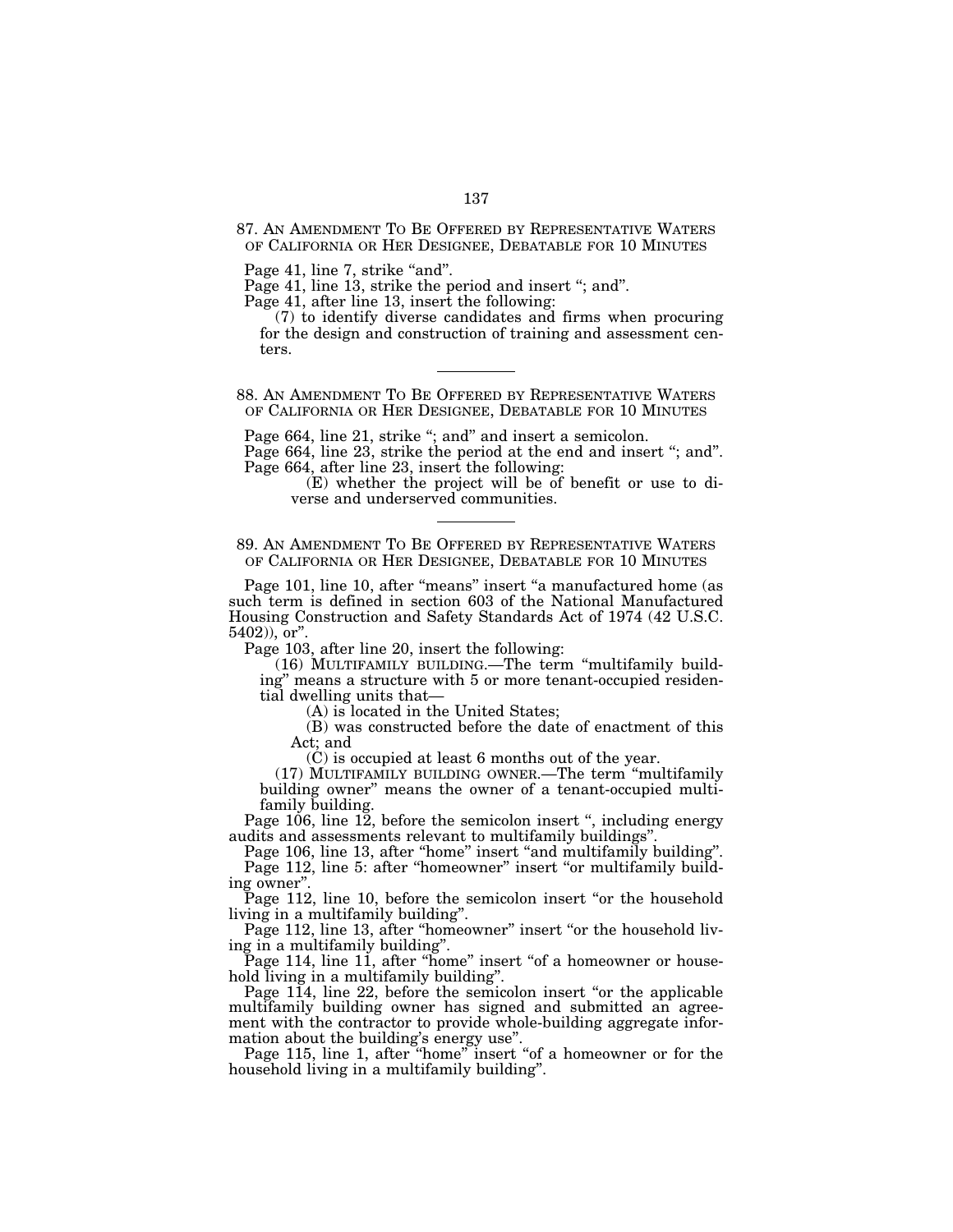Page 115, line 10, after "homeowner" insert "or multifamily building owner''.

Page 115, line 24: after "homeowners" insert "and multifamily building owners''.

Page 116, line 9, after "homeowner" insert "or multifamily building owner''.

Page 125, line 24, before "is moderate" insert "or that, in the case of a multifamily building, the majority of households in the building''.

Page 126, line 2, strike "of homeowners".

Page 126, lines 18 and 19, strike "of homeowners".

Page 127, line 1, after "homeowner" insert "or the household living in a multifamily building''.

Page 127, line 5, after "homeowner" insert "or the household living in a multifamily building''.

Page 128, line 4, before "that are certified" insert "or multifamily building owners''.

Page 128, line 12, before the first comma insert ''and owners''.

Page 130, line 6, strike "\$1,200,000,000" and insert "\$1,600,000,000".

90. AN AMENDMENT TO BE OFFERED BY REPRESENTATIVE WILD OF PENNSYLVANIA OR HER DESIGNEE, DEBATABLE FOR 10 MINUTES

Page 830, after line 5, insert the following:

# **PART 3—CLEAN ENERGY ECONOMY WORKFORCE**

### **SEC. 12121. CLEAN ENERGY ECONOMY WORKFORCE PROGRAM.**

(a) DEFINITIONS.—In this section:

(1) COAL-RELATED FACILITY.—The term ''coal-related facility'' includes a coal mine or coal-fueled electric generating facility.

(2) COAL-RELATED GENERATING FACILITY.—The term ''coal-related industrial facility'' includes a facility in the manufacturing and transportation supply chains of a coal-related facility.

(3) ELIGIBLE ENTITY.—The term ''eligible entity'' means a National Laboratory, business, or labor organization that demonstrates success in placing graduates of pre-apprenticeship or apprenticeship programs in jobs relevant to such programs and—

(A) is directly involved with zero-emission electricity technology, energy efficiency, or other activity that results in a reduction in greenhouse gas emissions, as determined by the Secretary;

(B) works on behalf of a business or labor organization that is directly involved with zero emission electricity technology, energy efficiency, or other activity that results in a reduction in greenhouse gas emissions, as determined by the Secretary;

(C) provides services related to—

(i) zero emission electricity technology deployment and maintenance and energy efficiency;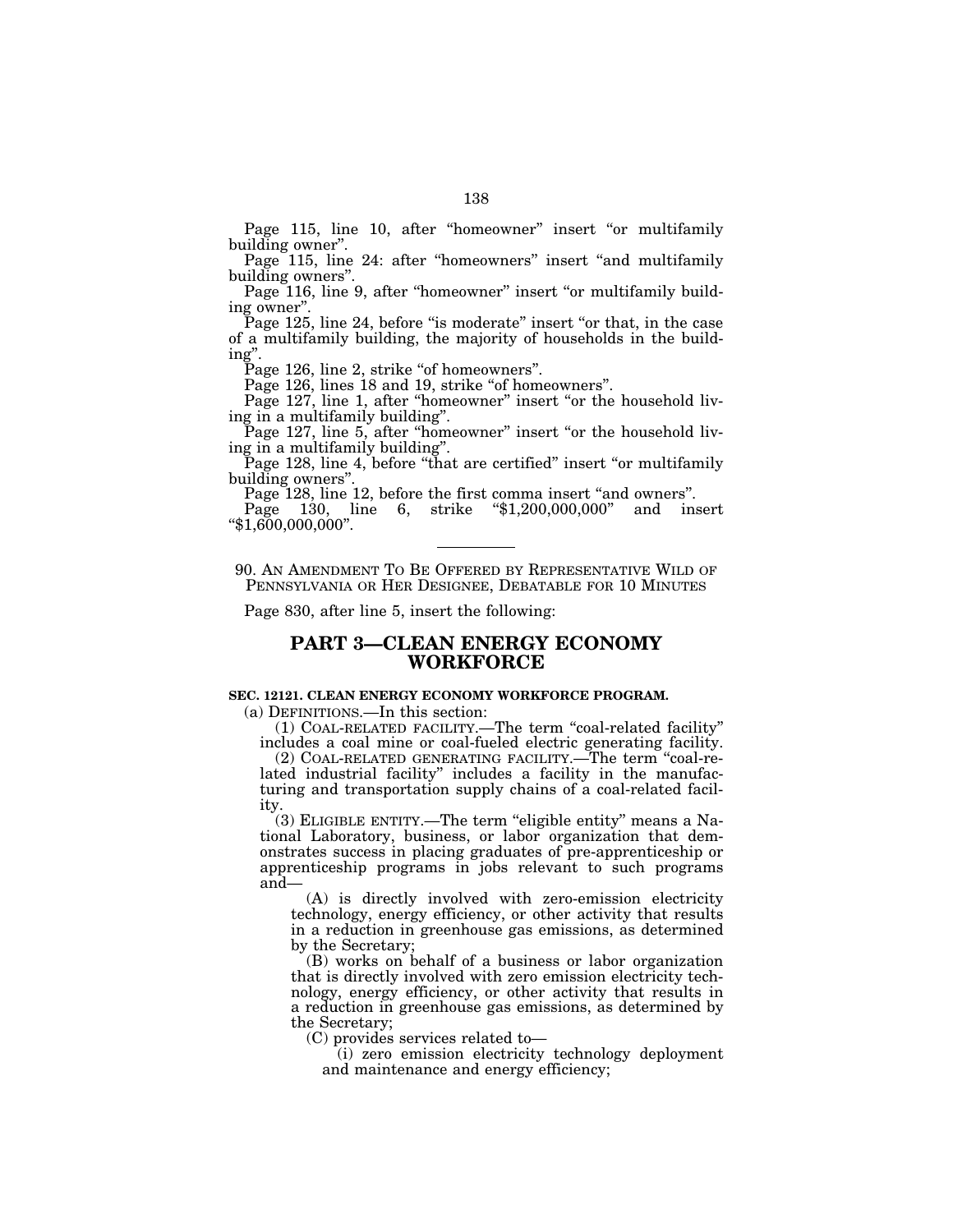(iii) reduction in greenhouse gas emissions through

the use of zero-emission energy technologies;

(D) has knowledge of technician workforce needs of a National Laboratory or covered facility of the National Nuclear security Administration and the associated security requirements of such laboratory or facility;

(E) demonstrates experience in implementing and operating apprenticeship programs or pre-apprenticeship programs that provide a direct pathway to an energy-related career; or

(F) demonstrates success in placing graduates of pre-apprenticeship or apprenticeship programs in jobs relevant to such programs.

(4) ENERGY TRANSITION WORKER.—The term ''Energy Transition Worker'' means a worker, including workers employed by contractors or subcontractors, terminated, laid off from employment, or whose work hours have been reduced, on or after the date of enactment of this Act, from a coal-related facility, coalrelated industrial facility or other energy related entity.

(5) NATIONAL LABORATORY.—The term ''National Laboratory'' means any of the following laboratories owned by the Department of Energy:

(A) Ames Laboratory.

(B) Argonne National Laboratory.

(C) Brookhaven National Laboratory.

(D) Fermi National Accelerator Laboratory.

(E) Idaho National Laboratory.

(F) Lawrence Berkeley National Laboratory.

(G) Lawrence Livermore National Laboratory.

(H) Los Alamos National Laboratory.

(I) National Energy Technology Laboratory.

(J) National Renewable Energy Laboratory.

(K) Oak Ridge National Laboratory.

(L) Pacific Northwest National Laboratory.

(M) Princeton Plasma Physics Laboratory.

(N) Sandia National Laboratories.

(O) Savannah River National Laboratory.

(P) Stanford Linear Accelerator Center.

(Q) Thomas Jefferson National Accelerator Facility.

(6) PROGRAM.—The term "program" means the program established under subsection (b).

(b) ESTABLISHMENT.—The Secretary of Energy, in consultation with the Secretary of Labor, shall establish a program to provide competitively awarded cost shared grants to eligible entities to pay for pre-apprenticeship training for individuals or on-the-job training of a new or existing employee—

(1) to work in zero emission electricity generation, energy efficiency, or grid modernization;

(2) to work otherwise on the reduction of greenhouse gas emissions; or

(3) to participate in a pre-apprenticeship program that provides a direct pathway to an energy-related career in construction through one or more apprenticeship programs.

(c) GRANTS.—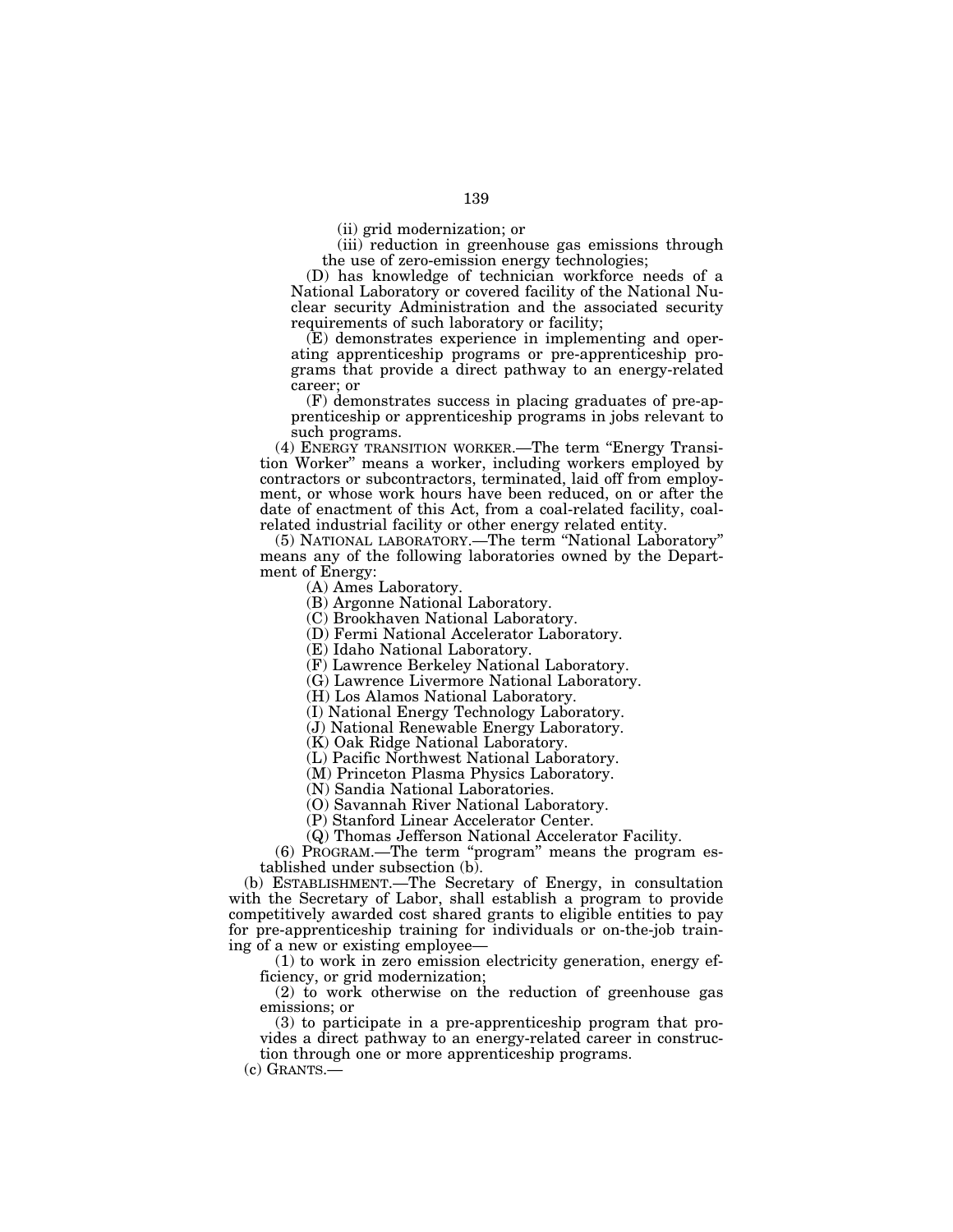(1) IN GENERAL.—An eligible entity desiring a grant under the program shall submit to the Secretary of Energy an application at such time, in such manner, and containing such information a the Secretary of Energy may require.

(2) PRIORITY FOR TARGETED COMMUNITIES.—In providing grants under the program, the Secretary of Energy shall give priority to an eligible entity that—

(A) recruits employees—

(i) from the 1 or more communities that are served by the eligible entity; and

(ii) that are minorities, women, veterans, individuals from Indian Tribes or Tribal organizations, or energy transition workers;

(B) provides trainees with the opportunity to obtain realworld experience; or

(C) has fewer than 100 employees; and

(D) in the case of a pre-apprenticeship program, demonstrates—

(i) a multi-year record of successfully recruiting energy transition workers, minorities, women, and veterans for training and supporting such individuals to a successful completion of a pre-apprenticeship program; and

(ii) a successful multi-year record of placing the majority of pre-apprenticeship program graduates into apprenticeship programs in the construction industry.

(3) USE OF GRANT FOR FEDERAL SHARE.—

(A) IN GENERAL.—An eligible entity shall use a grant received under the program to—

(i) pay the Federal share of the cost of providing preapprenticeship training or on-the-job training for an individual, in accordance with subparagraph(B); or

(ii) in the case of a pre-apprenticeship program—

(I) recruiting minorities, women, and veterans for training;

(II) supporting those individuals in the successful completion of the pre-apprenticeship program; and

(III) carrying out any other activity of the preapprenticeship program, as determined to be appropriate by the Secretary of Labor, in consultation with the Secretary.

(B) FEDERAL SHARE AMOUNT.—The Federal share described in subparagraph (A)(i) shall not exceed—

(i) in the case of an eligible entity with 20 or fewer employees, 45 percent of the cost of on-the-job-training for an employee;

(ii) in the case of an eligible entity with not fewer than 21 employees and not more than 99 employees, 37.5 percent of the cost of on-the-job-training for an employee;

(iii) in the case of an eligible entity with not fewer than 100 employees, 20 percent of the cost of on-thejob-training for an employee; and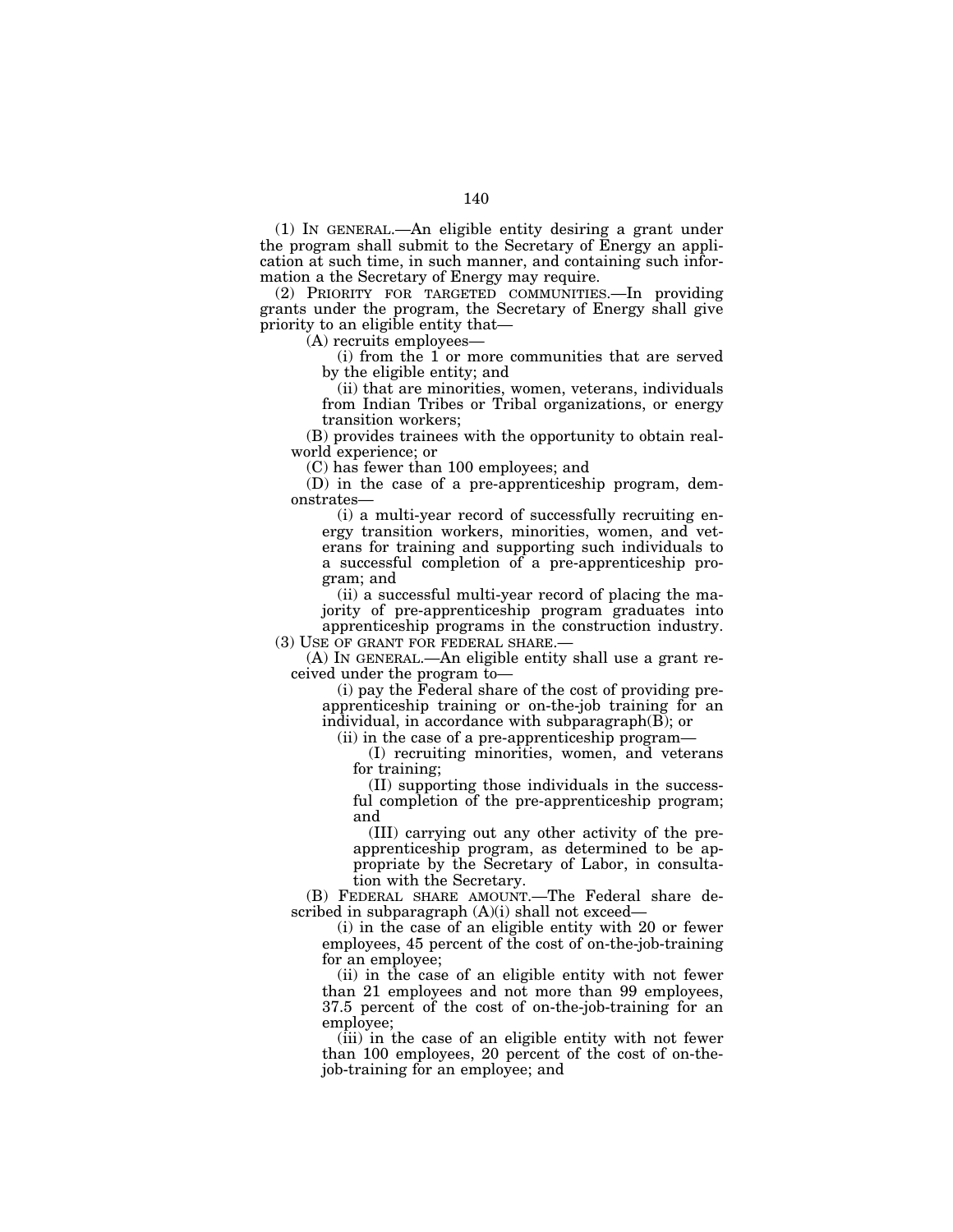(iv) in the case of an eligible entity that administers a pre-apprenticeship program, 75 percent of the cost of the pre-apprenticeship program.<br>(4) EMPLOYER PAYMENT OF NON-FEDERAL SHARE.—

(A) In GENERAL.—The non-Federal share of the cost of providing on-the-job training for an employee under a grant received under the program shall be paid in cash or in kind by the employer of the employee receiving the training or by a nonprofit organization.

(B) INCLUSIONS.—The non-Federal share described in subparagraph (A) may include the amount of wages paid by the employer to the employee during the time that the employee is receiving on-the-job training, as fairly evaluated by the Secretary of Labor.

(5) CONSTRUCTION.—In providing grants under the program for training, recruitment, and support relating to construction, eligible entities shall only include pre-apprenticeship programs that have an articulation agreement with one or more apprenticeship programs.

(6) GRANT AMOUNT.—An eligible entity may not receive more than \$1,000,000 per fiscal year in grant funds under the program.

(d) AUTHORIZATION OF APPROPRIATIONS.—There are authorized to be appropriated \$25,000,000 to the Secretary of Energy to carry out the program for each of the fiscal years 2021 through 2030.

Page 9, after the matter relating to section 12113, insert the following:

#### PART 3—CLEAN ENERGY ECONOMY WORKFORCE

Sec. 12121. Clean Energy Economy Workforce Program.

91. AN AMENDMENT TO BE OFFERED BY REPRESENTATIVE WILSON OF SOUTH CAROLINA OR HIS DESIGNEE, DEBATABLE FOR 10 MIN- **UTES** 

Page 425, line 20, strike "and".

Page 426, line 14, strike the period and insert "; and".

Page 426, after line 14, insert the following:

 $"(11)$  evaluate potential demonstration sites across the Department of Energy complex.''.

## 92. AN AMENDMENT TO BE OFFERED BY REPRESENTATIVE BERA OF CALIFORNIA OR HIS DESIGNEE, DEBATABLE FOR 10 MINUTES

Page 500, after line 13, insert the following (and redesignate subsections  $(c)$ ,  $(d)$ , and  $(e)$  as subsections  $(d)$ ,  $(e)$ , and  $(f)$ , respectively):

(g) CONCURRENT AND CO-LOCATED DISASTERS.—In carrying out the program under subsection (a), the Secretary shall support research and development on tools, techniques, and technologies for improving electric grid and energy sector safety and resilience in the event of multiple simultaneous or co-located weather or climate events leading to extreme conditions, such as extreme wind, wildfires, and extreme heat.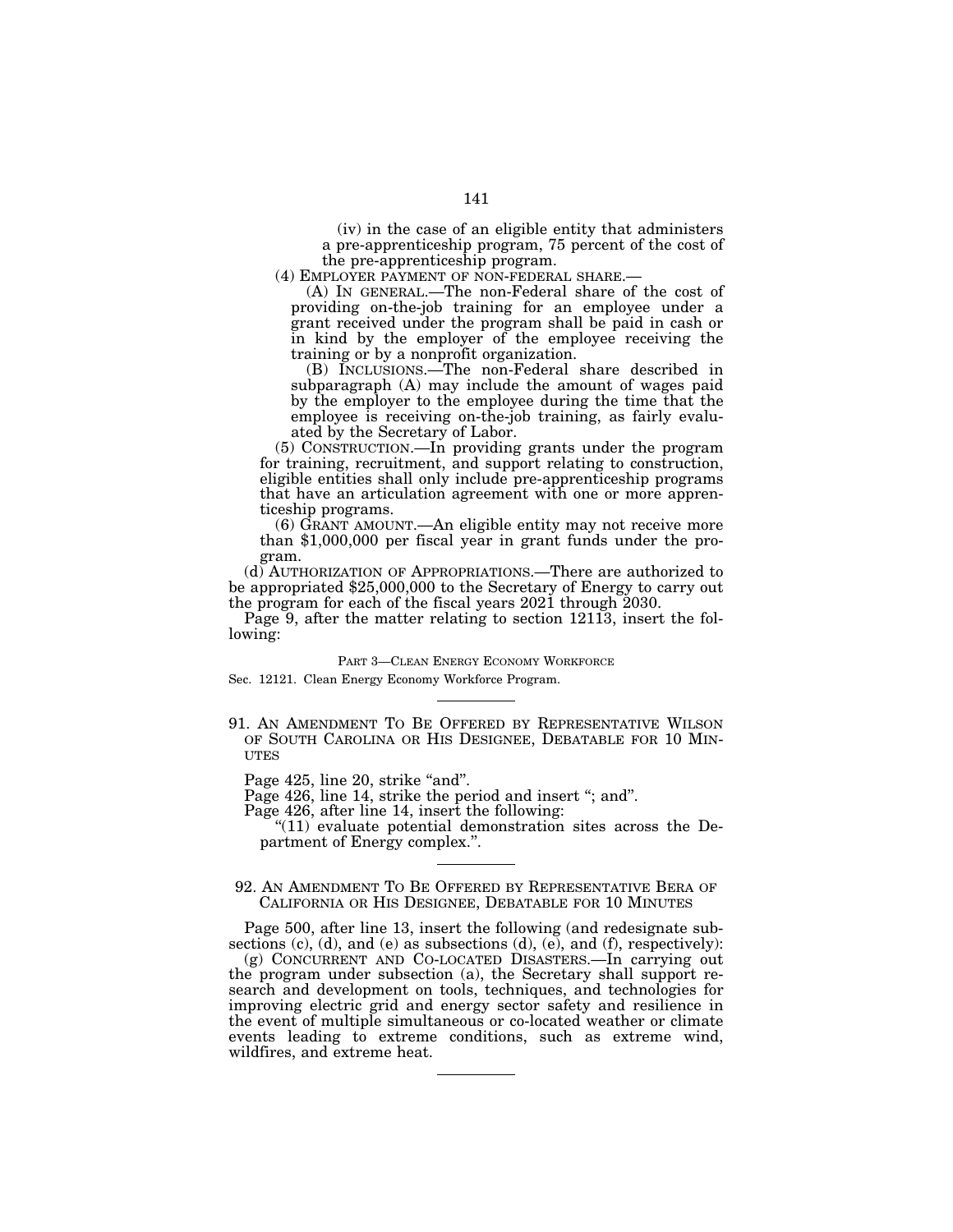93. AN AMENDMENT TO BE OFFERED BY REPRESENTATIVE BLU-MENAUER OF OREGON OR HIS DESIGNEE, DEBATABLE FOR 10 MIN-**ITTES** 

Page 403, after line 21, insert the following:

(3) REPORT.—The Secretary shall submit annually a public report to the Congressional Committees of Jurisdiction documenting funds spent under the program, including those that could benefit the entirety of the existing reactor fleet, such as with respect to aging management and related sustainability concerns, and identifying funds awarded to private entities.

Page 407, line 11, insert "In carrying out this paragraph, the Secretary shall convene an advisory committee of such individuals and such committee shall submit annually a report to the relevant committees of Congress with respect to the progress of the program.''

94. AN AMENDMENT TO BE OFFERED BY REPRESENTATIVE DEGETTE OF COLORADO OR HER DESIGNEE, DEBATABLE FOR 10 MINUTES

At the end of subtitle F of title XII, add the following:

#### SEC. CAS WASTE REDUCTION AND ENHANCEMENT OF GAS MEAS-**URING AND REPORTING.**

(a) IN GENERAL.—Title I of the Federal Oil and Gas Royalty Management Act of 1982 (30 U.S.C. 1711 et seq.) is amended by adding at the end the following:

#### **''SEC. 118. GAS WASTE REDUCTION AND ENHANCEMENT OF GAS MEAS-URING AND REPORTING.**

"(a) REGULATIONS FOR PREVENTING AND REDUCING WASTE OF GAS VIA VENTING, FLARING, AND FUGITIVE RELEASES.—

"(1) REQUIREMENT TO ISSUE REGULATIONS.—Not later than  $2$ years after the date of enactment of this section, the Secretary shall issue regulations pursuant to the Secretary's authority under the Mineral Leasing Act, the Federal Land Policy and Management Act of 1976, the Indian Mineral Leasing Act of 1938, and other statutes authorizing the Secretary to regulate oil and gas activities on Federal land and Indian lands, that establish requirements for reducing and preventing the waste of gas, including by venting, flaring, and fugitive releases, from covered operations.

"(2) CONTENT OF REGULATIONS.—The regulations shall, with respect to covered operations—

''(A) require that, beginning not later than 3 years after the date of enactment of this section, each operator captures at least 85 percent of all gas produced in each year from each onshore well that is subject to a mineral leasing law;

''(B) require that, beginning not later than 5 years after the date of enactment of this section, each operator captures at least 99 percent of all gas produced in each year from each onshore well that is subject to a mineral leasing law;

 $C$ ) require flaring of gas, rather than venting, in all instances in which gas is not captured;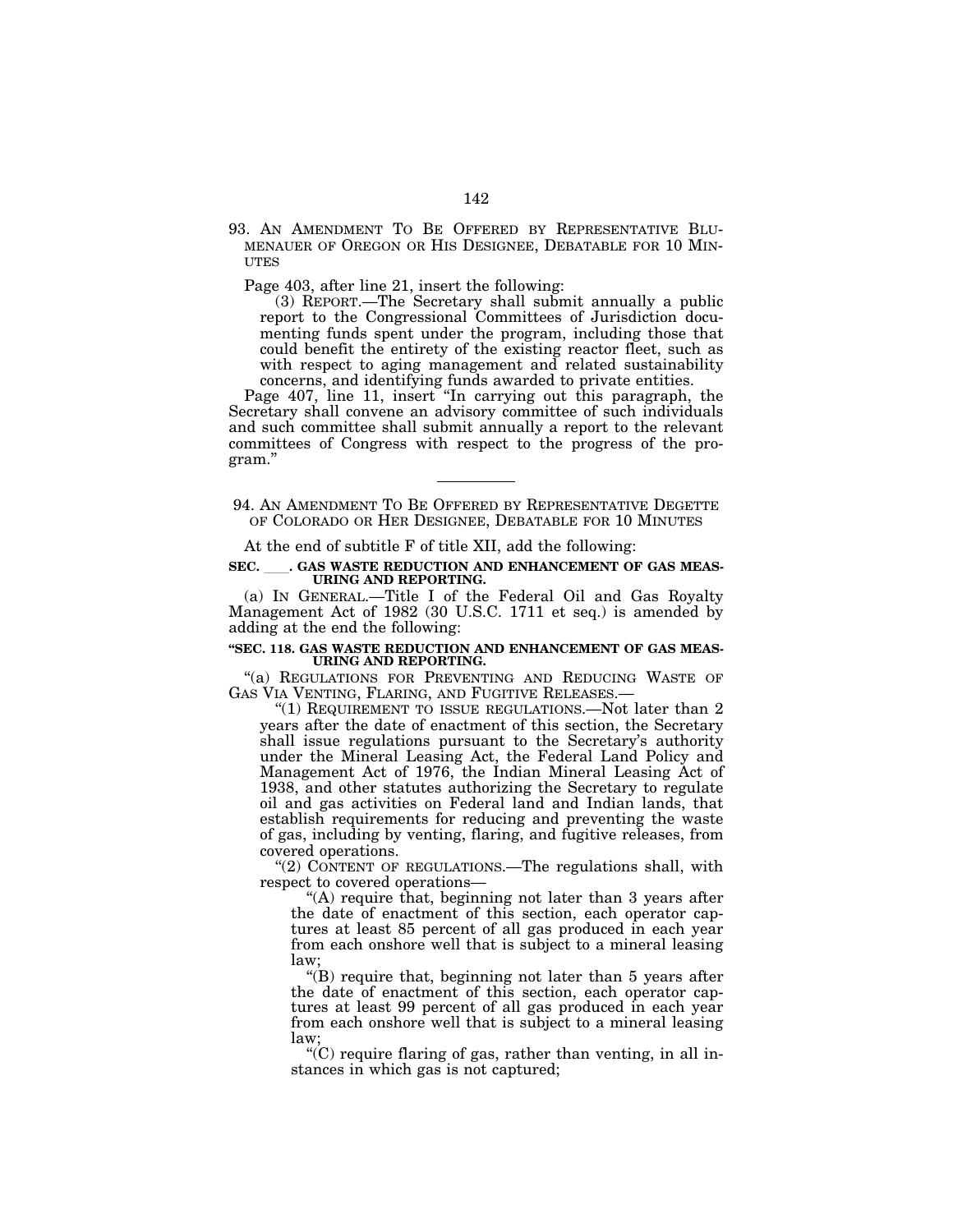''(D) require that every application for a permit to drill a production well—

''(i) demonstrate sufficient infrastructure and capacity is in place to capture the expected quantity of produced gas from the well; and

"(ii) be published with an opportunity for a public comment period of at least 30 days;

"(E) beginning not later than 2 years after the date of enactment of this section, prohibit all new and refractured production wells from flaring;

" $(F)$  require the operator of any covered operation that routinely flares gas before the effective date of a regulation prohibiting flaring issued pursuant to subparagraph (E) to submit a gas capture plan to the Secretary not later than 180 days before such effective date that ensures that such operator will meet the requirements described in subparagraphs (A) and (B);

 $\sqrt[G]{G}$  set performance standards for newly installed equipment based on modern equipment that minimize gas loss from—

''(i) storage tanks;

"(ii) dehydrators;

"(iii) compressors;

"(iv) open-ended valves or lines;

"(v) pumps; and

"(vi) such other equipment as the Secretary determines appropriate to reduce and prevent gas release;

''(H) require that operators replace existing equipment within one year of the publication date of performance standards established under subsection (G);

''(I) require the replacement of all high-bleed gas-actuated pneumatic devices with low-bleed or no-bleed devices not later than 180 days after the date of issuance of the regulation enacted under subparagraph (A);

''(J) set performance standards based on modern procedures and equipment that minimize gas loss from—

''(i) downhole maintenance;

"(ii) liquids unloading;

''(iii) well completion; and

"(iv) such other procedures as the Secretary determines appropriate to reduce and prevent gas release;

"(K) require all operators to have leak detection programs with regularly scheduled inspections that assess the entire covered operation using an infrared camera or other equipment with methods that provide overall at least equivalent sensitivity and effectiveness in detecting leaks on a timely basis;

''(L) require any leaks found to be repaired promptly, and in any case not later than 4 weeks after the discovery of the leak, except where exceptional circumstances warrant an extension of not more than 8 additional weeks; and

''(M) require recordkeeping for—

''(i) equipment maintenance;

"(ii) leak detection and repair;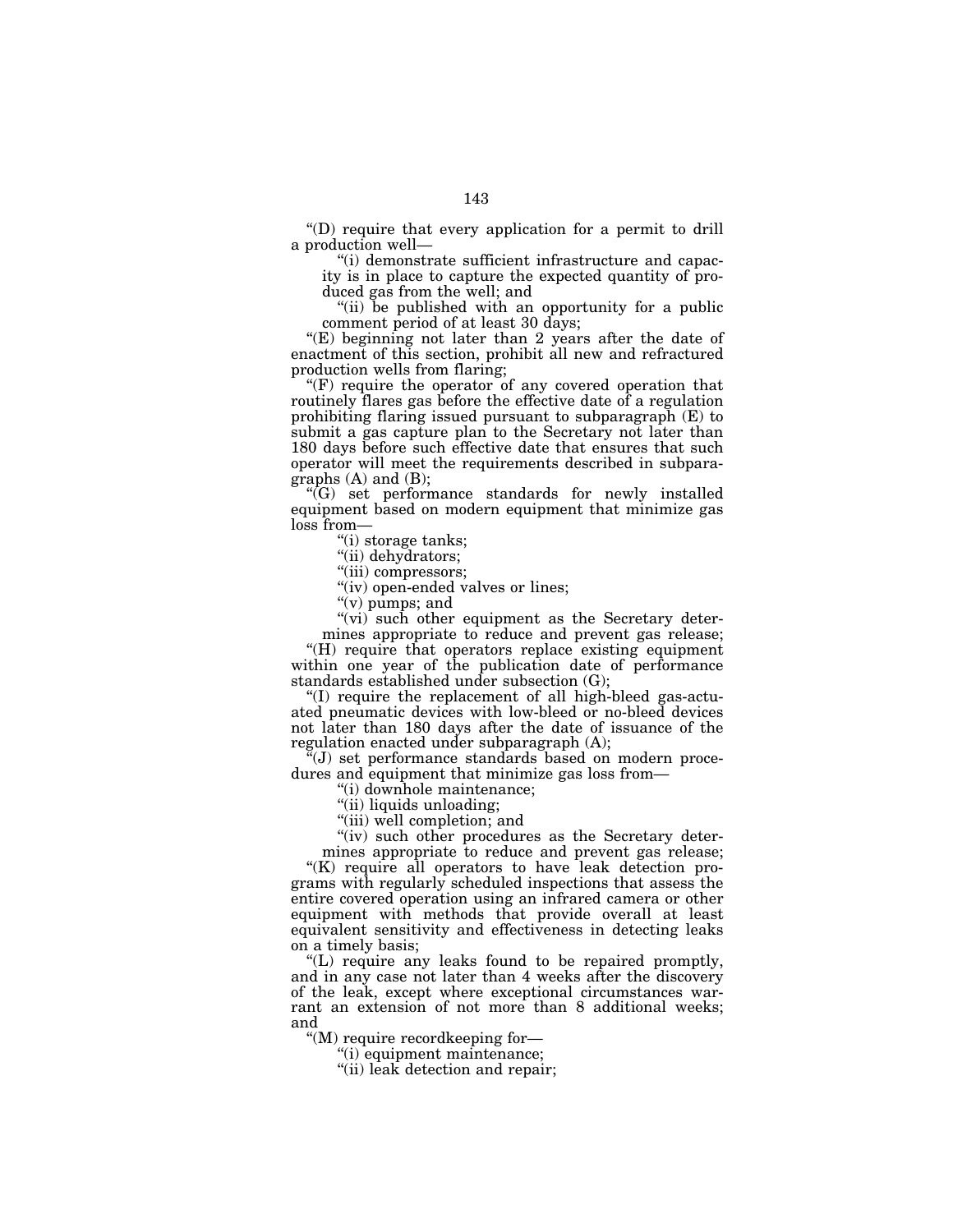''(iii) venting events;

"(iv) flaring events; and

"(v) such other operations as the Secretary determines appropriate to reduce and prevent gas release. ''(b) GAS MEASURING, REPORTING, AND TRANSPARENCY REQUIRE-MENTS.—

"(1) IN GENERAL.—The Secretary shall, not later than one year after the date of enactment of this section, issue regulations requiring each operator to measure and report, with respect to all gas subject to the mineral leasing laws, all such gas produced, consumed on site, or lost through venting, flaring, or fugitive releases.

 $f(2)$  Measuring and reporting requirements.—To account for all gas referred to in paragraph (1), the Secretary shall issue regulations requiring each operator to—

''(A) measure all production and disposition of gas with such accuracy that fugitive gas releases can be calculated;

"(B) install metering devices to measure all flared gas; and

''(C) report to the Secretary the volumes of gas measured under the requirements described in subparagraph (A), including—

''(i) all new measured values for production and disposition, including vented and flared volumes; and

''(ii) values for fugitive releases based on guidelines for their calculation established by the Secretary in such regulations.

''(3) TRANSPARENCY.—The Secretary shall make all new data produced under the requirements established by the Secretary under this subsection, including calculated fugitive releases and volumes of gas lost to venting and flaring, publicly available through the internet—

"(A) without a fee or other access charge;

''(B) in a searchable, sortable, and downloadable manner, to the extent technically possible; and

''(C) as soon as technically practicable after the report by the operator is filed.

''(c) APPLICATION.—Except as otherwise specified in this section, the requirements established by the Secretary under this section shall apply to—

 $\sqrt[4]{(1)}$  the construction and operation of any covered operation initiated, including the refracturing of existing wells, on or after the date of the issuance of regulations under this section; and

" $(2)$  after the end of the 1-year period beginning on the date of the issuance of such regulations, any covered operation initiated before the date of the issuance of such regulations.

''(d) ENFORCEMENT MECHANISMS.—

''(1) IN GENERAL.—The Secretary shall include in the regulations issued under this section consistent enforcement mechanisms for covered operations that are not in compliance with the requirements established by the regulations.

"(2) REQUIREMENTS.—The Secretary shall include in the enforcement mechanisms described in paragraph (1)—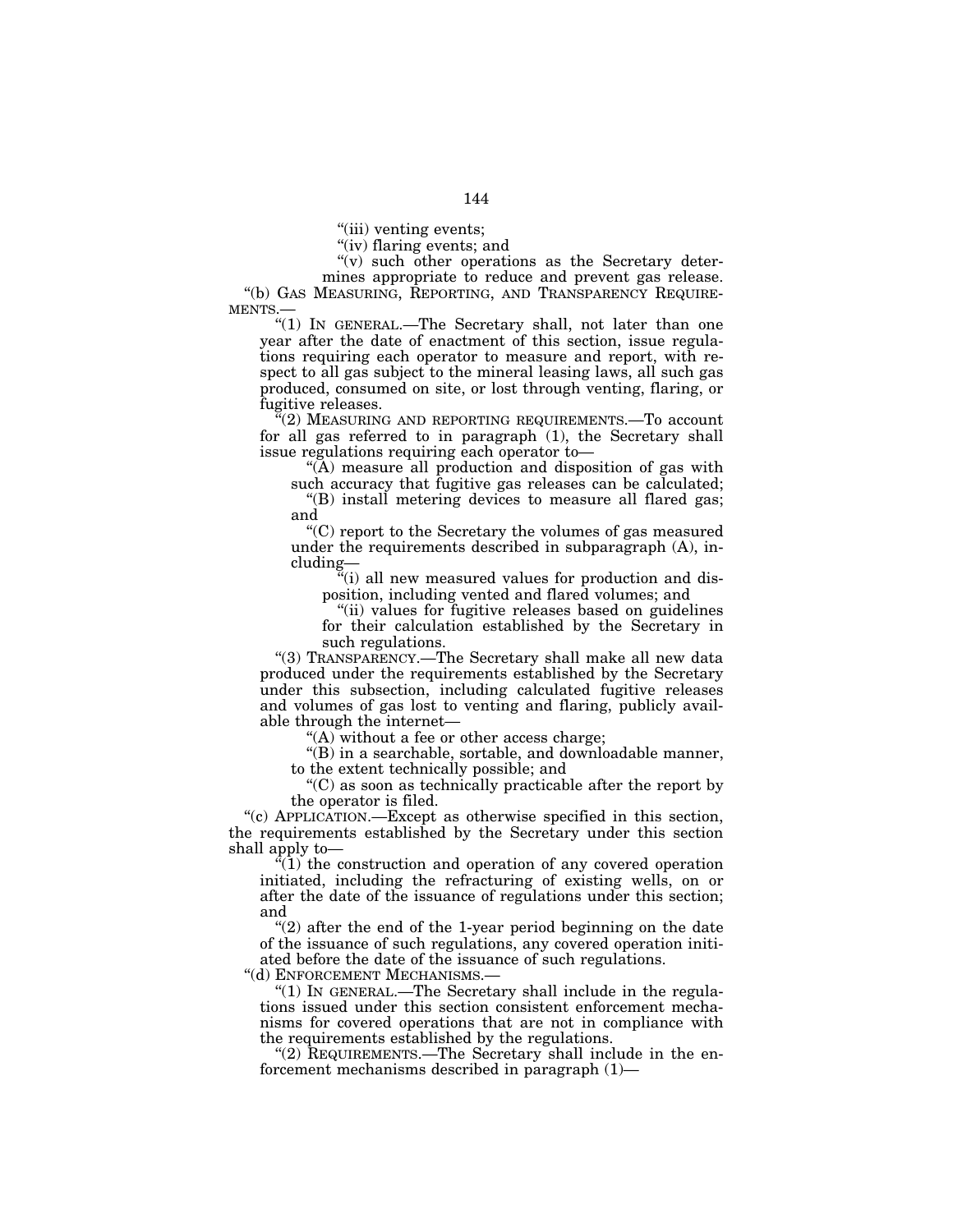''(A) civil penalties for unauthorized venting and flaring, which shall—

''(i) apply in lieu of the penalties and related provisions under section 109; and

"(ii) include production restrictions and civil monetary penalties equivalent to 3 times the market value of the vented or flared gas; and

''(B) civil penalties that apply to noncompliance with other new or existing procedures, which shall—

''(i) apply in addition to or in lieu of the penalties and related provisions under section 109;

''(ii) include production restrictions or monetary penalties, or both; and

"(iii) in the case of monetary penalties, be proportional to market conditions.

''(e) DEFINITIONS.—In this section:

"(1) CAPTURE.—The term 'capture' means the physical containment of natural gas for transportation to market or productive use of natural gas, and includes reinjection and royaltyfree on-site uses.

"(2) COVERED OPERATIONS.—The term 'covered operations' means all oil and gas operations that are subject to mineral leasing law or title V of the Federal Land Policy and Management Act of 1976 (30 U.S.C. 1761 et seq.), regardless of size, including production, storage, gathering, processing, and handling operations.

" $(3)$  FLARE AND FLARING.—The terms 'flare' and 'flaring' mean the intentional and controlled burning of gas that occurs in the course of oil and gas operations to limit release of gas to the atmosphere.

"(4) FUGITIVE RELEASE.—The term 'fugitive release' means the unintentional and uncontrolled release of gas into the atmosphere in the course of oil and gas operations.

''(5) GAS CAPTURE PLAN.—The term 'gas capture plan' means a plan that includes specific goals, including equipment and timelines, for capturing, gathering, and processing gas produced under an oil or gas lease.

''(6) GAS RELEASE.—The term 'gas release' includes all gas that is discharged to the atmosphere via venting or fugitive release.

"(7) VENT AND VENTING.—The terms 'vent' and 'venting' mean the intentional and controlled release of gas into the atmosphere in the course of oil and gas operations.''.

(b) CLERICAL AMENDMENT.—The table of contents in section 1 of such Act is amended by inserting after the item relating to section 117 the following:

''Sec. 118. Gas waste reduction and enhancement of gas measuring and reporting.''.

(c) UPDATES.—The Secretary of the Interior shall update the regulations required by the amendments made by this section when the Secretary determines appropriate, but no less frequently than once every ten years, to reflect new information regarding gas waste, the impacts of that waste, and the availability of technologies and performance measures to reduce gas waste.

(d) APPLICATION OF PRIOR RULE.—The final rule entitled ''Waste Prevention, Production Subject to Royalties, and Resource Con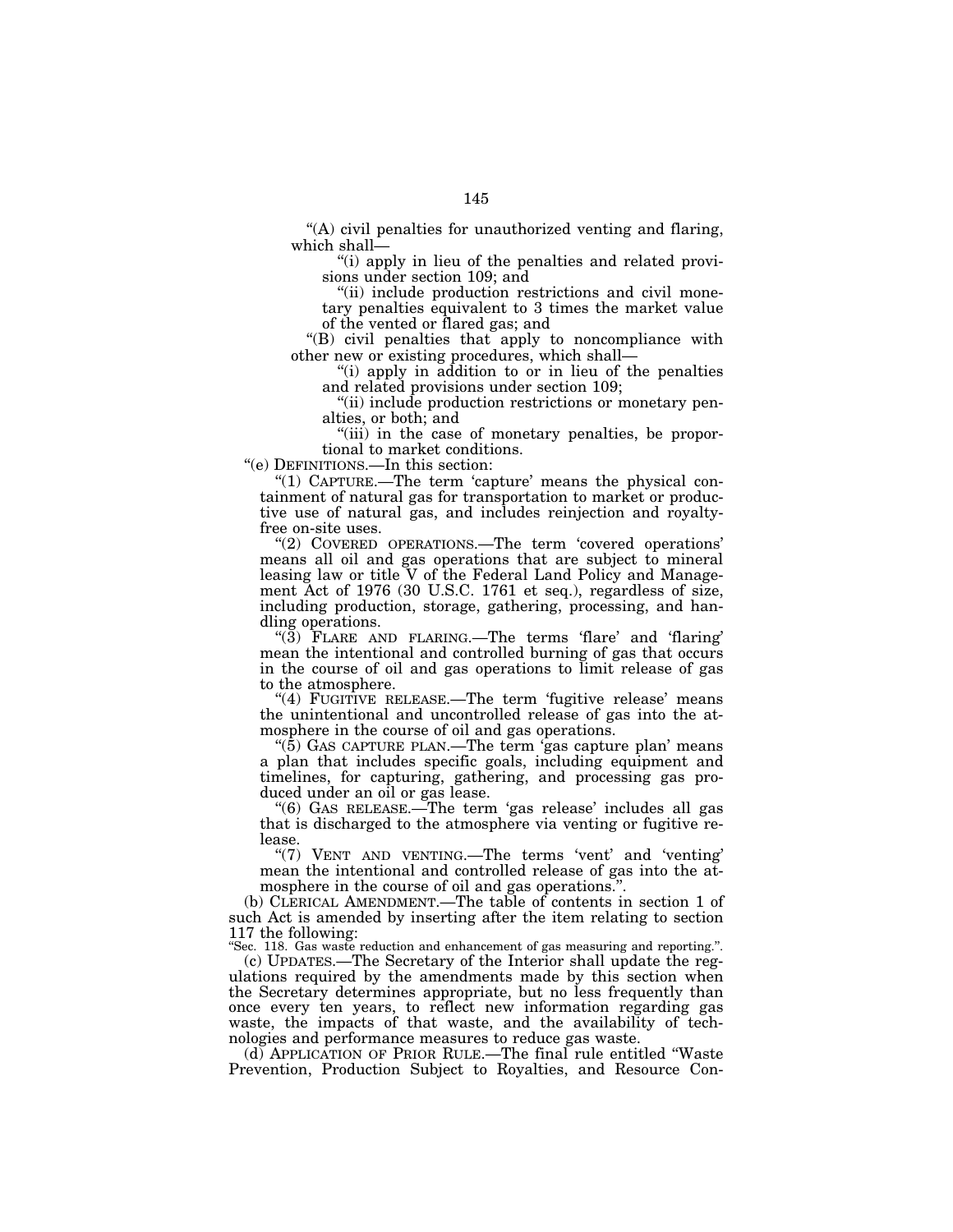servation'', as published in the Federal Register November 18, 2016 (81 Fed. Reg. 83008), is hereby reinstated, and each of its provisions shall apply unless and until the effective date of a subsequent final rule promulgated under the amendment made by subsection (a), or promulgated under another applicable authority, that replaces or repeals such provision.<br>(e) ASSESSMENT OF VENTING, FLARING, AND FUGITIVE RE-

LEASES.—Not later than 180 days after the end of the 1-year period beginning on the date the Secretary of the Interior first receives data submitted under the requirements established under subsection (b) of section 118 of the Federal Oil and Gas Royalty Management Act of 1982, as amended by this section, the Secretary shall—

(1) submit a report to Congress describing—

(A) the volume of fugitive releases, and gas consumed or lost by venting and flaring, from covered operations (as those terms are used in such section); and

(B) additional regulations the Secretary considers would help further curtail venting, flaring, and fugitive releases, or the rational basis for not issuing such additional regulations if the Secretary considers additional regulations would not be appropriate to further curtail venting, flaring, and fugitive releases; and

(2) issue regulations described in the report required by paragraph  $(1)(B)$  not later than 1 year after the date of the submission of the report.

95. AN AMENDMENT TO BE OFFERED BY REPRESENTATIVE KRISHNAMOORTHI OF ILLINOIS OR HIS DESIGNEE, DEBATABLE FOR 10 MINUTES

Page 192, beginning on line 4, strike "eligible entity is located" and insert ''eligible entity is located, which campaign shall include providing projected environmental benefits achieved under the project, where to find more information about the program established under this section, and any other information the Secretary determines necessary''.

96. AN AMENDMENT TO BE OFFERED BY REPRESENTATIVE CLARK OF MASSACHUSETTS OR HER DESIGNEE, DEBATABLE FOR 10 MINUTES

At the end of subtitle A of title III, add the following:

### **SECTION 3115. CARBON DIOXIDE REMOVAL TASK FORCE AND RE-PORT.**

(a) REPORT.—Not later than 180 days after the date of enactment of this Act, the Secretary of Energy (referred to in this section as the "Secretary"), in consultation with the head of any other relevant Federal agency, shall prepare a report that—

(1) estimates the magnitude of excess carbon dioxide in the atmosphere that will need to be removed by 2050 to achieve net-zero emissions and stabilize the climate;

(2) inventories current and emerging approaches of carbon dioxide removal and evaluates the advantages and disadvantages of each such approach; and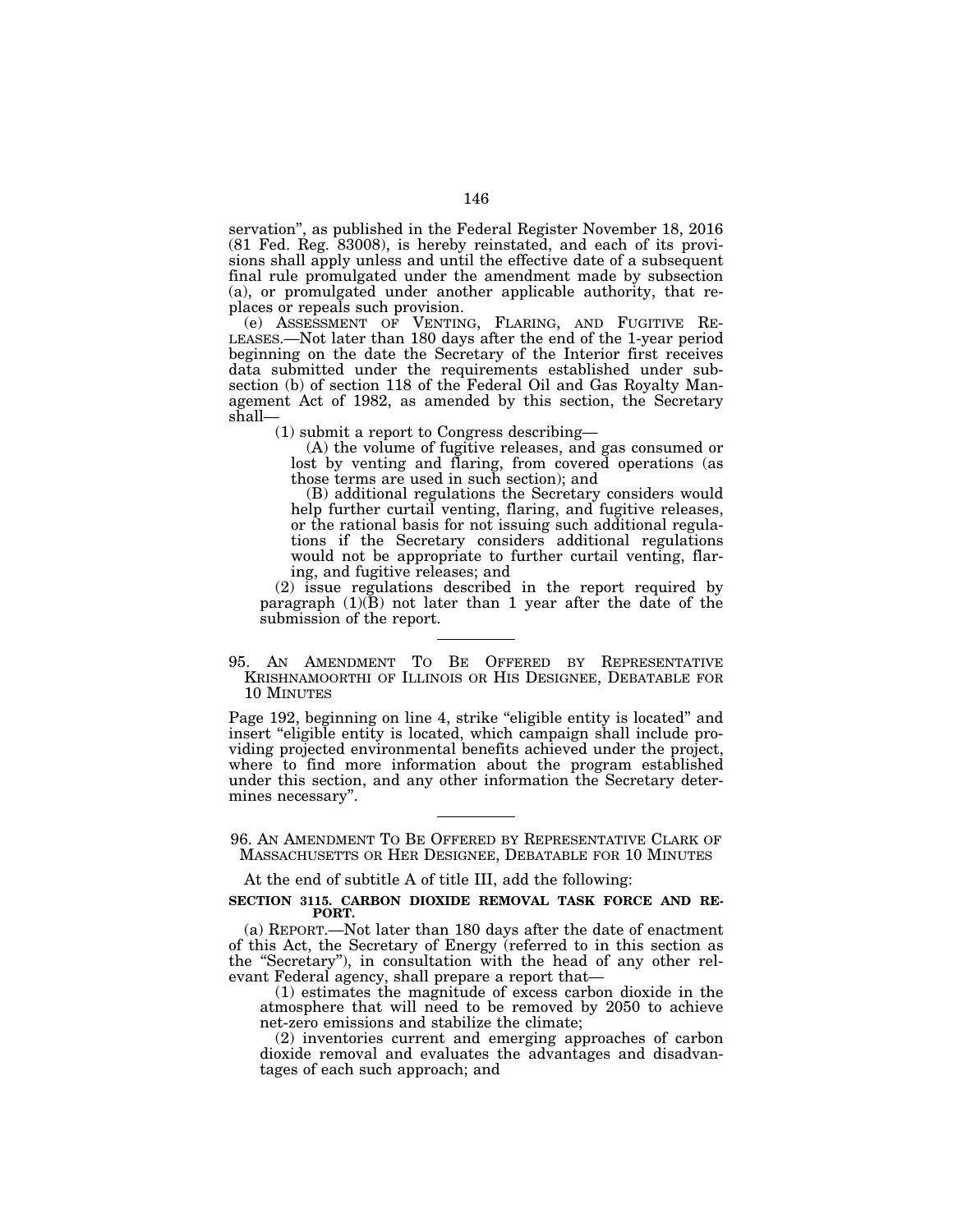(3) identifies recommendations for legislation, funding, rules, revisions to rules, financing mechanisms, or other policy tools that the Federal Government can use to sufficiently advance the deployment of carbon dioxide removal projects in order to meet, in the aggregate, the magnitude of needed removals estimated under paragraph (1), including policy tools such as—

(A) grants;

(B) loans or loan guarantees;

(C) public-private partnerships;

(D) direct procurement;

(E) incentives, including subsidized Federal financing mechanisms available to project developers;

(F) advance market commitments;

(G) regulations; and

(H) and any other policy mechanism determined by the Secretary to be beneficial for advancing carbon dioxide removal methods and the deployment of carbon dioxide removal projects.

(b) SUBMISSION; PUBLICATION.—The Secretary shall submit the report prepared under subsection (a) to the Committee on Energy and Natural Resources of the Senate and the Committee on Energy and Commerce of the House of Representatives, and as soon as practicable, make the report publicly available.

(c) EVALUATION.—The Secretary shall—

(1) not later than 2 years after the publication of the report under subsection (a), and every 2 years thereafter, evaluate the findings and recommendations of the report, taking into consideration any issues and recommendations identified by the task force established under subsection (d); and

(2) after each evaluation under paragraph (1), revise the report as necessary and submit to the Committee on Energy and Natural Resources of the Senate and the Committee on Energy and Commerce of the House of Representatives an updated re-

port.<br>(d) TASK FORCE.—

 $(1)$  ESTABLISHMENT AND DUTIES.—Not later than 60 days after the date of enactment of this Act, the Secretary shall establish a task force to—

(A) identify barriers to advancement of carbon dioxide removal methods and the deployment of carbon dioxide removal projects;

(B) inventory existing or potential Federal legislation, rules, revisions to rules, financing mechanisms, or other policy tools that are capable of advancing carbon dioxide removal methods and the deployment of carbon dioxide removal projects;

(C) assist in drafting the report described in subsection (a) and any updates thereto; and

(D) advise the Secretary on matters pertaining to carbon dioxide removal.

(2) MEMBERS AND SELECTION.—The Secretary shall—

(A) develop criteria for the selection of members to the task force; and

(B) select members for the task force in accordance with the criteria developed under subparagraph (A).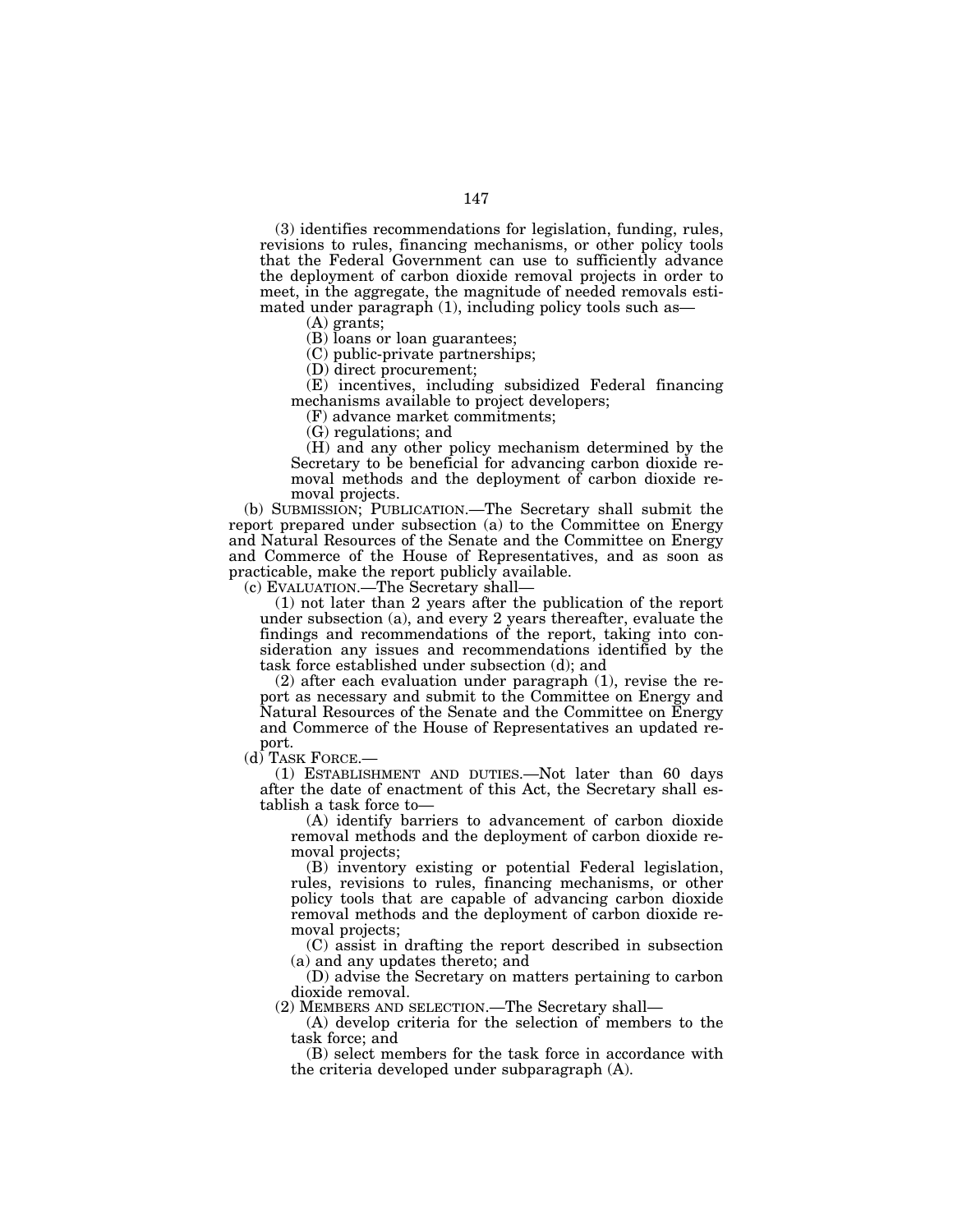(3) MEETINGS.—The task force shall meet not less than once each year.

(4) EVALUATION.—Not later than 7 years after the date of enactment of this Act, the Secretary shall—

(A) reevaluate the need for the task force; and

(B) submit to Congress a recommendation as to whether the task force should continue.

(e) CARBON DIOXIDE REMOVAL DEFINITION.—In this section, the term "carbon dioxide removal" means the capture of carbon dioxide directly from ambient air or, in dissolved form, from seawater, combined with the sequestration of such carbon dioxide, including through direct air capture and sequestration, enhanced carbon mineralization, bioenergy with carbon capture and sequestration, forest restoration, soil carbon management, and direct ocean capture.

97. AN AMENDMENT TO BE OFFERED BY REPRESENTATIVE BLUNT ROCHESTER OF DELAWARE OR HER DESIGNEE, DEBATABLE FOR 10 MINUTES

Add at the end of title VI the following:

# **Subtitle G—Climate Action Planning for Ports**

### **SEC. 6701. GRANTS TO REDUCE GREENHOUSE GAS EMISSIONS AT PORTS.**

(a) GRANTS.—The Administrator of the Environmental Protection Agency may award grants to eligible entities—

(1) to implement plans to reduce greenhouse gas emissions at one or more ports or port facilities within the jurisdictions of the respective eligible entities; and

(2) to develop climate action plans described in subsection  $(b)(2)$ .

(b) APPLICATION.—<br>(1) IN GENERAL.—To seek a grant under this section, an eligible entity shall submit an application to the Administrator of the Environmental Protection Agency at such time, in such manner, and containing such information and assurances as the Administrator may require.

(2) CLIMATE ACTION PLAN.—At a minimum, each such application shall contain—

(A) a detailed and strategic plan, to be known as a climate action plan, that outlines how the eligible entity will develop and implement climate change mitigation or adaptation measures through the grant; or

(B) a request pursuant to subsection  $(a)(2)$  for funding for the development of a climate action plan.

(3) REQUIRED COMPONENTS.—A climate action plan under paragraph (2) shall demonstrate that the measures proposed to be implemented through the grant—

(A) will reduce greenhouse gas emissions at the port or port facilities involved pursuant to greenhouse gas emission reduction goals set forth in the climate action plan;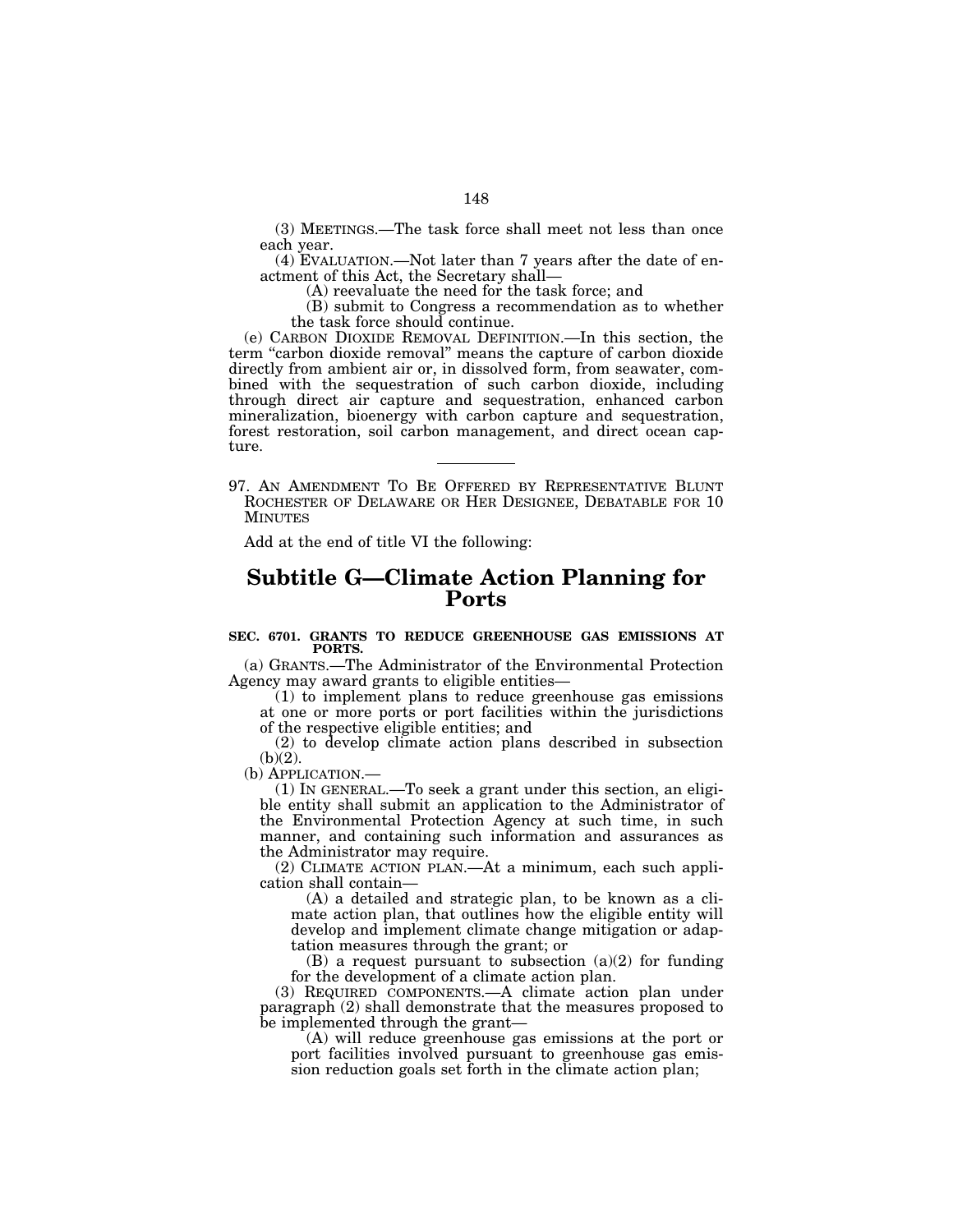(B) will reduce other air pollutants at the port or port facilities involved pursuant to criteria pollutant emission reduction goals set forth in the climate action plan;

(C) will implement emissions accounting and inventory practices to determine baseline emissions and measure progress; and

(D) will ensure labor protections for workers employed directly at the port or port facilities involved, including  $by-$ 

(i) demonstrating that implementation of the measures proposed to be implemented through the grant will not result in a net loss of jobs at the port or port facilities involved;

(ii) ensuring that laborers and mechanics employed by contractors and subcontractors on construction projects to implement the plan will be paid wages not less than those prevailing on similar construction in the locality, as determined by the Secretary of Labor under sections 3141 through 3144, 3146, and 3147 of title 40, United States Code; and

(iii) requiring any projects initiated to carry out the plan with total capital costs of \$1,000,000 or greater to utilize a project labor agreement and not impact any preexisting project labor agreement.

(4) OTHER COMPONENTS.—In addition to the components required by paragraph (3), a climate action plan under paragraph (2) shall demonstrate that the measures proposed to be implemented through the grant will do at least 2 of the following:

(A) Improve energy efficiency at a port or port facility, including by using—

(i) energy-efficient vehicles, such as hybrid, lowemission, or zero-emission vehicles;

(ii) energy efficient cargo-handling, harbor vessels, or storage facilities such as energy-efficient refrigeration equipment;

(iii) energy-efficient lighting;

(iv) shore power; or

(v) other energy efficiency improvements.

(B) Deploy technology or processes that reduce idling of vehicles at a port or port facility.

(C) Reduce the direct emissions of greenhouse gases and other air pollutants with a goal of achieving zero emissions, including by replacing and retrofitting equipment (including vehicles onsite, cargo-handling equipment, or harbor vessels) at a port or port facility.

(5) PROHIBITED USE.—An eligible entity may not use a grant provided under this section—

(A) to purchase fully automated cargo handling equipment;

(B) to build, or plan to build, terminal infrastructure that is designed for fully automated cargo handling equipment;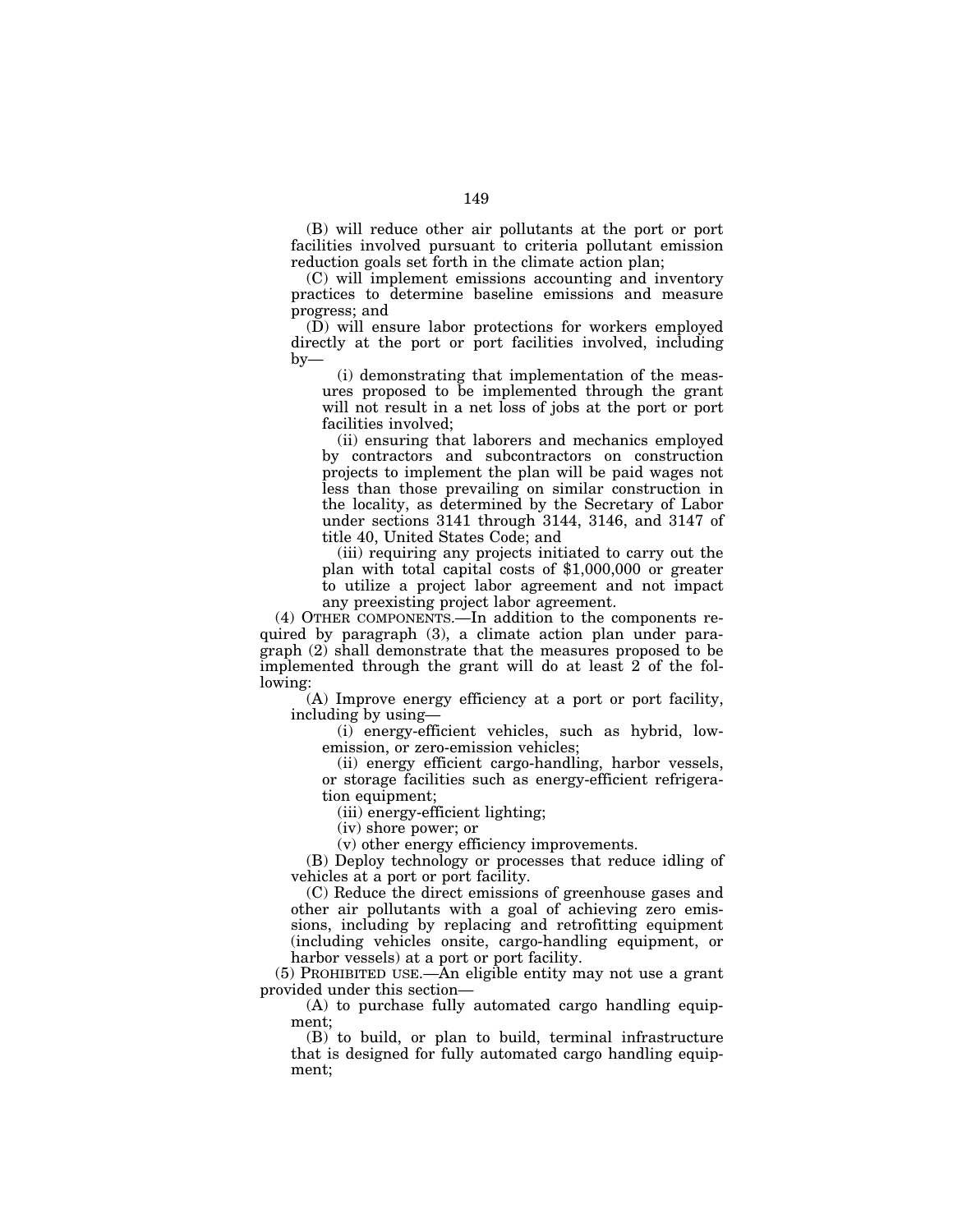(C) to purchase, test, or develop highly automated trucks, chassis, or any related equipment that can be used to transport containerized freight; or

(D) to extend to any independent contractor, independent owner, operator, or other entity that is not using employees for the sake of performing work on terminal grounds.

(6) COORDINATION WITH STAKEHOLDERS.—In developing a climate action plan under paragraph (2), an eligible entity shall—

(A) identify and collaborate with stakeholders who may be affected by the plan, including local environmental justice communities and other near-port communities;

(B) address the potential cumulative effects of the plan on stakeholders when those effects may have a community-level impact; and

(C) ensure effective advance communication with stakeholders to avoid and minimize conflicts.

(c) PRIORITY.—In awarding grants under this section, the Administrator of the Environmental Protection Agency shall give priority to applicants proposing—

(1) to strive for zero emissions as a key strategy within the grantee's climate action plan under paragraph (2);

(2) to take a regional approach to reducing greenhouse gas emissions at ports;

(3) to collaborate with near-port communities to identify and implement mutual solutions to reduce air pollutants at ports or port facilities affecting such communities, with emphasis given to implementation of such solutions in near-port communities that are environmental justice communities;

(4) to implement activities with off-site benefits, such as by reducing air pollutants from vehicles, equipment, and vessels at sites other than the port or port facilities involved; and

(5) to reduce localized health risk pursuant to health risk reduction goals that are set within the grantee's climate action plan under paragraph (2).

(d) MODEL METHODOLOGIES.—The Administrator of the Environmental Protection Agency shall—

(1) develop model methodologies which grantees under this section may choose to use for emissions accounting and inventory practices referred to in subsection  $(b)(3)(C)$ ; and

(2) ensure that such methodologies are designed to measure progress in reducing air pollution at near-port communities. (e) DEFINITIONS.—In this section:

(1) The term ''Administrator'' means the Administrator of the Environmental Protection Agency.

 $(2)$  The term "cargo-handling equipment" includes—

(A) ship-to-shore container cranes and other cranes;

(B) container-handling equipment; and

(C) equipment for moving or handling cargo, including trucks, reachstackers, toploaders, and forklifts.

(3) The term "eligible entity" means-

(A) a port authority;

(B) a State, regional, local, or Tribal agency that has jurisdiction over a port authority or a port;

(C) an air pollution control district; or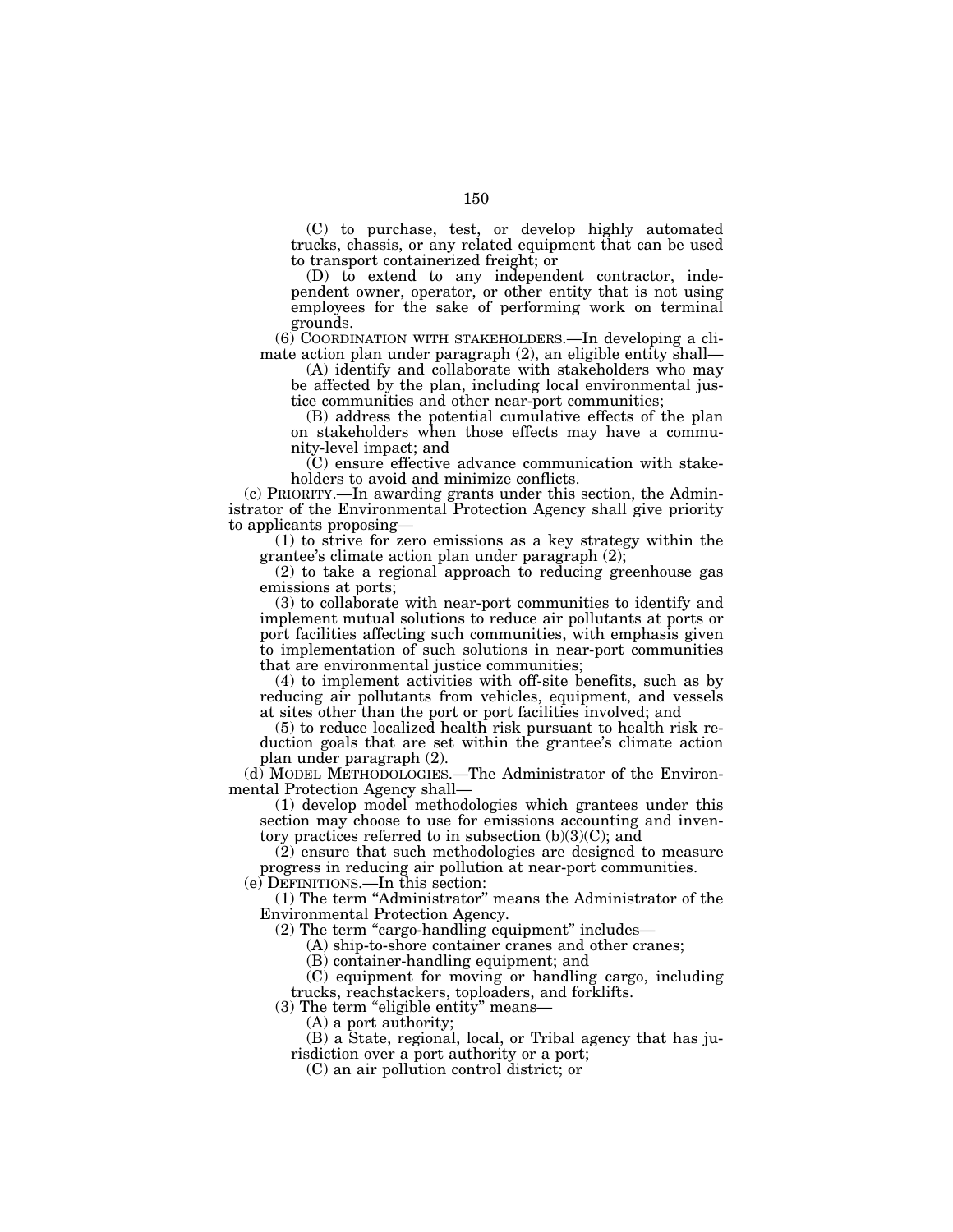(D) a private entity (including any nonprofit organization) that—

(i) applies for a grant under this section in collaboration with an entity described in subparagraph (A), (B), or  $(C)$ ; and

(ii) owns, operates, or uses a port facility, cargo equipment, transportation equipment, related technology, or a warehouse facility at a port or port facility.

(4) The term ''environmental justice community'' means a community with significant representation of communities of color, low-income communities, or Tribal and indigenous communities, that experiences, or is at risk of experiencing, higher or more adverse human health or environmental effects.

(5) The term ''harbor vessel'' includes a ship, boat, lighter, or maritime vessel designed for service at and around harbors and ports.

 $(6)$  The term "inland port" means a logistics or distribution hub that is located inland from navigable waters, where cargo, such as break-bulk cargo or cargo in shipping containers, is processed, stored, and transferred between trucks, rail cars, or aircraft.

(7) The term ''port'' includes an inland port.

(8) The term ''stakeholder'' means residents, community groups, businesses, business owners, labor unions, commission members, or groups from which a near-port community draws its resources that—

(A) have interest in the climate action plan of a grantee under this section; or

(B) can affect or be affected by the objectives and policies of such a climate action plan.

(f) AUTHORIZATION OF APPROPRIATIONS.—

(1) IN GENERAL.—To carry out this subtitle, there is authorized to be appropriated \$250,000,000 for each of fiscal years 2021 through 2025.

(2) DEVELOPMENT OF CLIMATE ACTION PLANS.—In addition to the authorization of appropriations in paragraph (1), there is authorized to be appropriated for grants pursuant to subsection (a)(2) to develop climate action plans \$50,000,000 for fiscal year 2021, to remain available until expended.

98. AN AMENDMENT TO BE OFFERED BY REPRESENTATIVE LUJÁN OF NEW MEXICO OR HIS DESIGNEE, DEBATABLE FOR 10 MINUTES

Add at the end of title VIII the following: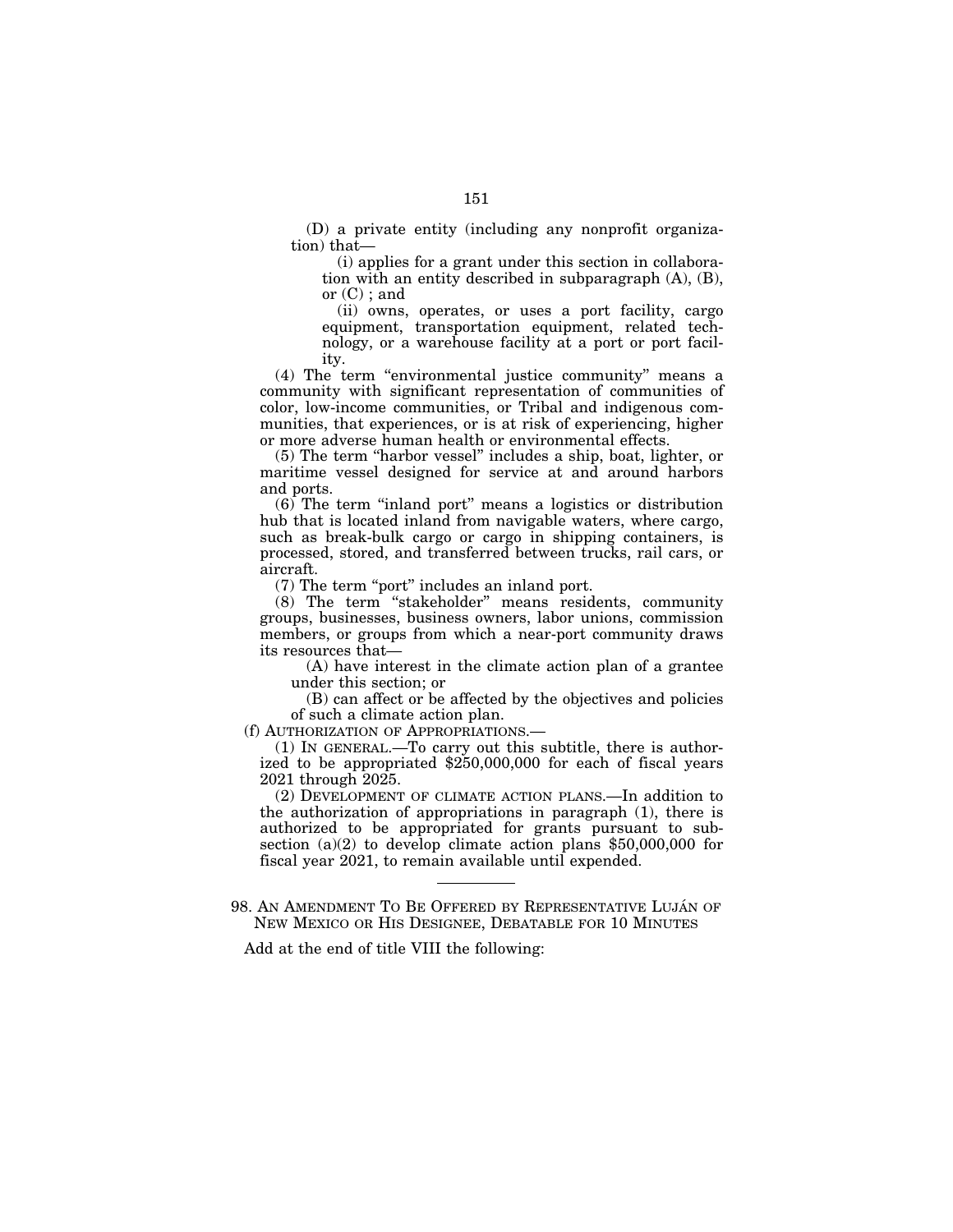# **Subtitle D—Increasing and Mobilizing Partnerships to Achieve Commercialization of Technologies for Energy**

## **SEC. 8401. SHORT TITLE.**

This subtitle may be cited as the ''Increasing and Mobilizing Partnerships to Achieve Commercialization of Technologies for Energy Act'' or the ''IMPACT for Energy Act''.

**SEC. 8402. DEFINITIONS.** 

In this subtitle:

(1) BOARD.—The term ''Board'' means the Board of Directors described in section 8403(b)(1).

(2) DEPARTMENT.—The term ''Department'' means the Department of Energy.

(3) EXECUTIVE DIRECTOR.—The term ''Executive Director'' means the Executive Director described in section 8403(e)(1).

(4) FOUNDATION.—The term ''Foundation'' means the Energy Technology Commercialization Foundation established under section  $8403(a)$ .

(5) NATIONAL LABORATORY.—The term ''National Laboratory'' has the meaning given the term in section 2 of the Energy Policy Act of 2005 (42 U.S.C. 15801).

(6) SECRETARY.—The term ''Secretary'' means the Secretary of Energy.

### **SEC. 8403. ENERGY TECHNOLOGY COMMERCIALIZATION FOUNDA-TION.**

(a) ESTABLISHMENT.— (1) IN GENERAL.—Not later than 180 days after the date of enactment of this Act, the Secretary shall establish a nonprofit corporation to be known as the ''Energy Technology Commercialization Foundation''.

(2) MISSION.—The mission of the Foundation shall be—

(A) to support the mission of the Department; and

(B) to advance collaboration with energy researchers, institutions of higher education, industry, and nonprofit and philanthropic organizations to accelerate the commercialization of energy technologies.

(3) LIMITATION.—The Foundation shall not be an agency or instrumentality of the Federal Government.

(4) TAX-EXEMPT STATUS.—The Board shall take all necessary and appropriate steps to ensure that the Foundation receives a determination from the Internal Revenue Service that it is an organization that is described in section 501(c) of the Internal Revenue Code of 1986, and exempt from taxation under section 501(a) of such Code.

(5) COLLABORATION WITH EXISTING ORGANIZATIONS.—The Secretary may collaborate with 1 or more organizations to establish the Foundation and carry out the activities of the Foundation.

(b) BOARD OF DIRECTORS.—

(1) ESTABLISHMENT.—The Foundation shall be governed by a Board of Directors.

(2) COMPOSITION.—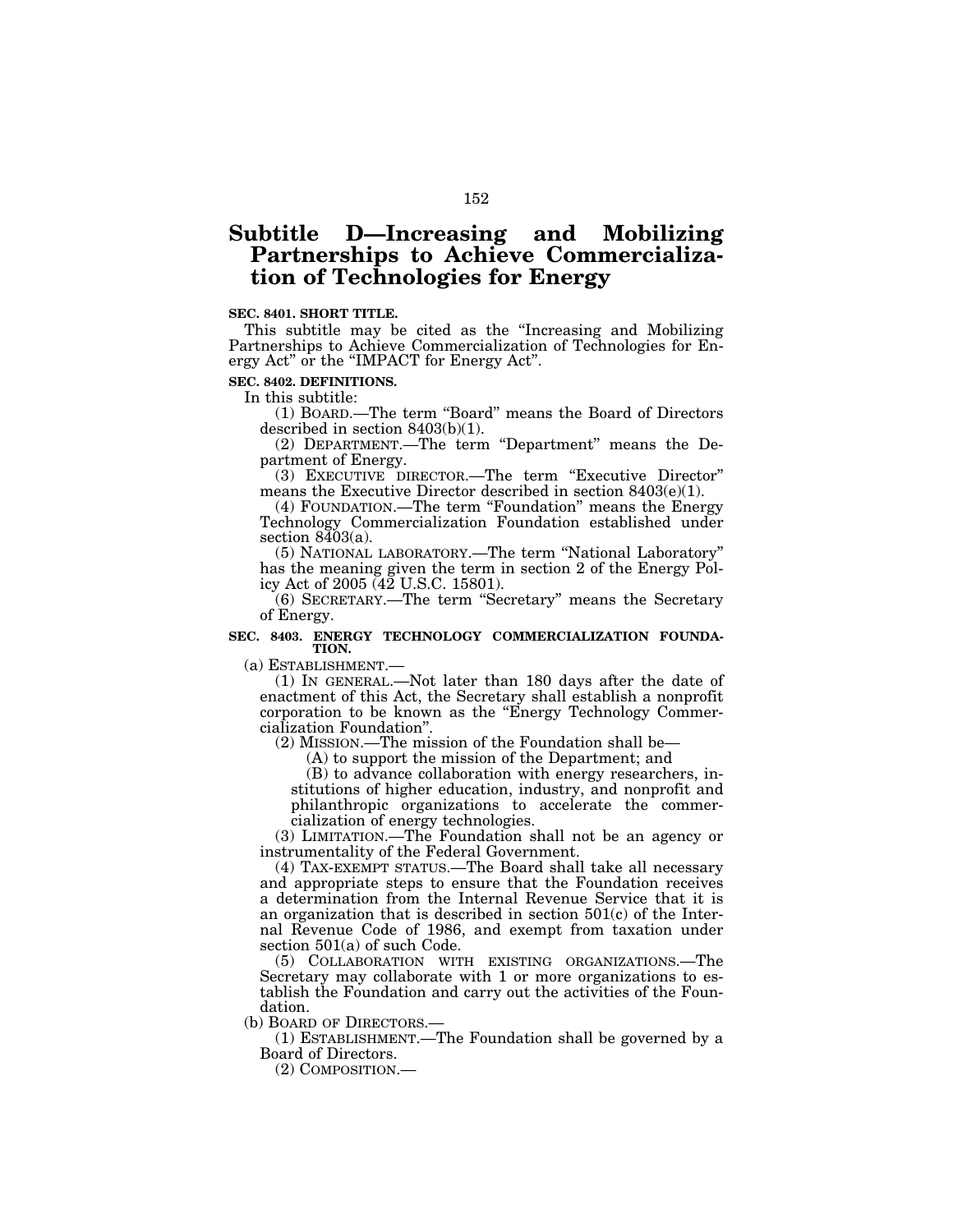(A) IN GENERAL.—The Board shall be composed of the members described in subparagraph (B).

(B) BOARD MEMBERS.— (i) INITIAL MEMBERS.—The Secretary shall—

(I) enter into a contract with the National Academies of Sciences, Engineering, and Medicine to develop a list of individuals to serve as members of the Board who are well-qualified and will meet the requirements of clauses (ii) and (iii); and

(II) appoint the initial members of the Board, in consultation with the National Academies of Sciences, Engineering, and Medicine, with the requirements of clauses (ii) and (iii).

(ii) REPRESENTATION.—The members of the Board shall reflect a broad cross-section of stakeholders from academia, industry, nonprofit organizations, State or local governments, the investment community, the philanthropic community, and management and operating contractors of the National Laboratories.

(iii) EXPERIENCE.—The Secretary shall ensure that a majority of the members of the Board—

 $(I)(aa)$  has experience in the energy sector;

(bb) has research experience in the energy field; or

(cc) has experience in technology commercializa-

tion or foundation operations; and

(II) to the extent practicable, represents diverse regions and energy sectors.

(3) CHAIR AND VICE CHAIR.—

(A) IN GENERAL.—The Board shall designate from among the members of the Board—

(i) an individual to serve as Chair of the Board; and (ii) an individual to serve as Vice Chair of the Board.

(B) TERMS.—The term of service of the Chair and Vice Chair of the Board shall end on the earlier of—

(i) the date that is 3 years after the date on which the Chair or Vice Chair of the Board, as applicable, is designated for the position; and

(ii) the last day of the term of service of the member, as determined under paragraph (4)(A), who is designated to be Chair or Vice Chair of the Board, as applicable.

(C) REPRESENTATION.—The Chair and Vice Chair of the Board—

(i) shall not be representatives of the same area or entity, as applicable, under paragraph  $(2)(B)(ii)$ ; and

(ii) shall not be representatives of any area or entity, as applicable, represented by the immediately preceding Chair and Vice Chair of the Board.<br>(4) TERMS AND VACANCIES.—

(A) TERMS.—<br>(i) IN GENERAL.—Except as provided in clause (ii), the term of service of each member of the Board shall be 5 years.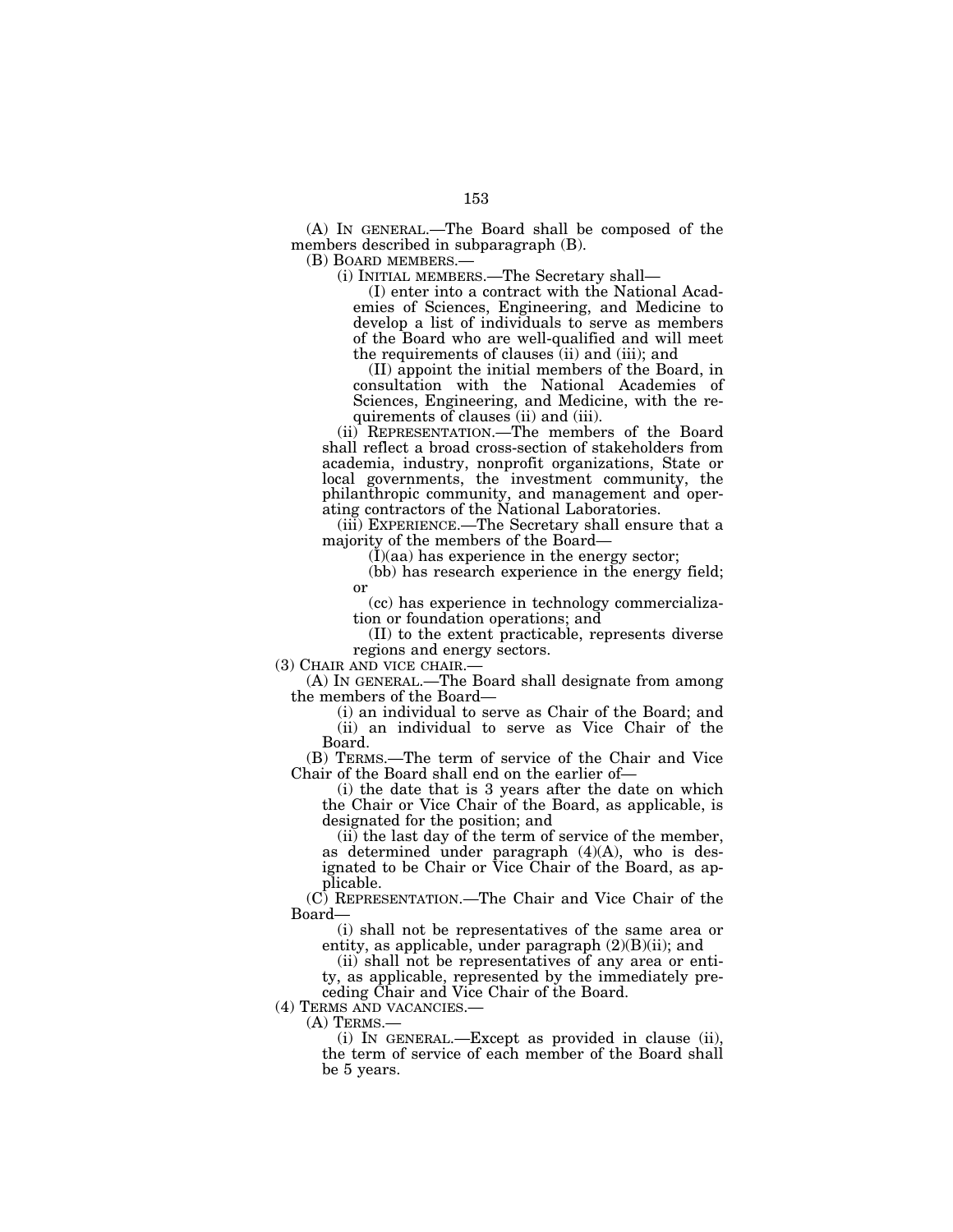(ii) INITIAL MEMBERS.—Of the initial members of the Board appointed under paragraph  $(2)(B)(i)$ , half of the members shall serve for 4 years and half of the members shall serve for 5 years, as determined by the Chair of the Board.

(B) VACANCIES.—Any vacancy in the membership of the Board—

(i) shall be filled in accordance with the bylaws of the Foundation by an individual capable of representing the same area or entity, as applicable, as represented by the vacating board member under paragraph  $(2)(B)(ii)$ ;

(ii) shall not affect the power of the remaining members to execute the duties of the Board; and

(iii) shall be filled by an individual selected by the Board.

(5) MEETINGS; QUORUM.—

(A) INITIAL MEETING.—Not later than 60 days after the Board is established, the Secretary shall convene a meeting of the members of the Board to incorporate the Foundation.

(B) QUORUM.—A majority of the members of the Board shall constitute a quorum for purposes of conducting the business of the Board.

(6) DUTIES.—The Board shall—

(A) establish bylaws for the Foundation in accordance with paragraph (7);

(B) provide overall direction for the activities of the Foundation and establish priority activities;

(C) carry out any other necessary activities of the Foundation;

(D) evaluate the performance of the Executive Director; and

(E) actively solicit and accept funds, gifts, grants, devises, or bequests of real or personal property to the Foundation, including from private entities.

(7) BYLAWS.—

(A) IN GENERAL.—The bylaws established under para $graph (6)$ (A) may include-

(i) policies for the selection of Board members, officers, employees, agents, and contractors of the Foundation;

(ii) policies, including ethical standards, for—

(I) the acceptance, solicitation, and disposition of donations and grants to the Foundation, including appropriate limits on the ability of donors to designate, by stipulation or restriction, the use or recipient of donated funds; and

(II) the disposition of assets of the Foundation;

(iii) policies that subject all employees, fellows, trainees, and other agents of the Foundation (including members of the Board) to conflict of interest standards; and

(iv) the specific duties of the Executive Director.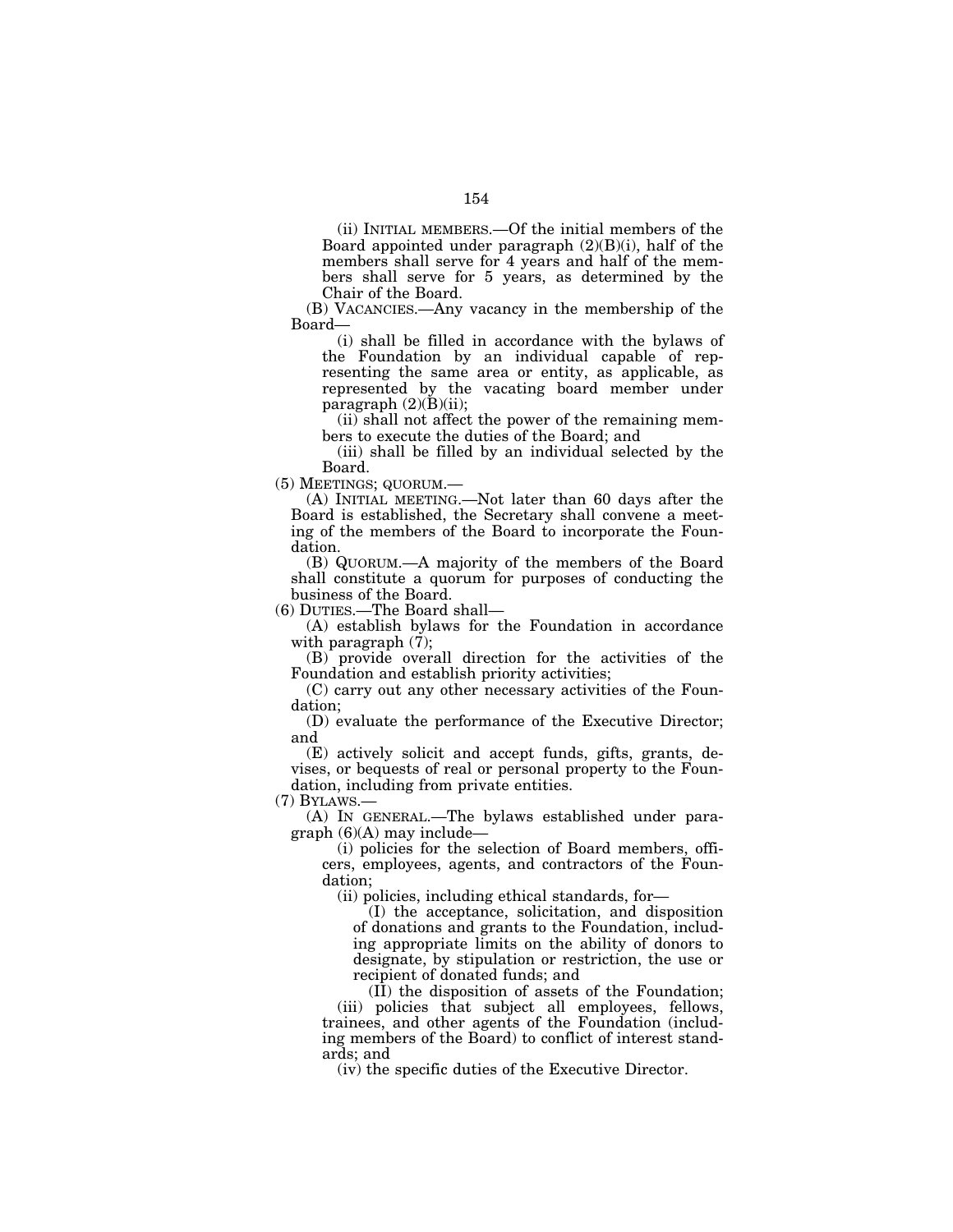(B) REQUIREMENTS.—The Board shall ensure that the bylaws of the Foundation and the activities carried out under those bylaws shall not—

(i) reflect unfavorably on the ability of the Foundation to carry out activities in a fair and objective manner; or

(ii) compromise, or appear to compromise, the integrity of any governmental agency or program, or any officer or employee employed by, or involved in, a governmental agency or program.

(8) COMPENSATION.—

(A) IN GENERAL.—No member of the Board shall receive compensation for serving on the Board.

(B) CERTAIN EXPENSES.—In accordance with the bylaws of the Foundation, members of the Board may be reimbursed for travel expenses, including per diem in lieu of subsistence, and other necessary expenses incurred in carrying out the duties of the Board.

(c) PURPOSE.—The purpose of the Foundation is to increase private and philanthropic sector investments that support efforts to create, develop, and commercialize innovative technologies that address crosscutting national energy challenges by methods that include—

(1) fostering collaboration and partnerships with researchers from the Federal Government, State governments, institutions of higher education, federally funded research and development centers, industry, and nonprofit organizations for the research, development, or commercialization of transformative energy and associated technologies;

(2)(A) strengthening regional economic development through scientific and energy innovation; and

(B) disseminating lessons learned from that development to foster the creation and growth of new regional energy innovation clusters;

(3) promoting new product development that supports job creation;

(4) administering prize competitions to accelerate private sector competition and investment; and

(5) supporting programs that advance technologies from the prototype stage to a commercial stage.

(d) ACTIVITIES.—

(1) STUDIES, COMPETITIONS, AND PROJECTS.—The Foundation may conduct and support studies, competitions, projects, and other activities that further the purpose of the Foundation described in subsection (c).

(2) FELLOWSHIPS AND GRANTS.—

(A) IN GENERAL.—The Foundation may award fellowships and grants for activities relating to research, development, demonstration, maturation, or commercialization of energy and other Department-supported technologies.

(B) FORM OF AWARD.—A fellowship or grant under subparagraph (A) may consist of a stipend, health insurance benefits, funds for travel, and funds for other appropriate expenses.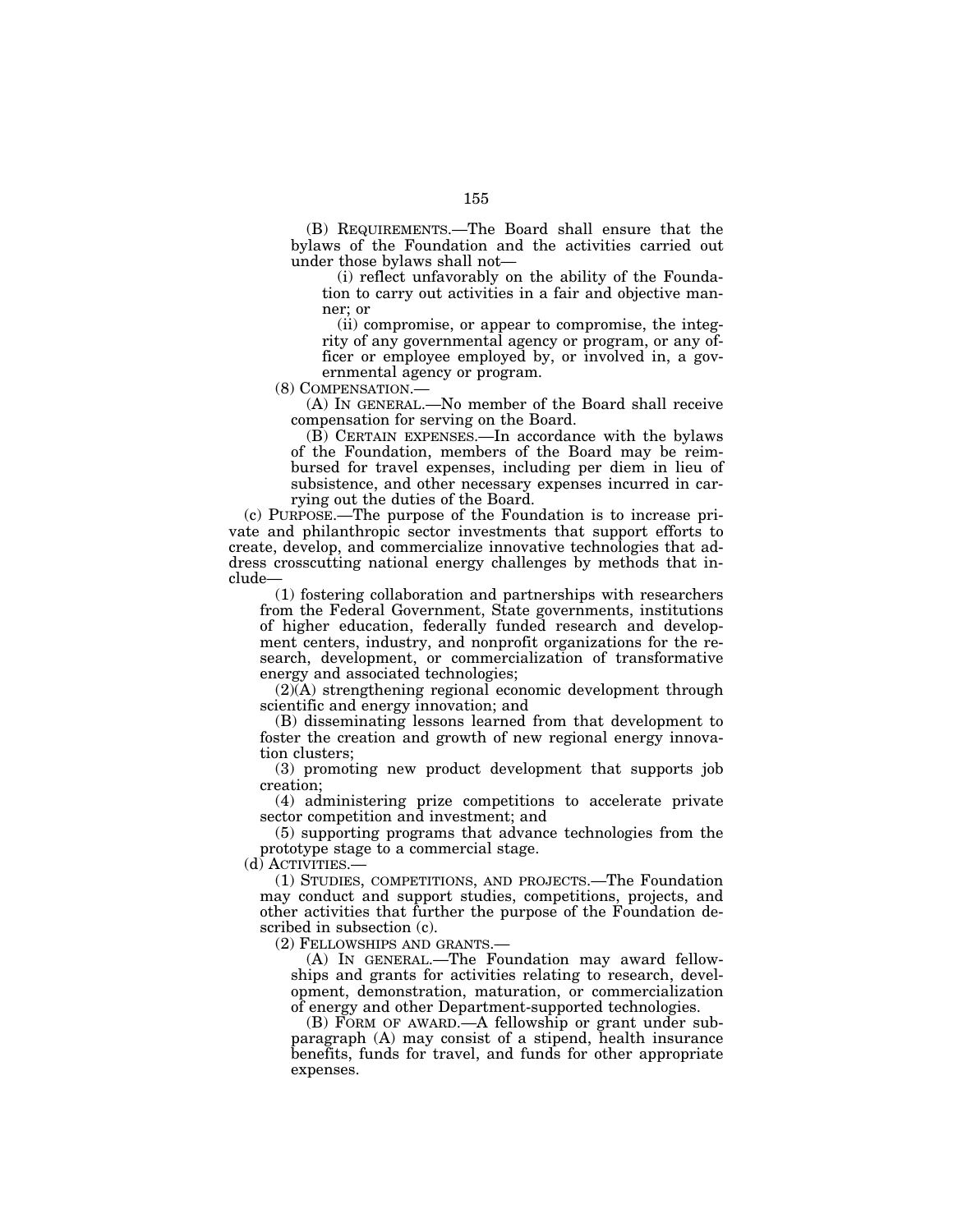(C) SELECTION.—In selecting a recipient for a fellowship or grant under subparagraph  $(A)$ , the Foundation-

(i) shall make the selection based on the technical and commercialization merits of the proposed project of the potential recipient; and

(ii) may consult with a potential recipient regarding the ability of the potential recipient to carry out various projects that would further the purpose of the Foundation described in subsection (c).

(D) NATIONAL LABORATORIES.—A National Laboratory that applies for or accepts a grant under subparagraph (A) shall not be considered to be engaging in a competitive process.

(3) ACCESSING FACILITIES AND EXPERTISE.—The Foundation may work with the Department—

(A) to leverage the capabilities and facilities of National Laboratories to commercialize technology; and

(B) to assist with resources, including through the development of internet websites that provide information on the capabilities and facilities of each National Laboratory relating to the commercialization of technology.

(4) TRAINING AND EDUCATION.—The Foundation may support programs that provide commercialization training to researchers, scientists, and other relevant personnel at National Laboratories and institutions of higher education to help commercialize federally funded technology.

(5) MATURATION FUNDING.—The Foundation shall support programs that provide maturation funding to researchers to advance the technology of those researchers for the purpose of moving products from a prototype stage to a commercial stage.

(6) STAKEHOLDER ENGAGEMENT.—The Foundation shall convene, and may consult with, representatives from the Department, institutions of higher education, National Laboratories, the private sector, and commercialization organizations to develop programs for the purpose of the Foundation described in subsection (c) and to advance the activities of the Foundation. (7) INDIVIDUAL LABORATORY FOUNDATIONS PROGRAM.—

(A) DEFINITION OF INDIVIDUAL LABORATORY FOUNDA-TION.—In this paragraph, the term ''Individual Laboratory Foundation'' means a Laboratory Foundation established by a National Laboratory.

(B) SUPPORT.—The Foundation shall provide support to and collaborate with Individual Laboratory Foundations.

(C) GUIDELINES AND TEMPLATES.—For the purpose of providing support under subparagraph (B), the Secretary shall establish suggested guidelines and templates for Individual Laboratory Foundations, including—

(i) a standard adaptable organizational design for the responsible management of an Individual Laboratory Foundation;

(ii) standard and legally tenable bylaws and moneyhandling procedures for Individual Laboratory Foundations; and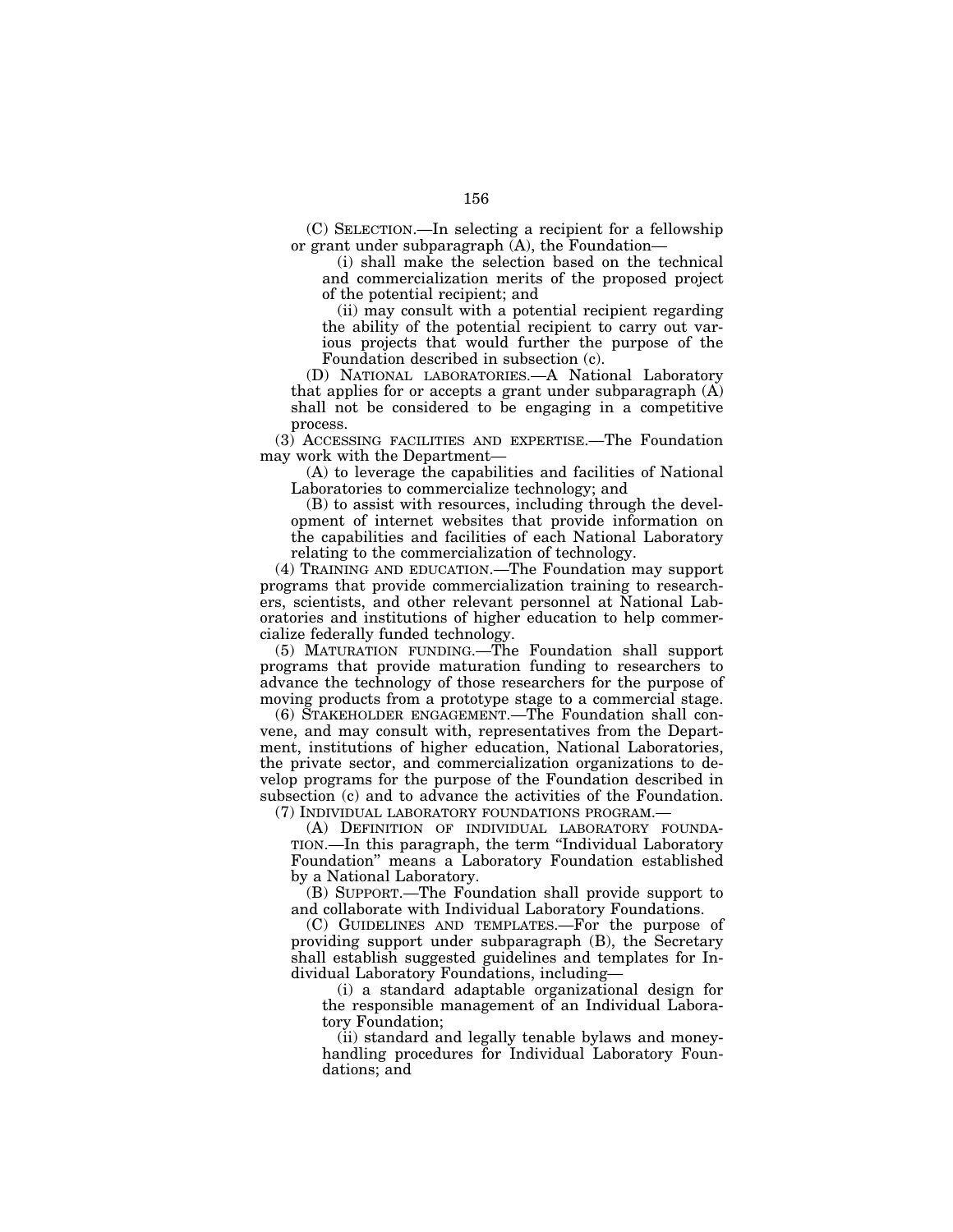(iii) a standard training curriculum to orient and expand the operating expertise of personnel employed by an Individual Laboratory Foundation.

(D) AFFILIATIONS.—Nothing in this paragraph requires— (i) an existing Individual Laboratory Foundation to modify current practices or affiliate with the Foundation; or

(ii) an Individual Laboratory Foundation to be bound by charter or corporate bylaws as permanently affiliated with the Foundation.

(8) SUPPLEMENTAL PROGRAMS.—The Foundation may carry out supplemental programs—

 $(A)$  to conduct and support forums, meetings, conferences, courses, and training workshops consistent with the purpose of the Foundation described in subsection (c); (B) to support and encourage the understanding and de-

velopment of—

(i) data that promotes the translation of technologies from the research stage, through the development and maturation stage, and ending in the market stage; and

(ii) policies that make regulation more effective and efficient by leveraging the technology translation data described in clause (i) for the regulation of relevant technology sectors;

(C) for writing, editing, printing, publishing, and vending books and other materials relating to research carried out under the Foundation and the Department; and

(D) to conduct other activities to carry out and support the purpose of the Foundation described in subsection (c).

(9) EVALUATIONS.—The Foundation shall support the development of an evaluation methodology, to be used as part of any program supported by the Foundation, that shall—

(A) consist of qualitative and quantitative metrics; and (B) include periodic third party evaluation of those pro-

grams and other activities of the Foundation.

(10) COMMUNICATIONS.—The Foundation shall develop an expertise in communications to promote the work of grant and fellowship recipients under paragraph (2), the commercialization successes of the Foundation, opportunities for partnership with the Foundation, and other activities.

(e) ADMINISTRATION.—

(1) EXECUTIVE DIRECTOR.—The Board shall hire an Executive Director of the Foundation, who shall serve at the pleasure of the Board.

(2) ADMINISTRATIVE CONTROL.—No member of the Board, officer or employee of the Foundation or of any program established by the Foundation, or participant in a program established by the Foundation, shall exercise administrative control over any Federal employee.

(3) STRATEGIC PLAN.—Not later than 1 year after the date of enactment of this Act, the Foundation shall submit to the Committee on Energy and Natural Resources of the Senate and the Committee on Science, Space, and Technology of the House of Representatives a strategic plan that contains—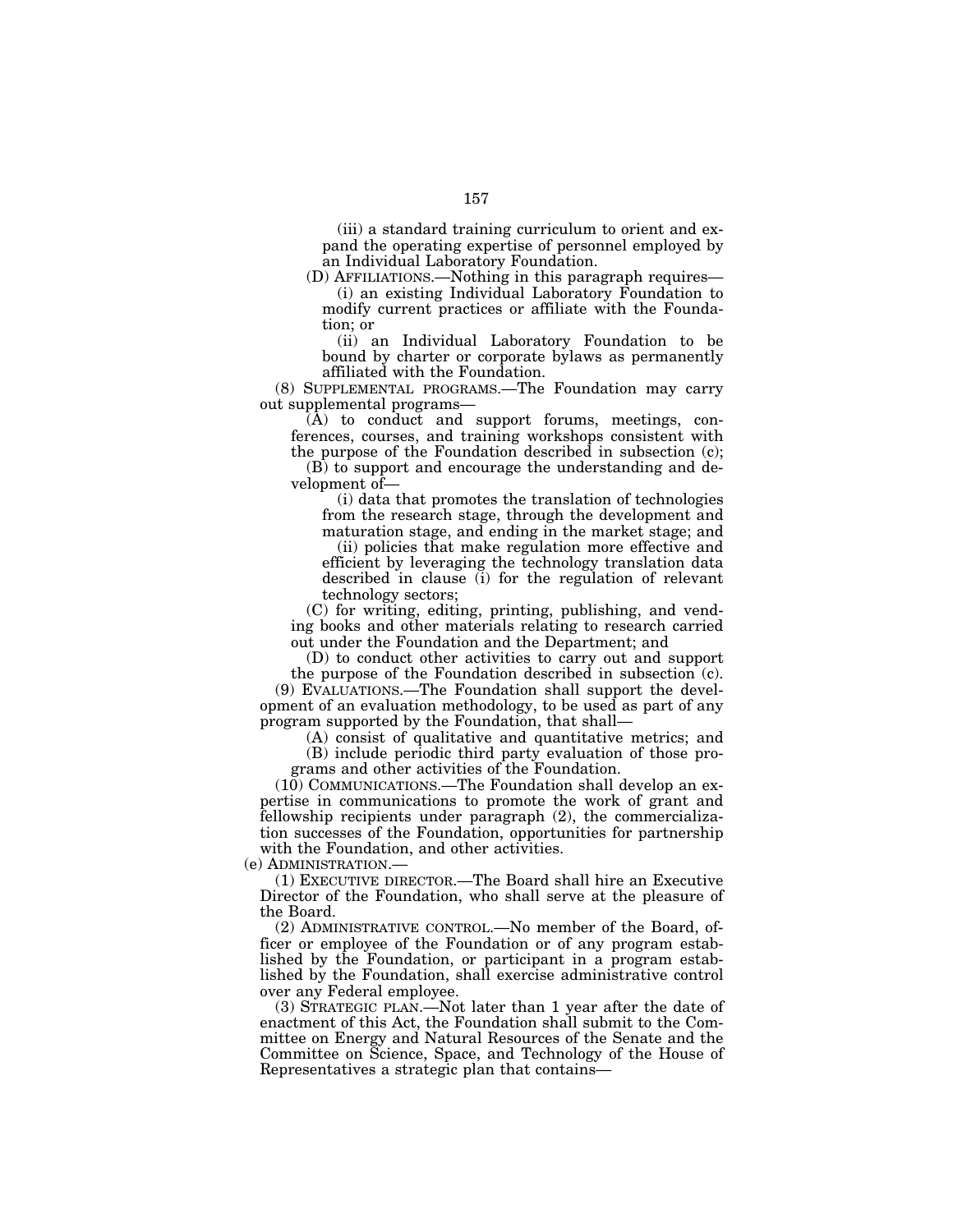(A) a plan for the Foundation to become financially selfsustaining in fiscal year 2022 and thereafter (except for the amounts provided each fiscal year under subsection  $(l)(1)(C)$ ;

(B) a forecast of major crosscutting energy challenge opportunities, including short- and long-term objectives, identified by the Board, with input from communities representing the entities and areas, as applicable, described in subsection  $(b)(2)(B)(ii)$ ;

(C) a description of the efforts that the Foundation will take to be transparent in the processes of the Foundation, including processes relating to—

(i) grant awards, including selection, review, and notification;

(ii) communication of past, current, and future research priorities; and

(iii) solicitation of and response to public input on the opportunities identified under subparagraph (B); and

(D) a description of the financial goals and benchmarks of the Foundation for the following 10 years.

(4) ANNUAL REPORT.—Not later than 1 year after the date on which the Foundation is established, and every 2 years thereafter, the Foundation shall submit to the Committee on Energy and Natural Resources of the Senate, the Committee on Science, Space, and Technology of the House of Representatives, and the Secretary a report that, for the year covered by the report—

(A) describes the activities of the Foundation and the progress of the Foundation in furthering the purpose of the Foundation described in subsection (c);

(B) provides a specific accounting of the source and use of all funds made available to the Foundation to carry out those activities;

(C) describes how the results of the activities of the Foundation could be incorporated into the procurement processes of the General Services Administration; and

(D) includes a summary of each evaluation conducted using the evaluation methodology described in subsection  $(d)(9)$ .

(5) EVALUATION BY COMPTROLLER GENERAL.—Not later than 5 years after the date on which the Foundation is established, the Comptroller General of the United States shall submit to the Committee on Energy and Natural Resources of the Senate and the Committee on Science, Space, and Technology of the House of Representatives—

(A) an evaluation of—

(i) the extent to which the Foundation is achieving the mission of the Foundation; and

(ii) the operation of the Foundation; and

(B) any recommendations on how the Foundation may be improved.

(6) AUDITS.—The Foundation shall—

(A) provide for annual audits of the financial condition of the Foundation; and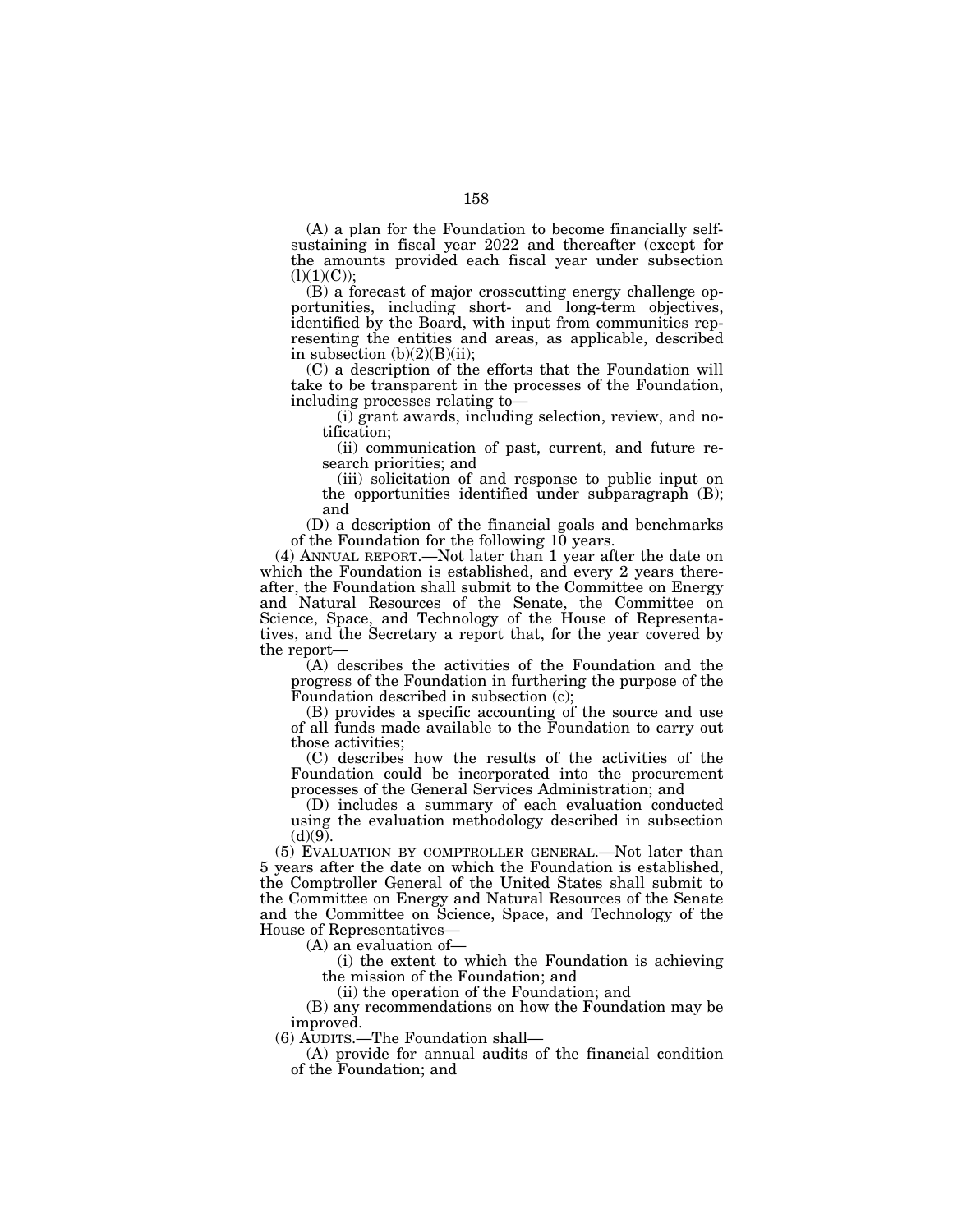(B) make the audits, and all other records, documents, and papers of the Foundation, available to the Secretary and the Comptroller General of the United States for examination or audit.

(7) SEPARATE FUND ACCOUNTS.—The Board shall ensure that any funds received under subsection  $(l)(1)$  are held in a separate account from any other funds received by the Foundation. (8) INTEGRITY.—

(A) IN GENERAL.—To ensure integrity in the operations of the Foundation, the Board shall develop and enforce procedures relating to standards of conduct, financial disclosure statements, conflicts of interest (including recusal and waiver rules), audits, and any other matters determined appropriate by the Board.

(B) FINANCIAL CONFLICTS OF INTEREST.—Any individual who is an officer, employee, or member of the Board is prohibited from any participation in deliberations by the Foundation of a matter that would directly or predictably affect any financial interest of—

(i) the individual;

(ii) a relative (as defined in section 109 of the Ethics in Government Act of 1978 (5 U.S.C. App.)) of that individual; or

(iii) a business organization or other entity in which the individual has an interest, including an organization or other entity with which the individual is negotiating employment.

(9) INTELLECTUAL PROPERTY.—The Board shall adopt written standards to govern the ownership and licensing of any intellectual property rights developed by the Foundation or derived from the collaborative efforts of the Foundation.

(10) LIABILITY.—The United States shall not be liable for any debts, defaults, acts, or omissions of the Foundation nor shall the full faith and credit of the United States extend to any obligations of the Foundation.

(11) NONAPPLICABILITY OF FACA.—The Federal Advisory Committee Act (5 U.S.C. App.) shall not apply to the Foundation.

(f) DEPARTMENT COLLABORATION.—

(1) NATIONAL LABORATORIES.—The Secretary shall collaborate with the Foundation to develop a process to ensure collaboration and coordination between the Department, the Foundation, and National Laboratories—

(A) to streamline contracting processes between National Laboratories and the Foundation, including by—

(i) streamlining the ability of the Foundation to transfer equipment and funds to National Laboratories;

(ii) standardizing contract mechanisms to be used by the Foundation; and

(iii) streamlining the ability of the Foundation to fund endowed positions at National Laboratories;

(B) to allow a National Laboratory or site of a National Laboratory—